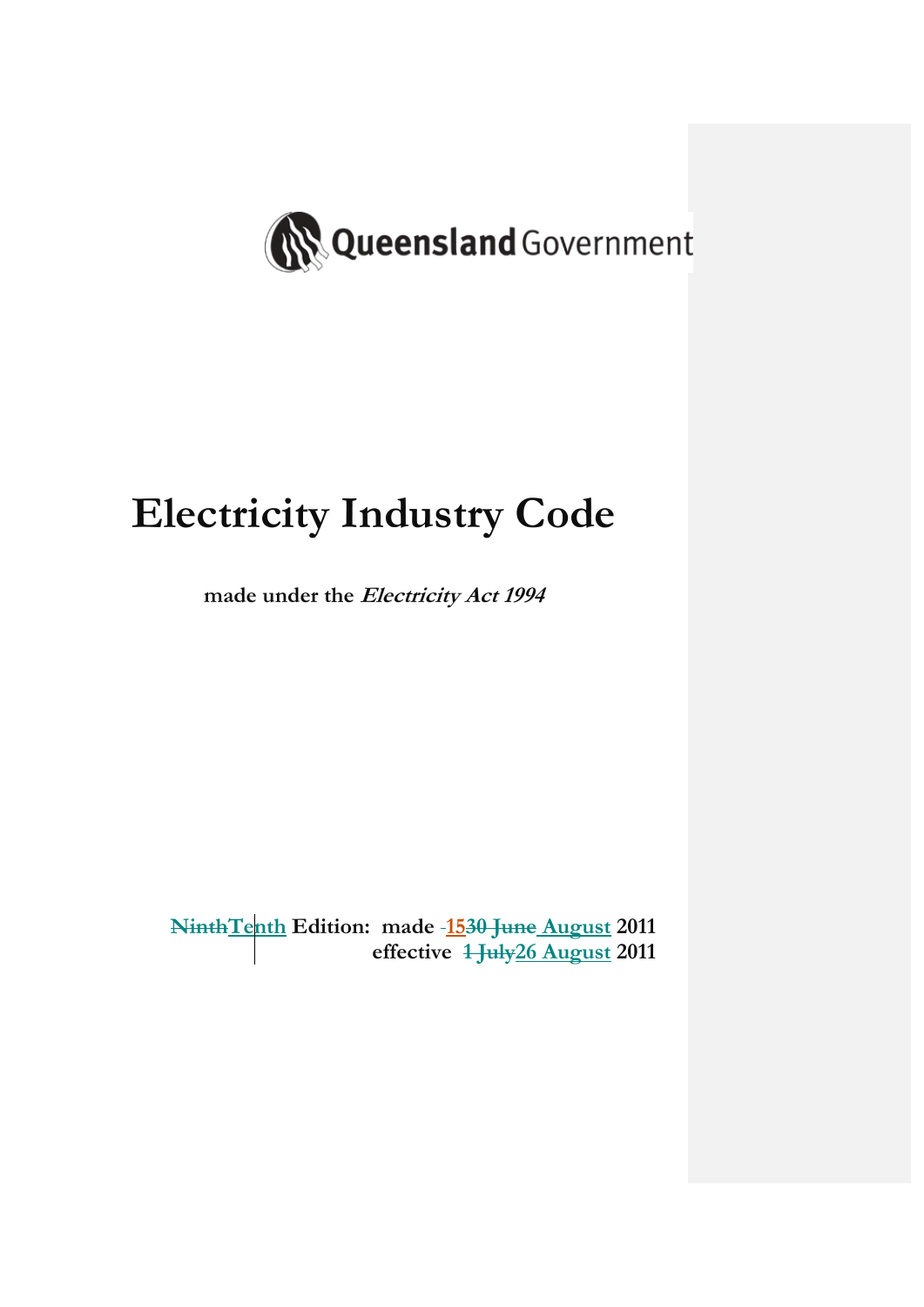This NinthTenth Edition of the Electricity Industry Code—

- pursuant to section 120J(3) of the Act, comes into effect on  $26$  August<sup>1</sup> July 2011; and
- replaces the Ninth Eighth Edition of the Electricity Industry Code which was made on 30 June 18 February 2011 and came into effect on 1 July 8 February 2011.

# **Amendment History**

| <b>Edition</b> | Date made by the<br><b>Regulator/Minister</b> | <b>Effective date</b> |
|----------------|-----------------------------------------------|-----------------------|
| 1              | 9 December 2004                               | 1 January 2005        |
| 2              | 20 July 2006                                  | 1 September 2006      |
| 3              | 29 June 2007                                  | 1 July 2007           |
| $\overline{4}$ | 31 July 2008                                  | 4 August 2008         |
| 5              | 20 November 2009                              | 1 July 2010           |
| 6              | 22 March 2010                                 | 1 July 2010           |
| 7              | 21 April 2010                                 | 31 July 2010          |
| 8              | 18 February 2011                              | 18 February 2011      |
| 9              | 30 June 2011                                  | 1 July 2011           |
| 10             | <b>15 August 2011</b>                         | <b>26 August 2011</b> |

**Formatted:** Font: Not Bold

**Formatted:** Font: Bold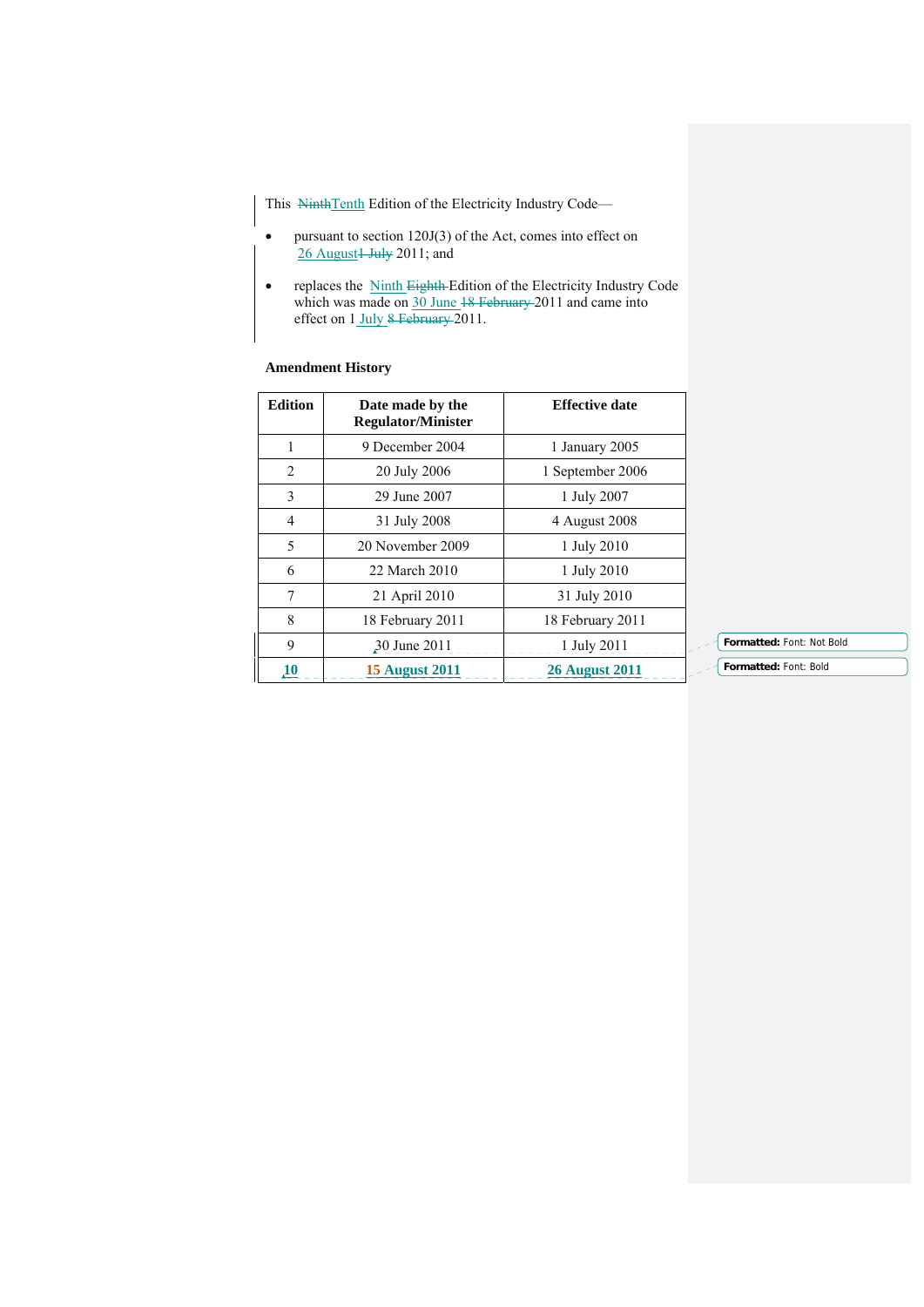# **Electricity Industry Code Contents**

|                  | <b>CHAPTER 1:</b><br><b>THIS CODE</b>                   | 1940             |
|------------------|---------------------------------------------------------|------------------|
| 1.1 <sub>1</sub> | <b>Introduction</b>                                     | 1910             |
| 1.1.1            | Code objective                                          | 1940             |
| 1.1.2            | Scope of the Code                                       | 1940             |
| 1.1.3            | Authority                                               | 2044             |
| 1.1.4            | Date of effect                                          | 2044             |
| 1.1.5            | Application                                             | 2044             |
| 1.1.6            | Obligation to remedy                                    | 2044             |
| 1.1.7            | Amendment of Code                                       | 2044             |
| 1.1.8            | Interpretation                                          | 2044             |
| 1.1.9            | Other relevant instruments                              | 2044             |
|                  | <b>CHAPTER 2: MANAGEMENT OF DISTRIBUTION BUSINESSES</b> | 2243             |
| 2.1              | <b>Application of this Chapter</b>                      | 2243             |
| $2.2\,$          | <b>Summer preparedness plans</b>                        | 2243             |
| 2.2.1            | Summer preparedness plan                                | 2243             |
| 2.2.2            | Content of summer preparedness plan                     | 22 <sup>43</sup> |
| 2.2.3            | Submission of summer preparedness plans to QCA          | 2344             |
| 2.2.4            | Compliance and reporting                                | 2344             |
| 2.3              | <b>Network management plans</b>                         | 2344             |
| 2.3.1            | Network management plans                                | 2344             |
| 2.3.2            | Content of a network management plan                    | 2415             |
| 2.3.3            | Submission of network management plans to QCA           | 2546             |
| 2.3.4            | Compliance                                              | 2546             |
| 2.4              | <b>Minimum service standards</b>                        | 2546             |
| 2.4.1            | Purpose                                                 | 2546             |
| 2.4.2            | Minimum service standards                               | 2647             |
| 2.4.3            | Exclusions from minimum service standards               | 2647             |
| 2.4.4            | Review of minimum service standards                     | 2647             |
| $2.5\,$          | <b>Guaranteed service levels</b>                        | 2647             |
| 2.5.1            | <b>Distribution authorities</b>                         | 2647             |
| 2.5.2            | Application                                             | 2748             |
| 2.5.3            | Wrongful disconnection                                  | 2748             |
| 2.5.4            | <b>Connections</b>                                      | 2748             |
| 2.5.5            | <b>Customer reconnection</b>                            | 2849             |
|                  | 2.5.6 Hot water supply                                  | 2920             |
| 2.5.7            | Appointments                                            | 3024             |
| 2.5.8            | <b>Planned interruptions</b>                            | 3122             |
| 2.5.9            | Reliability                                             | 3122             |
|                  | 2.5.10 Amount of GSL payments                           | 3324             |
| 2.5.11           | Claiming a GSL payment                                  | 3324             |

Electricity Industry Code: NinthTenth Edition in the State of Tensors in the State of Tensors in the State of Tensors in the State of Tensors in the State of Tensors in the State of Tensors in the State of Tensors in the S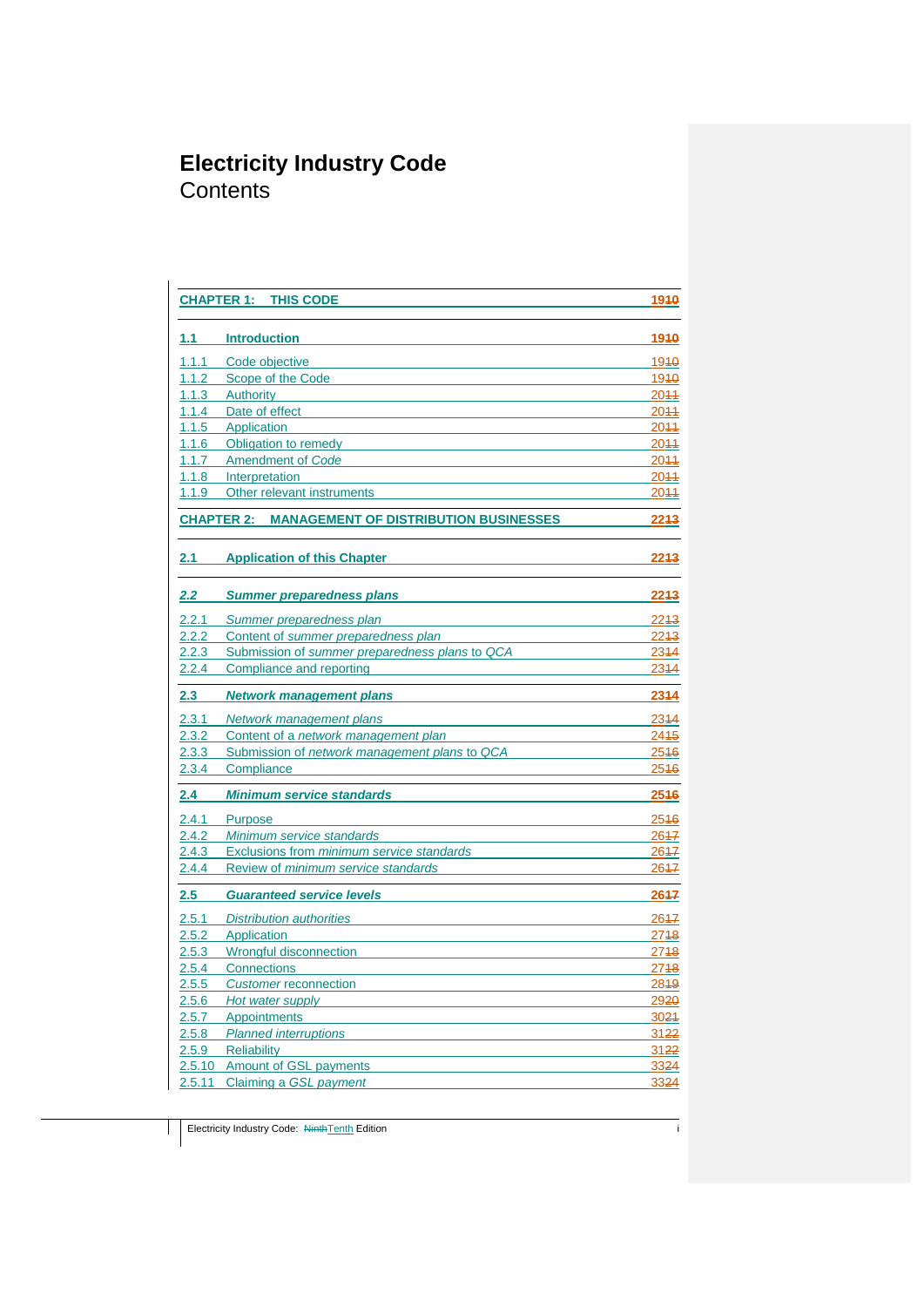|            | 2.5.12 How a GSL payment is paid                                                        | 3324             |
|------------|-----------------------------------------------------------------------------------------|------------------|
| 2.5.13     | Small customers with card operated meters                                               | 34 <del>25</del> |
|            | 2.5.14 Processing claims                                                                | 3425             |
|            | 2.5.15 Caps on entitlements                                                             | 3425             |
| 2.5.16 GST |                                                                                         | 3425             |
| 2.5.18     | 2.5.17 Effect of a GSL payment<br>Disputes about GSL payments involving a retail entity | 3425<br>3526     |
| 2.5.19     | Review of <i>quaranteed</i> service levels                                              | 3526             |
|            |                                                                                         |                  |
| 2.6        | <b>Reporting and monitoring</b>                                                         | 3526             |
| 2.6.1      | Distribution entity must monitor performance                                            | 3526             |
| 2.6.2      | <b>Reporting requirements</b>                                                           | 3526             |
| 2.6.3      | Audit of minimum service standards performance                                          | 3627             |
|            | <b>CHAPTER 3: CUSTOMER CONNECTION SERVICES</b>                                          | 3728             |
| 3.1        | <b>Application of this Chapter</b>                                                      | 3728             |
| 3.2        | <b>Customer Charter</b>                                                                 | 3728             |
| 3.2.1      | Obligation to prepare a Customer Charter                                                | 3728             |
| 3.2.2      | Obligation to provide Customer Charter                                                  | 3728             |
| 3.2.3      | Charging for a Customer Charter                                                         | 3728             |
| 3.2.4      | Contents of a Customer Charter                                                          | 3728             |
| 3.3        | <b>Standard connection contract</b>                                                     | 3829             |
| 3.3.1      | <b>Standard connection contract</b>                                                     | 3829             |
| 3.4        | <b>Minimum terms and conditions</b>                                                     | 3829             |
| 3.5        | <b>Liability</b>                                                                        | 3829             |
| 3.5.1      | No indemnity                                                                            | 3829             |
| 3.5.2      | Restrictions on <i>distribution</i> entities' limitation of liability in                |                  |
|            | negotiated connection contracts                                                         | 3930             |
| 3.6        | <b>Disconnection</b>                                                                    | 3930             |
| 3.6.1      | <b>Disconnection</b>                                                                    | 3930             |
| 3.6.2      | <b>Disconnection procedures</b>                                                         | 4034             |
| 3.6.3      | Limitations on disconnection                                                            | 4132             |
| 3.7        | <b>Small customer's liability for connection services</b>                               | 4132             |
| 3.8        | <b>Billing</b>                                                                          | 4233             |
| 3.9        | <b>Differing terms and requirements</b>                                                 | 4233             |
| 3.9.1      | Differing terms and requirements                                                        | 4233             |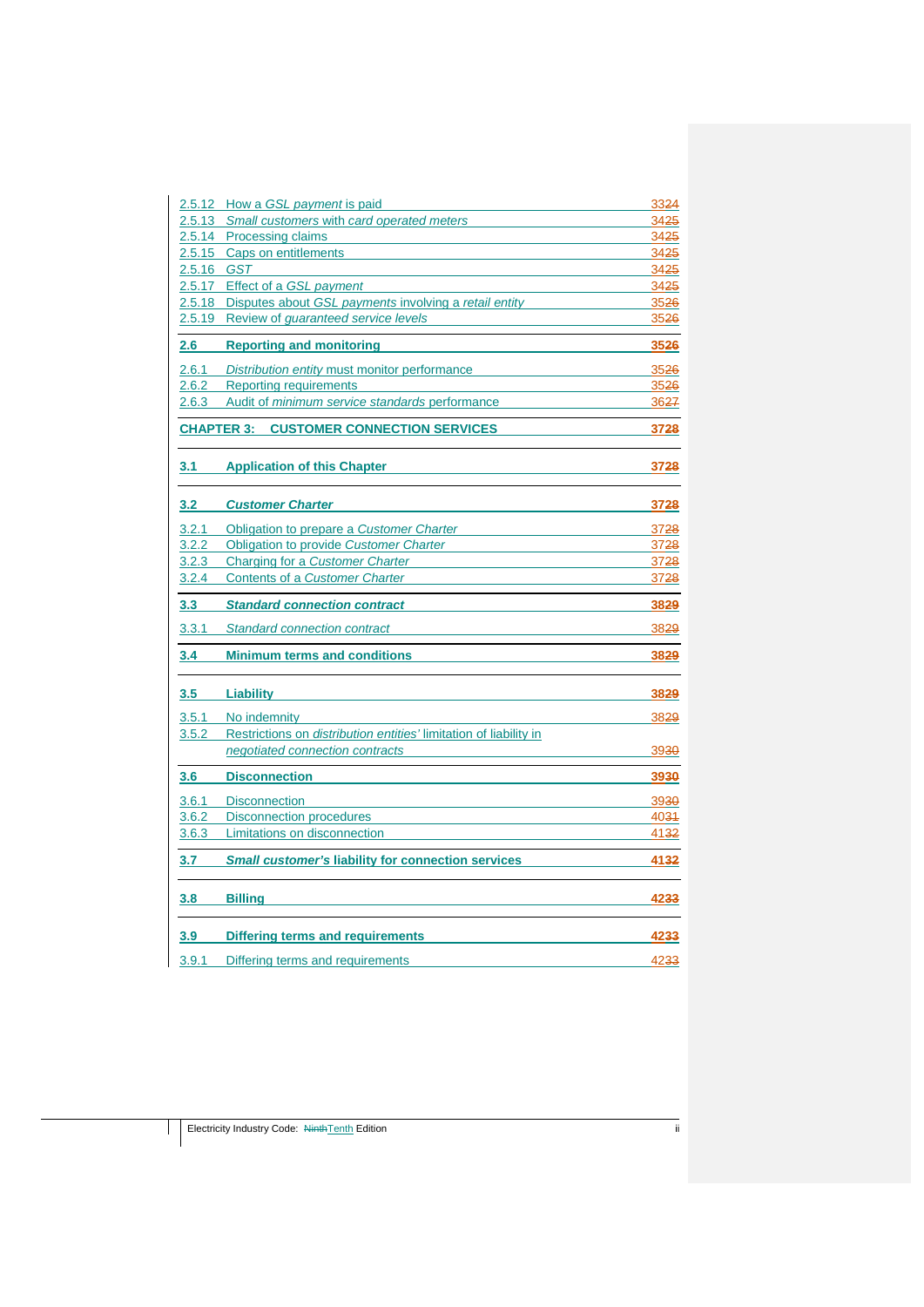| 3.10         | <b>Maximum distribution non-network charges</b>                               | 4334 |
|--------------|-------------------------------------------------------------------------------|------|
|              | <b>CHAPTER 4:</b><br><b>CUSTOMER RETAIL SERVICES</b>                          | 4435 |
| 4.1          | <b>Application of this Chapter</b>                                            | 4435 |
| 4.1.1        | Application of this Chapter                                                   | 4435 |
| 4.2          | <b>Retail contracts</b>                                                       | 4536 |
| 4.2.1        | Terms of standard retail contract                                             | 4536 |
| 4.2.2        | Notice of contract where no application made                                  | 4536 |
| 4.2.3        | Minimum terms and conditions for <i>negotiated retail contracts</i>           | 4536 |
| 4.2.4        | Cooling-off                                                                   | 4637 |
| 4.2.5        | Compliance with applicable regulatory instruments                             | 4738 |
| 4.2.6        | Commencement of financial responsibility under negotiated<br>retail contracts | 4738 |
| 4.2.7        | Laws of Queensland to govern negotiated retail contracts                      | 4738 |
| 4.2.8        | No indemnity                                                                  | 4738 |
| 4.2.9        | Restrictions on retail entities' limitation of liability in negotiated        |      |
|              | retail contracts                                                              | 4738 |
|              | 4.2.10 Identifying who is obliged to offer a standard retail contract         | 4839 |
| 4.3          | <b>Commencement of standard retail contracts</b>                              | 4940 |
| 4.3.1        | Commencement of standard retail contracts                                     | 4940 |
| 4.4          | <b>Ending of retail contracts</b>                                             | 4940 |
| 4.4.1        | When a standard retail contract ends                                          | 4940 |
| 4.4.2        | Term of a negotiated retail contract                                          | 5044 |
| 4.4.3        | Termination of retail contracts by retail entities                            | 5142 |
| 4.4.4        | Expiry of fixed-term contracts                                                | 5142 |
| 4.4.5        | Notice period                                                                 | 5142 |
| 4.4.6        | <b>Transitional notice period</b>                                             | 5243 |
| 4.5          | <b>Customer Charter</b>                                                       | 5243 |
| 4.5.1        | Obligation to prepare Customer Charter                                        | 5243 |
| 4.5.2        | Obligation to provide Customer Charter                                        | 5243 |
| 4.5.3        | <b>Charging for Customer Charters</b>                                         | 5344 |
| 4.5.4        | <b>Contents of Customer Charter</b>                                           | 5344 |
| 4.6          | <b>Dealing with small customers</b>                                           | 5344 |
| 4.6.1        | Retail entities to prepare enquiry procedures                                 | 5344 |
| 4.6.2        | Approval and implementation of enquiry procedures                             | 5445 |
| 4.6.3        | <b>Complaint handling</b>                                                     | 5445 |
| 4.6.4        | <b>Customer communications</b>                                                | 5445 |
| 4.7          | <b>Applications and connections</b>                                           | 5546 |
| 4.7.1        | Retail entities' requirements                                                 | 5546 |
| 4.7.2        | Retail entities' requirements when a small customer moves in                  |      |
|              | without first making an application for services                              | 5546 |
| 4.7.3        | Use of credit history information where a small customer                      |      |
|              | seeks a standard retail contract                                              | 5647 |
| <u>4.7.4</u> | Retail entities' obligations to advise the distribution entity of             |      |
|              | connection applications                                                       | 5647 |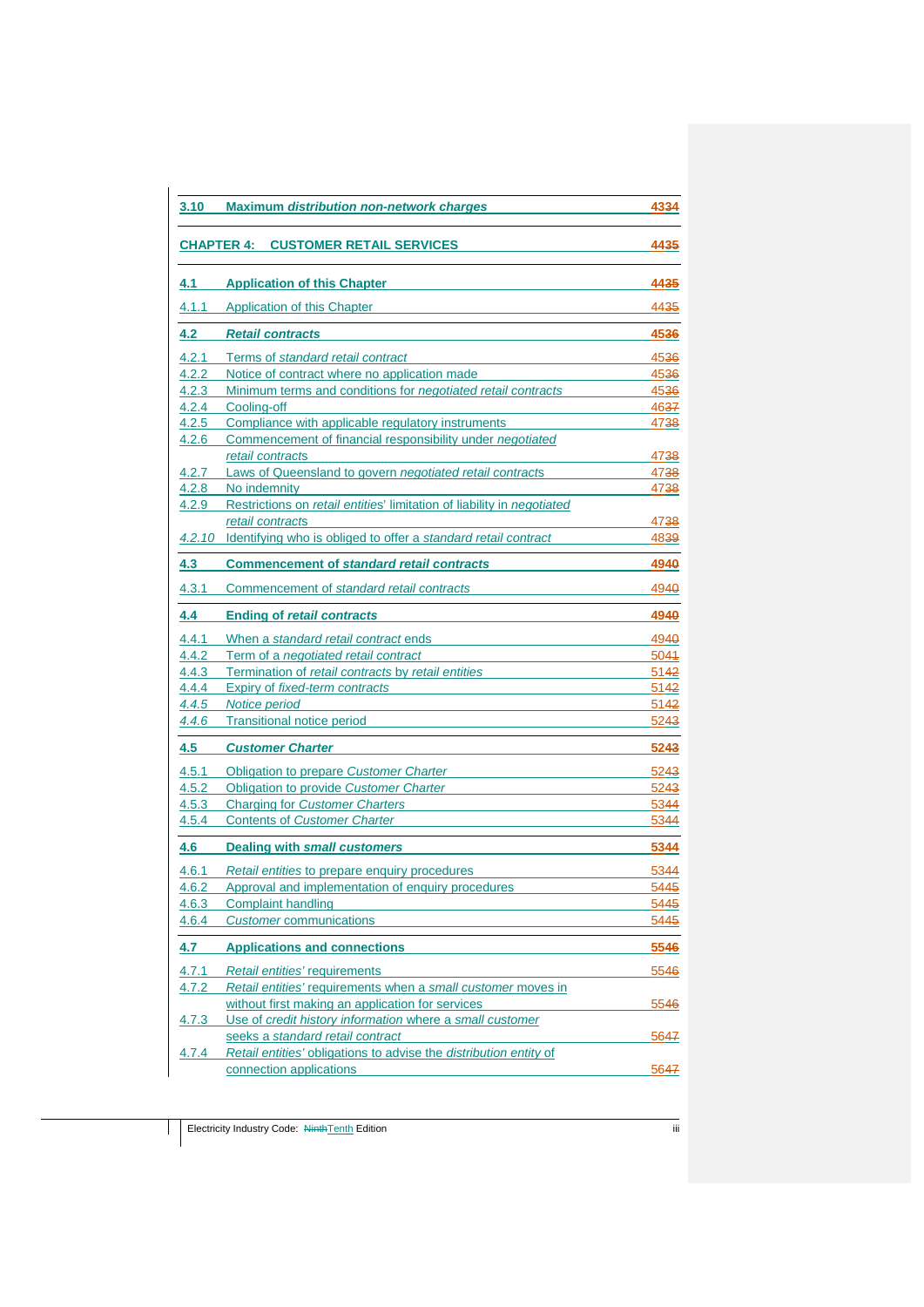| 4.8          | <b>Illegal use</b>                                                                                                              | 5647                                                                         |
|--------------|---------------------------------------------------------------------------------------------------------------------------------|------------------------------------------------------------------------------|
| 4.8.1        | Retail entities' rights of recovery for illegal use                                                                             | 5647                                                                         |
| 4.8.2        | Non-application of payment difficulties                                                                                         | 5647                                                                         |
| <u>4.9  </u> | <b>Billing</b>                                                                                                                  | 5647                                                                         |
| 4.9.1        | Obligation to bill quarterly*                                                                                                   | 5647                                                                         |
| 4.9.2        | How bills are issued                                                                                                            | 5748                                                                         |
| 4.9.3        | Information on charges which comprise a bill                                                                                    | 5748                                                                         |
| 4.9.4        | Simultaneous payments for gas and electricity                                                                                   | 5748                                                                         |
| 4.9.5        | Other goods and services to a small customer                                                                                    | 5849                                                                         |
| 4.9.6        | Particulars on each bill                                                                                                        | 5849                                                                         |
| 4.9.7        | Average daily usage                                                                                                             | 5950                                                                         |
| 4.9.8        | Historical billing data                                                                                                         | 5950                                                                         |
| 4.9.9        | <b>Bill format</b>                                                                                                              | 6054                                                                         |
| 4.10         | <b>Meter reading</b>                                                                                                            | 6051                                                                         |
|              | 4.10.1 Meter reading for billing purposes                                                                                       | 6054                                                                         |
|              | 4.10.2 Advice that a bill is estimated                                                                                          | 6054                                                                         |
|              | 4.10.3 Adjustments to subsequent bills                                                                                          | 6054                                                                         |
|              | 4.10.4 Pass through of cost where access is denied                                                                              | 6152                                                                         |
|              | 4.10.5 Unmetered supplies                                                                                                       | 6152                                                                         |
| 4.11         | Undercharging and overcharging                                                                                                  | 6152                                                                         |
|              | 4.11.1 Recovery of undercharges from small customers                                                                            | 6152                                                                         |
|              | 4.11.2 Process and limitations on recovery                                                                                      | 6152                                                                         |
|              | 4.11.3 Notice and payment to small customers of overcharges                                                                     | 6253                                                                         |
| 4.12         | <b>Tariff changes and options</b>                                                                                               | 6253                                                                         |
|              |                                                                                                                                 |                                                                              |
|              | 4.12.1 Obligations on retail entities                                                                                           |                                                                              |
|              | 4.12.2 Change of tariff within a billing cycle                                                                                  |                                                                              |
|              | 4.12.3 Customer applications*                                                                                                   |                                                                              |
|              | 4.12.4 Effective date of transfer between tariffs                                                                               |                                                                              |
|              | 4.12.5 Change in use                                                                                                            |                                                                              |
| 4.12.6       | No retrospective price changes                                                                                                  |                                                                              |
| 4.12.7       | Notification of price changes                                                                                                   |                                                                              |
| 4.13         | <b>Payment</b>                                                                                                                  | 6455                                                                         |
|              | 4.13.1 Minimum time for payment of a bill*                                                                                      |                                                                              |
| 4.13.2       | Issue of reminder notices                                                                                                       |                                                                              |
|              | 4.13.3 Payment methods*                                                                                                         | 6455                                                                         |
| 4.13.4       | <b>Direct debit</b>                                                                                                             | 6556                                                                         |
|              | 4.13.5 Other retail fees and charges                                                                                            | 6253<br>6354<br>6354<br>6354<br>6354<br>6354<br>6455<br>6455<br>6455<br>6556 |
|              | 4.13.6 Pass through of distribution non-network charges                                                                         |                                                                              |
|              | 4.13.7 Payments in advance*                                                                                                     | 6556<br>6657                                                                 |
|              | 4.13.8 Long absence or illness                                                                                                  |                                                                              |
|              | 4.13.9 Concessions, rebates or grants                                                                                           |                                                                              |
|              | 4.13.10 Payment difficulties                                                                                                    |                                                                              |
| 4.14         | <b>Paying by instalments</b>                                                                                                    | 6758                                                                         |
| 4.14.1       | Minimum instalment payment options*                                                                                             | 6657<br>6657<br>6657<br>6758                                                 |
| 4.14.2       | When a retail entity may require instalments in advance                                                                         | 6758                                                                         |
| 4.14.3       | When a retail entity does not need to offer an instalment plan<br>Obligations on retail entities when offering instalment plans | 6758                                                                         |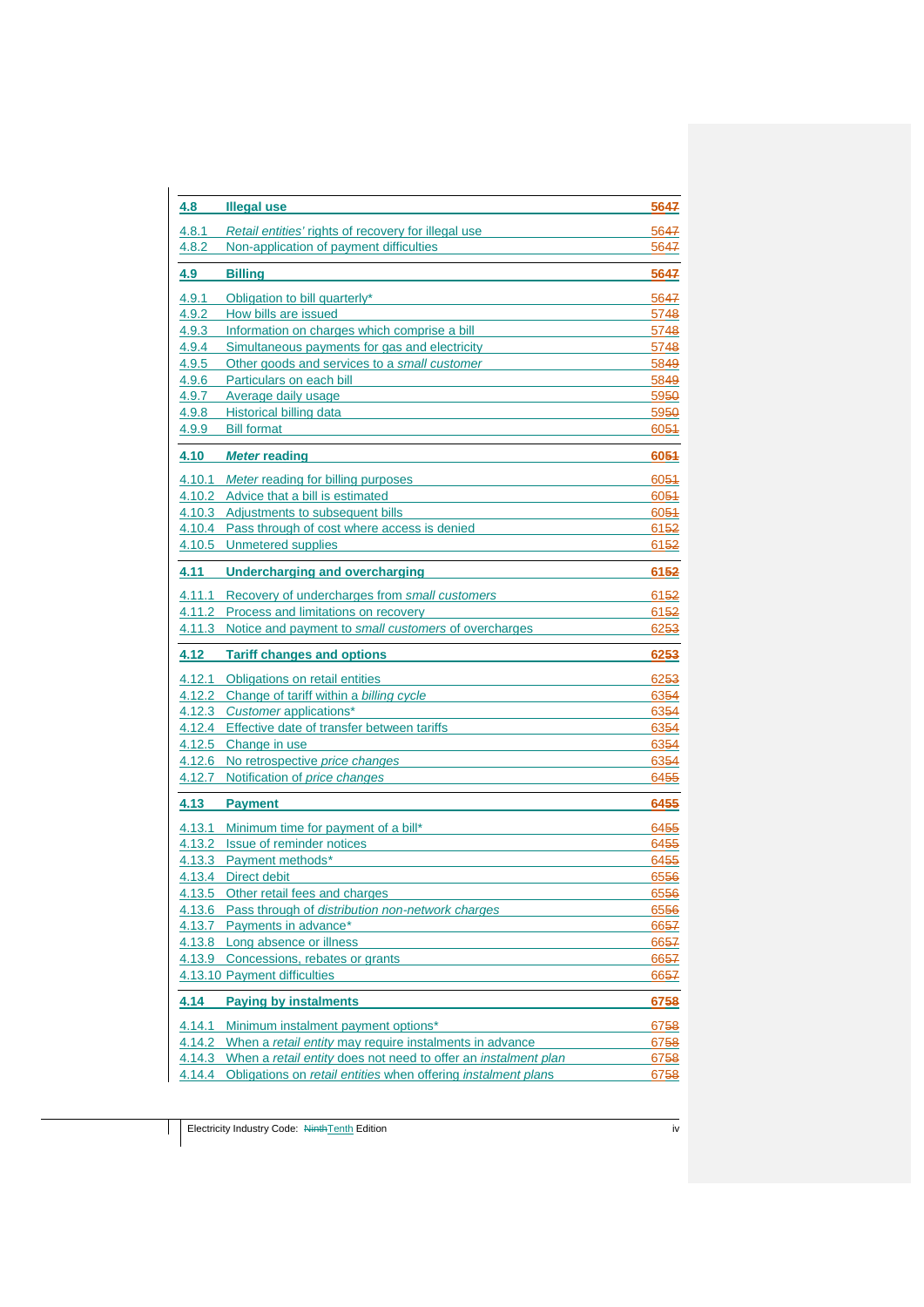|        | 4.14.5 No limitation on payment options                                  | 6859             |
|--------|--------------------------------------------------------------------------|------------------|
| 4.15   | <b>Review of a bill</b>                                                  | 6859             |
|        | 4.15.1 Obligation to review a bill on request                            | 6859             |
|        | 4.15.2 Time frame for report on request                                  | 6859             |
|        | 4.15.3 Payments during a review of a bill                                | 6859             |
|        | 4.15.4 Customer requests for testing of meters or metering data          | 6859             |
|        | 4.15.5 Procedures following a review of a bill                           | 6960             |
| 4.16   | <b>Shortened collection period</b>                                       | 6960             |
|        | 4.16.1 Shortened collection period                                       | 6960             |
|        | 4.16.2 Retail entities' obligations prior to placing a small customer on |                  |
|        | a shortened collection period                                            | 6960             |
|        | 4.16.3 Notice                                                            | 7064             |
|        | 4.16.4 Effect of small customer compliance with shortened collection     |                  |
|        | period                                                                   | 7064             |
| 4.17   | <b>Security deposits</b>                                                 | 7064             |
|        | 4.17.1 Requirement for security deposit                                  | 7064             |
|        | 4.17.2 Amount of security deposit                                        | 7061             |
|        | 4.17.3 Estimated monthly or quarterly bills                              | 7162             |
|        | 4.17.4 Residential customers                                             | 7162             |
|        | 4.17.5 Business customers                                                | 7162             |
|        | 4.17.6 Interest on security deposits                                     | 7263             |
|        | 4.17.7 Obligation to return a security deposit                           | 7263             |
|        | 4.17.8 Return of bank quarantee                                          | 7263             |
|        | 4.17.9 Identification in a retail entity's accounts                      | 7263             |
|        | 4.17.10 Use of a security deposit                                        | 7263             |
|        | 4.17.11 No unauthorised offset for goods and services other than         |                  |
|        | electricity                                                              | 7263             |
|        | 4.17.12 Obligation to account                                            | 7364             |
|        | 4.17.13 Transitional provision                                           | 7364             |
| 4.18   | <b>Disconnection of a premises</b>                                       | 7364             |
| 4.18.1 | <b>Disconnection</b>                                                     | 7364             |
|        | 4.18.2 Non-payment disconnection                                         | 73 <del>64</del> |
|        | 4.18.3 Limitation on disconnection of residential customers in cases     |                  |
|        | of financial difficulties                                                | 7364             |
|        | 4.18.4 Obligations prior to disconnection of residential customers       | 7465             |
| 4.18.5 | Circumstances when a residential customer may be                         |                  |
|        | disconnected                                                             | 7465             |
|        | 4.18.6 No obligation to offer instalment plan                            | 7566             |
|        | 4.18.7 Limitation on disconnection of business customers                 | 7566             |
| 4.18.8 | Obligations on retail entity prior to disconnection of a business        |                  |
|        | customer                                                                 | 7566             |
|        | 4.18.9 Circumstances when a business customer may be                     |                  |
|        | disconnected                                                             | 7667             |
|        | 4.18.10 Denying access to a meter                                        | 7667             |
|        | 4.18.11 Illegal use                                                      | 7768             |
|        | 4.18.12 Security deposits                                                | 7768             |
|        | 4.18.13 Acceptable identification                                        | 7768             |
|        | 4.18.14 When a retail entity must not arrange disconnection              | 7768             |
|        | 4.18.15 Request for final account or disconnection                       | 7869             |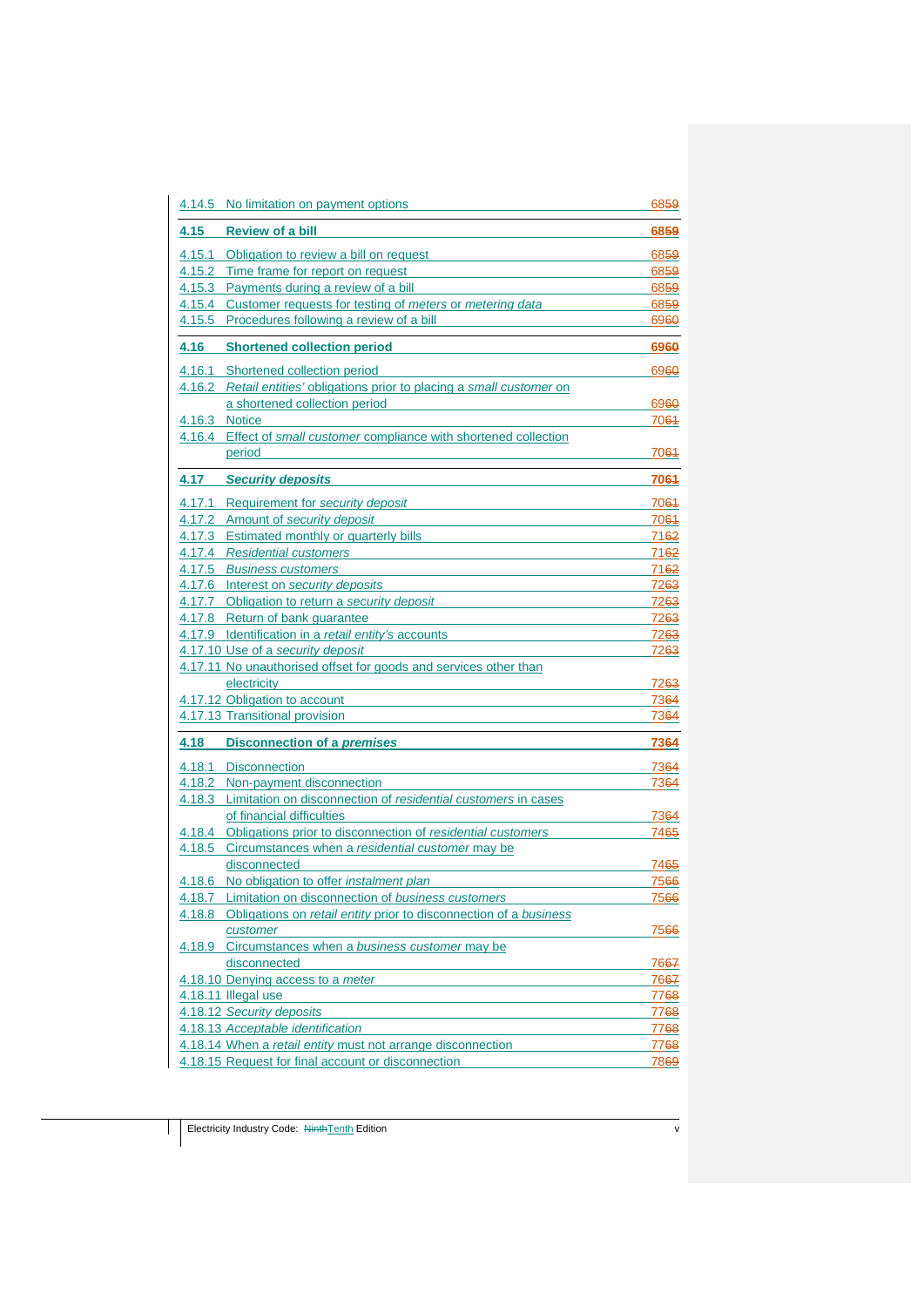| 4.19           | <b>Reconnection after disconnection</b>                                | 7869                     |
|----------------|------------------------------------------------------------------------|--------------------------|
| 4.19.1         | Retail entity and small customer obligations                           | 7869                     |
| 4.20           | <b>Special needs</b>                                                   | 7970                     |
| 4.20.1         | Life support equipment                                                 | 7970                     |
|                | 4.20.2 Cessation of requirement for life support equipment             | 7970                     |
| 4.20.3         | Definition of life support equipment                                   | 7970                     |
|                | 4.20.4 Language and large print needs                                  | 7970                     |
| 4.21           | Advice on the use of electricity                                       | 8074                     |
| 4.22           | <b>Force majeure</b>                                                   | 8074                     |
|                | 4.22.1 Effect of force majeure event                                   | 8074                     |
|                | 4.22.2 Deemed prompt notice                                            | 8074                     |
|                | 4.22.3 Situations where clause 4.22.1(a) does not apply                | 8074                     |
|                | 4.22.4 Obligation to overcome or minimise effects of force majeure     |                          |
|                | event                                                                  | 8074                     |
|                | 4.22.5 Settlement of industrial disputes                               | 8172                     |
|                | 4.22.6 Non-exclusion                                                   | 8172                     |
|                | 4.22.7 Obligation to include force majeure clause in negotiated retail |                          |
|                | contracts                                                              | 8172                     |
|                | <b>CHAPTER 5: SERVICES BETWEEN DISTRIBUTION AND RETAIL ENTITIES</b>    | 8273                     |
| 5.1            | <b>Application of this Chapter</b>                                     | 8273                     |
|                |                                                                        |                          |
| 5.2            | <b>Standard co-ordination agreement</b>                                | 8273                     |
| 5.3            | <b>Network billing</b>                                                 | 8273                     |
| 5.4            | <b>Service requests</b>                                                | 8374                     |
| 5.4.1          | Purpose of clause 5.4 to 5.7                                           | 8374                     |
| 5.5            | <b>Process for initiating</b>                                          | 8374                     |
| 5.5.1          | Authority for standard service orders                                  | 8374                     |
| 5.5.2          | Initiating standard service orders                                     | 8374                     |
| 5.6            | <b>NMI</b> classification                                              | 8374                     |
|                |                                                                        |                          |
| 5.6.1<br>5.6.2 | NMI classification - 'LARGE'<br><i>NMI</i> classification – 'SMALL     | 8374<br>84 <del>75</del> |
| 5.7            | <b>Completion of standard service order</b>                            | 8475                     |
| 5.7.1          | Requirement to complete standard service order                         | 8475                     |
| 5.7.2          | Preconditions for completion                                           | 8475                     |
| 5.7.3          | <b>Timeframes for completion</b>                                       | 8576                     |
|                | <b>CUSTOMER TRANSFER AND CONSENT</b><br><b>CHAPTER 6:</b>              | 9084                     |
|                | <b>Application of this Chapter</b>                                     |                          |
| 6.1<br>6.1.1   | Application                                                            | 9084<br>9084             |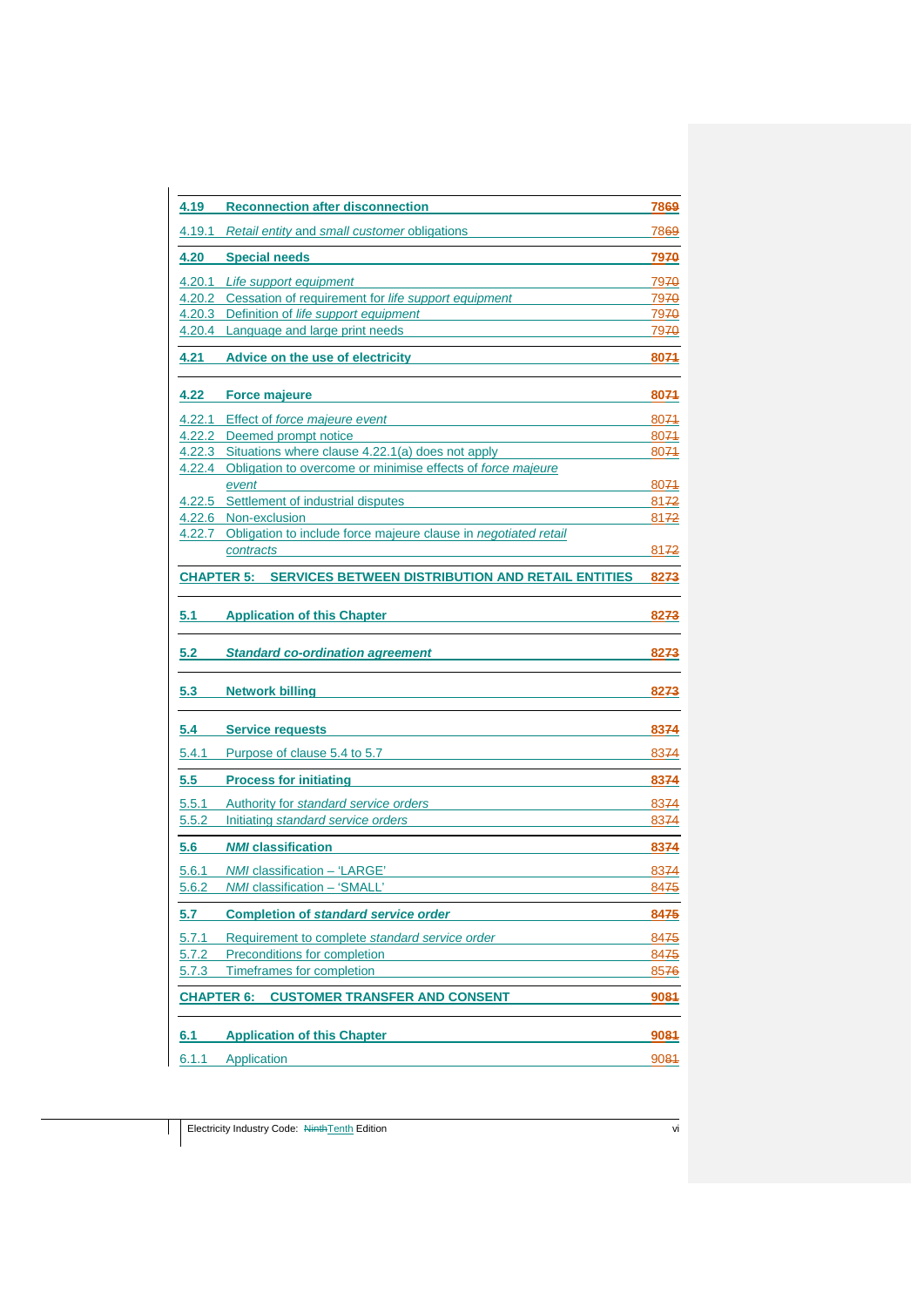| 6.2          | <b>Compliance obligations</b>                                 | 9084             |
|--------------|---------------------------------------------------------------|------------------|
| 6.2.1        | Contracting <i>customer</i> transfer functions                | 9084             |
| 6.2.2        | Compliance with MSATS procedures                              | 9084             |
| 6.3          | <b>Consent</b>                                                | 9081             |
| 6.3.1        |                                                               |                  |
| 6.3.2        | Obligation to obtain consent<br>Form and retention of consent | 9084<br>9084     |
|              |                                                               |                  |
| 6.4          | <b>NMI discovery</b>                                          | 9182             |
| 6.4.1        | <b>NMI</b> and <b>NMI</b> checksum                            | 9182             |
| 6.4.2        | NMI standing data                                             | 9182             |
| 6.4.3        | Information must not be available though MSATS                | 9182             |
| 6.4.4        | <b>Transitional provisions</b>                                | 9283             |
| 6.5          | Initiation of transfers by retail entities                    | 9283             |
| 6.5.1        | <b>Proposed transfers</b>                                     | 9283             |
| 6.5.2        | <b>Cancellation of transfer</b>                               | 9283             |
| 6.6          | <b>Meter read methods</b>                                     | 9283             |
|              |                                                               |                  |
| 6.7          | Notification of non-occurrence of transfer                    | 9384             |
|              |                                                               |                  |
| 6.8          | <b>Minimalist transitioning approach</b>                      | 9384             |
| 6.8.1        | Application                                                   | 9384             |
| 6.8.2        | Discovery requests under a minimalist transitioning approach  | 9384             |
| 6.8.3        | NMI creation requests under a minimalist transitioning        |                  |
|              | approach                                                      | 9485             |
| 6.8.4        | Request to create a NMI                                       | 9586             |
| 6.8.5        | <b>Population of MSATS</b>                                    | 9586             |
|              | <b>CHAPTER 7:</b><br><b>RETAIL MARKETING CONDUCT</b>          | 9687             |
|              |                                                               |                  |
| 7.1          | <b>Application of this Chapter</b>                            | 9687             |
| 7.1.1        | Application                                                   | 9687             |
| 7.1.2        | Non-application to Ergon Energy                               | 96 <del>87</del> |
| 7.1.3        | Non-application by agreement                                  | 9687             |
| 7.2          | <b>Compliance</b>                                             | 9788             |
| 7.2.1        | Compliance                                                    | 9788             |
| <u>7.2.2</u> | Statement of compliance                                       | 9788             |
| 7.3          | <b>General conduct standards</b>                              | 9788             |
|              |                                                               |                  |
| <u>7.4</u>   | <b>Time of contact</b>                                        | 9889             |
| 7.4.1        | Door knocking                                                 | 9889             |
| 7.4.2        | <b>Telephone marketing</b>                                    | 9889             |
| 7.5          | <b>Marketing contacts</b>                                     | 9889             |
| 7.5.1        | Identification                                                | 9889             |
| 7.5.2        | <b>Contact details</b>                                        | 9990             |
| 7.5.3        | Termination of marketing contacts                             | 9990             |
| 7.5.4        | Marketing in person                                           | 9990             |
|              |                                                               |                  |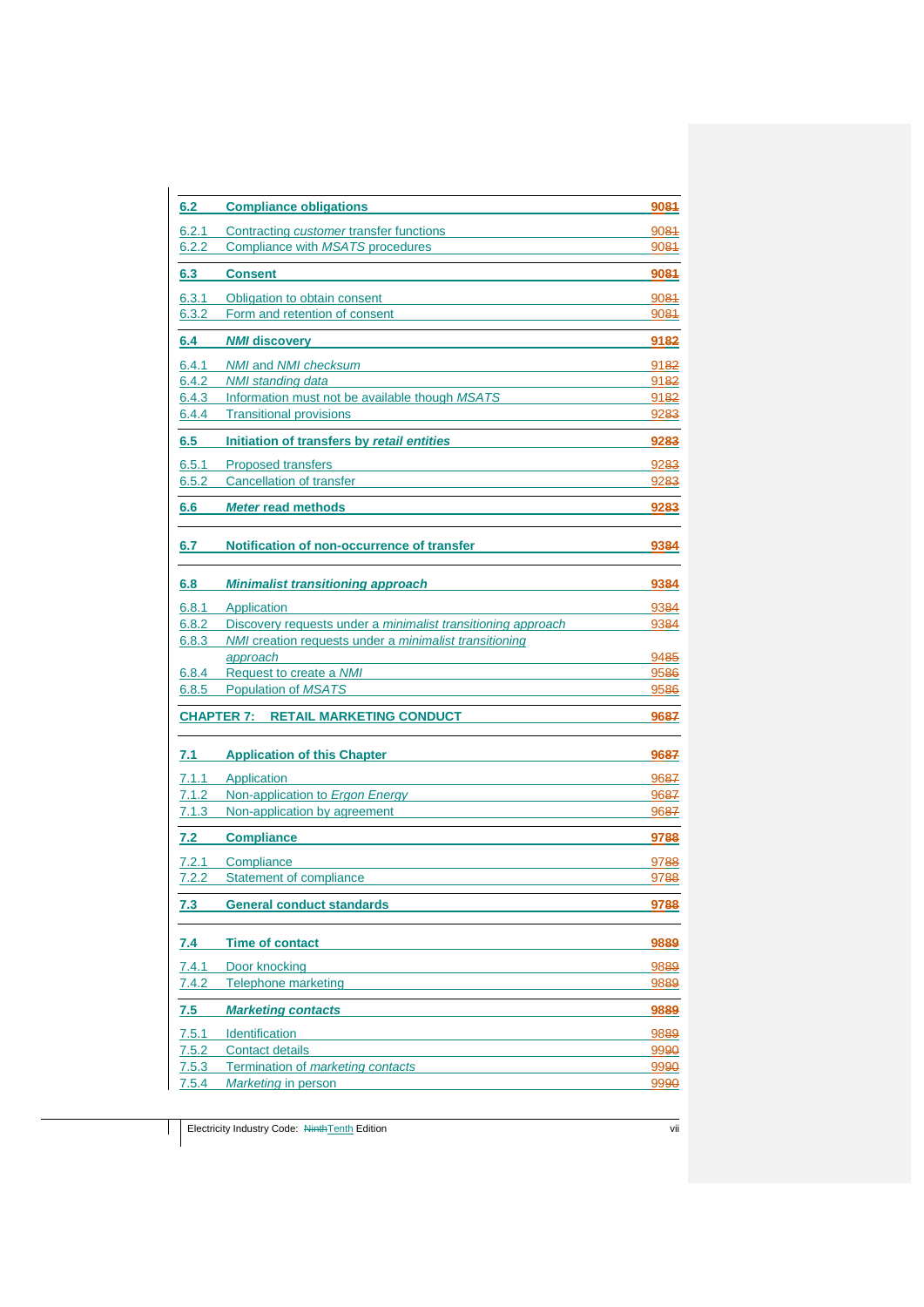| 7.5.5      | Information and details to be provided in writing where                   |        |
|------------|---------------------------------------------------------------------------|--------|
|            | marketing is in person                                                    | 10094  |
| 7.5.6      | Marketing by telephone                                                    | 10091  |
| 7.5.7      | <b>Marketing by electronic means</b>                                      | 10091  |
| 7.5.8      | Record keeping standards                                                  | 10091  |
| 7.6        | <b>Written disclosure statement</b>                                       | 10094  |
| 7.7        | <b>Consent</b>                                                            | 10292  |
| 7.8        | <b>Training and product knowledge</b>                                     | 10293  |
| 7.9        | <b>Privacy</b>                                                            | 10293  |
| 7.10       | Large non-market customer disclosure statement                            | 10293  |
|            | <b>RETAIL MARKET INFORMATION</b><br><b>CHAPTER 8:</b>                     | 10394  |
| 8.1        | <b>Application of this Chapter</b>                                        | 10394  |
| 8.1.1      | Application                                                               | 10394  |
| 8.1.2      | Non-application to Ergon Energy                                           | 10394  |
| 8.2        | <b>Price fact sheets</b>                                                  | 10394  |
| 8.2.1      | Publishing price fact sheets                                              | 10394  |
| 8.2.2      | Contents of price fact sheet                                              | 10394  |
| 8.2.3      | Form of price fact sheet                                                  | 10495  |
| 8.2.4      | Expression of price information                                           | 10495  |
| 8.3        | <b>Provision of information to the QCA</b>                                | 10495  |
| 8.3.1      | Provision of information to the QCA                                       | 10495  |
| 8.3.2      | Changes to negotiated retail contracts                                    | 10495  |
| 8.3.3      | Confidentiality of information                                            | 10596  |
| 8.4        | <b>Price comparator</b>                                                   | 10596  |
| 8.4.1      | Development of price comparator                                           | 10596  |
| 8.5        | <b>Review of developments in full retail competition</b>                  | 10697  |
| 8.5.1      | QCA monitoring and reporting role                                         | 10697  |
| 8.5.2      | Retail entities to supply the number of market and non-market             |        |
|            | customers                                                                 | 10697  |
| 8.5.3      | Retail entities to supply customer disconnection data                     | 10697  |
| 8.5.4      | Retail entities to supply customer complaint data                         | 10798  |
| 8.5.5      | Distribution entities to supply number of NMI premises                    | 10899  |
| 8.5.6      | Distribution entities to supply disconnection data                        | 10899  |
|            | <b>CHAPTER 9:</b><br><b>METERING</b>                                      | 109400 |
| <u>9.1</u> | <b>Application</b>                                                        | 109100 |
| 9.1.1      | <b>Purpose</b>                                                            | 109400 |
| 9.1.2      | Application of this chapter                                               | 109400 |
| 9.1.3      | <b>Scope</b>                                                              | 109100 |
| 9.1.4      | Responsibility for <i>meter</i> provision and <i>energy data services</i> | 110404 |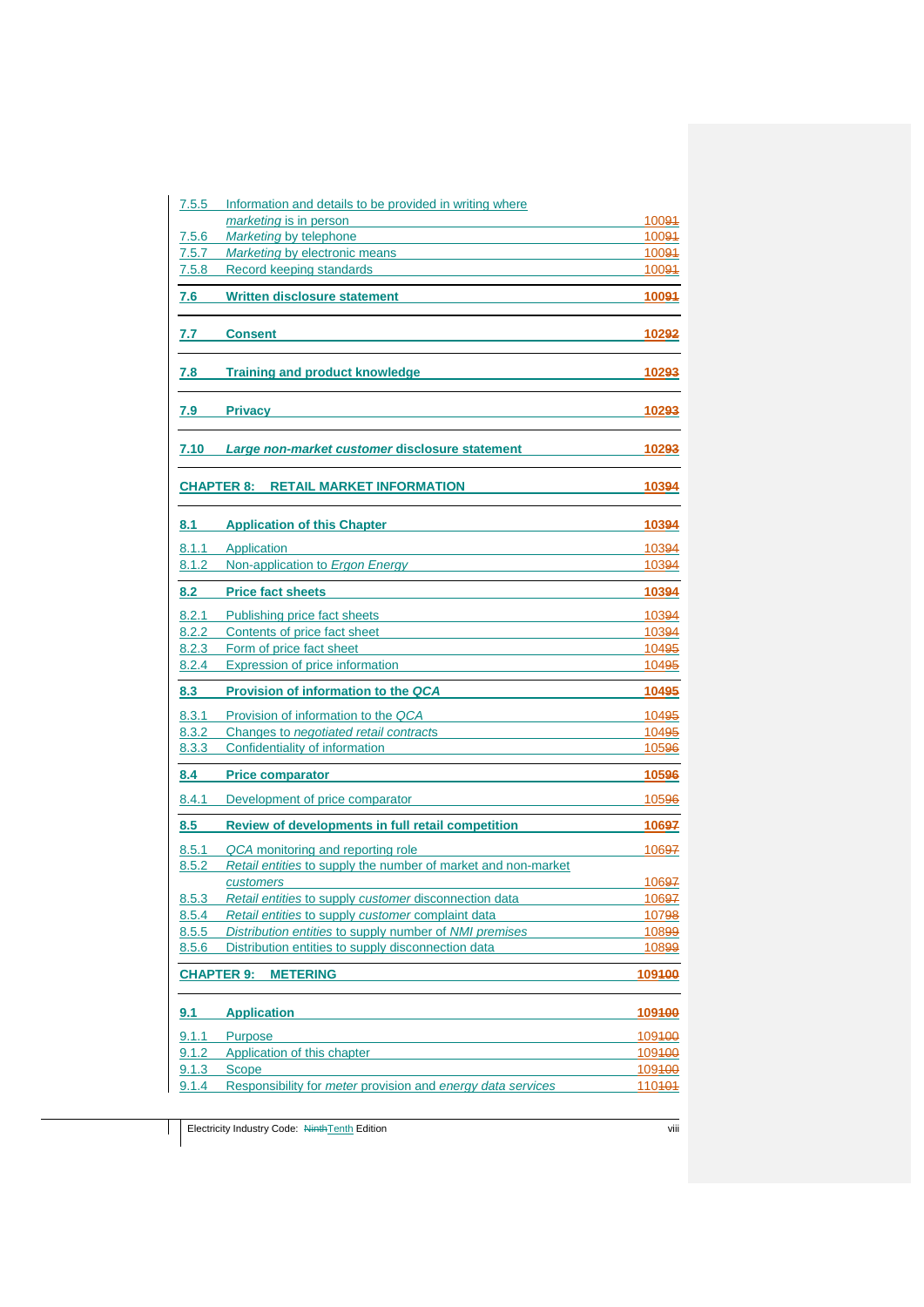| 9.1.5 | <b>Background information</b>                                         | 110 <del>101</del> |
|-------|-----------------------------------------------------------------------|--------------------|
| 9.1.6 | Interpretation                                                        | 110404             |
| 9.2   | <b>Preliminary issues</b>                                             | 110101             |
| 9.2.1 | <i>Metering installation components</i>                               | 110404             |
| 9.2.2 | Dispute resolution                                                    | 112403             |
|       | 9.2.3 Disaster recovery                                               | 113404             |
| 9.2.4 | Document responsibility                                               | 113404             |
| 9.2.5 | <b>Appendix and Schedules</b>                                         | 113104             |
| 9.3   | <b>Responsibility for meter provision</b>                             | 113104             |
| 9.3.1 | Application of clause 9.3                                             | 113404             |
| 9.3.2 | Overall responsibility requirements                                   | 113404             |
| 9.3.3 | Metering installation components - meter provision                    | 114405             |
| 9.3.4 | Transitional provision for existing temporary builders' supplies      | 115406             |
| 9.3.5 | Reversion of <i>metering installation</i> types                       | 115406             |
| 9.3.6 | Testing and inspection of <i>metering equipment</i>                   | 115406             |
| 9.3.7 | Installation of <i>meter</i>                                          | 116407             |
| 9.4   | <b>Responsibility for energy data services</b>                        | 117108             |
| 9.4.1 | Application of clause 9.4                                             | 117408             |
| 9.4.2 | Metering installation components - energy data services               | 117408             |
| 9.4.3 | Meter reading                                                         | 118409             |
| 9.4.4 | Validation and substitution of energy data                            | 120444             |
| 9.4.5 | Deleted                                                               | 121442             |
|       | 9.4.6 Calculation of energy data for type 7 metering installation     | 121442             |
|       | 9.4.7 Data storage                                                    | 121442             |
|       | 9.4.8 Information                                                     | 121442             |
|       | 9.4.9 Validation of metering installation database                    | 122413             |
|       | 9.4.10 Request for testing of the <i>metering installation</i>        | 123444             |
|       | <b>CHAPTER 10:</b><br><b>GENERAL</b>                                  | 124445             |
| 10.1  | <b>Definitions and interpretation</b>                                 | <u> 124445</u>     |
|       | 10.1.1 Definitions                                                    | 124445             |
|       | 10.1.2 Interpretation                                                 | 134 <del>125</del> |
|       | <b>Schedule 1 - Reliability limits</b>                                | 136427             |
|       | <b>Schedule 2 - Excluded Locations</b>                                | 139130             |
|       | <b>Schedule 3 - Not used</b>                                          | 140131             |
|       | Schedule 4 - Maximum charges (clause 3.10)                            | 143134             |
|       | These maximum charges are prescribed by section 226 and schedule 8 of |                    |
|       | the Electricity Regulation                                            | 143434             |
|       | <b>CHAPTER 1: THIS CODE</b>                                           | 40                 |
| 4.1   | Introduction                                                          | 40                 |
|       | 1.1.1 Code objective                                                  | 40                 |
|       | 1.1.2 Scope of the Code <b>Communication</b> Scope of the Code        | 40                 |
|       | 1.1.3 Authority 2008 2014 2022 2023                                   | 11                 |
|       | 1.1.4 Date of effect                                                  | 11                 |
|       | 1.1.5 Application                                                     | 11                 |
|       | 1.1.6-Obligation to remedy                                            | $\overline{11}$    |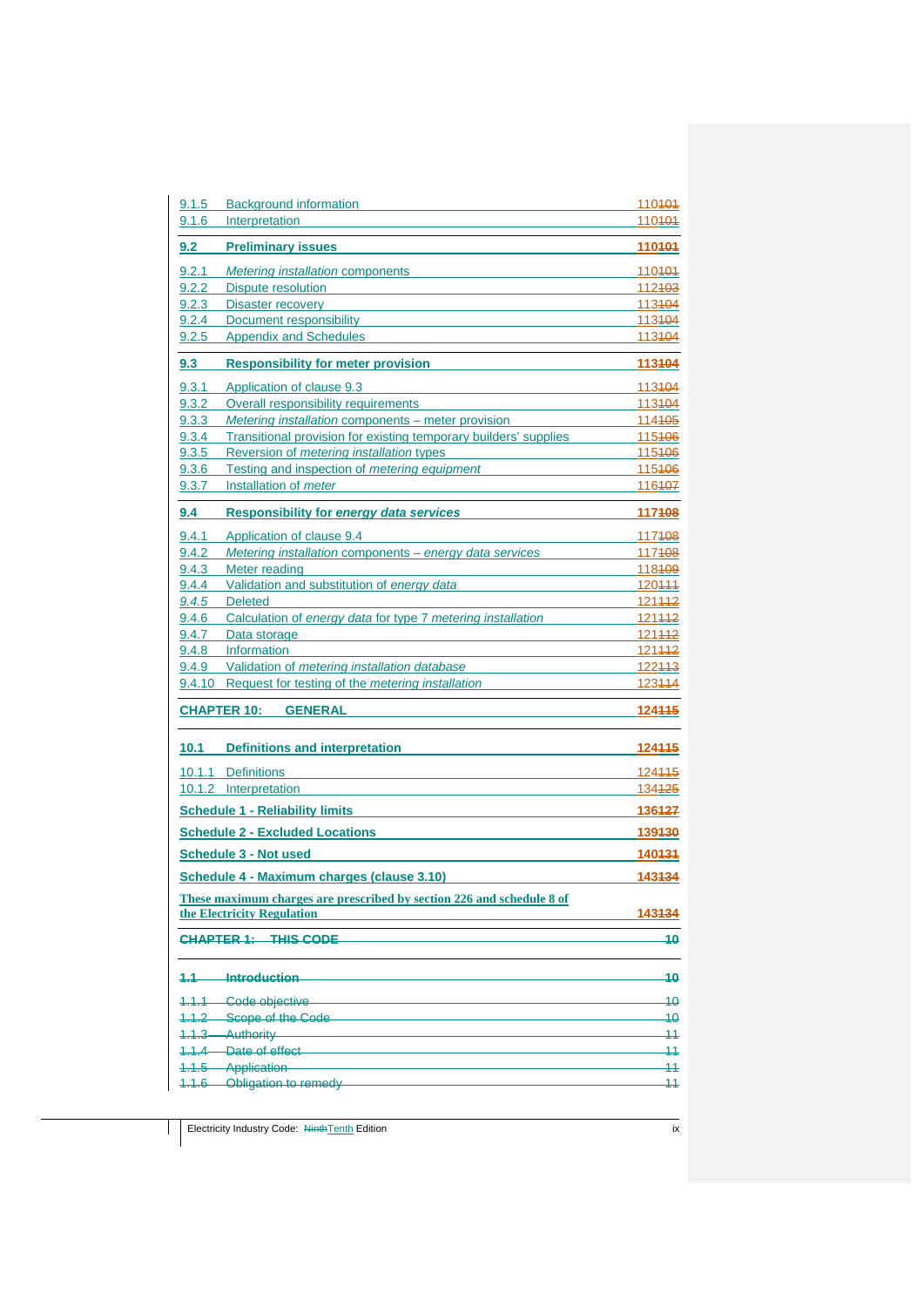|                    | 1.1.7-Amendment of Code                                                              | 11                    |
|--------------------|--------------------------------------------------------------------------------------|-----------------------|
|                    | 1.1.8 Interpretation                                                                 | 11                    |
|                    | 1.1.9 Other relevant instruments                                                     | 11                    |
|                    | <b>CHAPTER 2: MANAGEMENT OF DISTRIBUTION BUSINESSES</b>                              | 43                    |
|                    | 2.1 Application of this Chapter                                                      | 43                    |
|                    | 2.2 - Summer preparedness plans                                                      | 13                    |
|                    | 2.2.1 Summer preparedness plan-                                                      | 43                    |
|                    | 2.2.2-Content of summer preparedness plan                                            | 13                    |
|                    | 2.2.3 - Submission of summer preparedness plans to QCA                               | 14                    |
|                    | 2.2.4 Compliance and reporting                                                       | $\overline{14}$       |
|                    | 2.3 Network management plans                                                         | 44                    |
|                    | 2.3.1 Network management plans                                                       | 14                    |
|                    | 2.3.2 Content of a network management plan                                           | 15                    |
|                    | 2.3.3 Submission of network management plans to QCA                                  | 46                    |
|                    | 2.3.4 Compliance                                                                     | 46                    |
|                    | 2.4 Minimum service standards                                                        | 46                    |
|                    | 2.4.1 Purpose                                                                        | 46                    |
|                    | 2.4.2 Minimum service standards                                                      | 17                    |
|                    | 2.4.3 Exclusions from minimum service standards                                      | 17                    |
|                    | 2.4.4 Review of minimum service standards                                            | 17                    |
| 2.5                | Guaranteed service levels                                                            | 47                    |
|                    | 2.5.1 Distribution authorities                                                       | 47                    |
|                    | 2.5.2 Application                                                                    | 48                    |
|                    | 2.5.3 Wrongful disconnection                                                         | 48                    |
|                    | 2.5.4 Connections                                                                    | 48                    |
|                    | 2.5.5 Customer reconnection                                                          | 49                    |
|                    | 2.5.6 Hot water supply                                                               | -20                   |
|                    | 2.5.7 Appointments                                                                   | $-24$                 |
|                    | 2.5.8 Planned interruptions                                                          | -22                   |
|                    | 2.5.9 Reliability                                                                    | 22                    |
|                    | 2.5.10 Amount of GSL payments                                                        | $\overline{24}$       |
|                    | 2.5.11 Claiming a GSL payment                                                        | $\overline{24}$       |
|                    | 2.5.12-How a GSL payment is paid<br>2.5.13-Small customers with card operated meters | $\overline{24}$<br>25 |
|                    | 2.5.14 Processing claims                                                             | 25                    |
|                    | 2.5.15 Caps on entitlements                                                          | 25                    |
|                    | <del>2.5.16—GST</del>                                                                | 25                    |
|                    | 2.5.17-Effect of a GSL payment                                                       | 25                    |
|                    | 2.5.18-Disputes about GSL payments involving a retail entity                         | 26                    |
|                    | 2.5.19 Review of guaranteed service levels                                           | 26                    |
| <u> 2.6—</u>       | -Reporting and monitoring                                                            | 26                    |
| <u>2.6.1-</u>      | <i>-Distribution entity</i> must monitor performance                                 | 26                    |
| <u>2.6.2-</u>      | <b>Reporting requirements</b>                                                        | 26                    |
| <del>2.</del> 6.3- | Audit of minimum service standards performance                                       | 27                    |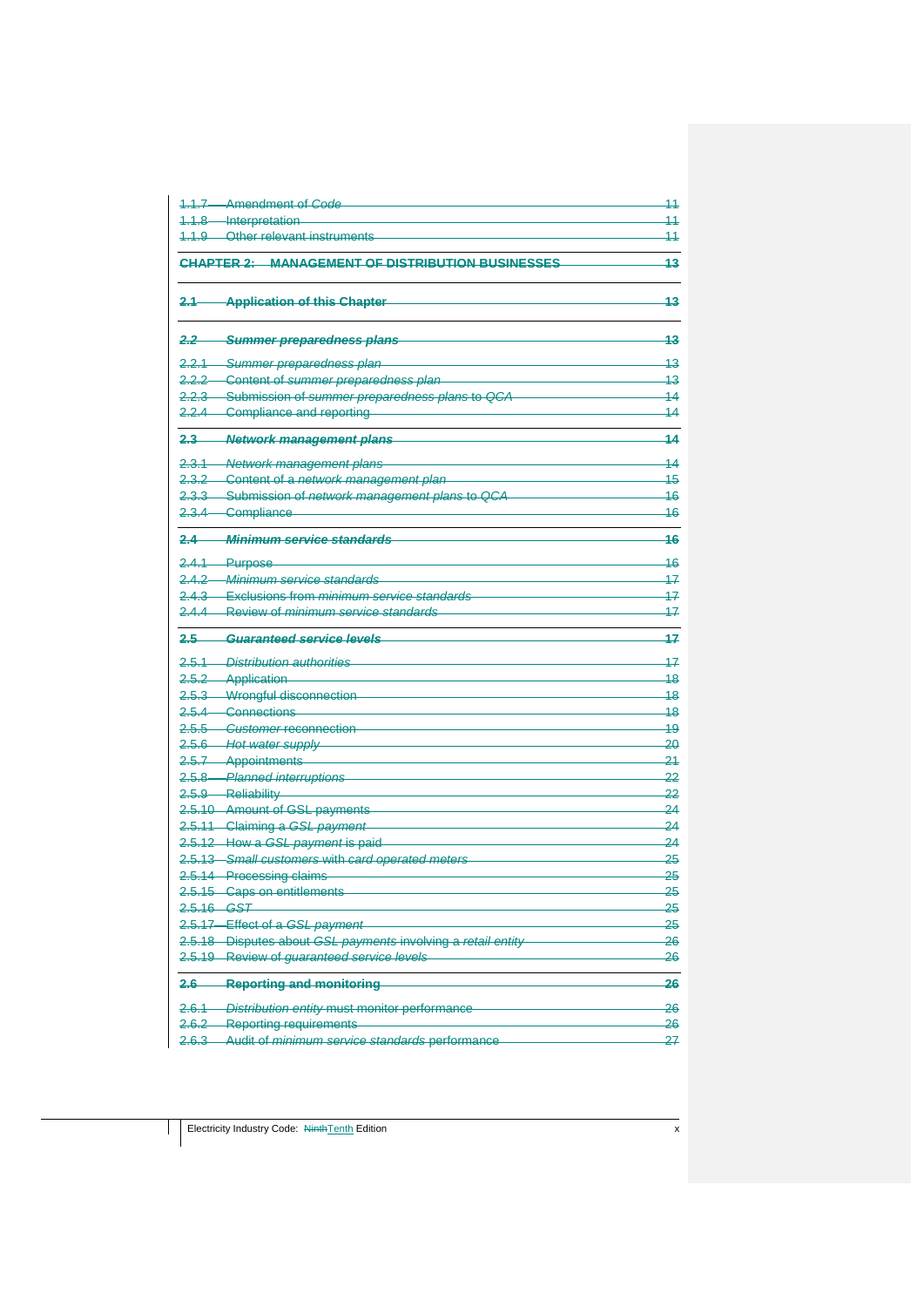|           | <b>CHAPTER 3: CUSTOMER CONNECTION SERVICES</b>                                                     | 28              |
|-----------|----------------------------------------------------------------------------------------------------|-----------------|
|           | 3.1 Application of this Chapter-                                                                   | -28             |
| $3.2 -$   | -Customer Charter                                                                                  | 28              |
|           | 3.2.1-Obligation to prepare a Customer Charter                                                     | 28              |
|           | 3.2.2 - Obligation to provide Customer Charter                                                     | 28              |
|           | 3.2.3 Charging for a Customer Charter                                                              | 28              |
|           | 3.2.4 Contents of a Customer Charter                                                               | 28              |
|           | 3.3 Standard connection contract                                                                   | 29              |
|           | 3.3.1 Standard connection contract                                                                 | 29              |
|           | 3.4 Minimum terms and conditions                                                                   | 29              |
|           | 3.5-Liability                                                                                      | 29              |
|           | 3.5.1-No indemnity                                                                                 | 29              |
|           | 3.5.2-Restrictions on <i>distribution entities'</i> limitation of liability in                     |                 |
|           | negotiated connection contracts                                                                    | 30              |
|           | 3.6 Disconnection                                                                                  | 30              |
|           | 3.6.1-Disconnection                                                                                | 30              |
|           | 3.6.2-Disconnection procedures                                                                     | 34              |
|           | 3.6.3 Limitations on disconnection                                                                 | 32              |
|           |                                                                                                    |                 |
| $3.7 -$   | <b>Small customer's liability for connection services</b>                                          | 32              |
| $3.8 -$   | <b>Billing</b>                                                                                     | 33              |
|           | 3.9 Differing terms and requirements                                                               |                 |
|           |                                                                                                    | -33             |
|           | 3.9.1 Differing terms and requirements                                                             | $\overline{33}$ |
|           | 3.10 Maximum distribution non-network charges                                                      | 34              |
|           | <b>CHAPTER 4: CUSTOMER RETAIL SERVICES</b>                                                         | 35              |
|           | 4.1-Application of this Chapter                                                                    | 35              |
|           | 4.1.1-Application of this Chapter                                                                  | 35              |
| 4.2       | <del>Retail contract:</del>                                                                        | 36              |
|           | 4.2.1—Terms of standard retail contract                                                            | 36              |
|           | 4.2.2-Notice of contract where no application made                                                 | 36              |
|           | 4.2.3 - Minimum terms and conditions for negotiated retail contracts                               | 36              |
|           | 4.2.4 Cooling-off                                                                                  | 37              |
|           | 4.2.5 Compliance with applicable regulatory instruments                                            | 38              |
|           | 4.2.6 Commencement of financial responsibility under negotiated                                    |                 |
|           | retail contracts                                                                                   | 38              |
| $4.2.7 -$ | -Laws of Queensland to govern negotiated retail contracts                                          | 38              |
|           | 4.2.8 No indemnity<br>4.2.9 Restrictions on retail entities' limitation of liability in negotiated | 38              |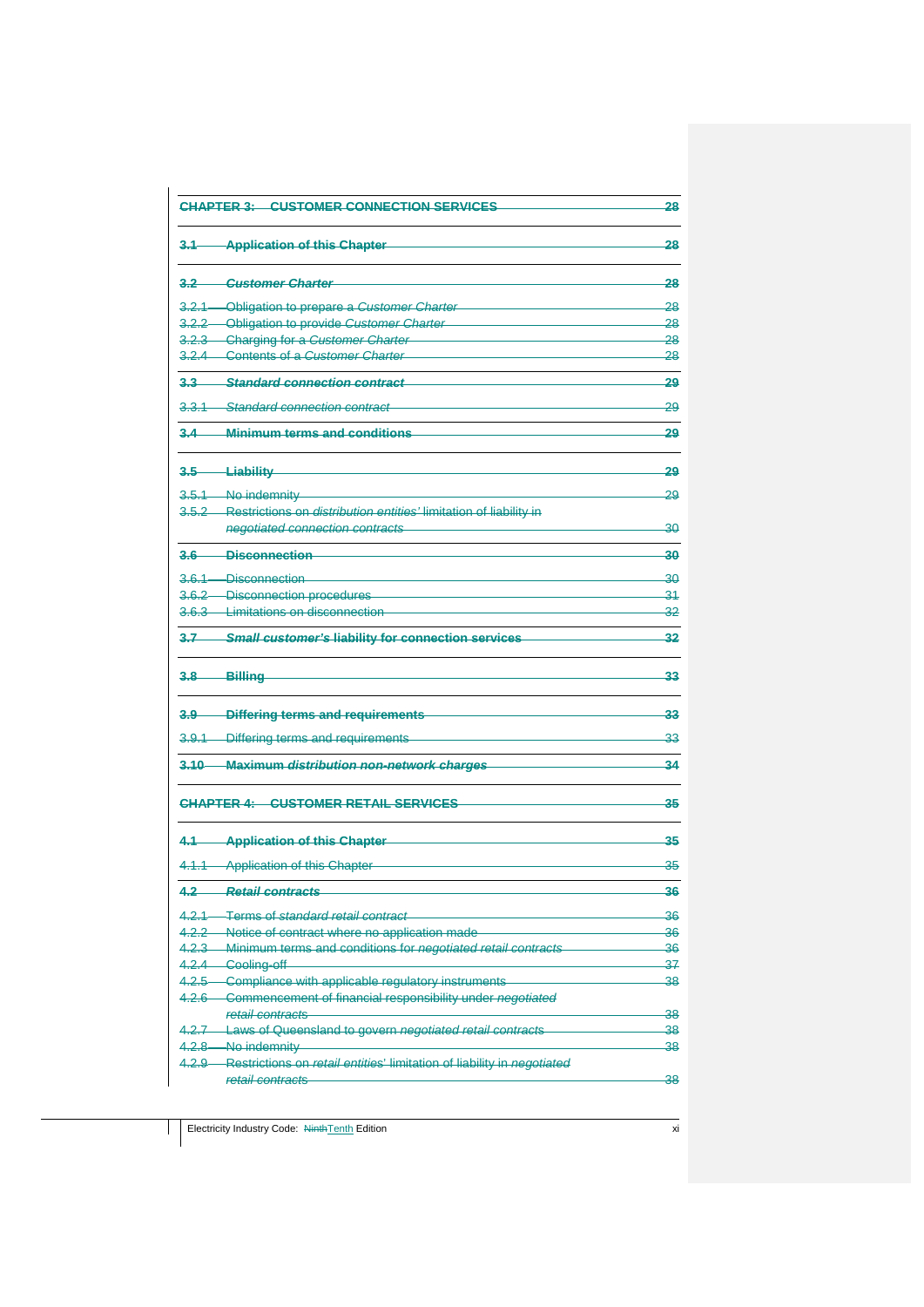| 4.2.10 Identifying who is obliged to offer a standard retail contract                  | 39       |
|----------------------------------------------------------------------------------------|----------|
| $4.3 -$<br><b>Commencement of standard retail contracts</b>                            | 40       |
| -Commencement of standard retail contracts<br>$4.3.1 -$                                | 40       |
| 4.4<br><b>Ending of retail contracts</b>                                               | 40       |
| 4.4.1 When a standard retail contract ends                                             | 40       |
| 4.4.2-Term of a negotiated retail contract                                             | 41       |
| 4.4.3 Termination of retail contracts by retail entities                               | 42       |
| 4.4.4 Expiry of fixed-term contracts                                                   | 42       |
| 4.4.5 Notice period                                                                    | 42       |
| 4.4.6 Transitional notice period                                                       | 43       |
| -Customer Charter<br>$4.5 -$                                                           | 43       |
| 4.5.1-Obligation to prepare Customer Charter                                           | 43       |
| 4.5.2 Obligation to provide Customer Charter                                           | 43       |
| 4.5.3 Charging for Customer Charters                                                   | 44       |
| 4.5.4 Contents of Customer Charter                                                     | 44       |
| 4.6 Dealing with small customers                                                       | 44       |
| 4.6.1-Retail entities to prepare enquiry procedures                                    | 44       |
| 4.6.2 Approval and implementation of enquiry procedures                                | 45       |
| 4.6.3 Complaint handling                                                               | 45       |
| 4.6.4 Customer communications                                                          | 45       |
| 4.7 Applications and connections                                                       | 46       |
| 4.7.1<br><b>Retail entities' requirements</b>                                          | 46       |
| Retail entities' requirements when a small customer moves in<br>4.7.2                  |          |
| without first making an application for services                                       | 46       |
| Use of credit history information where a small customer<br>4.7.3                      |          |
| seeks a standard retail contract                                                       | 47       |
| 4.7.4 Retail entities' obligations to advise the distribution entity of                |          |
| connection applications                                                                | 47       |
| 4.8 <b>Illegal use</b>                                                                 | 47       |
| Retail entities' rights of recovery for illegal use<br>4,8.1                           | 47       |
| Non-application of payment difficulties<br>4.8.2                                       | 47       |
|                                                                                        |          |
| 4.9<br>Billing                                                                         | 47       |
| 4.9.1 Obligation to bill quarterly*                                                    | 47       |
| 4.9.2-How bills are issued                                                             | 48       |
| 4.9.3-Information on charges which comprise a bill                                     | 48       |
| 4.9.4 - Simultaneous payments for gas and electricity                                  | 48       |
| 4.9.5 - Other goods and services to a small customer<br>4.9.6 Particulars on each bill | 49<br>49 |
| $4.9.7 -$<br>-Average daily usage                                                      | 50       |
| $4.9.8 -$<br>Historical billing data                                                   | 50       |
| 4.9.9-<br><b>Bill format</b>                                                           | 51       |
| 4.10-<br><i>–Meter</i> reading                                                         | 54       |
| 4.10.1-Meter reading for billing purposes                                              | 51       |
| 4.10.2-Advice that a bill is estimated                                                 | 51       |
| 4.10.3-Adjustments to subsequent bills                                                 | 51       |
| 4.10.4 Pass through of cost where access is denied                                     | 52       |
|                                                                                        |          |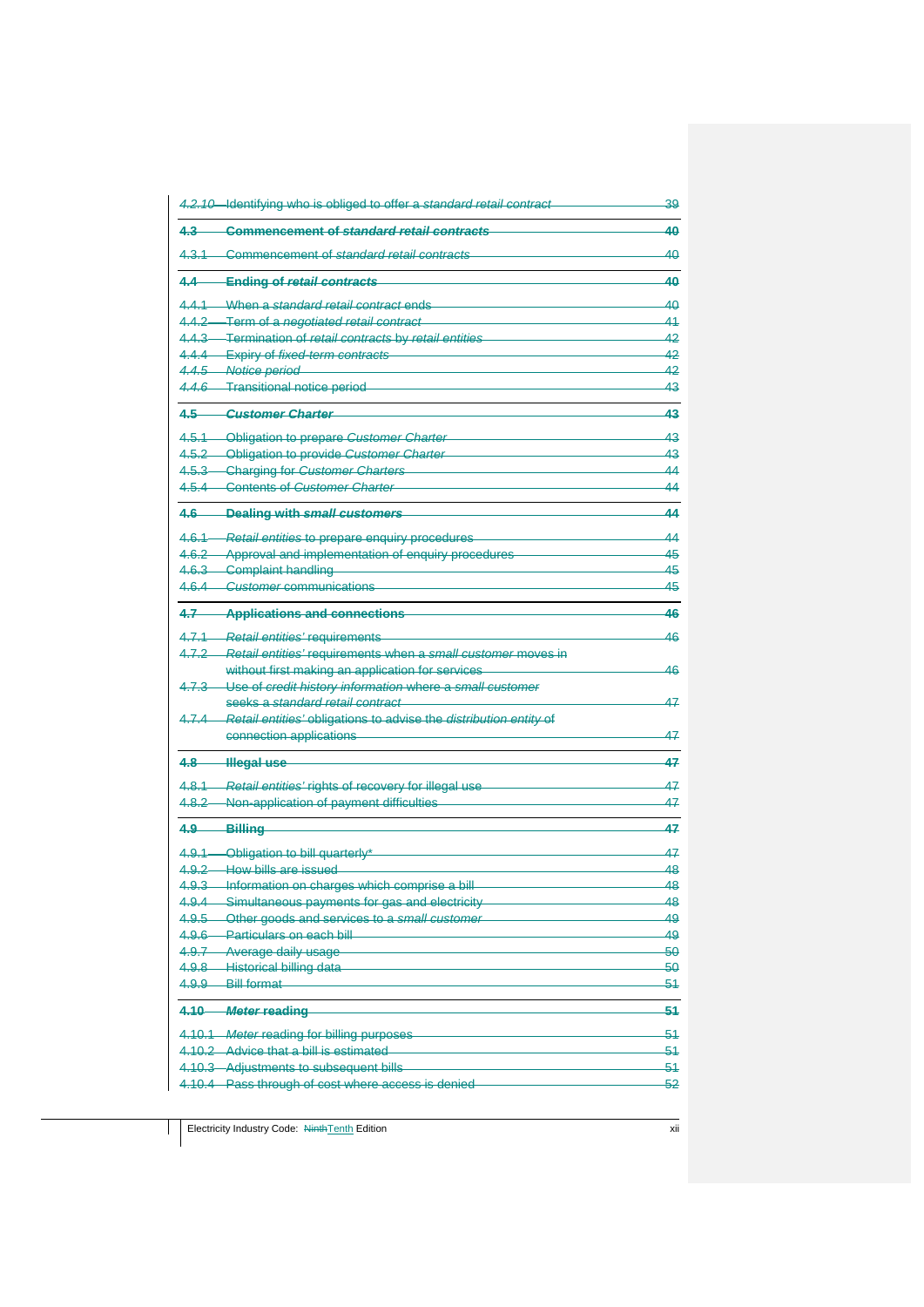| 4.10.5-Unmetered supplies                                                                                 | 52            |
|-----------------------------------------------------------------------------------------------------------|---------------|
| -Undercharging and overcharging<br>4.11                                                                   | 52            |
| 4.11.1-Recovery of undercharges from small customers                                                      | 52            |
| 4.11.2-Process and limitations on recovery                                                                | 52            |
| 4.11.3-Notice and payment to small customers of overcharges                                               | 53            |
| 4.12-Tariff changes and options                                                                           | 53            |
| 4.12.1-Obligations on retail entities                                                                     | 53            |
| 4.12.2-Change of tariff within a billing cycle                                                            | 54            |
| 4.12.3-Customer applications*                                                                             | 54            |
| 4.12.4 Effective date of transfer between tariffs                                                         | 54            |
| 4.12.5 Change in use                                                                                      | 54            |
| 4.12.6 No retrospective price changes                                                                     | 54            |
| 4.12.7-Notification of price changes                                                                      | 55            |
| 4.13 Payment                                                                                              | 55            |
| 4.13.1-Minimum time for payment of a bill*                                                                | 55            |
| 4.13.2 Issue of reminder notices                                                                          | <del>55</del> |
| 4.13.3 Payment methods*                                                                                   | 55            |
| 4.13.4 Direct debit                                                                                       | 56            |
| 4.13.5 Other retail fees and charges                                                                      | 56            |
| 4.13.6 Pass through of distribution non-network charges                                                   | -56           |
| 4.13.7-Payments in advance*                                                                               | 57            |
| 4.13.8 Long absence or illness                                                                            | -57           |
| 4.13.9 Concessions, rebates or grants                                                                     | 57            |
| 4.13.10 Payment difficulties                                                                              | 57            |
|                                                                                                           |               |
| 4.14 Paying by instalments                                                                                | 58            |
| 4.14.1 Minimum instalment payment options*                                                                | -58           |
| 4.14.2 When a retail entity may require instalments in advance                                            | 58            |
| 4.14.3 When a retail entity does not need to offer an instalment plan                                     | -58           |
| 4.14.4 Obligations on retail entities when offering instalment plans                                      | 58            |
| 4.14.5 No limitation on payment options                                                                   | -59           |
| 4.15 Review of a bill                                                                                     | 59            |
| 4.15.1 Obligation to review a bill on request                                                             | 59            |
| 4.15.2 Time frame for report on request                                                                   | 59            |
| 4.15.3 Payments during a review of a bill                                                                 | -59           |
| 4.15.4 Customer requests for testing of meters or metering data                                           | 59            |
| 4.15.5 Procedures following a review of a bill                                                            | -60           |
| 4.16<br><b>Shortened collection period</b>                                                                | 60            |
|                                                                                                           | 60            |
| 4.16.1 Shortened collection period                                                                        |               |
| 4.16.2-Retail entities' obligations prior to placing a small customer on<br>a shortened collection period | 60            |
| 4.16.3 Notice                                                                                             | 61            |
| 4.16.4-Effect of small customer compliance with shortened collection                                      |               |
| period                                                                                                    | 61            |
| -Security deposits<br>4.17                                                                                | 61            |
|                                                                                                           |               |
| 4.17.1-Requirement for security deposit                                                                   | 61<br>61      |
| 4.17.2-Amount of security deposit<br>4.17.3-Estimated monthly or quarterly bills                          | 62            |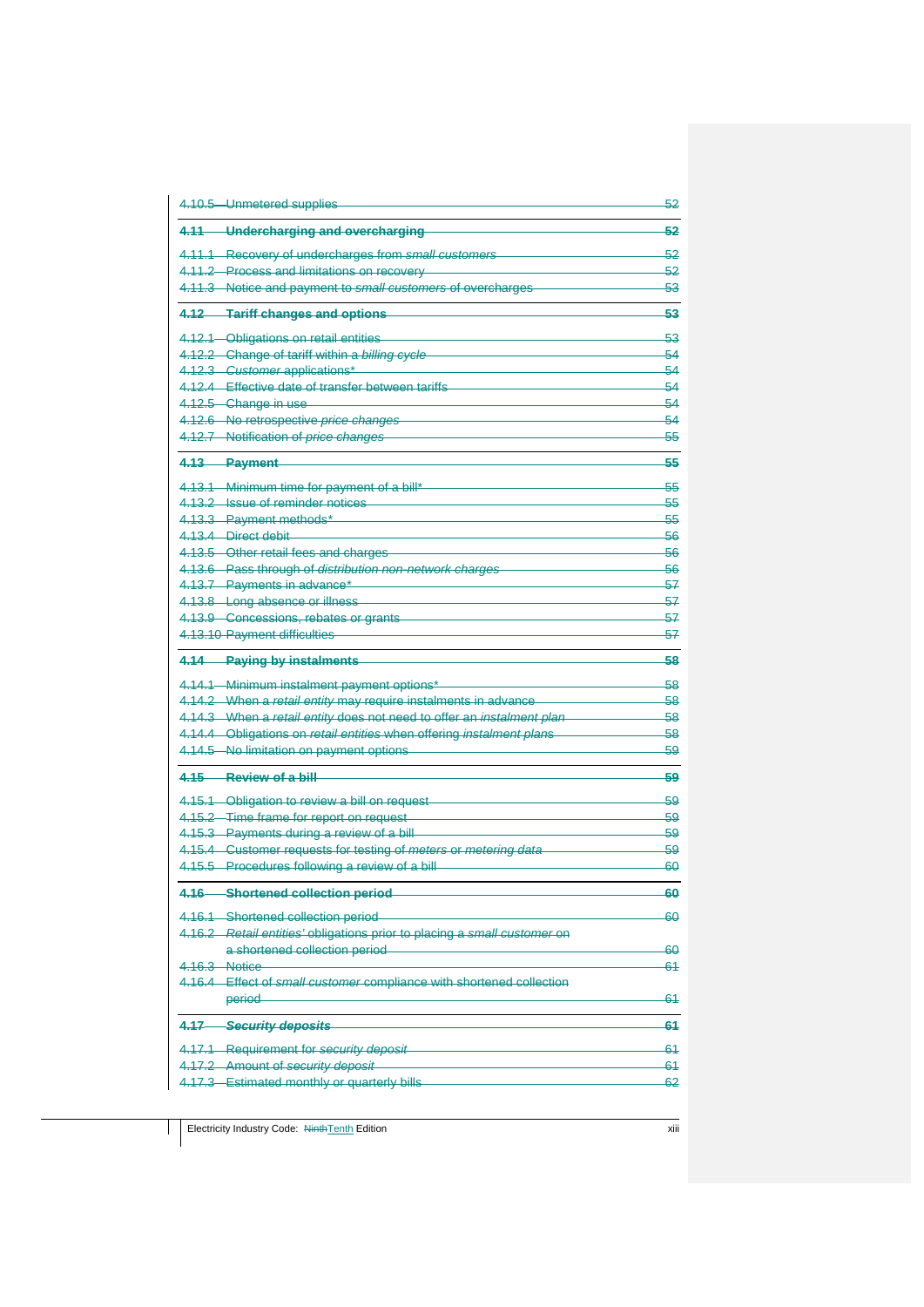| 4.17.4 Residential customers                                             | 62        |
|--------------------------------------------------------------------------|-----------|
| 4.17.5 Business customers                                                | 62        |
| 4.17.6-Interest on security deposits                                     | 63        |
| 4.17.7-Obligation to return a security deposit                           | 63        |
| 4.17.8-Return of bank guarantee                                          | 63        |
| 4.17.9 Identification in a retail entity's accounts                      | 63<br>63  |
| 4.17.10-Use of a security deposit                                        |           |
| 4.17.11-No unauthorised offset for goods and services other than         |           |
| electricity                                                              | 63        |
| 4.17.12-Obligation to account                                            | 64<br>64  |
| 4.17.13-Transitional provision                                           |           |
| 4.18 Disconnection of a premises                                         | 64        |
| 4.18.1-Disconnection                                                     | 64        |
| 4.18.2-Non-payment disconnection                                         | 64        |
| 4.18.3 - Limitation on disconnection of residential customers in cases   |           |
| of financial difficulties                                                | 64        |
| 4.18.4 - Obligations prior to disconnection of residential customers     | 65        |
| 4.18.5-Circumstances when a residential customer may be                  |           |
| disconnected                                                             | 65        |
| 4.18.6 No obligation to offer instalment plan                            | 66        |
| 4.18.7 Limitation on disconnection of business customers                 | 66        |
| 4.18.8 Obligations on retail entity prior to disconnection of a business |           |
| customer                                                                 | 66        |
| 4.18.9 Circumstances when a business customer may be                     |           |
| disconnected                                                             | 67        |
| 4.18.10-Denying access to a meter                                        | 67        |
| 4.18.11-Illegal use                                                      | 68        |
| 4.18.12 Security deposits                                                | 68        |
| 4.18.13-Acceptable identification                                        | 68        |
| 4.18.14-When a retail entity must not arrange disconnection              | 68        |
| 4.18.15 Request for final account or disconnection                       | 69        |
|                                                                          |           |
| 4.19 Reconnection after disconnection                                    | 69        |
| 4.19.1 Retail entity and small customer obligations                      | 69        |
| 4.20<br><b>Special needs</b>                                             | 70        |
|                                                                          |           |
| 4.20.1 Life support equipment                                            | 70        |
| 4.20.2 Cessation of requirement for life support equipment               | -70       |
| 4.20.3 Definition of life support equipment                              | -70       |
| 4.20.4 Language and large print needs                                    | -70       |
| 4.21<br>Advice on the use of electricity                                 | 71        |
|                                                                          |           |
|                                                                          | 74        |
| 4.22-Force majeure                                                       |           |
| 4.22.1 Effect of force majeure event                                     | -71       |
| 4.22.2-Deemed prompt notice                                              | 71        |
| 4.22.3 Situations where clause 4.22.1(a) does not apply                  | 71        |
| 4.22.4 Obligation to overcome or minimise effects of force majeure       |           |
| event                                                                    | -71       |
|                                                                          |           |
| 4.22.5 Settlement of industrial disputes                                 |           |
| 4.22.6 Non exclusion                                                     |           |
| 4.22.7 Obligation to include force majeure clause in negotiated retail   | 72<br>-72 |
| contracts                                                                | -72       |

Electricity Industry Code: NinthTenth Edition xiv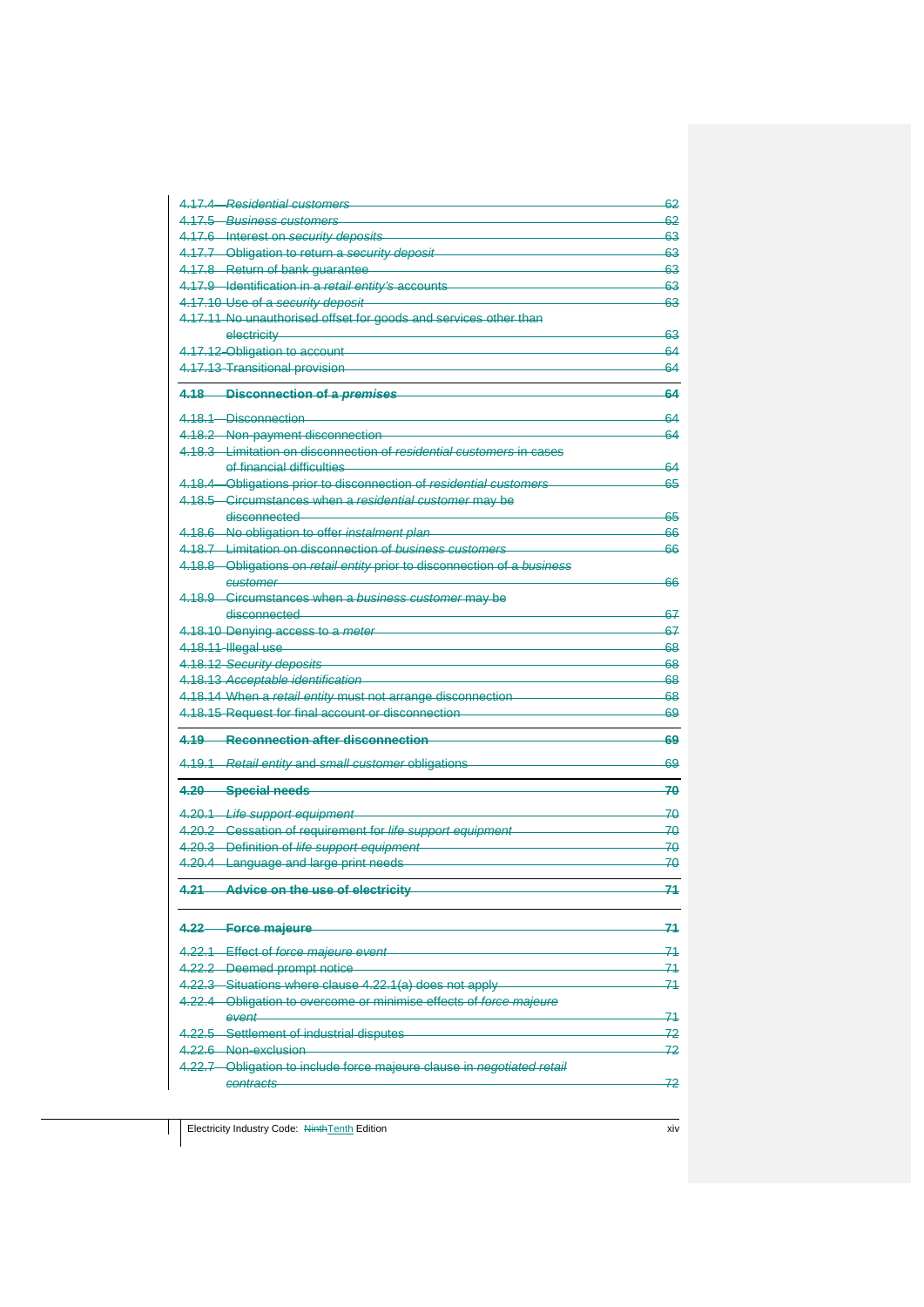| <b>CHAPTER 5: SERVICES BETWEEN DISTRIBUTION AND RETAIL ENTITIES</b> | 73  |
|---------------------------------------------------------------------|-----|
| $5.1 -$<br><b>Application of this Chapter</b>                       | 73  |
| $5.2 -$<br>Standard co-ordination agreement                         | 73  |
| 5.3-Network billing                                                 | 73  |
| -Service requests<br>$5.4-$                                         | 74  |
| Purpose of clause 5.4 to 5.7<br>$5.4.1 -$                           | 74  |
| 5,5<br><b>Process for initiating</b>                                | 74  |
| 5.5.1<br>Authority for standard service orders                      | 74  |
| Initiating standard service orders<br>5.5.2                         | 74  |
| 5.6 MMI classification                                              | 74  |
| 5.6.1 MMI classification - 'LARGE'                                  | 74  |
| -NMI classification - 'SMALL'<br>$5.6.2 -$                          | 75  |
| 5.7<br><b>Completion of standard service order</b>                  | 75  |
| 5.7.1 Requirement to complete standard service order                | 75  |
| 5.7.2 Preconditions for completion                                  | 75  |
| 5.7.3 Timeframes for completion                                     | -76 |
| <b>CUSTOMER TRANSFER AND CONSENT</b><br><b>CHAPTER 6:</b>           | 81  |
| <b>Application of this Chapter</b><br>6.1                           | 81  |
| 6.1.1 Application                                                   | 81  |
| 6.2<br><b>Compliance obligations</b>                                | 81  |
| Contracting customer transfer functions<br>6.2.1                    | 81  |
| Compliance with MSATS procedures<br>$6.2.2 -$                       | 81  |
| $6.3 -$<br><b>Consent</b>                                           | 81  |
| 6.3.1 Obligation to obtain consent                                  | -84 |
| 6.3.2 Form and retention of consent                                 | 81  |
| 6.4<br><b>NMI discovery</b>                                         | 82  |
| 6.4.1 NMI and NMI checksum                                          | 82  |
| 6.4.2 NMI standing data                                             | 82  |
| 6.4.3-Information must not be available though MSATS                | 82  |
| 6.4.4 Transitional provisions                                       | 83  |
| 6.5<br>Initiation of transfers by retail entities                   | 83  |
| 6.5.1-Proposed transfers                                            | 83  |
| 6.5.2 Cancellation of transfer                                      | 83  |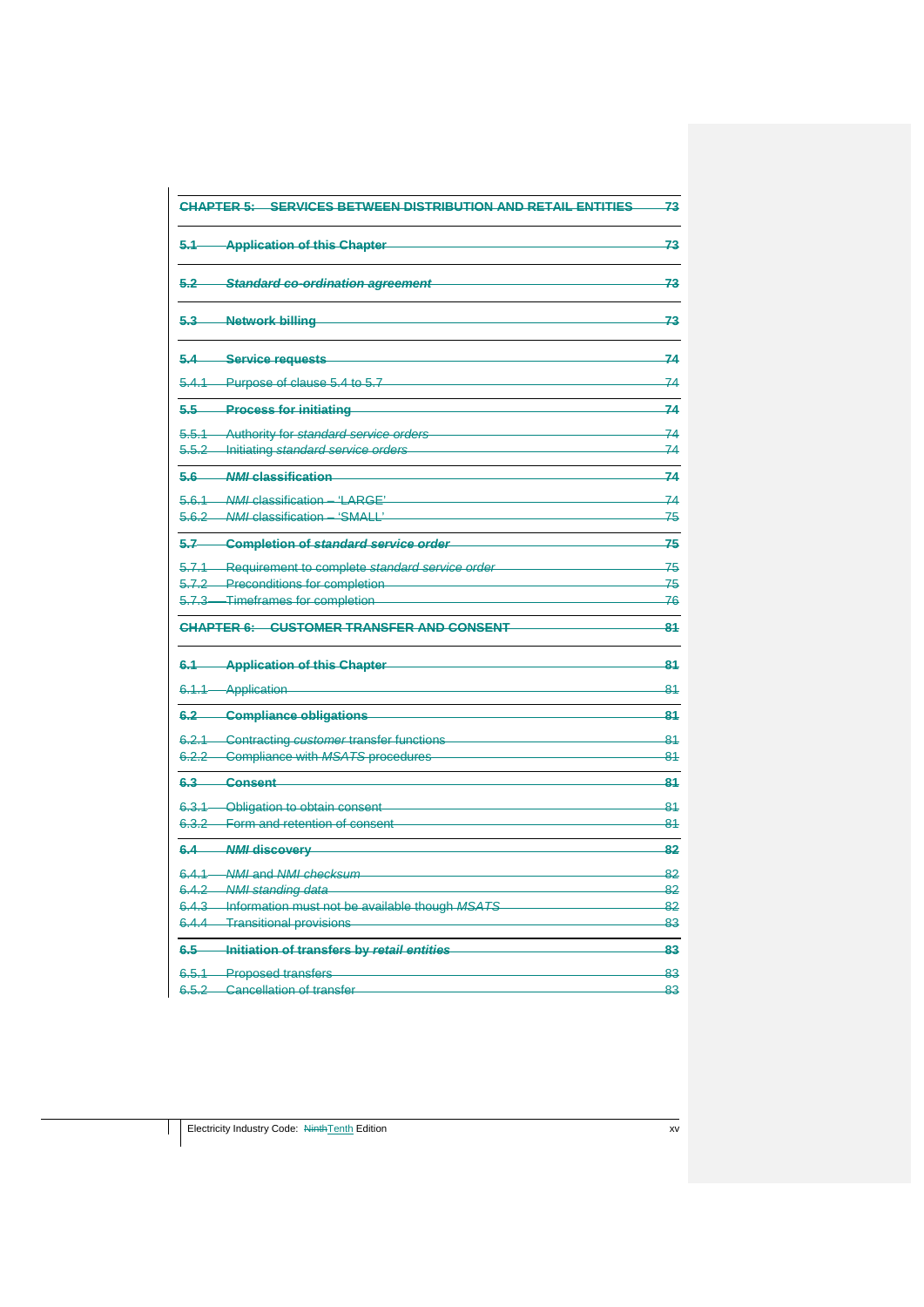| 6.6- | <b>Meter read methods</b>                                           | 83  |
|------|---------------------------------------------------------------------|-----|
| 6.7  | Notification of non-occurrence of transfer                          | 84  |
| 6.8- | Minimalist transitioning approach                                   | 84  |
|      | 6.8.1-Application                                                   | 84  |
|      | 6.8.2- Discovery requests under a minimalist transitioning approach | 84  |
|      | 6.8.3- NMI creation requests under a minimalist transitioning       |     |
|      | approach                                                            | 85  |
|      | 6.8.4 Request to create a NMI                                       | -86 |
|      | 6.8.5 Population of MSATS                                           | 86  |
|      | CHAPTER 7: RETAIL MARKETING CONDUCT                                 | 87  |
|      | 7.1-Application of this Chapter                                     | 87  |
|      | 7.1.1-Application                                                   | 87  |
|      | 7.1.2-Non-application to Ergon Energy                               | 87  |
|      | 7.1.3-Non-application by agreement                                  | -87 |
|      | 7.2 Compliance                                                      | 88  |
|      | 7.2.1-Compliance                                                    | 88  |
|      | 7.2.2-Statement of compliance                                       | -88 |
|      | 7.3 General conduct standards                                       | 88  |
|      | 7.4 -- Time of contact                                              | 89  |
|      | 7.4.1 Door knocking                                                 | 89  |
|      | 7.4.2-Telephone marketing                                           | 89  |
|      | 7.5-Marketing contacts                                              | 89  |
|      | 7.5.1 Identification                                                | 89  |
|      | 7.5.2 Contact details                                               | 90  |
|      | 7.5.3 Termination of marketing contacts                             | 90  |
|      | 7.5.4-Marketing in person-                                          | 90  |
|      | 7.5.5-Information and details to be provided in writing where       |     |
|      | marketing is in person-                                             | 91  |
|      | 7.5.6-Marketing by telephone                                        | 91  |
|      | 7.5.7-Marketing by electronic means                                 | 91  |
|      | 7.5.8-Record keeping standards                                      | 91  |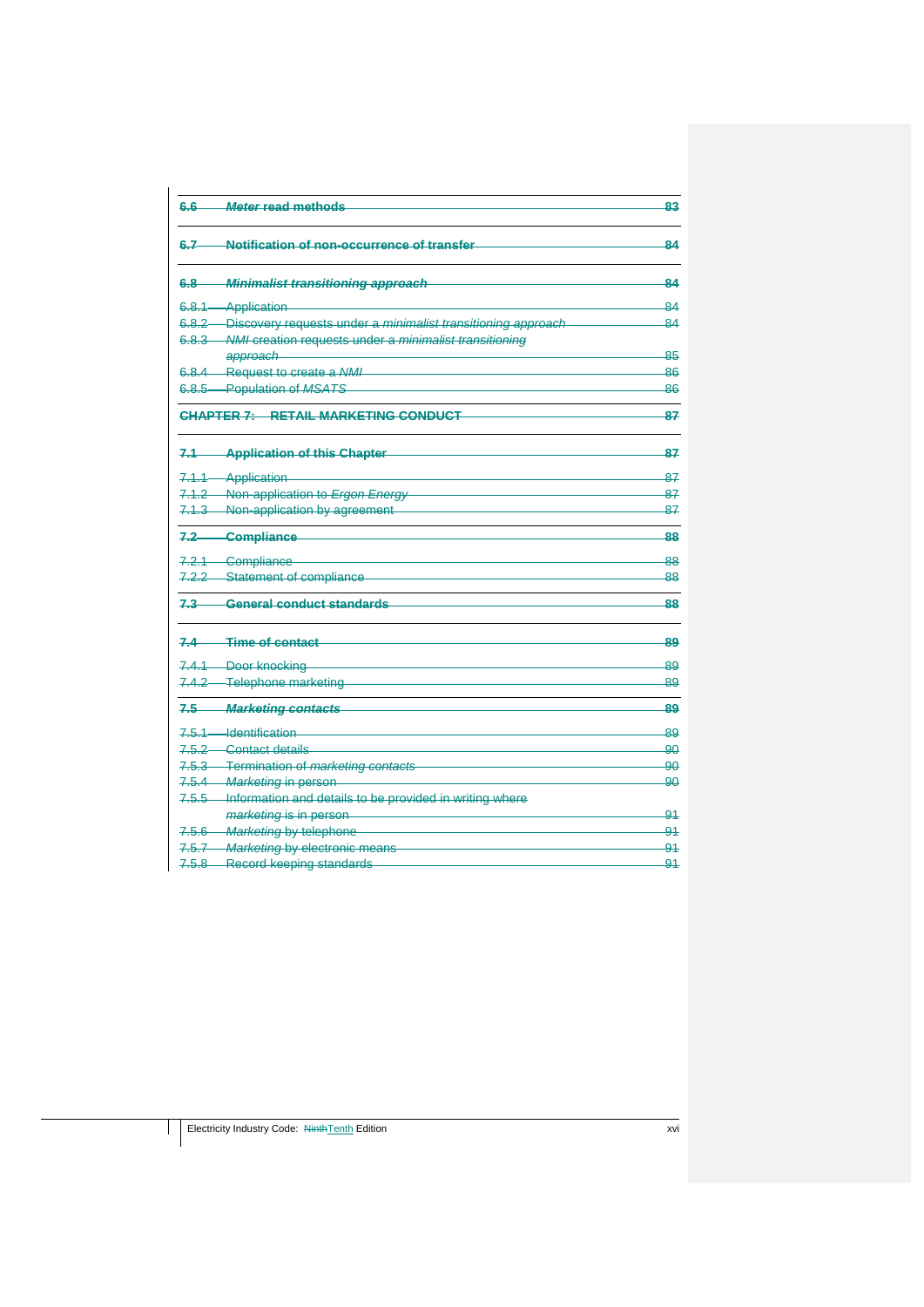| <b>Written disclosure statement</b><br>$7.6 -$                                    | 91            |
|-----------------------------------------------------------------------------------|---------------|
| <b>Consent</b><br>7.7                                                             | 92            |
| 7.8-Training and product knowledge                                                | 93            |
| -Privacy<br>$7.9 -$                                                               | 93            |
| 7.10 Large non-market customer disclosure statement                               | 93            |
| <b>CHAPTER 8: RETAIL MARKET INFORMATION</b>                                       | 94            |
| <b>Application of this Chapter</b><br>$8.1 -$                                     | 94            |
| 8.1.1 Application                                                                 | -94           |
| 8.1.2 Non-application to Ergon Energy                                             | -94           |
| <b>Price fact sheets</b><br>$8.2 -$                                               | 94            |
|                                                                                   |               |
| 8.2.1 Publishing price fact sheets                                                | 94            |
| 8.2.2-Contents of price fact sheet                                                | 94            |
| 8.2.3 Form of price fact sheet<br>8.2.4 Expression of price information           | -95           |
|                                                                                   | <del>95</del> |
| 8.3 Provision of information to the QCA                                           | 95            |
| 8.3.1 Provision of information to the OCA                                         | 95            |
| 8.3.2-Changes to negotiated retail contracts                                      | -95           |
| 8.3.3 Confidentiality of information                                              | 96            |
| 8.4 Price comparator                                                              | 96            |
| 8.4.1-Development of price comparator                                             | 96            |
| 8.5 Review of developments in full retail competition                             | 97            |
|                                                                                   |               |
| 8.5.1— QCA monitoring and reporting role                                          | 97            |
| 8.5.2-Retail entities to supply the number of market and non-market<br>customers  | 97            |
| 8.5.3-Retail entities to supply customer disconnection data                       | 97            |
| 8.5.4 Retail entities to supply customer complaint data                           | -98           |
| 8.5.5-Distribution entities to supply number of NMI premises                      | 99            |
| 8.5.6 - Distribution entities to supply disconnection data                        | 99            |
| CHAPTER 9: METERING                                                               | 100           |
| <b>Application</b><br><u>9.1—</u>                                                 | 100           |
| $9.1.1 -$<br>-Purpose                                                             | 100           |
| 9.1.2-Application of this chapter                                                 | 100           |
| $9.1.3 -$<br>-Scope                                                               | 100           |
| -Responsibility for meter provision and energy data services<br><del>9.1.4-</del> | 101           |
| Background information<br><del>9.1.5-</del>                                       | 101           |
| 9.1.6-Interpretation                                                              | 101           |
| <b>Preliminary issues</b><br><u>9.2</u>                                           | 101           |
|                                                                                   |               |
| <b>Metering installation components</b><br><u>9.2.1</u>                           | 101           |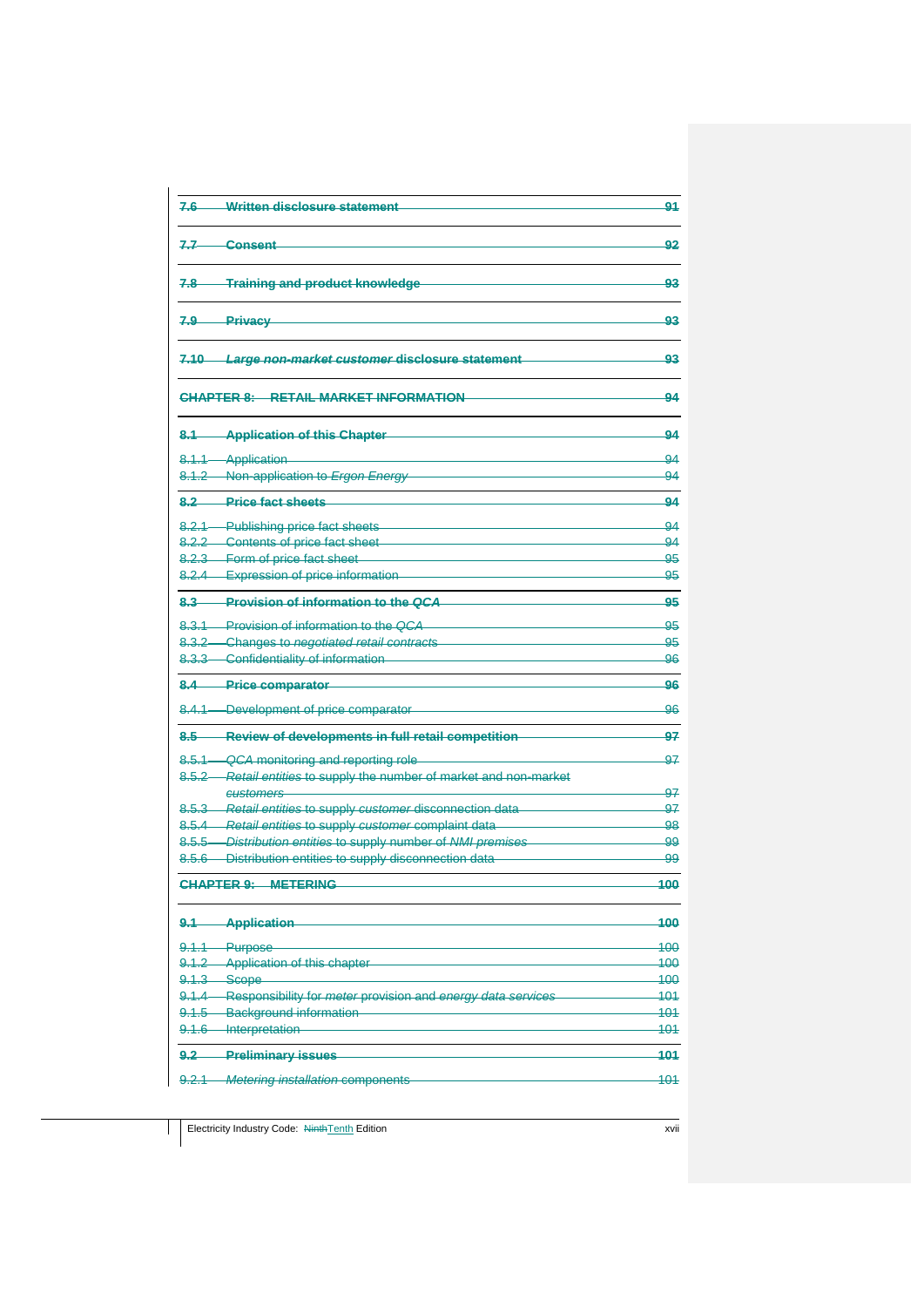| 9.2.2-Dispute resolution                                               | 103 |
|------------------------------------------------------------------------|-----|
| 9.2.3 Disaster recovery                                                | 104 |
| 9.2.4 Document responsibility                                          | 104 |
| 9.2.5 Appendix and Schedules                                           | 104 |
| $9.3 -$<br><b>Responsibility for meter provision</b>                   | 104 |
| 9.3.1-Application of clause 9.3                                        | 104 |
| 9.3.2-Overall responsibility requirements                              | 104 |
| 9.3.3 Metering installation components - meter provision               | 105 |
| 9.3.4-Transitional provision for existing temporary builders' supplies | 106 |
| 9.3.5 Reversion of metering installation types                         | 106 |
| 9.3.6 Testing and inspection of metering equipment                     | 406 |
| 9.3.7-Installation of <i>meter</i>                                     | 107 |
| $9.4 -$<br><b>Responsibility for energy data services</b>              | 108 |
| 9.4.1-Application of clause 9.4                                        | 108 |
| 9.4.2-Metering installation components - energy data services          | 108 |
| 9.4.3 Meter reading                                                    | 109 |
| 9.4.4 Validation and substitution of energy data                       | 111 |
| 9.4.5 Deleted                                                          | 112 |
| 9.4.6 Calculation of energy data for type 7 metering installation      | 112 |
| 9.4.7-Data storage                                                     | 112 |
| 9.4.8 Information                                                      | 442 |
| 9.4.9 Validation of metering installation database                     | 113 |
| 9.4.10-Request for testing of the metering installation                | 114 |
| CHAPTER 10<br><b>CENEDAL</b>                                           | 115 |
| -Definitions and interpretation<br>$40.1 -$                            | 115 |
| 10.1.1 Definitions                                                     | 115 |
| 10.1.2-Interpretation                                                  | 125 |
| <b>Schedule 1 - Reliability limits</b>                                 | 127 |
| <b>Schedule 2 - Excluded Locations</b>                                 | 130 |
| Schedule 3 - Not used                                                  | 131 |
| Schedule 4 - Maximum charges (clause 3.10)                             | 134 |
| These maximum charges are prescribed by section 226 and schedule 8 of  | 134 |
| the Electricity Regulation                                             |     |
| <b>ANNEXURE A - Standard connection contract</b>                       |     |

**ANNEXURE B - Standard retail contract** 

**ANNEXURE C - Standard co-ordination agreement**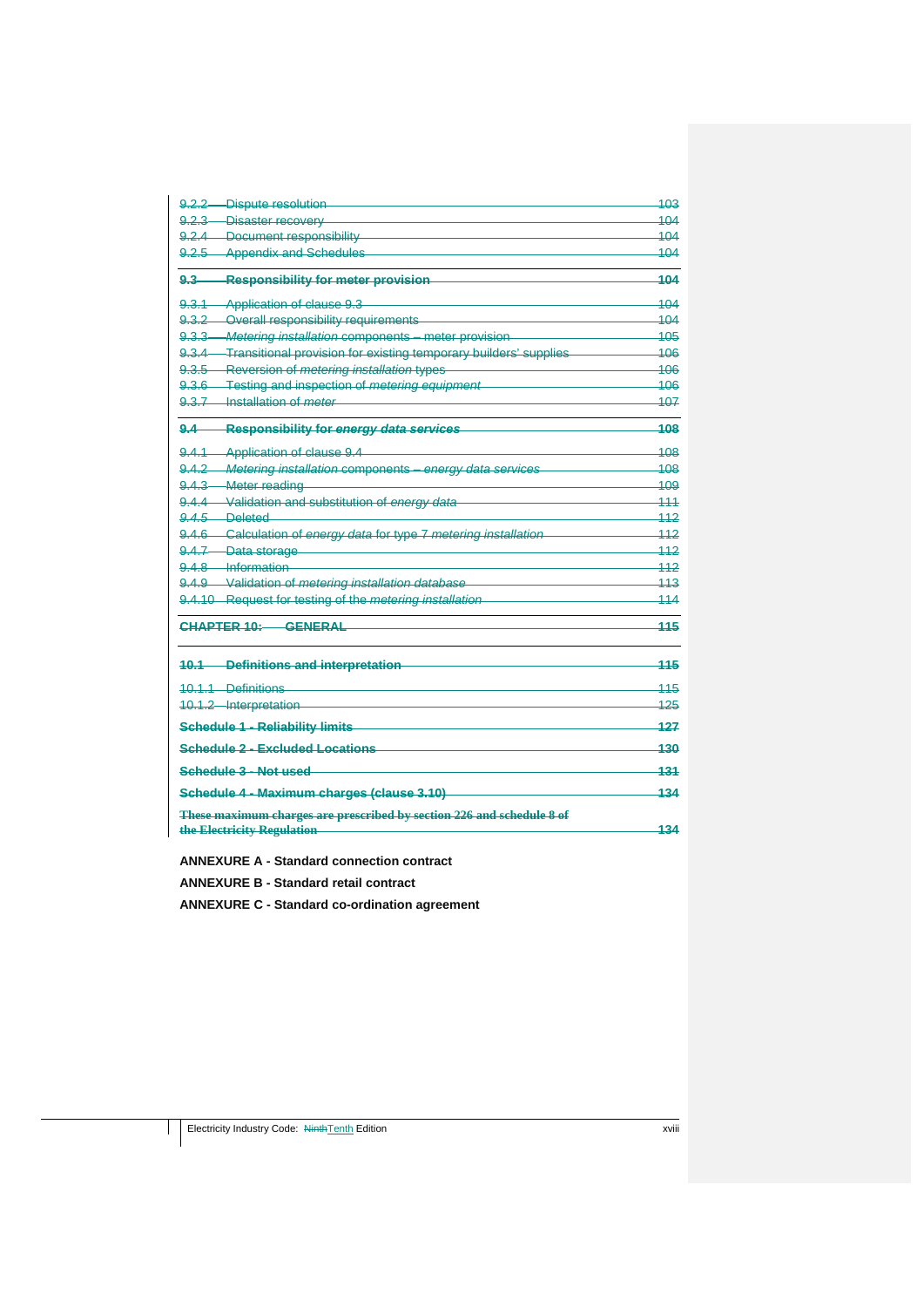# CHAPTER 1: THIS CODE

# **1.1 Introduction**

#### **1.1.1 Code objective**

The objective of this *Code* is to promote efficient investment in, and efficient use of, electricity services for the long-term interests of Queensland *customers* about:

- (a) price, quality, reliability and security of supply of electricity; and
- (b) the reliability, safety and security of the Queensland electricity system.

#### **1.1.2 Scope of the Code**

The scope of this *Code* is to:

- (a) require the preparation of annual management plans relating to a *distribution entity's supply network*;
- (b) set *minimum service standards* for a *distribution entity*;
- (c) set *guaranteed service levels* which require a *distribution entity* to provide a payment to a *small customer* where those service levels are not met;
- (d) require a *distribution entity* to report to the *QCA* on its performance against the *minimum service standards* and *guaranteed service levels*;
- (e) require *retail entities* to comply with specified *customer* protection provisions;
- (f) set out a framework for co-ordination of services between *distribution entities*  and *retail entities*;
- (g) impose obligations on *retail entities* and *distribution entities* with respect to:
	- (i) obtaining explicit informed consent of customers prior to customer transfers;
	- (ii) providing information regarding certain *NMI premises*, including, where relevant, the *NMI* and *NMI checksum*; and
	- (iii) notifying and advising *customers* regarding the transfer process;
- (h) require *retail entities* to comply with retail *marketing* and price disclosure rules;
- (i) set out the principles for the metering of electricity at certain *connection points*  and *points of supply* to which the *National Electricity Rules* do not apply and in other specified circumstances; and
- (j) state the terms for a *distribution entity's standard connection contract*, a *retail entity's standard retail contract* and the *standard co-ordination agreement.*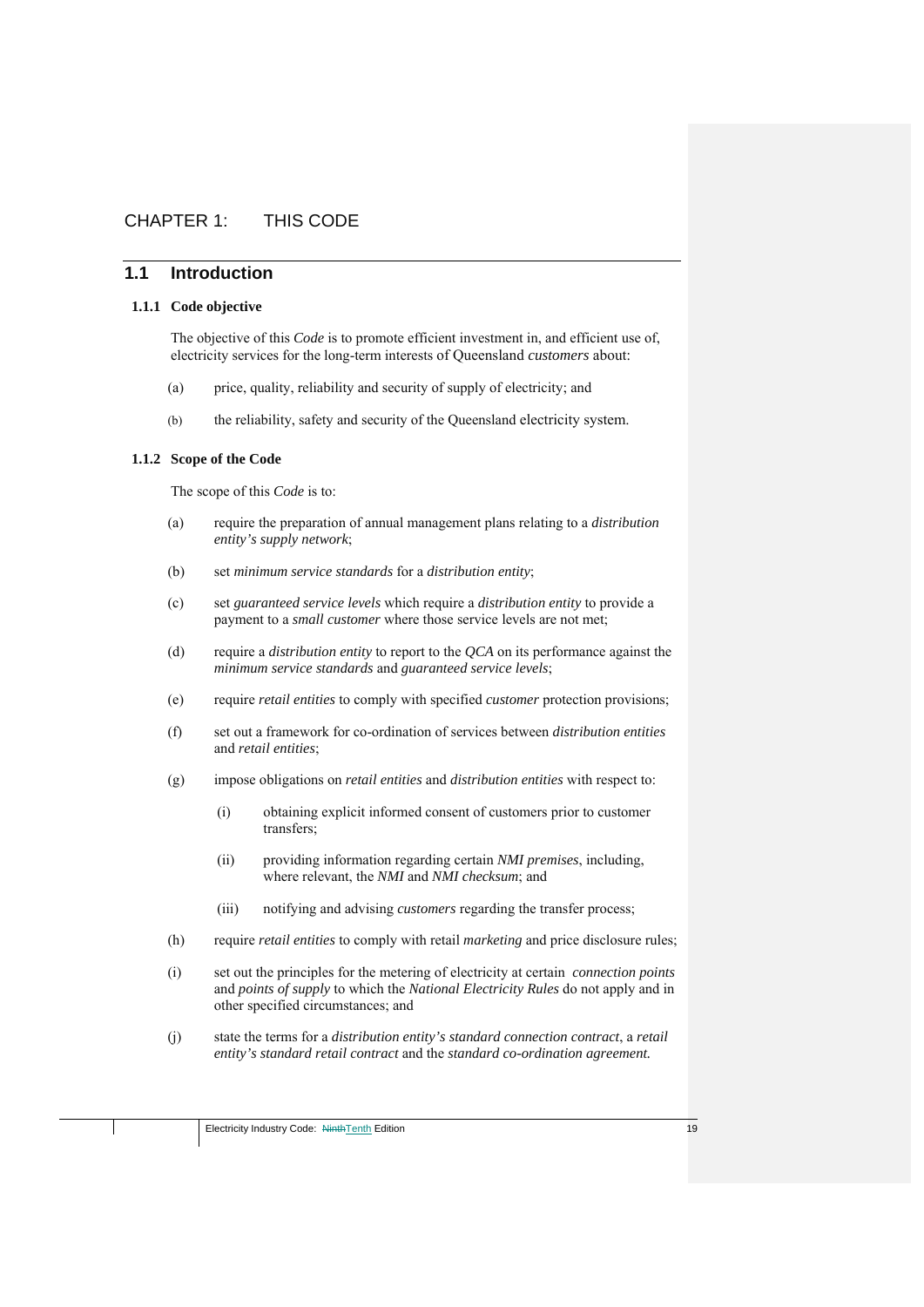#### **1.1.3 Authority**

This *Code* is made by the *Minister* under section 120B of the *Electricity Act*.

#### **1.1.4 Date of effect**

Subject to section 120J(3) of the *Electricity Act*, this eighth edition of the *Code* takes effect on and from 1 February 2011.

#### **1.1.5 Application**

- (a) Each *distribution entity* must comply with this *Code* as a condition of its *distribution authority*.
- (b) Each *retail entity* must comply with this *Code* as a condition of its *retail authority*.
- (c) To avoid doubt, this *Code* does not apply to:
	- (i) *Essential Energy* in respect of *non-market customers* supplied under its special approval number SA01/11 ; and
	- (ii) *Origin Energy* Electricity Limited (ACN 071 052 287) in respect of non-market customers supplied under its special approval number SA02/11

#### **1.1.6 Obligation to remedy**

If a *distribution entity* or *retail entity* breaches this *Code*, it must remedy that breach as soon as practicable.

#### **1.1.7 Amendment of** *Code*

This *Code* may only be amended in accordance with the procedure and consultation processes set out in the *electricity legislation*.

#### **1.1.8 Interpretation**

Words appearing like *this* are defined in clause 10.1.140.1.1.

#### **1.1.9 Other relevant instruments**

Not all aspects of a *distribution entity's* or *retail entity's* obligations are regulated by this *Code*. Their obligations and some aspects of their relationships with a *customer* are also affected by a number of instruments, including:

- (a) the *Electricity Act*;
- (b) the *Electricity Regulation*;
- (c) the *Electrical Safety Act*;
- (d) the *Electrical Safety Regulation*;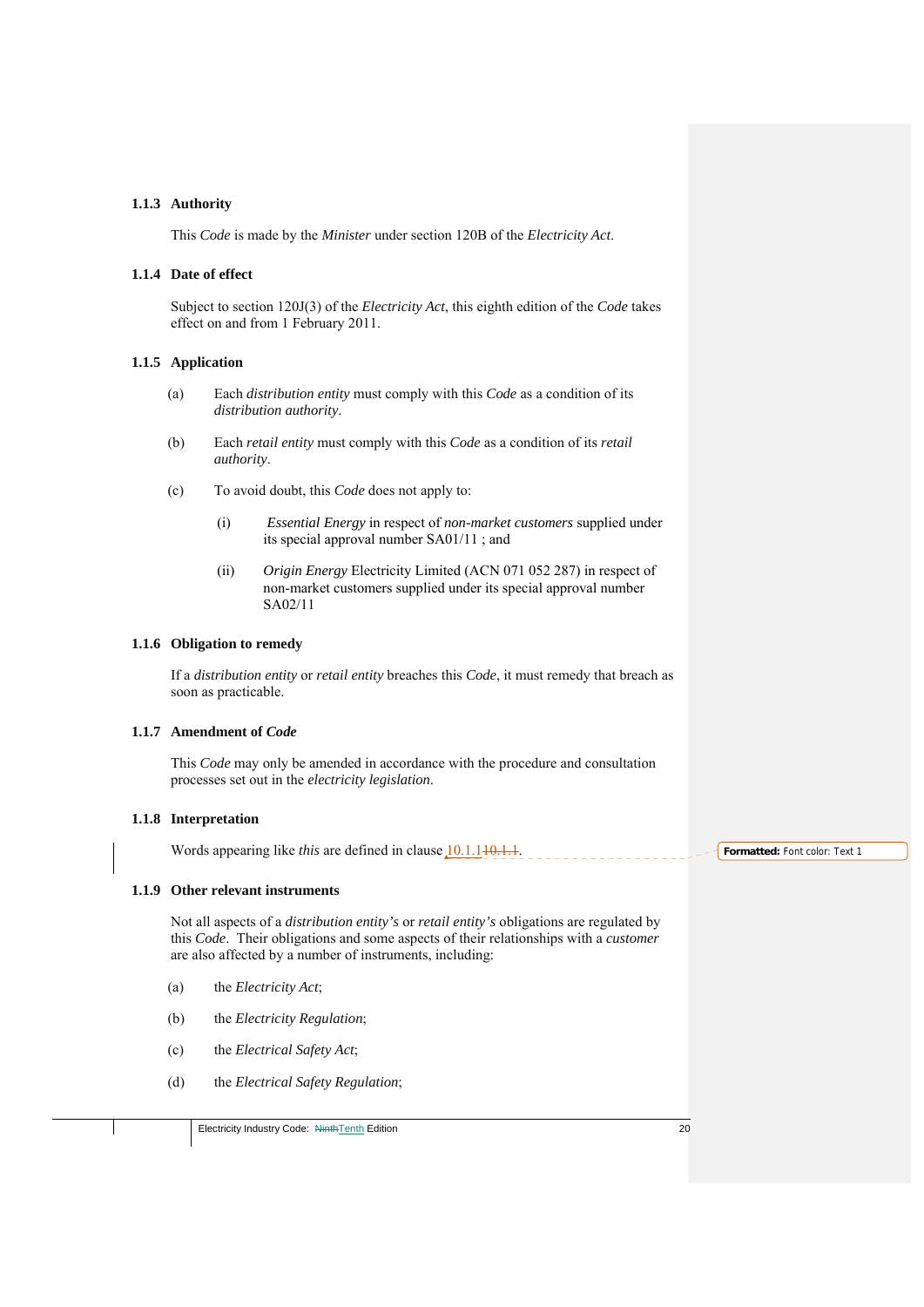- (e) the *National Electricity Law*;
- (f) the *National Electricity Rules*;
- (g) a *distribution entity's distribution authority* and a *retail entity's retail authority;*
- (h) a *distribution entity's connection contract* and a *retail entity's retail contract*;
- (i) the *co-ordination agreement* between a *distribution entity* and a *retail entity*;
- (j) the *Electricity Connection and Metering Manuals*;
- (k) the *Metrology Procedure*; and
- (l) the *MSATS* procedures; and
- (l)(m) consumer protection laws, including the *Competition and Consumer Act 2010 (Cth)* and the *Fair Trading Act*.
- **Formatted:** Font: Italic **Formatted:** Font: Italic **Formatted:** Font: Italic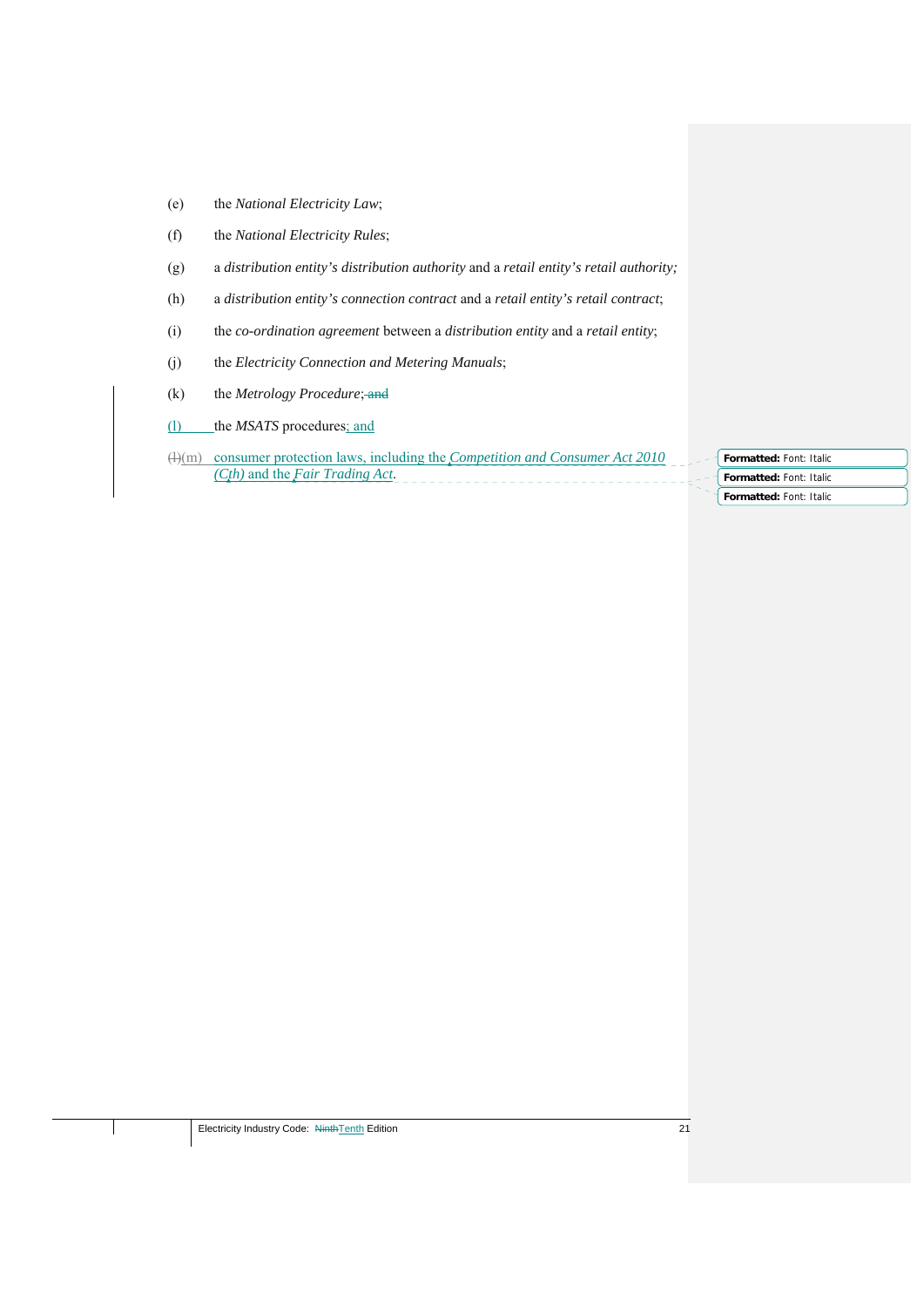# CHAPTER 2: MANAGEMENT OF DISTRIBUTION BUSINESSES

# **2.1 Application of this Chapter**

- (a) This Chapter applies to:
	- (i) all *distribution entities*; and
	- (ii) in respect of clauses  $2.5.5(b)2.5.5(b)$  and  $2.5.5(c)2.5.5(e)$ , all *retail entities*; and
	- (iii) unless otherwise specified, in relation to *small* and *large customers*.
- (b) Where, in this Chapter 2, a clause refers to a *small customer* making a request of, agreeing with or otherwise providing information to its *distribution entity*, that includes the *retail entity* doing any of those things on the *small customer's* behalf.

# *2.2 Summer preparedness plans*

#### **2.2.1** *Summer preparedness plan*

If requested by the *QCA* before 31 May in any year, a *distribution entity* must prepare and submit a *summer preparedness plan* in accordance with this clause detailing how it plans to:

- (a) prepare its *supply network* for the upcoming summer to minimise outages of *customers*' electricity supply;
- (b) manage and minimise the impact of extreme weather events on *customers'* electricity supply;
- (c) identify and respond to *emergencies* that have the potential to impact on *customers'* electricity supply; and
- (d) keep *customers* informed of electricity supply issues over summer.

To avoid doubt, a request by the *regulator* before 31 May 2007 is deemed to be a request by the *QCA* for the next summer.

#### **2.2.2 Content of** *summer preparedness plan*

A *distribution entity* must include the following information in the *summer preparedness plan* (unless specified otherwise by the *QCA*):

- (a) specific activities to be undertaken before the start of summer and a timetable for implementing those activities, including:
	- (i) capital expenditure programs and initiatives; and
	- (ii) operational or maintenance expenditure programs and initiatives;

**Formatted:** Font color: Text 1 **Formatted:** Font color: Text 1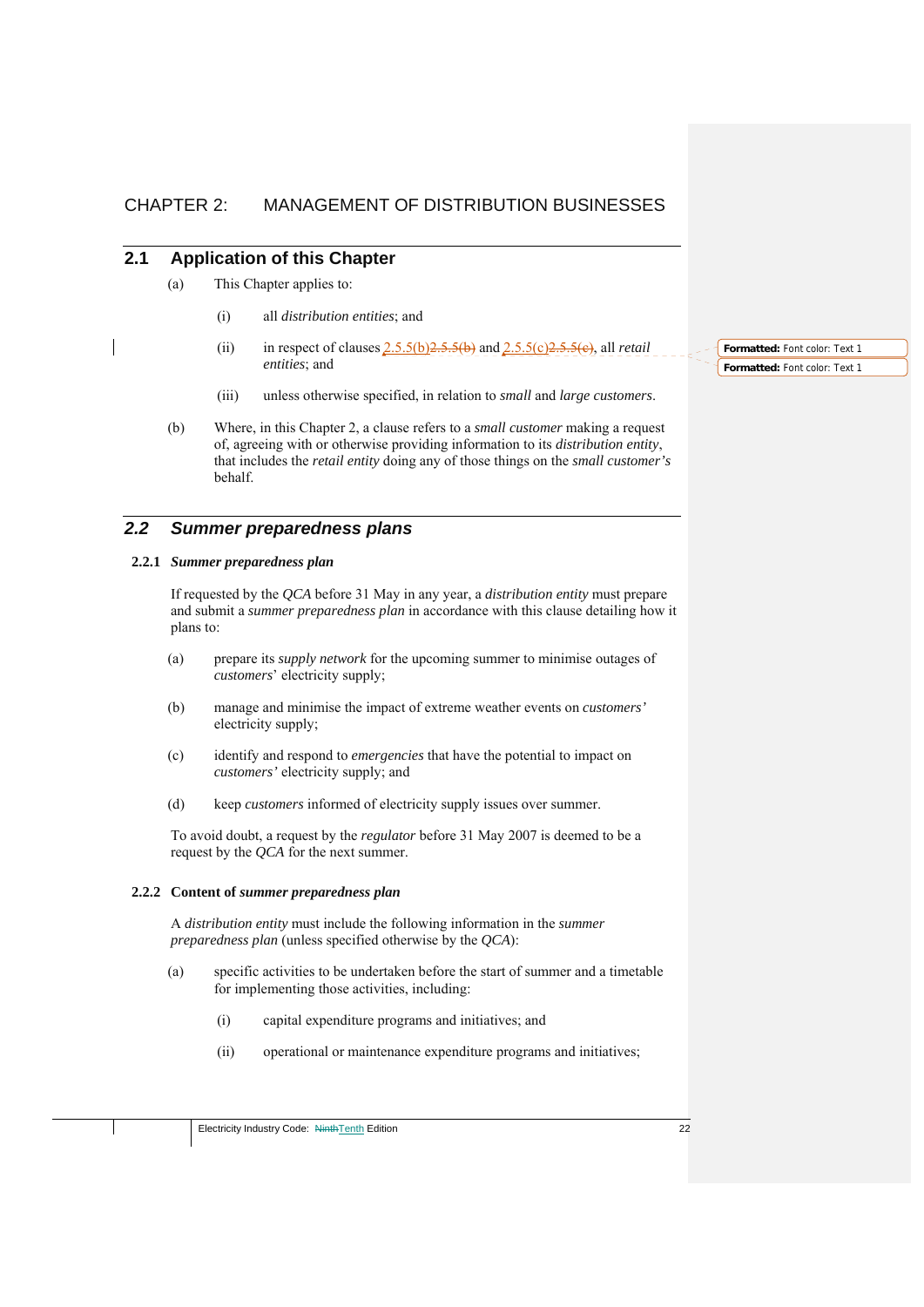- (b) the capacity of the *distribution entity* to manage and respond to extreme weather events and *emergencies*, including:
	- (i) *emergency* response programs;
	- (ii) the capacity of existing telephone and other *customer* information systems over summer;
	- (iii) its public communications strategy; and
	- (iv) staffing levels over summer and the ability to call on extra resources; and
- (c) such other matters reasonably notified by the *QCA*.

#### **2.2.3 Submission of** *summer preparedness plans* **to** *QCA*

If the *QCA* has requested a *summer preparedness plan* under clause 2.2.12.2.1, then a *distribution entity* must:

- (a) submit a draft *summer preparedness plan* for the upcoming summer to the *QCA* by 31 July of that year;
- (b) consider in good faith any reasonable changes to the draft *summer preparedness plan* recommended by the *QCA* and if the *distribution entity* does not propose to include the recommended changes in its final plan, it must give the *QCA* written reasons why it rejected the recommended changes;
- (c) submit a final *summer preparedness plan* to the *QCA* by 31 August of that year;
- (d) publish the final *summer preparedness plan* on its website and, on request by a *customer*, must provide the *customer* with a copy of the final *summer preparedness plan*. The *distribution entity* may impose a reasonable charge for providing a *customer* with a copy of the *summer preparedness plan*; and
- (e) if the *distribution entity* does not accept a change to the draft *summer preparedness plan* recommended by the *QCA*, the *distribution entity* must publish in its final *summer preparedness plan* its reasons for not accepting such change. A *distribution entity* is not required to disclose any confidential information under this paragraph  $(e)(e)$ .

#### **2.2.4 Compliance and reporting**

- (a) A *distribution entity* must use its best endeavours to implement a final *summer preparedness plan*.
- (b) By 1 April of each year, a *distribution entity* must give a report to the *QCA* on the effectiveness, and its compliance with the implementation, of a *summer preparedness plan* (if any) for the previous summer.

**Formatted:** Font color: Text 1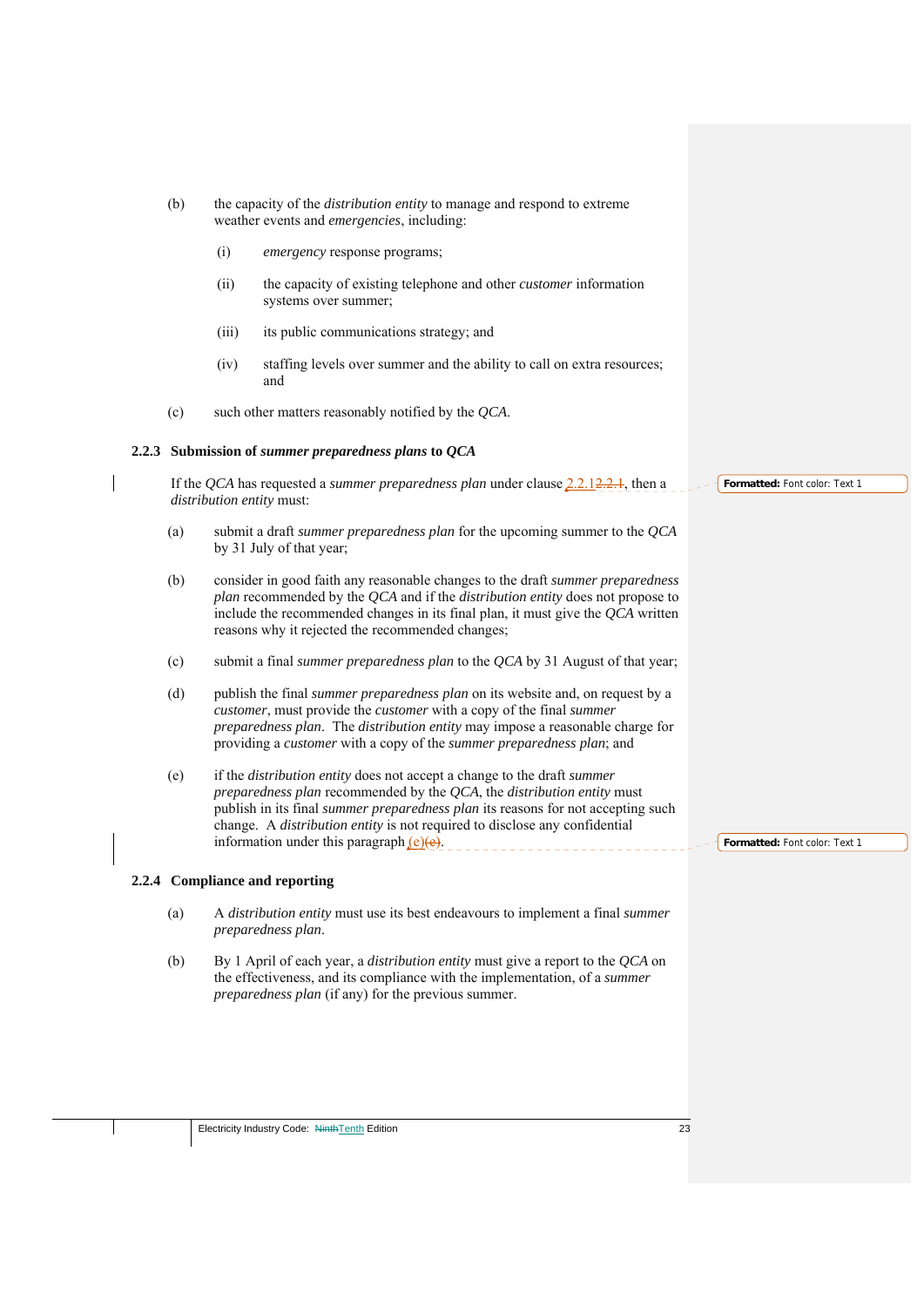# **2.3** *Network management plans*

#### **2.3.1** *Network management plans*

- (a) The *distribution entity* must prepare and submit a *network management plan* in accordance with this clause  $2.32.3$ .
- (b) Each *network management plan* must detail how the *distribution entity* will manage and develop its *supply network* with the objective of delivering an adequate, economic, reliable and safe connection and supply of electricity to its *customers* over the following five *financial years*.

#### **2.3.2 Content of a** *network management plan*

The *distribution entity* must include the following information in each *network management plan* (unless otherwise specified by the *QCA*):

- (a) an explanation of the background to the *network management plan* and its purpose;
- (b) general information about the *distribution entity's supply network*;
- (c) the operating environment including growth forecasts;
- (d) a statement of the *distribution entity's* planning policy and a qualitative assessment of its compliance with that policy;
- (e) a statement of the *distribution entity's* asset management policy (including its current key programs) and a qualitative assessment of its compliance with that policy;
- (f) the *distribution entity's* demand management strategy, including a description of the existing and planned programs and opportunities for demand side participation;
- (g) an analysis of the historical reliability performance for the previous five year period;
- (h) a statement of the reliability targets for the next five years and a description of major existing and planned reliability improvement programs, including details of major capital and operating and maintenance expenditure initiatives;
- (i) an evaluation of the *distribution entity*'*s* performance in the preceding *financial year* against the *network management plan* for that year, including its implementation of major capital and operating and maintenance expenditure initiatives;
- (j) a risk assessment of the major constraints in the *distribution entity's* network and how they may be alleviated;
- (k) how worst performing feeders are defined and an analysis of the performance of worst performing feeders in the past *financial year* and of worst performing feeders identified in the preceding *network management plan*;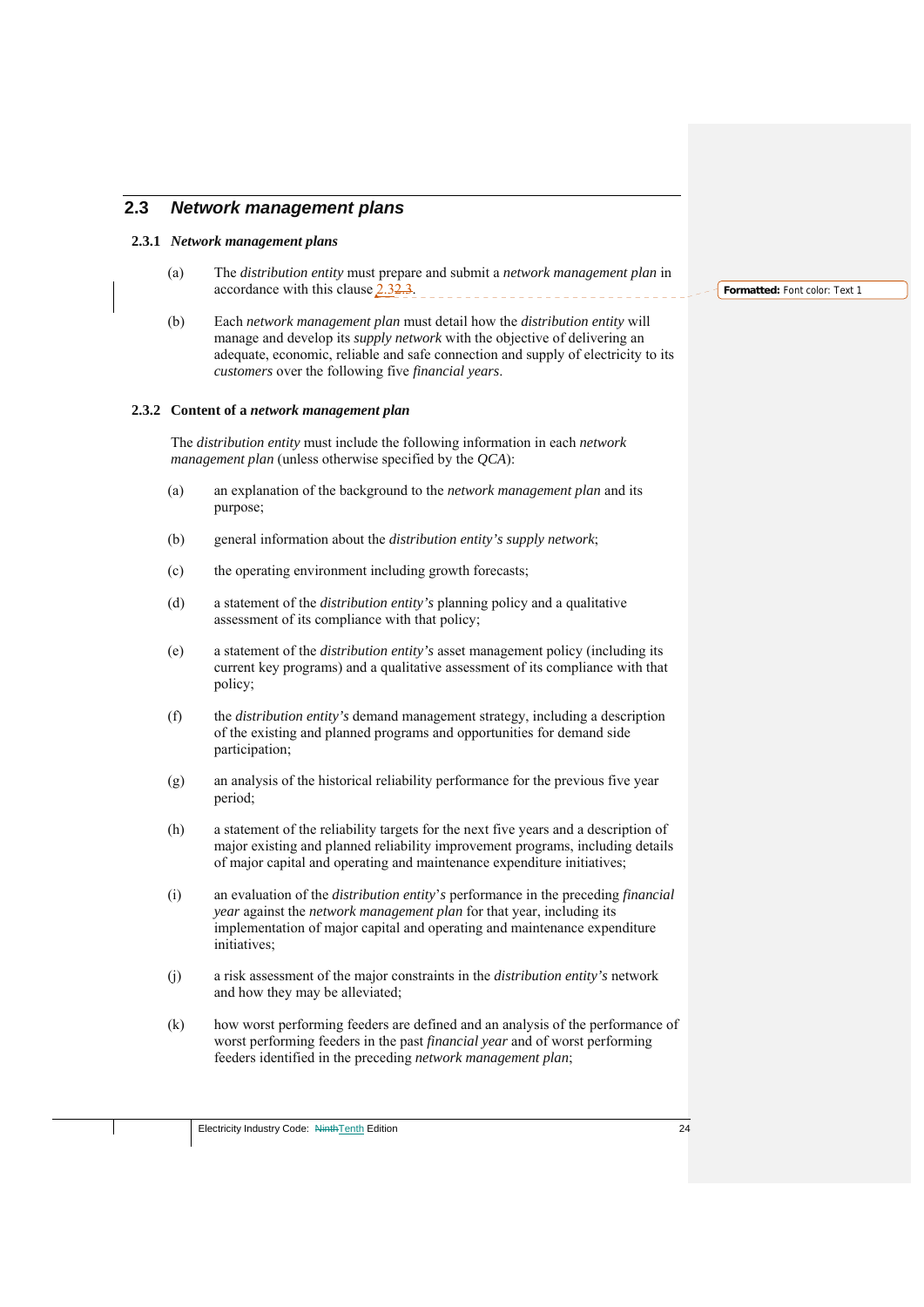- (l) certification by the chief executive officer of the *distribution entity* that:
	- (i) the *network management plan* meets the *distribution entity's* obligations under its *distribution authority*;
	- (ii) the *network management plan* accurately represents the relevant policies of the *distribution entity*;
	- (iii) the *distribution entity* has complied with those policies or details of where it has not complied; and
	- (iv) the *distribution entity* is committed to implementing the *network management plan*; and
- (m) such other matters reasonably notified by the *QCA*.

#### **2.3.3 Submission of** *network management plans* **to** *QCA*

- (a) The *distribution entity* must submit a draft *network management plan* for each five year period to the *QCA* by 30 June each year.
- (b) The *distribution entity* must consider in good faith any changes to the draft *network management plan* recommended by the *QCA*. If the *distribution entity* does not propose to include the recommended changes in its final *network management plan*, it must give the *QCA* written reasons why it rejected the recommended changes.
- (c) The *distribution entity* must submit a final *network management plan* for the five year period to the *QCA* by 31 August each year to take effect by 1 September of that year. A final *network management plan* shall remain in effect until 31 August of the following year.
- (d) The *distribution entity* must publish the final *network management plan* on its website and, on request by a *customer*, provide the *customer* with a copy. The *distribution entity* may impose a reasonable charge for providing a *customer* with a copy of the *network management plan*.
- (e) If the *distribution entity* does not accept a change to the draft *network management plan* recommended by the *QCA*, the *distribution entity* must publish in its final *network management plan* its reasons for not accepting such change. A *distribution entity* is not required to disclose any confidential information under this paragraph  $(e)(e)$ .

#### **2.3.4 Compliance**

The *distribution entity* must use its best endeavours to comply with its most recent final *network management plan*.

# **2.4** *Minimum service standards*

#### **2.4.1 Purpose**

(a) The purpose of the *minimum service standards* is to: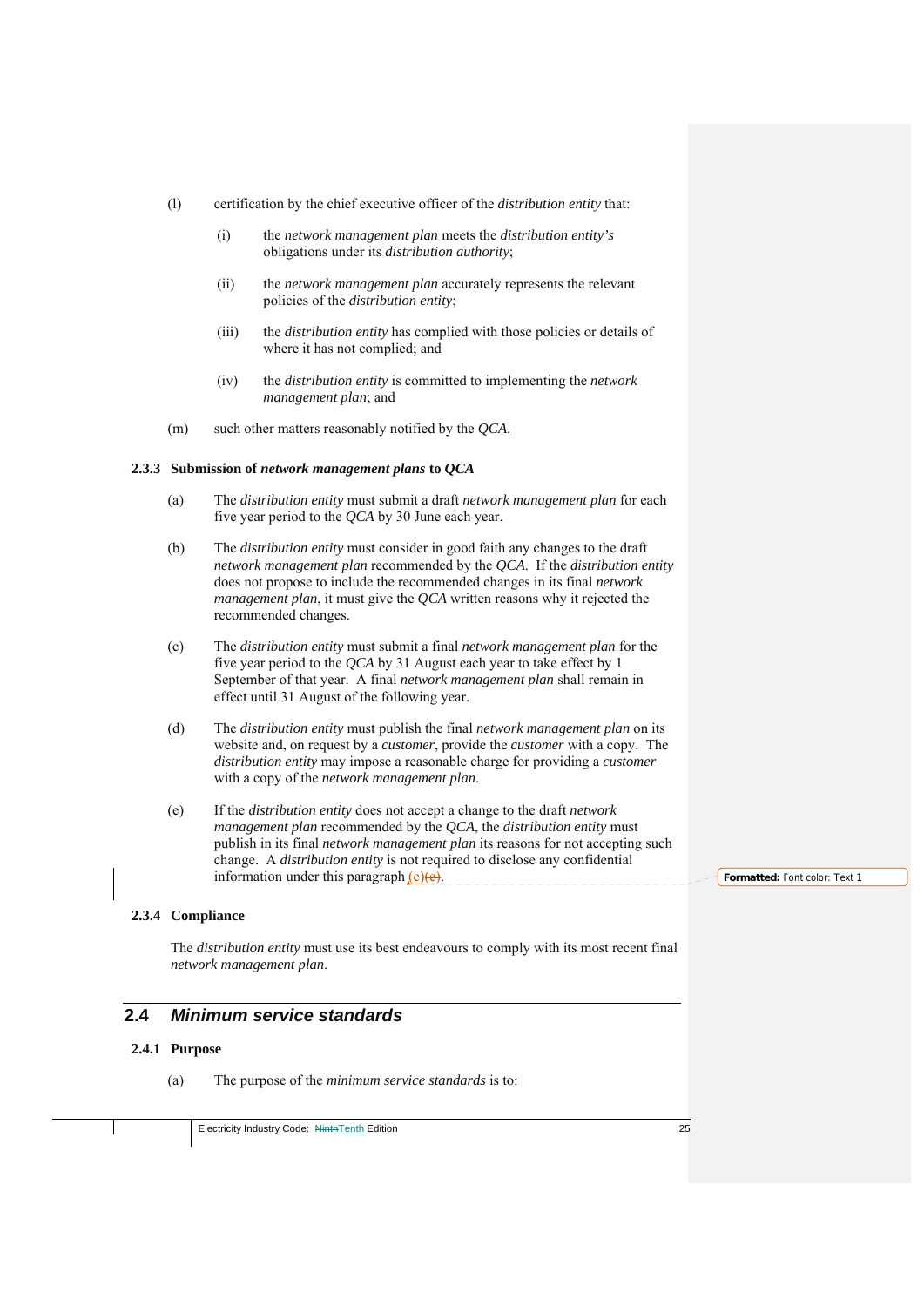- (i) provide a standard against which a *distribution entity's* performance, by *feeder type*, will be assessed across the *supply network*; and
- (ii) enable annual comparisons of a *distribution entity's* performance.
- (b) The *minimum service standards* do not constitute standards which are enforceable against a *distribution entity* by individual *customers*.

#### **2.4.2** *Minimum service standards*

Subject to clause 2.4.32.4.3, a *distribution entity* must use its best endeavours to ensure that it does not exceed in a *financial year* the:

- (a) *SAIDI Limits*; and
- (b) *SAIFI Limits*,

applicable to its *feeder types* set out in the relevant table in Schedule 1.

#### **2.4.3 Exclusions from** *minimum service standards*

In determining whether a *distribution entity* has exceeded its *SAIDI Limits* or *SAIFI Limits*, the following *interruptions* will not be taken into account:

- (a) an *interruption* of a duration of one minute or less;
- (b) an *interruption* resulting from:
	- (i) load shedding due to a shortfall in generation;
	- (ii) a direction by *AEMO*, a *system operator* or any other body exercising a similar function under the *Electricity Act*, *National Electricity Rules* or *National Electricity Law*;
	- (iii) automatic shedding of load under the control of under-frequency relays following the occurrence of a power system under-frequency condition described in the *power system security and reliability standards*;
	- (iv) a failure of the shared *transmission grid*; or
	- (v) a direction by a police officer or another authorised person exercising powers in relation to public safety;
- (c) any *interruption* to the supply of electricity on a *distribution entity's supply network* which commences on a *major event day*; and
- (d) an *interruption* caused by a *customer's electrical installation* or failure of that *electrical installation*.

#### **2.4.4 Review of** *minimum service standards*

The *QCA* must review the *minimum service standards* to apply at the beginning of each *regulatory control period*. The *QCA* must consult with the *distribution entities* in conducting the review.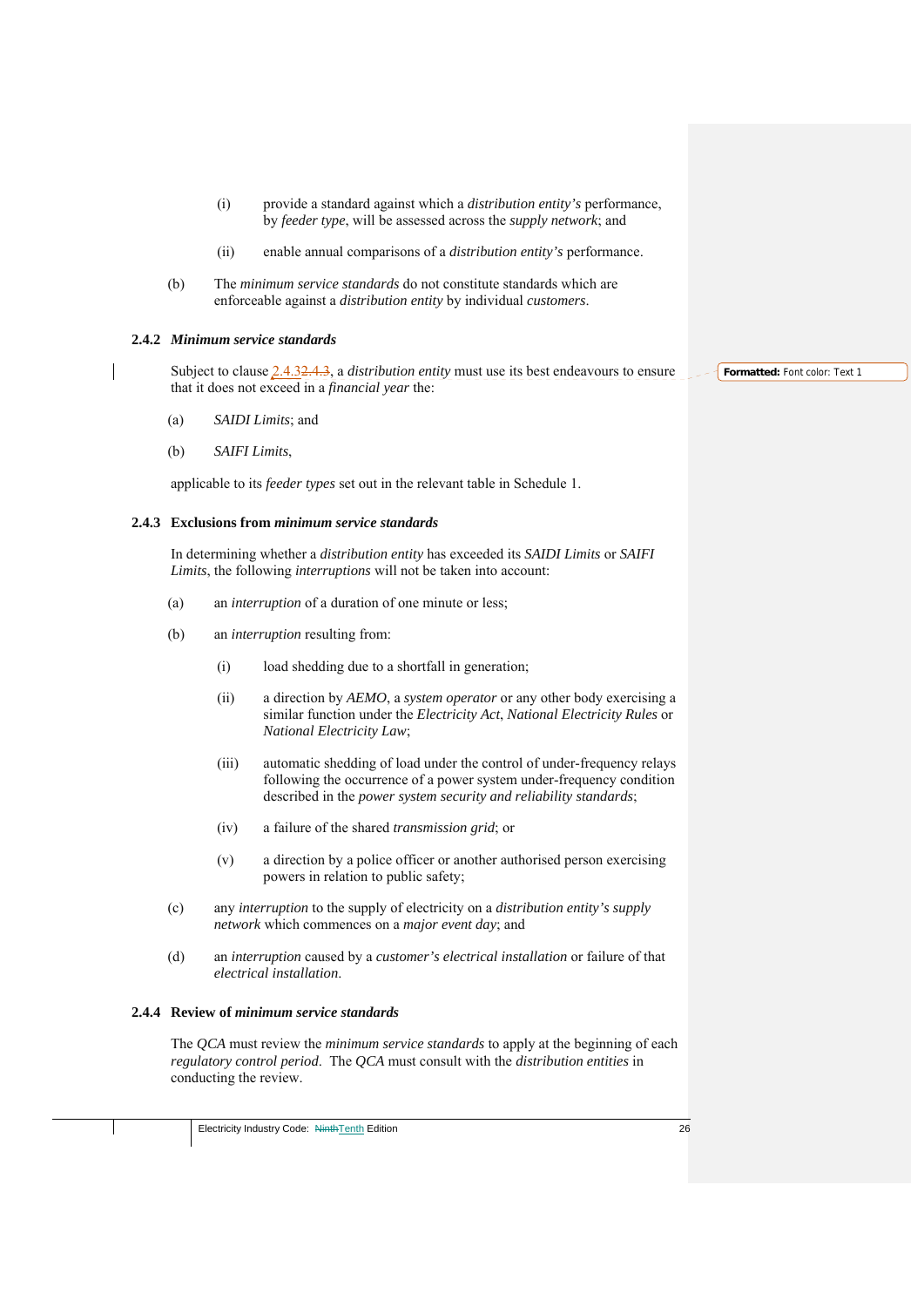# **2.5** *Guaranteed service levels*

#### **2.5.1** *Distribution authorities*

This clause 2.52.5 constitutes a *guaranteed service levels* regime notified by the *QCA* for the purposes of a *distribution authority*. **Formatted:** Font color: Text 1

#### **2.5.2 Application**

- (a) Subject to paragraph <u>(c)(e)</u>, this clause 2.52.5 applies to a *small customer*:
	- (i) who is the named electricity account holder for a *premises*; or
	- (ii) if there is a *card operated meter* at a *premises*, who is the occupier of that *premises*.
- (b) A *distribution entity* is required to give only one *GSL payment* per electricity account for each event giving rise to a *GSL payment* regardless of the number of account holders or *premises* listed on the account affected by the event.
- (c) A *small customer* is not eligible for a *GSL payment* for a *premises* which does not have a *meter*.
- (d) A *distribution entity's* obligation to give a *GSL payment* under clauses 2.5.3 to 2.5.7 applies notwithstanding that a *retail entity* may have caused the event giving rise to the *GSL payment*. 1

#### **2.5.3 Wrongful disconnection**

1 1

- (a) If a *distribution entity* wrongfully disconnects a *small customer*, then that *customer* is eligible for a *GSL payment* (applying on the date of the wrongful disconnection) from the *distribution entity*.
- (b) A *distribution entity* wrongfully disconnects a *small customer* when:
	- (i) it was not entitled to do so under *electricity legislation* or the *connection contract* with that *customer*;
	- (ii) it fails to comply with the procedures for disconnection required of the *distribution entity* under the *connection contract* with that *customer*; or
	- (iii) it disconnects the *customer* at the request of a *retail entity* and:
		- (A) the wrong *premises* is *disconnected* due to an error in the *retail entity's* request; or
		- (B) the *retail entity* does not give the *customer* a *disconnection warning* (where required under clause  $4.184.18$ ) at least five *business days* before the disconnection occurs. To avoid doubt, a *GSL payment* is not payable where a *retail entity* does

**Formatted:** Font color: Text 1

**Formatted:** Font color: Text 1 **Formatted:** Font color: Text 1

A *distribution entity's* right to recover a *GSL payment* from a *retail entity* is provided for in the c*o-ordination agreement*.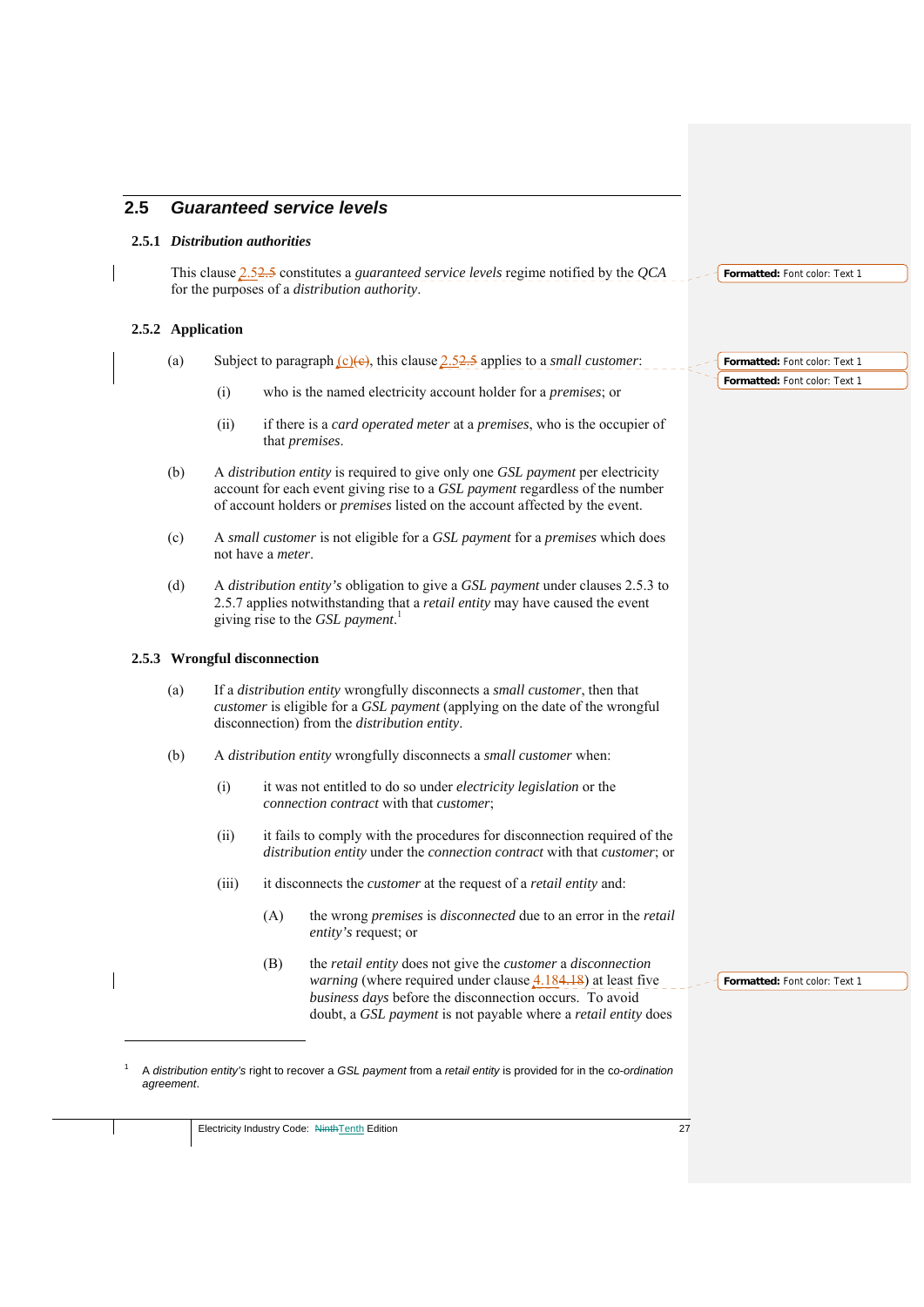not comply with any other disconnection procedures under clause 4.184.18. \_\_\_\_\_\_\_\_\_\_\_\_\_\_\_\_\_\_\_\_\_\_\_\_\_\_

**Formatted:** Font color: Text 1

#### **2.5.4 Connections**

If:

- (a) a *small customer* is entitled, and has taken all necessary steps, to have its *premises* connected; and
- (b) that *customer's premises* do not require any extension of, or augmentation to, the *supply network* to enable the *customer's premises* to be connected; and
- (c) a *distribution entity* does not connect that *customer's premises* on the day agreed (or subsequently agreed) with that *customer*,

then that *small customer* is eligible for a *GSL payment* (applying on the relevant day) from the *distribution entity* for each day it is late.

#### **2.5.5** *Customer* **reconnection**

- $(a)$  If:
	- (i) a *small customer*'s *premises* has been disconnected and the *customer* is entitled, and has taken all necessary steps, to have the *premises* reconnected; and
	- (ii) a *distribution entity* does not reconnect the *premises* within the time required in the table below,

then that *small customer* is eligible for a *GSL payment* (applying on the relevant day) from the *distribution entity* for each day it is late.

#### *Premises* **in** *Ergon Energy's distribution area*

| <i>Premises</i> description                                   | Time required for reconnection                                                                                                                                                                                                        |
|---------------------------------------------------------------|---------------------------------------------------------------------------------------------------------------------------------------------------------------------------------------------------------------------------------------|
| <i>Premises</i> supplied through CBD<br>feeder / urban feeder | If the request is made by the <i>small</i><br><i>customer</i> to its <i>retail entity</i> by 12.00pm<br>on a <i>business day</i> , then on the same day<br>or as otherwise agreed with the <i>small</i><br>customer.                  |
|                                                               | If the request is made by the <i>small</i><br><i>customer</i> to its <i>retail entity</i> after 12.00pm<br>on a <i>business day</i> , then by the next<br><i>business day</i> or as otherwise agreed with<br>the small customer.      |
|                                                               | If the request is made by the <i>small</i><br><i>customer</i> to its <i>retail entity</i> on a non-<br><i>business day</i> , then on the next <i>business</i><br><i>day</i> or as otherwise agreed with the <i>small</i><br>customer. |
| <i>Premises</i> supplied through <i>short</i><br>rural feeder | By the next <i>business day</i> after the <i>small</i><br><i>customer's</i> request to its <i>retail entity</i> or<br>as otherwise agreed with the <i>small</i>                                                                       |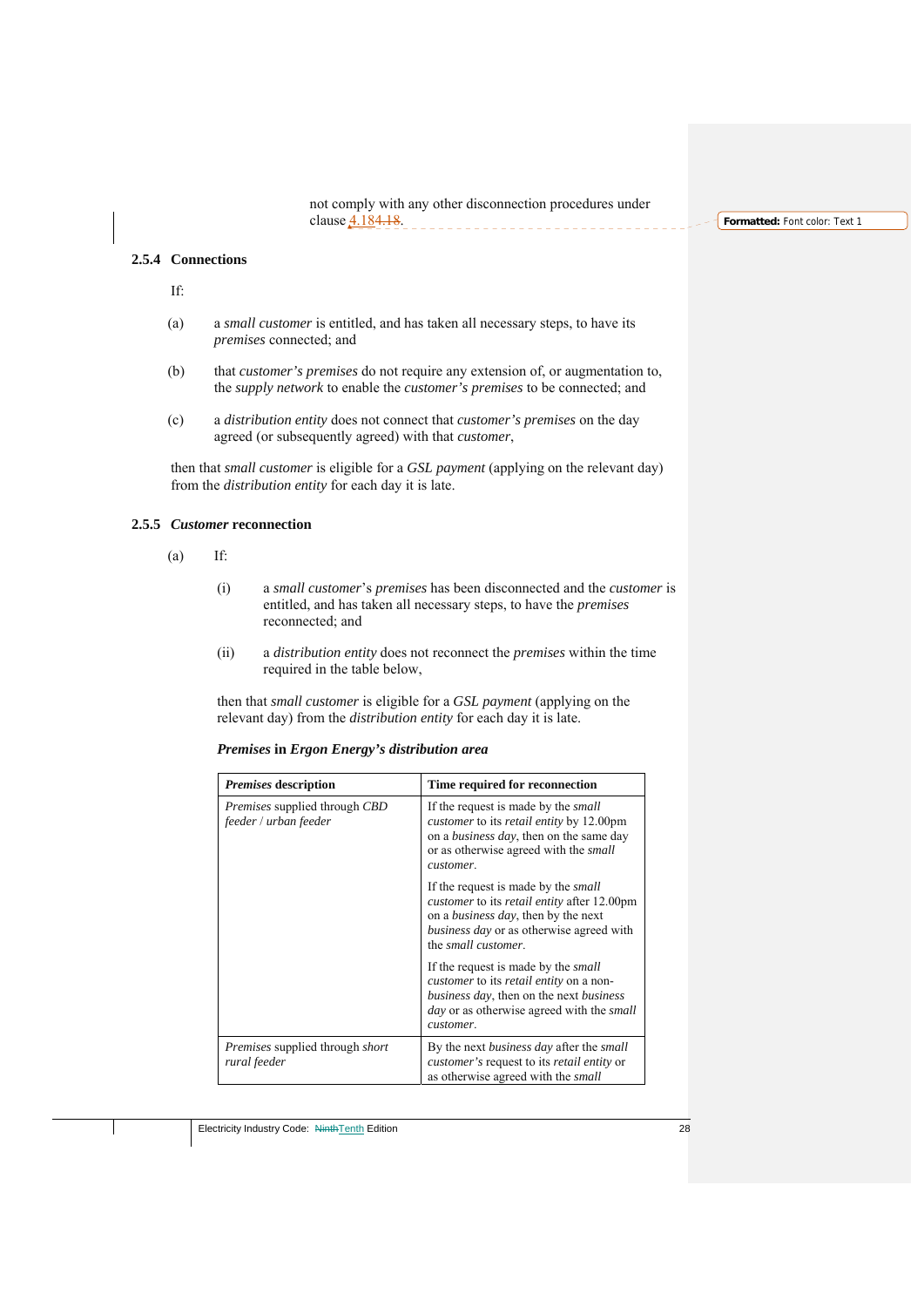| <i>Premises</i> description                                                    | Time required for reconnection                                                                                                        |
|--------------------------------------------------------------------------------|---------------------------------------------------------------------------------------------------------------------------------------|
|                                                                                | customer.                                                                                                                             |
| <i>Premises</i> supplied through <i>long rural</i><br>feeder / isolated feeder | Within 10 business days of the small<br>customer's request to its retail entity or<br>as otherwise agreed with the small<br>customer. |

|  |  | Premises in ENERGEX's distribution area |  |  |
|--|--|-----------------------------------------|--|--|
|--|--|-----------------------------------------|--|--|

| <i>Premises</i> description                                   | Time required for reconnection                                                                                                                                                                                                        |
|---------------------------------------------------------------|---------------------------------------------------------------------------------------------------------------------------------------------------------------------------------------------------------------------------------------|
| All <i>premises</i> other than those in<br>excluded locations | If the request is made by the <i>small</i><br><i>customer</i> to its <i>retail entity</i> by 12.00pm<br>on a <i>business day</i> , then on the same day<br>or as otherwise agreed with the <i>small</i><br>customer.                  |
|                                                               | If the request is made by the <i>small</i><br>customer to its retail entity after 12.00pm<br>on a <i>business day</i> , then by the next<br>business day or as otherwise agreed with<br>the <i>small</i> customer.                    |
|                                                               | If the request is made by the <i>small</i><br><i>customer</i> to its <i>retail entity</i> on a non-<br><i>business day</i> , then on the next <i>business</i><br><i>day</i> or as otherwise agreed with the <i>small</i><br>customer. |
| Premises in excluded locations                                | Within 10 <i>business days</i> of the <i>small</i><br><i>customer's</i> request to its <i>retail entity</i> or<br>as otherwise agreed with the <i>small</i><br>customer.                                                              |

- (b) When a *retail entity* receives a request for reconnection from a *small customer* who is entitled to reconnection before 12.00 pm on a *business day*, the *retail entity* must, by 1.00 pm that *business day*, initiate a request for reconnection of the *small customer's premises* in accordance with Chapter 5 of this *Code*.
- (c) The *retail entity* on behalf of the *small customer* may request that the *distribution entity* reconnect the *small customer* sooner than is required under clause 2.5.5(a)2.5.5(a). If the *small customer* or its *retail entity* does so, the *distribution entity*:
	- (i) must use its best endeavours to reconnect the *small customer* in the requested timeframe; and
	- (ii) if the reconnection is made in the requested timeframe, may charge the relevant fee published in the *distribution entity's* price list.
- (d) In this clause 2.5.52.5.5, a "*business day*" does not include a *local holiday* in the district where the *premises* is located.

**Formatted:** Font color: Text 1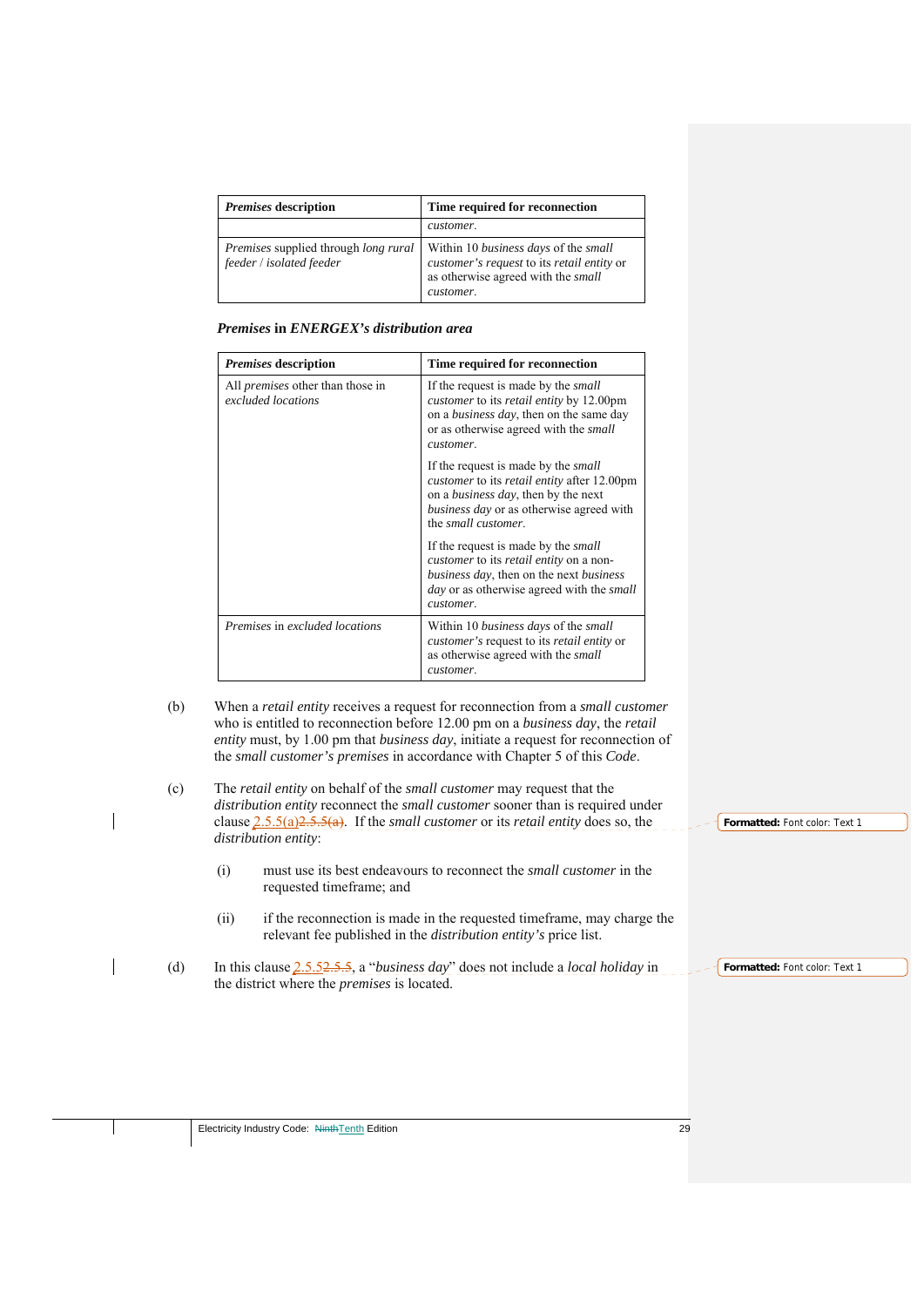#### **2.5.6** *Hot water supply*

- (a) Subject to paragraph  $(b)(b)$ , if:
	- (i) a *small customer* (or its *retail entity*) makes an inquiry to a *distribution entity* about a loss of *hot water supply*; and
	- (ii) the *distribution entity* fails to attend the *premises* within the time required in the following table,

then that *small customer* is eligible for a *GSL payment* (applying on the relevant day) from the *distribution entity* for each day it is late.

| Feeder type through which the small<br>customer's premises is supplied | Time required to attend                                                                                                       |
|------------------------------------------------------------------------|-------------------------------------------------------------------------------------------------------------------------------|
| long rural feeder / isolated feeder                                    | By the <i>business day</i> agreed with the<br>small customer (or its retail entity).                                          |
| All other <i>feeder</i> types                                          | Within one <i>business day</i> of the<br>inquiry or as otherwise agreed with<br>the small customer (or its retail<br>entity). |

- (b) A *distribution entity* is not required to attend the *premises* in response to a *hot water supply* inquiry under paragraph  $(a)(a)$  if the *distribution entity* reasonably believes the loss of *hot water supply* is not caused by its *supply network* or associated *control equipment*, or if the loss of *hot water supply* is the result of an outage on its *supply network* or associated *control equipment*.
- (c) In this clause 2.5.62.5.6, a "*business day*" does not include a *local holiday* in the district where the *premises* is located.

#### **2.5.7 Appointments**

- (a) This clause  $2.5.72.5.7$  applies to an appointment which:
	- (i) is made between a *distribution entity* and a *small customer* (or its *retail entity*) who has an existing account for the *premises*; and
	- (ii) relates to the *distribution entity* attending the *premises* for the purpose of:
		- (A) reading, testing, maintaining or inspecting the *meter*; or
		- (B) inspecting, altering or adding to the *customer's electrical installation*.
- (b) This clause 2.5.72.5.7 does not apply if a *small customer* is eligible for a *GSL payment* under clauses 2.5.42.5.4 to 2.5.62.5.6.
- (c) When making an appointment, a *distribution entity* must specify a time or time period for the appointment. Any time period must not exceed the following:
	- (i) for *ENERGEX* a five hour period within a day; and

**Formatted:** Font color: Text 1

**Formatted:** Font color: Text 1

**Formatted:** Font color: Text 1

**Formatted:** Font color: Text 1, English (United States)

**Formatted:** Font color: Text 1, English (United States) **Formatted:** Font color: Text 1, English (United States)

**Formatted:** Font color: Text 1, English (United States)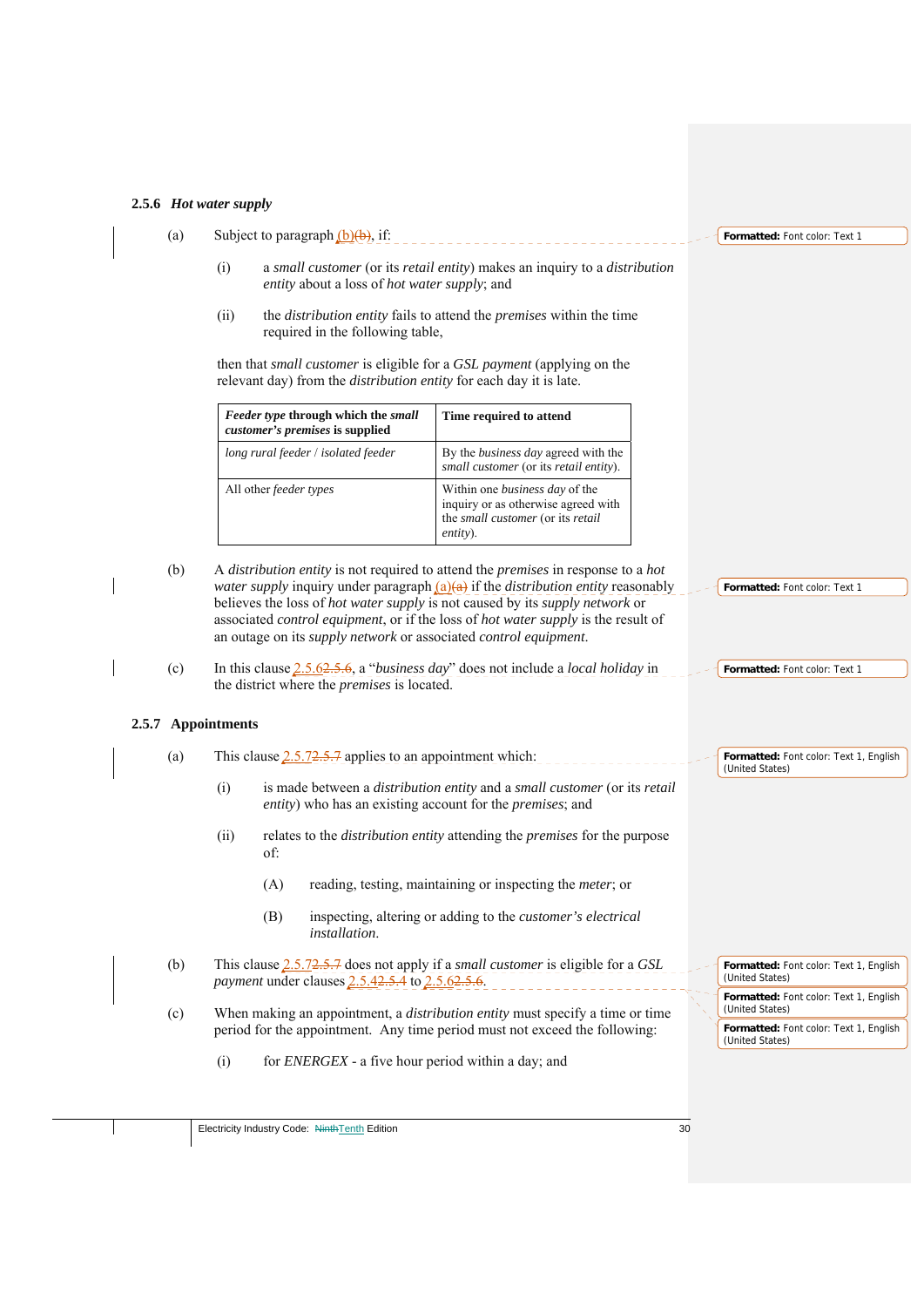- (ii) for *Ergon Energy* a day.
- (d) A *distribution entity* may reschedule an appointment provided it notifies the *small customer* before the day scheduled for the appointment.
- (e) Subject to paragraph (d)(d), if a *distribution entity* makes an appointment and does not attend the *premises* at the specified time, or within the specified time period, then the *small customer* is eligible for a *GSL payment* (applying on the date of the appointment) from the *distribution entity*.

#### **2.5.8** *Planned interruptions*

- (a) Except in the case of *emergencies*, if a *distribution entity* does not give a *small customer* at least two *business days*' notice of a *planned interruption* to that *customer's premises*, then the *small customer* is eligible for a *GSL payment* (applying on the date of the *planned interruption*) from the *distribution entity.*
- (b) A notice may be given by mail, letterbox drop, press advertisement or any other means which are appropriate and reasonable in the circumstances.
- (c) If a notice is sent by post, a *small customer* is taken to have received it on the second *business day* after posting.

#### **2.5.9 Reliability**

- (a) Subject to paragraph (b), a *small customer* is eligible for a *GSL payment* (applying in the relevant *financial year*) from its *distribution entity* in either of the following circumstances:
	- (i) for each *interruption* to its *premises* which, if connected to:
		- (A) a *CBD feeder*  lasts longer than eight hours;
		- (B) an *urban* or *short rural feeder*  lasts longer than 18 hours; or
		- (C) a *long rural* or *isolated feeder*  lasts longer than 24 hours,

("*interruption duration GSL*"); or

(ii) once that *small customer* experiences the relevant number of *interruptions* at its *premises* in a *financial year* as set out in the following table ("*interruption frequency GSL*"). Irrespective of when during a *financial year* that a *small customer* becomes eligible for a *GSL payment* under this *interruption frequency GSL*, the *distribution entity* is only required to assess the eligibility of a *small customer* to a *GSL payment* (including an automatic payment under clause 2.5.11(b)) after the end of that *financial year*.

| <i>Distribution</i><br>entity | <i>Feeder type through which</i><br>the small customer's<br><i>premises</i> is supplied | Number of <i>interruptions</i> in<br>a financial year * |
|-------------------------------|-----------------------------------------------------------------------------------------|---------------------------------------------------------|
| <b>ENERGEX</b>                | <b>CBD</b> feeder                                                                       |                                                         |
|                               | Urban feeder                                                                            |                                                         |

**Formatted:** Font color: Text 1, English (United States)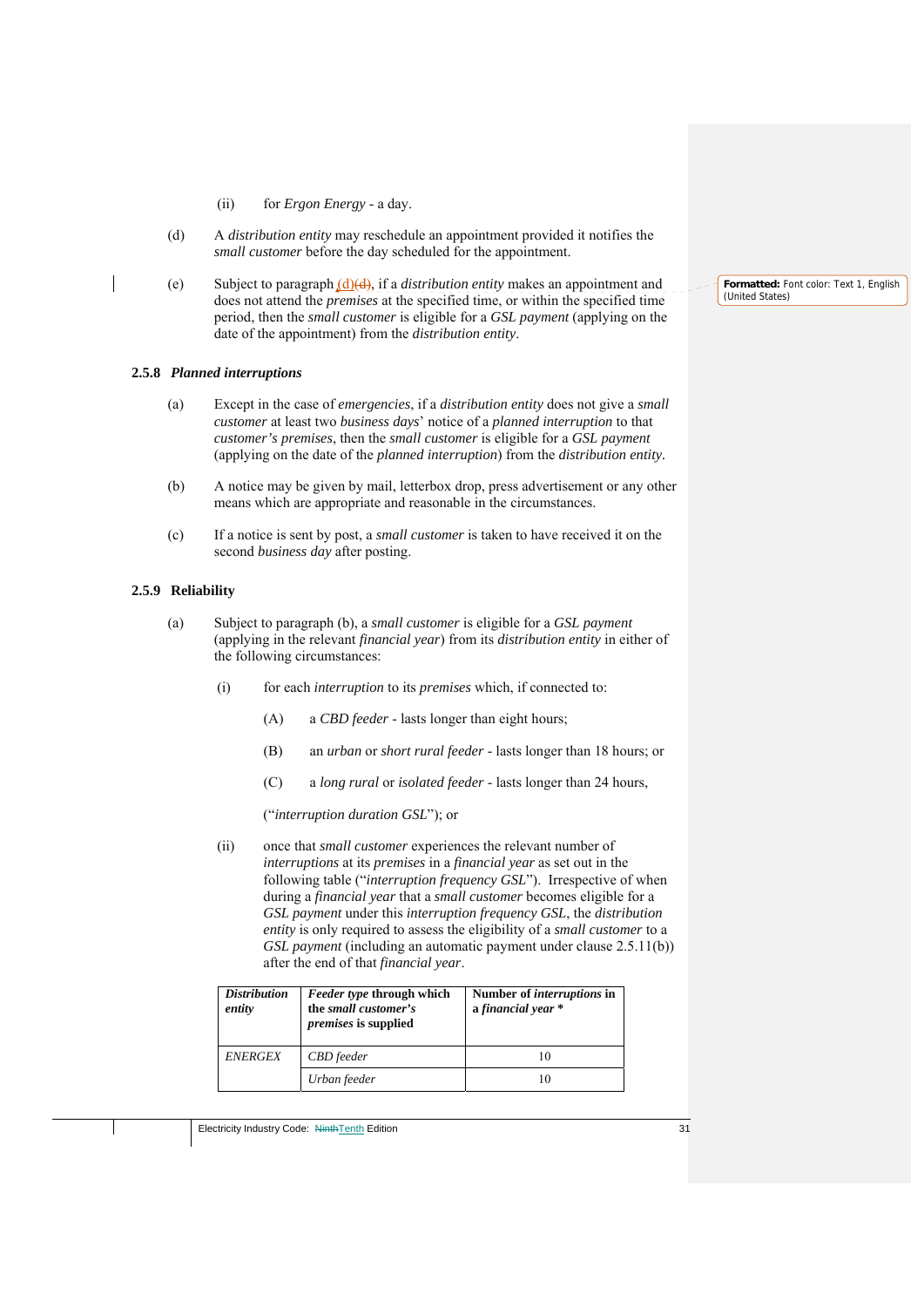| <b>Distribution</b><br>entity | <i>Feeder type through which</i><br>the small customer's<br><i>premises</i> is supplied                                         | Number of <i>interruptions</i> in<br>a financial year * |  |
|-------------------------------|---------------------------------------------------------------------------------------------------------------------------------|---------------------------------------------------------|--|
|                               | Short rural feeder                                                                                                              | 16                                                      |  |
| Ergon                         | Urban feeder                                                                                                                    | 13                                                      |  |
| Energy                        | Short rural feeder                                                                                                              | 21                                                      |  |
|                               | Long rural feeder                                                                                                               | 21                                                      |  |
|                               | Isolated feeder                                                                                                                 | 21                                                      |  |
|                               | A customer is not entitled to more than one GSL payment<br>under clause $2.5.9(a)(ii)2.5.9(a)(ii)$ in a <i>financial year</i> . |                                                         |  |

(b) The following types of *interruptions* are excluded from paragraph  $(a)(a)$ :

- (i) an *interruption* of a duration of one minute or less;
- (ii) an *interruption* resulting from:
	- (A) load shedding due to a shortfall in generation;
	- (B) a direction by *AEMO*, a *system operator* or any other body exercising a similar function under the *Electricity Act*, *National Electricity Rules* or *National Electricity Law*;
	- (C) automatic shedding of load under the control of underfrequency relays following the occurrence of a power system under-frequency condition described in the *power system security and reliability standards*;
	- (D) a failure of the shared *transmission grid*; or
	- (E) a direction by a police officer or another authorised person exercising powers in relation to public safety;
- (iii) a *planned interruption*;
- (iv) an *interruption* requested, or initiated, by the *small customer*;
- (v) an *interruption* caused by the *small customer*'s *electrical installation* or failure of that *electrical installation*;
- (vi) an *interruption* to a *small customer*'s *premises* within a region in which a natural disaster has occurred, where:
	- (A) the Queensland Minister for Emergency Services has notified the Commonwealth of the occurrence of an eligible disaster under the *Natural Disaster Relief and Recovery Arrangements*  in respect of that natural disaster for that region; and
	- (B) the *interruption* occurred during the period for which the *Natural Disaster Relief and Recovery Arrangements* have been notified.

Electricity Industry Code: NinthTenth Edition 32

**Formatted:** Font: 10 pt, Font color: Text 1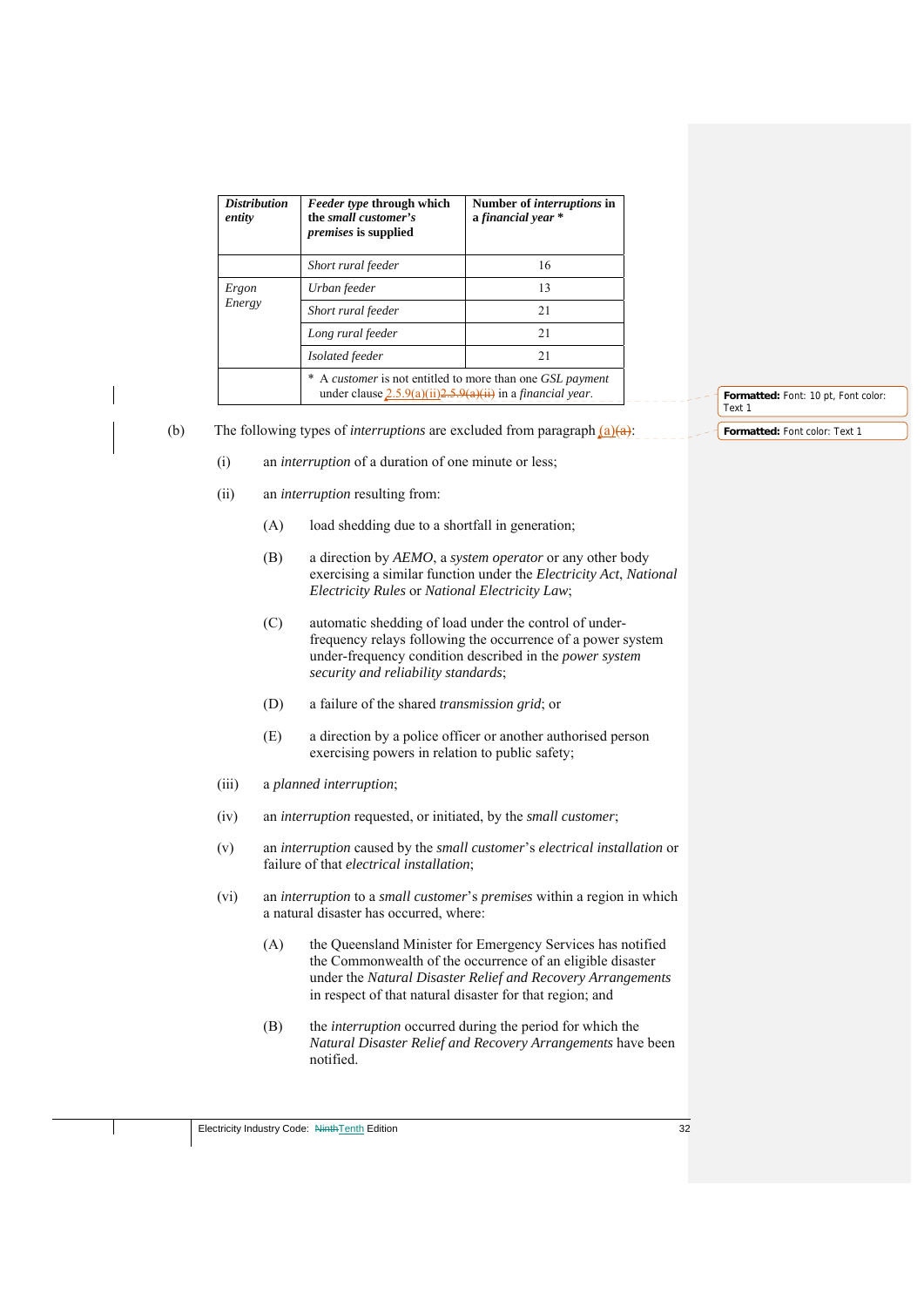#### **2.5.10 Amount of GSL payments**

This table sets out the amount of a GSL payment applicable for the date or *financial year* in which a *guaranteed service level* is not met in accordance with clauses 2.5.3 to 2.5.9.

| Electricity<br><b>Industry Code</b> | <b>GSL</b>                                                                                                            | <b>GSL</b> Payment for<br>1 July 2007 to<br>30 June 2010                                          | <b>GSL</b> Payment for<br>1 July 2010 to<br>30 June 2015                                   |
|-------------------------------------|-----------------------------------------------------------------------------------------------------------------------|---------------------------------------------------------------------------------------------------|--------------------------------------------------------------------------------------------|
| Clause 2.5.3                        | Wrongful disconnections                                                                                               | \$100                                                                                             | \$130                                                                                      |
| Clause $2.5.4$                      | Connection not provided by<br>the agreed date                                                                         | \$40 per day                                                                                      | \$52 per day                                                                               |
| Clause $2.5.5$                      | Reconnection not provided<br>within the required time.                                                                | \$40 per day                                                                                      | \$52 per day                                                                               |
| Clause $2.5.6$                      | Failure to attend to<br><i>customer's premises</i> within<br>the time required concerning<br>loss of hot water supply | \$40 per day                                                                                      | \$52 per day                                                                               |
| Clause $2.5.7$                      | Failure to attend<br>appointments on time                                                                             | \$40                                                                                              | \$52                                                                                       |
| Clause $2.5.8$                      | Notice of a <i>planned</i><br><i>interruption</i> to supply not<br>given                                              | \$20 for <i>small</i><br>residential customers<br>and \$50 for <i>small</i><br>business customers | \$26 for small<br>residential customers<br>and \$65 for <i>small</i><br>business customers |
| Clause $2.5.9(a)(i)$                | Interruption duration GSL                                                                                             | \$80                                                                                              | \$104                                                                                      |
| Clause $2.5.9(a)(ii)$               | <i>Interruption frequency GSL</i>                                                                                     | \$80                                                                                              | \$104                                                                                      |

#### **2.5.11 Claiming a** *GSL payment*

(a) A *distribution entity* must use best endeavours to automatically give a *GSL payment* to a *small customer* eligible for it under clauses 2.5.32.5.3 to 2.5.8. However, a *small customer* may make a claim for a *GSL payment* within three months of the event giving rise to the claim where a *distribution entity* has not done so.

- (b) A *distribution entity* must use best endeavours to automatically give a *GSL payment* to a *small customer* eligible for it under clause 2.5.92.5.9. However, a *small customer* may make a claim for a *GSL payment* where a *distribution entity* has not done so:
	- (i) within three months of the relevant *interruption* for an *interruption duration GSL*; and
	- (ii) within three months of the end of the relevant *financial year* for an *interruption frequency GSL*.

#### **2.5.12 How a** *GSL payment* **is paid**

A *distribution entity* must use its best endeavours to pay a *GSL payment* to a *small customer* entitled to it by cheque, electronic funds transfer or any other means agreed with the *small customer*.

**Formatted:** Font color: Text 1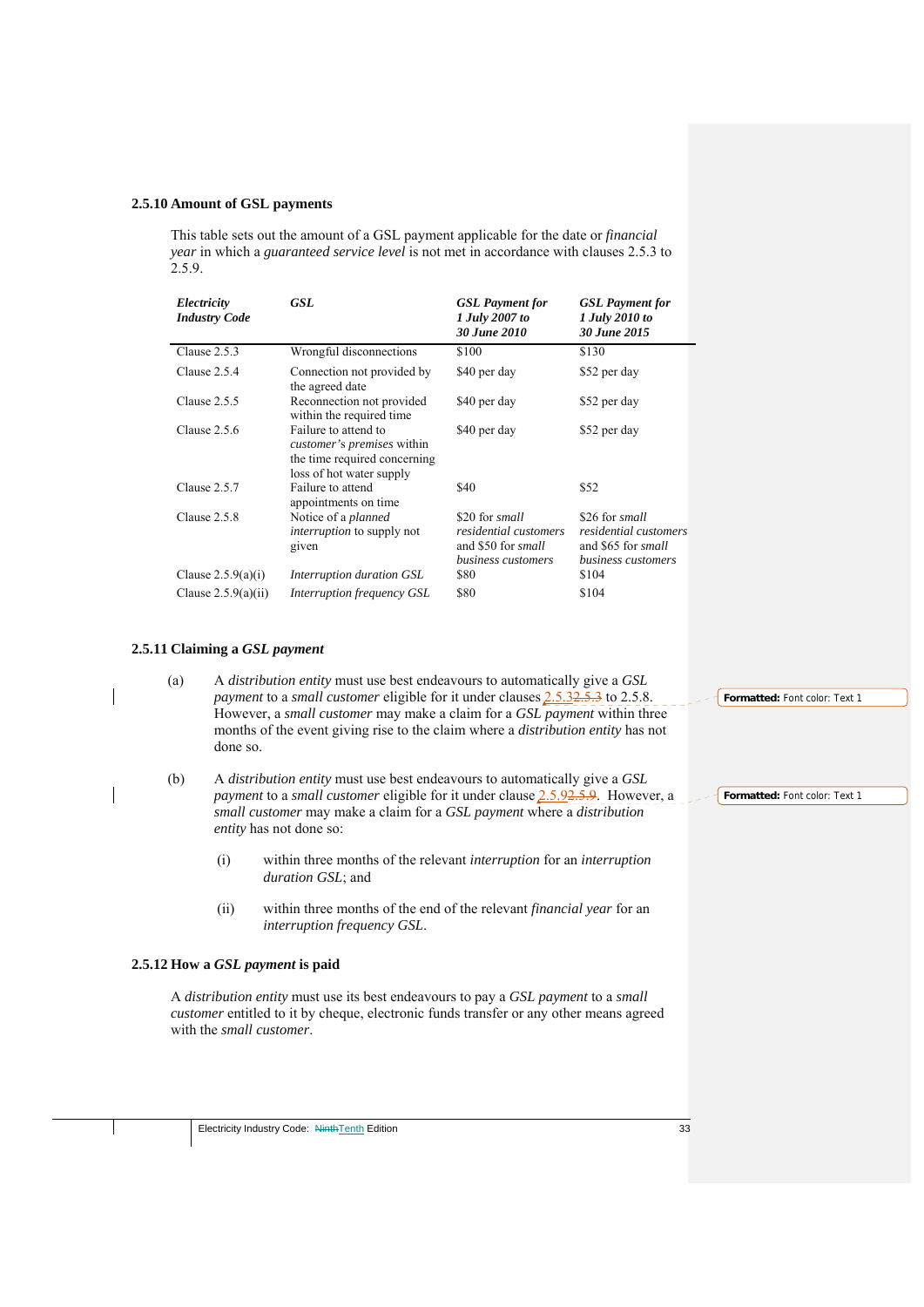# **2.5.13** *Small customers* **with** *card operated meters*

| (a)        |                                                                                           | This clause 2.5.132.5.13 applies to <i>small customers</i> who have <i>card operated</i>                                                                                                                                                   | Formatted: Font color: Text 1 |
|------------|-------------------------------------------------------------------------------------------|--------------------------------------------------------------------------------------------------------------------------------------------------------------------------------------------------------------------------------------------|-------------------------------|
|            | meters instead of clauses 2.5.112.5.11 and 2.5.122.5.12.                                  | Formatted: Font color: Text 1                                                                                                                                                                                                              |                               |
| (b)        | A small customer who becomes eligible for a GSL payment under clauses                     | Formatted: Font color: Text 1                                                                                                                                                                                                              |                               |
|            | $2.5.32.5.3$ to $2.5.92.5.9$ must make a claim from the <i>distribution entity</i> within | Formatted: Font color: Text 1                                                                                                                                                                                                              |                               |
|            |                                                                                           | one month of the event giving rise to the claim to be entitled to that GSL                                                                                                                                                                 | Formatted: Font color: Text 1 |
|            |                                                                                           | payment.                                                                                                                                                                                                                                   |                               |
|            | (c)                                                                                       | To remove doubt, if there are multiple occupiers of a premises, a distribution<br>entity is only required to give one GSL payment.                                                                                                         |                               |
|            | (d)                                                                                       | A distribution entity must pay a GSL payment to a small customer entitled to it<br>by cheque, electronic funds transfer or any other means agreed with the small<br>customer.                                                              |                               |
|            |                                                                                           | 2.5.14 Processing claims                                                                                                                                                                                                                   |                               |
|            |                                                                                           | A distribution entity must use best endeavours to process a claim for a GSL payment:                                                                                                                                                       |                               |
|            | (a)                                                                                       | within one month after receiving a claim under clauses $2.5.11(a)$ and<br>$2.5.11(b)(i)$ ; and                                                                                                                                             |                               |
|            | (b)                                                                                       | in respect of a claim for an interruption frequency GSL under clause<br>$2.5.11(b)(ii)$ , within one month after the end of the <i>financial year</i> or one month<br>after receiving a claim, whichever is the later.                     |                               |
|            |                                                                                           | 2.5.15 Caps on entitlements                                                                                                                                                                                                                |                               |
|            | (a)                                                                                       | Subject to paragraph $(b)(b)$ , a small customer is not entitled to receive more<br>than \$320 worth of GSL payments (more than \$416 worth of GSL payments<br>from 1 July 2010) in any one <i>financial year</i> per electricity account. | Formatted: Font color: Text 1 |
| (b)        |                                                                                           | GSL payments received by a small customer in respect of wrongful<br>disconnection under clause $2.5.32.5.3$ are not to be taken into account in                                                                                            | Formatted: Font color: Text 1 |
|            |                                                                                           | determining whether that <i>customer</i> has reached the cap under paragraph $(a)(a)$ .                                                                                                                                                    | Formatted: Font color: Text 1 |
| 2.5.16 GST |                                                                                           |                                                                                                                                                                                                                                            |                               |
|            |                                                                                           | All amounts specified in this clause $2.52.5$ include GST (if any is payable).                                                                                                                                                             | Formatted: Font color: Text 1 |
|            |                                                                                           | 2.5.17 Effect of a GSL payment                                                                                                                                                                                                             |                               |
|            | (a)                                                                                       | A small customer's receipt of a GSL payment does not in any way alter or<br>diminish any rights which it may have against any person under trade practices<br>or other applicable legislation, common law or contract.                     |                               |
|            | (b)                                                                                       | A distribution entity does not make any admission of legal liability or a breach<br>of the Code in giving a GSL payment.                                                                                                                   |                               |
|            |                                                                                           |                                                                                                                                                                                                                                            |                               |
|            |                                                                                           |                                                                                                                                                                                                                                            |                               |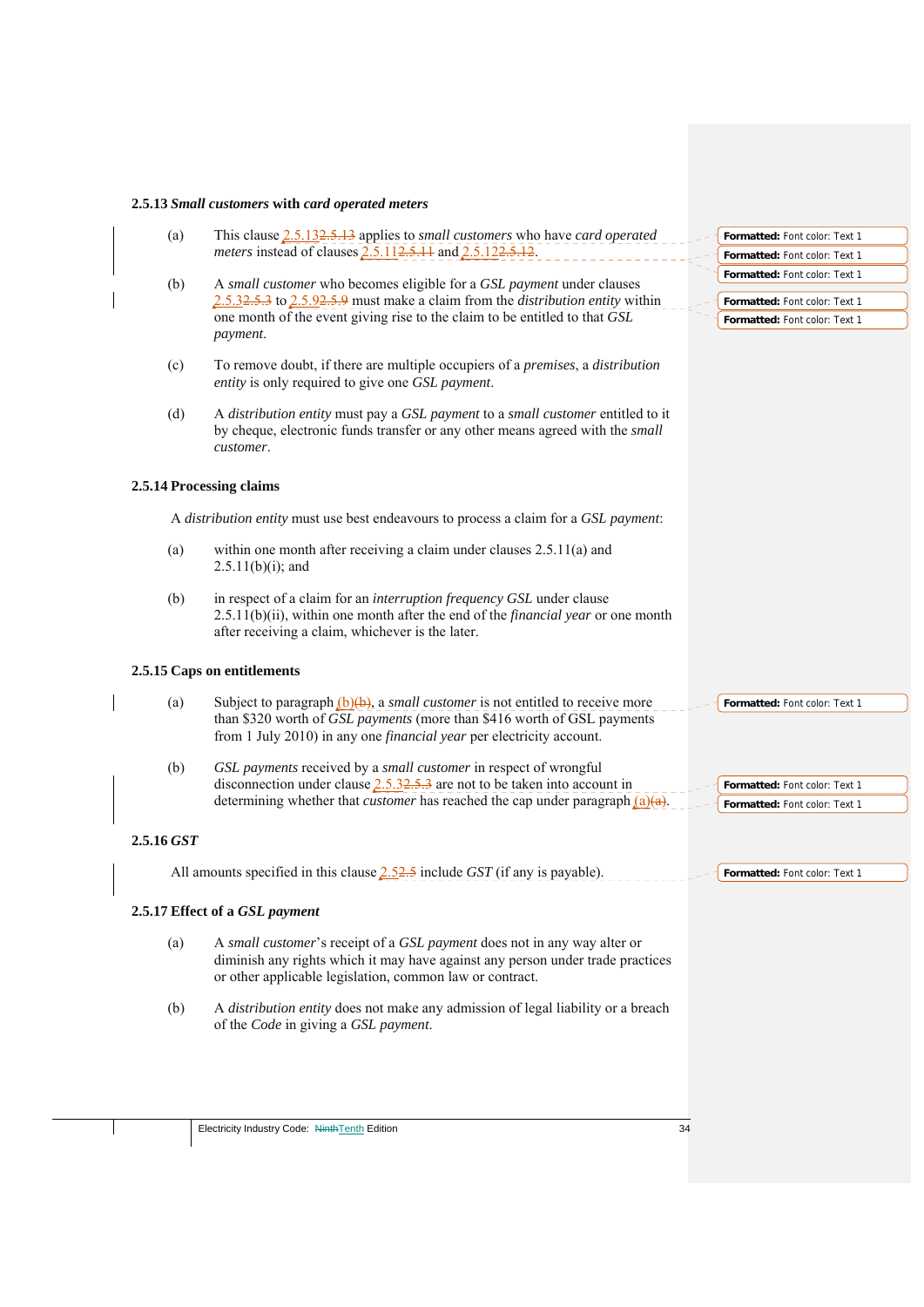- (c) A *retail entity* does not make any admission of legal liability or a breach of the *Code* when a *distribution entity* makes a *GSL payment* which is reimbursed by the *retail entity* under a *co-ordination agreement*.
- (d) This clause  $2.52.5$  does not alter, vary or exclude the operation of sections 97 and 97A of the *Electricity Act* and sections 119 and 120 of the *National Electricity Law,* or any other limitations of liability or immunities granted to a *distribution entity* under *electricity legislation*.

## **2.5.18 Disputes about** *GSL payments* **involving a** *retail entity*

- (a) If a *small customer* has a dispute about a *GSL payment* relating to clauses 2.5.32.5.3 to 2.5.72.5.7*,* where a *retail entity* caused (or is claimed to have caused) the event giving rise to the *GSL payment*, it must be dealt in accordance with the *retail entity's* complaint handling process under clause 4.6.3.
- (b) If the dispute is not resolved under the *retail entity's* complaint handling process, the *small customer* may refer the dispute to the *Energy and Water Ombudsman Queensland*.
- (c) To avoid doubt, the *Energy and Water Ombudsman Queensland* may decide whether a *GSL payment* is payable or not without referring the matter to the *QCA*. A decision by the *Energy and Water Ombudsman Queensland* that a *distribution entity* must make a *GSL payment* (or that a *retail entity* caused the event giving rise to the *GSL payment*) is not evidence that the relevant entity has breached the *Code*.

### **2.5.19 Review of** *guaranteed service levels*

The *QCA* must review the *guaranteed service levels* and *GSL payment* amounts to apply at the beginning of each *regulatory control period*.

## **2.6 Reporting and monitoring**

## **2.6.1** *Distribution entity* **must monitor performance**

- (a) A *distribution entity* must monitor:
	- (i) its performance against the *minimum service standards*; and
	- (ii) its compliance with the *guaranteed service levels*,

to enable it to provide the reports to the *QCA* specified in clause 2.6.22.6.2.

(b) A *distribution entity* must monitor its compliance with, and implementation of, any current and final *summer preparedness plan* and *network management plan* to enable it to meet its reporting obligations under clauses 2.2.42.2.4 and  $2.3.2(i)$  $2.3.2(i)$  respectively.

**Formatted:** Font color: Text 1

**Formatted:** Font color: Text 1 **Formatted:** Font color: Text 1

**Formatted:** Font color: Text 1

**Formatted:** Font color: Text 1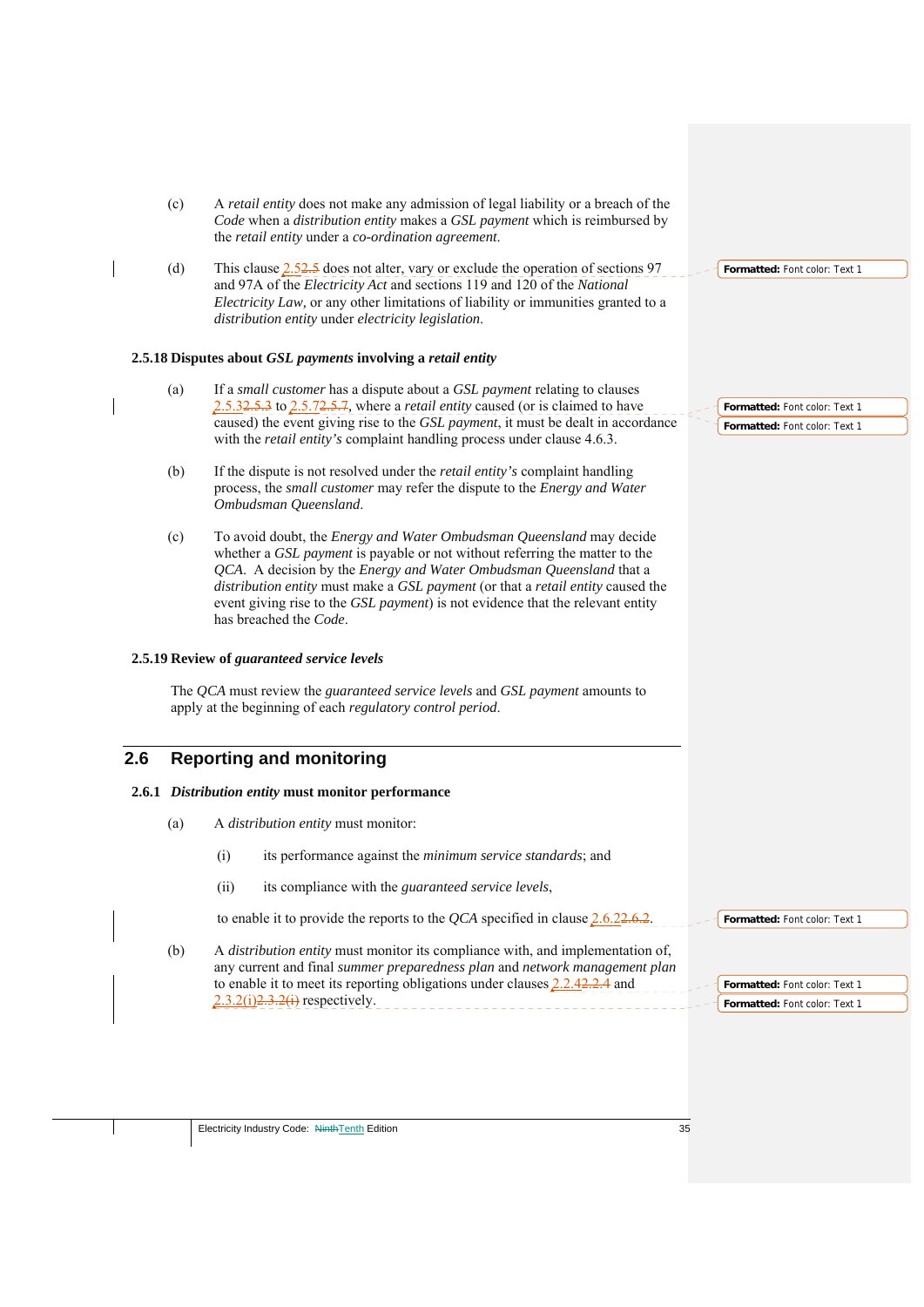# **2.6.2 Reporting requirements**

| (a) |       |            | Within two months of the end of each <i>quarter</i> , a <i>distribution entity</i> must submit<br>a report to the $QCA$ detailing the following for the preceding <i>quarter</i> and for the<br>financial year to the end of that quarter:                                                            |                               |
|-----|-------|------------|-------------------------------------------------------------------------------------------------------------------------------------------------------------------------------------------------------------------------------------------------------------------------------------------------------|-------------------------------|
|     | (i)   | including: | compliance with <i>minimum service standards</i> outlined in clause $2.42.4$ ,                                                                                                                                                                                                                        | Formatted: Font color: Text 1 |
|     |       | (A)        | performance against the SAIDI Limits and SAIFI Limits, by<br>feeder type, including those interruptions listed in clause<br>$2.4.32.4.3$ ;                                                                                                                                                            | Formatted: Font color: Text 1 |
|     |       | (B)        | performance against the SAIDI Limits and SAIFI Limits, by<br>feeder type, excluding those interruptions listed in clause<br>2.4.32.4.3;                                                                                                                                                               | Formatted: Font color: Text 1 |
|     |       | (C)        | details of the <i>interruptions</i> excluded under clause $2.4.32.4.3$ ,<br>including the number of minutes and interruptions excluded by<br>feeder type and category of exclusion;                                                                                                                   | Formatted: Font color: Text 1 |
|     |       | (D)        | a description of any <i>major event days</i> ; and                                                                                                                                                                                                                                                    |                               |
|     |       | (E)        | an explanation of reasons for a distribution entity exceeding<br>(where applicable) those minimum service standards and<br>proposals to improve performance;                                                                                                                                          |                               |
|     | (ii)  |            | compliance with the <i>guaranteed service levels</i> , including;                                                                                                                                                                                                                                     |                               |
|     |       | (A)        | the number of <i>GSL payments</i> given by category and the amount<br>of such payments;                                                                                                                                                                                                               |                               |
|     |       | (B)        | the number of GSL payment claims by category; and                                                                                                                                                                                                                                                     |                               |
|     |       | (C)        | the number of rejected GSL payment claims by category; and                                                                                                                                                                                                                                            |                               |
|     | (iii) |            | any other matter reasonably notified by the $QCA$ .                                                                                                                                                                                                                                                   |                               |
| (b) |       |            | The distribution entity must also provide any other further reports reasonably<br>required by the $QCA$ in respect of the minimum service standards or guaranteed<br>service levels from time to time.                                                                                                |                               |
| (c) |       |            | Each report must be submitted in the format determined by the QCA.                                                                                                                                                                                                                                    |                               |
|     |       |            | 2.6.3 Audit of minimum service standards performance                                                                                                                                                                                                                                                  |                               |
| (a) |       |            | Subject to paragraph $(b)(b)$ , a <i>distribution entity</i> must appoint an independent<br>auditor to audit the <i>distribution entity's</i> performance against the <i>minimum</i><br>service standards by 30 September after the end of each financial year.                                       | Formatted: Font color: Text 1 |
| (b) |       |            | A <i>distribution entity's</i> obligation under paragraph $(a)(a)$ applies until such time<br>as the independent auditor confirms that, for its feeder types as set out in the<br>relevant table in schedule 1, the <i>distribution entity's</i> reported performance is<br>accurate within $+/-5%$ . | Formatted: Font color: Text 1 |
|     |       |            |                                                                                                                                                                                                                                                                                                       |                               |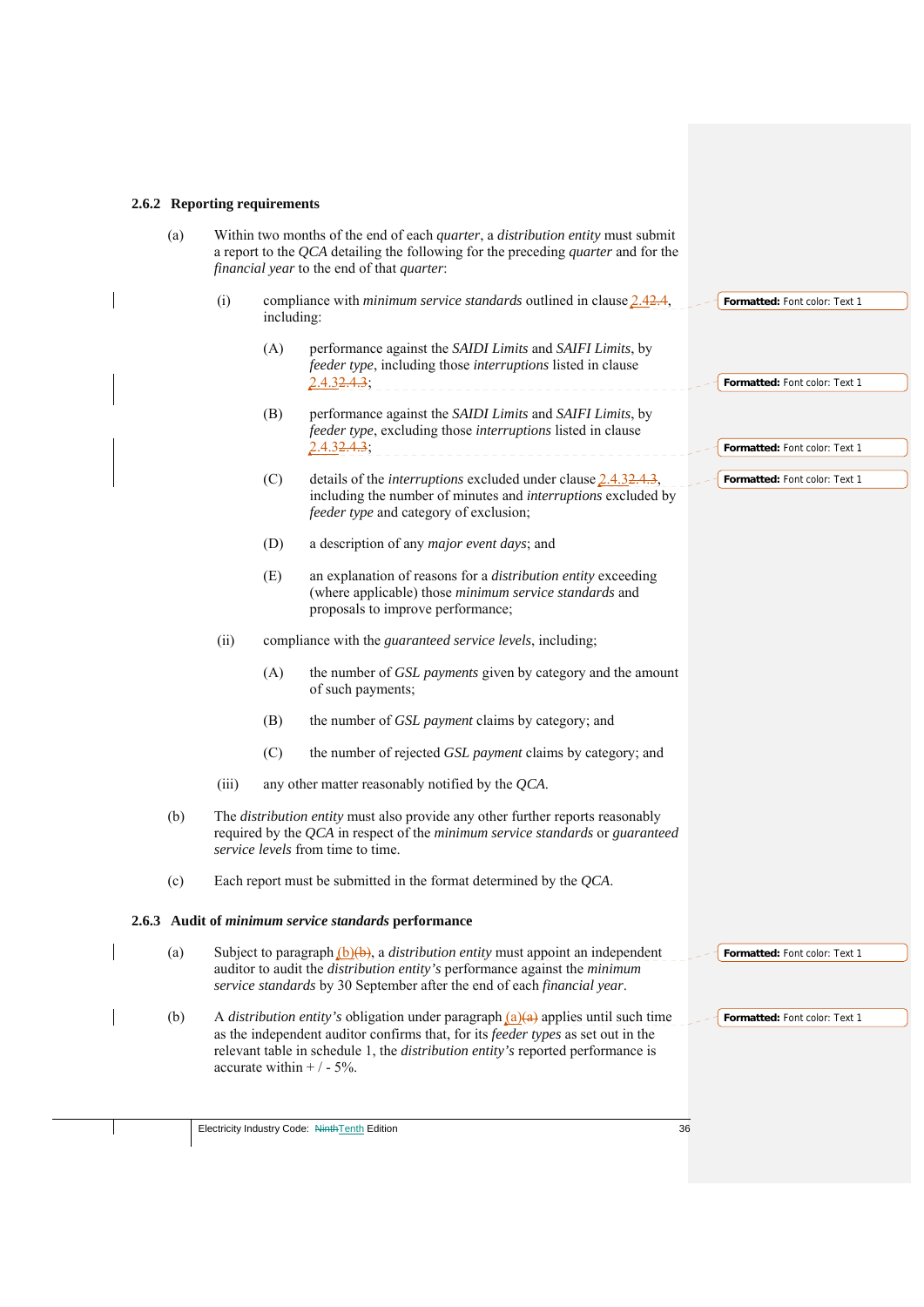(c) After paragraph (b)(b) applies, the *QCA* may appoint, or require the *distribution entity* to appoint, an independent auditor to audit the *distribution entity's* performance against the *minimum service standards* when the *QCA* reasonably considers it necessary (but no more than once in any 12 month period).

 $\overline{\phantom{a}}$ 

(d) If a *distribution entity* has appointed an independent auditor under this clause, the *distribution entity* must promptly give the *QCA* a copy of the independent auditor's report after it has been received.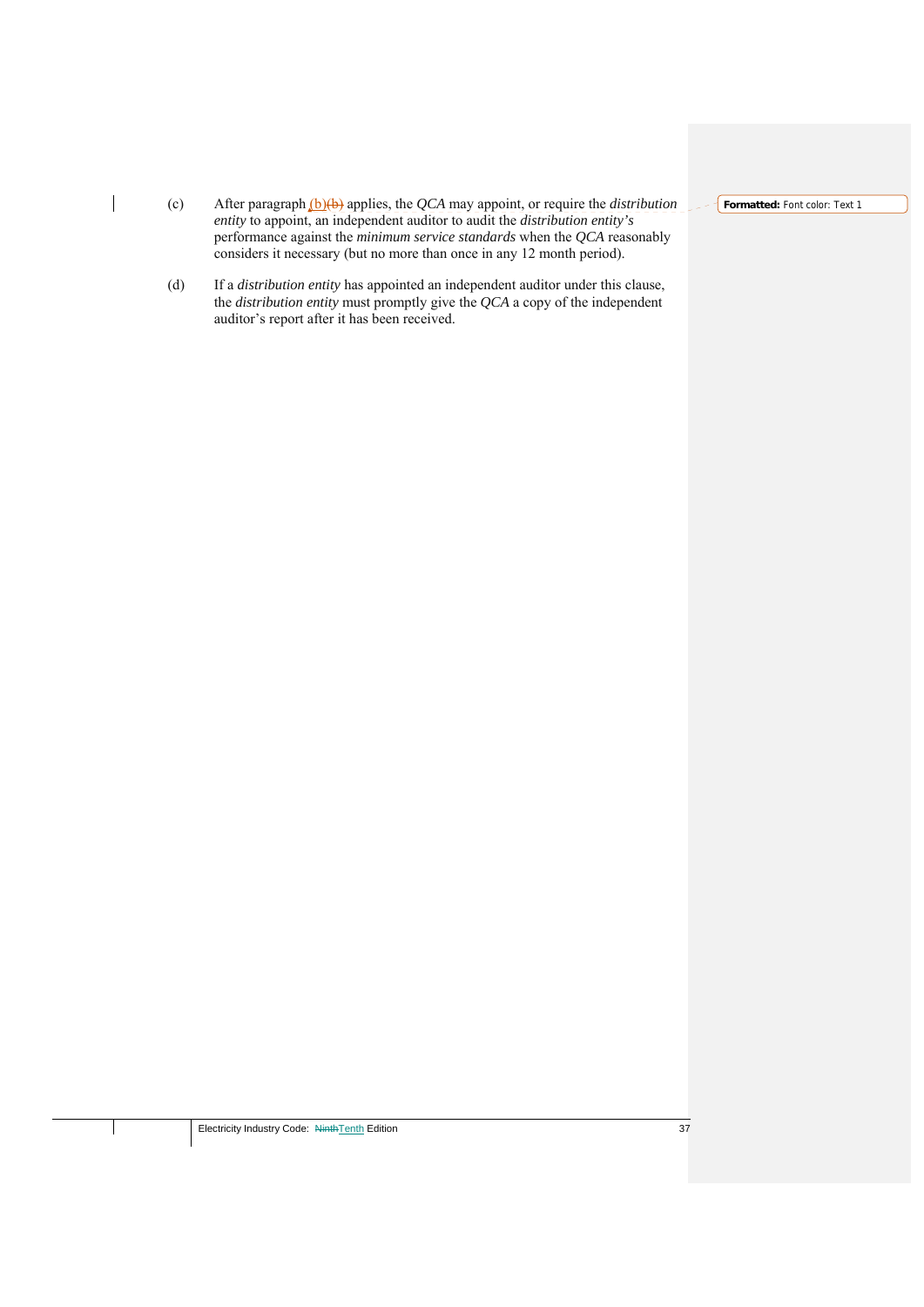# CHAPTER 3: CUSTOMER CONNECTION SERVICES

## **3.1 Application of this Chapter**

This chapter applies to all *distribution entities*:

- (a) in respect of clauses 3.23.2 and 3.33.3, in relation to all *customers* with whom a *distribution entity* has a *standard connection contract*; and
	- (b) in respect of clauses 3.43.4 to 3.83.8, in relation to all *small customers* with whom a *distribution entity* has a *connection contract*; and
	- (c) in respect of clause 3.103.10, in relation to all *customers* with whom a *distribution entity* has a *connection contract*."

## **3.2** *Customer Charter*

### **3.2.1 Obligation to prepare a** *Customer Charter*

A *distribution entity* must prepare a *Customer Charter* within 20 *business days* after the *FRC commencement date*.

## **3.2.2 Obligation to provide** *Customer Charter*

A *distribution entity* must:

- (a) make the *Customer Charter* readily available on its website; and
- (b) send a copy of its *Customer Charter* to a *small customer* as soon as practicable following entry into a *connection contract* after the *FRC commencement date;*  and
- (c) free of charge, send a copy of its *Customer Charter* to a *customer* as soon as practicable following a request.

A *distribution entity* is not required to provide a copy of its *Customer Charter* to its existing *small customers* on the *FRC commencement date*.

### **3.2.3 Charging for a** *Customer Charter*

If a *customer* has already received a copy of its *distribution entity's Customer Charter*  under clause 3.2.2(c)3.2.2(c), that *distribution entity* may impose a reasonable charge for provision of the *Customer Charter* on any subsequent request from the *customer*  within a 12 month period.

### **3.2.4 Contents of a** *Customer Charter*

A *distribution entity's Customer Charter* must contain at least:

(a) a summary of the rights and obligations of a *customer* under Chapter 3 of this *Code* and how a copy of the *Code* may be obtained;

| <b>Formatted: Font color: Text 1</b> |  |
|--------------------------------------|--|
| <b>Formatted:</b> Font color: Text 1 |  |
|                                      |  |
| <b>Formatted:</b> Font color: Text 1 |  |
| <b>Formatted: Font color: Text 1</b> |  |
|                                      |  |
| <b>Formatted: Font color: Text 1</b> |  |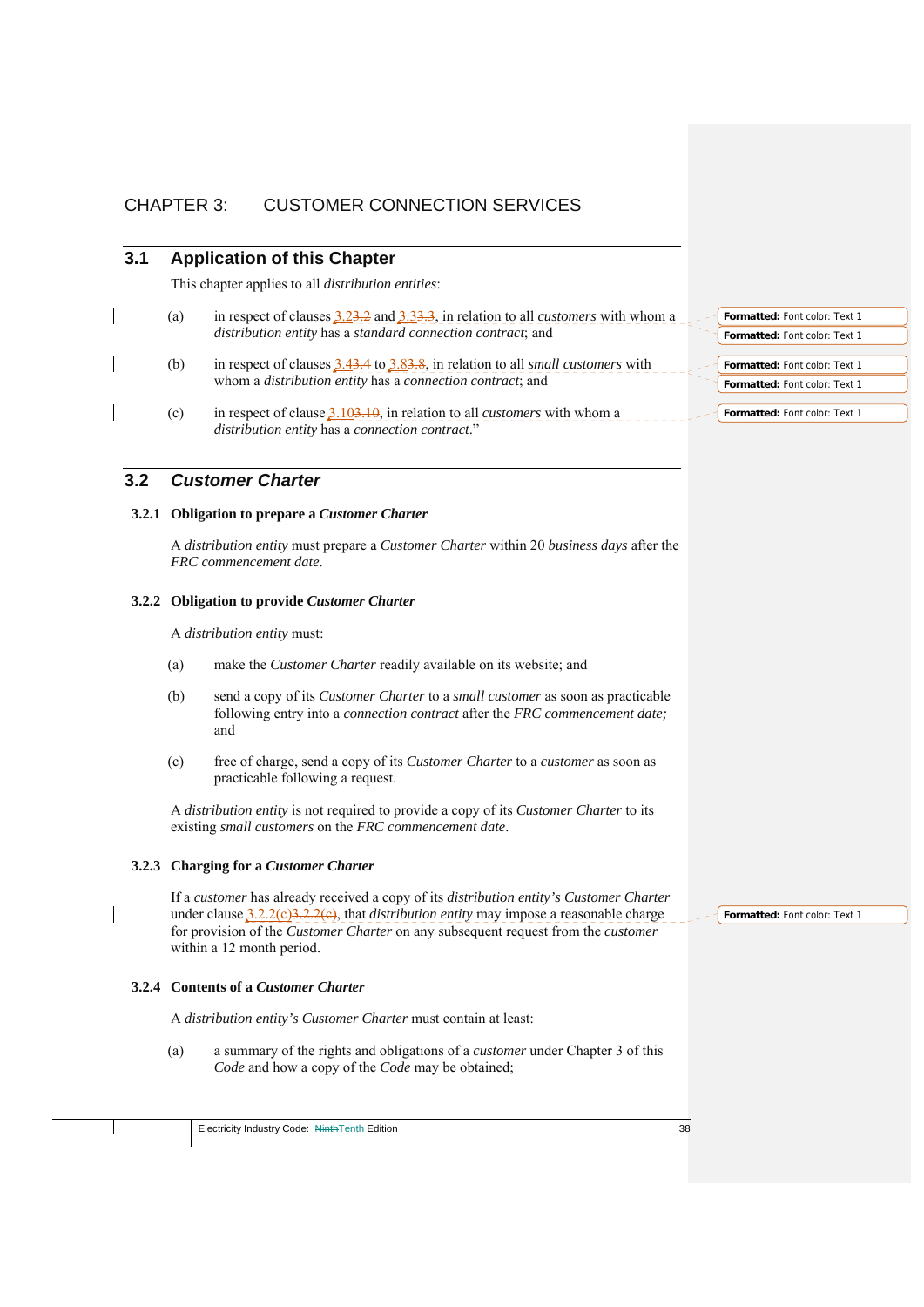- (b) a summary of the terms and conditions of the *standard connection contract* in Annexure A to this *Code*;
- (c) a statement that the following can be obtained from the *distribution entity's*  website or on request:
	- (i) a description of how to read a *meter* and the process to check the reliability of a *meter*;
	- (ii) information on electrical safety, including safety switches and vegetation control;
	- (iii) if any overhead or underground lines are to be owned by the *customer*, a clear indication of the rules that are applied to determine the extent of the *customer's* responsibility in relation to those lines;
	- (iv) information on the prospect of, and preventative measures to protect against, voltage fluctuations (ie. power surges, spikes, blackouts and brownouts); and
- (d) any other information reasonably required by the *QCA* on no less than six months' notice.

# **3.3** *Standard connection contract*

### **3.3.1** *Standard connection contract*

- (a) For the purpose of section 40DB(3) of the *Electricity Act*, the terms of a *distribution entity's standard connection contract* are the terms set out in Annexure A.
- (b) Where a *distribution entity* is a party to a *standard connection contract*, the *distribution entity* must comply with the terms of the *standard connection contract*.

# **3.4 Minimum terms and conditions**

For the purposes of section 40DE(2) of the *Electricity Act*, clauses 3.53.5 to 3.83.8 are minimum terms for the provision of *customer connection services* to *small customers*.

## **3.5 Liability**

## **3.5.1 No indemnity**

A *distribution entity* must not include an indemnity or other term or condition in any *negotiated connection contract* with a *small customer* the effect of which is to entitle the *distribution entity* to recover from the *customer* in respect of:

- (a) any breach by the *customer* of the contract; or
- (b) any negligence by the *customer* in relation to the contract,

Electricity Industry Code: NinthTenth Edition 39

**Formatted:** Font color: Text 1 **Formatted:** Font color: Text 1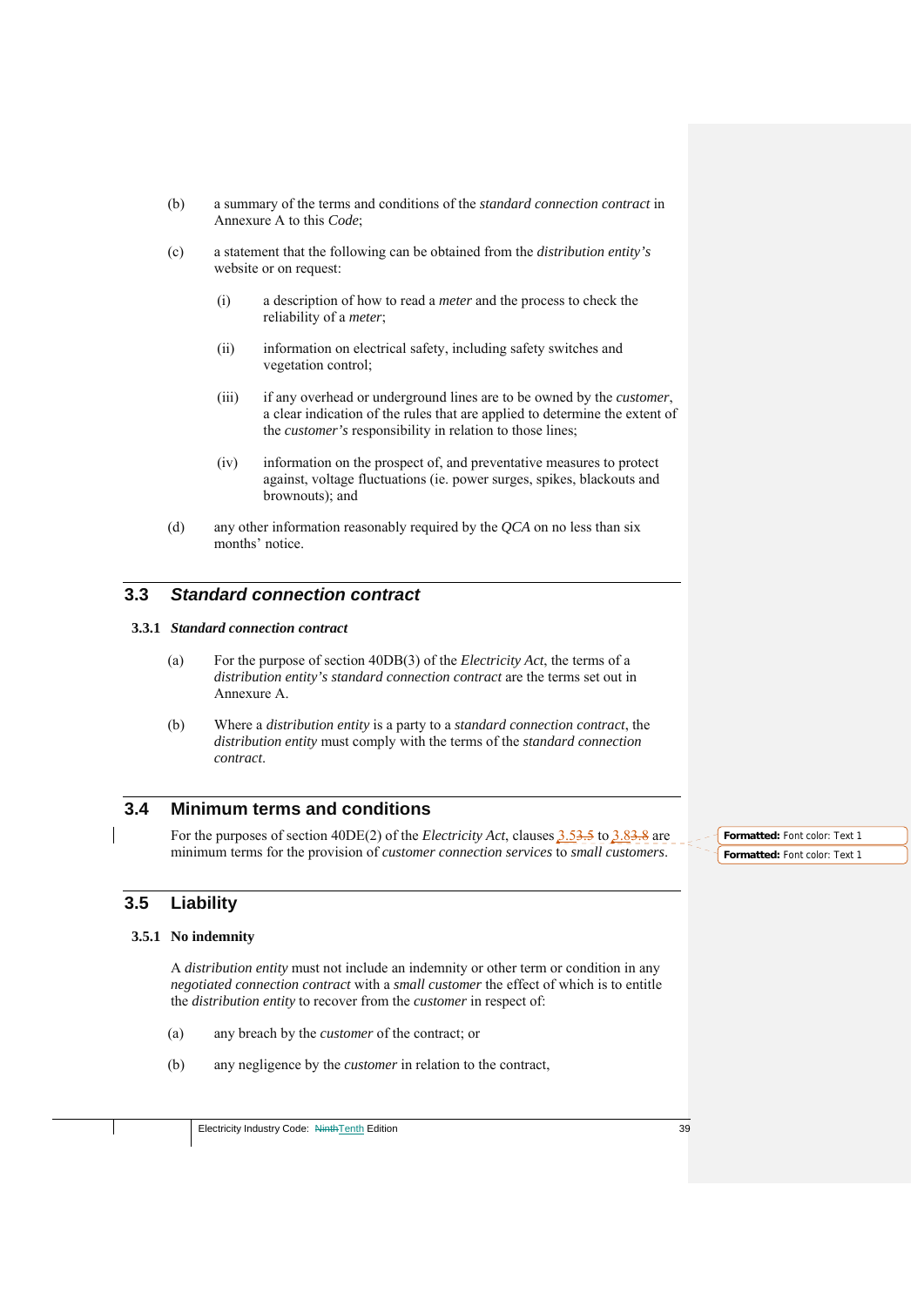any greater amount than that which, under common law (including in equity) or statute, the *distribution entity* is entitled to as compensation for the *customer's* breach of contract or negligence.

#### **3.5.2 Restrictions on** *distribution entities'* **limitation of liability in** *negotiated connection contracts*

A *distribution entity* must ensure that any clause in any *negotiated connection contract* it enters into with a *small customer* limiting the contractual liability of the *distribution entity* to the *small customer* does not provide any greater limitation of contractual liability than that provided for in clause 6 of the *standard connection contract*.

## **3.6 Disconnection**

### **3.6.1 Disconnection**

A *distribution entity* is only entitled to disconnect a *small customer's premises* if:

- (a) the *small customer's retail entity* informs the *distribution entity* that they have a right to arrange for disconnection under their *retail contract* with the *small customer* and requests that the *distribution entity* arrange such disconnection;
- (b) the *small customer* refuses or fails to pay the *distribution entity* following a request by the *distribution entity* for a capital contribution towards the costs incurred, or to be incurred, by the *distribution entity* in extending, or increasing the capacity of, its *supply network* to provide the *customer connection services* to the *premises*;
- (c) the *small customer* does not provide and maintain space, equipment, access, facilities or anything else the *small customer* must provide for the *customer connection services* under the *electricity legislation* or a *customer connection contract*;
- (d) the *small customer* fails to give safe access as required under the *electricity legislation*;
- (e) there are health and safety reasons;
- (f) there is an *emergency*;
- (g) required to do so at the direction of State or Federal police;
- (h) the *small customer* provided false information to the *distribution entity* (in circumstances where the *small customer* would not have been entitled to be connected if the false information had not been provided);
- (i) either the *small customer* does any of the following or fails to take reasonable steps to ensure others do not do any of the following:
	- (i) illegally uses electricity supplied to the *small customer's premises*;
	- (ii) interferes or allows interference with any of the *distribution entity's* equipment which is at the *premises* except as may be permitted by law;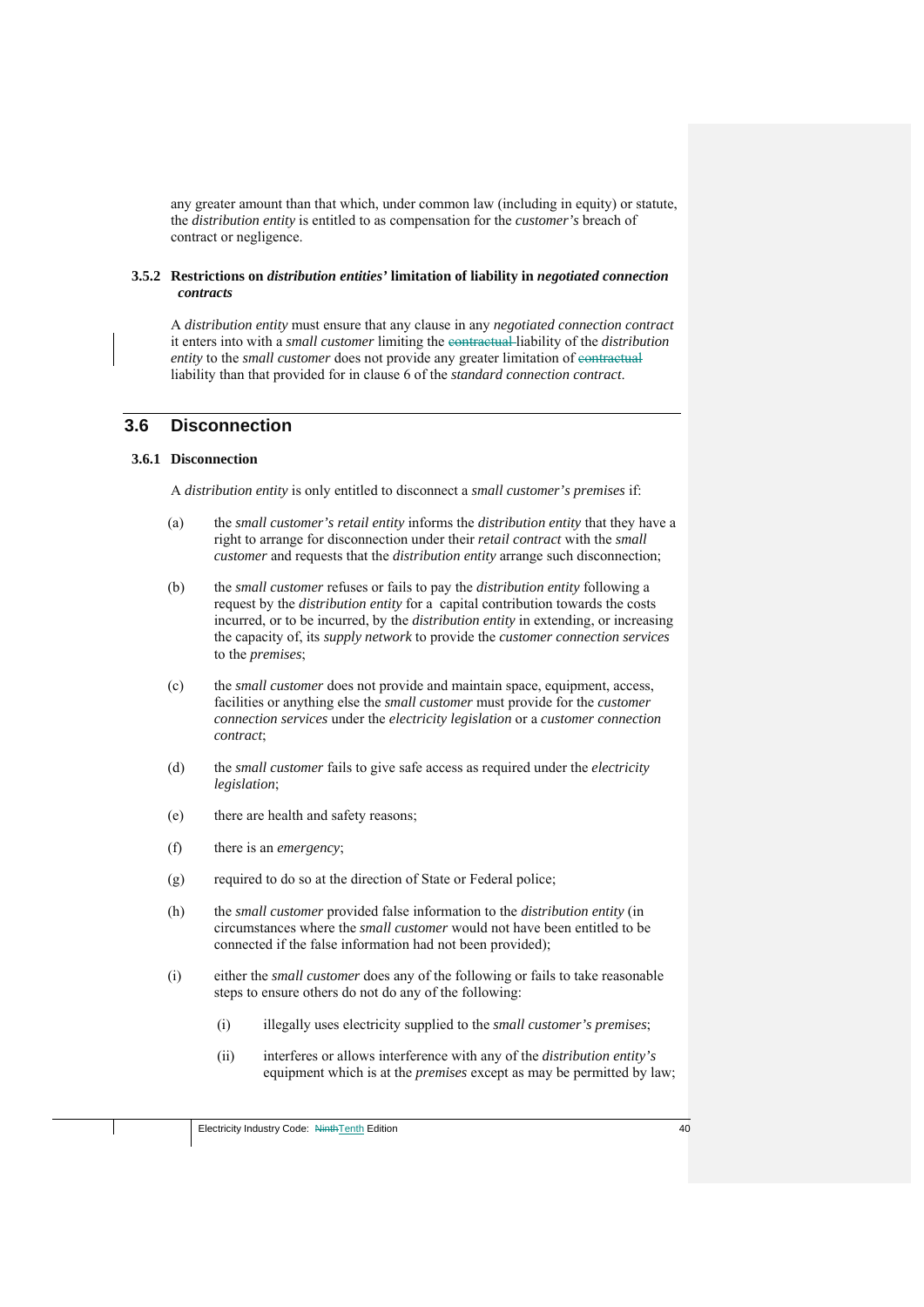- (iii) uses the electricity supplied to the *small customer's premises* or any *electrical equipment* in a manner which:
	- (aa) unreasonably interferes with the connection or supply of electricity to another *customer*; or
	- (bb) causes damage or interference to any third party;
- (iv) allows *customer connection services* provided by the *distribution entity* to be used other than in accordance with the *connection contract* or the *electricity legislation*; or
- (j) the *small customer* tampers with, or permits tampering with, any *meters* or associated equipment;
- (k) the *distribution entity* is billing the *small customer* directly and the *small customer* fails to pay a bill by a due date;
- (l) the *distribution entity* is entitled to require a *security deposit* from the *small customer* and upon request, the *small customer* does not provide a *security deposit*;
- (m) the *distribution entity* is otherwise entitled under the *electricity legislation* to disconnect the *small customer*.

## **3.6.2 Disconnection procedures**

- (a) The *distribution entity* may only disconnect the *premises* under clauses 3.6.1(b) , 3.6.1(c)3.6.1(c), 3.6.1(d)3.6.1(d), 3.6.1(h)3.6.1(h), 3.6.1(l)3.6.1(l), if:
	- (i) the *distribution entity* has sent the *small customer* a *disconnection warning* that:
		- (A) requires the *small customer* to rectify, within five *business days*  after receipt of the *disconnection warning*, the issue that could lead to disconnection; and
		- (B) carries a warning of the consequences of failing to comply with the *disconnection warning*; and
	- (ii) the *small customer* fails to comply with the *disconnection warning* within five *business days* after its receipt.
- (b) The *distribution entity* may only disconnect the *premises* under clause  $3.6.1(k)$  $3.6.1(k)$  if:
	- (i) the *distribution entity* has sent the *small customer* a reminder notice that:
		- (A) requires the *small customer* to rectify, within five *business days*  after receipt of the reminder notice, the failure to pay; and
		- (B) carries a warning of the consequences of failing to comply with the reminder notice;

**Formatted:** Font color: Text 1 **Formatted:** Font color: Text 1 **Formatted:** Font color: Text 1 **Formatted:** Font color: Text 1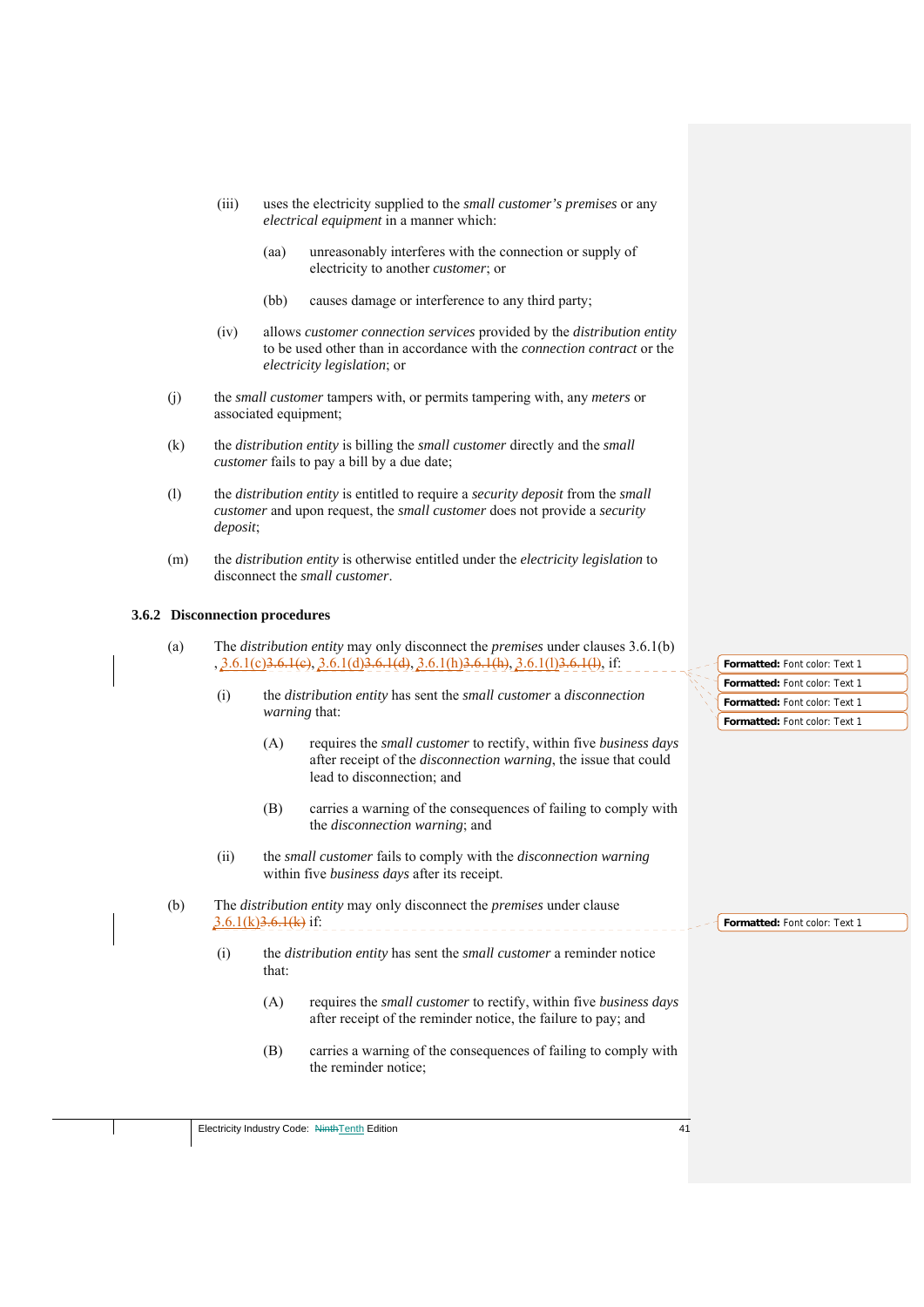- (ii) the *distribution entity* has sent the *small customer* a *disconnection warning* upon the *small customer* failing to comply with the reminder notice; and
- (iii) the *small customer* fails to comply with the *disconnection warning* within five *business days* after it receipt; and
- (iv) the amount due is not less than the amount approved by the *QCA*.
- (c) A *distribution entity* must include on a *disconnection warning* given to a *small customer* details of the existence and operation of the *Energy and Water Ombudsman Queensland*, including the *Energy and Water Ombudsman Queensland's* contact details.

## **3.6.3 Limitations on disconnection**

| (a)        |            | A distribution entity must not disconnect a small customer's premises under                                                                                                                                                                                                                                                |                               |
|------------|------------|----------------------------------------------------------------------------------------------------------------------------------------------------------------------------------------------------------------------------------------------------------------------------------------------------------------------------|-------------------------------|
|            |            | clauses $3.6.1(a)3.6.1(a)$ , $3.6.1(b)3.6.1(b)$ , $3.6.1(c)3.6.1(e)$ , $3.6.1(d)3.6.1(d)$ ,                                                                                                                                                                                                                                | Formatted: Font color: Text 1 |
|            |            | $3.6.1(h)3.6.1(h)$ , $3.6.1(k)3.6.1(k)$ and $3.6.1(l)3.6.1(l)$ :                                                                                                                                                                                                                                                           | Formatted: Font color: Text 1 |
|            | (i)        | after 3 pm on a business day;                                                                                                                                                                                                                                                                                              | Formatted: Font color: Text 1 |
|            |            |                                                                                                                                                                                                                                                                                                                            | Formatted: Font color: Text 1 |
|            | (ii)       | on a Friday or the day before a public holiday;                                                                                                                                                                                                                                                                            | Formatted: Font color: Text 1 |
|            |            |                                                                                                                                                                                                                                                                                                                            | Formatted: Font color: Text 1 |
|            | (iii)      | on a weekend or a public holiday; or                                                                                                                                                                                                                                                                                       | Formatted: Font color: Text 1 |
|            | (iv)       | between 20 December and 31 December (inclusive) in any year.                                                                                                                                                                                                                                                               |                               |
| (b)        |            | To avoid doubt, paragraph $(a)(a)$ does not apply if the <i>small customer</i> has<br>requested the disconnection.                                                                                                                                                                                                         | Formatted: Font color: Text 1 |
| (c)        |            | In this clause $3.6.33.6.3$ , public holiday means a Queensland wide public<br>holiday and a local holiday in the district where the premises is located.                                                                                                                                                                  | Formatted: Font color: Text 1 |
| 3.7<br>(a) | following: | <b>Small customer's liability for connection services</b><br>A small customer is not liable to pay the <i>distribution entity</i> for providing<br>customer connection services to the small customer's premises under a<br>negotiated connection contract with the distribution entity for the period                     |                               |
|            | (i)        |                                                                                                                                                                                                                                                                                                                            |                               |
|            |            | disconnection of the <i>premises</i> ;                                                                                                                                                                                                                                                                                     |                               |
|            | (ii)       | subject to paragraph (b), the end of the <i>notice period</i> set out in clause<br>4.4.54.4.5 commencing on the <i>small customer</i> or the <i>small customer's</i><br>retail entity notifying the distribution entity orally or in writing that<br>customer connection services are no longer needed at the premises; or | Formatted: Font color: Text 1 |
|            | (iii)      | electricity is supplied to the <i>premises</i> by arrangement with another<br><i>customer</i> or under a different <i>connection contract</i> with the <i>small</i><br>customer.                                                                                                                                           |                               |

 $\overline{\phantom{a}}$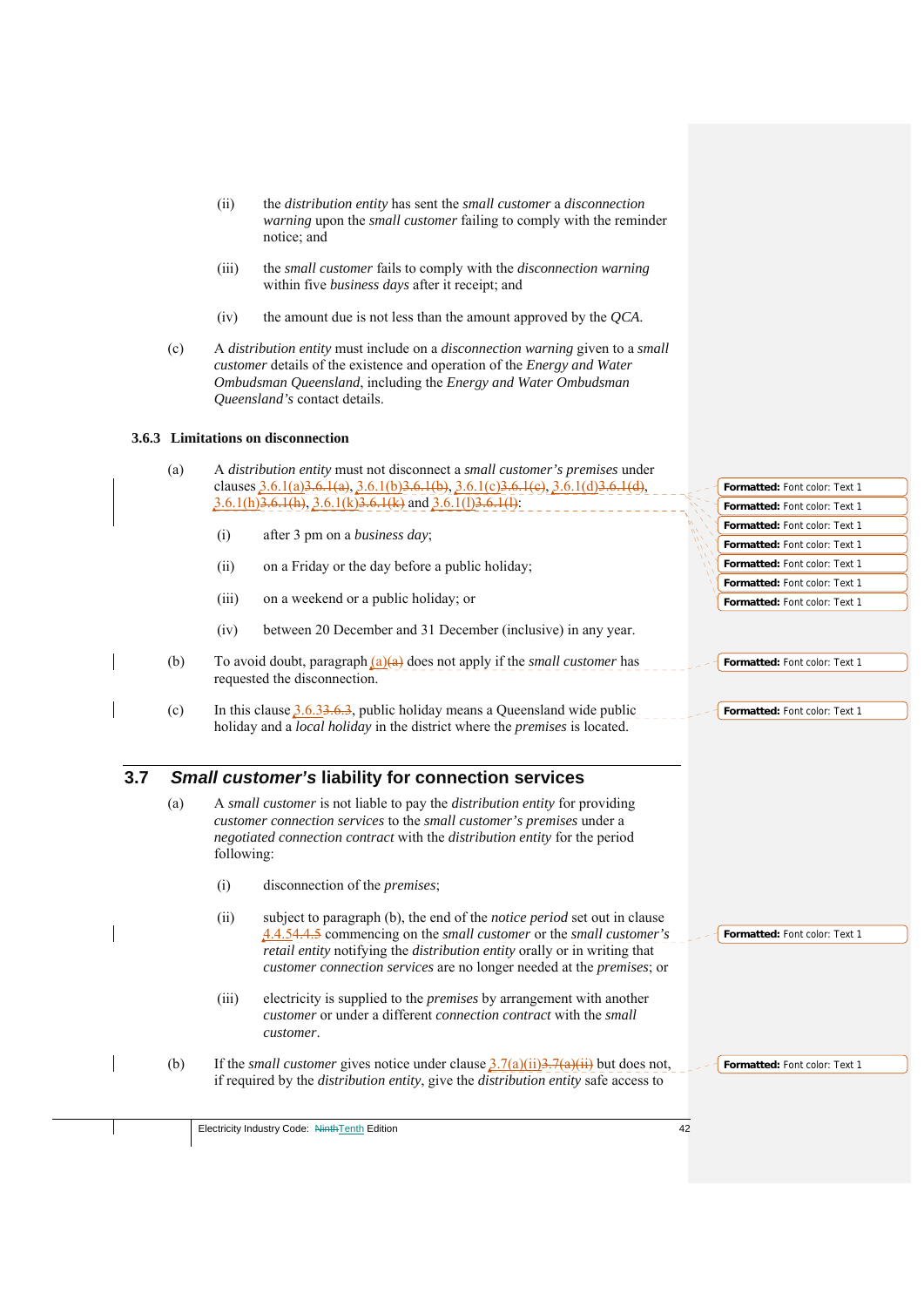the *premises* for a *final meter reading*, the *small customer* is liable for *customer connection services* provided at the *premises* until the earlier of the following:

- (i) the end of the *notice period* commencing on safe access being given to the *distribution entity* for a *final meter reading*;
- (ii) the end of the day the *distribution entity* reads the *meter*.
- (c) The *standard connection contract* sets out a *small customer's* liability if the *small customer* is on a *standard connection contract*.

# **3.8 Billing**

- (a) Subject to paragraph (b), a *negotiated connection contract* with a *small customer* must include an obligation on the *distribution entity* to bill the *small customer* for *network charges* through the *small customer's retail entity* and not directly.
- (b) Paragraph (a) will not apply to a *distribution entity* where the *distribution entity* has agreed in writing with a *small customer*, by obtaining that *small customer's explicit informed consent*, that the *distribution entity* may bill the *small customer* directly, if the *customer*:
	- (i) is a *business customer*;
	- (ii) has one or more relevant *premises* or a group of *premises*;
	- (iii) is a *small customer* in respect of one or more of those *premises*; and
	- (iv) the aggregate of the annual electricity *consumption* level for those *premises* equals or exceeds 100*MWh* of electricity per annum.

## **3.9 Differing terms and requirements**

### **3.9.1 Differing terms and requirements**

Nothing in this *Code* prevents:

- (a) a *distribution entity* requiring different *small customers* on *negotiated connection contracts* to pay differing security;
- (b) a *distribution entity* requiring different *small customers* to pay different capital contributions prior to entering into or during the term of a *connection contract*;
- (c) a *distribution entity* using differing methods of charging for the provision of *customer connection services* to different *small customers* on *connection contracts*; and
- (d) subject to clause 3.43.4, a *distribution entity* providing *customer connection services* on different terms to different *small customers* or types of *small customers* on *negotiated connection contracts*.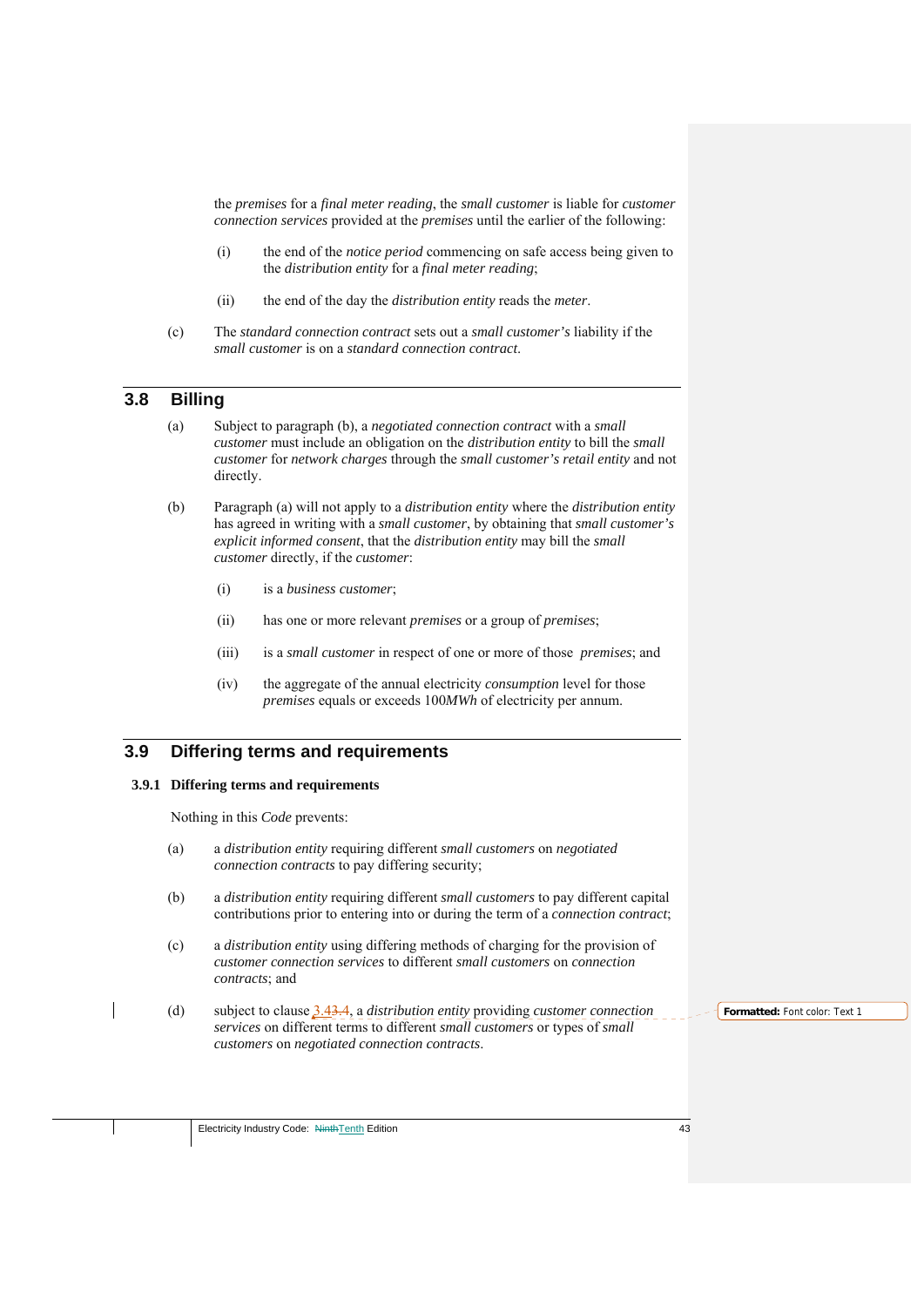# **3.10 Maximum** *distribution non-network charges*

Until the end of 30 June 2008:

- (a) a *distribution entity* must not charge a *distribution non-network charge* for a service listed in Schedule 4 which is in excess of the charge set out for that service in Schedule 4;
- (b) a *distribution entity's* published price list must take into account the maximum charges listed in Schedule 4; and
- (c) this clause 3.103.10 applies despite the *QCA* approving, under a price determination, a charge for any service listed in Schedule 4 which is in excess of the charge set out for that service in Schedule 4.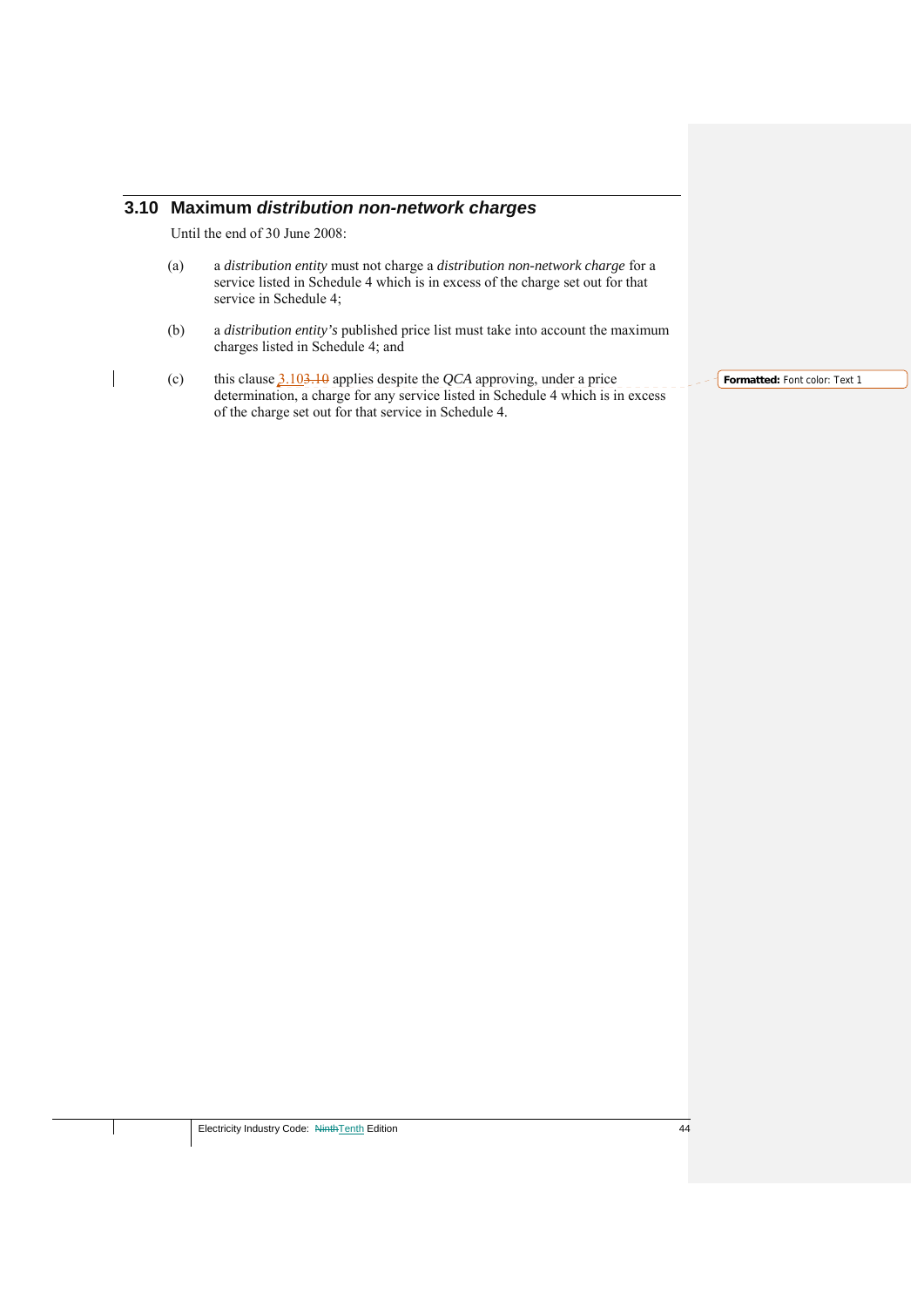# CHAPTER 4: CUSTOMER RETAIL SERVICES

## **Preamble**

## **How does Chapter 4 apply?**

|                    | <b>Market customer</b>                                                                                                                                                                                                                                                                                                       | <b>Non-market customer</b>                                                                                                                                                                                                          |
|--------------------|------------------------------------------------------------------------------------------------------------------------------------------------------------------------------------------------------------------------------------------------------------------------------------------------------------------------------|-------------------------------------------------------------------------------------------------------------------------------------------------------------------------------------------------------------------------------------|
| large<br>customers | Chapter 4 does not apply.<br>×                                                                                                                                                                                                                                                                                               | Chapter 4 does not apply.<br>×<br>These customers should refer<br>to their <i>retail entity's</i> "standard<br>large customer retail contract"<br>available from their retail entity<br>(including its website) or from<br>the QCA. |
| small<br>customers | Chapter 4 applies. The terms and<br>conditions of a <i>negotiated</i> retail<br>contract with a small customer<br>must be consistent with the<br>minimum terms set out in Chapter<br>4. The terms marked * in Chapter<br>4 may be varied for this category<br>of customers with the customer's<br>explicit informed consent. | Chapter 4 applies. These<br>✔<br>customers are on the<br>standard retail contract in<br>Annexure B.                                                                                                                                 |

# **4.1 Application of this Chapter**

### **4.1.1 Application of this Chapter**

- (a) This chapter applies to:
	- (i) all *retail entities*;
	- (ii) in respect of clause 4.2.10(b)4.2.10(b), all *distribution entities*; and
	- (iii) subject to paragraph (b)(b), in relation to *retail contracts* with all *small*  $\leq$  **Formatted:** Font color: Text 1 *customers;* and
	- (iv) in respect of clauses 4.12.6 and 4.12.7, *negotiated retail contracts* with all *small customers* made before or after the date this *Code* takes effect.
- (b) Chapter 4, or specified provisions of Chapter 4, will not apply to a *retail entity* where the *retail entity* has agreed in writing with a *customer*, by obtaining that *customer's explicit informed consent* in a *negotiated retail contract*, that Chapter 4, or specified provisions of Chapter 4, will not apply in respect of a contract for *customer retail services*, if:
	- (i) the *customer*:
		- (A) is a *business customer*;
		- (B) has one or more relevant *premises* or a group of *premises*;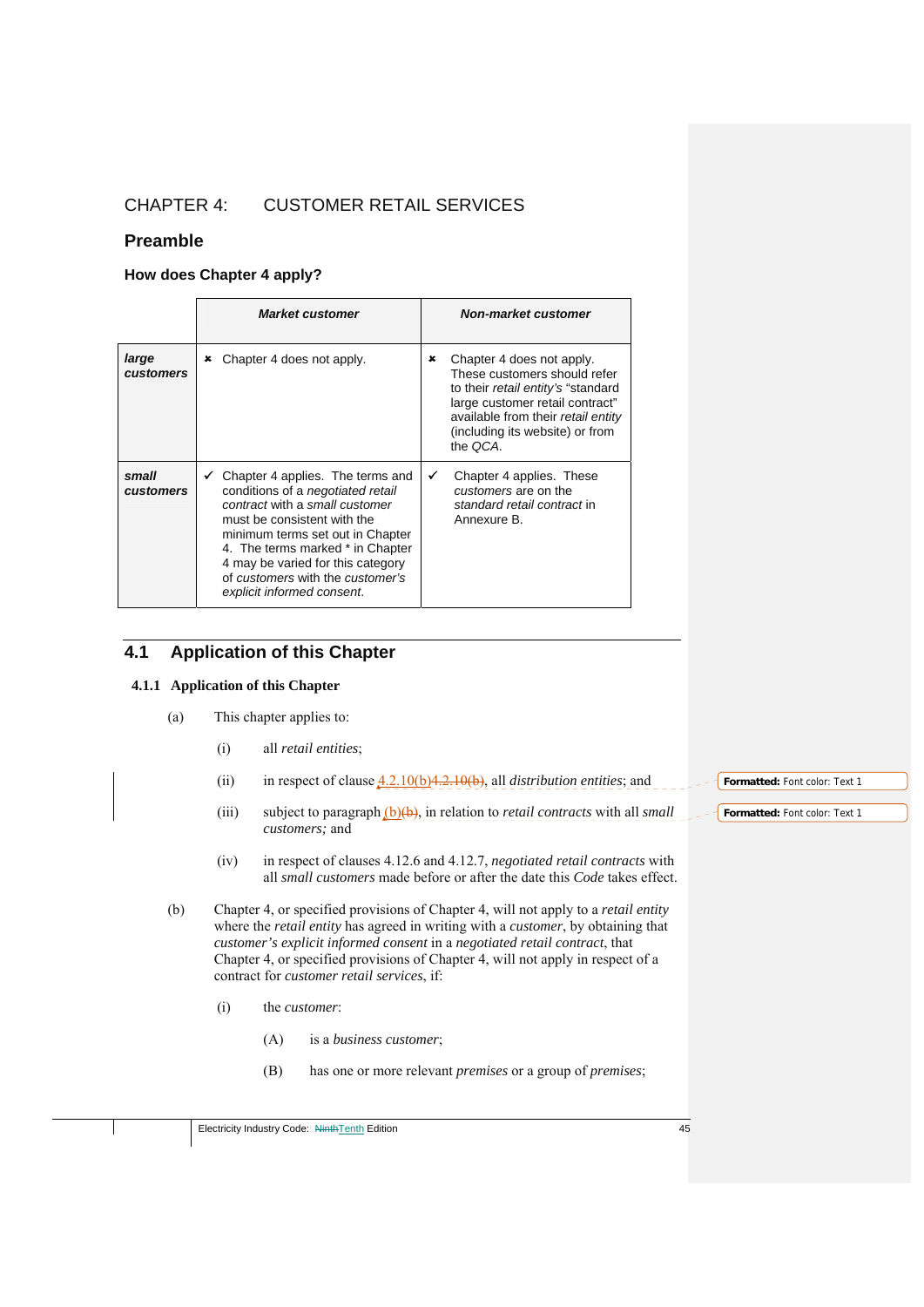- (C) is a *small customer* in respect of one or more of those *premises*; and
- (ii) the aggregate of the actual or estimated annual energy consumption level for those *premises* equals or exceeds:
	- (A) in the case of an electricity only contract, 100*MWh* of electricity per annum; or
	- (B) in the case of a *dual fuel contract*, 100*MWh* of electricity per annum or 1TJ of gas per annum.

# **4.2** *Retail contracts*

## **4.2.1 Terms of** *standard retail contract*

- (a) The contract set out in Annexure B to this *Code* applies to a s*mall customer* that does not have a *negotiated retail contract* with its *retail entity*.
- (b) For the purpose of the *Electricity Act*, the terms of a *retail entity's standard retail contract* are the terms set out in Annexure B to this *Code*.
- (c) If a *small customer* negotiates a contract with its *retail entity* then that contract must not be inconsistent with the terms of Chapter 4 of this *Code.*

#### **4.2.2 Notice of contract where no application made**

A *retail entity* must, as soon as practicable after becoming aware that a *small customer*  is a *move-in customer*, advise that *small customer* of:

- (a) the terms and conditions of the *standard retail contract*;
- (b) the existence and a general description of the *retail entity's negotiated retail contracts*, if any; and
- (c) the ability of the *small customer* to choose a *retail entity* from whom it wishes to purchase *customer retail services.*

#### **4.2.3 Minimum terms and conditions for** *negotiated retail contracts*

- (a) Subject to paragraph  $(d)(d)$ , the provisions of Chapter 4 which are not permitted to be varied under this clause  $4.2.34.2.3$  are the minimum terms for the provision of *customer retail services* to *small customers* for the purposes of section 55C(2) of the *Electricity Act*.
- (b) The terms and conditions of a *negotiated retail contract* with a *small customer* must not be inconsistent with such provisions and are unenforceable to the extent they are.
- (c) At the request of a *retail entity* the *QCA* may at its absolute discretion, prior to the commencement of a *negotiated retail contract*, approve terms and conditions for that *negotiated retail contract* which do not conform with all or any of the provisions of Chapter 4 of this *Code*.

**Formatted:** Font color: Text 1 **Formatted:** Font color: Text 1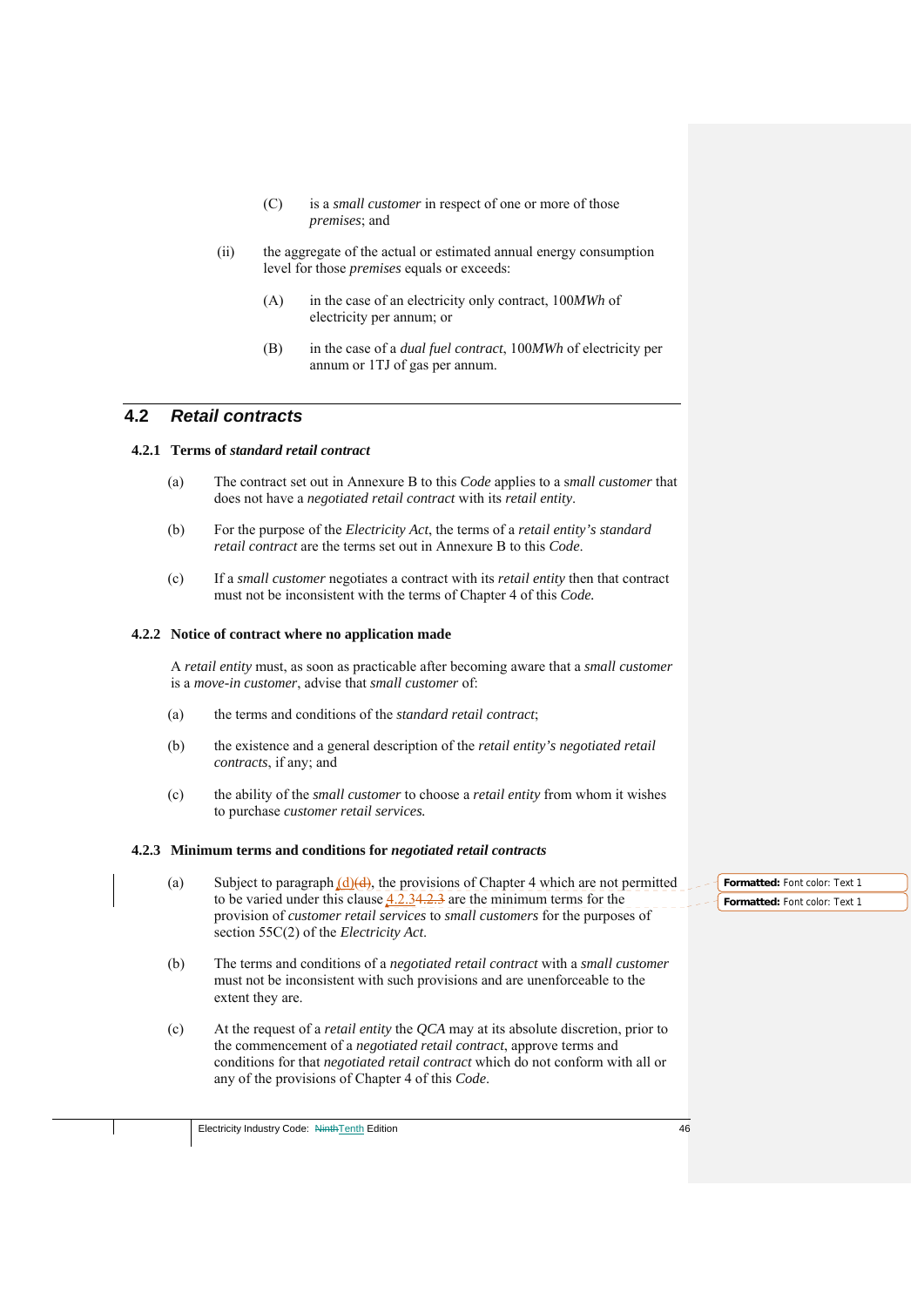| (d)               |        | For the purposes of paragraph (a), the following clauses of Chapter 4 (marked<br>with an asterisk (*) and an annotation throughout) may be varied in a <i>negotiated</i><br>retail contract: |                               |
|-------------------|--------|----------------------------------------------------------------------------------------------------------------------------------------------------------------------------------------------|-------------------------------|
|                   | (i)    | Clause $4.9.14.9.1$ (obligation to bill quarterly);                                                                                                                                          | Formatted: Font color: Text 1 |
|                   | (ii)   | Clause $\frac{4.9.6(r)4.9.6(r)}{2}$ (list of available payment methods on bill);                                                                                                             | Formatted: Font color: Text 1 |
|                   | (iii)  | Clause $4.9.6(t)4.9.6(t)$ (notice of <i>customer's</i> right to nominate<br>apportionment being on bill);                                                                                    | Formatted: Font color: Text 1 |
|                   | (iv)   | Clause $4.12.34.12.3$ ( <i>customer</i> applications for alternative tariffs or<br>tariff options);                                                                                          | Formatted: Font color: Text 1 |
|                   | (v)    | Clause $4.13.14.13.1$ (minimum time for payment of a bill);                                                                                                                                  | Formatted: Font color: Text 1 |
|                   | (vi)   | Clause $4.13.34.13.3$ (minimum payment methods offered);                                                                                                                                     | Formatted: Font color: Text 1 |
|                   | (vii)  | Clause $4.13.74.13.7$ (acceptance of payments in advance); and                                                                                                                               | Formatted: Font color: Text 1 |
|                   | (viii) | Clause 4.14.14.14.1 (minimum instalment payment options).                                                                                                                                    | Formatted: Font color: Text 1 |
| 4.2.4 Cooling-off |        |                                                                                                                                                                                              |                               |
| (a)               |        | A retail entity must ensure that each negotiated retail contract it enters into<br>with a small customer confers on the small customer the right to rescind that                             |                               |

| a) | A retail entity must ensure that each <i>negotiated retail contract</i> it enters must      |
|----|---------------------------------------------------------------------------------------------|
|    | with a <i>small customer</i> confers on the <i>small customer</i> the right to rescind that |
|    | <i>negotiated retail contract</i> in accordance with this clause within the period of 10    |
|    | <i>business days</i> commencing on, and including, the date of receipt by the <i>small</i>  |
|    | <i>customer</i> of the disclosure statement provided in respect of that <i>negotiated</i>   |
|    | retail contract.                                                                            |
|    |                                                                                             |

- (b) A right of rescission conferred under this clause may be exercised notwithstanding affirmation of the contract by the *small customer*.
- (c) Notice of rescission must be provided to the *retail entity* by the *small customer* in a form which clearly indicates an intention on the part of the *small customer* to rescind the *negotiated retail contract*.
- (d) A notice of rescission provided in writing by a *small customer* will be deemed to have been received by the *retail entity* on the date it was sent where the notice was sent by:
	- (i) post to the *retail entity's* postal address as stated in the disclosure statement provided in respect of the *negotiated retail contract*;
	- (ii) facsimile to the *retail entity*'s facsimile number as stated in the disclosure statement provided in respect of the *negotiated retail contract*; or
	- (iii) email to the *retail entity*'s email address as stated in the disclosure statement provided in respect of the *negotiated retail contract*.
- (e) Nothing in this clause affects other rights in law or in equity which a *small customer* may have in relation to the *negotiated retail contract* or the conduct of a *retail entity*.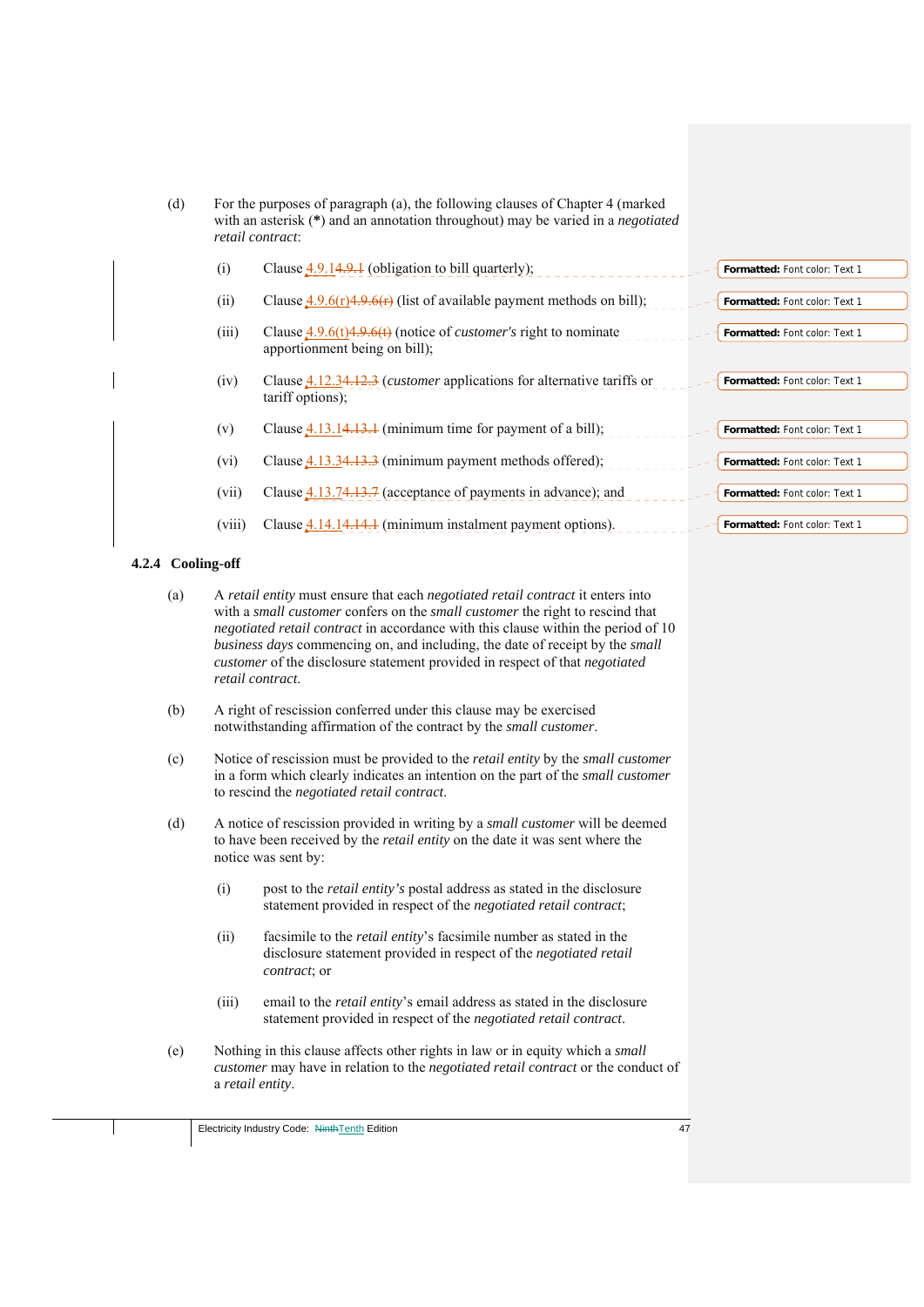- (f) A *retail entity* must include in each *negotiated retail contract* it enters into with a *small customer* express provisions setting out the rights and obligations provided for by this clause  $4.2.44.2.4$ .
- (g) A *retail entity* must retain records of a notice of rescission given by a *small customer* under clause  $(c)(e)$  for a period of two years and in a format which permits the *retail entity* to answer any enquiries relating to that notice by the *small customer*, the *QCA*, the *Energy and Water Ombudsman Queensland* or any other entity permitted by *electricity legislation* to access that information.

#### **4.2.5 Compliance with applicable regulatory instruments**

A *retail entity* must ensure that when a *negotiated retail contract* it enters into with a *small customer* confers an obligation on the *small customer* to comply with all relevant requirements imposed by *electricity legislation*, that *negotiated retail contract* must also confer on the *retail entity* a contractual obligation to comply with all relevant requirements imposed by *electricity legislation*.

#### **4.2.6 Commencement of financial responsibility under** *negotiated retail contract***s**

The obligation under a *negotiated retail contract* for a *retail entity* to provide *customer retail services*, and for a *small customer* to pay for such services, does not become binding between the *retail entity* and the *small customer* until and unless:

- (a) the *retail entity* becomes the *financially responsible retail entity* for the *premises*; and
- (b) any cooling-off period applicable to the *negotiated retail contract* has expired.

#### **4.2.7 Laws of Queensland to govern** *negotiated retail contract***s**

A *retail entity* must ensure that each *negotiated retail contract* it enters into with a *small customer* is governed by the laws of Queensland.

#### **4.2.8 No indemnity**

A *retail entity* must ensure that any *negotiated retail contract* it enters into with a *small customer* does not include an indemnity or other term and condition the effect of which is to entitle the *retail entity* to recover from the *small customer* in respect of:

- (a) any breach by the *small customer* of the contract; or
- (b) any negligence by the *small customer* in relation to the contract,

any greater amount than that which, under common law (including in equity) or statute, the *retail entity* is entitled to as compensation for the *small customer's* breach of contract or negligence.

### **4.2.9 Restrictions on** *retail entitie***s' limitation of liability in** *negotiated retail contract***s**

A *retail entity* must ensure that any clause in any *negotiated retail contract* it enters into with a *small customer* limiting the contractual liability of the *retail entity* to the

# **Formatted:** Font color: Text 1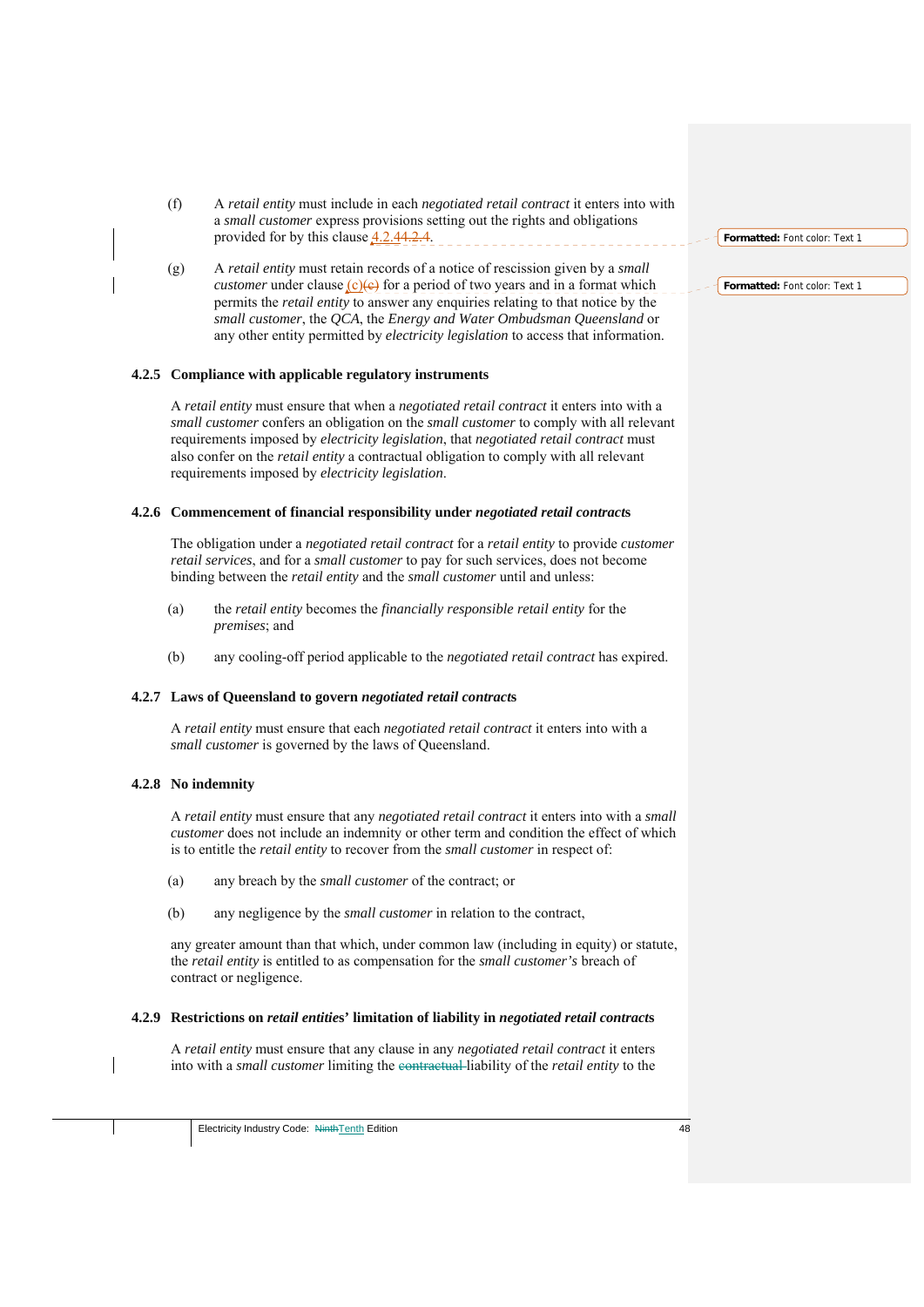*small customer* does not provide any greater limitation of contractual liability than that provided for in clause 7 of the *standard retail contract*.

#### **4.2.10 Identifying who is obliged to offer a** *standard retail contract*

- (a) If a *retail entity* is contacted by a *small customer* for a *premises* and the *retail entity* does not offer the *small customer* a *negotiated retail contract* on request, the *retail entity* must:
	- (i) if the *retail entity* is not the *financially responsible retail entity* for the *premises*:
		- (A) refer the *small customer* to the *distribution entity* for the *premises*; and
		- (B) inform the *small customer* that the *distribution entity* will be able to advise the *customer* which *retail entity* has the obligation to provide *customer retail services* to the *small customer* on the terms of the *standard retail contract* at *notified prices;* or
	- (ii) if the *retail entity* is the *financially responsible retail entity* for the *premises*, advise the *small customer* that it has an obligation to provide *customer retail services* to the *small customer* on the terms of the *standard retail contract* at *notified prices*.
- (b) If a *distribution entity* is contacted by a *small customer* directly or on referral from a *retail entity* seeking the information referred to under paragraph (a), the *distribution entity* must:
	- (i) where the *small customer* is a *move-in customer* or is seeking to connect the *premises* to the *supply network*, inform the *small customer*:
		- (A) that associated *service order requests* must be made through a *retail entity*;
		- (B) that the *small customer* may be able to choose their *retail entity* and may benefit from exercising this choice;
		- (C) that a list of *retail entities* who are offering *small customers negotiated retail contracts* can be obtained from the *QCA* or the *QCA's* website; and
		- (D) if requested, the *retail entity* who has the obligation to provide *customer retail services* to the *small customer* on the terms of the *standard retail contract* at *notified prices*; or
	- (ii) in all other circumstances, inform the *small customer* of the *retail entity* who has the obligation to provide *customer retail services* to the *small customer* on the terms of the *standard retail contract* at *notified prices*.

**Formatted:** Indent: Left: 0 cm, Tab stops: -1.3 cm, List tab + Not at -1.1 cm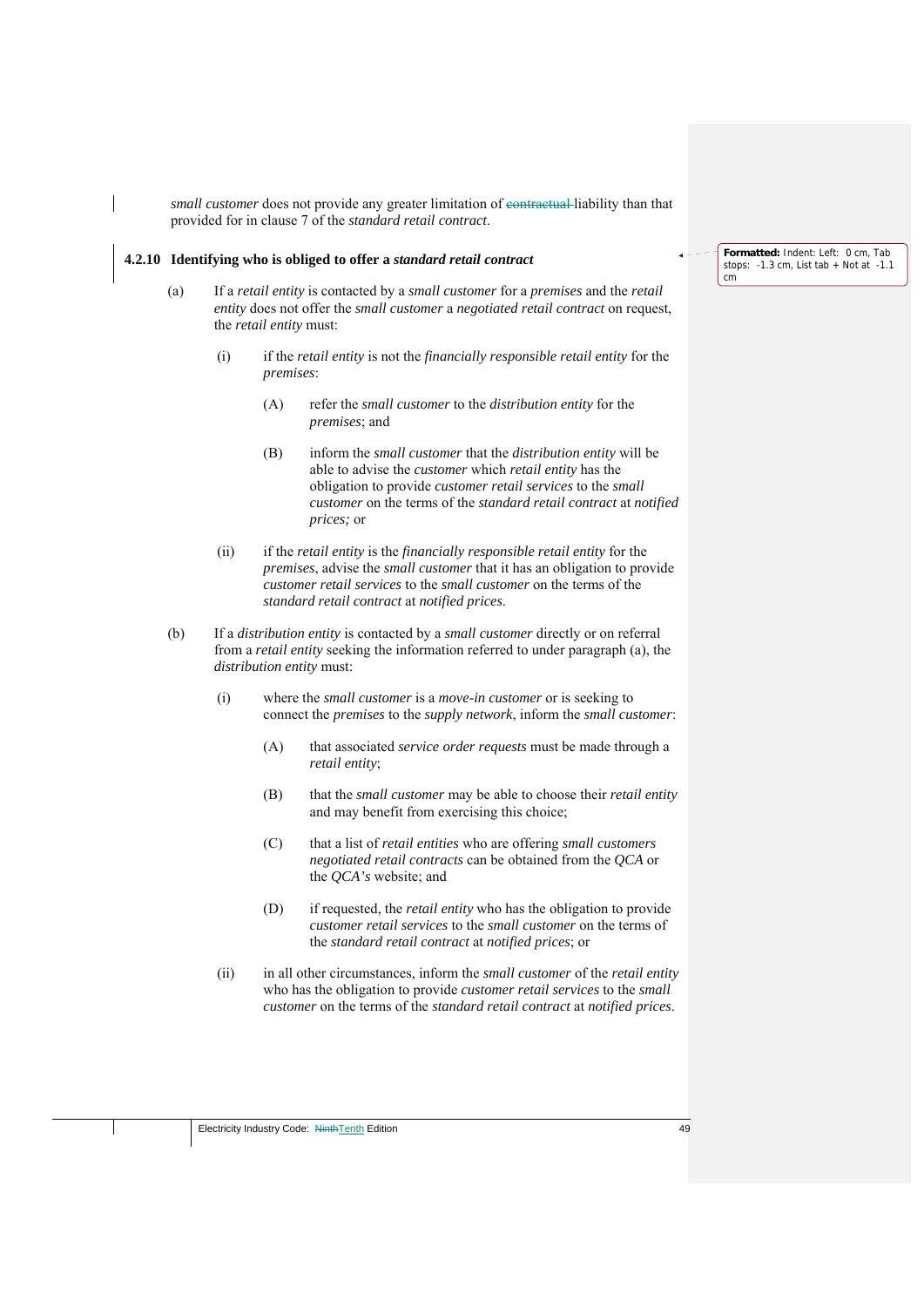| 4.3 |     |                     | <b>Commencement of standard retail contracts</b>                                                                                                                                                                                                                                                                                                                                              |                                                                |
|-----|-----|---------------------|-----------------------------------------------------------------------------------------------------------------------------------------------------------------------------------------------------------------------------------------------------------------------------------------------------------------------------------------------------------------------------------------------|----------------------------------------------------------------|
|     |     |                     | 4.3.1 Commencement of <i>standard retail contracts</i>                                                                                                                                                                                                                                                                                                                                        |                                                                |
|     |     |                     | A standard retail contract commences on the provision of customer retail services to a<br>small customer by the retail entity in accordance with the Electricity Act.                                                                                                                                                                                                                         |                                                                |
| 4.4 |     |                     | <b>Ending of retail contracts</b>                                                                                                                                                                                                                                                                                                                                                             |                                                                |
|     |     |                     | 4.4.1 When a standard retail contract ends                                                                                                                                                                                                                                                                                                                                                    |                                                                |
|     | (a) |                     | A standard retail contract ends on the earliest of the following to occur:                                                                                                                                                                                                                                                                                                                    |                                                                |
|     |     | (i)                 | subject to paragraph $(c)(e)$ , the end of the <i>notice period</i> set out in<br>clause <b>4.4.54.4.5</b> after the <i>small customer</i> notifies the <i>retail entity</i> (a<br>"termination notice") that it wishes the provision of customer retail<br>services to the small customer at the premises to be terminated (even if<br>the small customer has vacated the premises earlier); | Formatted: Font color: Text 1<br>Formatted: Font color: Text 1 |
|     |     | (ii)                | a date agreed between the retail entity and the small customer;                                                                                                                                                                                                                                                                                                                               |                                                                |
|     |     | (iii)               | when the provision of <i>customer retail services</i> to the <i>premises</i><br>commences under a negotiated retail contract between the retail entity<br>and the small customer;                                                                                                                                                                                                             |                                                                |
|     |     | (iv)                | when a small customer becomes a large customer with respect to the<br><i>premises</i> ;                                                                                                                                                                                                                                                                                                       |                                                                |
|     |     | (v)                 | when the provision of <i>customer retail services</i> to the <i>premises</i><br>commences under a retail contract with a different customer;                                                                                                                                                                                                                                                  |                                                                |
|     |     | (vi)                | a different retail entity has become the financially responsible retail<br>entity for the premises; or                                                                                                                                                                                                                                                                                        |                                                                |
|     |     | (vii)               | the small customer's premises is disconnected and the small customer<br>no longer has a right to be reconnected under clause 4.194.19.                                                                                                                                                                                                                                                        | Formatted: Font color: Text 1                                  |
|     | (b) | <i>entity</i> must: | Where a small customer gives a termination notice and notifies the retail entity<br>of a date on which the <i>small customer</i> intends to vacate the <i>premises</i> , the <i>retail</i>                                                                                                                                                                                                    |                                                                |
|     |     | (i)                 | use its best endeavours to ensure that the relevant <i>meters</i> are read, or<br>the relevant <i>metering data</i> are obtained, at that <i>premises</i> on the date<br>and at the time agreed with the <i>small customer</i> (or as soon as possible<br>after that date if the small customer has not provided access to the<br>relevant <i>meters</i> on the date or at that time); and    |                                                                |
|     |     | (ii)                | prepare and send to the <i>small customer</i> at the forwarding address<br>provided by the small customer a final bill based on the relevant<br>metering data.                                                                                                                                                                                                                                |                                                                |
|     | (c) |                     | If the small customer gives a termination notice but does not give safe access to<br>the <i>premises</i> to conduct a <i>final meter reading</i> (where relevant), then the                                                                                                                                                                                                                   |                                                                |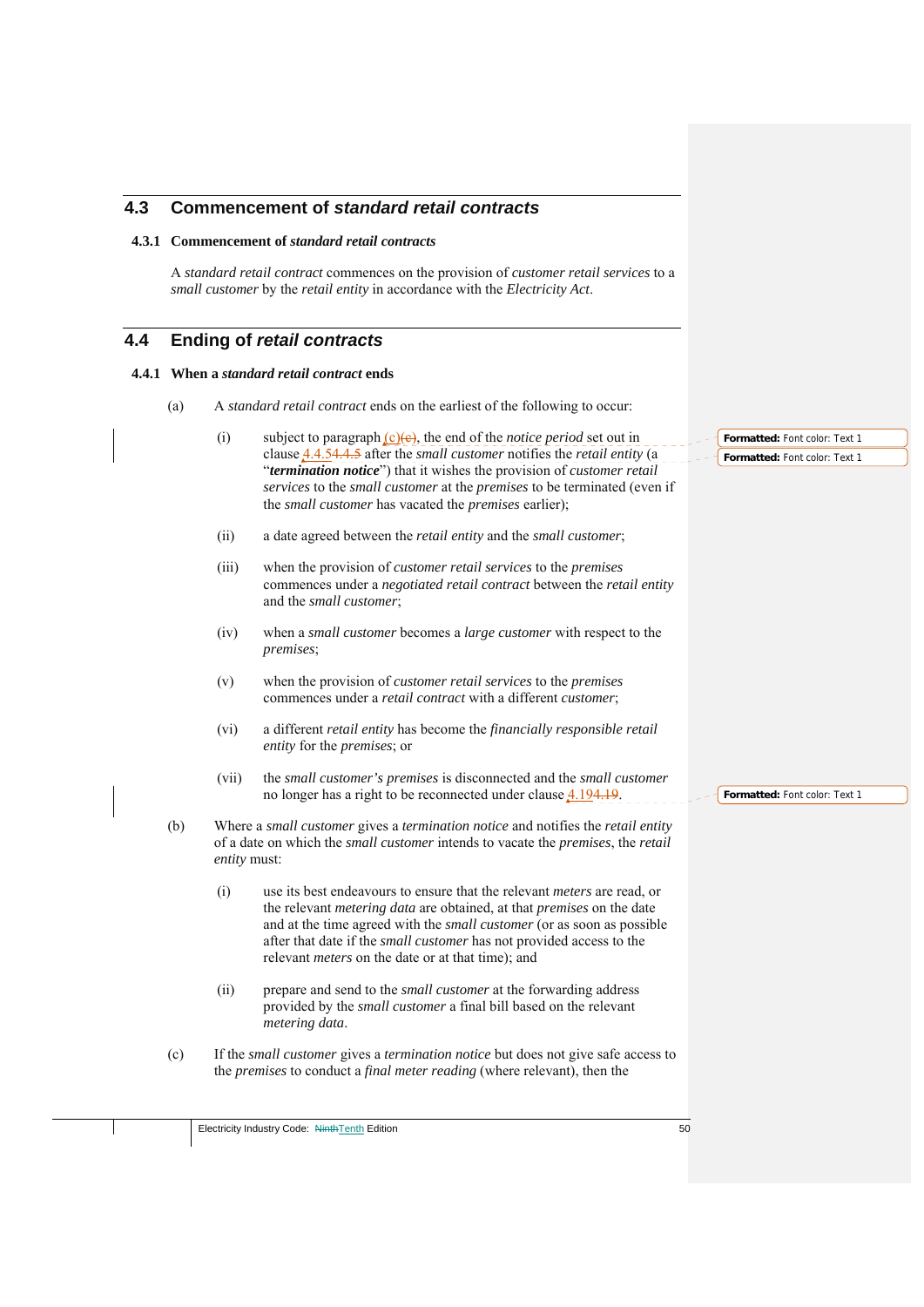*standard retail contract* will not end under subparagraph (a)(i) until the earlier of:

- (i) the end of the *notice period* commencing on safe access being given; or
- (ii) when the *meter* is read or the relevant *metering data* are obtained.

#### **4.4.2 Term of a** *negotiated retail contract*

- (a) Subject to paragraph (c)(c), a *retail entity* must ensure that each *negotiated retail contract* it enters into with a *small customer* confers on the *small customer* the right to effect:
	- (i) an *in-situ termination*<sup>2</sup> of that *contract* by providing at least 20 *business days'* notice; and
	- (ii) termination of that *contract* by giving a notice where the *small customer* is vacating the *premises* (a "*vacation notice*"). The *vacation notice* must be given in advance of the vacation. The period of advance notice must be at least the required *notice period* set out in clause 4.4.54.4.5.
	- (b) Where a *small customer* gives a *vacation notice* and notifies the *retail entity* of the date on which the *small customer* intends to vacate the *premises* the *retail entity* must:
		- (i) use its best endeavours to ensure that the relevant *meters* are read, or the relevant *metering data* are obtained, at that *premises* on the date and at the time agreed with the *small customer* (or as soon as possible after that date if the *small customer* has not provided access to the relevant *meters* on the date or at that time); and
		- (ii) prepare and send to the *small customer* at the forwarding address provided by the *small customer* a final bill based on the relevant *metering data*.
	- (c) If the *small customer* gives a *vacation notice* but does not give safe access to the *premises* to conduct a *final meter reading* (where relevant), then the *negotiated retail contract* will not end until the earlier of:
		- (i) the end of the *notice period* commencing on safe access being given;
		- (ii) when the *meter* is read or the relevant *metering data* are obtained;
		- (iii) when the provision of *customer retail services* to the *premises* commences under a *retail contract* with a different *customer*; or
		- (iv) a different *retail entity* has become the *financially responsible retail entity* for the *premises*.

1

**Formatted:** Font color: Text 1

<sup>2</sup> *In-situ termination* refers to the situation where the *retail contract* is terminated but the *customer* continues to occupy the *premises*.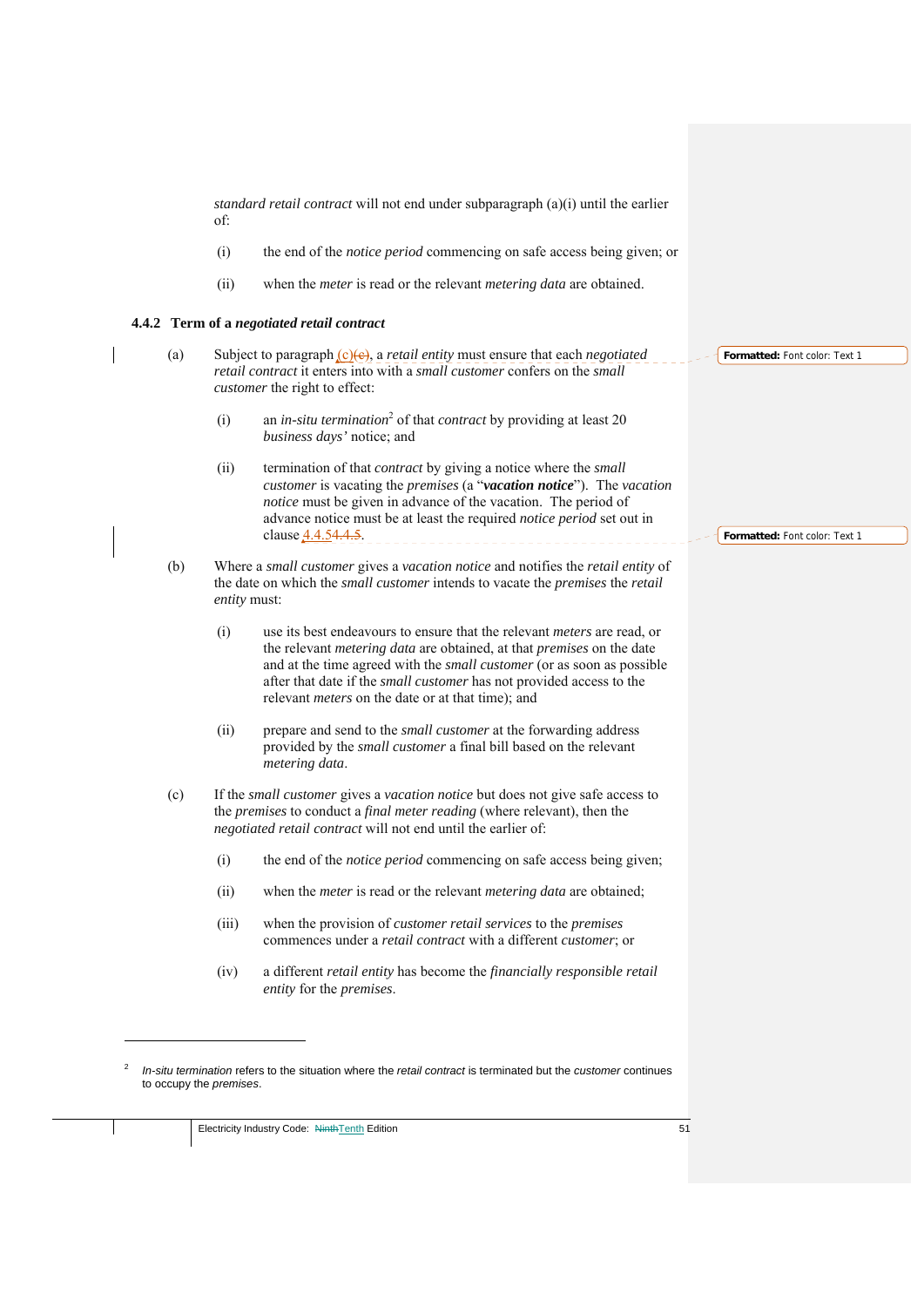| (d) |                       | If the small customer has entered into a fixed-term contract with the retail entity<br>and has terminated that contract prior to the expiry of the <i>fixed-term</i> in<br>accordance with paragraph (a), the <i>retail entity</i> may only impose an early<br>termination charge if: |                               |
|-----|-----------------------|---------------------------------------------------------------------------------------------------------------------------------------------------------------------------------------------------------------------------------------------------------------------------------------|-------------------------------|
|     | (i)                   | the negotiated retail contract includes details of the amount or manner<br>of calculation of the early termination charge; and                                                                                                                                                        |                               |
|     | (ii)                  | the imposition of the early termination charge is not prohibited under<br>the <i>electricity legislation</i> or in law or in equity.                                                                                                                                                  |                               |
|     |                       | 4.4.3 Termination of retail contracts by retail entities                                                                                                                                                                                                                              |                               |
|     |                       | A retail entity may not terminate a retail contract with a small customer by reason of<br>the small customer's breach of the retail contract unless and until whichever is the<br>earliest of the following events occurs:                                                            |                               |
| (a) |                       | the small customer's premises has been disconnected in accordance with the<br>terms of the <i>retail contract</i> and the <i>small customer</i> no longer has a right to be<br>reconnected under clause 4.194.19 of this Code;                                                        | Formatted: Font color: Text 1 |
| (b) |                       | the small customer and the retail entity have entered into a new retail contract<br>in respect of the <i>premises</i> ; or                                                                                                                                                            |                               |
| (c) | the <i>premises</i> . | a different retail entity has become the financially responsible retail entity for                                                                                                                                                                                                    |                               |
|     |                       | 4.4.4 Expiry of fixed-term contracts                                                                                                                                                                                                                                                  |                               |
|     |                       | No earlier than 40 business days and at least 20 business days prior to the expiry of a                                                                                                                                                                                               |                               |

No earlier than 40 *business days* and at least 20 *business days* prior to the expiry of a *fixed-term contract*, a *retail entity* must advise a *small customer* of the:

- (a) date on which the *fixed-term contract* will expire;
- (b) terms and conditions for the provision of *customer retail services* to the *small customer* by the *retail entity* which will come into effect after the expiry date if the *small customer* does not elect before that date to enter into a new *retail contract* with the *retail entity* or another *retail entity* for the *small customer's premises*;
- (c) existence of the other contractual options that may be available for the purchase of *customer retail services* by that *small customer* at that *premises* and a general description of each; and
- (d) ability of the *small customer* to choose the *retail entity* from whom it wishes to purchase *customer retail services*.

## **4.4.5** *Notice period*

For the purposes of clause 4.44.4, the *notice period* for a *retail contract* is dependent on who the *small customer's distribution entity* is and the location or *feeder type* of the *premises* to which the *retail contract* relates. The tables below sets out the relevant *notice periods*: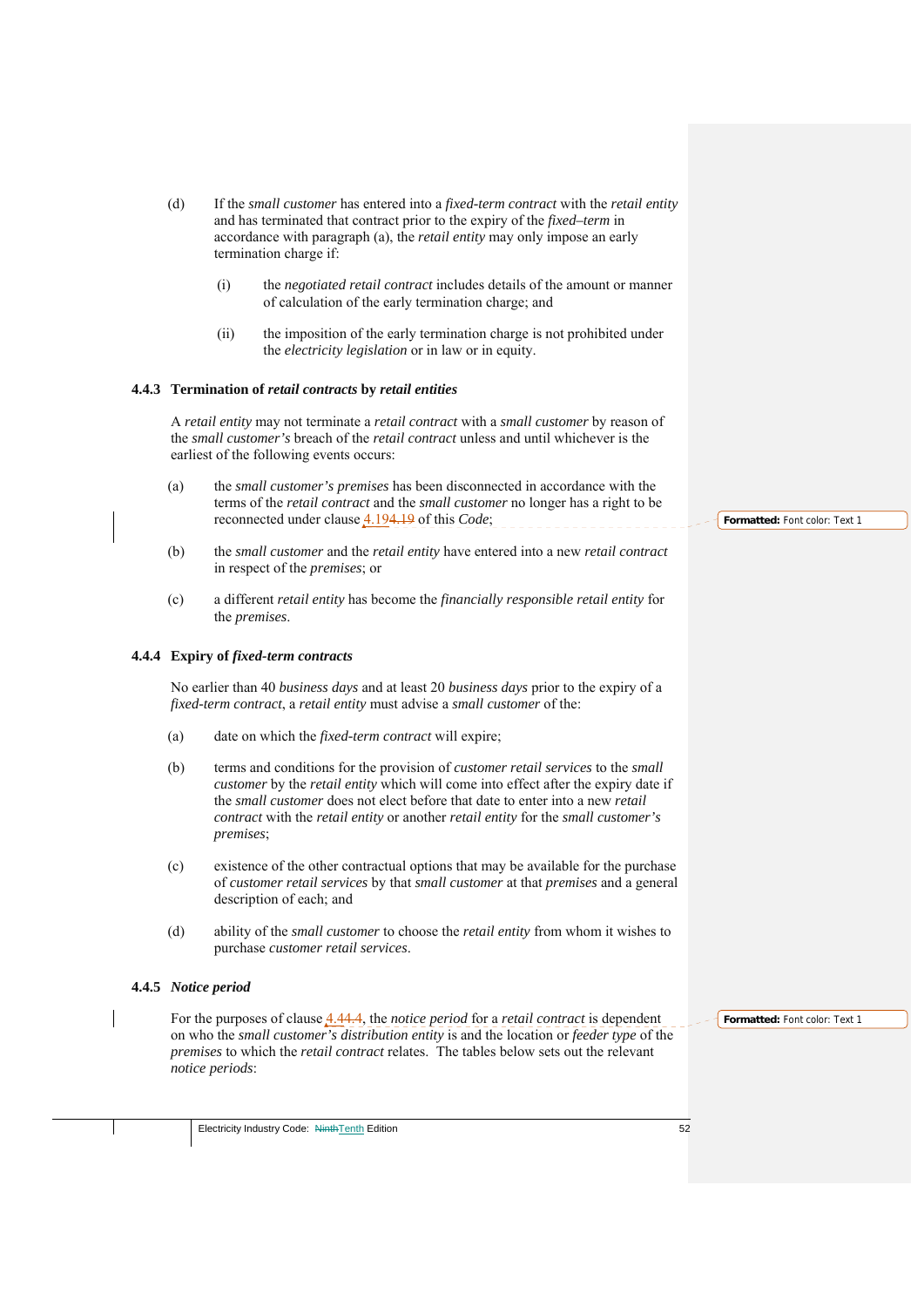### *Premises* **in** *ENERGEX's distribution area*

| <i>Premises</i> description                                                   | Notice period    |
|-------------------------------------------------------------------------------|------------------|
| All premises other than excluded $\frac{5^3}{5^3}$ business days<br>locations |                  |
| Premises in excluded locations                                                | 10 business days |

## *Premises* **in** *Ergon Energy's distribution area*

| <i>Premises</i> description                                                                  | Notice period    |
|----------------------------------------------------------------------------------------------|------------------|
| <i>Premises</i> supplied through <i>CBD</i><br>feeder / urban feeder / short rural<br>feeder | 5 business days  |
| <i>Premises</i> supplied through <i>long</i><br>rural feeder / isolated feeder               | 10 business days |

In this clause 4.4.54.4.5, a "*business day*" does not include a *local holiday* in the district where the *premises* is located.

### **4.4.6 Transitional notice period**

Until the end of 30 June 2008, the relevant *notice period* for the purposes of clause 4.44.4 for all *premises* in *ENERGEX's distribution area*, other than *premises* in *excluded locations*, is six *business days*.

## **4.5** *Customer Charter*

### **4.5.1 Obligation to prepare** *Customer Charter*

Each *retail entity* must, within 20 *business days* after it first provides *customer retail services* to a *small customer* after the *FRC commencement date*, prepare a *Customer Charter* in accordance with this clause.

## **4.5.2 Obligation to provide** *Customer Charter*

A *retail entity* must:

- (a) make the *Customer Charter* readily available on its website;
- (b) send a copy of its *Customer Charter* to a *small customer* as soon as practicable following entry into a *retail contract* with that *small customer* after the *FRC commencement date*; and

**Formatted:** Font color: Text 1

**Formatted:** Font color: Text 1

<u>.</u>

<sup>3</sup> This is subject to the transitional provisions in clause 4.4.6.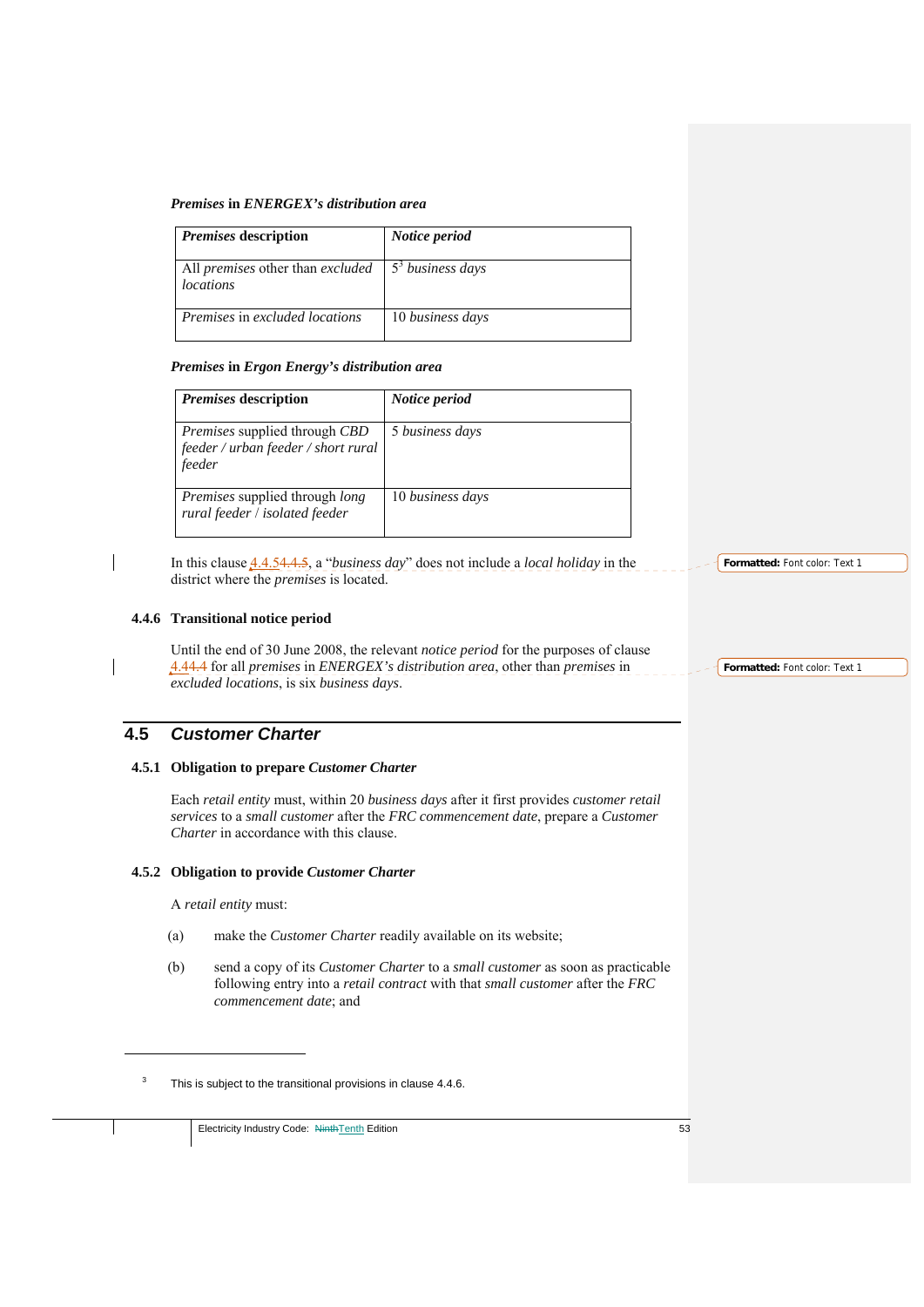(c) free of charge, send a copy of its *Customer Charter* to a *small customer* as soon as practicable following a request.

A *retail entity* is not required to provide a copy of its *Customer Charter* to its existing *small customers* on the *FRC commencement date*.

## **4.5.3 Charging for** *Customer Charters*

If a *small customer* has already received a copy of its *retail entity's Customer Charter*  under clause  $4.5.2(c)4.5.2(e)$ , that *retail entity* may impose a reasonable charge for provision of the *Customer Charter* on any subsequent request from the *small customer*  within a 12 month period.

### **4.5.4 Contents of** *Customer Charter*

The *Customer Charter* must contain at least a summary of the respective rights and obligations under:

- (a) Chapter 4 of this *Code* and how a copy of the *Code* may be obtained;
- (b) the *Electricity Act* and associated regulations (as appropriate); and
- (c) any other information reasonably required by the *QCA* on no less than six months' notice

## **4.6 Dealing with** *small customers*

### **4.6.1** *Retail entities* **to prepare enquiry procedures**

A *retail entity* must, within 20 *business days* after it first provides *customer retail services* to a *small customer* after the *FRC commencement date*, prepare and submit to the *QCA*, for approval, its procedures for handling *small customer* enquiries. The procedures must deal with at least the following matters:

- (a) the establishment of a *customer* enquiry line (for the cost of a local call from anywhere in Queensland) or information desk to provide information about:
	- (i) the provision of *customer retail services* to *small customers*;
	- (ii) the referral of questions by *small customers* concerning the quality, reliability and safety of electricity supply to their *premises* to the *small customer's distribution entity*;
	- (iii) payment options available to *small customers*;
	- (iv) what *small customers* can do if they are having trouble paying the *retail entity's* bills;
	- (v) how *small customers* can make enquiries or lodge complaints; and
	- (vi) the existence and operations of the *Energy and Water Ombudsman Queensland*;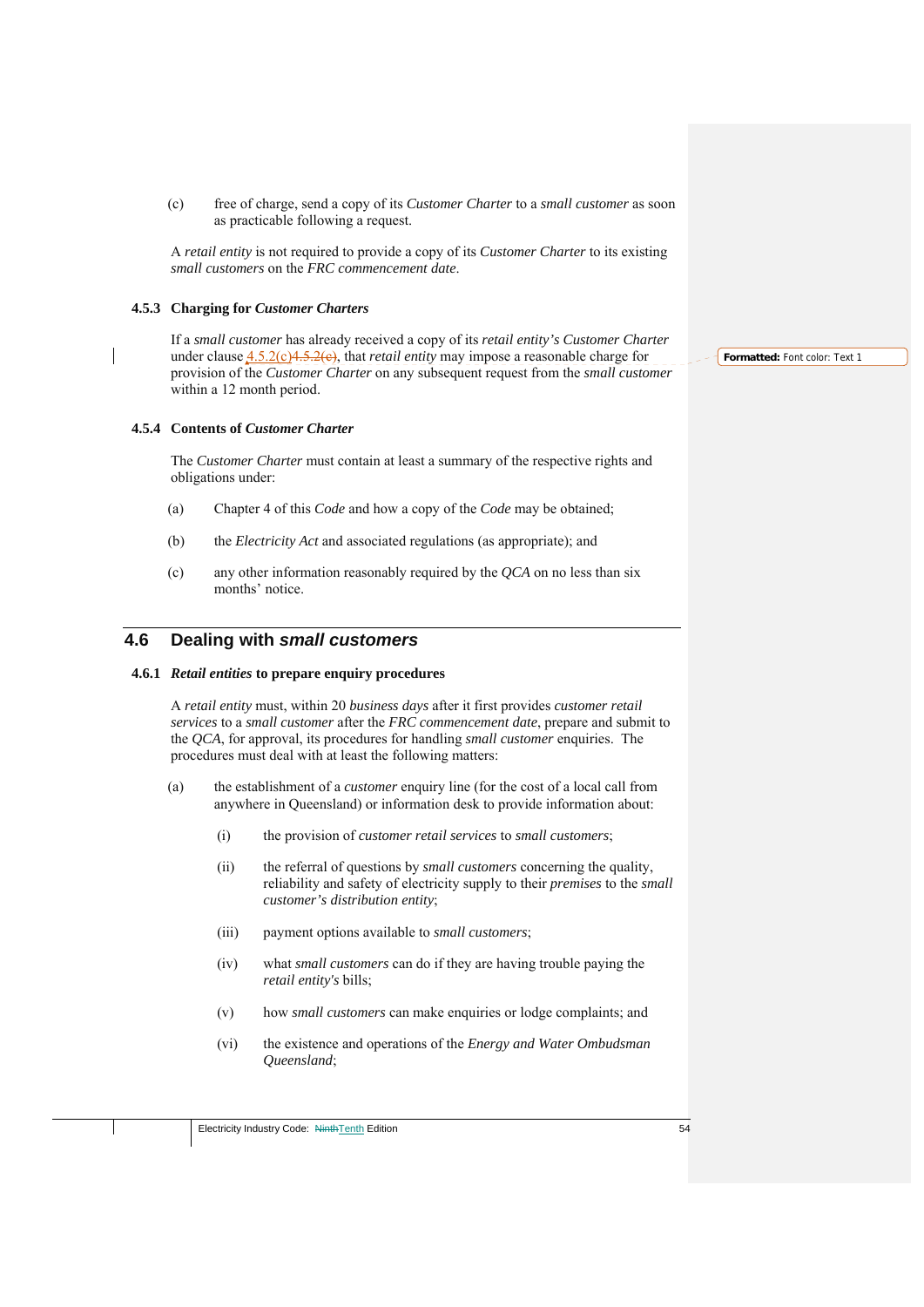(b) the registration of special needs (see clause  $4.204.20$ );

- (c) referral to interpreter services; and
- (d) any other matter required by the *QCA*.

### **4.6.2 Approval and implementation of enquiry procedures**

The *QCA* must notify the *retail entity* whether it approves the enquiry procedures. If the *QCA* notifies the *retail entity* that it does not approve the enquiry procedures, the *retail entity* must submit revised procedures as soon as practicable until a set of procedures is approved. The *retail entity* must implement the procedures within 20 *business days* after the date they are approved by the *QCA*.

### **4.6.3 Complaint handling**

- (a) If there is a dispute between the *small customer* and the *retail entity* about the terms of a *retail contract* or any rights or obligations under this *Code*, the *small customer* may complain to the *retail entity*.
- (b) The *retail entity* must handle a complaint made by a *small customer* in accordance with the *Australian Standard.*
- (c) When the *retail entity* responds to a *small customer's* complaint, the *retail entity* must inform the *small customer*:
	- (i) that the *small customer* has a right to raise the complaint to a higher level within the *retail entity's* management structure; and
	- (ii) that, if after raising the complaint to a higher level the *small customer*  is still not satisfied with the *retail entity's* response, the *small customer*  can refer the complaint to the *Energy and Water Ombudsman Queensland*.
- (d) If requested by the *small customer*, the information in paragraph  $(c)(e)$  must be provided in writing.

### **4.6.4** *Customer* **communications**

- (a) Notices and bills are deemed to have been received by a party to a *retail contract*:
	- (i) on the date the *retail entity* hands it to the *small customer*, it is left at the *small customer's premises* or successfully faxed to the *small customer* (which occurs when the sender receives a transmission report to that effect);
	- (ii) on the date two *business days* after it is posted to a *premises* or a *small customer's* contract address; or
	- (iii) where use of email has been agreed, on the date of transmission unless the sender receives notice that delivery did not occur or has been delayed.

**Formatted:** Font color: Text 1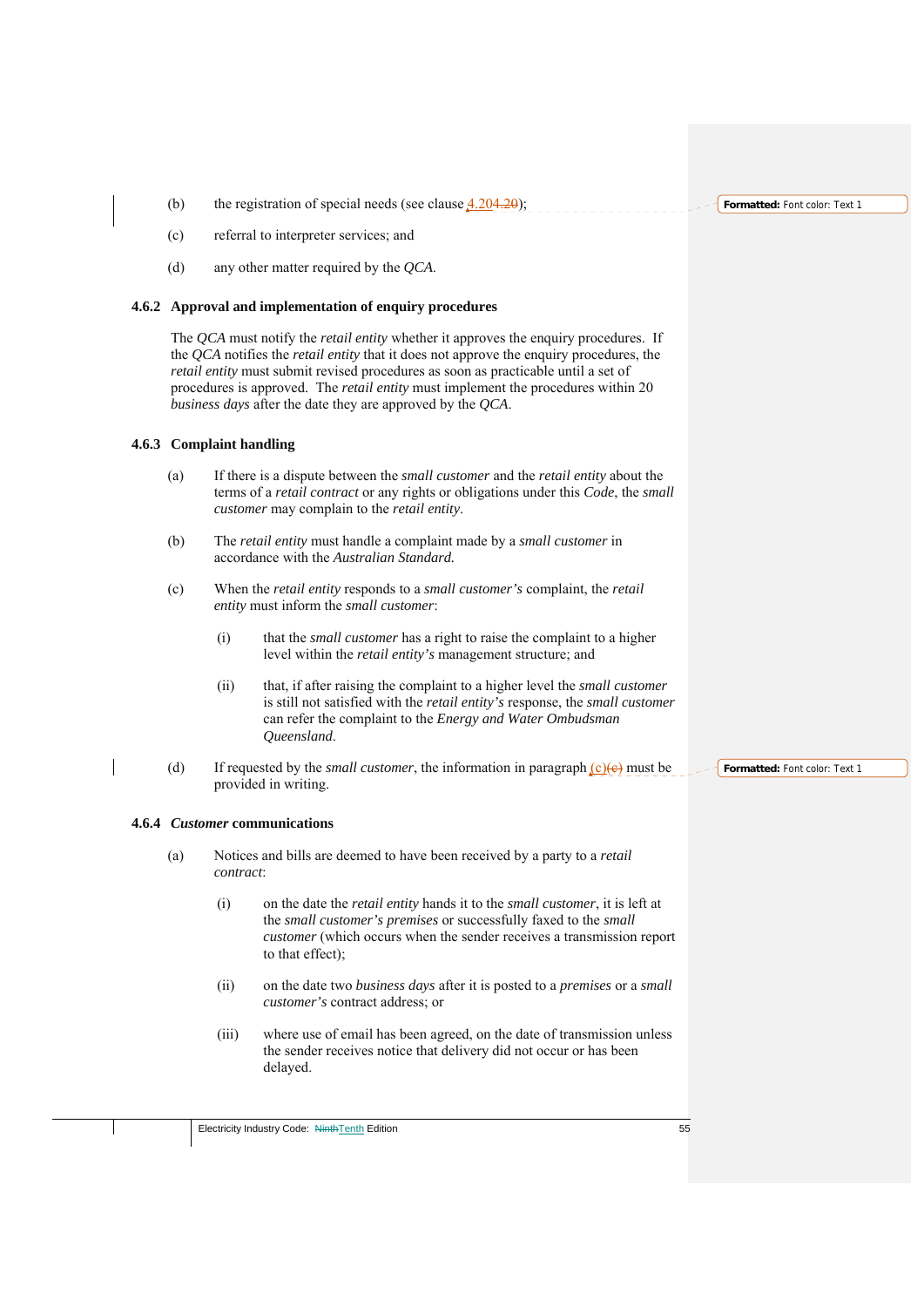# **4.7 Applications and connections**

## **4.7.1** *Retail entities'* **requirements**

If a *small customer* wishes to purchase *customer retail services* from a *retail entity* at a *premises* under a *retail contract*, the *retail entity* may require that the *small customer*  must first apply to the *retail entity* (in person, by telephone or in writing) to provide *customer retail services* to that *small customer* at that *premises* and, if requested by the *retail entity*:

- (a) provide *acceptable identification* when required by the *retail entity*;
- (b) provide *credit history information* when required by the *retail entity*;
- (c) pay any relevant fees and charges applicable to that *small customer*;
- (d) provide contact details for billing purposes;
- (e) provide contact details for the owner (or the agent of the owner) of the *premises* if the application is for a rental property;
- (f) ensure that there is safe and convenient access to the *meter* at the *premises*;
- (g) where appropriate, provide estimated electricity load information for the *small customer's* proposed use of electricity at the *premises*;
- (h) (subject to clause 4.174.17) provide a *security deposit*, a bank guarantee or enter into a payment arrangement;
- (i) in the case of a *negotiated retail contract*, pay any outstanding debt owed by the *small customer* to the *retail entity* relating to a previous *premises* (other than a debt the subject of a bona fide dispute, or for which repayment arrangements have been made);
- (j) in the case of a *standard retail contract*, enter into a payment arrangement in respect of any outstanding debt owed by the *small customer* to the *retail entity*  relating to a previous *premises* (other than a debt the subject of a bona fide dispute); and
- (k) satisfy any other pre-condition set out in the *electricity legislation*.
- **4.7.2** *Retail entities'* **requirements when a** *small customer* **moves in without first making an application for services**

If a *small customer* is a *move-in customer*, the *retail entity* may require that the *small customer*:

- (a) make an application to the *retail entity* for the provision of *customer retail services*; and
- (b) comply with the requirements set out in clause  $4.7.14.7.1(a)$  to (k).

**Formatted:** Font color: Text 1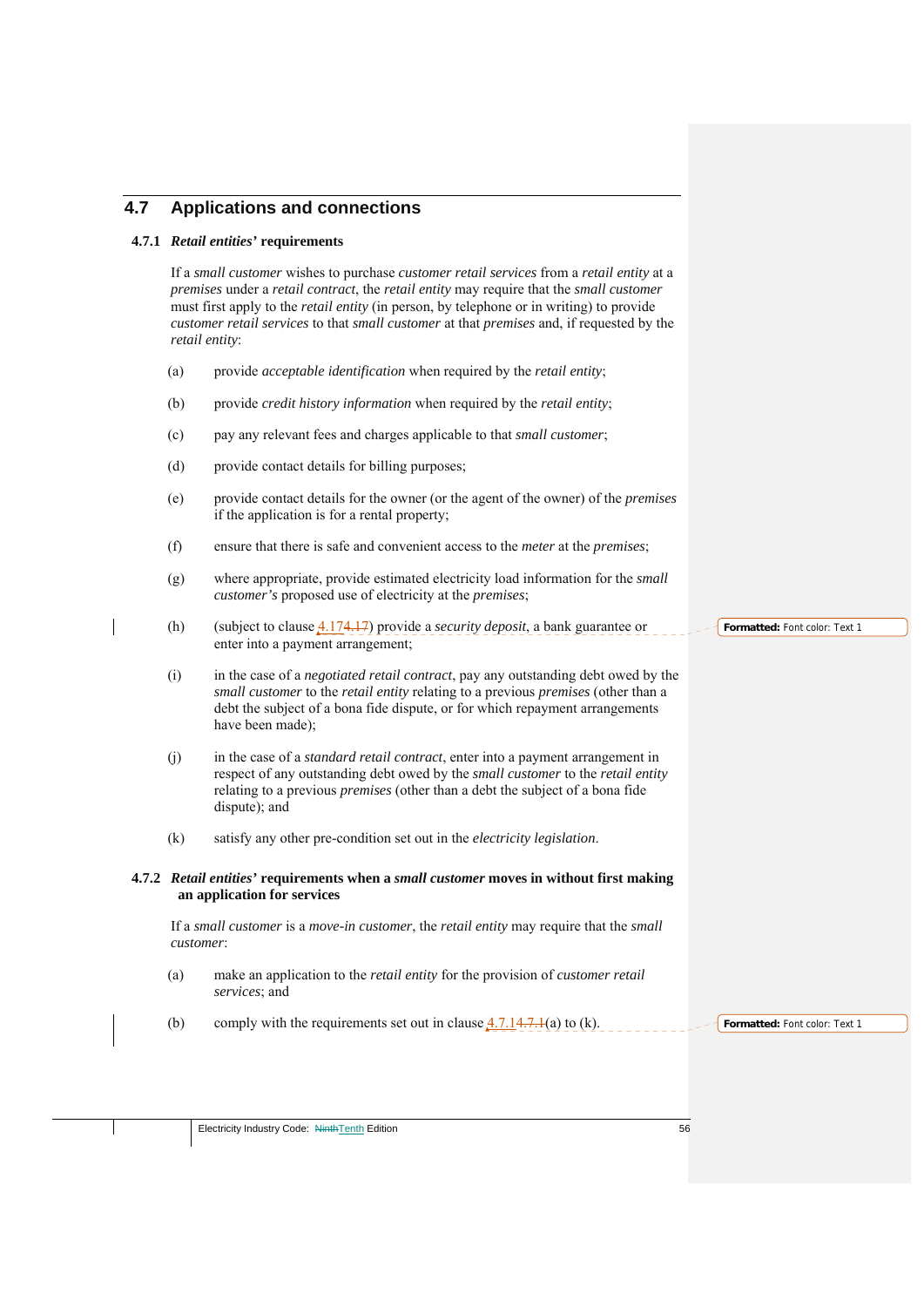|     | contract       | 4.7.3 Use of credit history information where a small customer seeks a standard retail                                                                                                                                                                                                                                                                                                                                                                                                                                          |                                                                         |
|-----|----------------|---------------------------------------------------------------------------------------------------------------------------------------------------------------------------------------------------------------------------------------------------------------------------------------------------------------------------------------------------------------------------------------------------------------------------------------------------------------------------------------------------------------------------------|-------------------------------------------------------------------------|
|     | (a)            | Nothing in clause 4.7.14.7.1 will permit a <i>financially responsible retail entity</i> to<br>refuse to enter into a <i>standard retail contract</i> with a <i>small customer</i> on the basis<br>of credit history information.                                                                                                                                                                                                                                                                                                | Formatted: Font color: Text 1                                           |
|     | (b)            | Subject to clauses $4.17.44.17.4$ and $4.17.54.17.5$ , where a small customer enters<br>into a standard retail contract, credit history information may only be used by<br>the financially responsible retail entity in determining whether to require the<br>payment of a security deposit by the small customer.                                                                                                                                                                                                              | Formatted: Font color: Text 1<br>Formatted: Font color: Text 1          |
|     |                | 4.7.4 Retail entities' obligations to advise the distribution entity of connection<br>applications                                                                                                                                                                                                                                                                                                                                                                                                                              |                                                                         |
|     |                | Subject to the <i>small customer</i> complying with clause $4.7.14.7.1$ , as soon as possible<br>after receiving an application from a small customer to start providing customer retail<br>services to the small customer, or a request from a small customer to arrange for<br>connection, a retail entity must forward relevant details of a small customer, including<br>their classification as a small business customer or small residential customer to the small<br>customer's distribution entity for the purpose of: | Formatted: Font color: Text 1                                           |
|     | (a)            | updating the distribution entity's records for that premises and small customer,<br>if the small customer's premises is already connected; or                                                                                                                                                                                                                                                                                                                                                                                   |                                                                         |
|     | (b)            | arranging for the connection of that premises, if the small customer's premises<br>is not already connected to the distribution entity's supply network.                                                                                                                                                                                                                                                                                                                                                                        |                                                                         |
| 4.8 |                | <b>Illegal use</b>                                                                                                                                                                                                                                                                                                                                                                                                                                                                                                              |                                                                         |
|     |                | 4.8.1 Retail entities' rights of recovery for illegal use                                                                                                                                                                                                                                                                                                                                                                                                                                                                       |                                                                         |
|     |                | The restrictions on recovery of undercharged amounts in clause $4.11.24.11.2$ do not<br>apply if a small customer has been undercharged or not charged as a result of a small<br>customer's or an occupier of the <i>premises</i> ' fraud or intentional consumption of<br>electricity otherwise than in accordance with the <i>electricity legislation</i> .                                                                                                                                                                   | Formatted: Font color: Text 1                                           |
|     |                | 4.8.2 Non-application of payment difficulties                                                                                                                                                                                                                                                                                                                                                                                                                                                                                   |                                                                         |
|     |                |                                                                                                                                                                                                                                                                                                                                                                                                                                                                                                                                 |                                                                         |
|     |                | Clause 4.13.104.13.10 does not apply if, during the course of the <i>small customer's</i><br>dealings with the retail entity, the small customer is convicted of an offence involving<br>fraud or theft of electricity.                                                                                                                                                                                                                                                                                                         | Formatted: Font color: Text 1                                           |
| 4.9 | <b>Billing</b> |                                                                                                                                                                                                                                                                                                                                                                                                                                                                                                                                 |                                                                         |
|     |                | 4.9.1 Obligation to bill quarterly*                                                                                                                                                                                                                                                                                                                                                                                                                                                                                             |                                                                         |
|     |                | (Note: this clause $4.9.14.9.1$ may be varied in a negotiated retail contract)                                                                                                                                                                                                                                                                                                                                                                                                                                                  | Formatted: Font: Italic, Font color:<br>Text 1, English (United States) |
|     | (a)            | A retail entity must use its best endeavours to issue a bill to a small customer at<br>least quarterly.                                                                                                                                                                                                                                                                                                                                                                                                                         |                                                                         |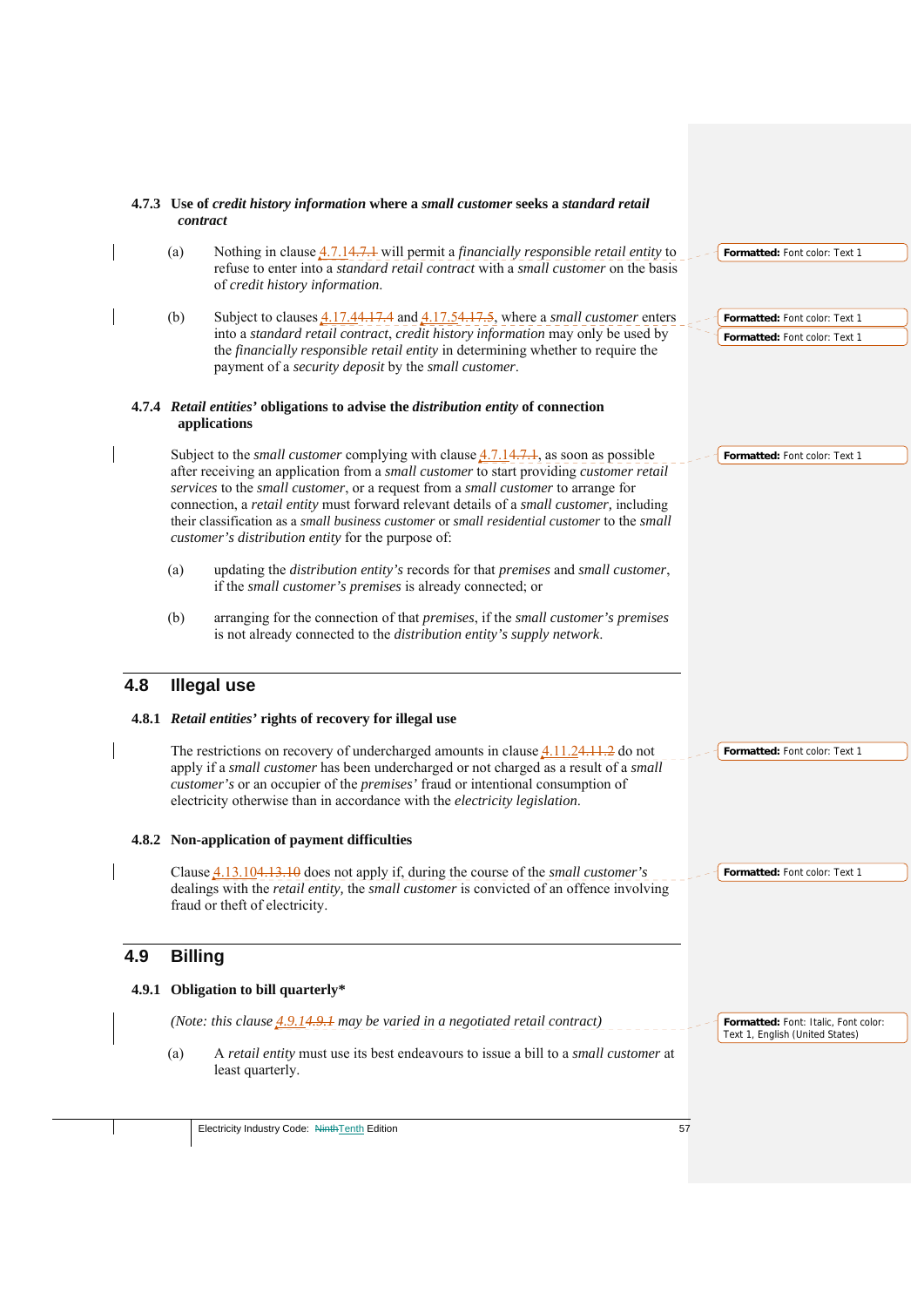- (b) Nothing in paragraph (a) will prevent a *retail entity* from issuing a bill more frequently than quarterly to a *business customer*.
- (c) Nothing in paragraph (a) will prevent a *retail entity* from issuing a bill more frequently than quarterly to a *residential customer* where the *retail entity* has obtained a *residential customer's explicit informed consent* to issue bills on that basis.
- (d) This clause 4.9.14.9.1 does not apply to *small customers* with *card operated meters*.

## **4.9.2 How bills are issued**

The *retail entity* must issue a bill to a *small customer* at the *premises*, unless the *small customer* nominates another address.

#### **4.9.3 Information on charges which comprise a bill**

If requested by a *small customer* who is party to a *negotiated retail contract*, in relation to a bill, a *retail entity* must provide the *small customer* with reasonable information on *network charges* (to the extent it is readily available), retail charges and any other charges relating to the sale or sale and supply of electricity comprising the amount payable in respect of the *small customer's* bill.

#### **4.9.4 Simultaneous payments for gas and electricity**

Where a *retail entity* and a *small customer* have entered into:

- (a) a *dual fuel contract*; or
- (b) two *negotiated retail contracts* for the sale of electricity and the sale and supply of gas,

under which a single bill is, or two simultaneous bills are, for electricity and gas, issued to the *small customer*, and the *small customer* does not pay the entire amount owing under that bill or those bills, the *retail entity* must (subject to the *Community Ambulance Cover Act 2003* (Qld)):

- (c) apply a payment received from a *small customer* for charges for the sale of electricity or the sale and supply of gas respectively as agreed between the *retail entity* and the *small customer*; or
- (d) if no agreement is in place between the *retail entity* and the *small customer*, apply a payment received from a *small customer* for charges for the sale of electricity or the sale and supply of gas respectively as directed by the *small customer*; or
- (e) if paragraphs (c) and (d) do not apply, apply the payment in proportion to the relative value of each of the charges.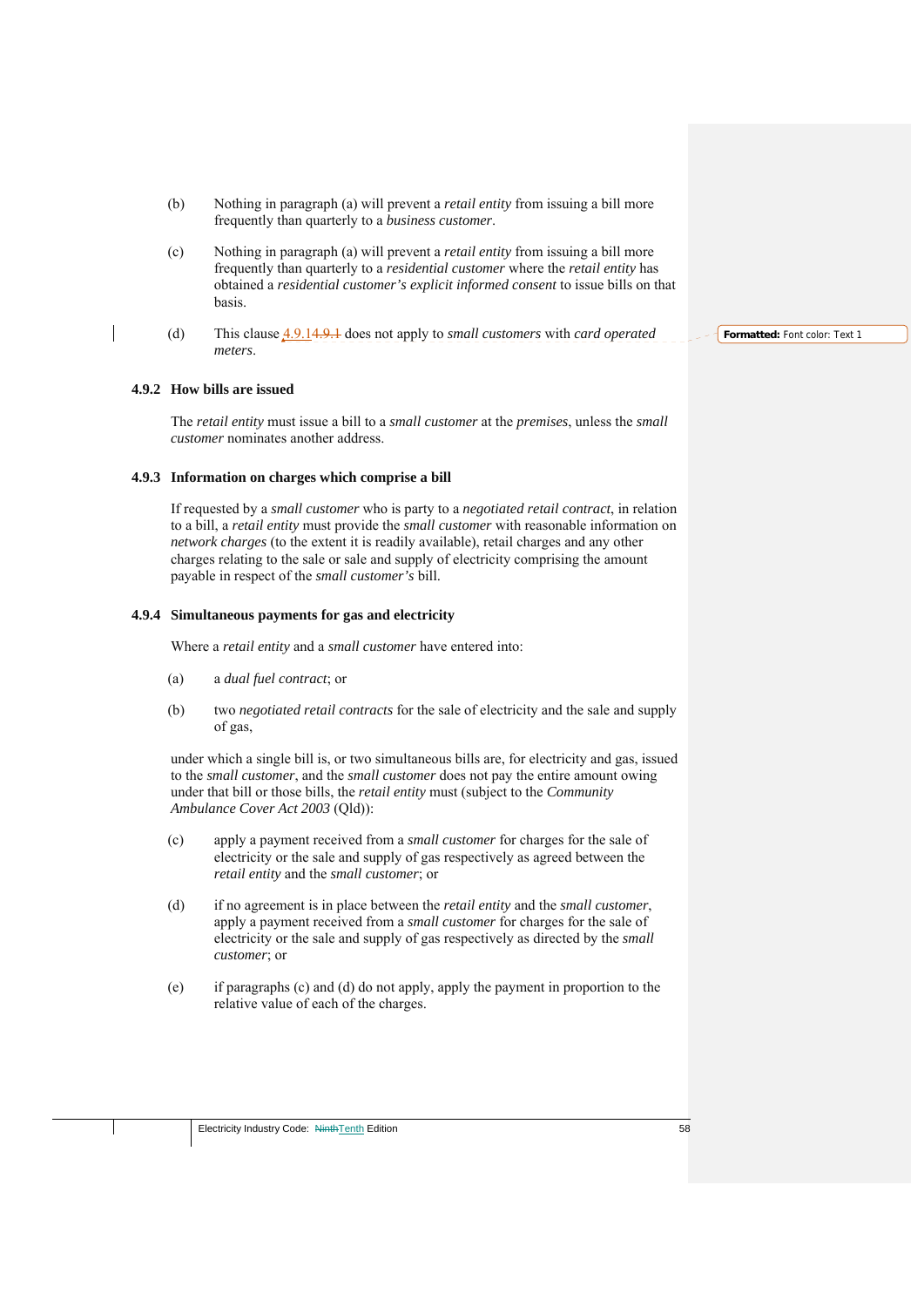#### **4.9.5 Other goods and services to a** *small customer*

Where a *retail entity* also provides goods or services (other than *customer retail services*) to a *small customer*, the *retail entity* must bill for those goods or services separately or:

- (a) include the charges for those goods and services as separate items in its combined bills, together with a description of the other goods or services supplied;
- (b) subject to the *Community Ambulance Cover Act 2003 (Qld),* apply any payment received from a *small customer* as directed by the *small customer*; and
- (c) subject to the *Community Ambulance Cover Act 2003 (Qld),* where a *small customer* does not direct how the payment is to be applied, the *retail entity* must apply the payment in satisfaction of the charges for the provision of *customer retail services* and the supply and sale of gas before applying any portion of it to the charges for any other goods or services.

### **4.9.6 Particulars on each bill**

A *retail entity* must include at least the following particulars on each bill:

- (a) the date of the last *meter* reading (or reading of *metering data*, as the case may be) or estimate and the number of days since the previous reading or estimate;
- (b) the estimated date of the next *meter* reading;
- (c) the *meter* readings, *metering data* or estimates for the bill;
- (d) consumption, or estimated consumption, in units used (kWh or kVAh);
- (e) the relevant fees, charges and tariffs applicable to the *small customer*;
- (f) the pay-by date;
- (g) the telephone number for billing, payment enquiries and instalment payment options (for the cost of a local call from anywhere in Queensland);
- (h) a 24 hour contact telephone number for faults, emergencies and *force majeure events*;
- (i) the *small customer's premises* and any relevant other address;
- (j) the *small customer's* name and account number;
- (k) the amount of arrears or credit;
- (l) the amount of any *security deposit* provided by the *small customer*;
- (m) the amount of any other charge (as described in clause  $4.9.54.9.5$ ) and details of **Formatted:** Font color: Text 1 the goods or service provided;
	- (n) on *residential customers'* bills only, advice in languages common to the *residential customer* base on how to access interpreter services;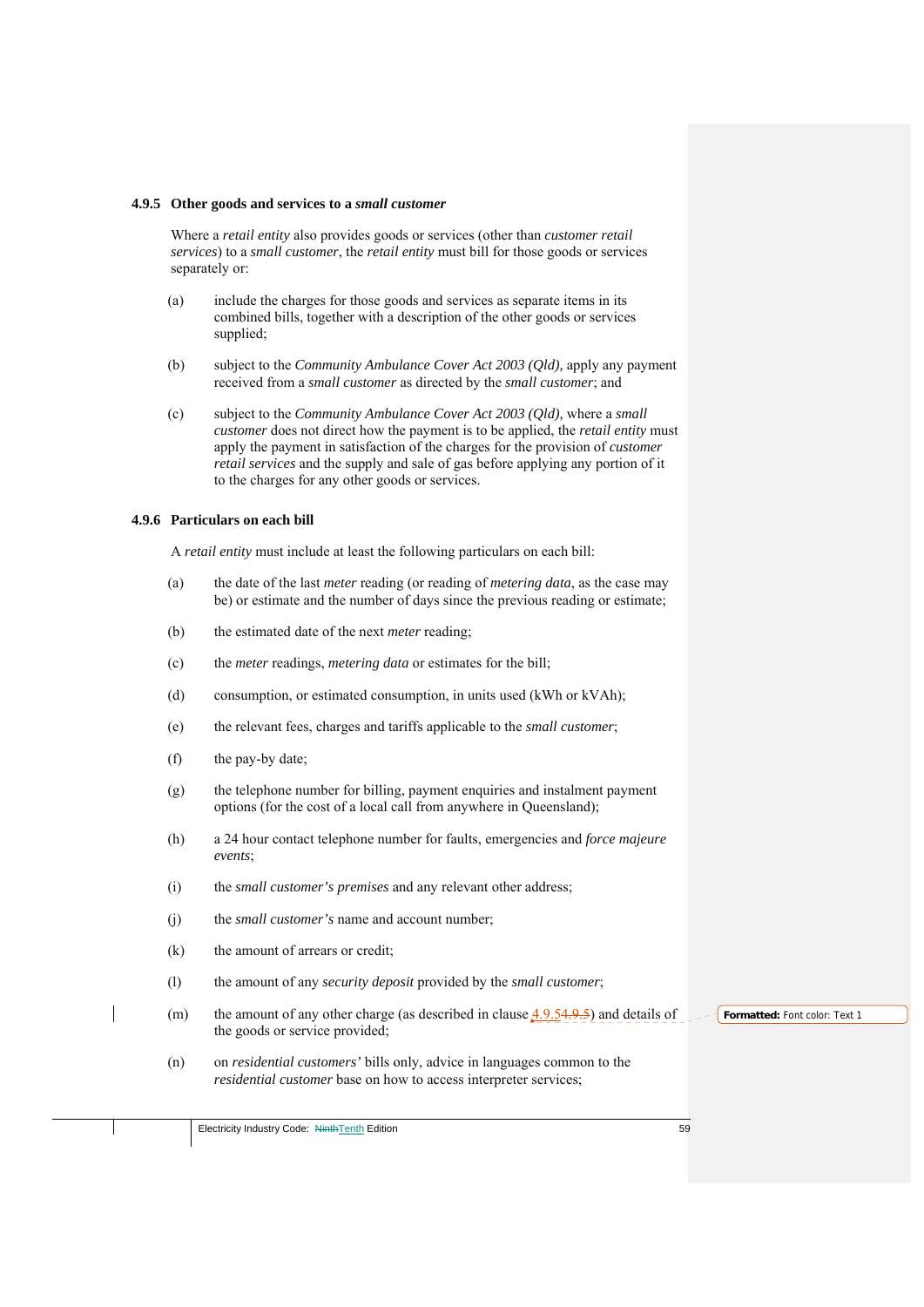| $\left( 0 \right)$ | on <i>residential customers'</i> bills only, a reference to the availability of<br>concessions, if any;                                                                                                                                                                                                                                         |                                                |
|--------------------|-------------------------------------------------------------------------------------------------------------------------------------------------------------------------------------------------------------------------------------------------------------------------------------------------------------------------------------------------|------------------------------------------------|
| (p)                | if the bill is a reminder notice issued in accordance with clause $4.13.24.13.2$<br>contact details for the <i>retail entity's</i> internal complaint handling processes;                                                                                                                                                                       | Formatted: Font color: Text 1                  |
| (q)                | all NMI and NMI checksum applicable to the bill;                                                                                                                                                                                                                                                                                                |                                                |
| (r)                | a list of the available payment methods;*                                                                                                                                                                                                                                                                                                       |                                                |
|                    | (paragraph $(r)(r)$ may only be varied in a negotiated retail contract where<br>clause $4.13.34.13.3$ is also varied)                                                                                                                                                                                                                           | Formatted: Font: Italic, Font color:<br>Text 1 |
| (s)                | if:                                                                                                                                                                                                                                                                                                                                             | Formatted: Font: Italic, Font color:<br>Text 1 |
|                    | (i)<br>the small customer is on a standard retail contract and the notified<br>prices provide for the charging of late payment fees, the amount of the<br>fee specified in the notified prices; or                                                                                                                                              |                                                |
|                    | (ii)<br>the small customer is on a negotiated retail contract and the contract<br>provides for charging of late payment fees, the amount of the fee<br>specified in the negotiated retail contract; and                                                                                                                                         |                                                |
| (t)                | if the bill contains charges for the sale of both electricity and gas, a notice<br>advising of the <i>small customer's</i> right to nominate apportionment of any<br>payment between those charges under clause 4.9.44.9.4.*                                                                                                                    | Formatted: Font color: Text 1                  |
|                    |                                                                                                                                                                                                                                                                                                                                                 |                                                |
|                    | (Paragraph $(t)(t)$ ) may only be varied where clause $4.9.4(c)(4.9.4(e)$ applies.)                                                                                                                                                                                                                                                             | Formatted: Font: Italic, Font color:<br>Text 1 |
|                    | 4.9.7 Average daily usage                                                                                                                                                                                                                                                                                                                       | Formatted: Font: Italic, Font color:<br>Text 1 |
| (a)                | Subject to paragraph (b), a retail entity must, for a small customer's current<br>premises, display on each bill the small customer's current average daily usage<br>and, to the extent that data are available, a comparison of the small customer's<br>average daily usage for the same period during the previous year for that<br>premises. |                                                |
| (b)                | A retail entity need not include a comparison of average daily usage:                                                                                                                                                                                                                                                                           |                                                |
|                    | (i)<br>when it is the <i>small customer's</i> first bill for a <i>premises</i> ;                                                                                                                                                                                                                                                                |                                                |
|                    | (ii)<br>where there has been no or very low relevant electricity consumption;<br><sub>or</sub>                                                                                                                                                                                                                                                  |                                                |
|                    | where relevant comparable data are not available.<br>(iii)                                                                                                                                                                                                                                                                                      |                                                |
|                    | 4.9.8 Historical billing data                                                                                                                                                                                                                                                                                                                   |                                                |
| (a)                | A retail entity must keep a small customer's billing data for a minimum of two<br>years.                                                                                                                                                                                                                                                        |                                                |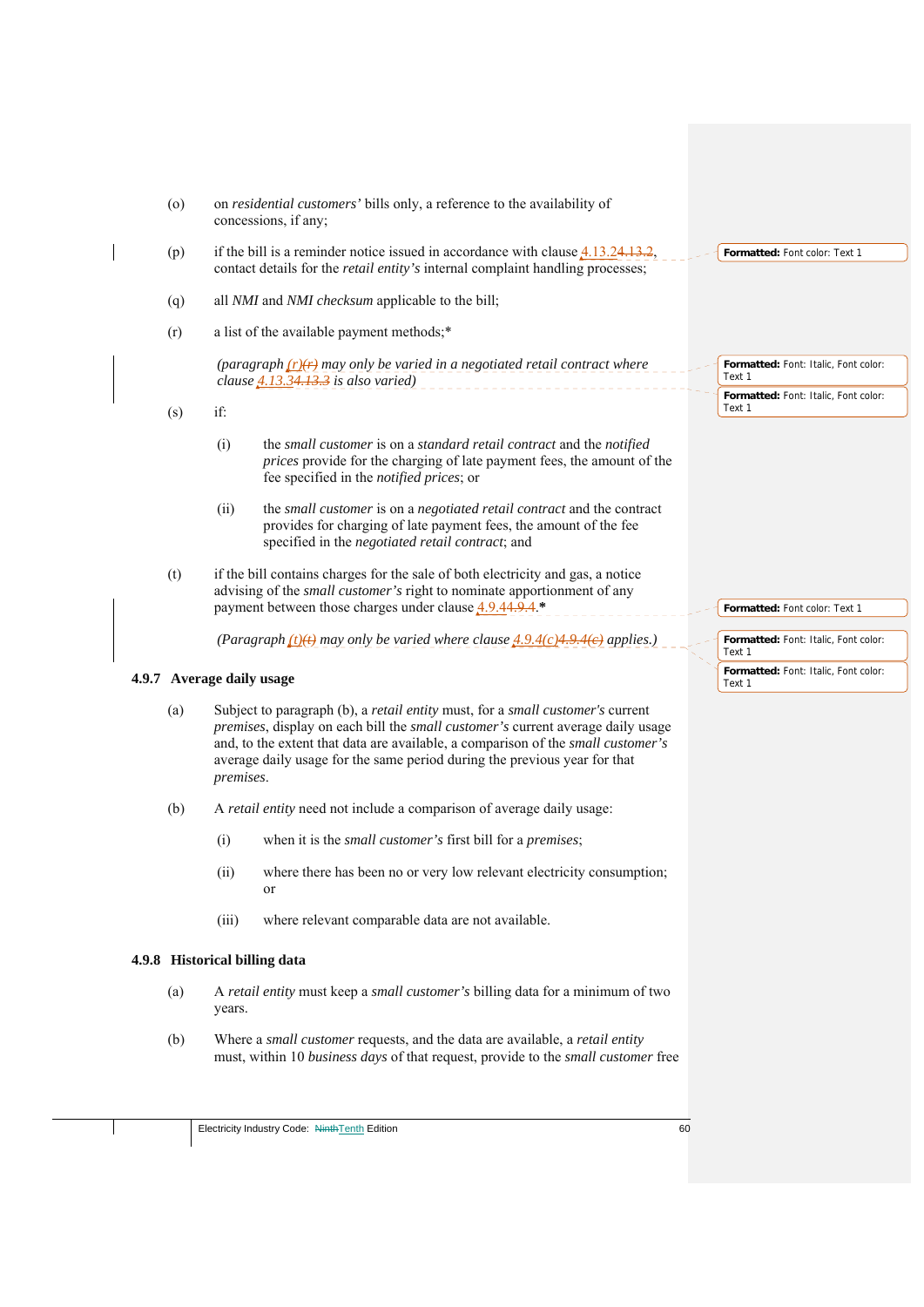of charge the *small customer's* billing data appearing on the *small customer's*  bills for a *premises* for the previous two years.

(c) Where the *small customer* requests billing data before this period, the *retail entity* must use its best endeavours to provide that data to the *small customer*  within 20 *business days* of the request and may impose a reasonable charge for providing that data.4

### **4.9.9 Bill format**

A *retail entity* must issue a bill in a format which permits a *small customer* to easily verify that the bill conforms with its *retail contract*.

## **4.10** *Meter* **reading**

#### **4.10.1** *Meter* **reading for billing purposes**

A *retail entity* must:

- (a) base a *small customer's* bill on:
	- (i) the *meter* reading or *metering data* for the relevant *meters* at the *small customer*'s *premises* provided by the *responsible person* determined in accordance with Chapter 9 of this *Code* or the *Metrology Procedure* (as appropriate); or
	- (ii) any method agreed between the *small customer* and the *retail entity*, which may include a *customer* self read;
- (b) use its best endeavours to ensure that an *actual meter reading* is obtained at least once every 12 months; and
- (c) use an estimate of the amount of electricity consumed at the *small customer's premises* only if an *actual meter reading* is not obtained from the *premises* for the billing period under consideration.

#### **4.10.2 Advice that a bill is estimated**

If a *retail entity* issues a *small customer* with a bill that is not based on an *actual meter reading,* or is based on a *substituted meter reading*, it must publish a notice in a prominent location on that bill advising that the bill is based on an estimate.

## **4.10.3 Adjustments to subsequent bills**

1

Where a *retail entity* has issued a *small customer* with a bill based on an estimate and the *retail entity* subsequently issues the *small customer* with a bill that is based on an *actual meter reading*:

<sup>4</sup> The amount charged may be the subject of a maximum charge under the *notified prices, Electricity Regulation* or Schedule 4.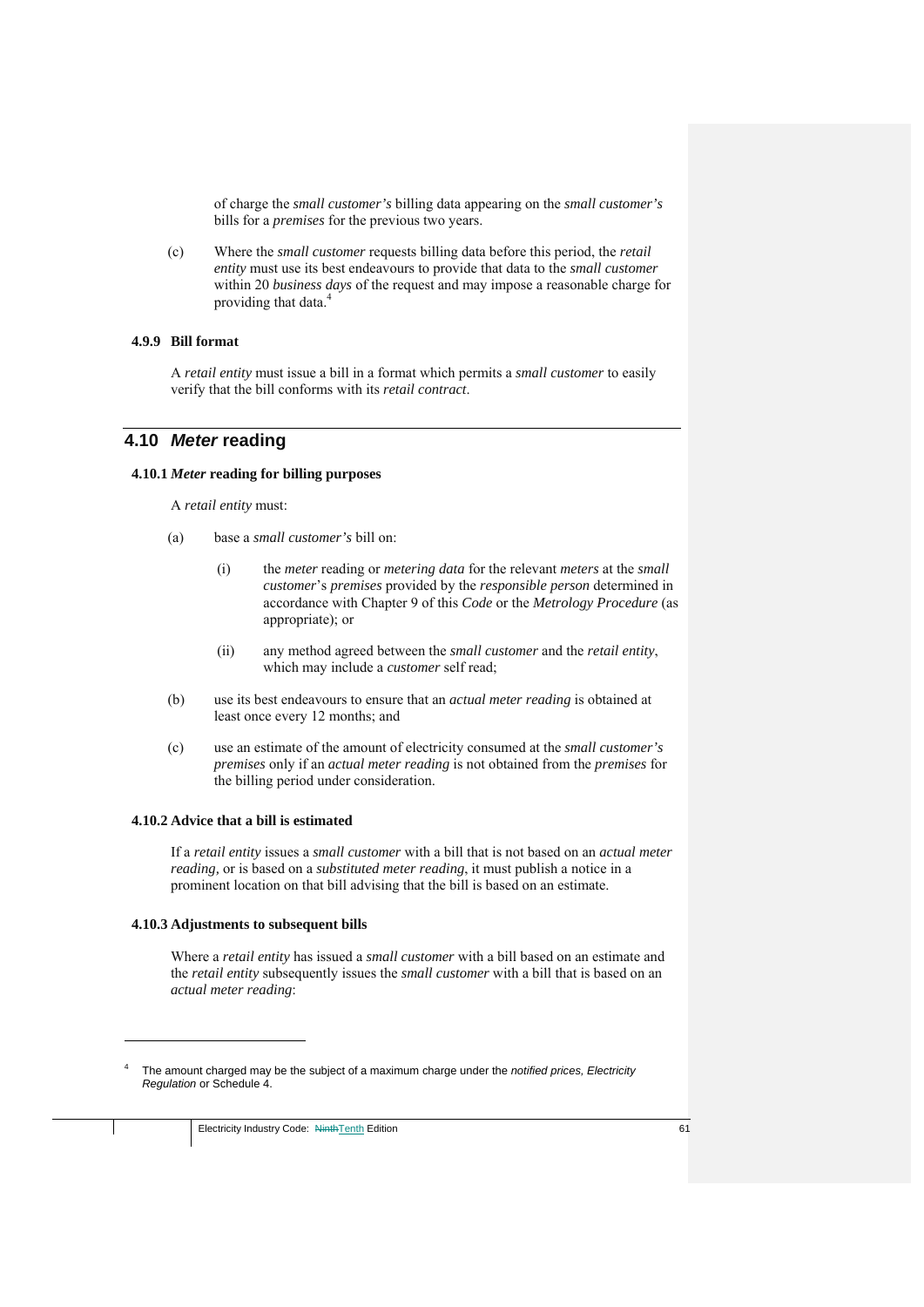- (a) the *retail entity* must include an adjustment on the bill to take account of any overcharging of the *small customer* that has occurred; and
- (b) unless the *actual meter reading* could not be obtained as a result of an act or omission by the *small customer*, the *retail entity* will, at the request of the *small customer*, offer the *small customer* time to pay the undercharged amount by agreed instalments (which is not an *instalment plan*), over a period being no longer than:
	- (i) the period during which an *actual meter reading* was not obtained, where this period is less than 12 months; or
	- (ii) in any other case, 12 months.

## **4.10.4 Pass through of cost where access is denied**

Where a *small customer* has denied access to a *meter* for the purpose of reading that *meter* and subsequently requests the *retail entity* to replace an estimated bill with a bill based on an *actual meter reading*, the *retail entity* must use its best endeavours to comply with that request but may pass through to that *small customer* any costs it incurs in doing so.

## **4.10.5 Unmetered supplies**

If there is no *meter* in respect of a *small customer's premises,* a *retail entity* must base a bill on the provisions relating to unmetered *premises* in the *notified prices.* Where the *notified prices* do not apply, the *retail entity* must base a bill on *metering data*  calculated in accordance with the *Metrology Procedure* or Chapter 9 of this *Code* (as appropriate).

# **4.11 Undercharging and overcharging**

## **4.11.1 Recovery of undercharges from** *small customers*

Subject to clause 4.11.24.11.2, where a *retail entity* has undercharged a *small customer*  it may recover from the *small customer* the amount undercharged.

## **4.11.2 Process and limitations on recovery**

Where a *retail entity* proposes to recover an amount undercharged the *retail entity*  must:

- (a) if the amount was undercharged as a result of the *retail entity's* or *distribution entity's* act or omission, limit the amount to be recovered to the amount undercharged in the 12 months prior to the date the *small customer* is notified of the undercharging;
- (b) list the amount to be recovered as a separate item in a special bill or in the next bill, together with an explanation of that amount;
- (c) not charge the *small customer* interest on that amount; and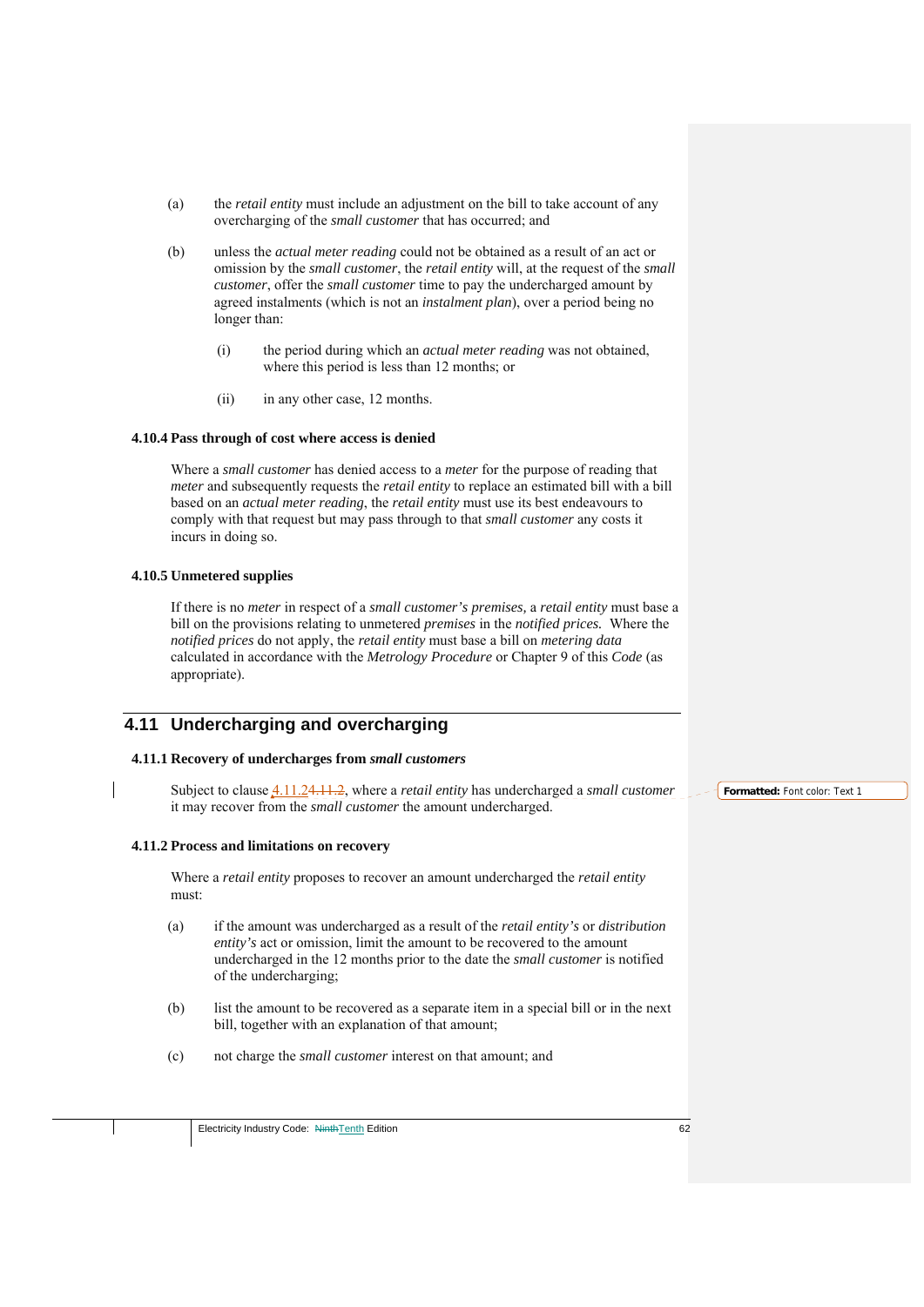- (d) offer the *small customer* time to pay that amount by agreed instalments, over a period nominated by the *small customer* being no longer than:
	- (i) the period during which the undercharging occurred (if the undercharging occurred over a period of less than 12 months); or
	- (ii) in any other case, 12 months.

#### **4.11.3 Notice and payment to** *small customers* **of overcharges**

- (a) Subject to paragraph (b), where a *small customer* has been overcharged, the *retail entity* must inform the *small customer* accordingly within 10 *business days* of the *retail entity* becoming aware of that overcharging and:
	- (i) if the *small customer* has already paid that amount, credit that amount to the *small customer's* next bill unless the *small customer* reasonably requests otherwise in which case the *retail entity* must comply with that request; or
	- (ii) if the *small customer* has ceased to purchase *customer retail services*  from that *retail entity*, use its best endeavours to pay that amount to the *small customer* within 10 *business days*.
- (b) If the *small customer* has been overcharged otherwise than as a result of an act or omission of the *retail entity* or *distribution entity*, the *retail entity* is only required to credit or pay the *small customer* the amount the *small customer* was overcharged in the 12 months before the error was discovered.
- (c) No interest shall accrue to a credit or refund referred to in paragraph (a) or (b).

# **4.12 Tariff changes and options**

#### **4.12.1 Obligations on retail entities**

Subject to clauses 4.12.6 and 4.12.7 where during a *billing cycle* a *small customer* changes from one type of tariff to another type of tariff for *customer retail services*, the *retail entity* must (if it is necessary to do so due to the change in the type of tariff applying to that *small customer*):

- (a) obtain a *meter* reading (or *metering data*) at the time the type of tariff changes; and
- (b) calculate the *small customer's* bill using the type of tariff applying:
	- (i) the old type of tariff up to but not including the date of the *meter* reading; and
	- (ii) the new type of tariff from and including the date of the *meter* reading.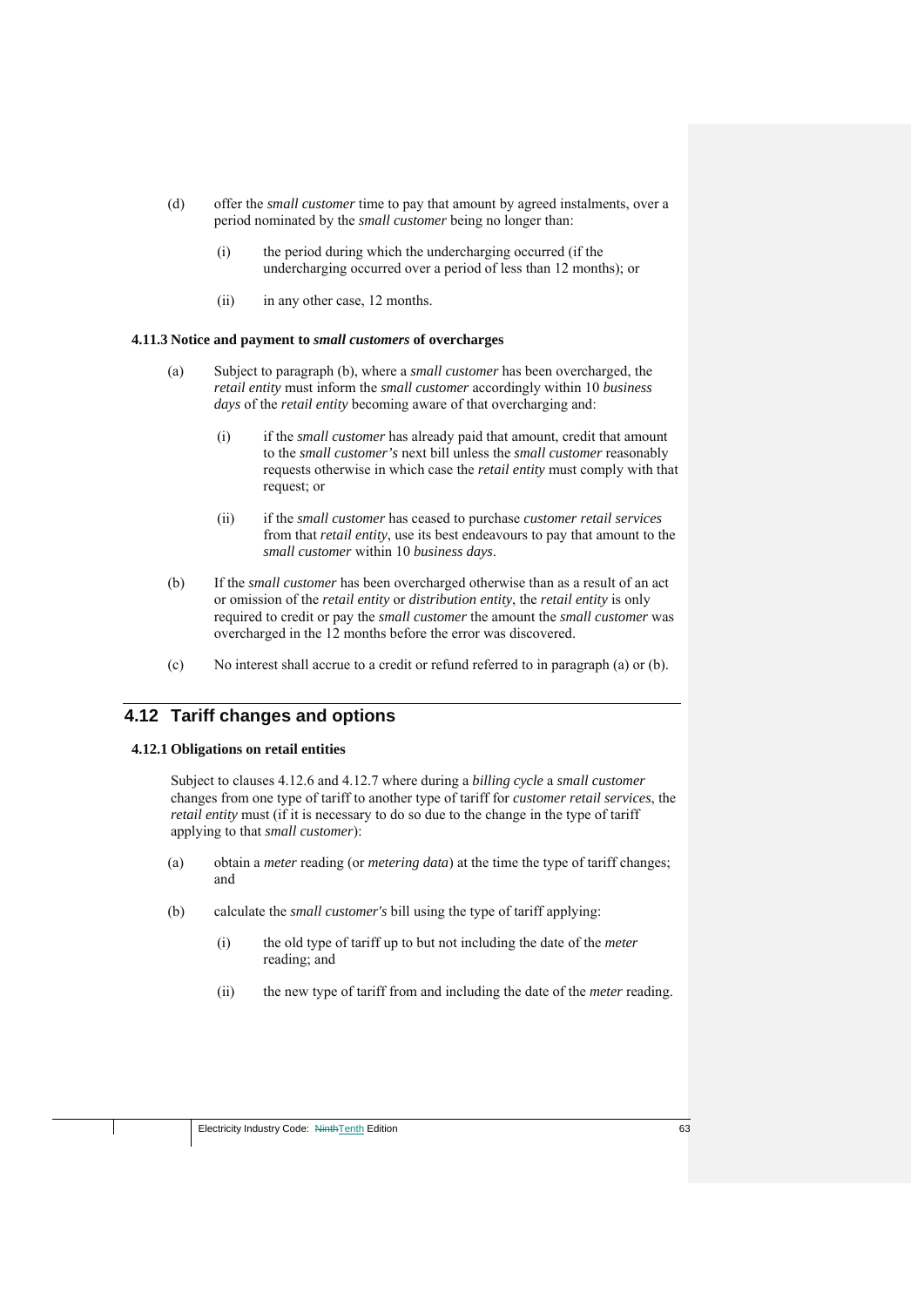#### **4.12.2 Change of tariff within a** *billing cycle*

Subject to clauses 4.12.6 and 4.12.7 where during a *billing cycle* the tariff rate or charge applying to a *small customer* changes, the *retail entity* must calculate the bill on a pro rata basis using:

- (a) the old tariff rate or charge up to but not including the date of change; and
- (b) the new tariff rate or charge from and including the date of the change to the end of the *billing cycle*.

#### **4.12.3** *Customer* **applications\***

*(Note: this clause 4.12.34.12.3 may be varied in a negotiated retail contract)* **Formatted:** Font: Italic, Font color: Text 1

Where a *retail entity* offers alternative tariffs or tariff options and a *small customer:*

- (a) applies in writing or other form acceptable to the *retail entity* to transfer from that *small customer's* current tariff to another tariff; and
- (b) demonstrates to the *retail entity* that it satisfies all of the conditions relating to that other tariff and any conditions imposed by the *small customer's distribution entity*,

the *retail entity* must transfer the *small customer* to that other tariff within 10 *business days* of satisfying those conditions.

#### **4.12.4 Effective date of transfer between tariffs**

Where a *small customer* transfers from one tariff type to another in accordance with clause 4.12.34.12.3, the effective date of the transfer will be:

- (a) subject to paragraph (b), the date on which the *meter* reading referred to in clause  $4.12.1(a)4.12.1(a)$  was obtained; or
- (b) where the transfer requires a change to the *meter* at the *small customer's premises*, the date the *meter* change is completed.

#### **4.12.5 Change in use**

- (a) Where a *small customer* notifies a *retail entity* of a change in use of the *small customer's premises*, the *retail entity* may require the *small customer* to transfer to a tariff applicable to the *small customer's* use of that *premises*.
- (b) If a *small customer* fails to give the notice required under paragraph (a), the *retail entity* may, upon written notice to the *small customer*, transfer the *small customer* retrospectively to the applicable tariff.

#### **4.12.6 No retrospective** *price changes*

Excluding applications made under Clause 4.12.3 of the *Code*, if a *price change* applying to a *small customer* under a *negotiated retail contract* is proposed by the **Formatted:** Font color: Text 1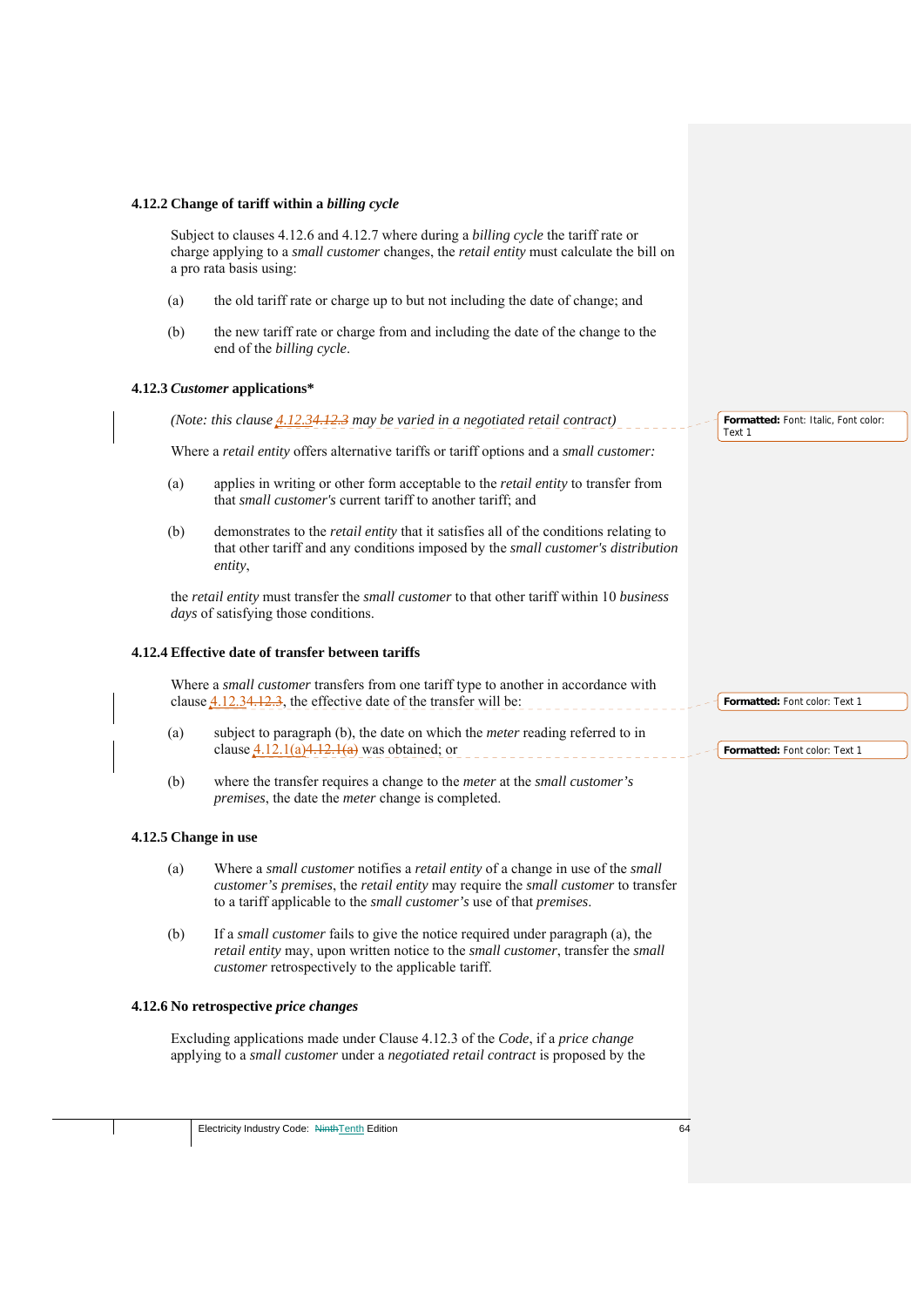*retail entity*, the *retail entity* must provide a notice to the *small customer* in accordance with Clause 4.12.7 at least 10 *business days* before the *price change* takes effect*.* 

#### **4.12.7 Notification of** *price changes*

In respect of Clause 4.12.6, a *retail entity* must notify a *small customer* of a price change under a *negotiated retail contract* by:

- (a) individual written communication including full details of the *price change* via standard postal mail (or via email or mobile text messaging services provided this form of communication has been agreed with the *small customer*); or
- (b) newspaper advertisement, provided that:
	- (i) the *small customer* is notified of the date of an impending *price change* in a bill message (or via email or mobile text messaging services provided this form of communication has been agreed with the *small customer*) prior to the *price change*, stating when (date) and where (website, press notification and any other location) full details of the *price change* will be available;
	- (ii) no less than 10 *business days* prior to the date of the *price change*, publish the new prices (including the percentage increase from the existing prices) in a newspaper/s circulating throughout Queensland;
	- (iii) no less than 10 *business days* prior to the date of the *price change*, publish the new prices and full details of the impact of *price change* on the *retail entity's* website; and
	- (iv) full details of how the *price change* has affected *small customers* is attached to the next bill received by the customer.

# **4.13 Payment**

### **4.13.1 Minimum time for payment of a bill\***

*(Note: clause 4.13.14.13.1 may be varied in a negotiated retail contract)* 

Unless otherwise agreed with a *small customer*, the pay-by date specified in the bill must not be less than 12 *business days* after the date the *retail entity* sends the bill.

#### **4.13.2 Issue of reminder notices**

If a *small customer* has not paid a bill by the pay-by date, the *retail entity* may send to that *small customer* a reminder notice that its bill is past due, giving the *small customer*  a further pay-by date (not less than five *business days* after the date the notice is sent).

#### **4.13.3 Payment methods***\**

*(Note: this clause may be varied in a negotiated retail contract)* 

**Formatted:** Font: Italic, Font color: Text 1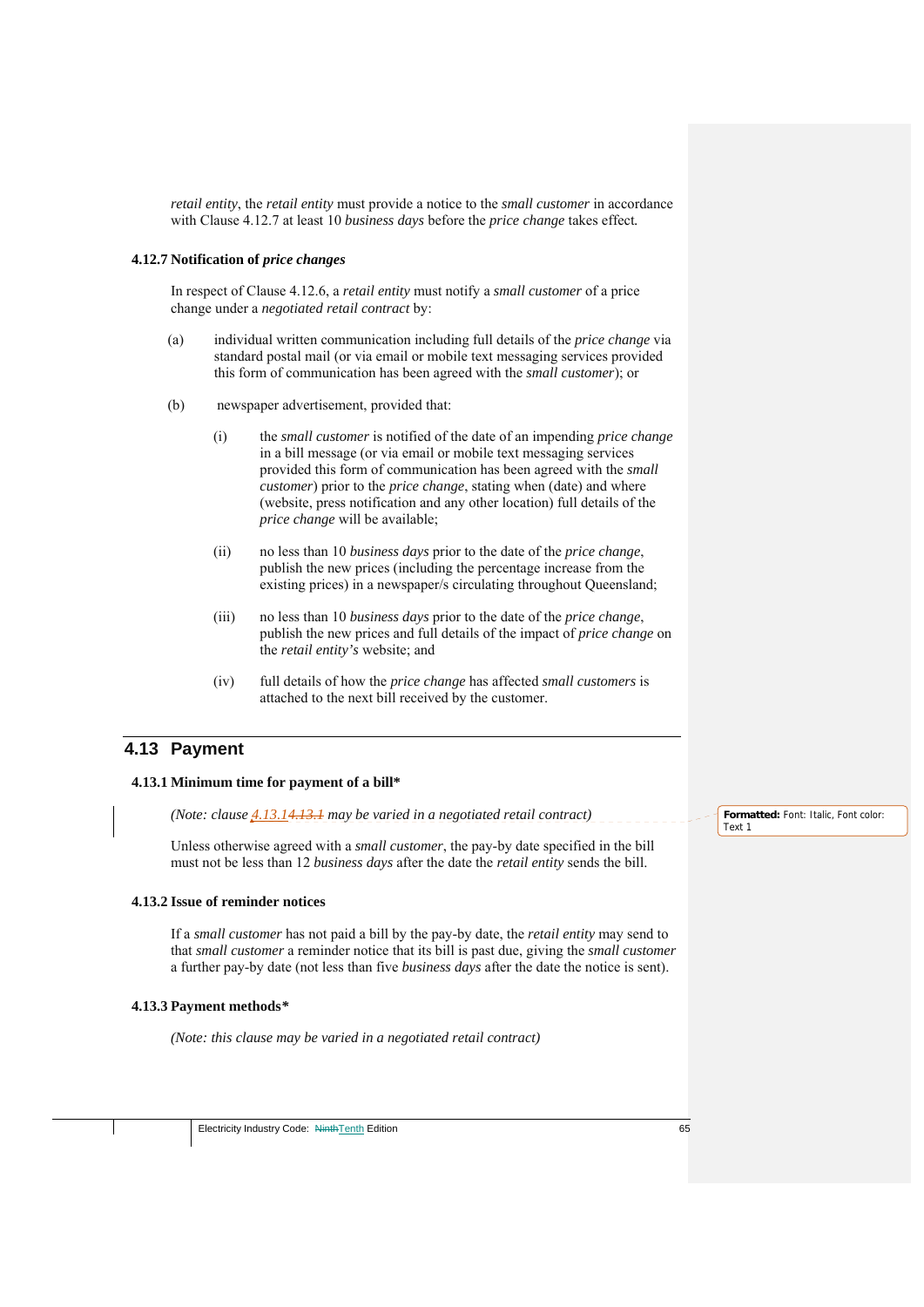A *retail entity* must offer at least the following payment methods to its *small customers*:

- (a) in person at a network of agencies or payment outlets;
- (b) by mail; and
- (c) by direct debit under a payment arrangement agreed by the *small customer*, the *retail entity* and a *bank* nominated by the *small customer*.

## **4.13.4 Direct debit**

Where a *retail entity* offers a *small customer* the option of payment of bills directly from an account with a *bank* nominated by the *small customer* (whether or not by instalment), the *retail entity* must notify the *small customer* in writing:

- (a) the amounts (which may include the full bill or an agreed instalment based on a reading or an estimate of the *small customer's* bill from time to time or the reconciliation amount calculated in accordance with clause 4.10.34.10.3 following a reading of the *meter*);
- (b) the frequency of those payments (direct debits); and
- (c) that if the *small customer* requests the *retail entity* to cease to rely upon that direct debit authority granted in favour of the *retail entity*, the *retail entity* will no longer rely on the direct debit authority.

## **4.13.5 Other retail fees and charges**

- (a) In addition to charges for electricity consumption, a *retail entity* may impose other fees and charges on a *small customer* relating to the provision of *customer retail services*:
	- (i) under a *negotiated retail contract*, whether or not the imposition of that fee or charge is expressly provided for in this *Code*; and
	- (ii) under a *standard retail contract*, only where the imposition of that fee or charge is expressly provided for in the *notified prices*.
- (b) In a *negotiated retail contract*, the amount of any such fee or charge must be fair and reasonable having regard to related costs incurred by the *retail entity*.

#### **4.13.6 Pass through of** *distribution non-network charges*

- (a) A *retail entity* may bill a *small customer* under a *retail contract* a *distribution non-network charge* which:
	- (i) the *distribution entity* is entitled to charge the *small customer* under their *connection contract*; and
	- (ii) has been charged to the *retail entity* in accordance with the *coordination agreement* between the *retail entity* and the *distribution entity*.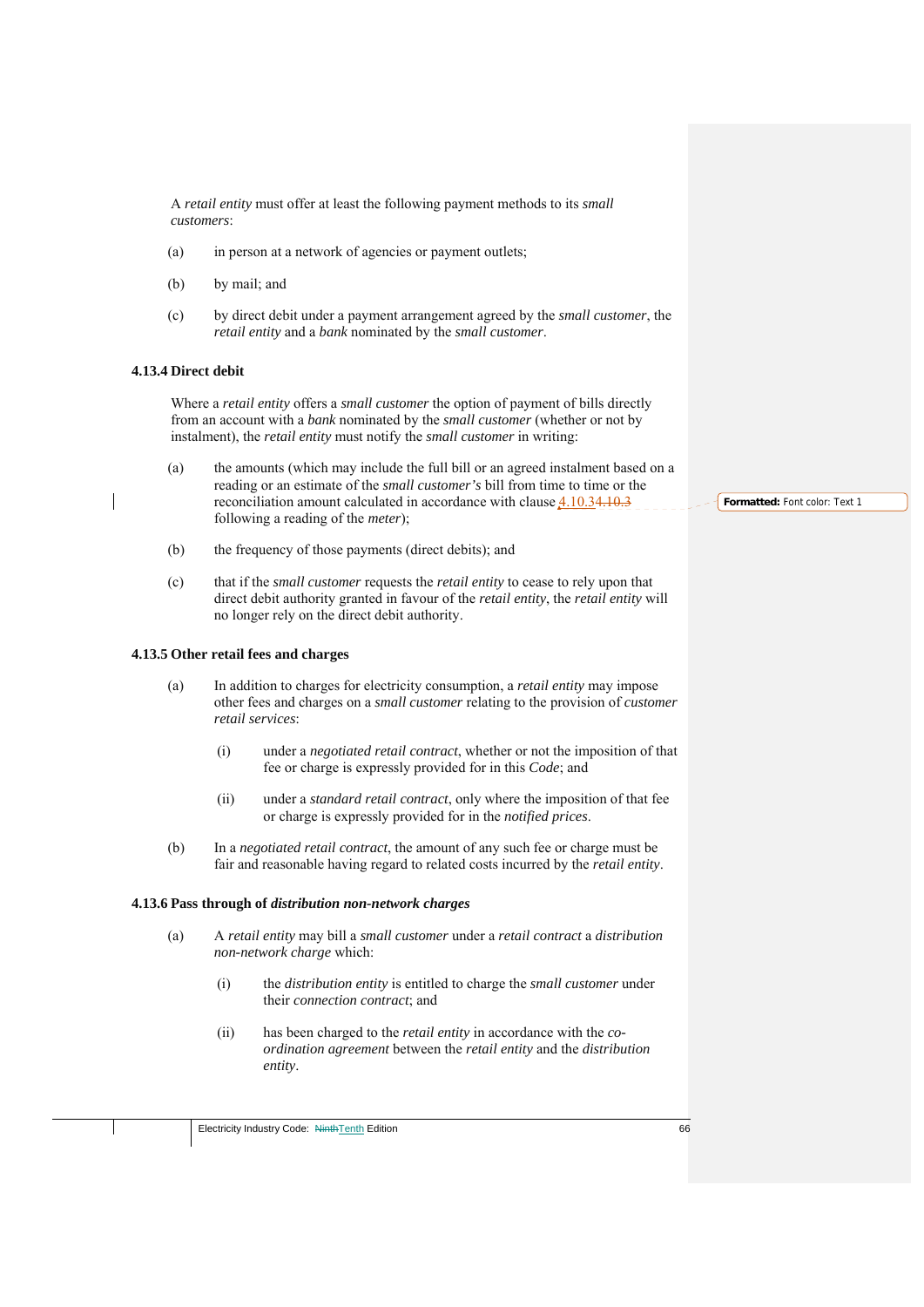Examples of *distribution non-network charges* are disconnection fees, reconnection fees and *meter* test fees.

(b) If a *small customer* is on a *standard retail contract*, a *retail entity* must not charge the *small customer* any administration fees or surcharge with respect to *distribution non-network charges*.

### **4.13.7 Payments in advance***\**

*(Note: this clause 4.13.74.13.7 may be varied in a negotiated retail contract)* 

- (a) A *retail entity* must, at the request of a *small customer*, accept payment in advance.
- (b) The acceptance of an advance payment by a *retail entity* in accordance with paragraph (a) will not require the *retail entity* to credit any interest to the amounts paid in advance.

### **4.13.8 Long absence or illness**

Where a *residential customer* is unable to arrange payment by one of the methods specified in clause 4.13.34.13.3, whether due to illness or long absence, the *retail entity*  must offer:

- (a) payment in advance facilities (unless a *negotiated retail contract* between the *small customer* and *retail entity* has varied clause 4.13.74.13.7); and
- (b) redirection of the *small customer's* bill as requested by the *small customer* free of charge.

### **4.13.9 Concessions, rebates or grants**

The *retail entity* must, when requested by a *residential customer*, pass on to the *residential customer*, as soon as is reasonably practicable, any information about the availability of concessions, rebates or grants (in particular, the electricity pensioners' and seniors' rebate), which information has been provided to the *retail entity* by the organisation or Government department responsible for the administration of that concession, rebate or grant.

### **4.13.10 Payment difficulties**

- (a) Where a *residential customer* informs the *retail entity* in writing or by telephone that the *customer* is experiencing payment difficulties, or the *retail entity's* credit management processes indicate or ought to indicate to the *retail entity* that a *residential customer* is experiencing payment difficulties, the *retail entity* must offer the *residential customer*, as soon as is reasonably practicable, an *instalment plan* which complies with clause 4.144.14 and, where appropriate:
	- (i) information about the right to have a bill redirected to a third person, as long as that third person consents in writing to that redirection;

**Formatted:** Font: Italic, Font color: Text 1

**Formatted:** Font color: Text 1

**Formatted:** Font color: Text 1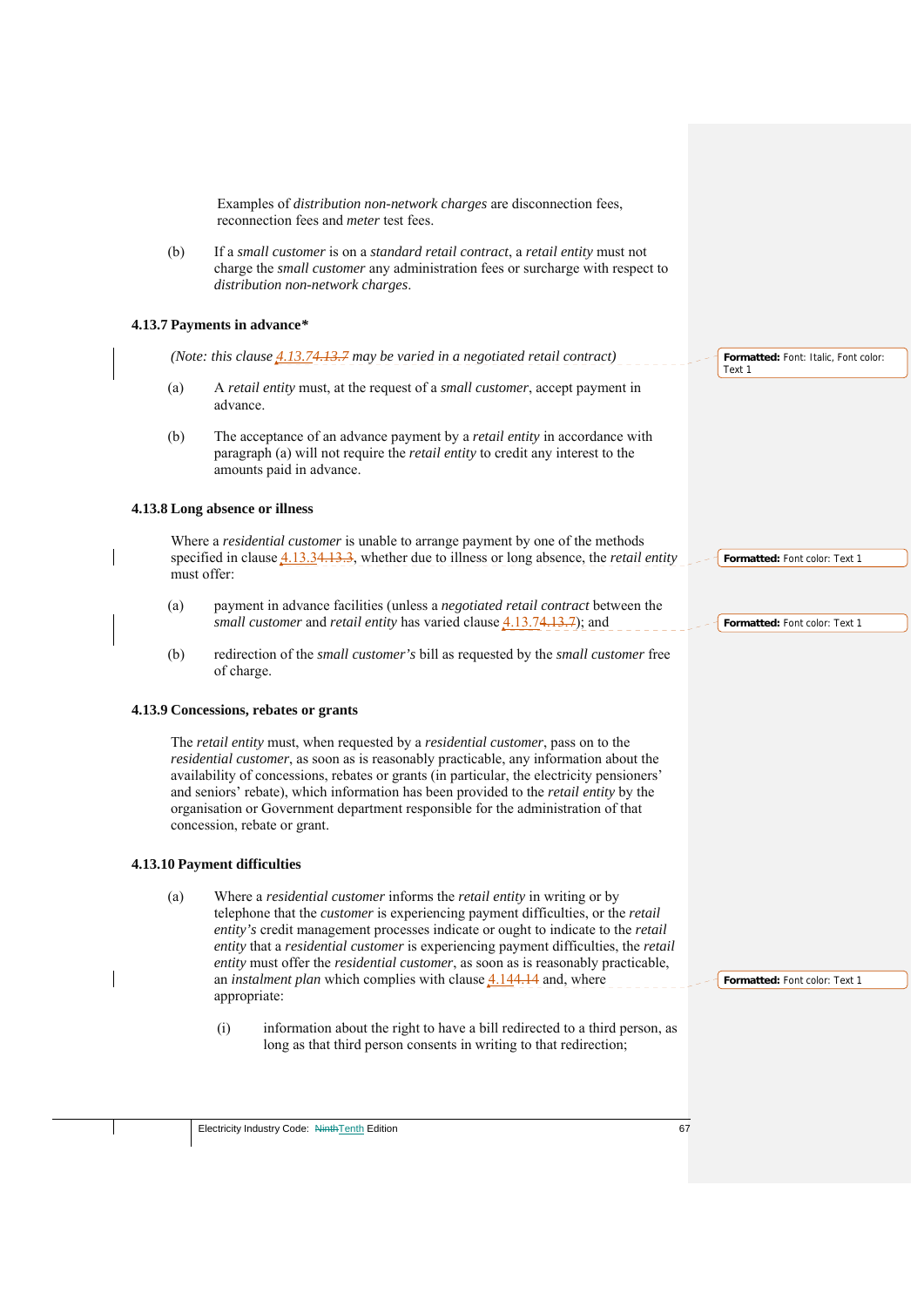- (ii) information on independent financial and other relevant counselling services;
- (iii) advise the *residential customer* of any concessions, rebates or grants that may be available to the *residential customer* to assist with financial hardship; and
- (iv) to the extent available, advice on how a *residential customer* may arrange for an electricity audit of the *residential customer's premises*.
- (b) Where a *residential customer* requests information or a redirection of its bills under this clause, the *retail entity* must provide that information or redirection free of charge.

## **4.14 Paying by instalments**

### **4.14.1 Minimum instalment payment options\***

*(Note: this clause*  $4.14.14.14.1$  *may be varied in a negotiated retail contract)* 

A *retail entity* must offer *residential customers* at least the following payment options:

- (a) a system or arrangement under which a *residential customer* may make payments in advance towards future bills; and
- (b) an interest and fee free *instalment plan* under which the *residential customer* is given more time to pay a bill or to pay arrears (including any disconnection or reconnection charges).

#### **4.14.2 When a** *retail entity* **may require instalments in advance**

A *retail entity* may require a *residential customer* to pay by instalments in advance if the *residential customer* is in arrears or as an alternative to the *residential customer*  paying a *security deposit*.

#### **4.14.3 When a** *retail entity* **does not need to offer an** *instalment plan*

A *retail entity* does not have to offer a *residential customer* an *instalment plan* if the *residential customer* has, in the previous 12 months, had two *instalment plan*s cancelled due to non-payment. In such a case, the *retail entity* must offer another *instalment plan* only if the *retail entity* is reasonably satisfied that the *residential customer* will comply with that *instalment plan*.

### **4.14.4 Obligations on** *retail entities* **when offering** *instalment plan***s**

A *retail entity* offering an *instalment plan* must:

- (a) in determining the period of the plan and calculating the amount of the instalments, take into account information from the *residential customer* about the *residential customer's* usage needs and capacity to pay;
- (b) specify the period of the plan;

**Formatted:** Font: Italic, Font color: Text 1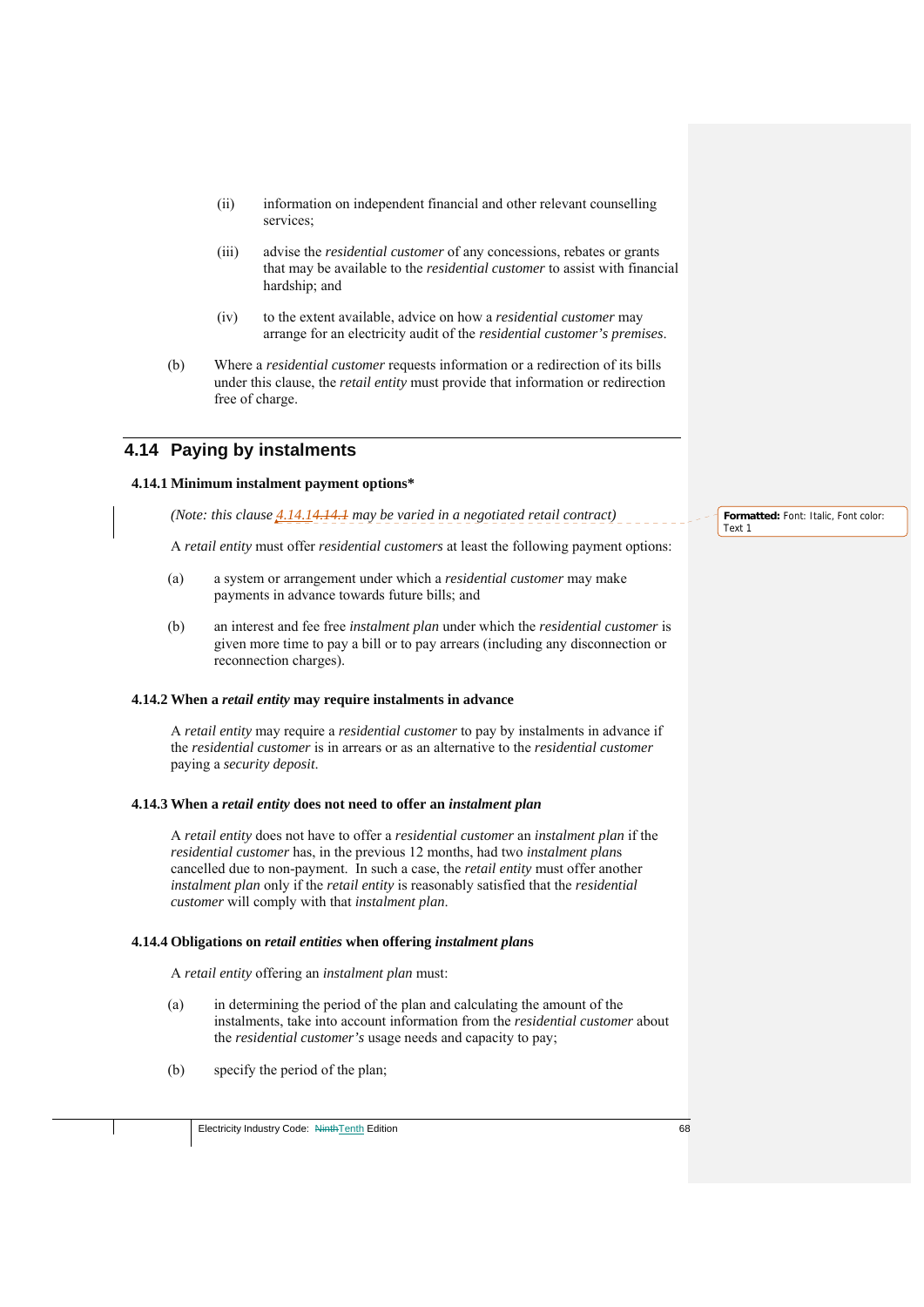- (c) specify the number of instalments (not less than four, unless the *residential customer* agrees otherwise);
- (d) specify the amount of the instalments which will pay the *residential customer's*  arrears (if any) and estimated usage during the period of the plan;
- (e) state how the amount of the instalments is calculated;
- (f) state that due to seasonal fluctuations in the *residential customer's* usage, paying by instalments may result in the *residential customer* being in credit or debit during the period of the plan;
- (g) monitor the *residential customer's* compliance with that plan; and
- (h) have in place fair and reasonable procedures to address payment difficulties a *residential customer* may face while on the plan.

## **4.14.5 No limitation on payment options**

Nothing in this *Code* limits the payment options that a *retail entity* may offer to a *small customer*.

# **4.15 Review of a bill**

#### **4.15.1 Obligation to review a bill on request**

A *retail entity* must review a *small customer's* bill when asked by that *small customer*.

## **4.15.2 Time frame for report on request**

The *retail entity* must inform the *small customer* of the outcome of that review as soon as reasonably possible but, in any event, within 20 *business days*.

## **4.15.3 Payments during a review of a bill**

Where a *retail entity* is reviewing a bill, the *retail entity* may require the *small customer* to pay:

- (a) the greater of:
	- (i) that portion of the bill under review that the *small customer* and the *retail entity* agree is not the subject of review; or
	- (ii) an amount equal to the average amount of the *small customer's* bills in the previous 12 months (excluding the bill in dispute); and
- (b) any future bills that are properly due.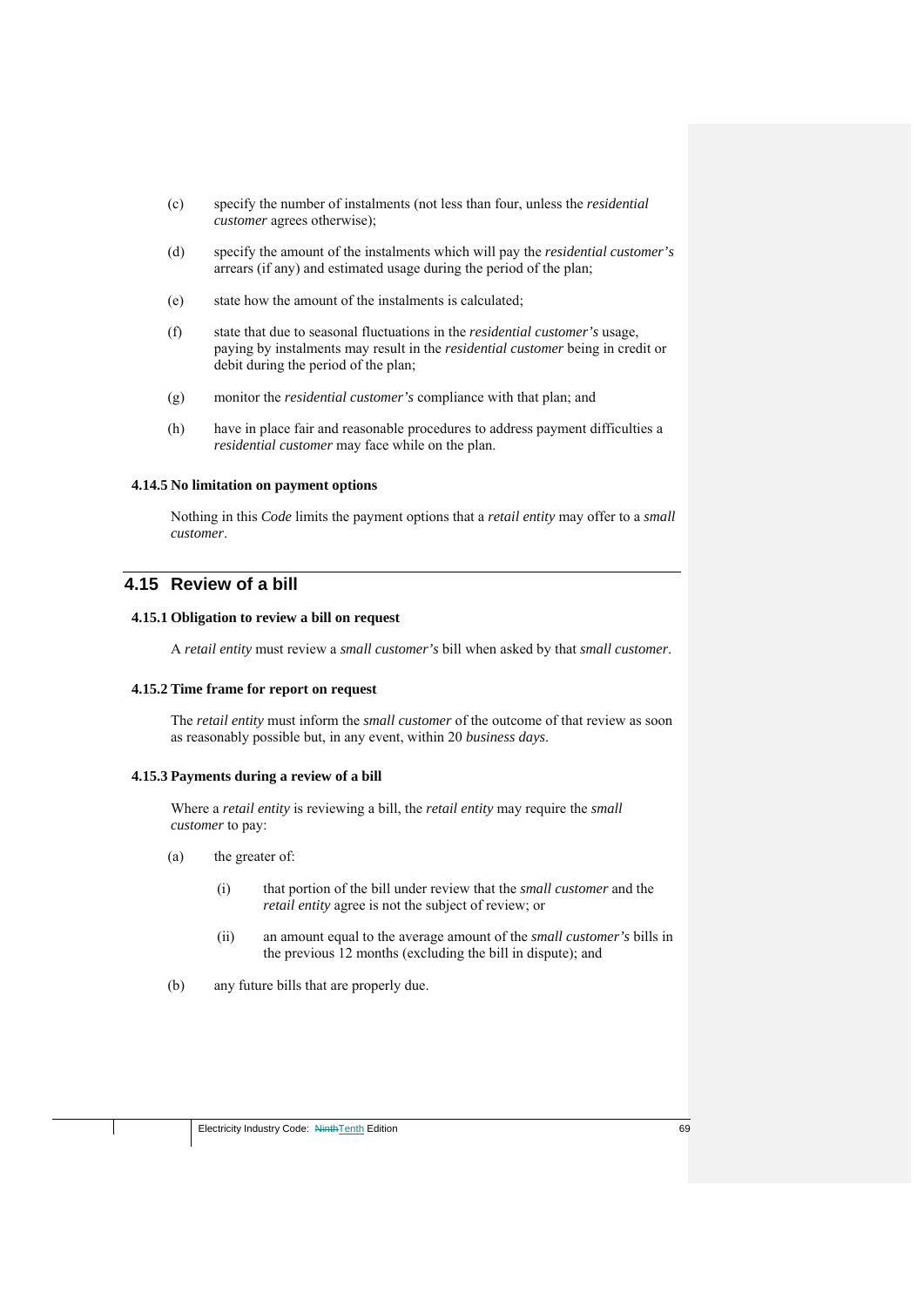#### **4.15.4 Customer requests for testing of** *meters* **or** *metering data*

- (a) Where the *small customer* requests that, in reviewing the bill, the *meter* reading or *metering data* be checked or the *meter* tested, the *retail entity* must, as the case may be:
	- (i) arrange for a check of the *meter* reading or *metering data*; or
	- (ii) request the *small customer's responsible person* to test the *meter*.
- (b) The *small customer* must pay any *distribution non-network charge* levied by the *distribution entity* for testing the *meter*. The fee may be requested in advance.

#### **4.15.5 Procedures following a review of a bill**

Where, after conducting a review of the bill, a *retail entity* is satisfied that it is:

- (a) correct, the *retail entity* may require the *small customer* to pay the amount of that bill which is still outstanding; or
- (b) incorrect, the *retail entity*:
	- (i) must correct the *small customer's* bill in accordance with clause 4.114.11; **Formatted:** Font color: Text 1
	- (ii) must refund (or set off against the amount in (iii)) any fee paid in advance under clause  $4.15.44.15.4$ ;
	- (iii) may require the *small customer* to pay the amount of that bill which is still outstanding; and
	- (iv) must advise the *small customer* of the existence of its complaint handling processes under clause 4.6.34.6.3 of this *Code*.

# **4.16 Shortened collection period**

## **4.16.1 Shortened collection period**

Where a *retail entity* has issued a *small customer* with:

- (a) reminder notices in respect of three consecutive electricity bills; or
- (b) reminder notices in respect of three consecutive *dual fuel contract* bills; or
- (c) two consecutive *disconnection warnings*,

the *retail entity* may place the *small customer* on a shortened collection period in relation to the relevant *retail contract*.

**Formatted:** Font color: Text 1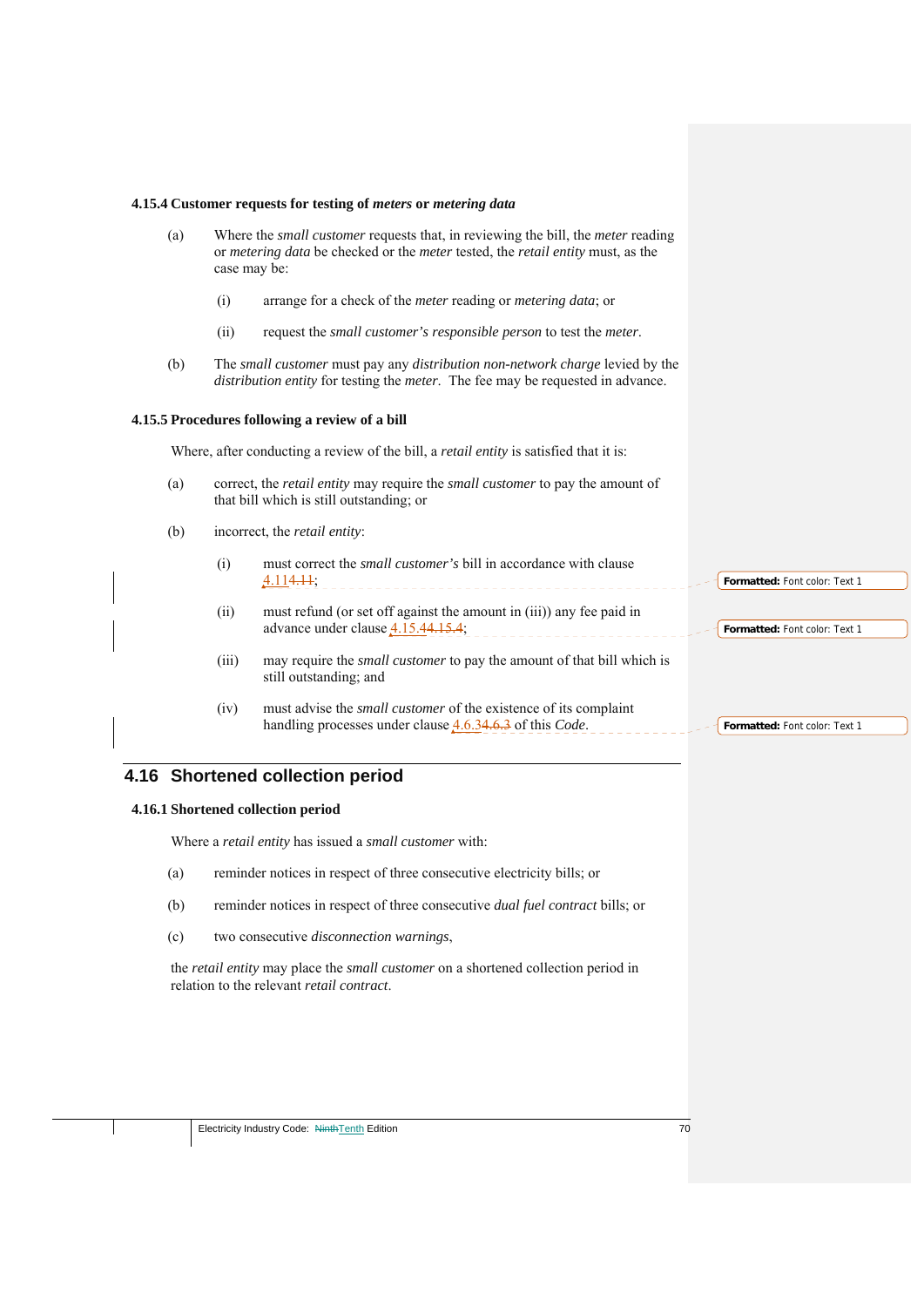#### **4.16.2** *Retail entities'* **obligations prior to placing a** *small customer* **on a shortened collection period**

Before a *retail entity* may place a *small customer* on a shortened collection period, the *retail entity* must inform the *small customer* that:

- (a) receipt of a third reminder notice (or second *disconnection warning*) may result in the *small customer* being placed on a shortened collection period;
- (b) being placed on a shortened collection period will result in the *small customer*  not receiving a reminder notice until the *small customer* has paid three consecutive bills by the pay-by date;
- (c) the *small customer* may obtain further information from the *retail entity* on a specified telephone number;
- (d) once on a shortened collection period, the *small customer* must pay three consecutive bills by the pay-by date to return to its previous collection period; and
- (e) in the case of a *residential customer* only, alternative payment arrangements, such as *instalment plan*s offered by the *retail entity*, are available.

## **4.16.3 Notice**

- (a) Where after giving notice as required in clause 4.16.24.16.2, a *retail entity*  decides to shorten the collection period in respect of a *small customer*, the *retail entity* must give the *small customer* written notice of that decision within 10 *business days* of the decision.
- (b) Any notice given under paragraph (a) must advise the *small customer* of the existence of the *retail entity's* complaint handling processes available under clause 4.6.34.6.3 of this *Code*.

#### **4.16.4 Effect of** *small customer* **compliance with shortened collection period**

Where a *small customer* on a shortened collection period pays three consecutive bills by the pay-by date, the *retail entity* must return the *small customer* to the collection period that applied before the shortened collection period commenced.

## **4.17** *Security deposits*

#### **4.17.1 Requirement for** *security deposit*

- (a) A *retail entity* may require a *small customer* to provide a *security deposit* at the time the *small customer* makes an application under clause  $4.74.7$  (or an application for reconnection after being disconnected by reason of clause 4.184.18), or before providing *customer retail services* to the *small customer*.
	- (b) A *small customer* must provide the *security deposit,* any increase in the *security deposit* or, if the *retail entity* permits a bank guarantee to be provided in place of a *security deposit*, the bank guarantee, within five *business days* after the *retail entity* requests such *security deposit*, increase or bank guarantee.

**Formatted:** Font color: Text 1

**Formatted:** Font color: Text 1

**Formatted:** Font color: Text 1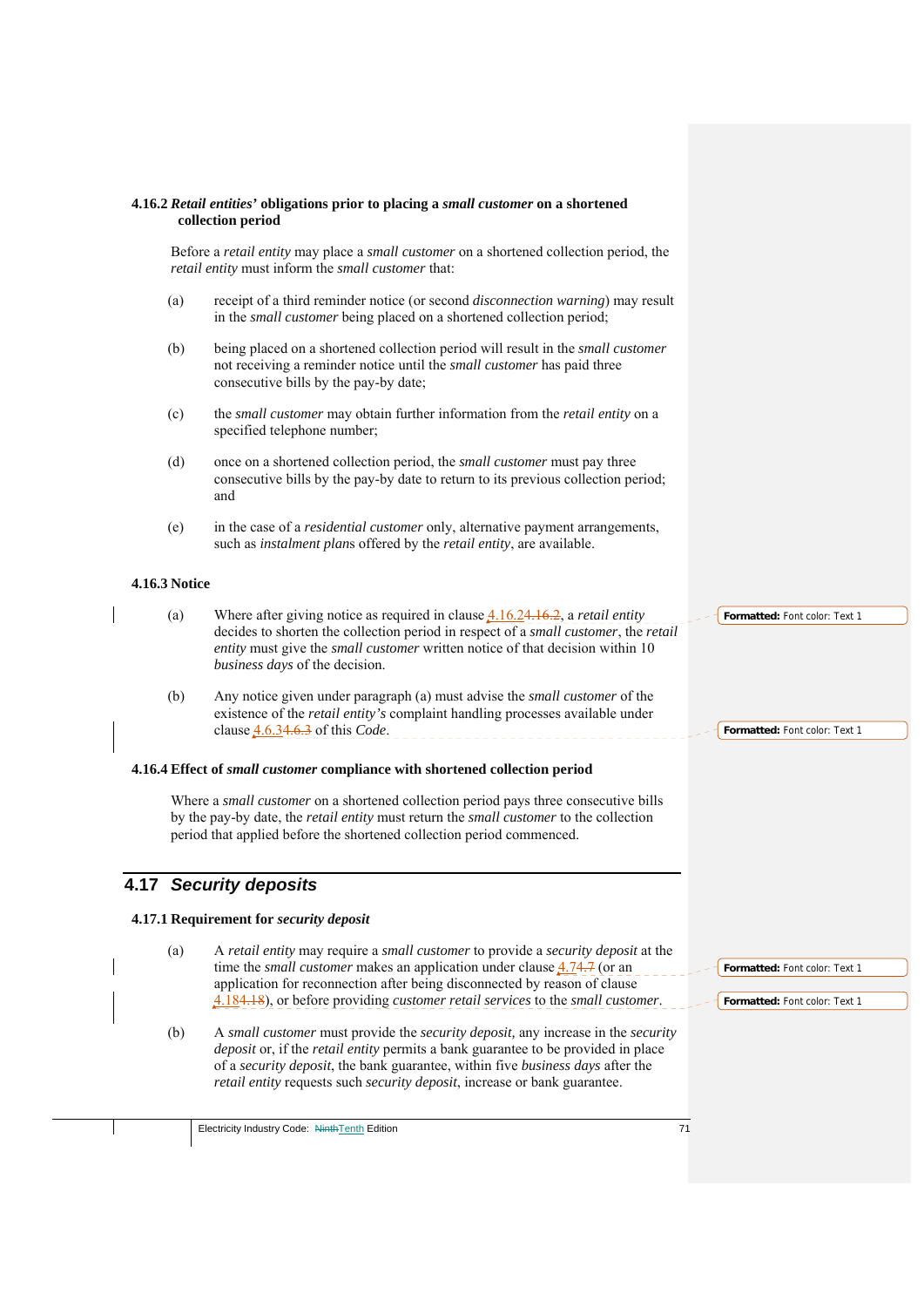## **4.17.2 Amount of** *security deposit*

 $\overline{\phantom{a}}$ 

|                           |      | Subject to clause $\frac{4.17.5(c)}{4.17.5(e)}$ :                                                                                                                                                                                                                                         | Formatted: Font color: Text 1 |
|---------------------------|------|-------------------------------------------------------------------------------------------------------------------------------------------------------------------------------------------------------------------------------------------------------------------------------------------|-------------------------------|
| (a)                       |      | the amount of a <i>security deposit</i> for a <i>small customer</i> who is on a quarterly<br>billing cycle must not be greater than 1.5 times the estimated quarterly bill; and                                                                                                           |                               |
| (b)                       |      | the amount of a <i>security deposit</i> for a <i>small customer</i> who is on a monthly<br>billing cycle must not be greater than 2.5 times the estimated monthly bill.                                                                                                                   |                               |
|                           |      | 4.17.3 Estimated monthly or quarterly bills                                                                                                                                                                                                                                               |                               |
|                           |      | For the purposes of clause $4.17.24.17.2$ , a <i>retail entity</i> must base a <i>customer's</i><br>estimated monthly or quarterly bill on:                                                                                                                                               | Formatted: Font color: Text 1 |
| (a)                       |      | the <i>customer's</i> previous billing history;                                                                                                                                                                                                                                           |                               |
| (b)                       |      | the previous billing history at the <i>premises</i> ; or                                                                                                                                                                                                                                  |                               |
| (c)                       |      | typical electricity usage of <i>customers</i> of the same type as the <i>customer</i> .                                                                                                                                                                                                   |                               |
|                           |      | <b>4.17.4 Residential customers</b>                                                                                                                                                                                                                                                       |                               |
| unless:                   |      | A retail entity must not require a residential customer to provide a security deposit                                                                                                                                                                                                     |                               |
| (a)                       |      | the residential customer has left a previous premises without settling an<br>outstanding electricity debt owing to that retail entity, the debt remains<br>outstanding, and the <i>residential customer</i> refuses to make arrangements<br>(acceptable to both parties) to pay the debt; |                               |
| (b)                       |      | the <i>residential customer</i> has within the previous two years fraudulently<br>acquired or intentionally consumed electricity otherwise than in accordance<br>with electricity legislation;                                                                                            |                               |
| (c)                       |      | the <i>residential customer</i> is a new <i>customer</i> and has refused or failed to produce<br>acceptable identification;                                                                                                                                                               |                               |
| (d)                       |      | the residential customer has not provided credit history information required by<br>the retail entity; or                                                                                                                                                                                 |                               |
| (e)                       |      | the retail entity has reasonably formed a view that the residential customer has<br>an unsatisfactory or no credit history.                                                                                                                                                               |                               |
| 4.17.5 Business customers |      |                                                                                                                                                                                                                                                                                           |                               |
| (a)                       |      | A retail entity must not require a business customer to provide a security<br>deposit unless:                                                                                                                                                                                             |                               |
|                           | (i)  | the business customer does not have a satisfactory credit rating; or                                                                                                                                                                                                                      |                               |
|                           | (ii) | the business customer does not have a satisfactory electricity account<br>payment history.                                                                                                                                                                                                |                               |
|                           |      |                                                                                                                                                                                                                                                                                           |                               |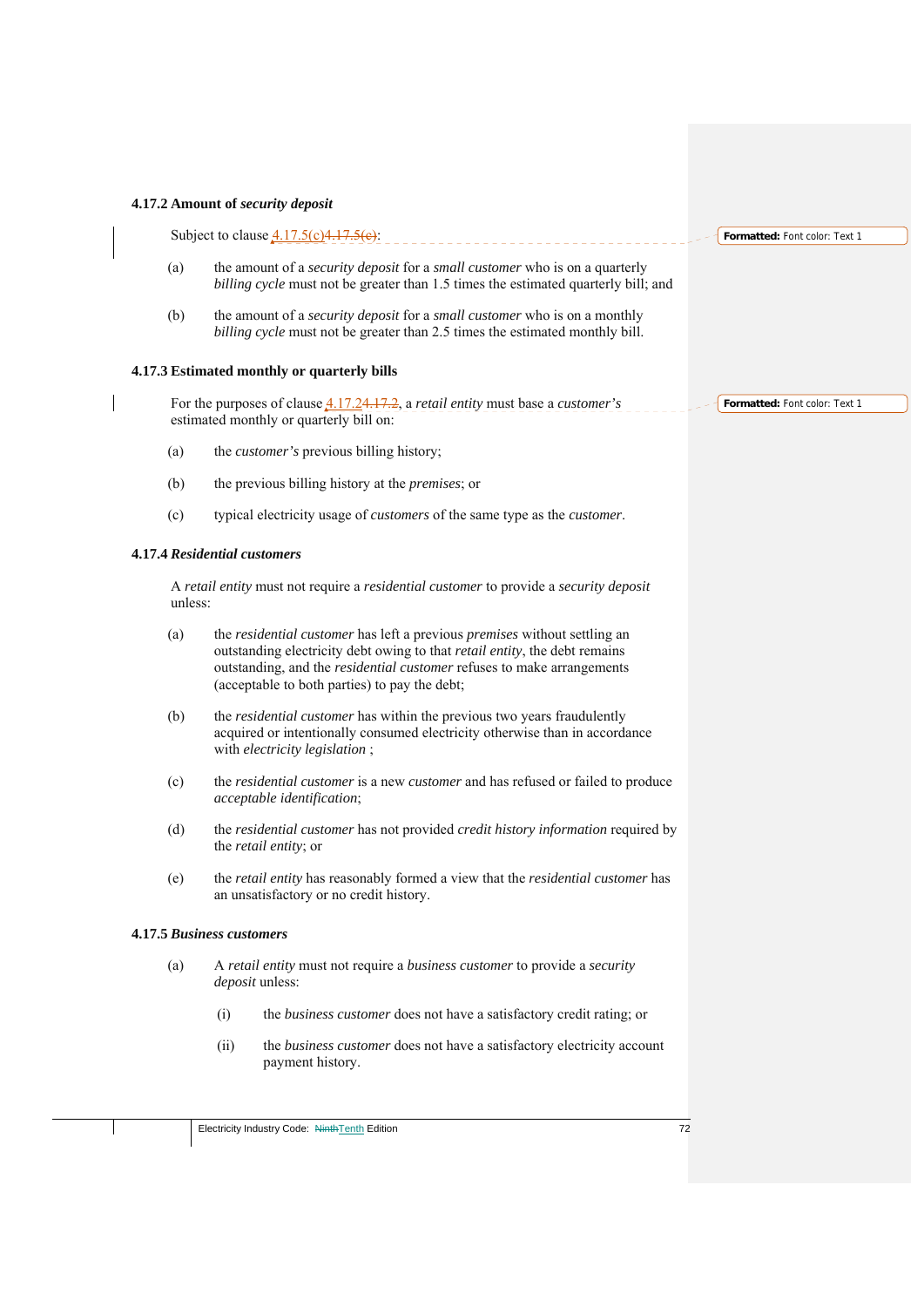| (b) | A retail entity must accept a bank guarantee from a small business customer as<br>an alternative to a cash security deposit.                                                                                                                                                                                                          |
|-----|---------------------------------------------------------------------------------------------------------------------------------------------------------------------------------------------------------------------------------------------------------------------------------------------------------------------------------------|
| (c) | Despite clause 4.17.14.17.1, a retail entity may increase a small business<br>Formatted: Font color: Text 1<br>customer's existing security deposit at any time to ensure the security deposit                                                                                                                                        |
|     | held is sufficient to secure that business customer's current electricity usage<br>taking into account the limits on <i>security deposits</i> under clause $4.17.24.17.2$ as<br>Formatted: Font color: Text 1<br>calculated using the average of the business customer's last three bills.                                            |
|     | 4.17.6 Interest on security deposits                                                                                                                                                                                                                                                                                                  |
|     | Where a retail entity has received a security deposit from a small customer, the retail<br>entity must pay interest, if any, to the small customer, on the deposit at the contract<br>interest rate.                                                                                                                                  |
|     | 4.17.7 Obligation to return a security deposit                                                                                                                                                                                                                                                                                        |
| (a) | Where a small customer has been required by a retail entity to pay a security<br>deposit, the retail entity must repay to the small customer in accordance with<br>the small customer's reasonable instructions the amount of the security deposit,<br>together with accrued interest, within 10 business days of the small customer: |
|     | (i)<br>completing one year's payment (in the case of a <i>residential customer</i> )<br>or two years' payment (in the case of a business customer) by the pay-<br>by dates on the <i>retail entity's</i> initial bills; or                                                                                                            |
|     | (ii)<br>ceasing to take supply at the relevant <i>premises</i> .                                                                                                                                                                                                                                                                      |
| (b) | If no reasonable instructions are given by the <i>small customer</i> , a <i>retail entity</i><br>must credit the amount of the security deposit, together with accrued interest,<br>on the <i>small customer's</i> next bill.                                                                                                         |
|     | 4.17.8 Return of bank guarantee                                                                                                                                                                                                                                                                                                       |
|     | Where a retail entity has accepted a bank guarantee from a business customer in lieu of<br>a security deposit, the retail entity must return the bank guarantee within 10 business<br>days to the business customer in the circumstances set out in clause 4.17.74.17.7.<br>Formatted: Font color: Text 1                             |
|     | 4.17.9 Identification in a retail entity's accounts                                                                                                                                                                                                                                                                                   |
|     | A retail entity must keep security deposits in a separate account and separately identify<br>in its company accounts, at all times, the value of security deposits which it holds for<br>small customers.                                                                                                                             |
|     | 4.17.10 Use of a security deposit                                                                                                                                                                                                                                                                                                     |
|     | Despite clause <i>A.17.74.17.7, a retail entity</i> may, subject to clause <i>A.17.114.17.11</i> , use a<br>Formatted: Font color: Text 1<br>small customer's security deposit and interest which has accrued to it to offset any<br>Formatted: Font color: Text 1<br>amount owed by that small customer to the retail entity:        |
| (a) | if the <i>small customer</i> fails to pay a bill resulting in disconnection of the<br><i>premises</i> ; or                                                                                                                                                                                                                            |
|     | Electricity Industry Code: NinthTenth Edition<br>73                                                                                                                                                                                                                                                                                   |
|     |                                                                                                                                                                                                                                                                                                                                       |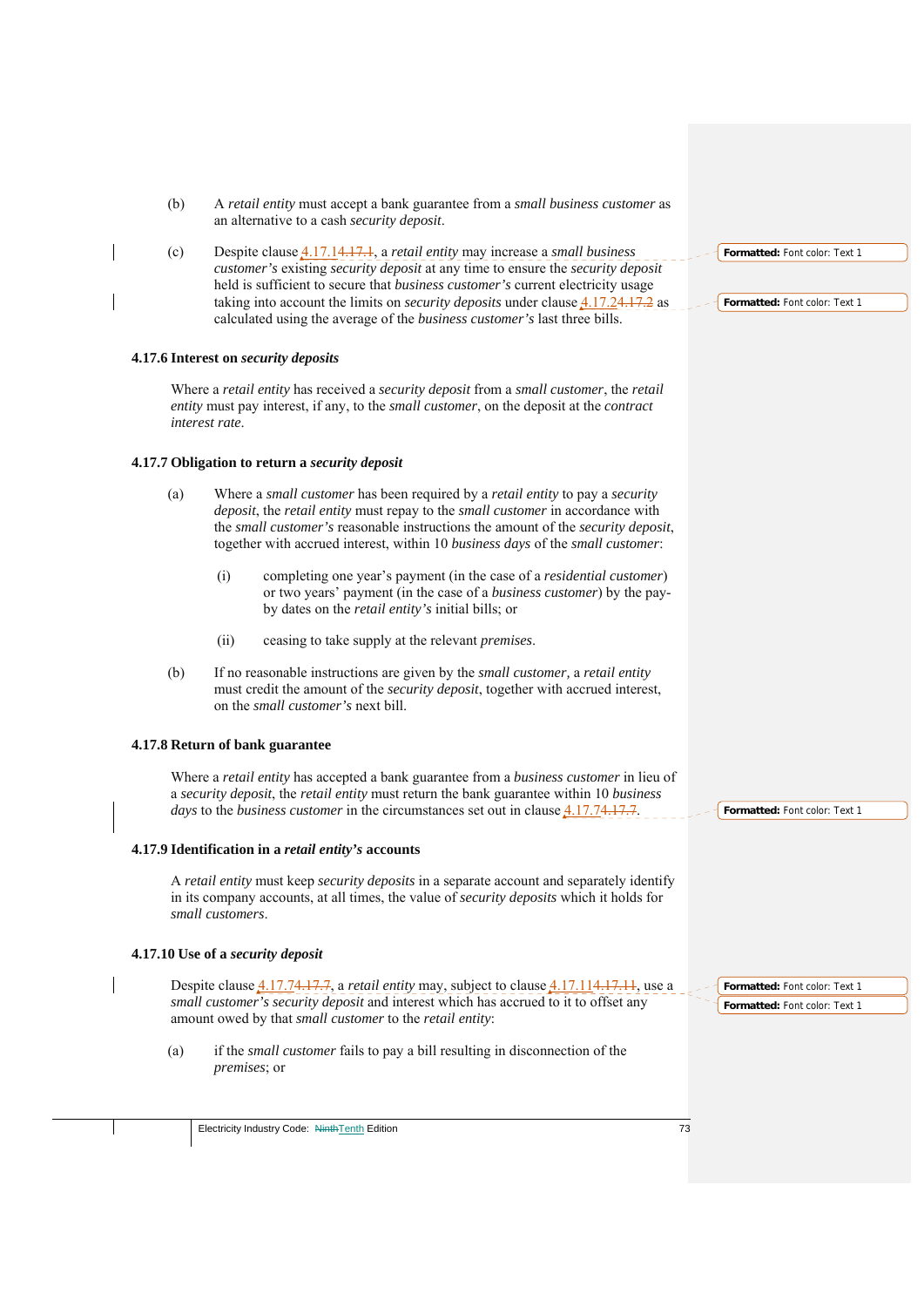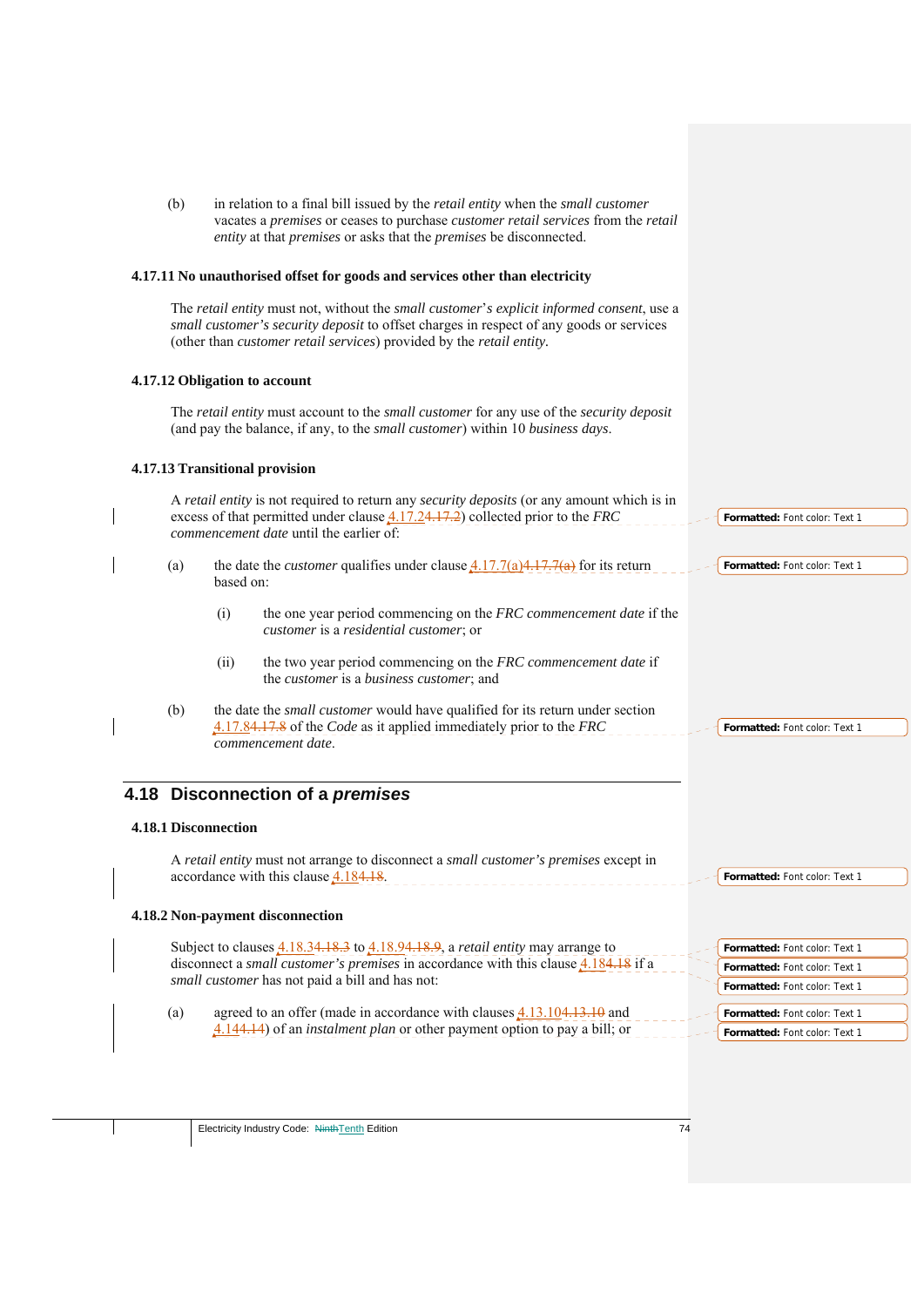| adhered to the <i>small customer's</i> obligations to make payments in accordance<br>(b)<br>with an agreed <i>instalment plan</i> or other payment option relating to the payment<br>of bills.                                                                                                                                                                                                                                                                                  |                               |
|---------------------------------------------------------------------------------------------------------------------------------------------------------------------------------------------------------------------------------------------------------------------------------------------------------------------------------------------------------------------------------------------------------------------------------------------------------------------------------|-------------------------------|
| 4.18.3 Limitation on disconnection of <i>residential customers</i> in cases of financial<br>difficulties                                                                                                                                                                                                                                                                                                                                                                        |                               |
| Where, because of a lack of sufficient income on the part of a <i>residential customer</i> and<br>any other person normally resident at the <i>customer's premises</i> , the <i>residential customer</i><br>is unable to pay a bill, the <i>retail entity</i> must not arrange for disconnection of the<br>residential customer's premises except where the retail entity has, in addition to<br>complying with the requirements of clauses $4.18.44.18.4$ and $4.18.54.18.5$ : | Formatted: Font color: Text 1 |
| used its best endeavours to contact the <i>residential customer</i> either:<br>(a)                                                                                                                                                                                                                                                                                                                                                                                              | Formatted: Font color: Text 1 |
| (i)<br>by telephone;                                                                                                                                                                                                                                                                                                                                                                                                                                                            |                               |
| (ii)<br>by mail;                                                                                                                                                                                                                                                                                                                                                                                                                                                                |                               |
| (iii)<br>by lettergram;                                                                                                                                                                                                                                                                                                                                                                                                                                                         |                               |
| by facsimile;<br>(iv)                                                                                                                                                                                                                                                                                                                                                                                                                                                           |                               |
| by email; or<br>(v)                                                                                                                                                                                                                                                                                                                                                                                                                                                             |                               |
| by any other method approved by the <i>regulator</i> from time to time;<br>(vi)                                                                                                                                                                                                                                                                                                                                                                                                 |                               |
| given the residential customer information on government funded concessions,<br>(b)<br>rebates or grants as outlined in clause 4.13.94.13.9, if applicable, and referred<br>the <i>residential customer</i> to the organisation responsible for that concession; and                                                                                                                                                                                                            | Formatted: Font color: Text 1 |
| offered the <i>residential customer</i> alternative payment options of the kind<br>(c)<br>referred to in clauses $4.134.13$ and $4.144.14$ .                                                                                                                                                                                                                                                                                                                                    | Formatted: Font color: Text 1 |
| 4.18.4 Obligations prior to disconnection of residential customers                                                                                                                                                                                                                                                                                                                                                                                                              | Formatted: Font color: Text 1 |
| Subject to clause <b>4.164.16</b> , before the <i>retail entity</i> arranges for disconnection of any<br>residential customer the retail entity must have:                                                                                                                                                                                                                                                                                                                      | Formatted: Font color: Text 1 |
| given the <i>residential customer</i> a reminder notice;<br>(a)                                                                                                                                                                                                                                                                                                                                                                                                                 |                               |
| (b)<br>after the expiry of the period referred to in the reminder notice, given the<br>residential customer a written disconnection warning with not less than five<br>business days' notice of its intention to arrange for the disconnection (the five<br>business days shall be counted from the date of receipt of the disconnection<br>warning); and                                                                                                                       |                               |
| included details of the existence and operation of the <i>Energy and Water</i><br>(c)<br>Ombudsman Queensland, including the Energy and Water Ombudsman<br>Queensland's contact details, on the disconnection warning.                                                                                                                                                                                                                                                          |                               |
|                                                                                                                                                                                                                                                                                                                                                                                                                                                                                 |                               |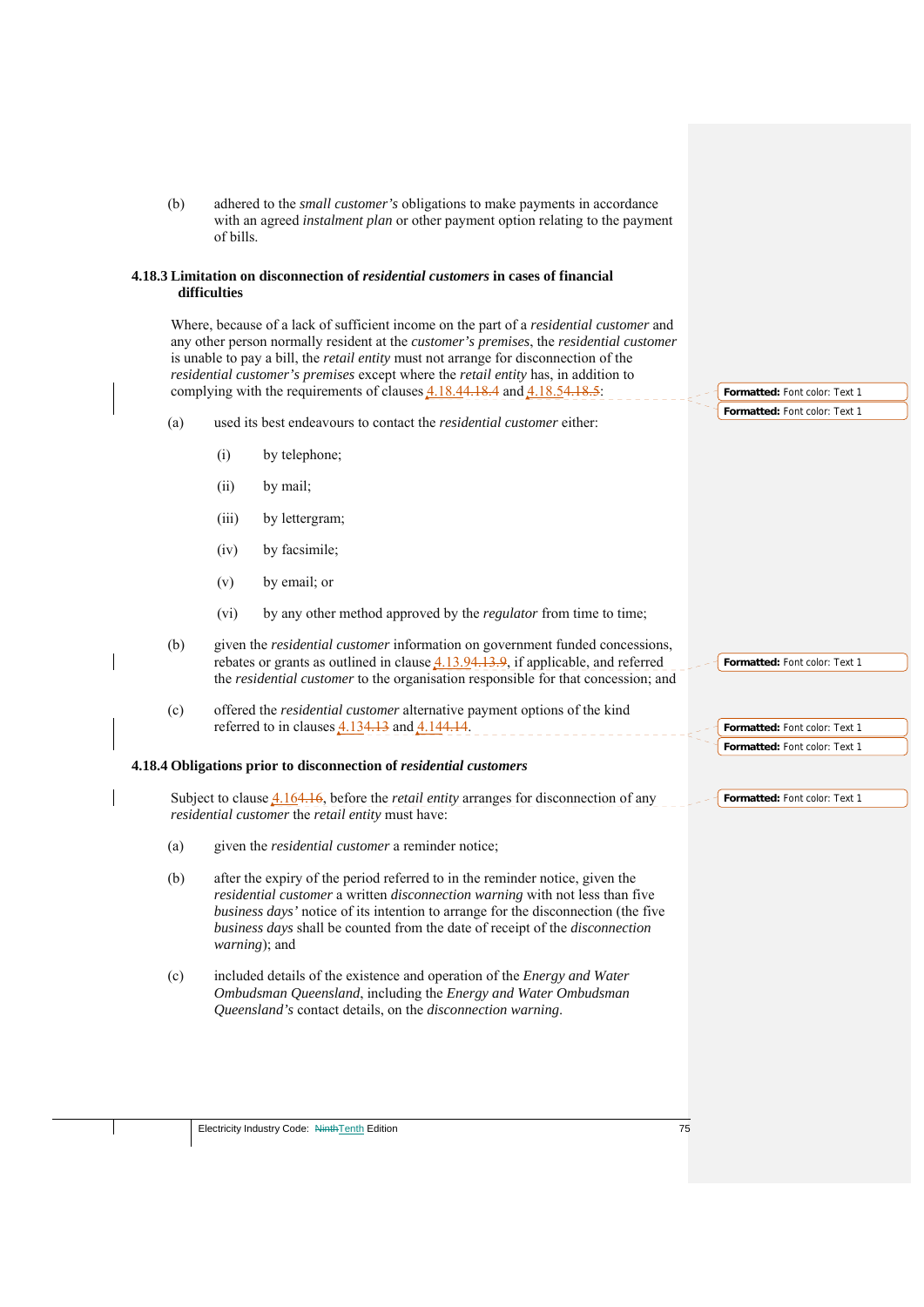|     |               | 4.18.5 Circumstances when a residential customer may be disconnected                                                                                                                                                                                                                                                                                                                                 |                                                                |
|-----|---------------|------------------------------------------------------------------------------------------------------------------------------------------------------------------------------------------------------------------------------------------------------------------------------------------------------------------------------------------------------------------------------------------------------|----------------------------------------------------------------|
| (a) |               | Provided the <i>retail entity</i> has complied with clause <b>4.18.44.18.4</b> , the <i>retail</i><br>entity may arrange for disconnection of the residential customer:                                                                                                                                                                                                                              | Formatted: Font color: Text 1                                  |
|     | (i)           | if the <i>retail entity</i> was required to make an offer under<br>clause $4.18.3(c)4.18.3(e)$ , immediately if the <i>residential customer</i> :                                                                                                                                                                                                                                                    | Formatted: Font color: Text 1                                  |
|     |               | has refused or failed to accept the offer before the expiry of the<br>(A)<br>five business days period in the disconnection warning; or                                                                                                                                                                                                                                                              |                                                                |
|     |               | (B)<br>has accepted the offer, but has refused or failed to take any<br>reasonable action towards settling the debt before the expiry of<br>the five business days period in the disconnection warning; and                                                                                                                                                                                          |                                                                |
|     | (ii)          | in all other circumstances, immediately after the expiry of the five<br>business days period in the disconnection warning, if the customer has<br>not rectified the situation that gave rise to the right to arrange for the<br>disconnection of the small customer's premises.                                                                                                                      |                                                                |
| (b) | may:          | Where the retail entity and the residential customer have entered into a dual<br>fuel contract, or two negotiated retail contracts for the sale of electricity and<br>the sale and supply of gas, under which a single bill, or two simultaneous bills,<br>for electricity and gas are, issued to the <i>residential customer</i> , the <i>retail entity</i>                                         |                                                                |
|     | (i)           | arrange for the disconnection of the <i>residential customer's</i> gas supply<br>in accordance with the <i>duel fuel contract</i> ; and                                                                                                                                                                                                                                                              |                                                                |
|     | (ii)          | only arrange for disconnection of the residential customer's electricity<br>supply 15 business days after disconnecting the residential customer's<br>gas supply if the <i>residential customer</i> has refused or failed to take any<br>reasonable action towards settling the debt since the date of<br>disconnection of the <i>residential customer's</i> gas supply under sub-<br>paragraph (i). |                                                                |
|     |               | 4.18.6 No obligation to offer instalment plan                                                                                                                                                                                                                                                                                                                                                        |                                                                |
|     |               | A retail entity is not obliged to offer an instalment plan as provided in clause 4.144.14<br>where the residential customer has in the previous twelve months had two instalment<br>plans cancelled due to non payment.                                                                                                                                                                              | Formatted: Font color: Text 1                                  |
|     |               | 4.18.7 Limitation on disconnection of business customers                                                                                                                                                                                                                                                                                                                                             |                                                                |
|     | 4.18.94.18.9. | A retail entity must not arrange for the disconnection of a business customer's premises<br>for failure to pay an account except in accordance with clauses 4.18.84.18.8 and<br>_________________________________                                                                                                                                                                                    | Formatted: Font color: Text 1<br>Formatted: Font color: Text 1 |
|     |               |                                                                                                                                                                                                                                                                                                                                                                                                      |                                                                |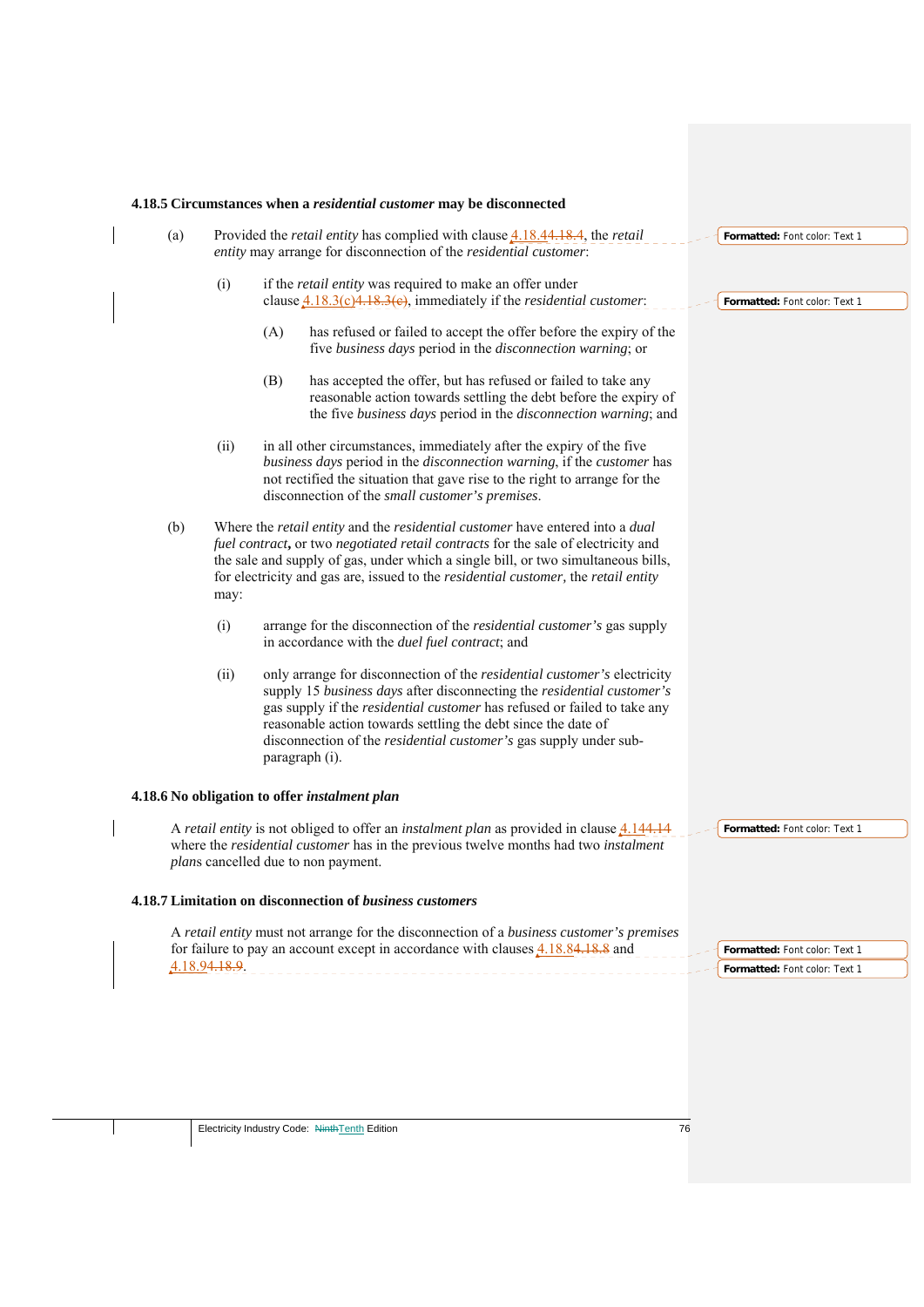|     | Subject to clause <b>4.164.16</b> , before the <i>retail entity</i> arranges for disconnection of any<br>Formatted: Font color: Text 1<br>small business customer the retail entity must have:                                                                                                                                  |
|-----|---------------------------------------------------------------------------------------------------------------------------------------------------------------------------------------------------------------------------------------------------------------------------------------------------------------------------------|
| (a) | if requested, offered the <i>business customer</i> an extension of time to pay on terms<br>and conditions;                                                                                                                                                                                                                      |
| (b) | given the <i>business customer</i> a reminder notice;                                                                                                                                                                                                                                                                           |
| (c) | after the expiry of the period referred to in the reminder notice, given the<br>business customer a written disconnection warning, with five business days'<br>notice of its intention to arrange for the disconnection (the five business days<br>shall be counted from the date of receipt of the disconnection warning); and |
| (d) | included details of the existence and operation of the Energy and Water<br>Ombudsman Queensland, including the Energy and Water Ombudsman<br>Queensland's contact details, on the disconnection warning.                                                                                                                        |
|     | 4.18.9 Circumstances when a business customer may be disconnected                                                                                                                                                                                                                                                               |
|     | Provided the <i>retail entity</i> has complied with clause 4.18.84.18.8, the <i>retail entity</i> may<br>Formatted: Font color: Text 1<br>arrange for the disconnection of the business customer immediately if the business<br>customer:                                                                                       |
| (a) | has failed to request or refused or failed to accept the offer which the business<br><i>customer</i> could request under $4.18.8(a)4.18.8(a)$ before the expiry of the five<br>Formatted: Font color: Text 1<br>business days period in the disconnection warning; or                                                           |
| (b) | has accepted the offer which the business customer could request under<br>$4.18.8(a)4.18.8(a)$ , but has refused or failed to take any reasonable action<br>Formatted: Font color: Text 1<br>towards settling the debt before the expiry of the five business days period in<br>the disconnection warning.                      |
|     | 4.18.10 Denying access to a meter                                                                                                                                                                                                                                                                                               |
| (a) | Where a small customer fails to allow, for three consecutive scheduled meter<br>readings, access to the small customer's premises to read a meter, the retail<br>entity may arrange for the disconnection of the small customer's premises.                                                                                     |
| (b) | A retail entity must not exercise its right to arrange for disconnection under<br>paragraph (a) unless the <i>retail entity</i> has:                                                                                                                                                                                            |
|     | (i)<br>given the <i>small customer</i> an opportunity to offer reasonable alternative<br>access arrangements that are acceptable to the <i>responsible person</i> ;                                                                                                                                                             |
|     | on each of the occasions access was denied, arranged for the small<br>(ii)<br>customer to be given written notice requesting access to the meter or<br>meters at the premises and advising of the retail entity's ability to<br>arrange for disconnection under this clause $4.18.104.18.10$ ;<br>Formatted: Font color: Text 1 |
|     | used its best endeavours to contact the small customer either:<br>(iii)                                                                                                                                                                                                                                                         |
|     | (A)<br>by telephone;                                                                                                                                                                                                                                                                                                            |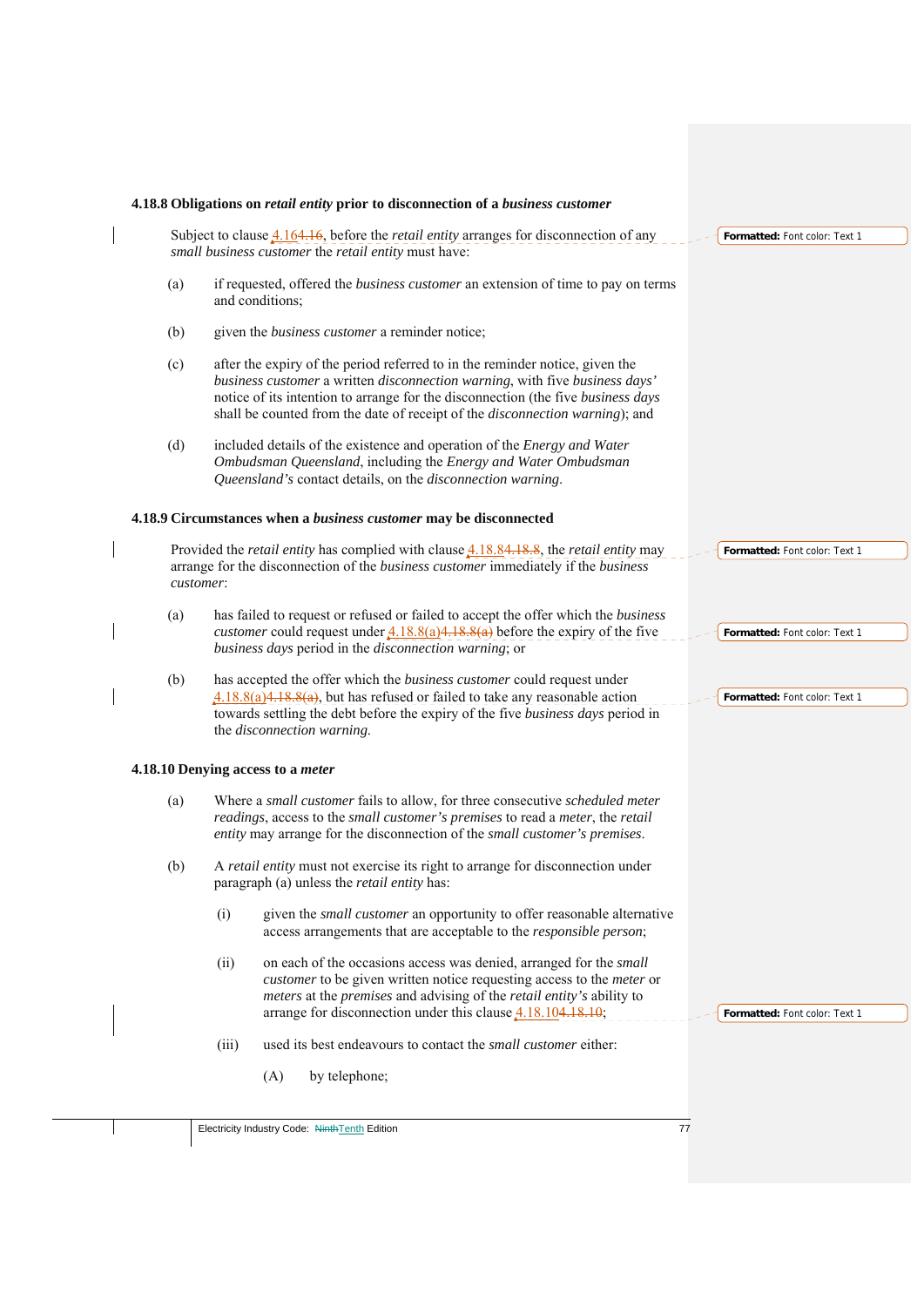(B) by mail; (C) by lettergram; (D) by facsimile; (E) by email; or (F) by any other method approved by the *QCA* from time to time; (iv) given the *small customer* a written *disconnection warning* with five *business days'* notice of its intention to arrange for the disconnection (the five *business days* shall be counted from the date of receipt of the *disconnection warning*); and (v) included details of the existence and operation of the *Energy and Water Ombudsman*, including the *Energy and Water Ombudsman Queensland's* contact details, on the *disconnection warning*.

## **4.18.11 Illegal use**

Notwithstanding any of the requirements in this clause 4.184.18, excepting the provisions of clause 4.18.14(a)(ii)4.18.14(a)(ii), a *retail entity* may arrange for the disconnection of a *small customer's premises* immediately where the *small customer*  has fraudulently acquired or intentionally consumed electricity otherwise than in accordance with the *electricity legislation*.

## **4.18.12** *Security deposits*

| (a) | A retail entity may arrange for the disconnection of a small customer's                             |
|-----|-----------------------------------------------------------------------------------------------------|
|     | <i>premises</i> where the <i>small customer</i> refuses to pay a <i>security deposit</i> or provide |
|     | a bank guarantee in accordance with clause 4.174.17.                                                |

(b) A *retail entity* must not exercise its right to disconnect under paragraph (a) unless the *retail entity* has given the *small customer* not less than five *business days'* written notice of its intention to arrange for the disconnection (the five *business days* shall be counted from the date of receipt of the notice).

## **4.18.13** *Acceptable identification*

- (a) A *retail entity* may arrange for the disconnection of a *small customer's premises* where the *small customer* refuses to or fails to provide *acceptable identification* when requested by the *retail entity*.
- (b) A *retail entity* must not exercise its right to arrange for disconnection under paragraph (a) until the *retail entity* has:
	- (i) given the *small customer* a written notice; and
	- (ii) after the expiry of the period referred to in the reminder notice, not being less than five *business days* after it is sent*,* given the *residential customer* a written *disconnection warning* with five *business days'*  notice of its intention to arrange for the disconnection (the five

**Formatted:** Font color: Text 1 **Formatted:** Font color: Text 1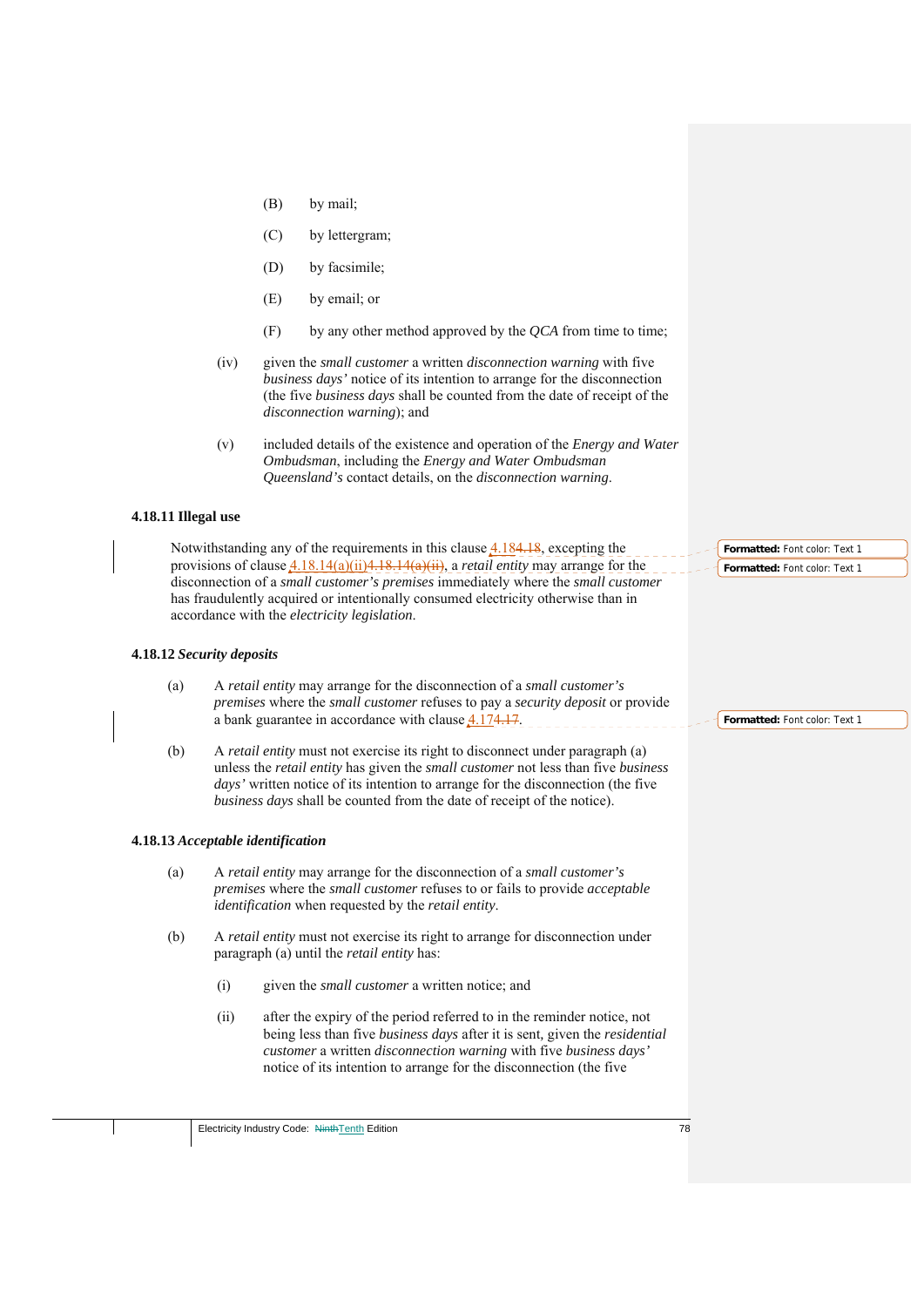*business days* shall be counted from the date of recept of the *disconnection warning*).

## **4.18.14 When a** *retail entity* **must not arrange disconnection**

| Despite any other provisions of this clause $4.184.18$ , a <i>retail entity</i> must not<br>(a)<br>arrange for the disconnection of a small customer's premises: |                                                                                                                                                                                                                                                                                                                                | Formatted: Font color: Text 1                                                                                                                                                                                                                                                                       |                               |
|------------------------------------------------------------------------------------------------------------------------------------------------------------------|--------------------------------------------------------------------------------------------------------------------------------------------------------------------------------------------------------------------------------------------------------------------------------------------------------------------------------|-----------------------------------------------------------------------------------------------------------------------------------------------------------------------------------------------------------------------------------------------------------------------------------------------------|-------------------------------|
|                                                                                                                                                                  | (i)                                                                                                                                                                                                                                                                                                                            | for non-payment of a bill where the amount outstanding is less than an<br>amount approved by the QCA and the small customer has agreed with<br>the <i>retail entity</i> to repay that amount;                                                                                                       |                               |
|                                                                                                                                                                  | (ii)                                                                                                                                                                                                                                                                                                                           | where the <i>small customer</i> or a person residing at the <i>small customer's</i><br>premises has advised the retail entity that a person ordinarily residing<br>at the <i>premises</i> is dependent on <i>life support equipment</i> in accordance<br>with the provisions of clause $4.204.20$ ; | Formatted: Font color: Text 1 |
|                                                                                                                                                                  | (iii)                                                                                                                                                                                                                                                                                                                          | where a small customer has made a complaint, directly related to the<br>reason for the proposed disconnection, to the <i>Energy and Water</i><br>Ombudsman Queensland or another external dispute resolution body<br>and the complaint remains unresolved;                                          |                               |
|                                                                                                                                                                  | (iv)                                                                                                                                                                                                                                                                                                                           | where the <i>small customer</i> has formally applied for assistance from the<br>agencies referred to in clause $4.13.94.13.9$ , and a decision on the<br>application has not been made;                                                                                                             | Formatted: Font color: Text 1 |
|                                                                                                                                                                  | (v)                                                                                                                                                                                                                                                                                                                            | where the <i>small customer</i> has failed to pay an amount on a bill which<br>relates to the charges listed in clause $4.9.54.9.5$ ;                                                                                                                                                               | Formatted: Font color: Text 1 |
|                                                                                                                                                                  | (vi)                                                                                                                                                                                                                                                                                                                           | after 3.00pm on a business day;                                                                                                                                                                                                                                                                     |                               |
|                                                                                                                                                                  | (vii)                                                                                                                                                                                                                                                                                                                          | on a Friday, on a weekend, on a public holiday or on the day before a<br>public holiday; or                                                                                                                                                                                                         |                               |
|                                                                                                                                                                  | (viii)                                                                                                                                                                                                                                                                                                                         | between 20 December and 31 December (inclusive) in any year,                                                                                                                                                                                                                                        |                               |
|                                                                                                                                                                  |                                                                                                                                                                                                                                                                                                                                | except where requested by a small customer.                                                                                                                                                                                                                                                         |                               |
| (b)                                                                                                                                                              |                                                                                                                                                                                                                                                                                                                                | In this clause $4.18.144.18.14$ , public holiday means a Queensland wide public<br>holiday and a local holiday in the district where the premises is located.                                                                                                                                       | Formatted: Font color: Text 1 |
| 4.18.15 Request for final account or disconnection                                                                                                               |                                                                                                                                                                                                                                                                                                                                |                                                                                                                                                                                                                                                                                                     |                               |
|                                                                                                                                                                  | If a small customer requests the <i>retail entity</i> to arrange for the preparation and issue of<br>a final bill for, or the disconnection of, the small customer's premises, the retail entity<br>must use its best endeavours to arrange for that bill or disconnection in accordance with<br>the small customer's request. |                                                                                                                                                                                                                                                                                                     |                               |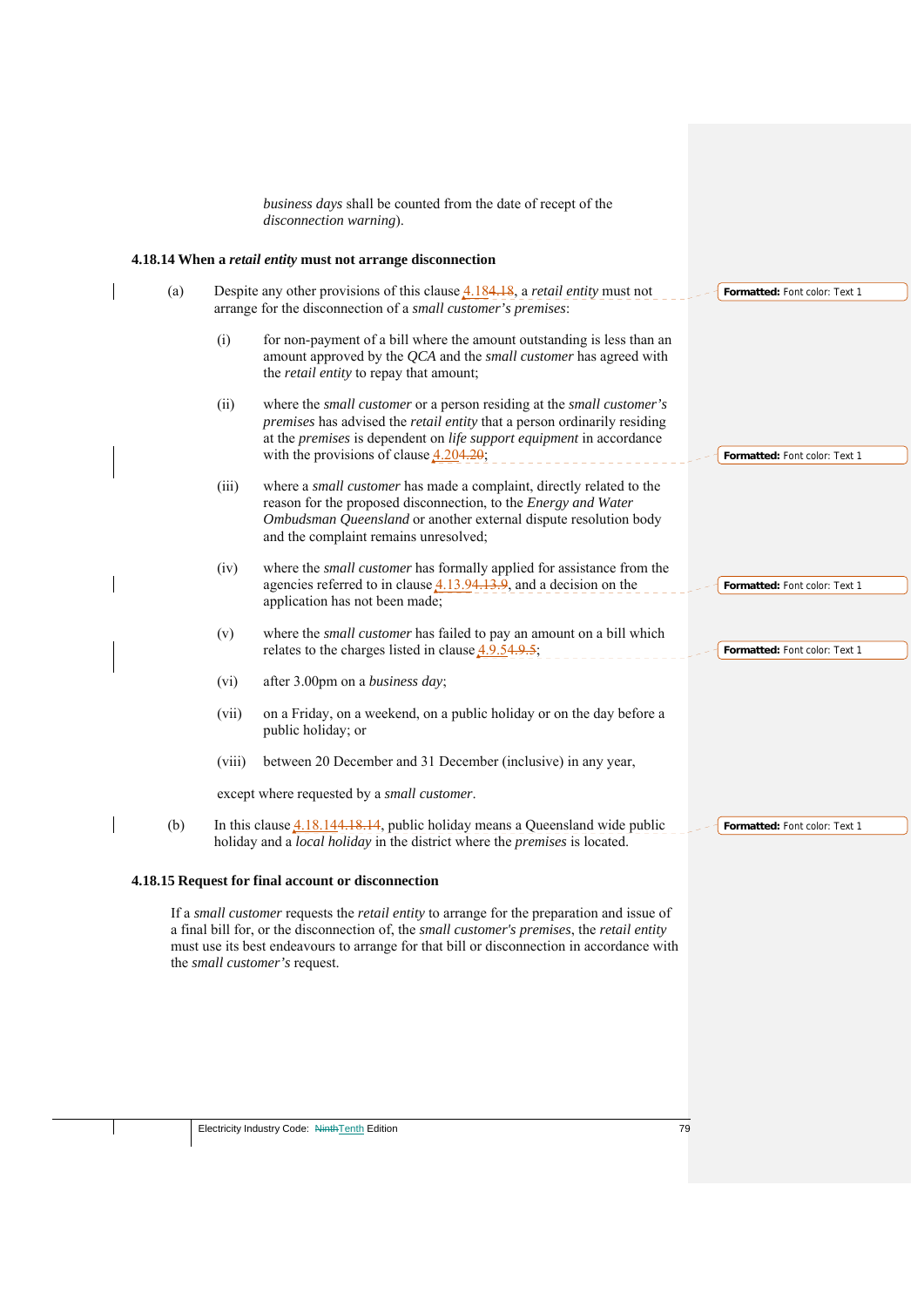## **4.19 Reconnection after disconnection**

#### **4.19.1** *Retail entity* **and** *small customer* **obligations**

Where a *retail entity* has arranged for the disconnection of a *small customer's premises* and the *small customer* has within 10 *business days* of the disconnection:

- (a) if relevant, rectified the matter that led to the disconnection;
- (b) made a request for reconnection; and
- (c) paid any *distribution non-network charge* levied by the *distribution entity* for reconnection,<sup>5</sup>

the *retail entity* must, in accordance with clause  $2.5.5(b)2.5.5(b)$ , initiate a request for reconnection with respect to the *small customer's premises* in accordance with Chapter 5 of this *Code*.

(*Clause 2.5.52.5.5 sets out the maximum timeframes in which reconnection of a small customer's premises must occur if the small customer is entitled to reconnection*.)

## **4.20 Special needs**

1

#### **4.20.1** *Life support equipment*

Where a *small customer* provides a *retail entity* with confirmation from a registered medical practitioner or a hospital that a person residing at the *small customer's premises* requires *life support equipment*, the *retail entity* must:

- (a) register the *premises* as having *life support equipment* and give to the *distribution entity* relevant information about the *premises* for the purposes of updating the *distribution entity's* records and registers;
- (b) not arrange for the disconnection of that *premises* while the person continues to reside at that *premises* and requires the use of *life support equipment*; and
- (c) give the *small customer* an emergency telephone contact number for the *small customer'*s *distribution entity*.

#### **4.20.2 Cessation of requirement for** *life support equipment*

A *small customer* whose *premises* has been registered under this clause must inform the *retail entity* if the person for whom the *life support equipment* is required vacates the *premises* or no longer requires the *life support equipment*.

**Formatted:** Font color: Text 1

**Formatted:** Font: Italic, Font color: Text 1

<sup>5</sup> The amount charged may be the subject of a maximum charge under the *Electricity Regulation* or Schedule 4.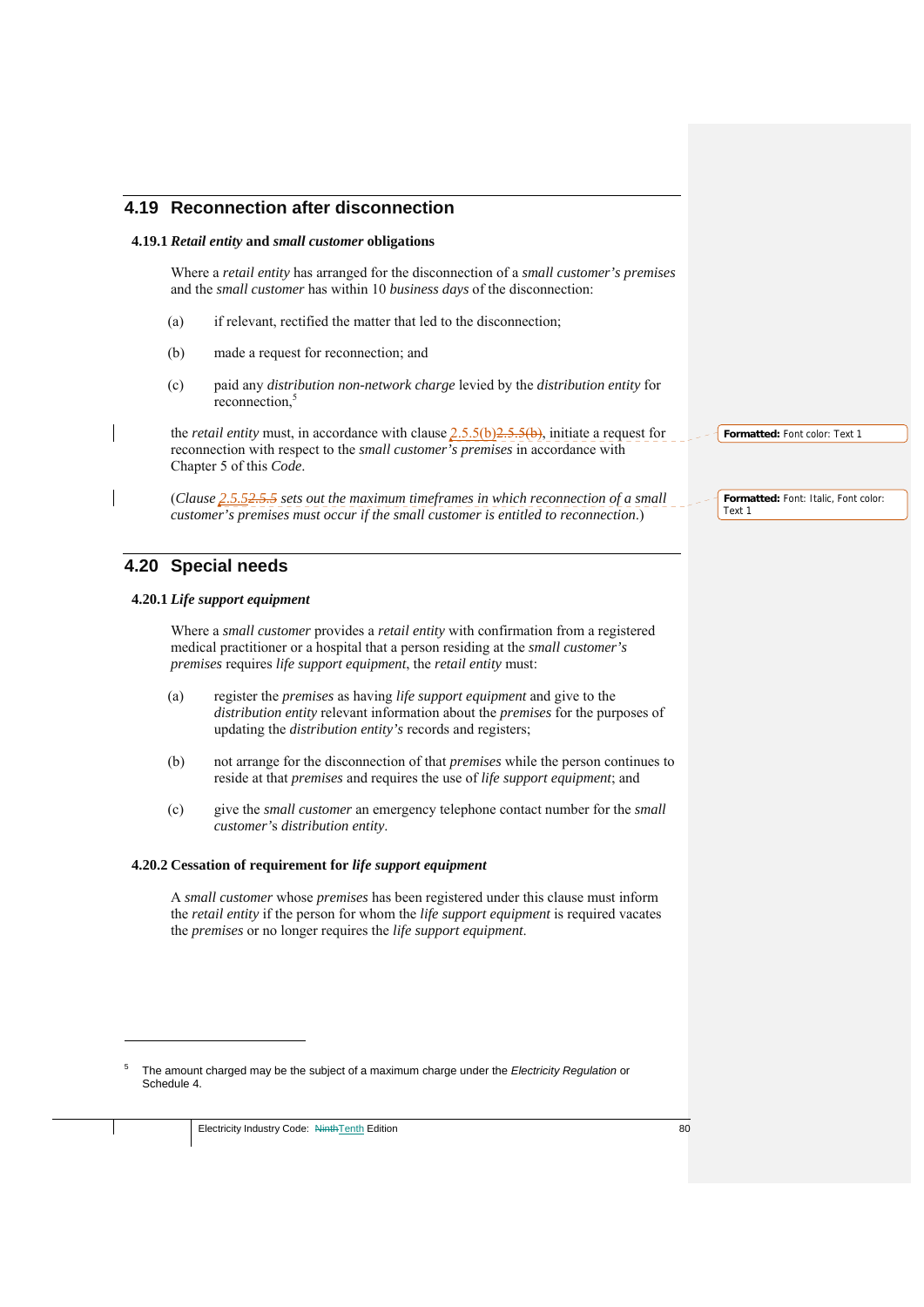#### **4.20.3 Definition of** *life support equipment*

For the purposes of this *Code*, "*life support equipment*" means:

- (a) an oxygen concentrator;
- (b) an intermittent peritoneal dialysis machine;
- (c) a kidney dialysis machine;
- (d) chronic positive airways pressure respirators;
- (e) crigler najjar syndrome photo therapy equipment;
- (f) a ventilator for life support; or
- (g) other equipment as notified by the *QCA* from time to time.

#### **4.20.4 Language and large print needs**

A *retail entity* must:

- (a) provide referral to multi-lingual services (for languages common to the relevant *residential customer* base) to meet the reasonable needs of its *residential customers*; and
- (b) provide, on request by a *residential customer*, large print versions of:
	- (i) Chapter 4 of this *Code*, at a reasonable charge; and
	- (ii) the *retail entity's Customer Charter*, free of charge.

## **4.21 Advice on the use of electricity**

A *retail entity* must provide to a *residential customer* on request and free of charge:

- (a) general advice on how a *residential customer* may reduce its electricity costs;
- (b) to the extent available, advice on how, from whom, and at what estimated cost, a *residential customer* may arrange for an electricity audit of the *residential customer's premises*; and
- (c) advice on the typical running costs of major domestic appliances.

## **4.22 Force majeure**

#### **4.22.1 Effect of** *force majeure event*

If, but for this clause 4.224.22, a *retail entity* or a *small customer* would breach their *retail contract* due to the occurrence of a *force majeure event*:

(a) the obligations of the *retail entity* or the *small customer*, other than an obligation to pay money, under their *retail contract* are suspended to the extent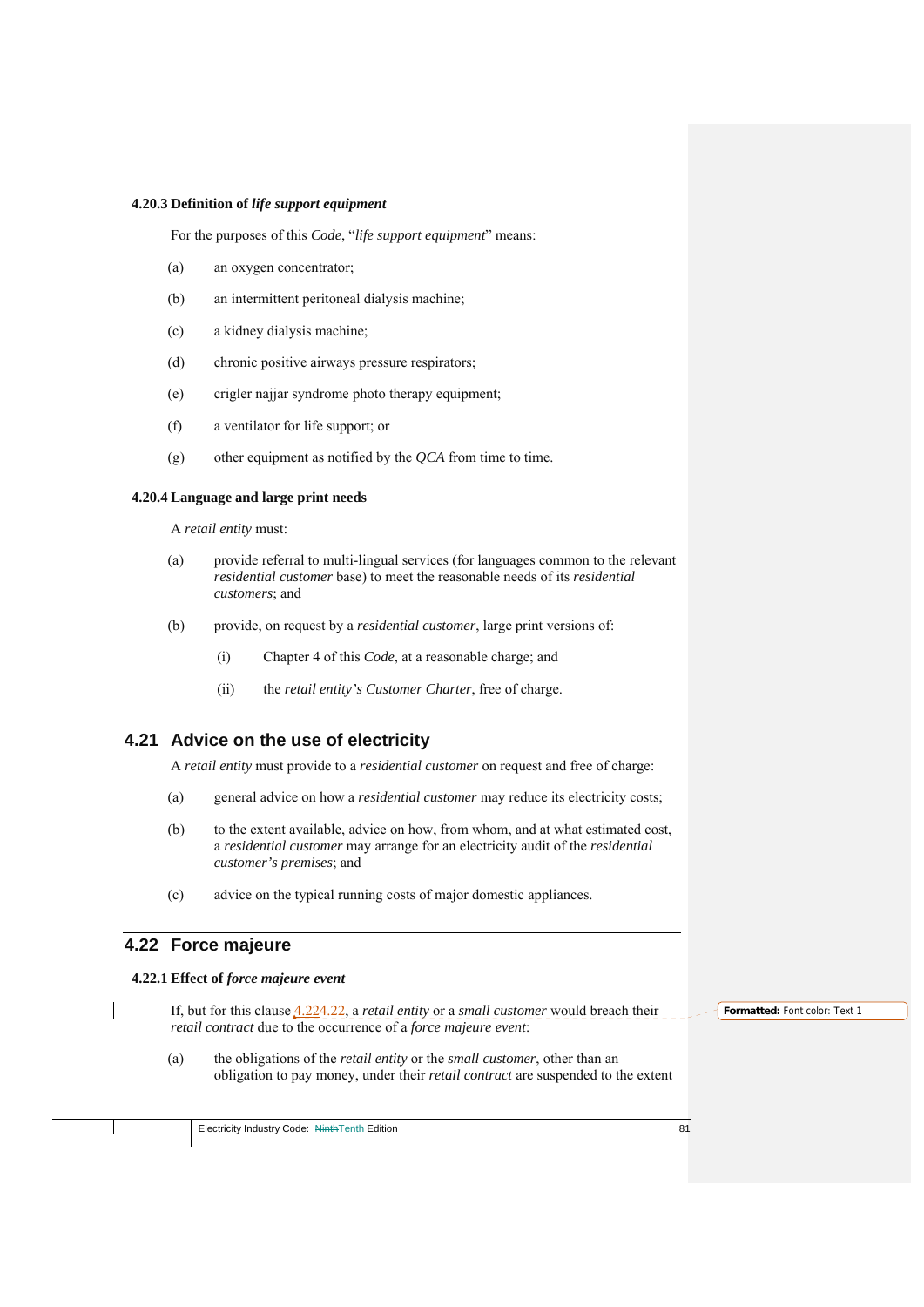|                      | to which they are affected by the force majeure event for so long as the force<br>majeure event or its effects continue; and                                                                                                                                                                                                                                                                 |                               |
|----------------------|----------------------------------------------------------------------------------------------------------------------------------------------------------------------------------------------------------------------------------------------------------------------------------------------------------------------------------------------------------------------------------------------|-------------------------------|
| (b)                  | the retail entity or the small customer must use its best endeavours to give the<br>other prompt notice of that fact including full particulars of the force majeure<br>event, an estimate of its likely duration, the obligations affected by it and the<br>extent of its effects on those obligations and the steps taken to remove,<br>overcome or minimise those effects.                |                               |
|                      | 4.22.2 Deemed prompt notice                                                                                                                                                                                                                                                                                                                                                                  |                               |
|                      | For the purposes of clause $4.22.14.22.1$ , if the effects of a <i>force majeure event</i> are<br>widespread the retail entity will be deemed to have given a small customer prompt<br>notice if it makes the necessary information available by way of a 24 hour telephone<br>service within 30 minutes of being advised of the force majeure event or otherwise as<br>soon as practicable. | Formatted: Font color: Text 1 |
|                      | 4.22.3 Situations where clause $4.22.1(a)4.22.1(a)$ does not apply                                                                                                                                                                                                                                                                                                                           | Formatted: Font color: Text 1 |
|                      | A retail entity may agree with a small customer that the retail entity is not to have the<br>benefit of clause $4.22.1(a)4.22.1(a)$ in respect of any <i>force majeure event</i> .                                                                                                                                                                                                           | Formatted: Font color: Text 1 |
|                      | 4.22.4 Obligation to overcome or minimise effects of force majeure event                                                                                                                                                                                                                                                                                                                     |                               |
|                      | A retail entity or a small customer relying on clause $\frac{4.22.1(a)4.22.1(a)}{4.22.1(a)}$ by claiming a<br>force majeure event must use its best endeavours to remove, overcome or minimize the<br>effects of that force majeure event as quickly as practicable.                                                                                                                         | Formatted: Font color: Text 1 |
|                      | 4.22.5 Settlement of industrial disputes                                                                                                                                                                                                                                                                                                                                                     |                               |
|                      | Nothing in clause 4.22.44.22.4 requires a <i>retail entity</i> or a <i>small customer</i> to settle an<br>industrial dispute which constitutes a force majeure event in any manner other than the<br>manner preferred by that retail entity or a small customer.                                                                                                                             | Formatted: Font color: Text 1 |
| 4.22.6 Non-exclusion |                                                                                                                                                                                                                                                                                                                                                                                              |                               |
|                      | Nothing in this clause $4.224.22$ varies or excludes the operation of sections 119 and<br>120 of the National Electricity Law or sections 97 and 97A of the Electricity Act.                                                                                                                                                                                                                 | Formatted: Font color: Text 1 |
|                      | 4.22.7 Obligation to include force majeure clause in negotiated retail contracts                                                                                                                                                                                                                                                                                                             |                               |
|                      | A retail entity must ensure that each negotiated retail contract it enters into expressly<br>confers on the retail entity and the small customer the rights and obligations provided<br>for in this clause $4.224.22$ , except as provided in clause $4.22.34.22.3$ .                                                                                                                        | Formatted: Font color: Text 1 |
|                      |                                                                                                                                                                                                                                                                                                                                                                                              | Formatted: Font color: Text 1 |
|                      |                                                                                                                                                                                                                                                                                                                                                                                              |                               |
|                      | Electricity Industry Code: NinthTenth Edition<br>82                                                                                                                                                                                                                                                                                                                                          |                               |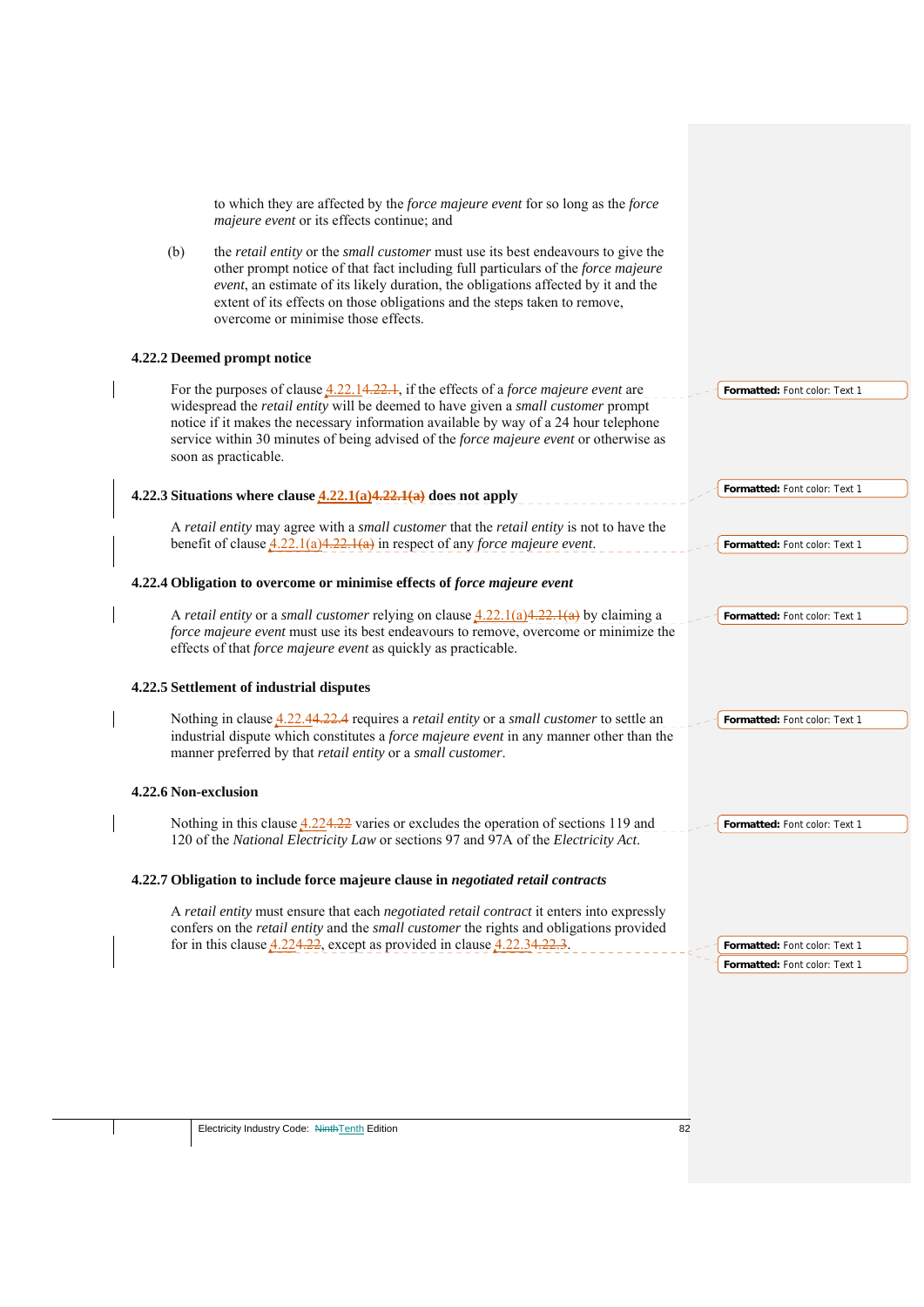## CHAPTER 5: SERVICES BETWEEN DISTRIBUTION AND RETAIL ENTITIES

## **5.1 Application of this Chapter**

This chapter applies to:

- (a) all *distribution entities*; and
- (b) all *retail entities*.

## **5.2** *Standard co-ordination agreement*

For the purposes of section 55I of the *Electricity Act*, the terms of the *standard co-ordination agreement* are the terms set out in Annexure C to this *Code*.

## **5.3 Network billing**

- (a) The *distribution entities* will be responsible for the development of standardised *B2B Procedures* for network billing in Queensland, and the amendment of those *B2B Procedures* for network billing as required from time to time.
- (b) The *B2B Procedures* for network billing in Queensland will be based upon the equivalent *B2B Procedures* in New South Wales, varied as required to account for jurisdictional differences and operational efficiencies not otherwise accounted for in the New South Wales *B2B Procedures.*
- (c) The *distribution entities* will be responsible for the establishment of a consultative forum at which *retail entities* and other interested parties can participate in the development of *B2B Procedures* for network billing.
- (d) *Distribution entities* and *retail entities* must act in a cooperative and timely manner and do all such things as are reasonably necessary to establish, maintain and operate systems, processes and procedures that are compatible and compliant with the *B2B Procedures* for network billing established under clause  $5.3(a)5.3(a)$ .
- (e) Nothing in clause 5.3(a)5.3(a) prevents a *distribution entity* and *retail entity* agreeing to vary the *B2B Procedures* for network billing as it applies between those parties.
- (f) In the event that a network billing specification is approved by the *Information Exchange Committee* (or its successor), the *distribution entities* and *retail entities* agree that, from the date the national network billing specification becomes effective:
	- (i) the *B2B procedure* for network billing in Queensland established under clause  $\frac{5.3(a)5.3(a)}{2.3(a)}$  will cease to apply; and
	- (ii) the national network billing specification will apply.

**Formatted:** Font color: Text 1

**Formatted:** Font color: Text 1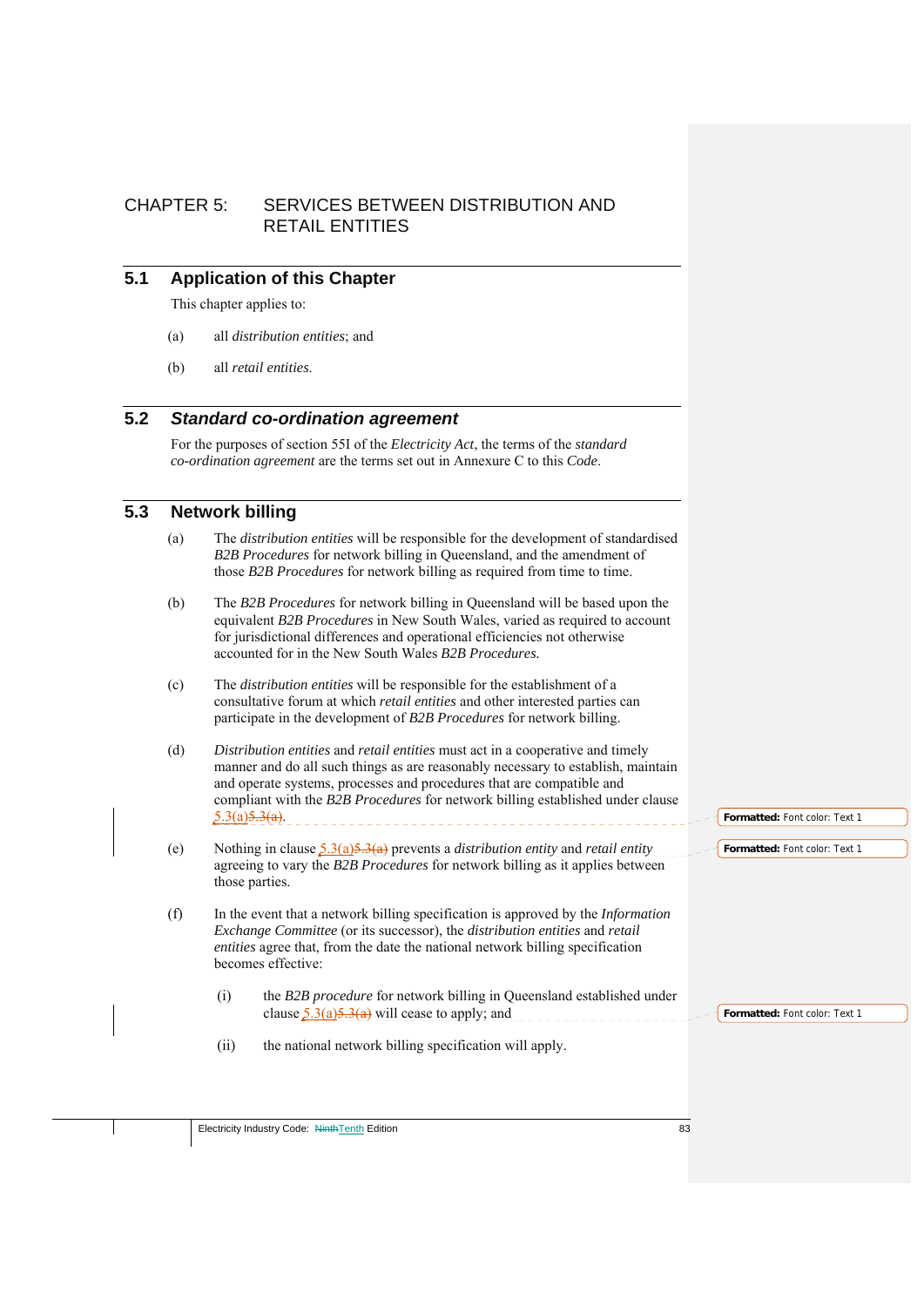## **5.4 Service requests**

#### **5.4.1 Purpose of clause 5.45.4 to 5.75.7**

- (a) The requirements of clauses  $\frac{5.45.4}{5.75.7}$  operate in conjunction with the *National Electricity Rules* and the *B2B Procedures* (*service order process*) which form part of the *B2B Procedures* under the *National Electricity Rules.*
- (b) The purpose of clauses  $\frac{5.45.4}{5.75.7}$  are to identify the obligations and timeframes required to support the initiation and completion of *standard service orders* from a *retail entity* to a *distribution entity* relating to supply to a *customer's premises*.

## **5.5 Process for initiating**

#### **5.5.1 Authority for** *standard service orders*

A *distribution entity* must not carry out a *standard service order* in relation to a *customer's premises* unless:

- (a) a request to do so is made by:
	- (i) a *customer's* current *retail entity*, prospective *retail entity* or former *retail entity*, as permitted by the *B2B Procedures (service order process)*; or
	- (ii) a *customer*, if the *customer* is a *wholesale market customer* in the wholesale market;
- (b) there is a relevant *emergency*; or
- (c) the activity is otherwise expressly authorised or required by the *electricity legislation*.

#### **5.5.2 Initiating** *standard service orders*

Unless otherwise agreed between the *retail entity* and *distribution entity*, a *retail entity* may only initiate a request of the *distribution entity* to undertake a *standard service order* by raising a *service order request* with the *distribution entity*.

## **5.6** *NMI* **classification**

## **5.6.1** *NMI* **classification – 'LARGE'**

Where a *NMI* for a *connection point* that is the subject of a *service order request* has a *NMI classification code* of 'LARGE', the *service order request* will be carried out by the *distribution entity* in accordance with the timeframes agreed between the parties.

| <b>Formatted: Font color: Text 1</b> |  |
|--------------------------------------|--|
| <b>Formatted: Font color: Text 1</b> |  |
| <b>Formatted: Font color: Text 1</b> |  |
| <b>Formatted: Font color: Text 1</b> |  |

**Formatted:** Font color: Text 1 **Formatted:** Font color: Text 1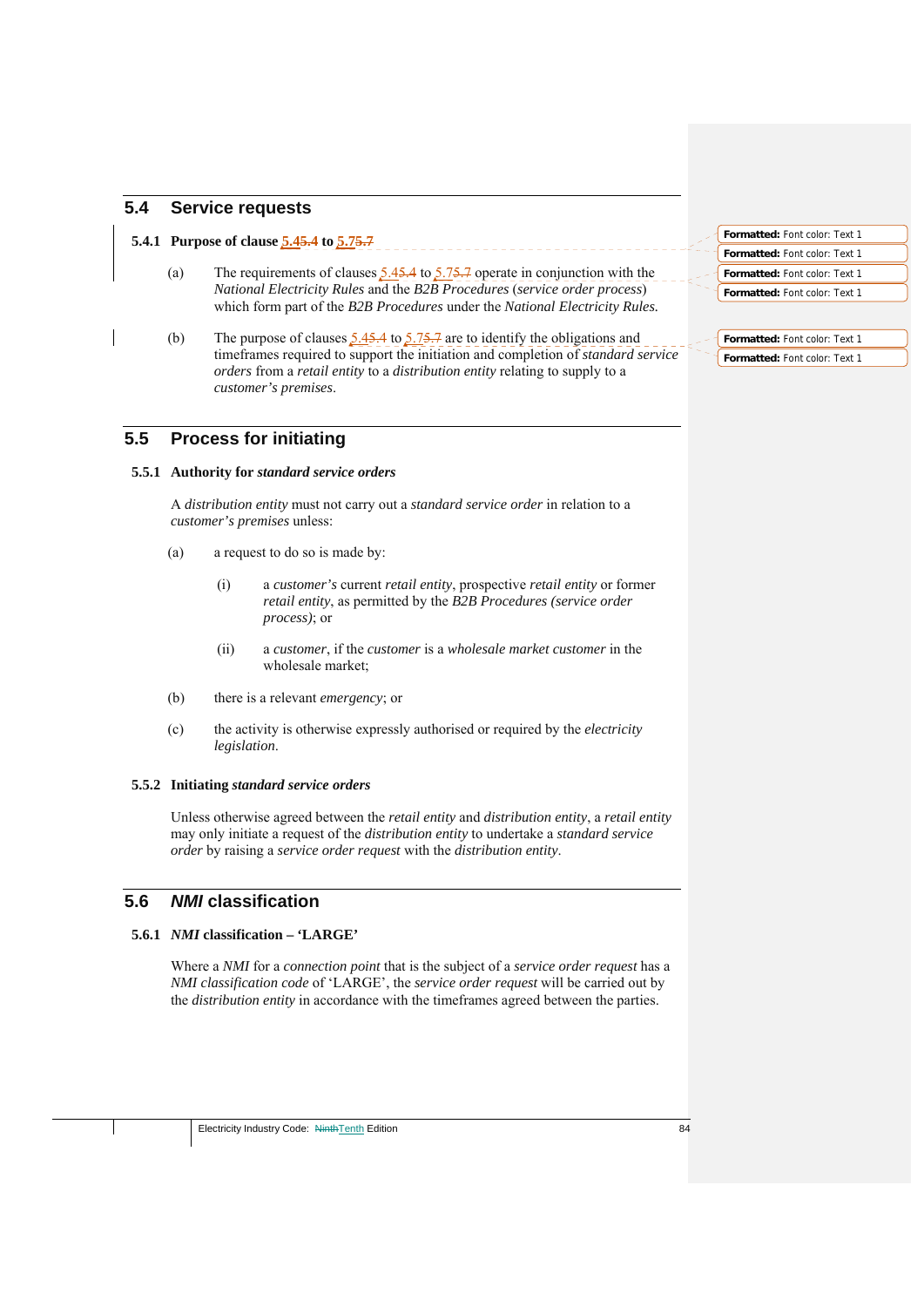## **5.6.2** *NMI* **classification – 'SMALL'**

Where a *NMI* for a *connection point* that is the subject of a *service order request* has a *NMI classification code* of 'SMALL', the *service order request* will be carried out by the *distribution entity* in accordance with the timeframes specified in clause 5.75.7.

## **5.7 Completion of** *standard service order*

#### **5.7.1 Requirement to complete** *standard service order*

- (a) Except as otherwise stated in clause 5.75.7, a *distribution entity* must complete each type of *standard service order*: **Formatted:** Font color: Text 1
	- (i) on the date agreed (or subsequently agreed) with the *retail entity* or *retail entity* on behalf of the *customer* (as appropriate); or
	- (ii) where no date is agreed, within the period specified in clause  $\frac{5.7.35.7.3}{2}$ . **Formatted:** Font color: Text 1
- (b) If a *service order request* relates to a new connection, a *distribution entity* must complete the *standard service order*:
	- (i) on the date agreed (or subsequently agreed) with the *customer*, the *customer's* electrical contractor on behalf of the *customer*, or with the *retail entity* on behalf of the *customer*; or
	- (ii) where no date is agreed and the *customer* does not require any extension of, or augmentation to, the *supply network* to enable the *premises* to be connected, then within the period specified in clause 5.7.35.7.3.
- (c) If a *service order request* relates to a new connection where the *distribution entity* deals directly with the *customer* or the *customer's* electrical contractor on behalf of the *customer*, the *distribution entity* must use its best endeavours to immediately notify the *customer's retail entity* of any change in circumstance likely to impact completion of the *standard service order* or the fee associated with the *standard service order*, providing such information as the *retail entity* may reasonably request.

#### **5.7.2 Preconditions for completion**

- (a) The timeframes for completion of a *standard service order* will commence on the later of:
	- (i) satisfaction by the *customer* or the *retail entity* (as appropriate) of all preconditions required under *electricity legislation*; and
	- (ii) receipt by the *distribution entity* of all relevant documentation, including a valid *service order request.*
- (b) Once all preconditions have been satisfied and all relevant documentation has been received, the *distribution entity* must carry out the *standard service order*

**Formatted:** Font color: Text 1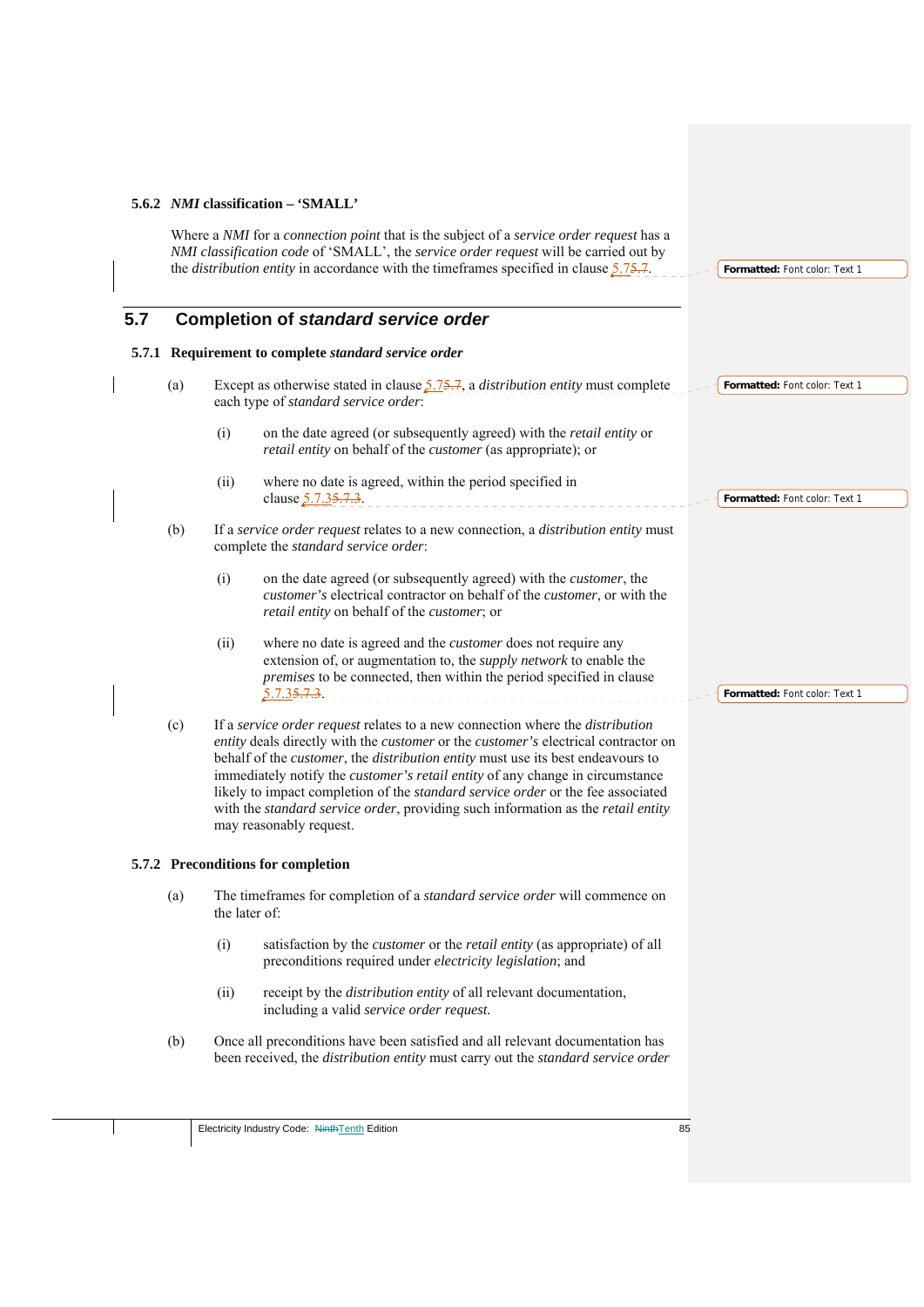in accordance with the requirements of this Chapter, the *B2B Procedures (service order process)* and the *electricity legislation.*

(c) Where a *distribution entity* is not obliged to comply with its obligations under clause 5.7.25.7.2(a)(a) by virtue of a failure by the *customer* or the *retail entity*  to satisfy all preconditions, the *distribution entity* must comply with such obligations as soon as practicable after the satisfaction, removal or elimination of the reason for which the *standard service order* was not commenced.

#### **5.7.3 Timeframes for completion**

- (a) The following timeframes for completion apply to each type of *standard service order* for the respective *distribution entities* and *feeder type.*
- (b) In this clause 5.7.35.7.3, a "*business day*" does not include a *local holiday* in the district where the *premises* is located.
- (c) Unless the *small customer* has requested to be disconnected, for the purposes of this clause 5.7.35.7.3, where the relevant *customer* is a *small customer* and the *standard service order* is "disconnection", a "*business day*" does not include a day between 20 December and 31 December (inclusive) in any year.
	- (d) If the timeframe for completion of a *standard service order* for "disconnection" of *small customer's premises* ends on a Friday or on a day before a Queensland wide or *local holiday* in the district where the *premises* is located, the *distribution entity* is not required to disconnect on that day but must disconnect by the next *business day*. This does not apply if the *small customer* has requested the disconnection.
	- (e) Until the end of 30 June 2008, the time required for completion of works on *premises* in *ENERGEX's distribution area*, other than *premises* in *excluded locations*, is six *business days* from receipt of a valid *service order* request, where the *standard service order* is "disconnection".

| <b>Standard service</b><br><i>order</i> type | <i>Feeder type through</i><br>which the <i>customer's</i><br><i>premises</i> is supplied | Time required for completion of<br>works                                                                 |
|----------------------------------------------|------------------------------------------------------------------------------------------|----------------------------------------------------------------------------------------------------------|
| New connection                               | $CBD$ feeder / urban<br>feeder                                                           | 5 <i>business days</i> of receipt of a valid<br>service order request and all relevant<br>documentation. |
|                                              | short rural feeder                                                                       | 10 business days of receipt of a valid<br>service order request and all relevant<br>documentation.       |
|                                              | long rural feeder                                                                        | 10 business days of receipt of a valid<br>service order request and all relevant<br>documentation.       |
|                                              | <i>isolated</i> feeder                                                                   | 30 business days of receipt of a valid<br>service order request and all relevant<br>documentation.       |

*Premises* **in** *Ergon Energy's distribution area* 

**Formatted:** Font color: Text 1 **Formatted:** Font color: Text 1

**Formatted:** Font color: Text 1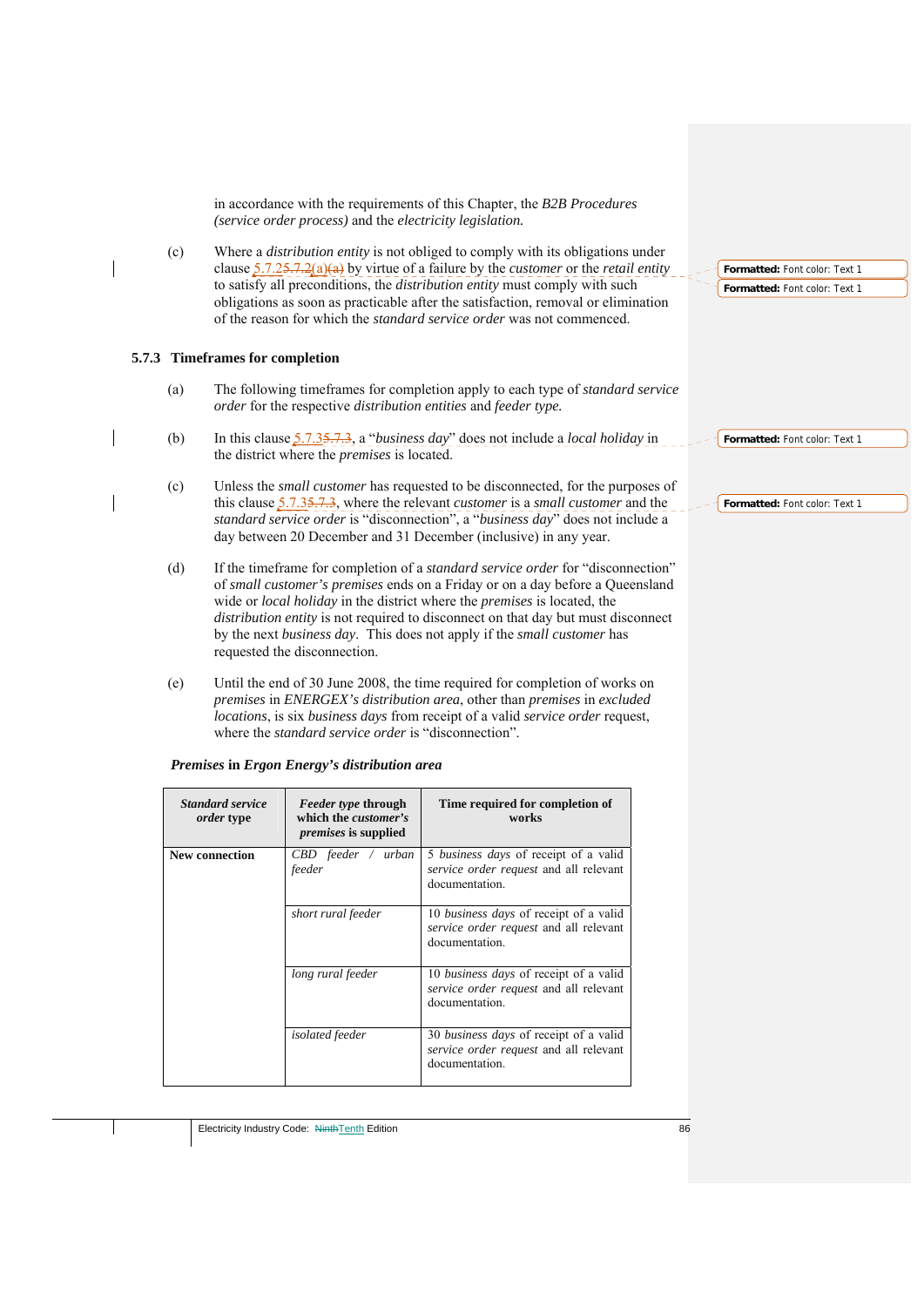| <b>Standard service</b><br><i>order</i> type                          | <i>Feeder type through</i><br>which the <i>customer's</i><br><i>premises</i> is supplied | Time required for completion of<br>works                                                                                                         |
|-----------------------------------------------------------------------|------------------------------------------------------------------------------------------|--------------------------------------------------------------------------------------------------------------------------------------------------|
| <b>Reconnection</b>                                                   | CBD feeder / urban<br>feeder                                                             | If a valid service order request is<br>received by 1.00pm on a business day,<br>then on the same day. Otherwise the<br>next business day.        |
|                                                                       | short rural feeder                                                                       | The next business day after receipt of<br>a valid service order request.                                                                         |
|                                                                       | long rural feeder<br>isolated feeder                                                     | 10 business days of receipt of a valid<br>service order request.                                                                                 |
| <b>Disconnection</b>                                                  | CBD feeder / urban<br>feeder / short rural<br>feeder                                     | 5 business days of receipt of a valid<br>service order request.                                                                                  |
|                                                                       | long rural / feeder<br>isolated feeder                                                   | 10 business days of receipt of a valid<br>service order request.                                                                                 |
| <b>Special read</b>                                                   | CBD feeder / urban<br>feeder                                                             | 4 business days of receipt of a valid<br>service order request.                                                                                  |
|                                                                       | short rural feeder                                                                       | 4 business days of receipt of a valid<br>service order request.                                                                                  |
|                                                                       | long rural feeder                                                                        | 5 business days of receipt of a valid<br>service order request.                                                                                  |
|                                                                       | isolated feeder                                                                          | By the business day agreed between<br>the <i>distribution</i> entity and the retail<br>entity after receipt of a valid service<br>order request. |
| <b>Additions and</b><br>alterations<br>Exchange<br>٠<br>meters        | CBD feeder / urban<br>feeder                                                             | 5 business days of receipt of a valid<br>service order request and all relevant<br>documentation.                                                |
| Install meters<br>Move meters<br>٠<br>Install<br>٠<br>controlled load | short rural feeder                                                                       | 10 business days of receipt of a valid<br>service order request and all relevant<br>documentation.                                               |
| Install hot water<br>٠<br><i>meter</i> and<br>control<br>equipment    | long rural feeder                                                                        | 10 business days of receipt of a valid<br>service order request and all relevant<br>documentation.                                               |
|                                                                       | isolated feeder                                                                          | 30 business days of receipt of a valid<br>service order request and all relevant<br>documentation                                                |
| <b>Meter</b><br>Reconfigurations                                      | CBD feeder / urban<br>feeder                                                             | 20 business days of receipt of a valid<br>service order request.                                                                                 |
|                                                                       | short rural feeder                                                                       | By the business day agreed between<br>the distribution entity and the retail<br>entity after receipt of a valid service<br>order request.        |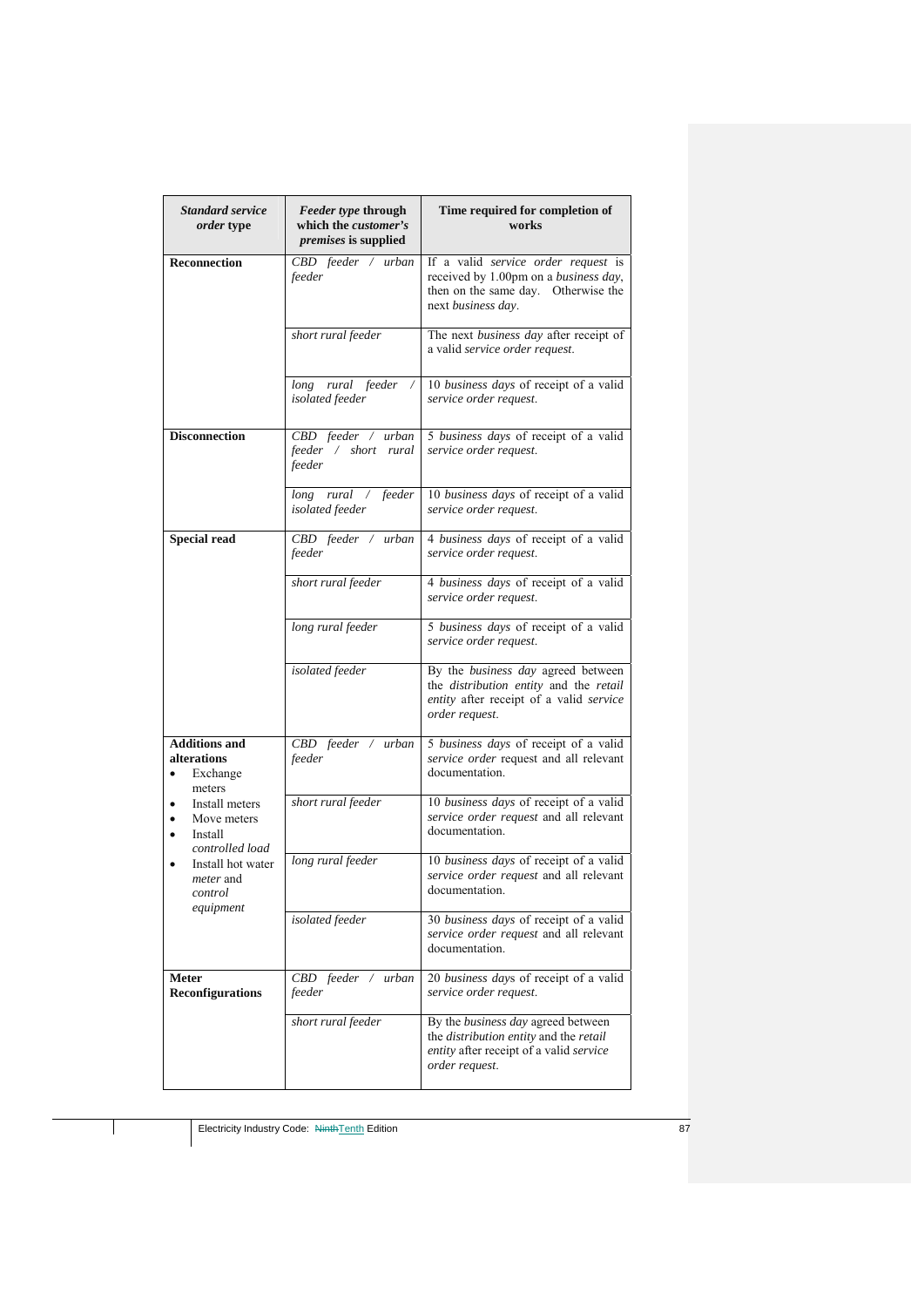| <b>Standard service</b><br><i>order</i> type | <i>Feeder type through</i><br>which the <i>customer's</i><br>premises is supplied | Time required for completion of<br>works                                                                                                                                                                                  |
|----------------------------------------------|-----------------------------------------------------------------------------------|---------------------------------------------------------------------------------------------------------------------------------------------------------------------------------------------------------------------------|
|                                              | long rural feeder                                                                 | By the business day agreed between<br>the distribution entity and the retail<br>entity after receipt of a valid service<br>order request.                                                                                 |
|                                              | isolated feeder                                                                   | By the business day agreed between<br>the distribution entity and the retail<br>entity after receipt of a valid service<br>order request.                                                                                 |
| <b>Meter Investigation</b>                   | $CBD$ feeder /<br>urban<br>feeder                                                 | 15 business days of receipt of a valid<br>service order request.                                                                                                                                                          |
|                                              | short rural feeder                                                                | 15 business days of receipt of a valid<br>service order request.                                                                                                                                                          |
|                                              | long rural feeder                                                                 | 15 business days of receipt of a valid<br>service order request.                                                                                                                                                          |
|                                              | isolated feeder                                                                   | 30 business days of receipt of a valid<br>service order request.                                                                                                                                                          |
| <b>Supply</b><br><b>Abolishment</b>          | CBD feeder / urban<br>feeder                                                      | 20 business days of receipt of a valid<br>service order request.                                                                                                                                                          |
|                                              | short rural feeder                                                                | By the business day agreed between<br>the distribution entity and the retail<br>entity after receipt of a valid service<br>order request.                                                                                 |
|                                              | long rural feeder                                                                 | By the business day agreed between<br>the distribution entity and the retail<br>entity after receipt of a valid service<br>order request.                                                                                 |
|                                              | isolated feeder                                                                   | By the business day agreed between<br>the distribution entity and the retail<br>entity after receipt of a valid service<br>order request.                                                                                 |
| <b>Miscellaneous</b><br><b>Services</b>      | $CBD$ feeder /<br>urban<br>feeder                                                 | The timeframe will depend on the<br>work requested and will be subject to<br>commercial negotiation between the<br>distribution entity and the retail entity<br>after receipt of a valid <i>service</i> order<br>request. |
|                                              | short rural feeder                                                                | The timeframe will depend on the<br>work requested and will be subject to<br>commercial negotiation between the<br>distribution entity and the retail entity<br>after receipt of a valid service order<br>request.        |
|                                              | long rural feeder                                                                 | The timeframe will depend on the<br>work requested and will be subject to                                                                                                                                                 |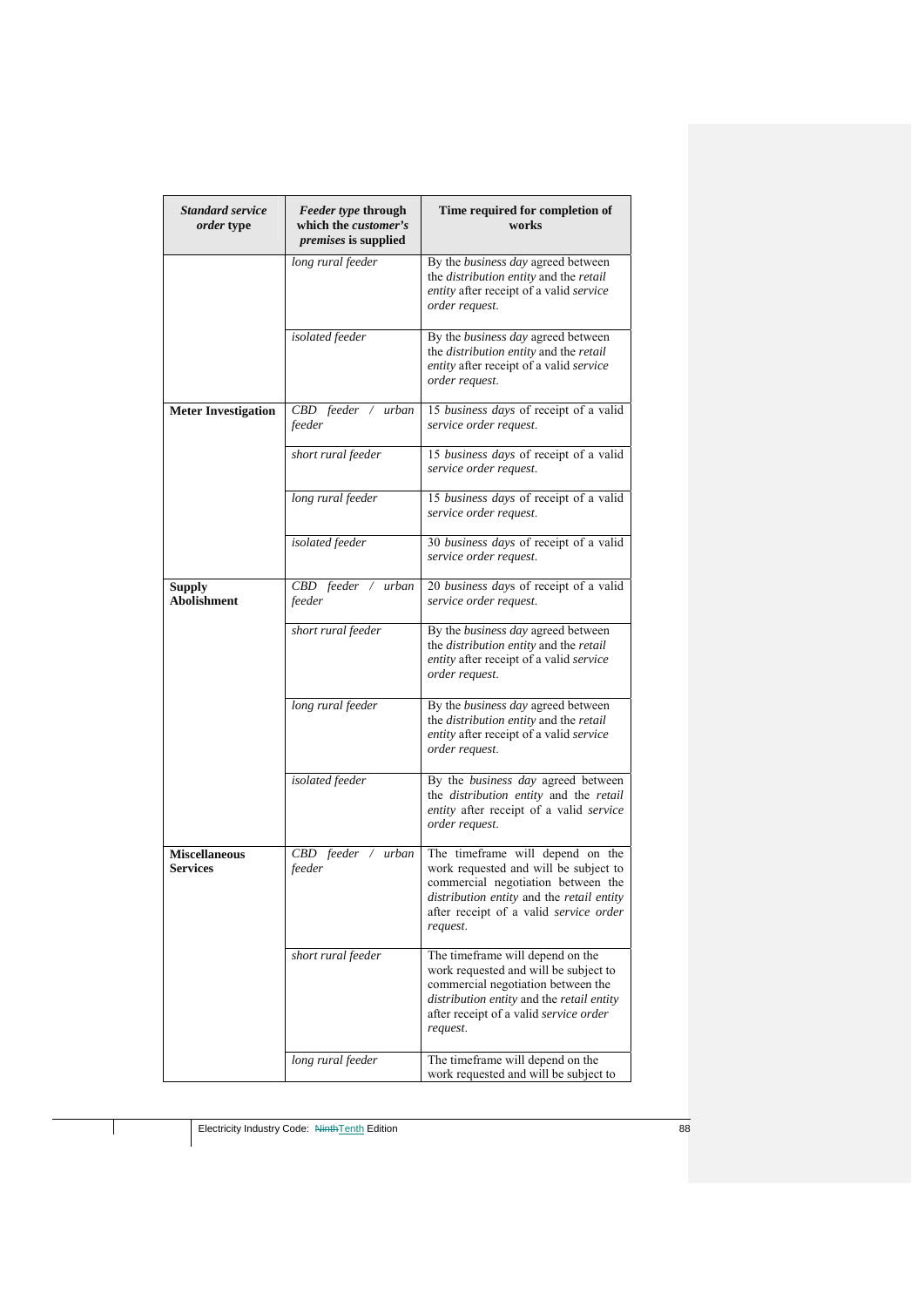| <b>Standard service</b><br><i>order</i> type | <i>Feeder type through</i><br>which the <i>customer's</i><br><i>premises</i> is supplied | Time required for completion of<br>works                                                                                                                                                                                                 |
|----------------------------------------------|------------------------------------------------------------------------------------------|------------------------------------------------------------------------------------------------------------------------------------------------------------------------------------------------------------------------------------------|
|                                              |                                                                                          | commercial negotiation between the<br>distribution entity and the retail entity<br>after receipt of a valid service order<br>request.                                                                                                    |
|                                              | <i>isolated</i> feeder                                                                   | The time frame will depend on the<br>work requested and will be subject to<br>commercial negotiation between the<br><i>distribution entity</i> and the <i>retail entity</i><br>after receipt of a valid <i>service</i> order<br>request. |

## *Premises* **in** *ENERGEX's distribution area*

| <b>Standard service</b><br><i>order</i> type                                                                                                                                 | Feeder type through<br>which the <i>customer's</i><br><i>premises</i> is supplied or<br>location of <i>premises</i> | Time required for completion of<br>works                                                                                                  |
|------------------------------------------------------------------------------------------------------------------------------------------------------------------------------|---------------------------------------------------------------------------------------------------------------------|-------------------------------------------------------------------------------------------------------------------------------------------|
| <b>New connection</b>                                                                                                                                                        | All feeder types                                                                                                    | 5 business days of receipt of a valid<br>service order request and all relevant<br>documentation.                                         |
| <b>Reconnection</b>                                                                                                                                                          | All feeder types but<br>excluding premises in<br>excluded locations                                                 | If a valid service order request is<br>received by 1.00pm on a business day,<br>then on the same day. Otherwise the<br>next business day. |
|                                                                                                                                                                              | <b>Excluded</b> locations                                                                                           | 10 business days of receipt of a valid<br>service order request.                                                                          |
| <b>Disconnection</b>                                                                                                                                                         | All feeder types but<br>excluding <i>premises</i> in<br>excluded locations                                          | 5 <sup>6</sup> business days of receipt of a valid<br>service order request.                                                              |
|                                                                                                                                                                              | <b>Excluded</b> locations                                                                                           | 10 business days of receipt of a valid<br>service order request.                                                                          |
| <b>Special read</b>                                                                                                                                                          | All feeder types                                                                                                    | 4 business days of receipt of a valid<br>service order request.                                                                           |
| <b>Additions and</b><br>alterations<br>Exchange<br>meters<br>Install meters<br>Move meters<br>Install<br>controlled load<br>Install hot water<br><i>meter</i> and<br>control | All feeder types                                                                                                    | 10 business days of receipt of a valid<br>service order request and all relevant<br>documentation.                                        |

 $6$  This is subject to the transitional provisions in clause 5.7.3(e).

<u>.</u>

Electricity Industry Code: NinthTenth Edition 89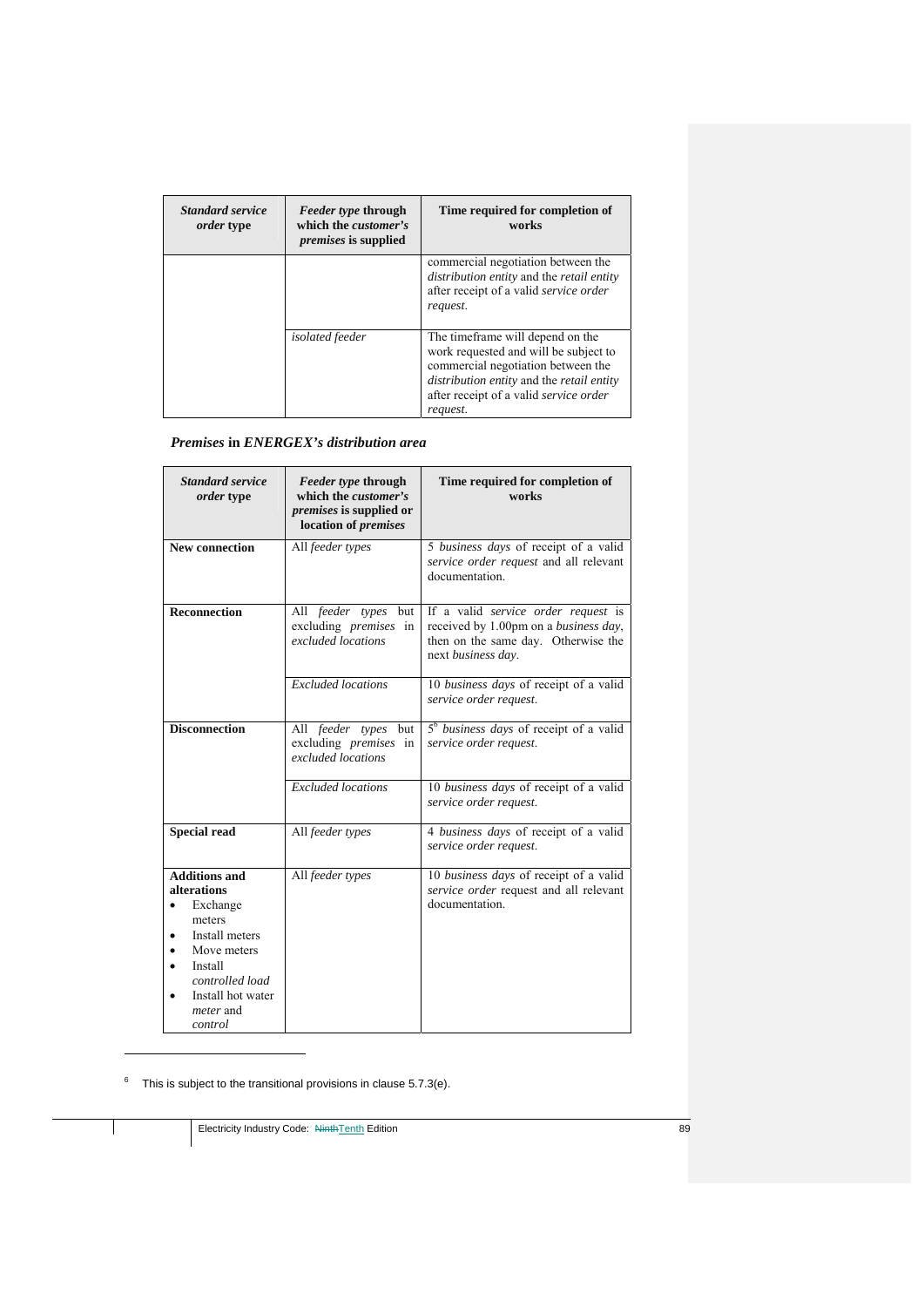| <b>Standard service</b><br>order type   | <i>Feeder type through</i><br>which the <i>customer's</i><br><i>premises</i> is supplied or<br>location of premises | Time required for completion of<br>works                                                                                                                                                                           |
|-----------------------------------------|---------------------------------------------------------------------------------------------------------------------|--------------------------------------------------------------------------------------------------------------------------------------------------------------------------------------------------------------------|
| equipment                               |                                                                                                                     |                                                                                                                                                                                                                    |
| <b>Meter</b><br><b>Reconfigurations</b> | All feeder types                                                                                                    | 20 business days of receipt of a valid<br>service order request.                                                                                                                                                   |
| <b>Meter Investigation</b>              | All feeder types                                                                                                    | 15 business days of receipt of a valid<br>service order request.                                                                                                                                                   |
| <b>Supply</b><br><b>Abolishment</b>     | All feeder types                                                                                                    | 20 business days of receipt of a valid<br>service order request.                                                                                                                                                   |
| <b>Miscellaneous</b><br><b>Services</b> | All feeder types                                                                                                    | The timeframe will depend on the<br>work requested and will be subject to<br>commercial negotiation between the<br>distribution entity and the retail entity<br>after receipt of a valid service order<br>request. |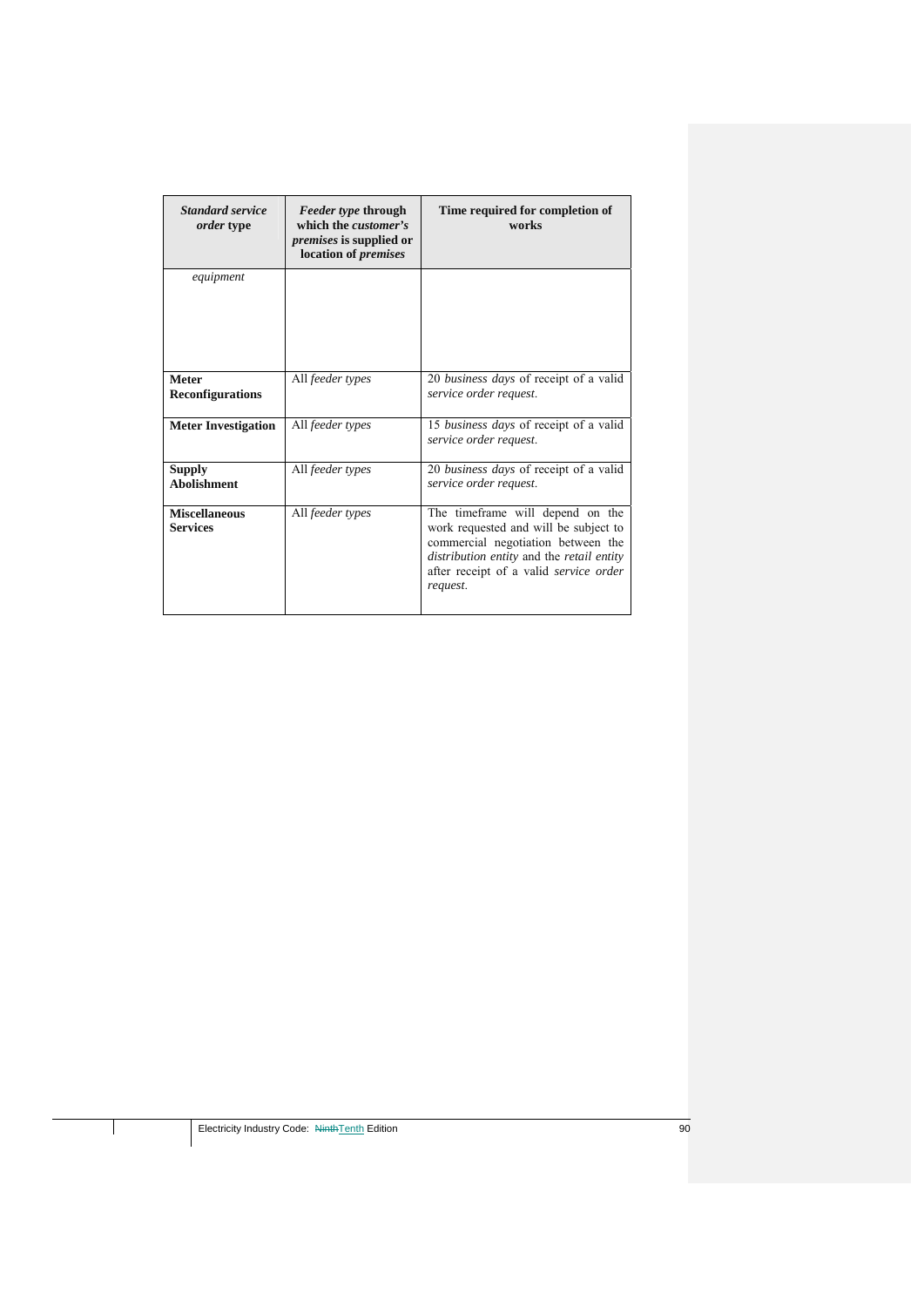## CHAPTER 6: CUSTOMER TRANSFER AND CONSENT

## **6.1 Application of this Chapter**

### **6.1.1 Application**

This Chapter applies to:

- (a) all *distribution entities*;
- (b) all *retail entities*; and
- (c) unless otherwise specified, in relation to all *customers* for a *NMI premises*  connected to a *supply network* forming part of the national grid.

## **6.2 Compliance obligations**

## **6.2.1 Contracting** *customer* **transfer functions**

A *distribution entity* or a *retail entity* must only contract with or engage another party to perform a function in relation to a *customer* transfer on the basis that the other party agrees to comply with Chapter 6 of this *Code*.

### **6.2.2 Compliance with** *MSATS* **procedures**

A *distribution entity* or a *retail entity* must comply with any *MSATS* procedures as developed and published by *AEMO* from time to time pursuant to the *National Electricity Rules*.

## **6.3 Consent**

## **6.3.1 Obligation to obtain consent**

- (a) A *retail entity* must not initiate the creation of a *NMI* or initiate or effect the transfer of a *customer* without obtaining the *explicit informed consent* of that *customer*.
- (b) While section 55G of the *Electricity Act* is in force, *Ergon Energy* and its subsidiaries are not required to comply with this clause  $6.3.16.3.1$ .

#### **6.3.2 Form and retention of consent**

- (a) A *retail entity* may obtain the *explicit informed consent* of a *customer*:
	- (i) in writing signed by the *customer*;
	- (ii) verbally; or
	- (iii) by electronic communication signed by the *customer*.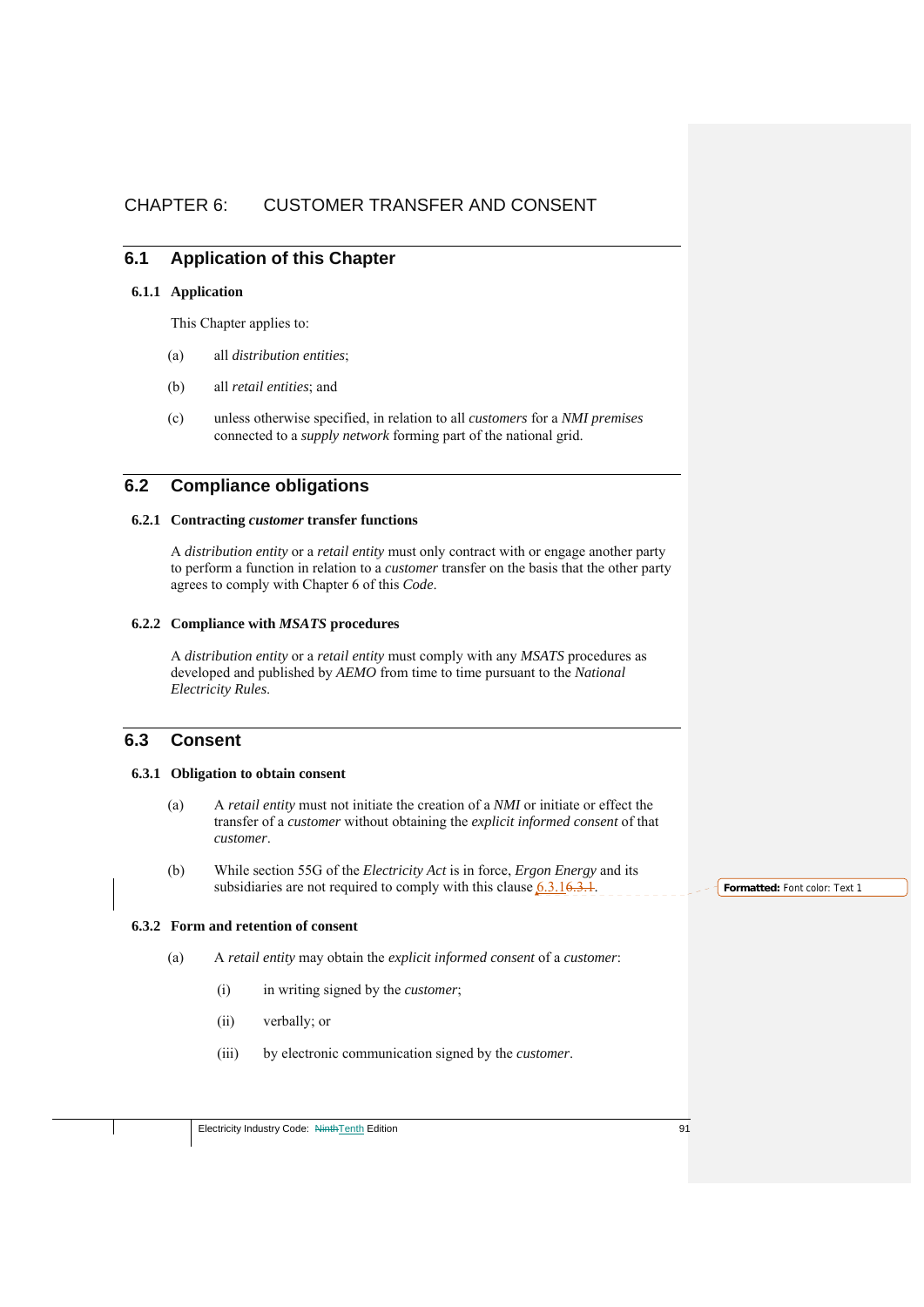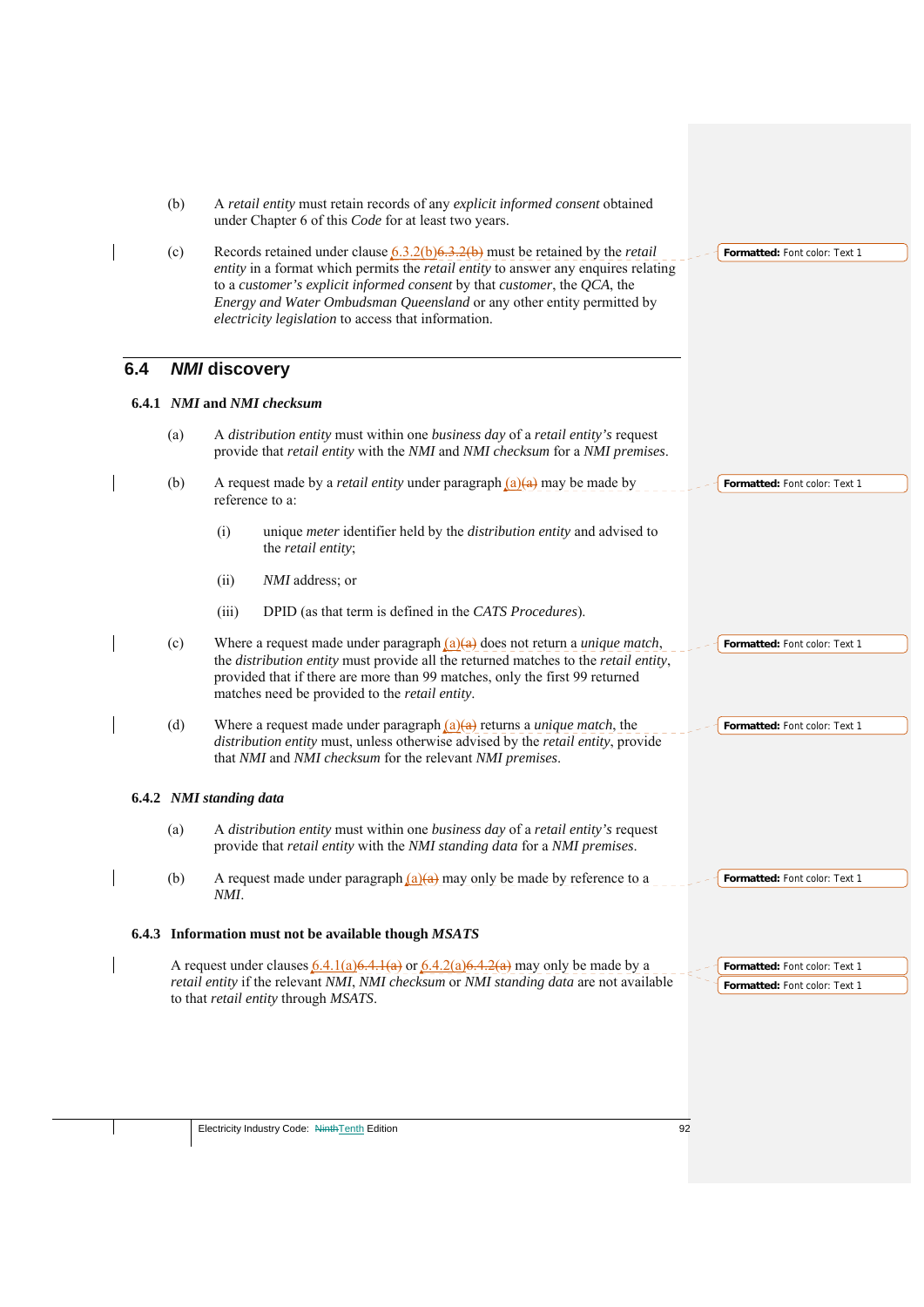#### **6.4.4 Transitional provisions**

For:

- (a) in relation to all *distribution entities,* a period of three months from the *FRC commencement date*; and
- (b) in relation to *Ergon Energy*, the entire period *Ergon Energy* is operating under the *minimalist transitioning approach*,

the relevant *distribution entity* will have two *business days* to provide the relevant data in response to a request under clause  $6.4.1(a)6.4.1(a)$  or  $6.4.2(a)6.4.2(a)$  rather than one *business day*.

## **6.5 Initiation of transfers by** *retail entities*

### **6.5.1 Proposed transfers**

- (a) A proposed transfer of a *customer's NMI* to a new *retail entity* must be initiated by the new *retail entity* in accordance with any *MSATS* procedures as developed and published by *AEMO* from time to time pursuant to the *National Electricity Rules*. The proposed transfer may be initiated prior to the expiry of any applicable cooling off period in the *retail contract* between the new *retail entity* and the *customer*.
- (b) A *retail entity* must ensure that a transfer is not completed until the applicable cooling off period under the relevant *retail contract* has expired.

#### **6.5.2 Cancellation of transfer**

Where a *retail entity* has initiated a transfer in accordance with clause 6.5.16.5.1, it must cancel the *customer* transfer request in accordance with any *MSATS* procedures as soon as practicable where the *retail contract* is terminated by the *customer* during any applicable cooling-off period.

## **6.6** *Meter* **read methods**

- (a) All permitted forms of *meter* readings used for the purposes of transferring a *customer* must be performed in accordance with the *electricity legislation*.
- (b) Subject to paragraph (c), a transfer on an *actual meter reading* date must be based on an *actual meter reading* that is a *scheduled meter reading* or a *special meter reading* which:
	- (i) conforms with the *CATS Procedures* retrospectivity rule; or
	- (ii) occurred after the *customer* entered into the new *retail contract.*
- (c) A *retail entity* must not transfer a *customer* on the basis of a *special meter reading*, unless it obtains *explicit informed consent* from that *customer* to:
	- (i) conduct the *special meter reading*; and

**Formatted:** Font color: Text 1 **Formatted:** Font color: Text 1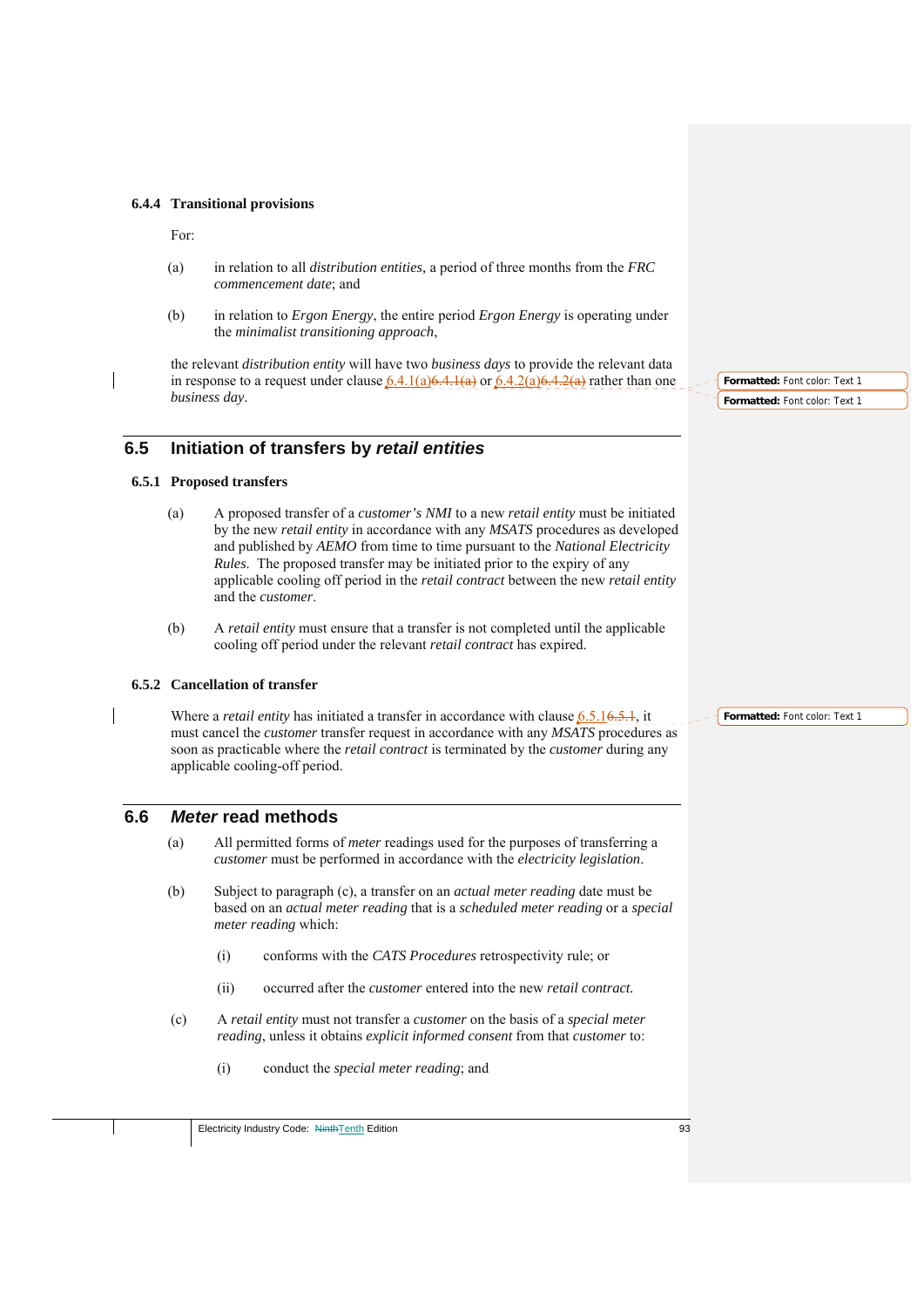- (ii) charge the *customer* for that *special meter reading* a fee which must be disclosed to the *customer*.
- (d) A *retail entity* is not obliged to obtain *explicit informed consent* under clause 6.6(c) if it does not charge the *customer* for that *special meter reading*.

## **6.7 Notification of non-occurrence of transfer**

Where a proposed new *retail entity* has previously advised a *customer* of the expected date of completion of a *NMI* transfer and that *NMI* transfer does not occur on that date and is not expected to occur within one month of that date, the *retail entity* must, within a reasonable time of becoming aware of the non-occurrence of the *NMI* transfer, use its best endeavours to advise the *customer*:

- (a) that the *customer* transfer did not occur;
- (b) of the reasons for the delay; and
- (c) of the new expected date of completion of the *customer* transfer (if it is still proceeding).

## **6.8** *Minimalist transitioning approach*

### **6.8.1 Application**

- (a) *Ergon Energy* is declared, at the *FRC commencement date*, to be operating under the *minimalist transitioning approach*.
- (b) The *QCA* may issue a notice to *Ergon Energy* declaring it will no longer be operating under the *minimalist transitioning approach* from the date 12 months from the date of the notice.
- (c) *Ergon Energy* must include a notice on its website stating the *minimalist transitioning approach* applies to it until the *minimalist transitioning approach* ceases to apply to it.
- (d) The *QCA* will review whether to issue a notice in accordance with paragraph (b) on an annual basis. In conducting this review, the *QCA* must consult with *Ergon Energy*, *retail entities* and any other person who has a legitimate interest in whether such a notice is to be issued.
- (e) Clauses 6.8.26.8.2 and 6.8.56.8.5 only apply to *Ergon Energy* while it operates under the *minimalist transitioning approach*.

### **6.8.2 Discovery requests under a** *minimalist transitioning approach*

- (a) *Ergon Energy* must have the capacity to process a minimum of 150 requests each *business day* in total under clauses  $\frac{6.4.1(a)6.4.1(a)}{6.4.1(a)}$  and  $\frac{6.4.2(a)6.4.2(a)}{6.4.1(a)}$ .
- (b) If more than 150 requests are received in total under clauses  $(6.4.1(a)6.4.1(a))$ and 6.4.2(a)6.4.2(a) by *Ergon Energy* in a *business day* then *Ergon Energy* will

**Formatted:** Font color: Text 1 **Formatted:** Font color: Text 1

| <b>Formatted: Font color: Text 1</b> |
|--------------------------------------|
| <b>Formatted: Font color: Text 1</b> |
| <b>Formatted:</b> Font color: Text 1 |
| <b>Formatted: Font color: Text 1</b> |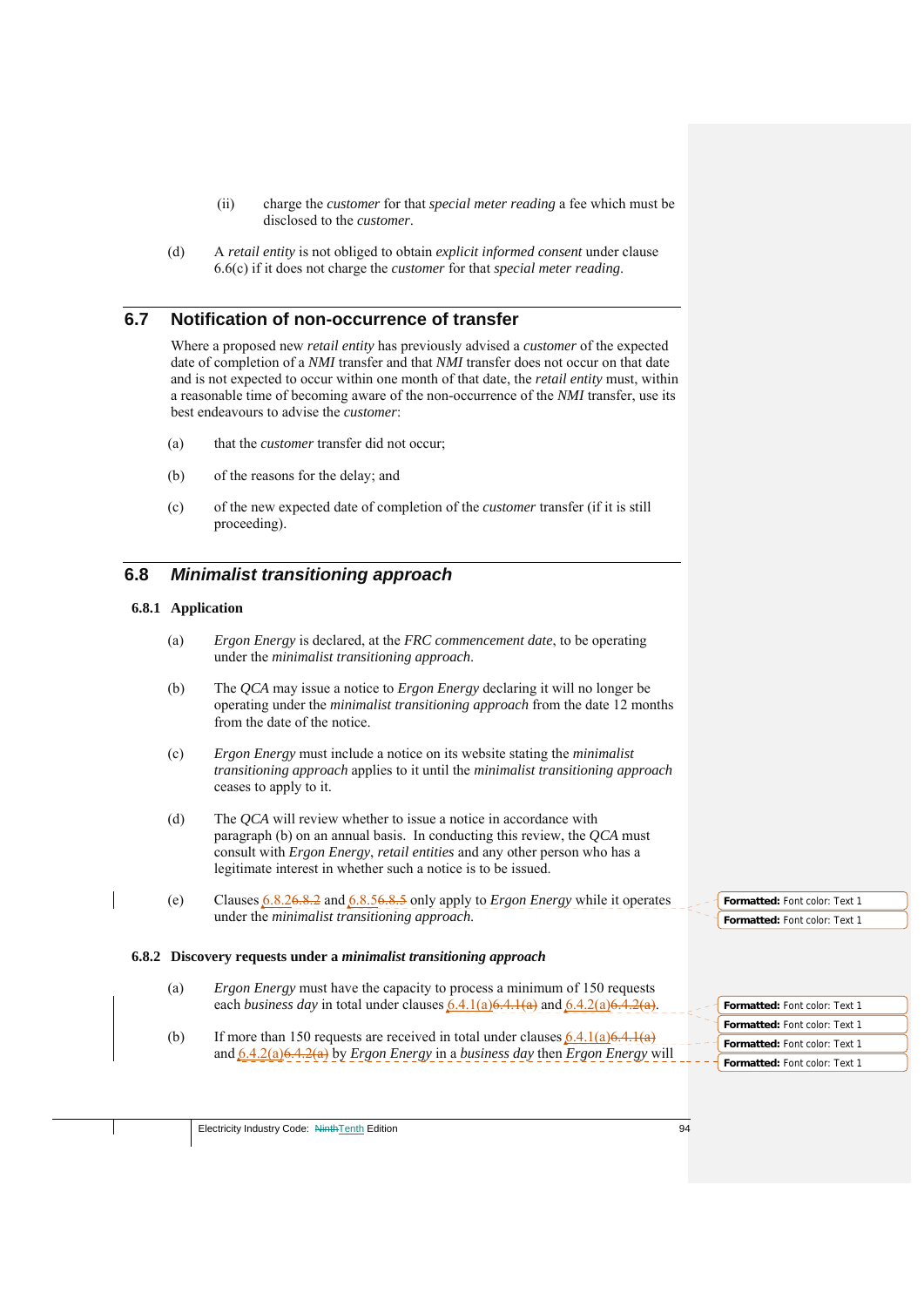| employ a combination of the following measures as appropriate to minimise or<br>temporarily change transaction completion times:<br>(i)<br>increase the resources available for completing requests for information<br>from retail entities, for example by increasing the total number of<br>resources or the hours during which requests are processed;<br>(ii)<br>increase the time for completing requests for information from retail<br>entities beyond two business days; and<br>(iii)<br>institute a queuing policy on the basis of the order of the receipt of<br>requests for information from retail entities.<br>If Ergon Energy is consistently receiving more than 150 requests in total under<br>(c)<br>clauses $6.4.1(a)6.4.1(a)$ and $6.4.2(a)6.4.2(a)$ and reasonably expects that it is<br>Formatted: Font color: Text 1<br>unable to complete these within two business days then it must advise affected<br>Formatted: Font color: Text 1<br>retail entities:<br>(i)<br>which of the measures it is taking to minimise transaction completion<br>times; and<br>of the revised expected timeframes for completing requests for<br>(ii)<br>information.<br>6.8.3 NMI creation requests under a minimalist transitioning approach<br><i>Ergon Energy</i> must have the capacity to process a minimum of 40 <i>NMI</i> creation<br>(a)<br>requests each <i>business day</i> under clause 6.8.46.8.4.<br>Formatted: Font color: Text 1<br>If more than 40 <i>NMI</i> creation requests under clause $6.8.46.8.4$ are received by<br>(b)<br>Formatted: Font color: Text 1<br>Ergon Energy in a business day then Ergon Energy will employ a combination<br>of the following measures as appropriate to minimise or temporarily change<br>NMI creation completion times:<br>(i)<br>increase the resources available for initiating NMI creations, for<br>example by increasing the total number of resources or the hours<br>during which NMI creation requests are processed;<br>(ii)<br>increase the time for initiating NMI creations beyond two business<br><i>days</i> ; and<br>(iii)<br>institute a queuing policy on the basis of the order of receipt of NMI<br>creation requests.<br>If Ergon Energy is consistently receiving more than 40 NMI creation requests<br>(c)<br>under clause $6.8.46.8.4$ and reasonably expects that it is unable to initiate the<br>Formatted: Font color: Text 1<br>requests in MSATS within two business days, then it must advise affected retail<br>entities:<br>(i)<br>which of the measures it is taking to minimise the timeframe for<br>initiating <i>NMI</i> creations in <i>MSATS</i> ; and<br>(ii)<br>of the revised expected timeframes for initiating in MSATS the NMI<br>creations requested. |  |  |  |
|------------------------------------------------------------------------------------------------------------------------------------------------------------------------------------------------------------------------------------------------------------------------------------------------------------------------------------------------------------------------------------------------------------------------------------------------------------------------------------------------------------------------------------------------------------------------------------------------------------------------------------------------------------------------------------------------------------------------------------------------------------------------------------------------------------------------------------------------------------------------------------------------------------------------------------------------------------------------------------------------------------------------------------------------------------------------------------------------------------------------------------------------------------------------------------------------------------------------------------------------------------------------------------------------------------------------------------------------------------------------------------------------------------------------------------------------------------------------------------------------------------------------------------------------------------------------------------------------------------------------------------------------------------------------------------------------------------------------------------------------------------------------------------------------------------------------------------------------------------------------------------------------------------------------------------------------------------------------------------------------------------------------------------------------------------------------------------------------------------------------------------------------------------------------------------------------------------------------------------------------------------------------------------------------------------------------------------------------------------------------------------------------------------------------------------------------------------------------------------------------------------------------------------------------------------------------------------------------------------------------------------------------------------------------------------------------------------------------------------------------------------------|--|--|--|
|                                                                                                                                                                                                                                                                                                                                                                                                                                                                                                                                                                                                                                                                                                                                                                                                                                                                                                                                                                                                                                                                                                                                                                                                                                                                                                                                                                                                                                                                                                                                                                                                                                                                                                                                                                                                                                                                                                                                                                                                                                                                                                                                                                                                                                                                                                                                                                                                                                                                                                                                                                                                                                                                                                                                                                  |  |  |  |
|                                                                                                                                                                                                                                                                                                                                                                                                                                                                                                                                                                                                                                                                                                                                                                                                                                                                                                                                                                                                                                                                                                                                                                                                                                                                                                                                                                                                                                                                                                                                                                                                                                                                                                                                                                                                                                                                                                                                                                                                                                                                                                                                                                                                                                                                                                                                                                                                                                                                                                                                                                                                                                                                                                                                                                  |  |  |  |
|                                                                                                                                                                                                                                                                                                                                                                                                                                                                                                                                                                                                                                                                                                                                                                                                                                                                                                                                                                                                                                                                                                                                                                                                                                                                                                                                                                                                                                                                                                                                                                                                                                                                                                                                                                                                                                                                                                                                                                                                                                                                                                                                                                                                                                                                                                                                                                                                                                                                                                                                                                                                                                                                                                                                                                  |  |  |  |
|                                                                                                                                                                                                                                                                                                                                                                                                                                                                                                                                                                                                                                                                                                                                                                                                                                                                                                                                                                                                                                                                                                                                                                                                                                                                                                                                                                                                                                                                                                                                                                                                                                                                                                                                                                                                                                                                                                                                                                                                                                                                                                                                                                                                                                                                                                                                                                                                                                                                                                                                                                                                                                                                                                                                                                  |  |  |  |
|                                                                                                                                                                                                                                                                                                                                                                                                                                                                                                                                                                                                                                                                                                                                                                                                                                                                                                                                                                                                                                                                                                                                                                                                                                                                                                                                                                                                                                                                                                                                                                                                                                                                                                                                                                                                                                                                                                                                                                                                                                                                                                                                                                                                                                                                                                                                                                                                                                                                                                                                                                                                                                                                                                                                                                  |  |  |  |
|                                                                                                                                                                                                                                                                                                                                                                                                                                                                                                                                                                                                                                                                                                                                                                                                                                                                                                                                                                                                                                                                                                                                                                                                                                                                                                                                                                                                                                                                                                                                                                                                                                                                                                                                                                                                                                                                                                                                                                                                                                                                                                                                                                                                                                                                                                                                                                                                                                                                                                                                                                                                                                                                                                                                                                  |  |  |  |
|                                                                                                                                                                                                                                                                                                                                                                                                                                                                                                                                                                                                                                                                                                                                                                                                                                                                                                                                                                                                                                                                                                                                                                                                                                                                                                                                                                                                                                                                                                                                                                                                                                                                                                                                                                                                                                                                                                                                                                                                                                                                                                                                                                                                                                                                                                                                                                                                                                                                                                                                                                                                                                                                                                                                                                  |  |  |  |
|                                                                                                                                                                                                                                                                                                                                                                                                                                                                                                                                                                                                                                                                                                                                                                                                                                                                                                                                                                                                                                                                                                                                                                                                                                                                                                                                                                                                                                                                                                                                                                                                                                                                                                                                                                                                                                                                                                                                                                                                                                                                                                                                                                                                                                                                                                                                                                                                                                                                                                                                                                                                                                                                                                                                                                  |  |  |  |
|                                                                                                                                                                                                                                                                                                                                                                                                                                                                                                                                                                                                                                                                                                                                                                                                                                                                                                                                                                                                                                                                                                                                                                                                                                                                                                                                                                                                                                                                                                                                                                                                                                                                                                                                                                                                                                                                                                                                                                                                                                                                                                                                                                                                                                                                                                                                                                                                                                                                                                                                                                                                                                                                                                                                                                  |  |  |  |
|                                                                                                                                                                                                                                                                                                                                                                                                                                                                                                                                                                                                                                                                                                                                                                                                                                                                                                                                                                                                                                                                                                                                                                                                                                                                                                                                                                                                                                                                                                                                                                                                                                                                                                                                                                                                                                                                                                                                                                                                                                                                                                                                                                                                                                                                                                                                                                                                                                                                                                                                                                                                                                                                                                                                                                  |  |  |  |
|                                                                                                                                                                                                                                                                                                                                                                                                                                                                                                                                                                                                                                                                                                                                                                                                                                                                                                                                                                                                                                                                                                                                                                                                                                                                                                                                                                                                                                                                                                                                                                                                                                                                                                                                                                                                                                                                                                                                                                                                                                                                                                                                                                                                                                                                                                                                                                                                                                                                                                                                                                                                                                                                                                                                                                  |  |  |  |
|                                                                                                                                                                                                                                                                                                                                                                                                                                                                                                                                                                                                                                                                                                                                                                                                                                                                                                                                                                                                                                                                                                                                                                                                                                                                                                                                                                                                                                                                                                                                                                                                                                                                                                                                                                                                                                                                                                                                                                                                                                                                                                                                                                                                                                                                                                                                                                                                                                                                                                                                                                                                                                                                                                                                                                  |  |  |  |
|                                                                                                                                                                                                                                                                                                                                                                                                                                                                                                                                                                                                                                                                                                                                                                                                                                                                                                                                                                                                                                                                                                                                                                                                                                                                                                                                                                                                                                                                                                                                                                                                                                                                                                                                                                                                                                                                                                                                                                                                                                                                                                                                                                                                                                                                                                                                                                                                                                                                                                                                                                                                                                                                                                                                                                  |  |  |  |
|                                                                                                                                                                                                                                                                                                                                                                                                                                                                                                                                                                                                                                                                                                                                                                                                                                                                                                                                                                                                                                                                                                                                                                                                                                                                                                                                                                                                                                                                                                                                                                                                                                                                                                                                                                                                                                                                                                                                                                                                                                                                                                                                                                                                                                                                                                                                                                                                                                                                                                                                                                                                                                                                                                                                                                  |  |  |  |
|                                                                                                                                                                                                                                                                                                                                                                                                                                                                                                                                                                                                                                                                                                                                                                                                                                                                                                                                                                                                                                                                                                                                                                                                                                                                                                                                                                                                                                                                                                                                                                                                                                                                                                                                                                                                                                                                                                                                                                                                                                                                                                                                                                                                                                                                                                                                                                                                                                                                                                                                                                                                                                                                                                                                                                  |  |  |  |
|                                                                                                                                                                                                                                                                                                                                                                                                                                                                                                                                                                                                                                                                                                                                                                                                                                                                                                                                                                                                                                                                                                                                                                                                                                                                                                                                                                                                                                                                                                                                                                                                                                                                                                                                                                                                                                                                                                                                                                                                                                                                                                                                                                                                                                                                                                                                                                                                                                                                                                                                                                                                                                                                                                                                                                  |  |  |  |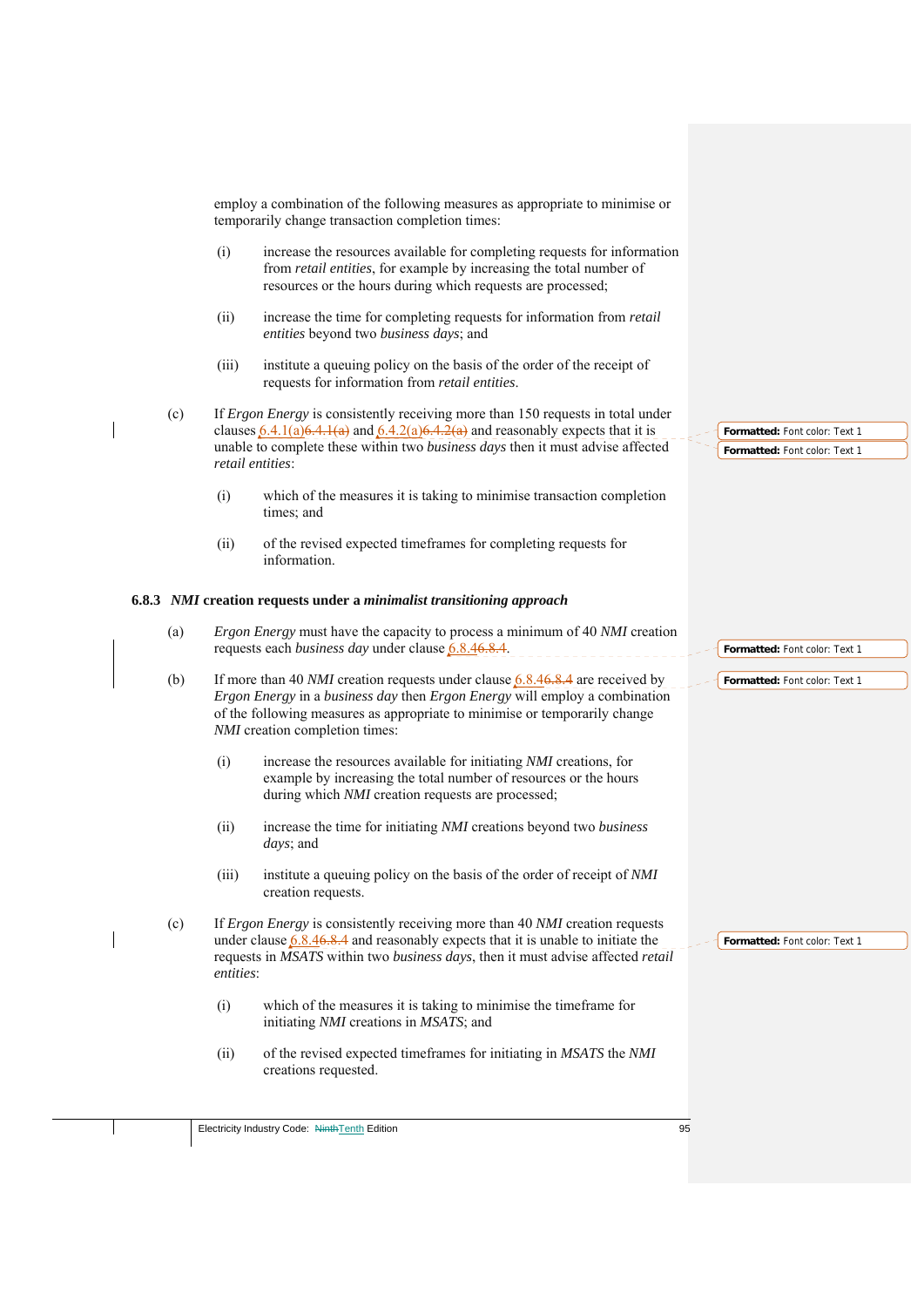#### **6.8.4 Request to create a** *NMI*

Where the *NMI* that is the subject of a proposed transfer is a *small customer's NMI* of *Ergon Energy* and that *NMI* is not in *MSATS*, the new *retail entity* must request the *distribution entity* to create the *NMI* and associated standing data in *MSATS* as soon as practicable after a *negotiated retail contract* has been entered into between the *customer* and the new *retail entity*.

### **6.8.5 Population of** *MSATS*

*Ergon Energy*, while operating under the *minimalist transitioning approach*, will provide to *AEMO* the *NMI* and each required item of *NMI standing data* in respect of each *connection point* for which it is the *distribution entity* for those *NMIs*:

- (a) with a *NMI* classification code of "LARGE"; or
- (b) that have been the subject of a transfer request.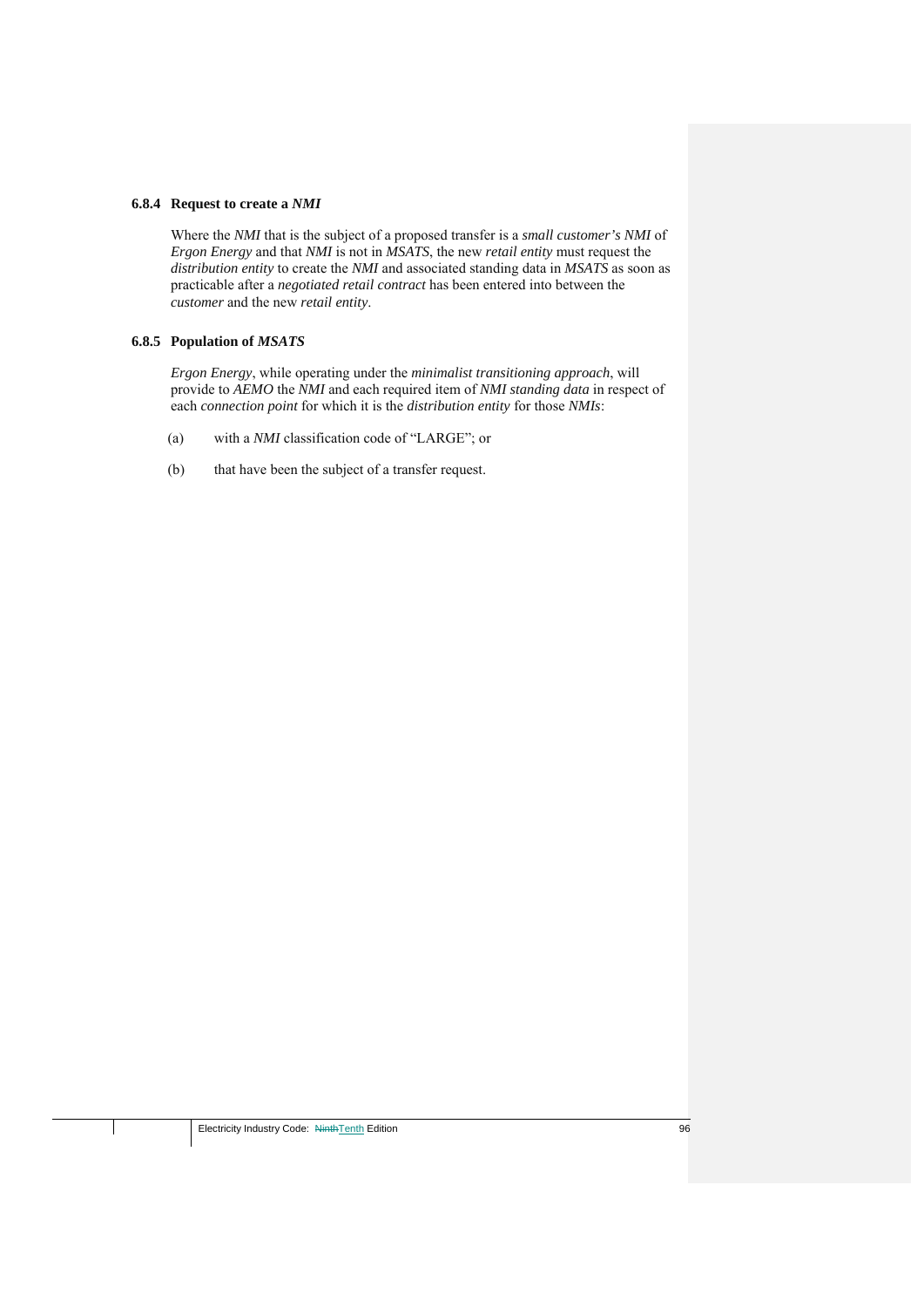## CHAPTER 7: RETAIL MARKETING CONDUCT

## **Preamble**

Chapter 7 of this *Code* is intended to operate in conjunction with laws of general application. To the extent that there is any inconsistency between this Chapter and an applicable Commonwealth or State law, that law will take precedence.

Sections 120ZL and 120ZN of the *Electricity Act* deal with the interaction of this Chapter and the *Fair Trading Act*.

# **7.1 Application of this Chapter**

### **7.1.1 Application**

Subject to clauses  $\frac{7.1.27.1.2}{2}$  and  $\frac{7.1.37.1.3}{2}$ , this Chapter applies to:

- (a) all *retail entities*;
- (b) in respect of clause 7.107.10, in relation to *large customers*; and
- (c) unless otherwise specified, in relation to *small customers*,

and *non-regulated marketers* are encouraged to comply with this Chapter 7.

## **7.1.2 Non-application to** *Ergon Energy*

While section 55G of the *Electricity Act* is in force, *Ergon Energy* and its subsidiaries are not required to comply with this Chapter 7.

### **7.1.3 Non-application by agreement**

This Chapter 7, or specified provisions of this Chapter 7, will not apply to a *retail entity*, or a *marketer* acting on the *retail entity's* behalf, where the *retail entity* has agreed in writing with a *customer*, by obtaining that *customer's explicit informed consent*, that this Chapter 7, or specified provisions of this Chapter 7, will not apply in respect of that *customer*, if:

- (a) the *customer*:
	- (i) is a *business customer*;
	- (ii) has one or more *premises* or a group of *premises*;
	- (iii) is a *small customer* in respect of one or more of those *premises*; and
- (b) the aggregate of the actual or expected annual energy consumption level for those *premises* equals or exceeds:
	- (i) in the case of a proposed electricity contract, 100*MWh* of electricity per annum; or
	- (ii) in the case of a proposed *dual fuel contract*, 100*MWh* of electricity per annum or 1TJ of gas per annum.

**Formatted:** Font color: Text 1 **Formatted:** Font color: Text 1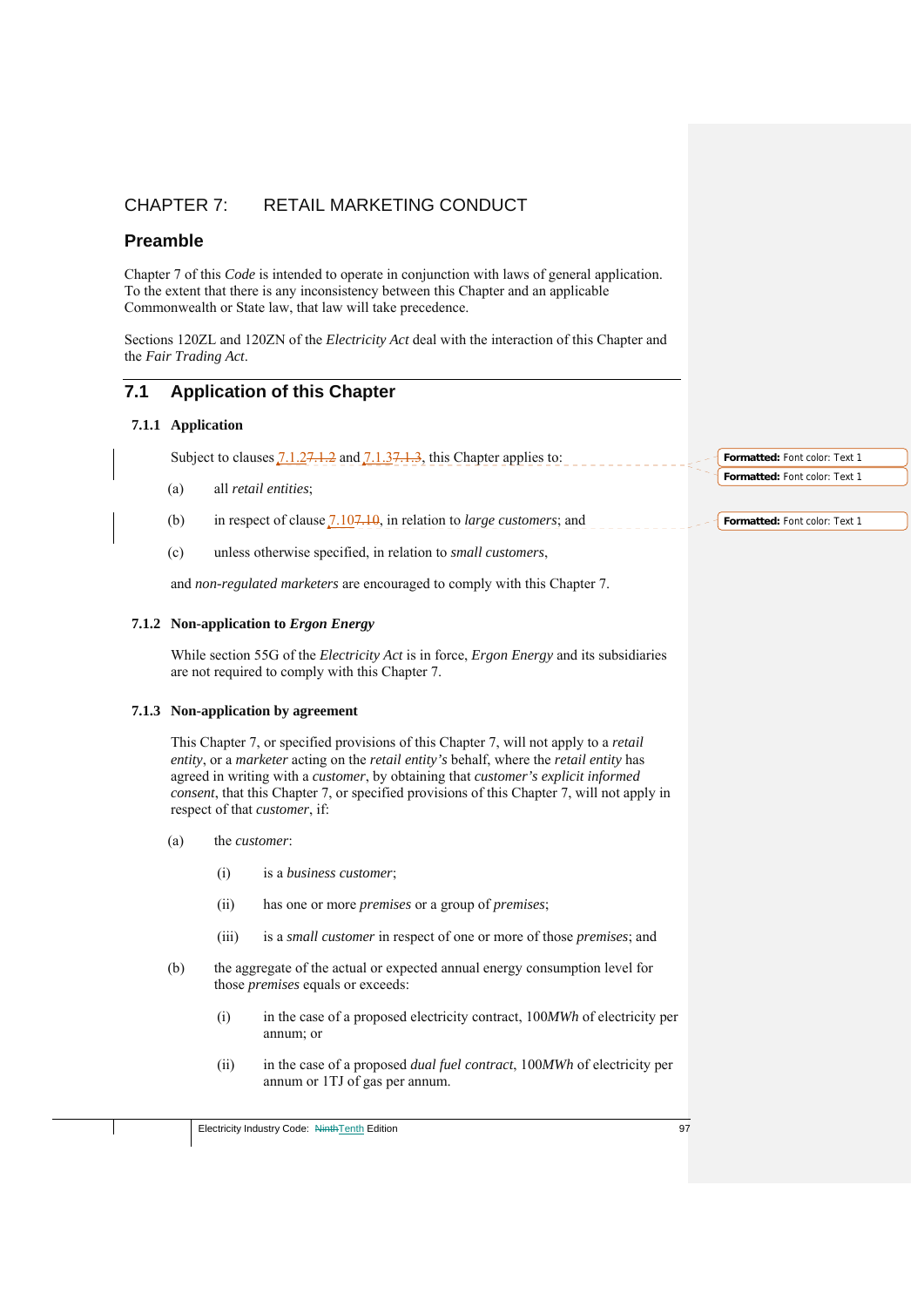## **7.2 Compliance**

### **7.2.1 Compliance**

- (a) A *retail entity* is responsible under this Chapter 7 for the conduct of any person who is employed, engaged or authorised by the *retail entity* to carry out *marketing* on the *retail entity's* behalf, including a *non-regulated marketer* whose actions result, or are intended to result, in the *retail entity* entering into a *retail contract* with a *small customer* for the provision of *customer retail services*.
- (b) A *retail entity* will not be responsible for the conduct of a *non-regulated marketer* who is employed, engaged or authorised by a *small customer* or group of *small customers* to act on their behalf, whose actions result, or are intended to result, in the *small customer* or group of *small customers* entering into a *retail contract* with a *retail entity* for the provision of *customer retail services*.

#### **7.2.2 Statement of compliance**

A *retail entity* must use its best endeavours to obtain a written statement from a *nonregulated marketer* confirming the *non-regulated marketer's* compliance with this Chapter 7 where the *non-regulated marketer* has introduced a *small customer* to the *retail entity* or has arranged or facilitated a *retail contract* on behalf of that *retail entity*.

# **7.3 General conduct standards**

A *marketer* or *salesperson* must while engaged in *marketing*:

- (a) comply with all applicable Commonwealth and State laws;
- (b) not engage in misleading, deceptive or unconscionable conduct, whether by act or omission;
- (c) not exert undue pressure on a *small customer*, nor harass or coerce a *small customer*;
- (d) use words and images that promote *small customers'* comprehension of *retail contracts*;
- (e) ensure that information provided to *small customers* is truthful and in plain language;
- (f) ensure that information provided to individual *small customers* is relevant to that *small customer's* circumstances; and
- (g) provide only timely, accurate, verifiable and truthful comparisons.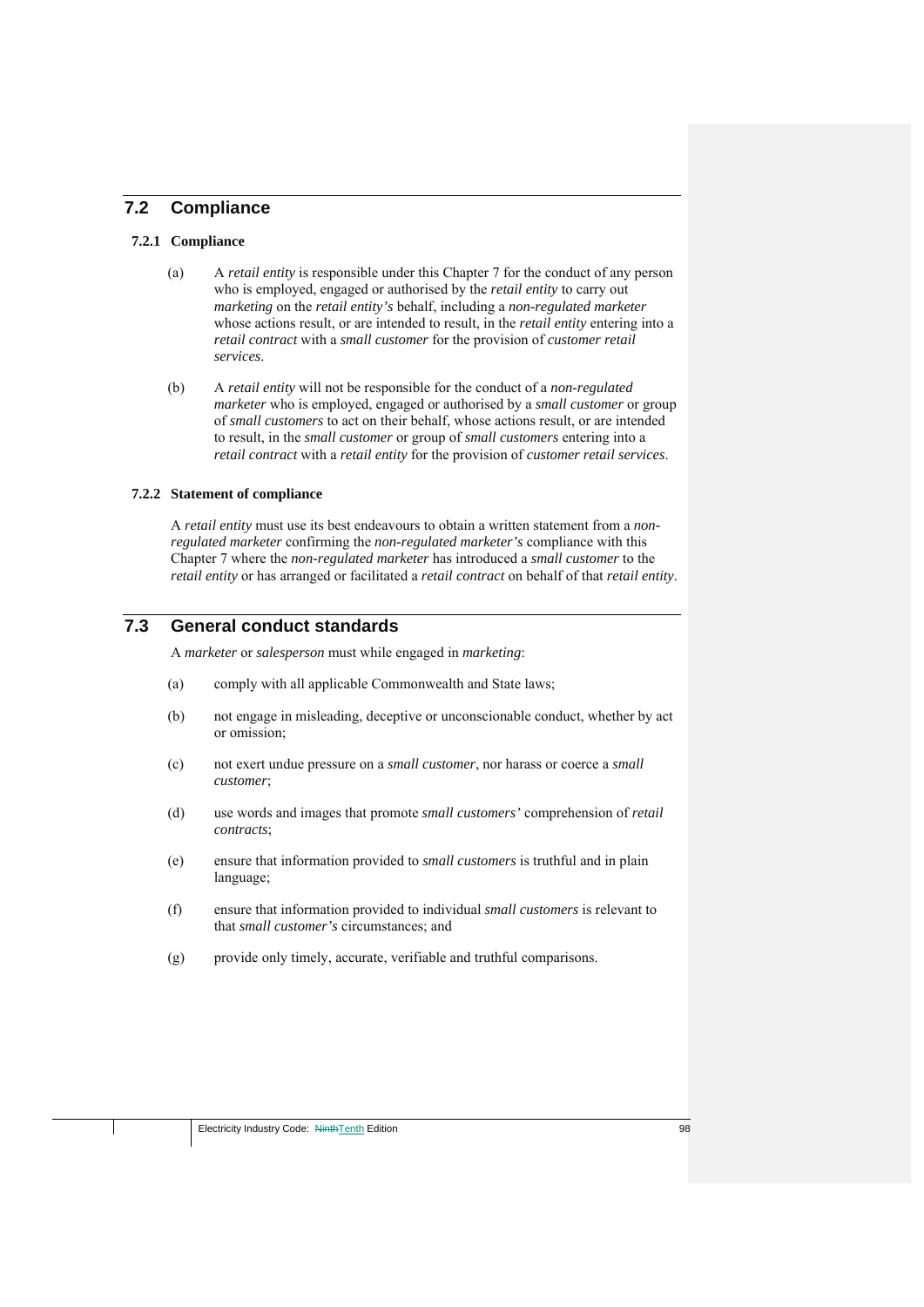## **7.4 Time of contact**

### **7.4.1 Door knocking**

(a) Subject to paragraph (b), eExcept by prior appointment, a marketer or salesperson must not visit a small customer for the purpose of marketing a retail contract:

 $\frac{f(x)}{g(x)}$  at any time on a Sunday or a public holiday; or

 $(ii)(b)$  on a Saturday:

(A)(i) between midnight and 9.00 a.m.; or

(B)(ii) between 5.00 p.m. and midnight; or

 $(iii)(c)$  on any other day:

 $(A)(i)$  between midnight and 9.00 a.m.; or

(B)(ii) between 6.00 p.m. and midnight.

(b) If a *retail entity* has an exemption under section 71A of the *Fair Trading Act* in relation to contact times, the *retail entity* and its *marketers* or *salespersons* must comply with that exemption to the extent of any inconsistency.

## **7.4.2 Telephone marketing**

Except by prior appointment, a *marketer* or *salesperson* must not telephone a *small customer* for the purpose of *marketing* a *retail contract*:

- (a) at any time on a Sunday or a public holiday; or
- (b) on a Saturday:
	- (i) between midnight and 9.00 a.m.; or
	- (ii) between 5.00 p.m. and midnight; or
- (c) on any other day:
	- (i) between midnight and 9.00 a.m.; or
	- (ii) between 8.00 p.m. and midnight.

## **7.5** *Marketing contacts*

#### **7.5.1 Identification**

As soon as practicable following the commencement of any *marketing contact* with a *small customer*, a *marketer* or *salesperson* must advise the *small customer* of:

(a) the purpose of the *marketing contact;*

### **Formatted:** Indent: Left: 1.3 cm, No bullets or numbering, Don't keep with next **Formatted:** Font: Not Italic **Formatted:** Font: Not Italic **Formatted:** Font: Not Italic **Formatted:** Font: Not Italic **Formatted:** Font: Not Italic **Formatted:** Heading 4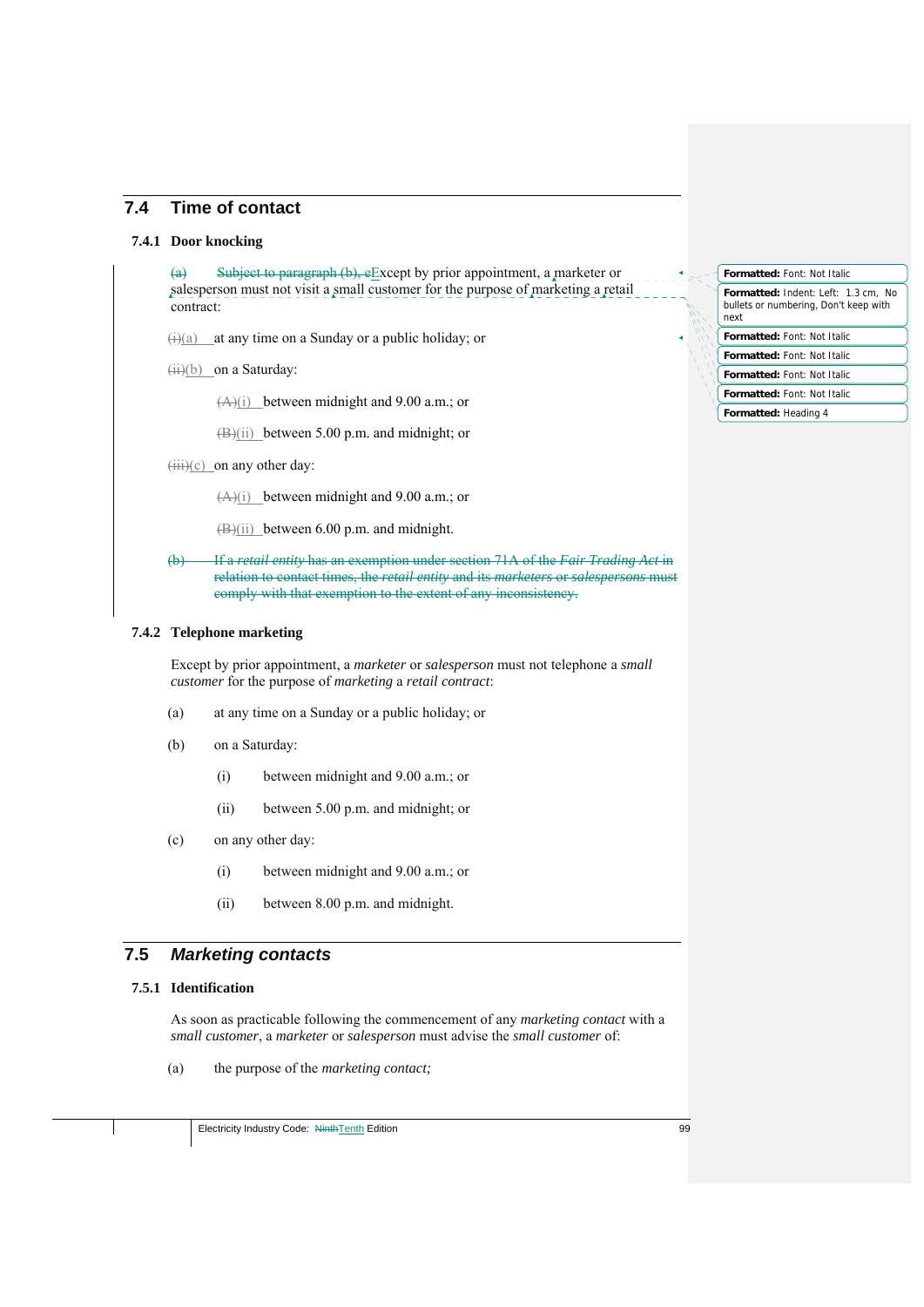- (b) the name of the *salesperson*; and
- (c) the name of the *marketer* and, if different, the name of the *retail entity* on whose behalf the *marketer* is acting.

#### **7.5.2 Contact details**

Prior to completion of a *marketing contact* with a *small customer*, the *marketer* or *salesperson* must use its best endeavours to provide a *small customer* with contact details for the *marketer* and, if different, the *retail entity* on whose behalf the *marketer* or *salesperson* is acting.

#### **7.5.3 Termination of** *marketing contacts*

- (a) If a *small customer* requests the termination of a *marketing contact*, the *marketer* or *salesperson* must:
	- (i) immediately comply with that request;
	- (ii) refrain from contacting that *small customer* again for the purposes of *marketing* or for an incidental or related purpose for a period of 320 *business* days from the date of the request, unless otherwise advised by the *small customer*;
	- (iii) advise the *small customer* of the existence of the dispute resolution service provided by the *marketer*, or, if the *marketer* is not a *retail entity*, the *retail entity* on whose behalf the *marketer* or *salesperson* is acting; and
	- (iv) if requested by the *small customer*, provide details, including contact details, of that dispute resolution service.
- (b) To avoid doubt, paragraph (a) does not apply where a *small customer* defers a *marketing contact* to another date.

#### **7.5.4** *Marketing* **in person**

- (a) A *marketer* or *salesperson* who makes a *marketing contact* by visiting a *small customer* must wear an identification card on his or her chest containing:
	- (i) a photograph of the *marketer* or *salesperson*; and
	- (ii) the name of the *marketer* or *salesperson* and, if different, the *retail entity* on whose behalf the *marketer* is acting.
- (b) A *marketer* or *salesperson* who makes a *marketing contact* by visiting a *small customer* must also provide the *small customer* with:
	- (i) the *retail entity's* telephone number for enquiries, verifications and complaints; and
	- (ii) if requested by the *small customer*, the address for service (not being a post office box) of the *retail entity* on whose behalf the *marketer* or

**Formatted:** Font: Not Italic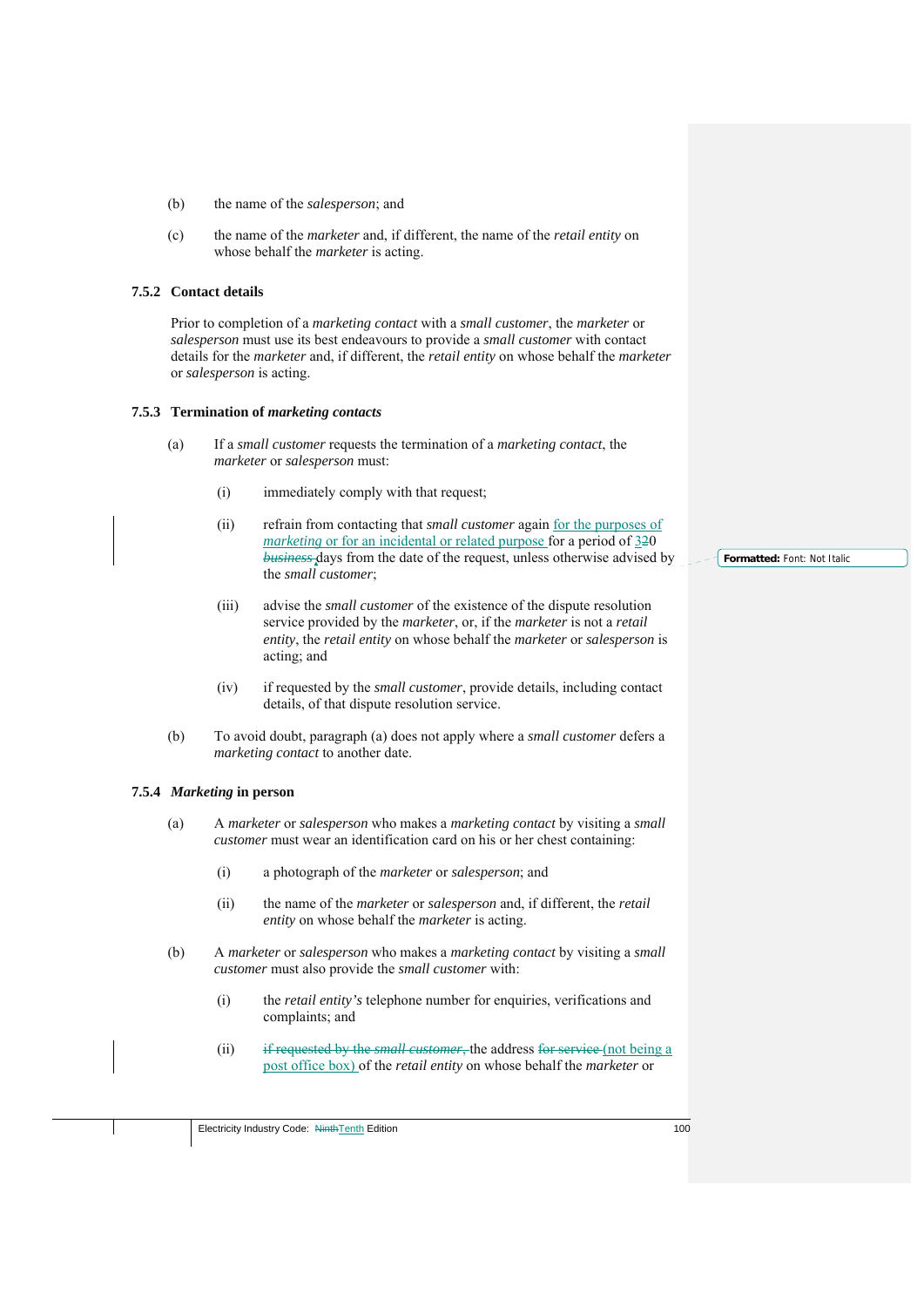*salesperson* is acting as soon as practicable and in any event before starting to negotiate.

#### **7.5.5 Information and details to be provided in writing where** *marketing* **is in person**

Information or details required to be provided to a *small customer* under clause 7.5.17.5.1, 7.5.27.5.2 or 7.5.37.5.3 must be provided to the *small customer* in writing if the *marketer* or *salesperson* is making the *marketing contact* by visiting the *small customer*.

### **7.5.6** *Marketing* **by telephone**

A *marketer* or *salesperson* who makes a *marketing contact* with a *small customer* by telephone must use its best endeavours to:

- (a) comply with the requirements of clauses  $7.5.17.5.1$  and  $7.5.27.5.2$ ; and
- (b) provide the *small customer* with sufficient contact details so that the *small customer* can contact the *marketer* or a *salesperson* by return telephone call if he or she requires.

### **7.5.7** *Marketing* **by electronic means**

A *marketer* or *salesperson* who makes a *marketing contact* with a *small customer* by means of an electronic communication must:

- (a) comply with the requirements of clauses  $7.5.17.5.1$  and  $7.5.27.5.2$ ; and
- (b) provide the *small customer* with sufficient contact details so that the *small customer* can contact the *marketer* or a *salesperson* by return electronic communication if he or she requires.

## **7.5.8 Record keeping standards**

To enable the identification of *marketers* and *salespeople* by *small customers* and to assist *marketers* and *small customers* in dealing with enquiries, verifications and complaints, a *marketer* must, for at least one year from the date of a *marketing contact,* use its best endeavours to keep records of:

- (a) all *marketing contacts* with *small customers*, whether initiated by the *marketer* or the *small customer*;
- (b) *small customer* requests not to be contacted by the *marketer*; and
- (c) *marketing contacts* which have been terminated at the request of the *small customer*.

## **7.6 Written disclosure statement**

When a *marketing contact* results, or is intended to result, in a *small customer* entering into a *negotiated retail contract*, or when a *small customer* contacts a *marketer* for the purposes of entering into a *negotiated retail contract*, the following information must

**Formatted:** Font color: Text 1 **Formatted:** Font color: Text 1 **Formatted:** Font color: Text 1

**Formatted:** Font color: Text 1 **Formatted:** Font color: Text 1

**Formatted:** Font color: Text 1 **Formatted:** Font color: Text 1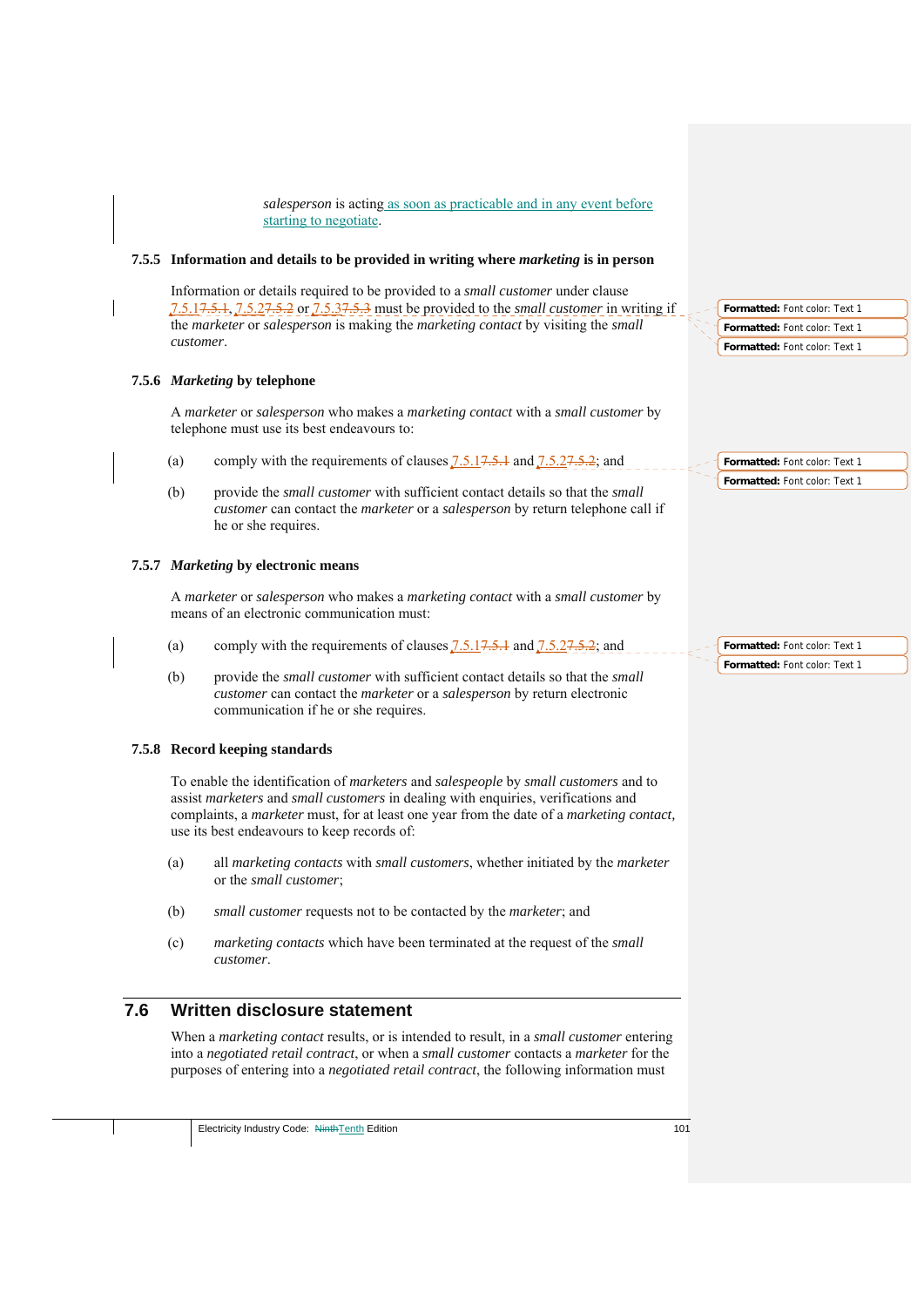be provided in writing to the *small customer* by the *marketer* in a written disclosure statement at the time the *negotiated retail contract* is entered into or, if the contract is entered into over the telephone, within two *business days* of the *negotiated retail contract* being entered into:

- (a) the name and address for service of the *marketer*, or, if different, the *retail entity* on whose behalf the *marketer* is acting;
- (b) the postal address, facsimile number and email address of the *marketer* or, if different, the *retail entity* on whose behalf the *marketer* is acting;
- (c) the date of commencement of the *negotiated retail contract*;
- (d) the prices, charges, tariffs and service levels that will be applicable in respect of the *negotiated retail contract*;
- (e) if the prices, charges, tariffs or service levels are able to be changed by the *retail entity* under the *negotiated retail contract*, the manner in which any such change may be effected;
- (f) the costs to the *small customer* associated with entering into the *negotiated retail contract*, outside of the prices, charges and tariffs payable (including any costs associated with the provision of infrastructure such as *meters*);
- (g) the type and frequency of bills which will be rendered under the *negotiated retail contract*;
- (h) the payment methods and options which are available in respect of the *negotiated retail contract*;
- (i) the early termination charges which may apply in the event that the *small customer* terminates a *fixed-term contract* prior to its expiry date and the method of calculation of those charges;
- (j) the enforcement expenses which may become payable in the event of a breach of the *negotiated retail contract* by the *small customer*;
- (k) the dispute resolution options which are available to *small customers*;
- (l) details of the right conferred on the *small customer* to rescind the *negotiated retail contract* in accordance with the *Code*;
- (m) if a commission, fee or reward is to be paid for the introduction of business to the *retail entity*:
	- (i) a statement of that fact;
	- (ii) details of the person by whom the commission, fee or reward is payable; and
	- (iii) details of the person to whom the commission, fee or reward is payable.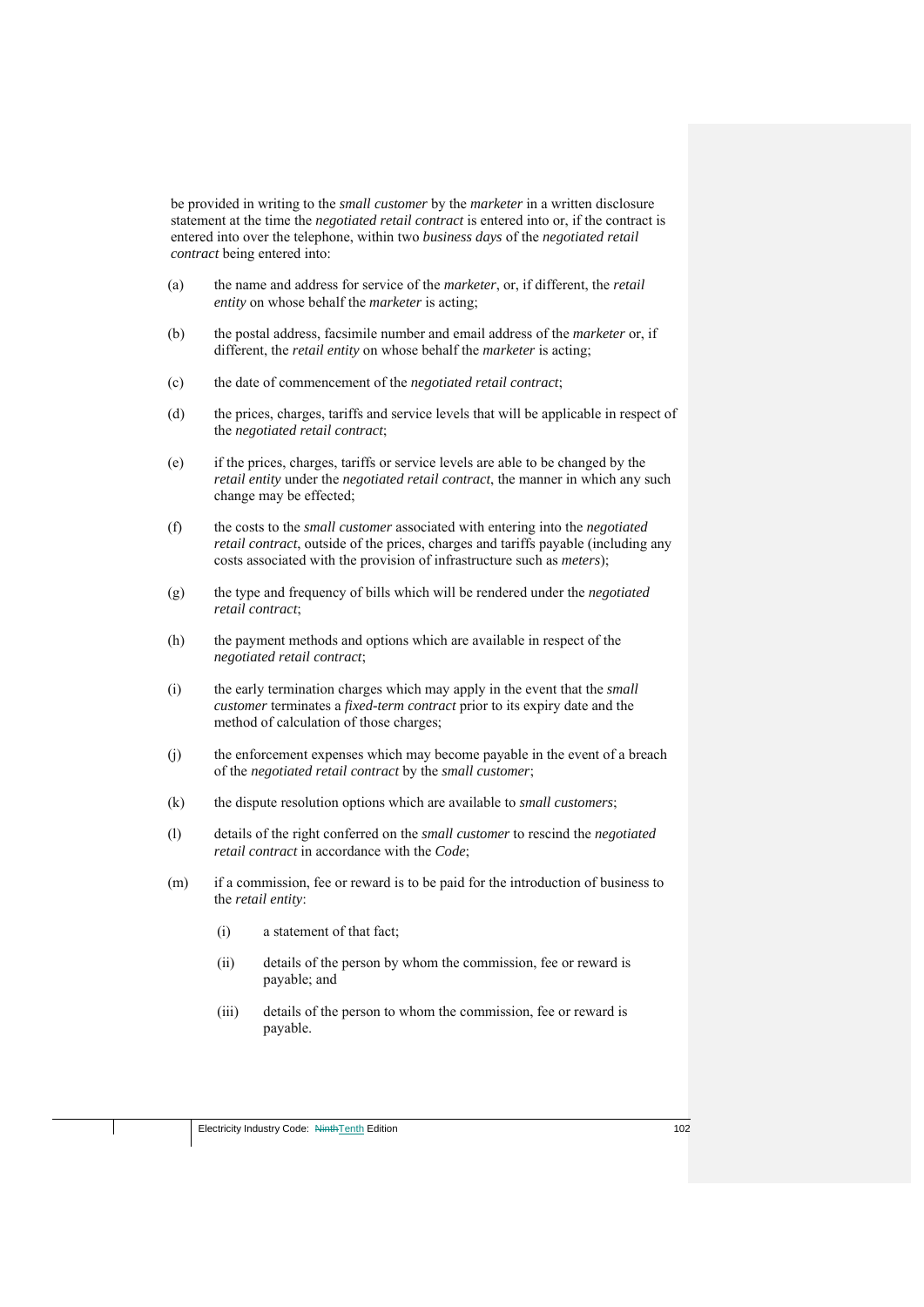## **7.7 Consent**

- (a) Whenever a *marketer* is required to obtain the consent of a *small customer*, including the consent to enter into a *retail contract*, that consent must be the *explicit informed consent* of a *small customer* obtained only after timely, accurate, verifiable and truthful information on the consequences of providing consent has been made available to the *small customer* by the *marketer* (for example, through the use of a disclosure statement under clause  $(7.67.6)$ .
- (b) A *marketer* must retain records of any *explicit informed consent* obtained under this *Code* for at least two years.
- (c) Records retained under paragraph (b) must be retained by the *marketer* in a format which permits the *marketer* to answer any enquiries relating to a *customer's explicit informed consent* by that *small customer*, the *QCA*, the *Energy and Water Ombudsman Queensland* or any other entity permitted by *electricity legislation* to access that information.

# **7.8 Training and product knowledge**

A *marketer* must ensure that the *marketer*'s employees, agents and contractors have sufficient training and knowledge so as to be able to comply with Chapter 7 of this *Code* and all other relevant legislative requirements.

# **7.9 Privacy**

While engaged in *marketing*, a *marketer* must, in dealing with a *small customer's customer information*, comply with:

- (a) the *Privacy Act 1988* (Cwlth); and
- (b) any instrument issued by the *QCA* regarding privacy.

A *marketer* must inform a *small customer* of the *marketer*'s privacy obligations at the request of the *small customer*.

## **7.10** *Large non-market customer* **disclosure statement**

Until the end of 30 June 2009, a *retail entity* must not enter into a *negotiated retail contract* with a *large non-market customer* unless the *retail entity* has first given a statement to the *customer* in writing that, once the *customer* has entered into a *negotiated retail contract* for the *premises*, the *customer* cannot revert to *notified prices* for that *premises*.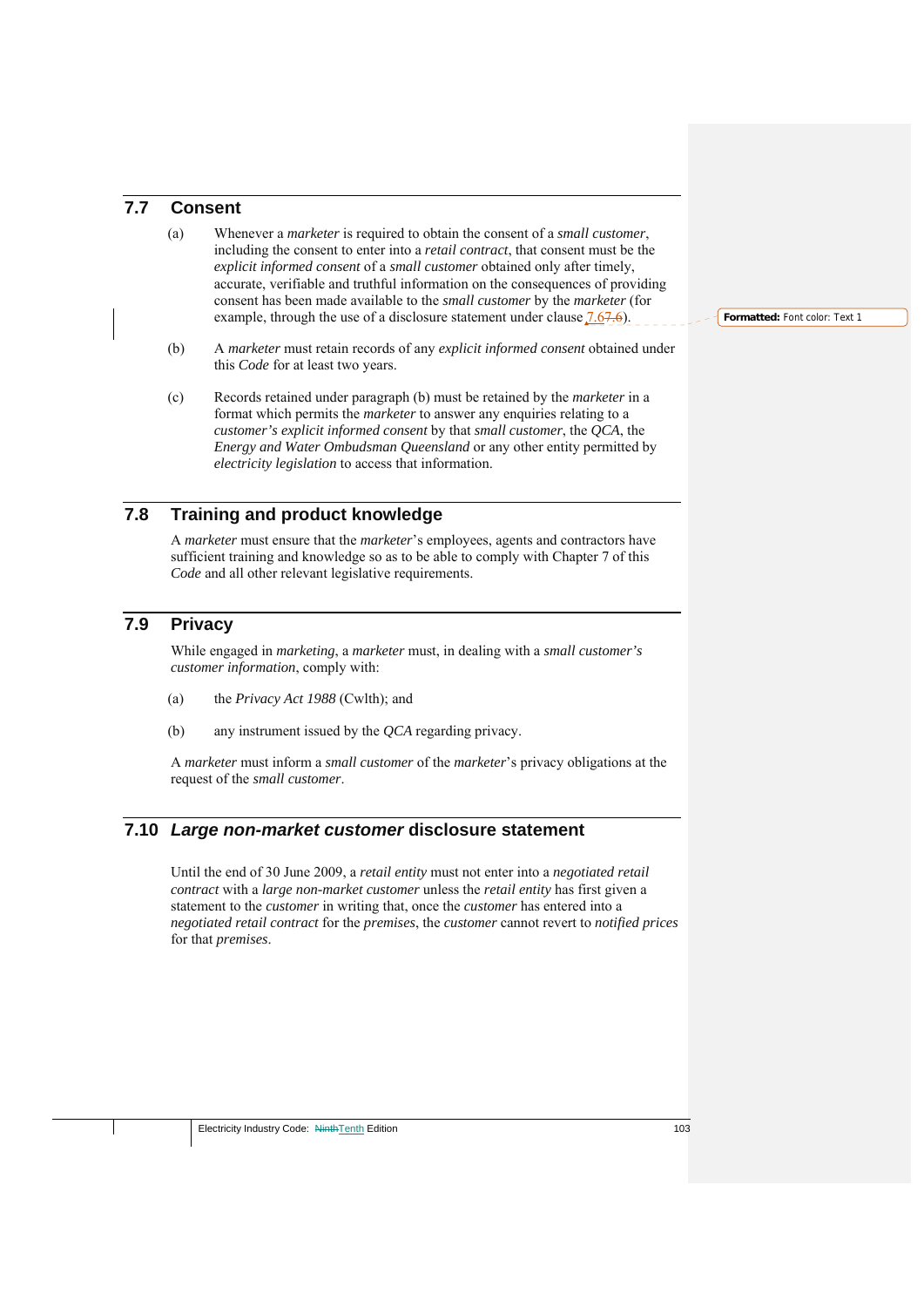| 8.1 | <b>Application of this Chapter</b>                                                                                                                                                                                                                                              |  |
|-----|---------------------------------------------------------------------------------------------------------------------------------------------------------------------------------------------------------------------------------------------------------------------------------|--|
|     | 8.1.1 Application                                                                                                                                                                                                                                                               |  |
|     | Subject to clause $8.1.28.1.2$ , this Chapter applies to all <i>retail entities</i> and, with respect<br>Formatted: Font color: Text 1<br>to clause $8.5.58.5.5$ , all <i>distribution entities</i> .<br>Formatted: Font color: Text 1                                          |  |
|     | 8.1.2 Non-application to Ergon Energy                                                                                                                                                                                                                                           |  |
|     | While section 55G of the <i>Electricity Act</i> is in force, <i>Ergon Energy</i> and its subsidiaries<br>are only required to comply with clause $8.58.5$ of this Chapter 8.<br>Formatted: Font color: Text 1                                                                   |  |
| 8.2 | <b>Price fact sheets</b>                                                                                                                                                                                                                                                        |  |
|     | 8.2.1 Publishing price fact sheets                                                                                                                                                                                                                                              |  |
|     | For each negotiated retail contract that a retail entity offers to residential customers<br>the retail entity must, in relation to that negotiated retail contract:                                                                                                             |  |
|     | publish a price fact sheet on its website;<br>(a)                                                                                                                                                                                                                               |  |
|     | in combination with, or included within, any written disclosure statement<br>(b)<br>provided to a <i>residential customer</i> under the requirements of clause 7.67.6 of<br>Formatted: Font color: Text 1<br>this Code, provide a price fact sheet; and                         |  |
|     | provide a price fact sheet to a <i>residential customer</i> on request.<br>(c)                                                                                                                                                                                                  |  |
|     | 8.2.2 Contents of price fact sheet                                                                                                                                                                                                                                              |  |
|     | A price fact sheet published or provided in accordance with clause $8.2.18.2.1$ must<br>Formatted: Font color: Text 1<br>include at least the following information:                                                                                                            |  |
|     | the estimated annual cost of the negotiated retail contract (assuming<br>(a)<br>consumption is spread evenly over the year and excluding rebates or fees listed<br>below in paragraphs (b) to $(g)$ ) for a <i>customer</i> with an annual electricity<br>consumption level of: |  |
|     | 2 MWh (excluding off peak hot water);<br>(i)                                                                                                                                                                                                                                    |  |
|     | (ii)<br>5 MWh (excluding off peak hot water);                                                                                                                                                                                                                                   |  |
|     | 8.5 MWh (excluding off peak hot water); and<br>(iii)                                                                                                                                                                                                                            |  |
|     | 1.5 MWh of off peak hot water;<br>(iv)                                                                                                                                                                                                                                          |  |
|     | the amount of any loyalty rebate;<br>(b)                                                                                                                                                                                                                                        |  |
|     | the amount of any entry rebate;<br>(c)                                                                                                                                                                                                                                          |  |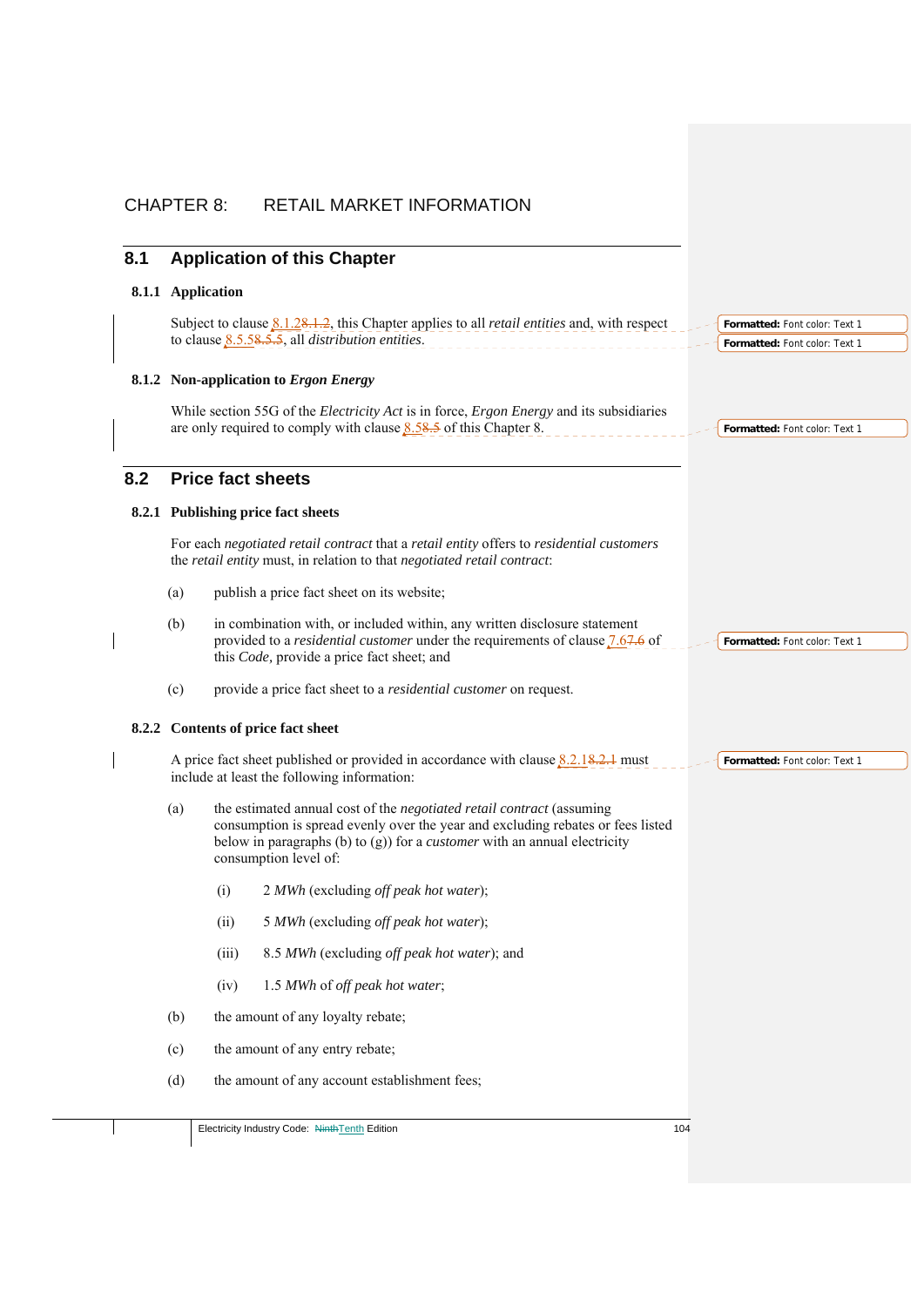- (e) the amount of any exit fees;
- (f) the amount of any direct debit rebate; and
- (g) the amount of any other new fees and charges.

#### **8.2.3 Form of price fact sheet**

Nothing in this clause 8.28.2 restricts a *retail entity* providing the price fact sheets in conjunction with other *marketing* or information material.

#### **8.2.4 Expression of price information**

In any promotional or *marketing* information provided by a *retail entity* or on behalf of a *retail entity* to a *residential customer*, prices must be expressed as inclusive of *GST*.

## **8.3 Provision of information to the** *QCA*

#### **8.3.1 Provision of information to the** *QCA*

In relation to each type of *negotiated retail contract* that a *retail entity* offers to *residential customers*, the *retail entity* must provide the *QCA* with accurate and full information about that type of *negotiated retail contract* including:

- (a) price and price structures;
- (b) loyalty rebates;
- (c) entry rebates;
- (d) account establishment fees;
- (e) exit fees;
- (f) any other new fees and charges;
- (g) direct debit rebates; and
- (h) non-price incentives, including but not limited to:
	- (i) loyalty schemes; and
	- (ii) product vouchers.

#### **8.3.2 Changes to** *negotiated retail contract***s**

- (a) A *retail entity* must inform the *QCA* of any changes to the information provided under clause 8.3.18.3.1 and the date the changes take effect no less than *10 business days* prior to the *price changes* taking effect.
- (b) A *retail entity* may notify the *QCA* of any changes to the information provided under clause  $8.3.18.3.1$  by telephone, fax or email.

**Formatted:** Font color: Text 1

**Formatted:** Font color: Text 1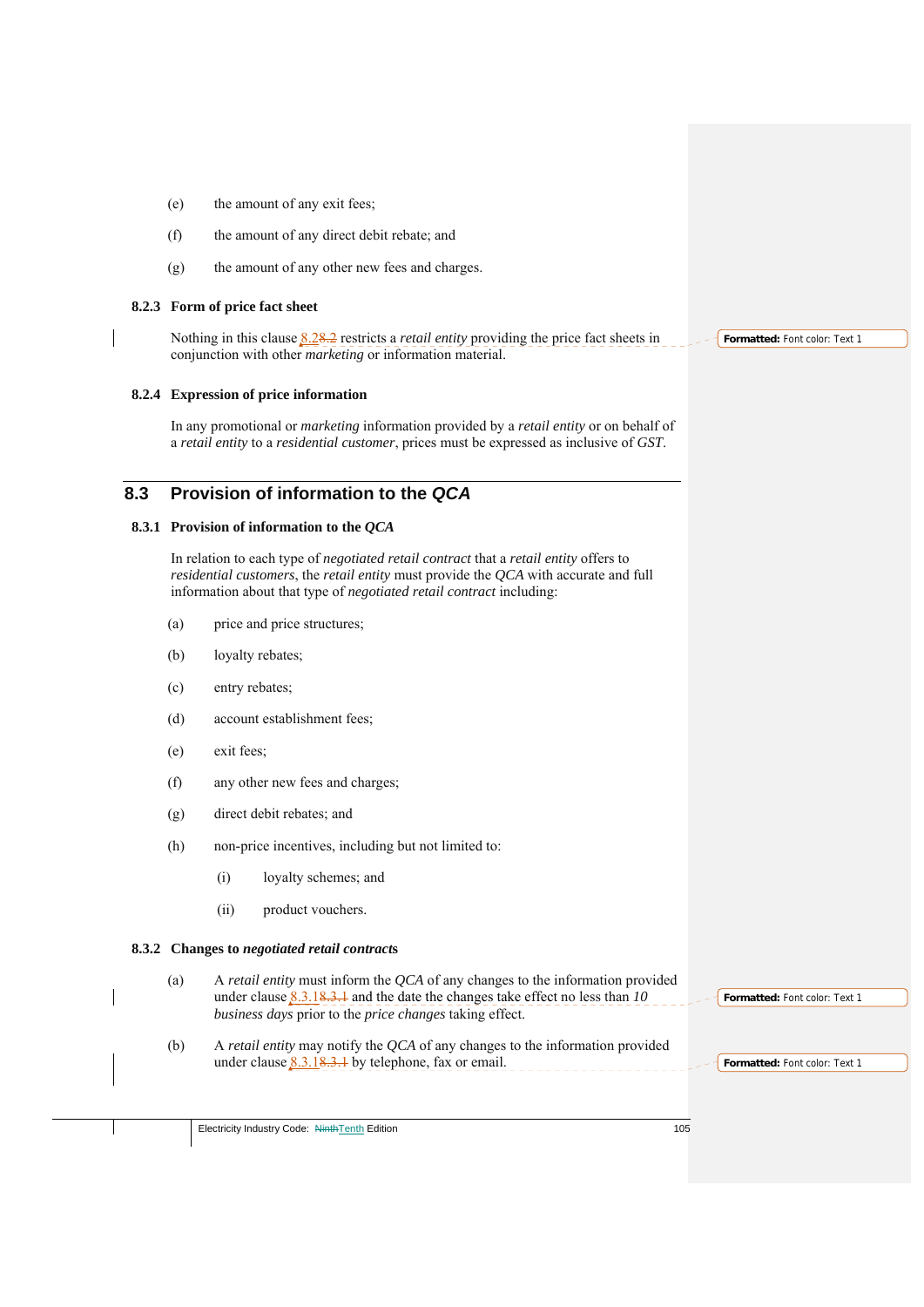(c) If notification is made by telephone, written confirmation of any changes to the information provided under clause 8.3.18.3.1 must be provided to the *QCA* within five *business days* of the date of that notification.

### **8.3.3 Confidentiality of information**

- (a) When providing the *QCA* with information about a *negotiated retail contract* under clause 8.3.18.3.1 or 8.3.28.3.2, the *retail entity* may request the *QCA* not to disclose the information publicly.
- (b) If the *QCA* determines that a claim for confidentiality made under paragraph (a) is reasonable and in the public interest, the *QCA* will not publicly disclose the information provided under clause  $8.3.18.3.1$  or  $8.3.28.3.2$  through any of the *QCA's* price comparison services.

## **8.4 Price comparator**

### **8.4.1 Development of price comparator**

- (a) The *QCA* must develop and make available on its website a price comparator so that a *residential customer* can compare an offer it receives to enter into a *negotiated retail contract* against the types of *negotiated retail contracts* offered by *retail entities* and the *standard retail contract*.
- (b) The price comparator must:
	- (i) be developed with the objective of enabling *residential customers* to compare types of *negotiated retail contracts* and the *standard retail contract*;
	- (ii) prompt the *residential customer* to provide details of electricity consumption from their bills (up to four) and details from any offer they have received from a *retail entity*; and
	- (iii) show the estimated annual electricity costs under each type of *negotiated retail contract* and *standard retail contract* when electricity consumption details are entered by *residential customers* and any savings the *residential customer* could make by entering into a *standard retail contract* or a *negotiated retail contract* other than the offer they have received from the *retail entity*.
- (c) The price comparator will only be a guide and this should be made clear to *residential customers* that use the price comparator.
- (d) The price comparator need only deal with price components of *negotiated retail contracts* in monetary terms and need not deal with non-cash rewards such as vouchers, discounts on other products or services or any eligibility for an energy concession in financial comparisons. However, the price comparator must include a field that provides for a text description of any non-cash rewards offered by the *retail entity* under the contract.

**Formatted:** Font color: Text 1

| Formatted: Font color: Text 1 |
|-------------------------------|
| Formatted: Font color: Text 1 |

**Formatted:** Font color: Text 1 **Formatted:** Font color: Text 1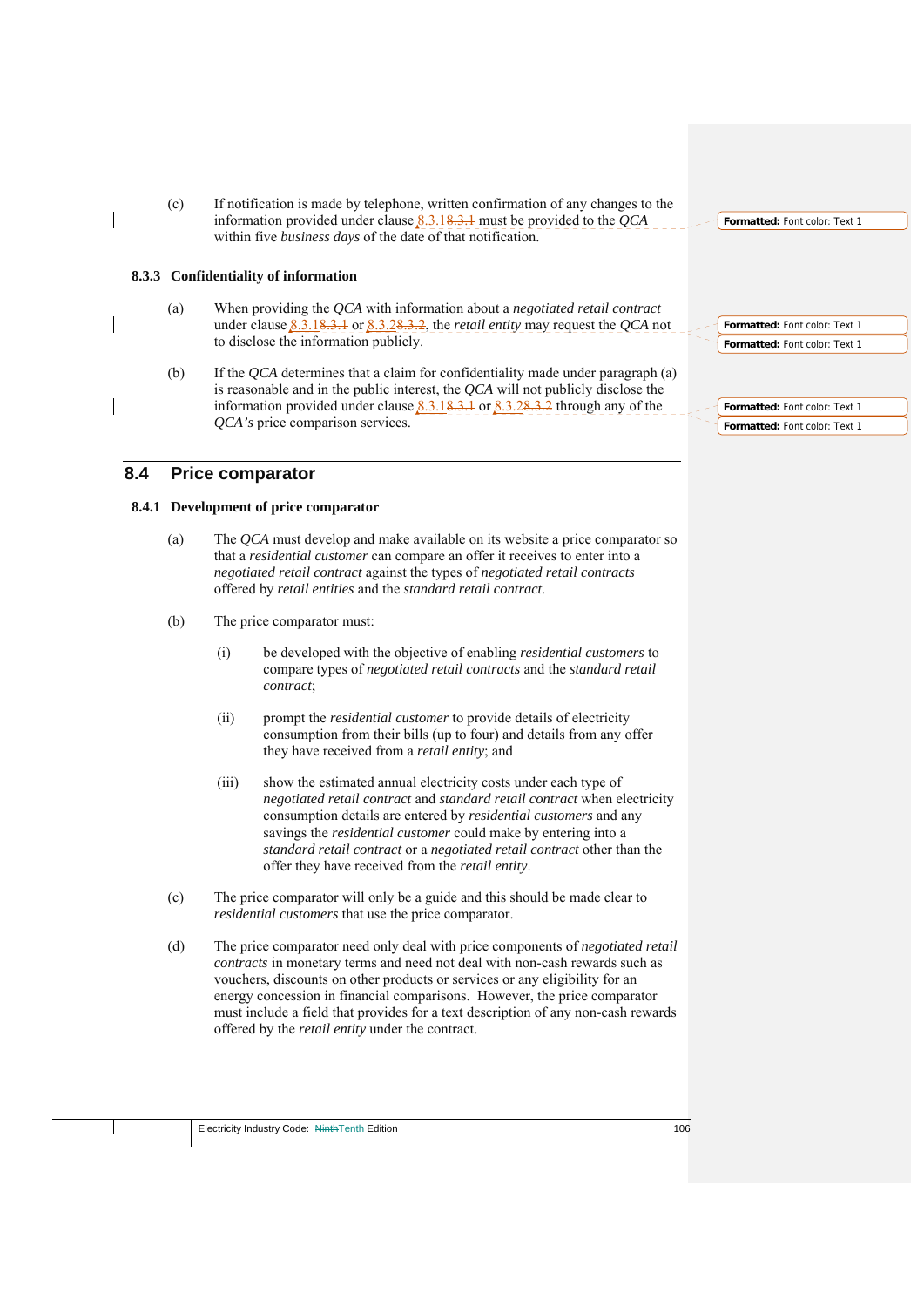|     | (e) | Nothing in this clause $8.48.4$ prohibits the QCA developing and making<br>available a single price comparator that compares prices for the provision of<br>both electricity and gas.                                                                  | Formatted: Font color: Text 1                                  |
|-----|-----|--------------------------------------------------------------------------------------------------------------------------------------------------------------------------------------------------------------------------------------------------------|----------------------------------------------------------------|
| 8.5 |     | Review of developments in full retail competition                                                                                                                                                                                                      |                                                                |
|     |     | 8.5.1 QCA monitoring and reporting role                                                                                                                                                                                                                |                                                                |
|     |     | The QCA must,                                                                                                                                                                                                                                          |                                                                |
|     | (a) | monitor the development of the Queensland electricity market by reviewing the<br>data provided by all <i>retail entities</i> under clauses $8.5.28.5.2$ to $8.5.48.5.4$ and by<br>all <i>distribution entities</i> under clause $8.5.58.55$ and 8.5.6; | Formatted: Font color: Text 1<br>Formatted: Font color: Text 1 |
|     | (b) | publish on a quarterly basis in aggregate:                                                                                                                                                                                                             | Formatted: Font color: Text 1                                  |
|     |     | (i)<br>the number of LARGE and SMALL NMIs;                                                                                                                                                                                                             |                                                                |
|     |     | (ii)<br>the indicative number of <i>market NMIs</i> relating to <i>large customers</i> ; and                                                                                                                                                           |                                                                |
|     |     | (iii)<br>the indicative number of market NMIs relating to small customers;                                                                                                                                                                             |                                                                |
|     | (c) | publish on a quarterly basis by retail entity the information on customer<br>disconnections provided by <i>retail entities</i> under clause $8.5.38.5.3$ ; and                                                                                         | Formatted: Font color: Text 1                                  |
|     | (d) | publish on a quarterly basis by retail entity the information on customer<br>complaints provided by the <i>retail entities</i> under clause 8.5.48.5.4.                                                                                                | Formatted: Font color: Text 1                                  |
|     |     | 8.5.2 Retail entities to supply the number of market and non-market customers                                                                                                                                                                          |                                                                |
|     | (a) | Each retail entity must, within one month after the end of each <i>quarter</i> , provide<br>to the QCA the number of large and small <i>market NMIs</i> as at the end of that<br>previous quarter.                                                     |                                                                |
|     | (b) | Each retail entity must, within one month after the end of each <i>quarter</i> , provide<br>to the QCA the number of large and small non-market NMIs as at the end of<br>that previous <i>quarter</i> .                                                |                                                                |
|     |     | 8.5.3 Retail entities to supply customer disconnection data                                                                                                                                                                                            |                                                                |
|     |     |                                                                                                                                                                                                                                                        |                                                                |
|     |     | Each retail entity must, within one month after the end of each <i>quarter</i> , supply to the<br>QCA data that details:                                                                                                                               |                                                                |
|     | (a) | the total number of the retail entity's small business customers that were<br>disconnected;                                                                                                                                                            |                                                                |
|     | (b) | the number of the retail entity's small business customers that were<br>disconnected in each of the following categories;                                                                                                                              |                                                                |
|     |     | (i)<br>due to non payment;                                                                                                                                                                                                                             |                                                                |
|     |     | (ii)<br>at a <i>premises</i> due to non payment but who have been reconnected with<br>the same name at the <i>premises</i> ;                                                                                                                           |                                                                |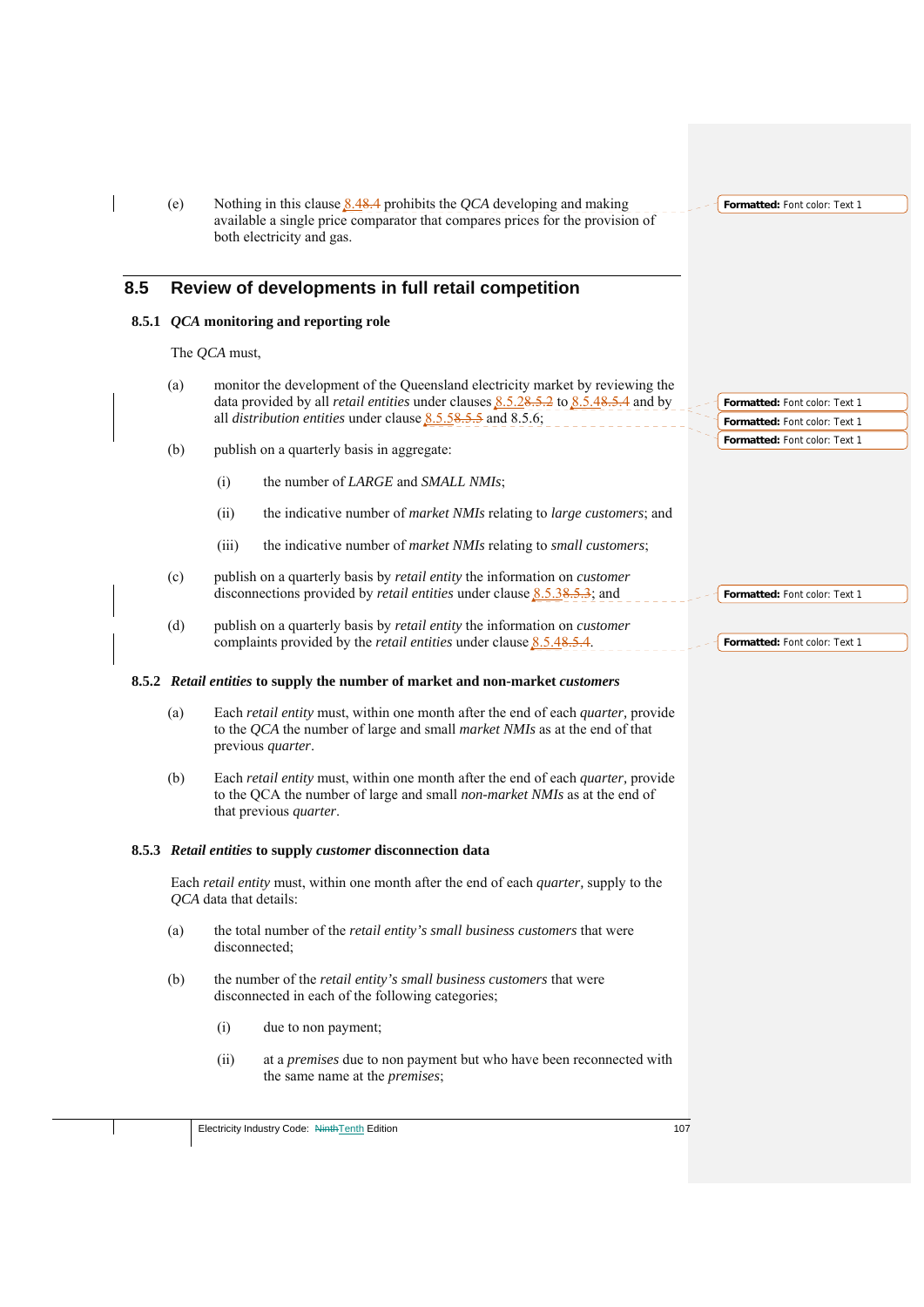- (iii) at a *premises* due to non payment but who have been reconnected within seven days with the same name at the *premises*;
- (c) the total number of the retail entity's *small residential customers* that were disconnected;
- (d) the number of the retail entity's *small residential customers* that were disconnected in each of the following categories:
	- (i) due to non payment;
	- (ii) at a *premises* due to non payment but who have been reconnected with the same name at the *premises*;
	- (iii) at a *premises* due to non payment but who have been reconnected within seven days with the same name at the *premises*;
	- (iv) at a *premises* due to non payment and who hold a pensioner or concession card; and
	- (v) at a *premises* due to non payment and who hold a pensioner or concession card, but who have been reconnected with the same name at the *premises*.
- (e) the number of the *retail entity's small residential customers* that:
	- (i) are participating in a hardship program;
	- (ii) were denied access to a hardship program; and
	- (iii) have exited a hardship program.
- (f) the average debt on entry to a *retail entity's* hardship program, of the *retail entity's small residential customers* that are participating in that hardship program,
- (g) the average length of time the retail entity's *small residential customers* that are participating in a hardship program remain in that program

for the previous quarter.

#### **8.5.4** *Retail entities* **to supply** *customer* **complaint data**

Each *retail entity* must, within one month after the end of each quarter, supply to the *QCA* data that details the number of complaints received from *small customers* (separated into those received from *small business customers* and *small residential customers*) in respect of their actions or omissions as a *retail entity*, for the following categories:

- (a) total number of complaints;
- (b) billing or account complaints;
- (c) marketing complaints; and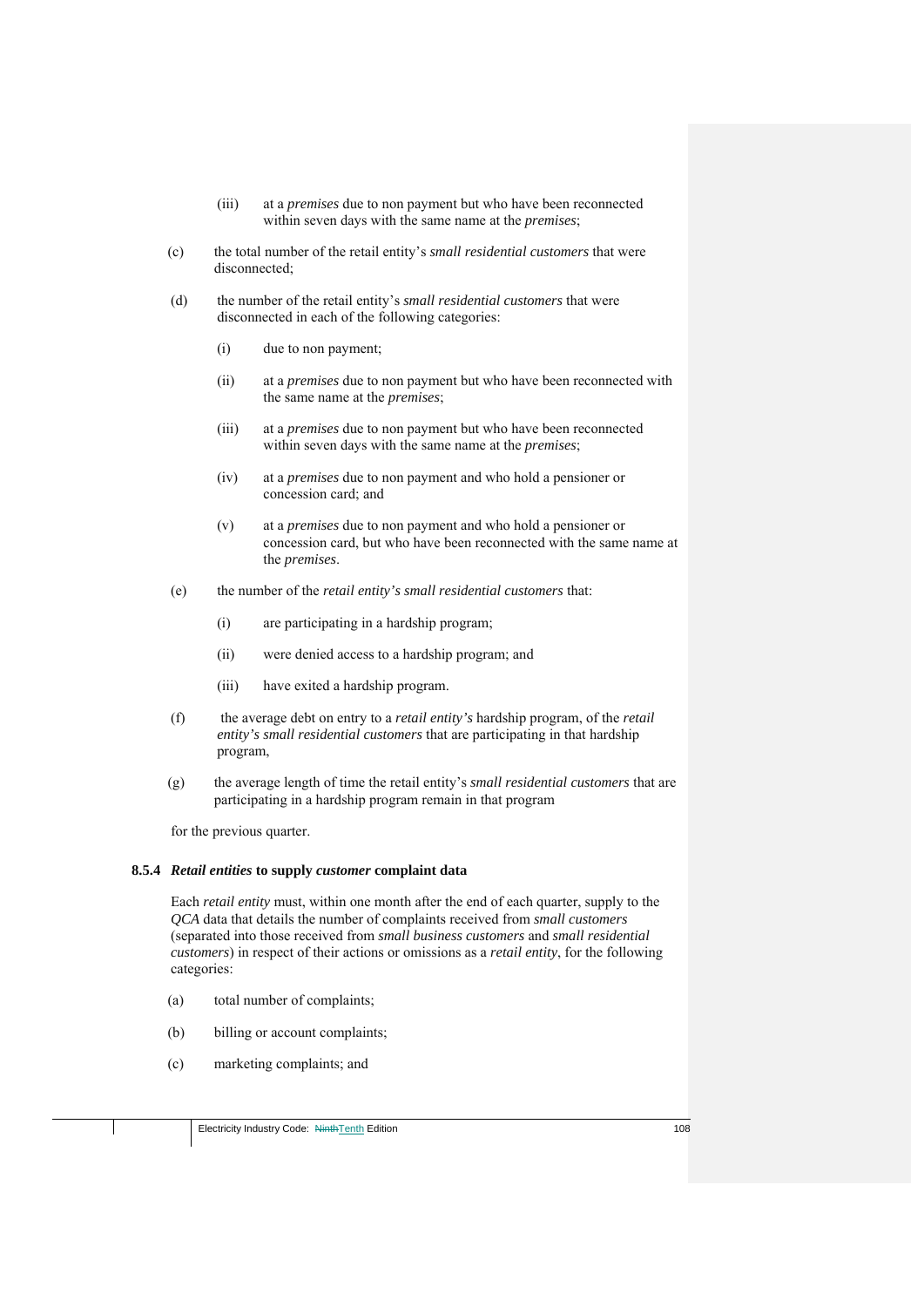(d) other complaints,

for the previous quarter.

#### **8.5.5** *Distribution entities* **to supply number of** *NMI premises*

- (a) Each *distribution entity* must, within one month after the end of each *quarter* provide to the *QCA* the number of large and small *NMI premises* as at the end of that previous *quarter*.
- (b) *Ergon Energy* and its subsidiaries will exclude all *NMI premises* on *supply networks* not forming part of the national grid from the information provided to the *QCA* under clause  $8.5.5(a)8.5.5(a)$ .

#### **8.5.6 Distribution entities to supply disconnection data**

Each *distribution entity* must, within one month after the end of each *quarter*, provide the QCA data that details:

- (a) the total number of *small business customers* that were disconnected at the instigation of the distribution entity;
- (b) the number of *small business customers* that were disconnected at the instigation of the distribution entity for non payment;
- (c) the number of *small business customers* that were disconnected at the instigation of the distribution entity for safety reasons;
- (d) the number of *small business customers* that were disconnected at the instigation of the distribution entity for other reasons;
- (e) the total number of *small residential customers* that were disconnected at the instigation of the distribution entity;
- (f) the number of *small residential customers* that were disconnected at the instigation of the distribution entity for non payment;
- (g) the number of *small residential customers* that were disconnected at the instigation of the distribution entity for safety reasons;
- (h) the number of *small residential customers* that were disconnected at the instigation of the distribution entity for other reasons;
- (i) the total number of *small business customer disconnections* and the number of *small business customer disconnections* due to non payment that the distributor performed at the request of each retail entity,
- (j) the total number of *small residential customer disconnections* and the number of *small residential customer disconnections* due to non payment that the *distributor* performed at the request of each *retail entity*,

for the previous *quarter*.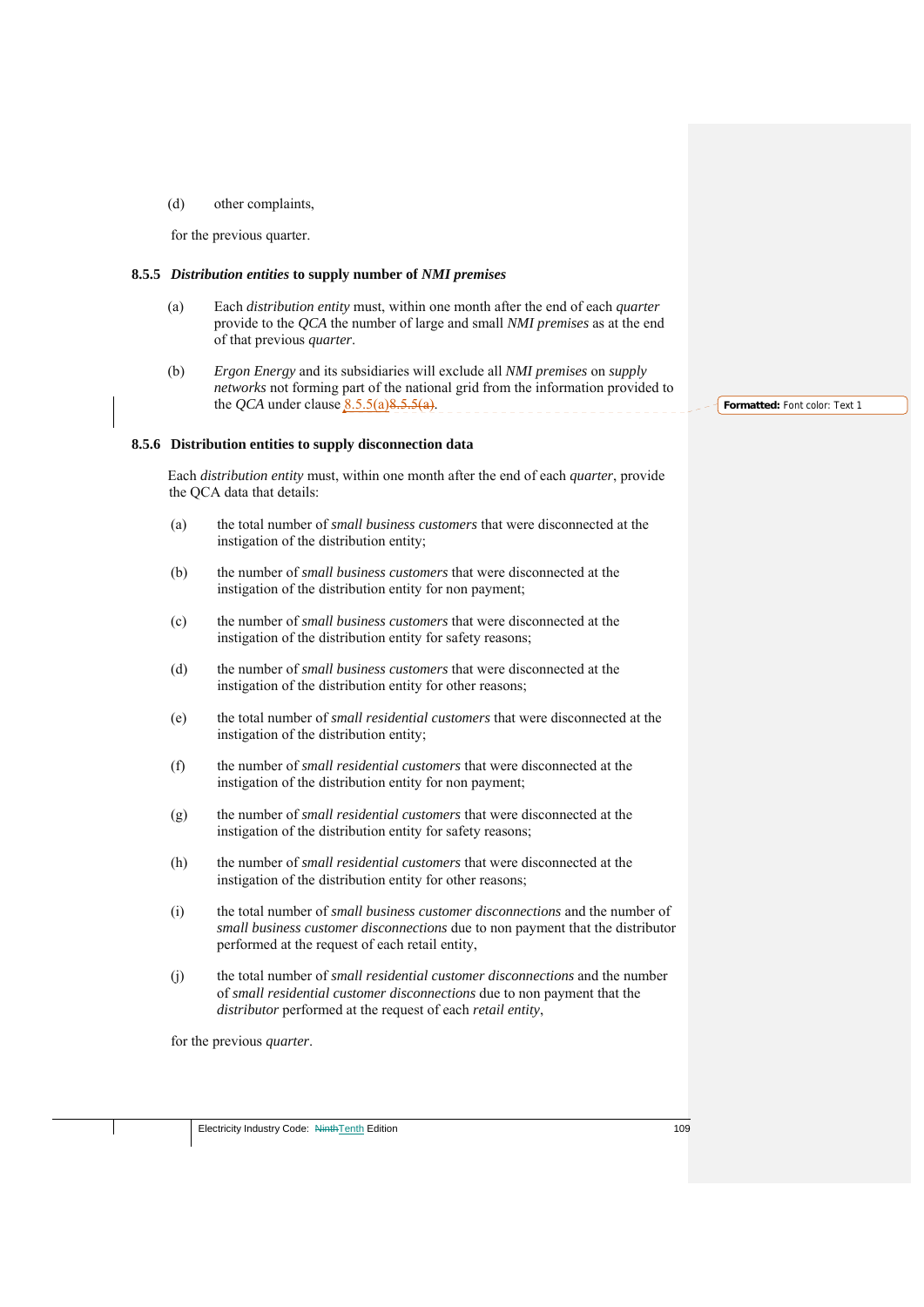# CHAPTER 9: METERING

# **9.1 Application**

#### **9.1.1 Purpose**

The purpose of this Chapter is to regulate those matters that relate to electricity metering for:

- (a) *connection points* for type 7 *metering installations* where the relevant *customer*  is, or is taken to be, an excluded customer under the *Electricity Act*; and
- (b) *points of supply* in *isolated power systems*.

#### **9.1.2 Application of this chapter**

This chapter applies:

- (a) to all *distribution entities* in regard to metering for those matters specified in clause 9.1.3;
- (b) to all *area retail entities* in regard to:
	- (i) metering to the extent specified in clause 9.1.3; and
	- (ii) their *first-tier connection points* in relation to clause 9.4.8; and
- (c) to *isolated generators* that operate in parallel with electricity supplied from a *distribution entity's supply network.* To avoid doubt, a *generator* in this *Code* includes an *IES generator* and other very small *generators*.

# **9.1.3 Scope**

- (a) This Chapter applies to type 1 to 7 *metering installations* that are not covered by the *National Electricity Rules*, being *connection points* where the *customer* for the relevant *premises* is, or is taken to be, an excluded customer under the *Electricity Act.*
- (b) This chapter applies to *card operated meters*.
- (c) This chapter applies to *metering installations* located in *isolated power systems*.
- (d) This chapter applies to *interval meters.* However, an *interval meter* will be either read remotely (a type 1 to 4 *metering installation*) or the accumulation display will be manually read (a type 6 *metering installation*). There is no obligation on the *responsible person* to manually read the *interval energy data* from an *interval meter* (a type 5 *metering installation*).
- (e) A *distribution entity* may only classify a *connection point* as a type 7 *metering installation* if the *metering installation* meets the criteria for the classification of a type *7 metering installation* in Schedule 7.2.3 of the *National Electricity Rules*.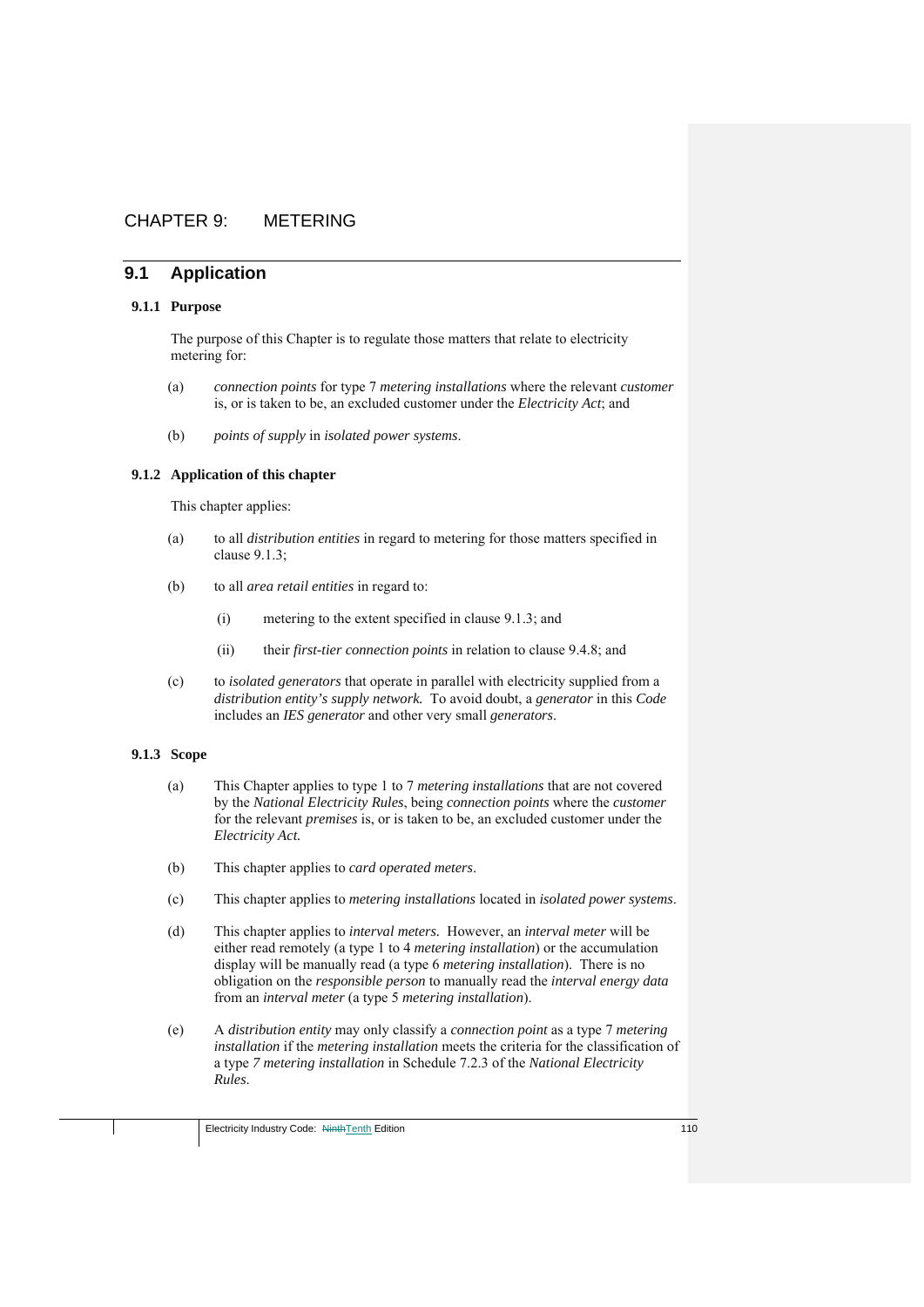(f) This Chapter does not regulate metering requirements for *connection points* that may be classified as *first-tier*, *second-tier*, market load or intending load in accordance with clause 2.3.1 of the *National Electricity Rules*.

#### **9.1.4 Responsibility for** *meter* **provision and** *energy data services*

- (a) The *distribution entity* or the *area retail entity*, at the *area retail entity's* discretion, is the *responsible person* for *first-tier* type 1, type 2, type 3 and type 4 *metering installations*.
- (b) The *distribution entity* is the *responsible person* for *first-tier* type 5, type 6 and type 7 *metering installations*.
- (c) The *responsible person* is responsible for the provision, installation, replacement, maintenance, inspection and testing of the *metering installation* at the *metering point*.
- (d) The *responsible person* is responsible for the reading and processing of *energy data* for *metering installations*.
- (e) The *distribution entity* is responsible for determining the *connections points* or *points of supply* allowed to be type 7 *metering installations* in accordance with clause 9.1.3(e).

## **9.1.5 Background information**

The references contained in clause 1.5 of Part A of the *Metrology Procedure* provide background information to this Chapter.

# **9.1.6 Interpretation**

- (a) In this Chapter 9, a reference to 'Schedule' is a reference to a Schedule in the *Metrology Procedure* unless otherwise specified.
- (b) The volume threshold for a *connection point*, other than determining the volume threshold for a *metering installation*, should be determined in accordance with the methodology for deciding the classification of *customers* contained in the *Electricity Regulations*.

# **9.2 Preliminary issues**

#### **9.2.1** *Metering installation* **components**

- (a) Primary components associated with the *metering installation* for a *connection point* or a *point of supply*, where applicable, are identified as:
	- (i) the *metering point*;
	- (ii) the *current transformers* and *voltage transformers*, as applicable;
	- (iii) the *measurement element*;
	- (iv) the *data logger*;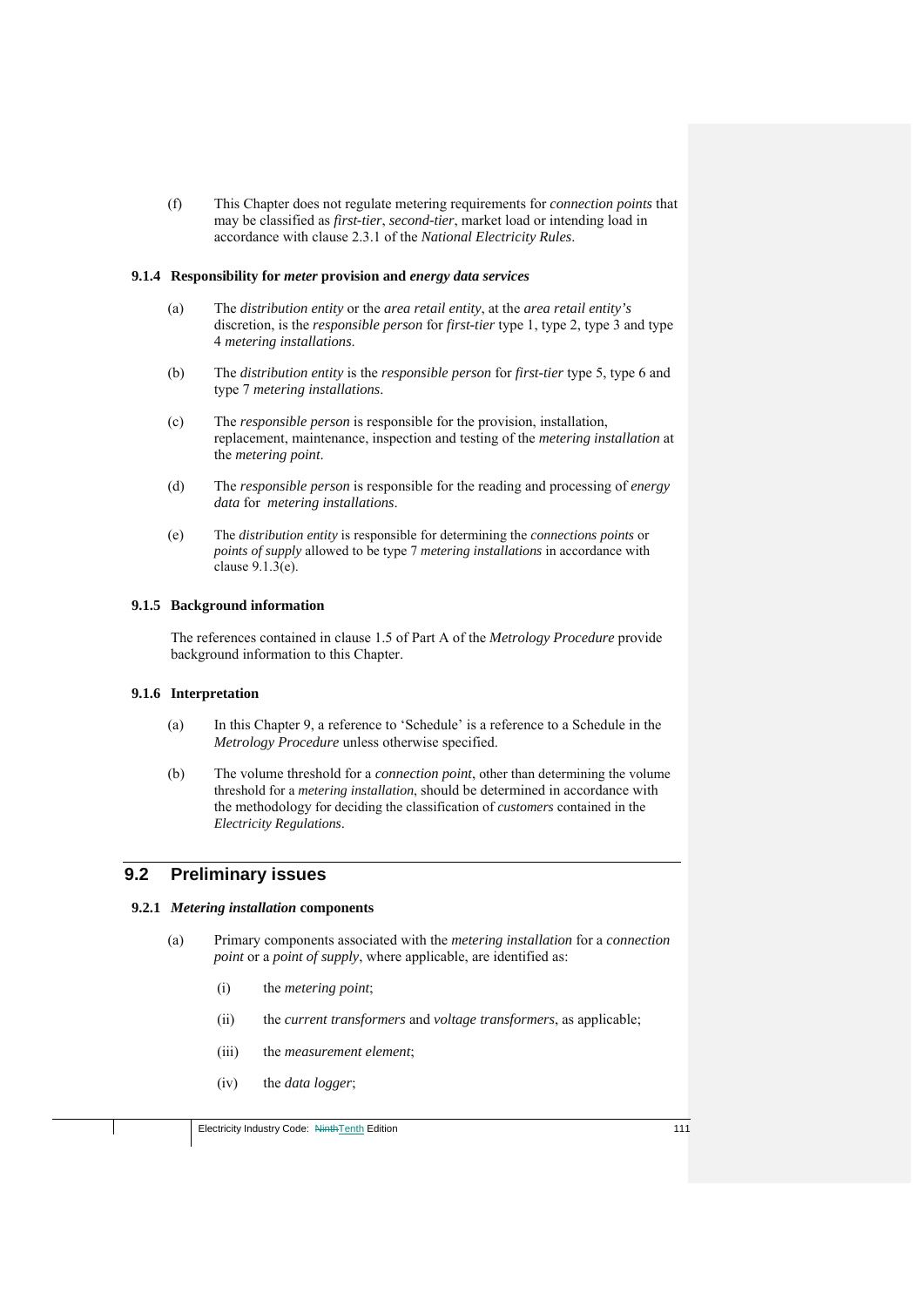- (v) the *communications link*;
- (vi) *energy data* services within the *communication link*;
- (vii) testing and inspection; and
- (viii) management, maintenance and auditing.
- (b) In addition to the primary components specified in paragraph (a) above, the *metering installation* includes the *distribution entity's control equipment* for the purpose of this Chapter 9.
- (c) The primary components, their characteristics and associated service requirements as itemised in Schedules 1 to 6 of the *Metrology Procedure* apply to this *Code*, except where varied in this Chapter 9.
- (d) The following indicative diagram applies to a type 1 to 4 m*etering installation* installed at a *point of supply*:

Types 1 to 4 Metering Installation



*[Consultation Note: in this diagram the reference to AEMO at the Metering Database point has been removed.]*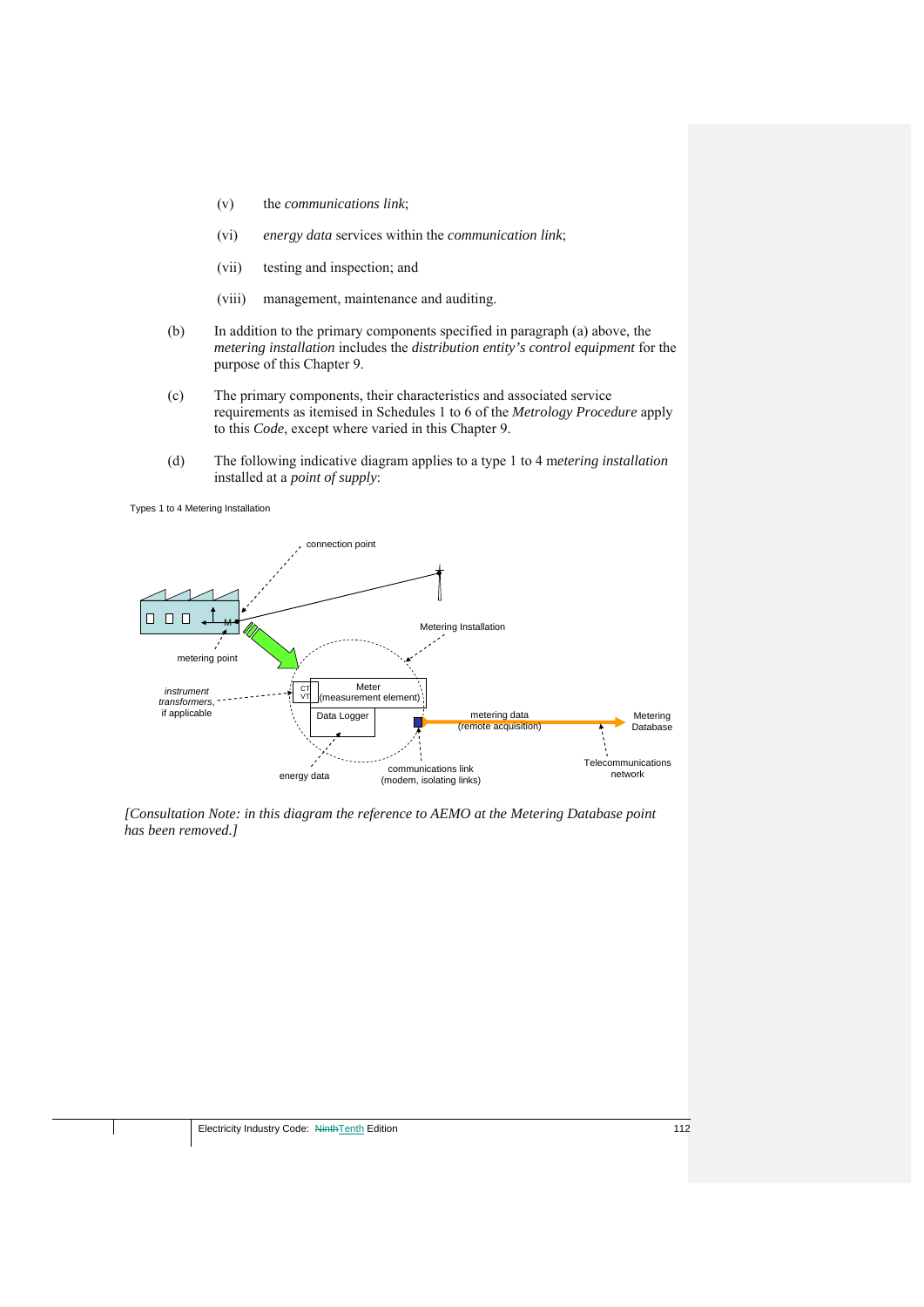## (e) The following indicative diagram applies to a type 6 m*etering installation*  installed at a *point of supply*:

#### Type 6 Metering Installation



*[Consultation Note: in this diagram the reference to AEMO at the Metering Database point has been removed.]* 

#### **9.2.2 Dispute resolution**

- (a) Dispute resolution on any matter associated with this Chapter 9 must be managed in the following way:
	- (i) any dispute arising under this Chapter 9 between a *responsible person* and a *distribution entity* or an *area retail entity* must be resolved by agreement between the parties in accordance with the relevant *co-ordination agreement*;
	- (ii) any dispute arising under this Chapter 9 between a *responsible person* and an *isolated generator* must be resolved by agreement between the parties. If an agreement cannot be reached, the *responsible person* must offer to submit the dispute to commercial arbitration for resolution; and
	- (iii) a dispute between a *responsible person* and a *customer* is to be resolved in accordance with the relevant *connection contract*, where the *responsible person* is a *distribution entity*, or the relevant *retail contract*, where the *responsible person* is the *area retail entity*, that exists between the parties.
- (b) In any dispute about records of the amount of electricity supplied to a *metering point*, clause 9.4.10(d)9.4.10(d) applies for type 1 to 6 *metering installations* and a *distribution entity* procedure applies for type 7 *metering installations*.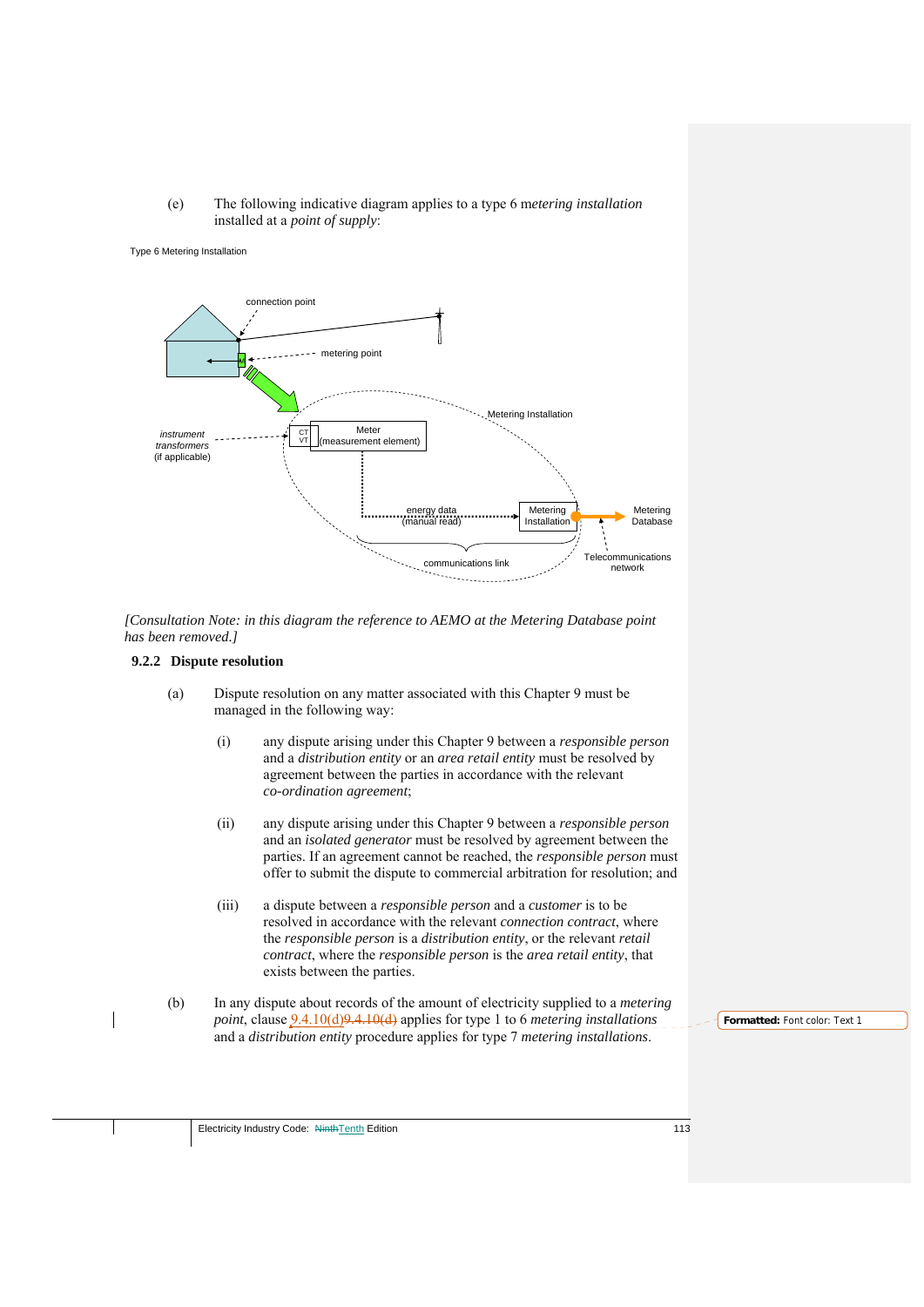(c) The *responsible person* involved in a dispute of the kind referred to in paragraph (b) must keep all records in relation to the dispute for a period of seven (7) years from the resolution of the dispute.

# **9.2.3 Disaster recovery**

The *responsible person* must use its reasonable endeavours to ensure that the *metering installation database* is operated in accordance with sound disaster recovery practices.

# **9.2.4 Document responsibility**

- (a) A *distribution entity* must make available a copy of this Chapter through its website, and on request of a *customer*, provide that *customer* with a copy of this Chapter.
- (b) A *distribution entity* may impose a reasonable charge on a person who requests multiple or subsequent hard copies of this Chapter.

# **9.2.5 Appendix and Schedules**

Those Appendices and Schedules in the *Metrology Procedure* that are referenced in this Chapter form part of this *Code*.

# **9.3 Responsibility for meter provision**

# **9.3.1 Application of clause 9.3**

- (a) This clause 9.39.3 relates to the provision of *meters* to *points of supply* in *isolated power systems*.
- (b) A reference to a *Metering Provider* in this clause 9.39.3 is a reference to a *Metering Provider* that is registered with *AEMO* as either class MPA or MPB.

# **9.3.2 Overall responsibility requirements**

- (a) *Metering Providers* must be registered with *AEMO* on the basis of the capabilities required for type 1, type 2, type 3 and type 4 *metering installations* as specified in Schedule 7.4 of the *National Electricity Rules*, as appropriate*.*
- (b) Within one year after the *FRC commencement date*, *Metering Providers* must be registered with *AEMO* on the basis of the capabilities required for type 5, type 6 and type 7 *metering installations* as specified in Schedules 15, 16 and 17 of the *Metrology Procedure*, respectively.
- (c) A *responsible person* is required to use *Metering Providers* to provide, install, routinely test and maintain the relevant primary components, characteristics and service requirements of the *metering installation*.
- (d) A *responsible person* is responsible for the design of a *metering installation* and warrants that the design delivers the primary components, characteristics and service requirements as specified in Schedules 1 to 6 of the *Metrology Procedure*, as appropriate.

**Formatted:** Font color: Text 1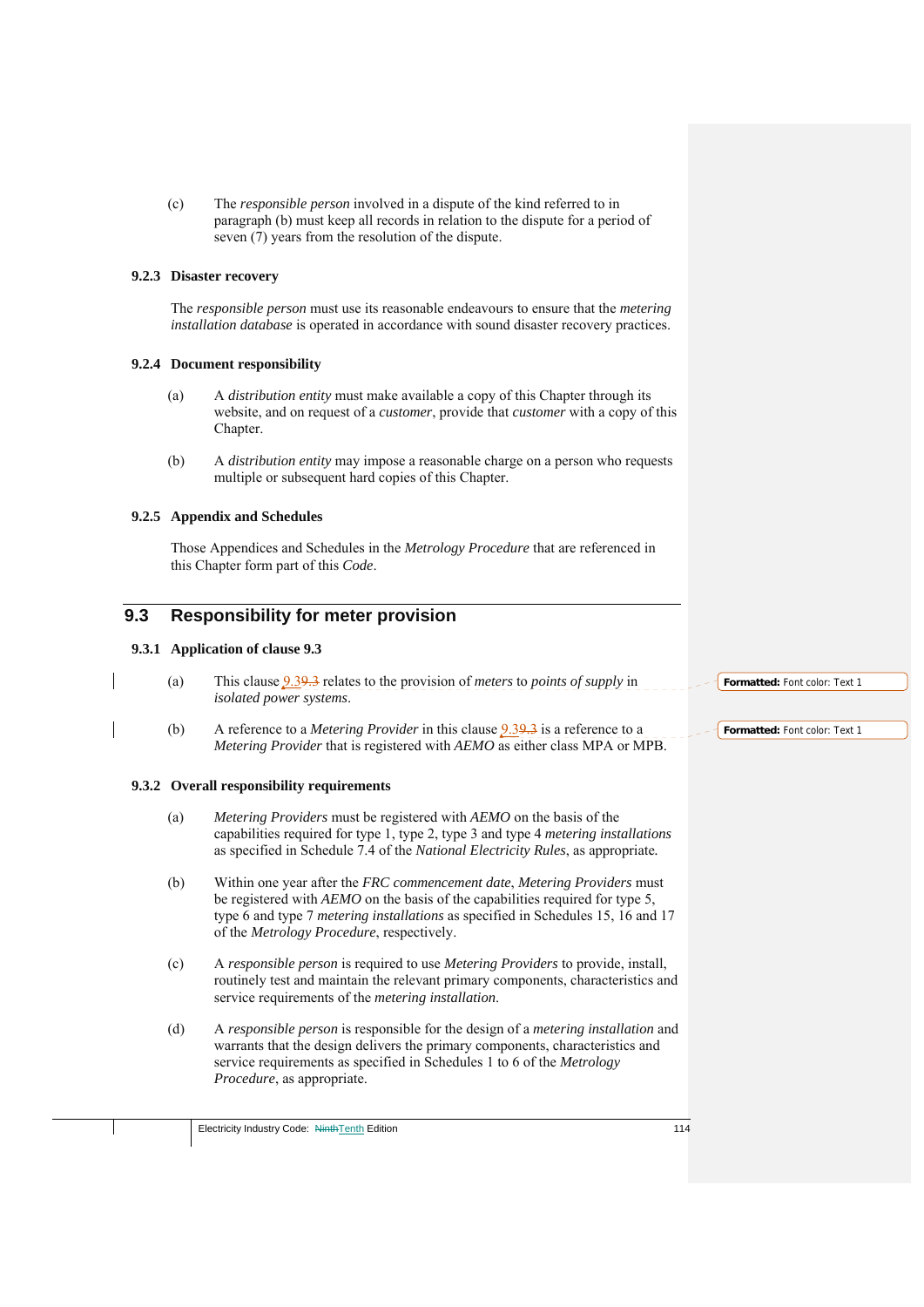- (e) A *responsible person* must ensure the components have been selected, properly installed and initially tested so that the *metering installation* satisfies the accuracy and performance requirements for *metering installations*.
- (f) A *Metering Provider* is required to provide, install, routinely test and maintain the *metering installation* and its associated primary components in accordance with the service requirements of Schedules 1 to 6 of the *Metrology Procedure*.
- (g) A *metering installation* may be used for purposes other than billing, providing:
	- (i) such additional usage does not compromise compliance with the requirements of this *Code*; and
	- (ii) the *responsible person* must coordinate the different uses of the *metering installation* so that the characteristics of the *metering installation* and access to the *energy data* from the *metering installation* remain consistent with the requirements of this *Code*.

## **9.3.3** *Metering installation* **components – meter provision**

- (a) The *Metering Provider* appointed by the *responsible person* is permitted to use:
	- (i) *interval meters* and associated equipment;
	- (ii) *accumulation meters* and associated equipment, but only where they do not contravene the new and replacement requirements as specified in clause 9.3.79.3.7; and
	- (iii) communication arrangements (manual or electronic) that allow the *meter* to be read and the *energy data* to be transported to an approved database.

Combinations of communication arrangements are also permitted.

- (b) The *responsible person* must ensure that the components, characteristics and service requirements for *meter* provision for type 1, type 2, type 3, type 4, type 5 and type 6 *metering installations* comply with Schedules 1, 2 and 3 of the *Metrology Procedure*, as appropriate.
- (c) Where the *responsible person* has engaged a *Metering Provider* in order to undertake the work required by paragraph (b), the *responsible person* must advise the *Metering Provider* of the appropriate components, characteristics and service requirements that are to be used for the *metering installation*, as outlined in Schedules 1 to 3 of the *Metrology Procedure*.
- (d) *Metering installation*s which have been installed, or which are planned to be installed by the *responsible person*, prior to the *FRC commencement date*, and which met the Queensland requirements at that date, are deemed to meet the requirements of this *Code*.
- (e) Where the *metering installation* includes equipment for time switching or load control, or the measurement of reactive energy, the installation and operation of that equipment may be governed by an instrument other than Chapter 9 of this *Code*, for example, the *co-ordination agreement*.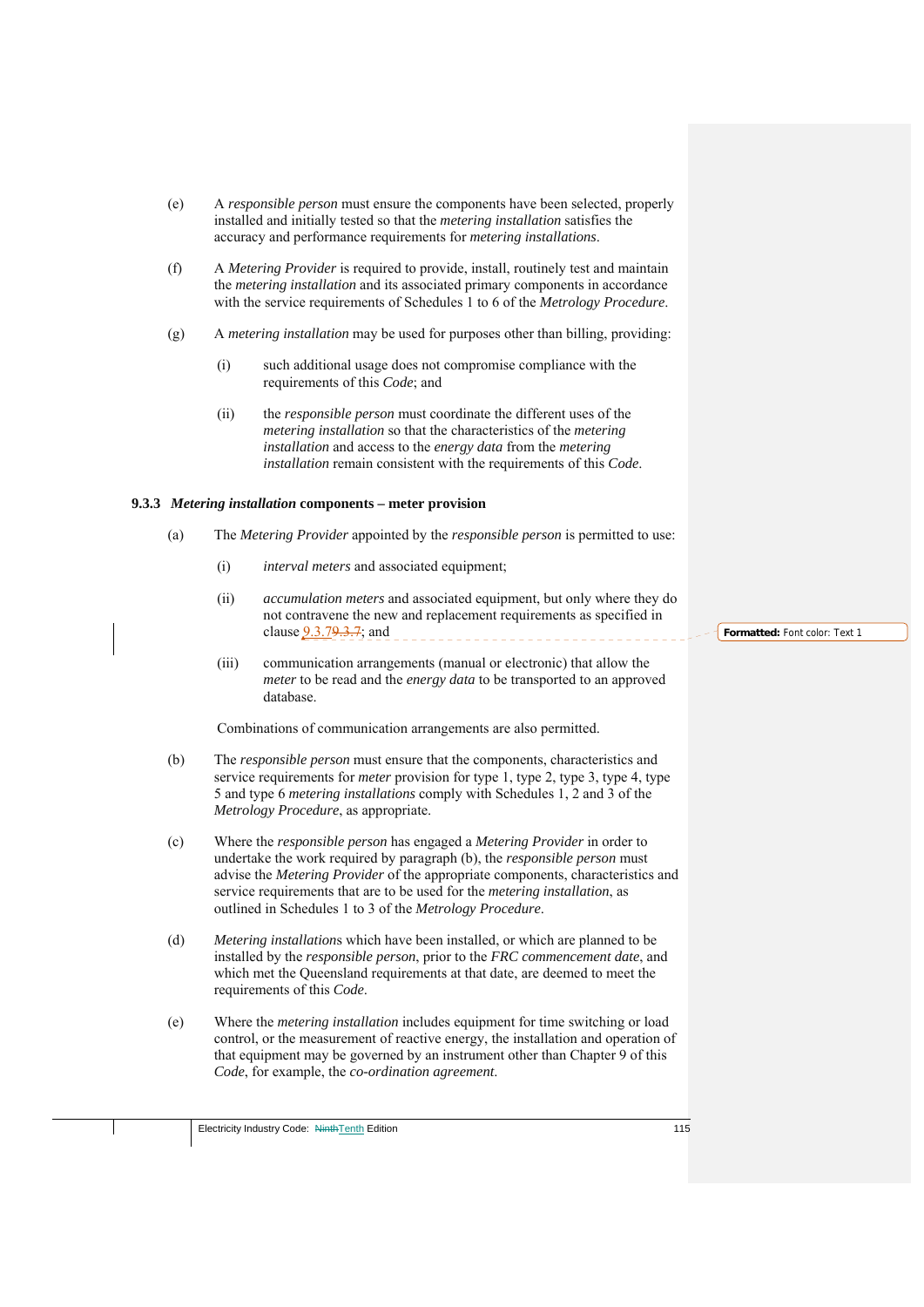(f) *Metering equipment* used for *controlled loads* must have the characteristics and requirements in accordance with Schedules 1, 2 and 3 of the *Metrology Procedure*, as applicable.

#### **9.3.4 Transitional provision for existing temporary builders' supplies**

Despite clause 9.3.3(d) and any other provision of this *Code:* 

- (a) temporary supplies to builders' installations connected before 1 July 2007 may remain unmetered until the end of 31 December 2007, but must be metered in accordance with this *Code* from this date; and
- (b) all new temporary supplies to builders' installations connected on and from 1 July 2007 must be metered in accordance with this *Code*.

#### **9.3.5 Reversion of** *metering installation* **types**

- (a) The *responsible person* must ensure that an *interval meter*, whether manually read or remotely read, once installed, is not replaced by an *accumulation meter*.
- (b) The *responsible person* must ensure that if a *second-tier interval meter* which is installed for a *LARGE NMI premises* reverts to *first-tier*, it is not replaced by an *accumulation meter.*
- (c) The *responsible person* may convert a remotely read *interval meter* to an *interval meter*, which will be manually read as an *accumulation meter*, if the *point of supply* is reclassified as a *SMALL NMI premises*.

#### **9.3.6 Testing and inspection of** *metering equipment*

- (a) The *responsible person* must ensure that type 1, type 2, type 3, type 4, type 5 and type 6 *metering installations* are tested and inspected in accordance with the *Metrology Procedure*.
- (b) A *responsible person* must ensure the repair or replacement of any *defective* or damaged *metering equipment*, including the replacement of any broken seals, as soon as practicable after the *responsible person* is notified of, or becomes aware of, the *defect*, damage or broken seal.
- (c) A *customer*, *isolated generator* or *area retail entity* may request a test of the accuracy of *metering equipment* as set out below:
	- (i) in accordance with Chapter 4 of this *Code*, a *customer* may request its *area retail entity* to arrange a test of the accuracy of the *metering equipment* at its *metering point*;
	- (ii) an *area retail entity*, in accordance with Chapter 5 of this *Code*, may request the *responsible person* to perform a test of the accuracy of the *metering equipment* installed at their *metering point*. The request by the *area retail entity* may be on behalf of the *customer* or for the *area retail entity's* purpose;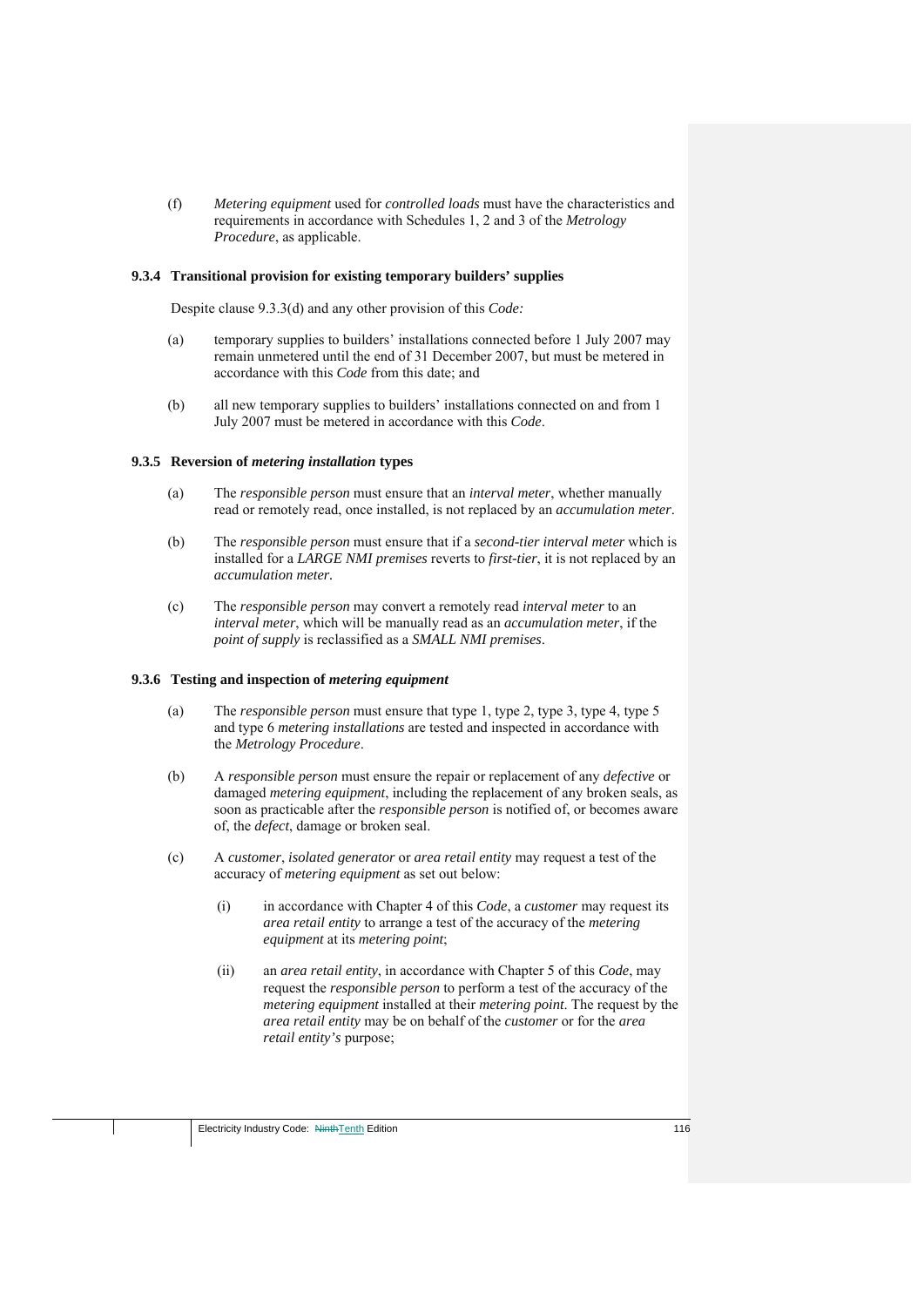- (iii) an *isolated generator* may request the *responsible person* to perform a test of the accuracy of the *metering equipment* installed at their *metering point*;
- (iv) the *responsible person* must ensure that a test of the *metering equipment* is carried out in accordance with Chapter 5 for the *area retail entity* request, and with similar service levels for a *customer* request;
- (v) a representative of the *customer*, *isolated generator* or *area retail entity*  may be present during the test of the *metering equipment*;
- (vi) the *responsible person* must give notice of the results of the test to the person requesting the test; and
- (vii) the *responsible person* may charge for performing the test of the *metering equipment* unless the tests show that the *metering equipment* is *defective*.

### **9.3.7 Installation of** *meter*

- (a) The *responsible person* must ensure that when each *meter* and associated *data logger* (where the *data logger* is located at the *metering point*) of a type 1, type 2, type 3, type 4 or type 5 *metering installation* or each *meter* of a type 6 *metering installation* is installed, it is checked to ensure that it:
	- (i) complies with the relevant requirements of Schedules 1, 2 or 3 of the *Metrology Procedure*, respectively;
	- (ii) has been tested and inspected prior to installation in accordance with the relevant requirements of Schedules 1, 2 and 3 of the *Metrology Procedure*, respectively;
	- (iii) has the optical port, communications port, and/or visual display located so that the optical port, communications port, and/or visual display can be readily accessed for *meter* reading; and
	- (iv) complies with the relevant *Electricity Connection and Metering Manual*, which each *distribution entity* must publish and update from time to time.
- (b) The *responsible person* must, when requested by an *area retail entity,* make a *metering installation* available to a *connection point* or *point of supply* within the period specified in Chapter 5 of this *Code*.
- (c) The *responsible person* must, when requested by an *isolated generator,* make a *metering installation* available to a *point of supply* within a period as agreed between the parties.
- (d) The *area retail entity* must ensure that, where the *connection point* has a *customer* with a *negotiated retail contract* and the *consumption* is above the *Y Value*, the *connection point* must have a type 1, type 2, type 3 or type 4 *metering installation* in accordance with Schedule 1 of the *Metrology Procedure*.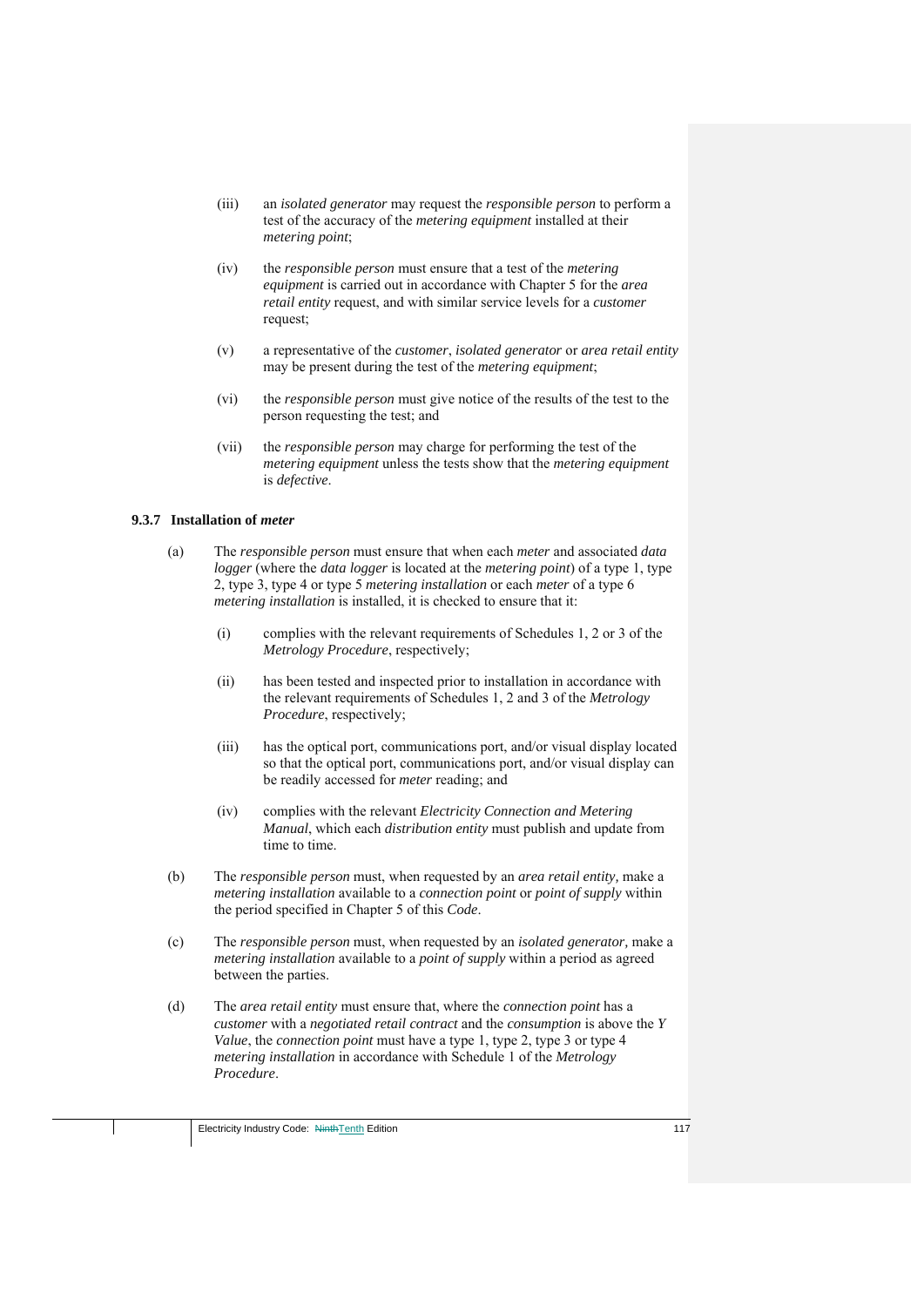- (e) To avoid doubt, the *responsible person* is not required to ensure that, where a *premises* connected to *isolated power systems* has never had a *customer* with a *negotiated retail contract*, or *consumption* is below the *Y value*, *interval meters* are to be installed in new or replacement situations.
- (f) The *responsible person* must ensure that where electricity is *imported* to the *supply network* by a *customer*, and a *metering installation* is required for the purpose of billing that *imported* electricity, the quantity of *imported* electricity must be separately measured to that of any *exported* electricity.
- (g) The *responsible person* must ensure that in all situations, an *interval meter* installed after the *FRC commencement date* must be capable of being upgraded for use in a type 4 *metering installation* (as defined in the version of the *National Electricity Rules* or *Metrology Procedure* effective at the time the *interval meter* is installed) without replacing the *meter*.
- (h) Where:
	- (i) the *area retail entity* alters a type 5, 6 or 7 *metering installation* to make it capable of *remote acquisition*;
	- (ii) the alteration leads to a change in the classification of that *metering installation*; and
	- (iii) the *distribution entity* is the *responsible person* for that *metering installation*,

the parties must negotiate in good faith to ensure the *distribution entity* is reasonably compensated for the alteration to the *metering installation*.

# **9.4 Responsibility for** *energy data services*

#### **9.4.1 Application of clause 9.4**

(a) The requirements of this clause 9.4 apply to type 1, type 2, type 3, type 4, type 5, type 6 and type 7 *metering installations* where applicable.

Type 1, type 2, type 3 and type 4 *metering installations* do not in general have a *metering installation database*, and accordingly are not referenced in a number of clauses in this clause  $9.49.4$ .

(b) A reference to a *Metering Provider* in this clause 9.49.4 is a reference to a *Metering Provider* that is registered with *AEMO* as an *MDP*.

#### **9.4.2** *Metering installation* **components –** *energy data services*

- (a) The *responsible person* must ensure that, as a minimum, the components, characteristics and service requirements for *energy data services* for type 1, type 2, type 3 and type 4 *metering installations* comply with the Service Level Requirements published by *AEMO*.
- (b) The *responsible person* must ensure that, as a minimum, the components, characteristics and service requirements for *energy data services* for type 5 and

**Formatted:** Font color: Text 1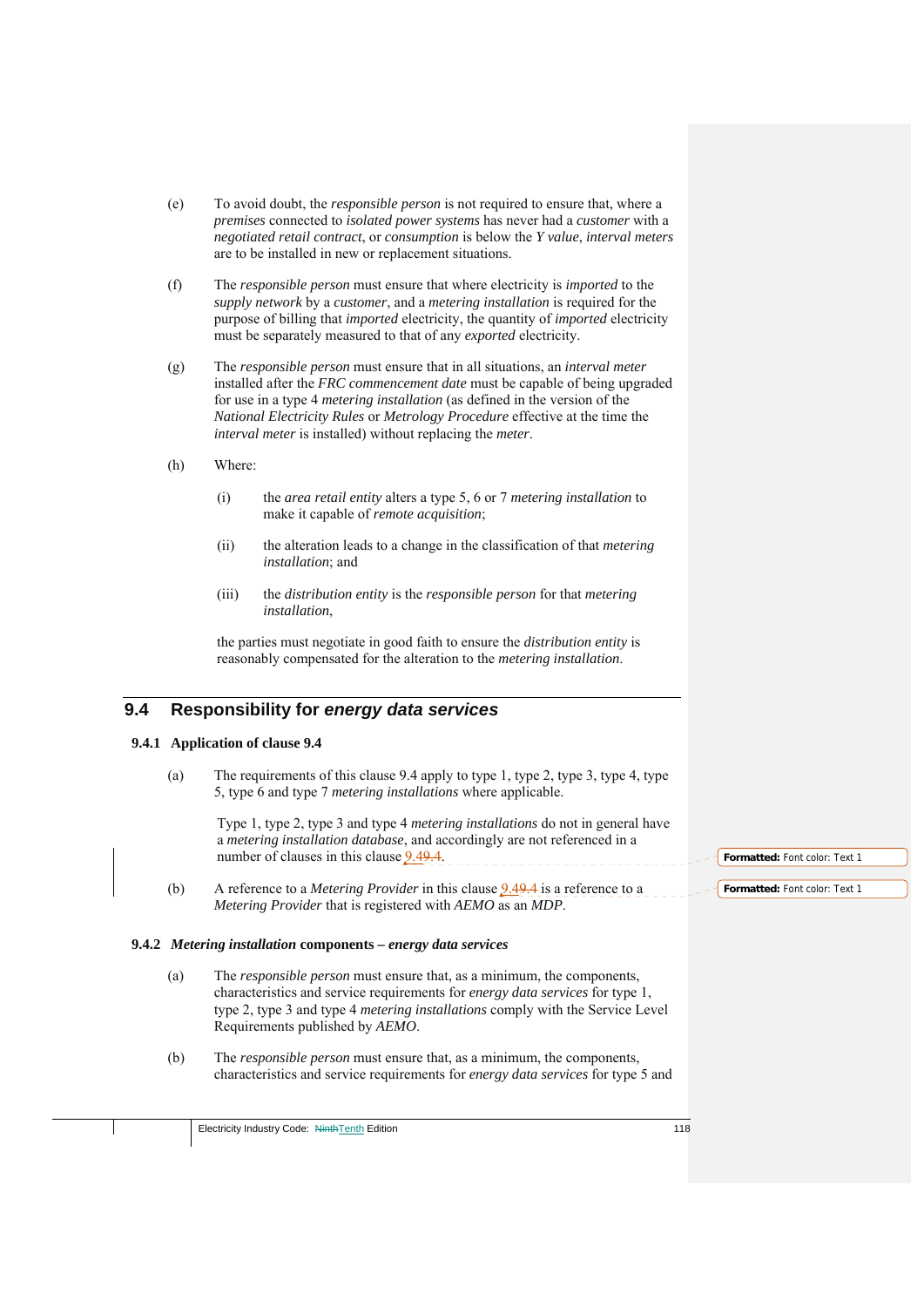type 6 *metering installations* comply with Schedules 4 and 5 of the *Metrology Procedure* respectively.

- (c) The *responsible person* is required to use a *Metering Provider* to undertake the reading and processing of *energy data* for relevant *metering installations*.
- (d) Where the *responsible person* has engaged a *Metering Provider,* the *responsible person* must advise that *Metering Provider* of the components, characteristics and service requirements that are to be used for the *metering installation* (as outlined in Schedules 4 and 5 of the *Metrology Procedure*).

# **9.4.3 Meter reading**

- (a) An *interval meter* installed for a *SMALL NMI* will be read as an *accumulation meter* unless the *metering installation* is classified as types 1 to 4.
- (b) An *interval meter* installed for a *large market customer* must be read as a remotely read *interval meter*.
- (c) An *interval meter* installed for a *large non-market customer* where the *connection point* has never had a *customer* with a *negotiated retail contract* will be read as an *accumulation meter* by the *Metering Provider*.
- (d) Where an *interval meter* is installed for an *import connection point* the *Metering Provider* must read the *energy data* in accordance with the request by the *isolated generator* or the *area retail entity*.
- (e) *Interval energy data* from an *interval meter* that measures *exported* electricity must not be manually collected. If the *interval energy data* is required, it will be collected by *remote acquisition*. Otherwise the *interval meter* will be read as an *accumulation meter*.
- (f) Deleted
- (g) Deleted
- (h) The *distribution entity* may make arrangements to alter any type 5, 6 or 7 *metering installation* and remotely acquire *energy data*. This will not alter the classification of those *metering installations* where the *distribution entity* decides on reasonable grounds that operational difficulties require the *remote acquisition* of *energy data*.
- (i) For the purposes of paragraph  $(f)(f)$ , operational difficulties may include locational difficulties where the *metering installation* is:
	- (i) at a site where access is difficult; or;
	- (ii) on a remote rural property.
	- (j) The *Metering Provider* is the only person permitted to provide *metering data* to the *responsible person*, who must provide that data:
		- (i) Deleted;
		- (ii) to the *distribution entity* for network billing; and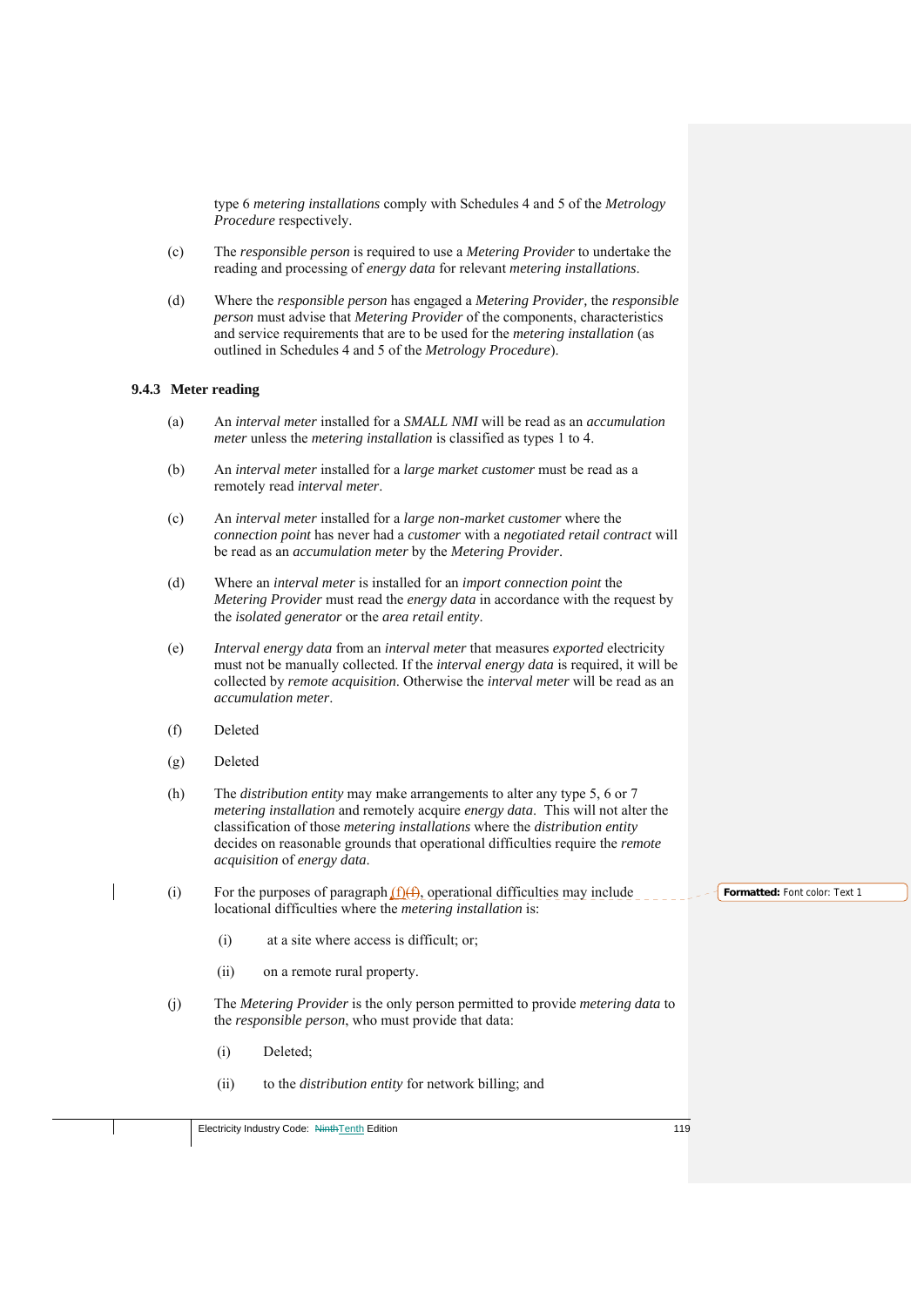- (iii) to the *area retail entity* for retail billing and wholesale reconciliation purposes.
- (k) A *distribution entity* is permitted to read the *metering equipment* for its own purpose providing the reading schedule is coordinated with the *responsible person*.
- (l) The *responsible person* must:
	- (i) use reasonable endeavours to collect an *actual meter reading* for every *meter* associated with a *scheduled meter reading*;
	- (ii) arrange for a *scheduled meter reading* to be performed at least once every 14 weeks, except:
		- (A) for a *SMALL NMI premises* with a *card operated meter*, a *scheduled meter reading* is to be arranged at least once every 52 weeks; and
		- (B) for an operational grouping of *NMIs* for *connection points* that are not supplied through a *CBD feeder* or an *urban feeder* with a *meter* reading rate of less than 100 *NMIs* per *business day*, a *scheduled meter reading* is to be arranged at least once every 52 weeks.
		- (C) Deleted
- (m) Deleted.
- (n) Subject to paragraph (l)(l), for type 6 *metering installations*, the *responsible person* must:
	- (i) ensure that *accumulated energy data* is collected from *meters*  representing at least 99.8% of estimated total *consumption*, based on the previous 12 month period, for type 6 *metering installations* for which that *responsible person* is responsible and this data is transferred to the *metering installation database* of a type 6 *metering installation* at a frequency which is at least once every 28 weeks; and
	- (ii) deleted
- (o) For the purposes of paragraphs  $(m)(m)$  and  $(C)(C)$ , data collected includes *energy data that has been <i>substituted* in accordance with clause  $9.4.4(c)$ .
- (p) The *responsible person* must use best endeavours to ensure that *energy data* is collected from a *meter* and this data is transferred to the relevant *metering installation database,* no more than two *business days* prior to, or two *business days* subsequent to, the date of a *scheduled meter reading* for that *metering installation*.
- (q) The *responsible person* must ensure that a schedule is developed and maintained to determine the dates of the next *scheduled meter reading* for each *metering installation* in accordance with clause 3.3.3 of the *Metrology Procedure*.

**Formatted:** Font color: Text 1

**Formatted:** Font color: Text 1 **Formatted:** Font color: Text 1 **Formatted:** Font color: Text 1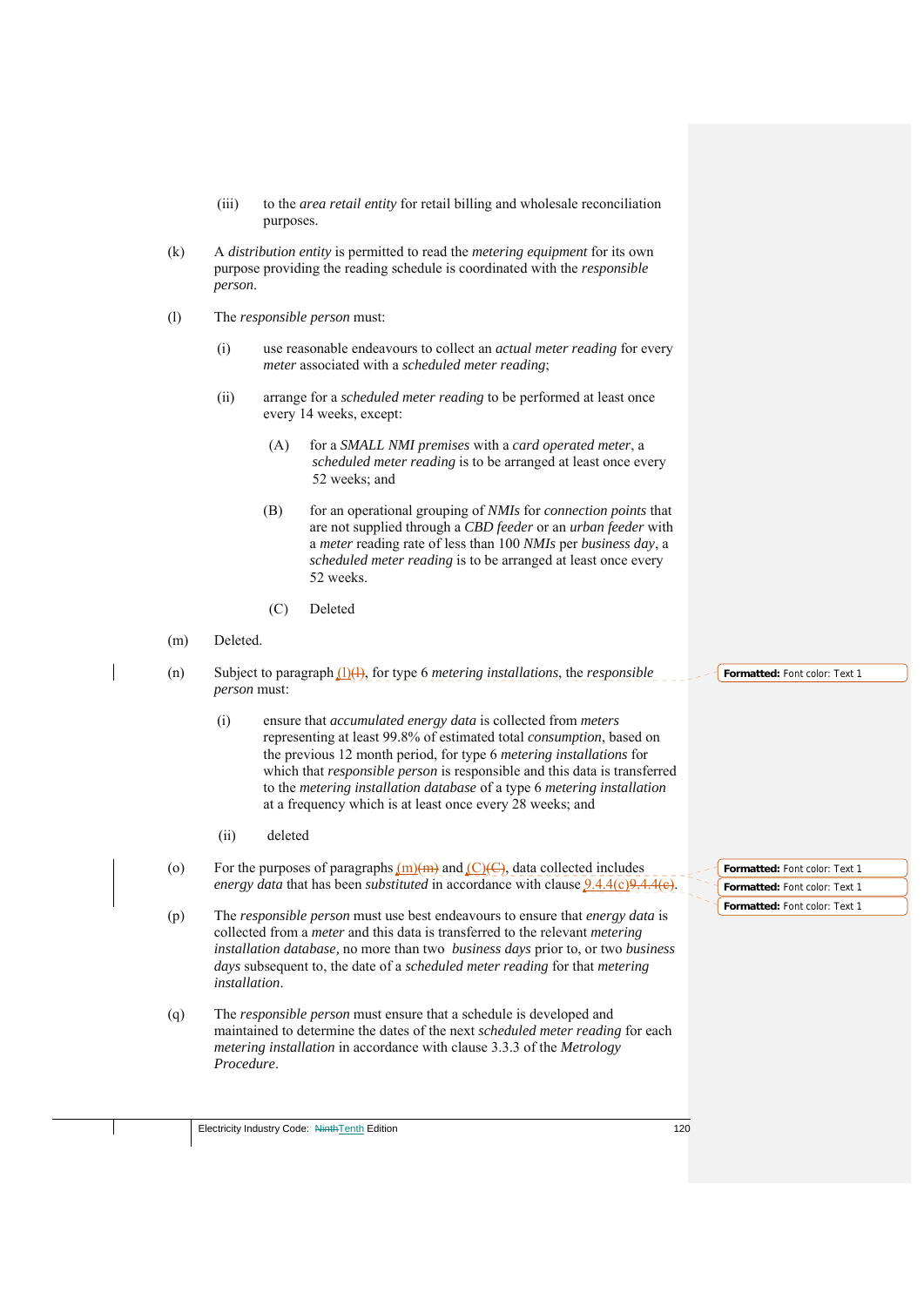- (r) The *area retail entity* may, in accordance with the Chapter 5 of this *Code*, request that the *responsible person* arrange for a *special meter reading* on a nominated date.
- (s) The *responsible person* must arrange, in accordance with Chapter 5 of this *Code*, for any *special meter reading* to be undertaken in accordance with *customer* transfer arrangements as specified in Chapter 6 of this *Code*.

## **9.4.4 Validation and substitution of** *energy data*

- (a) For the purpose of this clause 9.4.49.4.4, a reference to a type 5 *metering installation* in Schedule 7 of the *Metrology Procedure* is also to be taken as a reference to type 1, type 2, type 3 and type 4 *metering installations*.
- (b) Subject to clause 9.4.3(j)9.4.3(j), the *responsible person* must ensure that *energy data* collected for a type 1, type 2, type 3, type 4 or type 6 *metering installation* in accordance with clause 9.4.3, is validated in accordance with the validation rules in clause 1 of Schedule 7 or clause 1 of Schedule 9 of the *Metrology Procedure* respectively.
	- (c) The *responsible person* must ensure that the *energy data* is *substituted* where:
		- (i) the *metering installation* installed at a *customer's metering point* can not be read due to access limitations and in this situation the *responsible person* has the discretion to use a self read in preparing the *substituted* value;
		- (ii) the *energy data* collected for a type 1 to 4 *metering installation* fails the validation test conducted in accordance with paragraph (b), in which case the *interval energy data* is *substituted* in accordance with clause 3 of Schedule 7 of the *Metrology Procedure*;
		- (iii) the *energy data* collected for a type 6 *metering installation* fails the validation test conducted in accordance with paragraph (b), in which case the *consumption energy data* is *substituted* in accordance with clause 3 of Schedule 9 of the *Metrology Procedure*;
		- (iv) there has been a failure of the *metering equipment*, or the *metering equipment* has been found to be *defective*, or interference to the *metering equipment* has occurred, in which case the *energy data* for a type 1 to 4 or type 6 *metering installation* is *substituted* in accordance with clause 3 of Schedule 7 or clause 3 of Schedule 9 of the *Metrology Procedure* respectively;
		- (v) an inspection or test on the *metering equipment* has established that a measurement error exists, in which case the *energy data* for a type 1 to 4 or type 6 *metering installation* is *substituted* in accordance with clause 3 of Schedule 7 or clause 3 of Schedule 9 of the *Metrology Procedure* respectively; or
		- (vi) an estimated read is permitted in accordance with clause 9.4.3(s)9.4.3(s), in which case the *energy data* for a type 6 *metering installation* is *substituted* in accordance with clause 3 of Schedule 9 of the *Metrology Procedure*.

**Formatted:** Font color: Text 1

**Formatted:** Font color: Text 1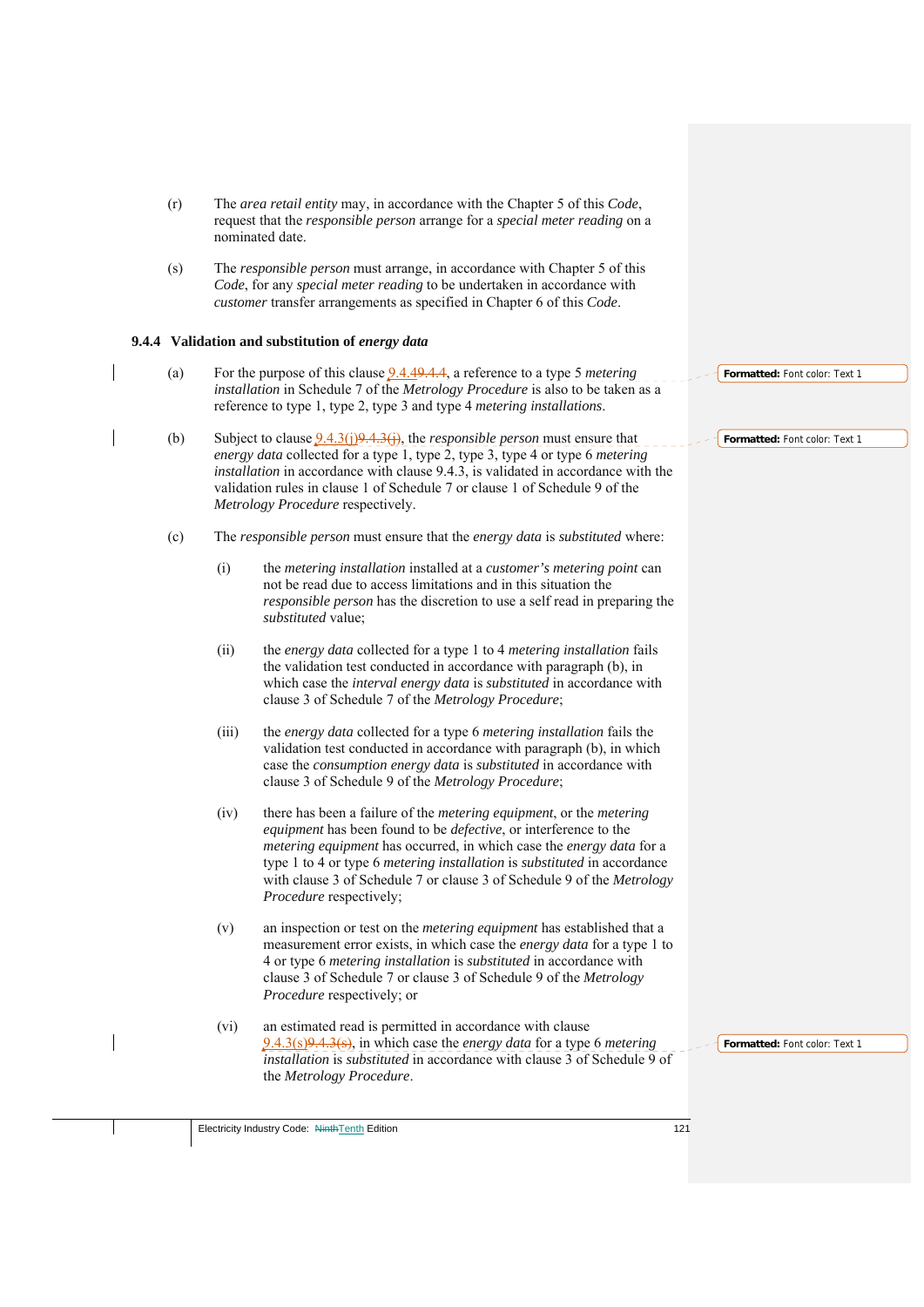## **9.4.5 Deleted**

## **9.4.6 Calculation of** *energy data* **for type 7** *metering installation*

- (a) The *responsible person* must ensure that *energy data* for a *metering installation* type 7 is calculated in accordance with a *distribution entity's* procedure.
- (b) The *responsible person* must ensure that the *energy data* for a type 7 *metering installation*, which is calculated in accordance with paragraph (a), is validated in accordance with a *distribution entity* procedure.
- (c) The *responsible person* must ensure that the *energy data* is *substituted* in accordance with a *distribution entity* procedure where the *energy data* calculated for a type 7 *metering installation* fails the validation test conducted in accordance with paragraph (b).

#### **9.4.7 Data storage**

- (a) The *responsible person* must retain records of the characteristics of *metering equipment* for seven years after that *metering equipment* has been removed from service.
- (b) The records specified in paragraph (a) may be held in electronic form.
- (c) The *responsible person* must make available the records specified in paragraph (a) to the *QCA* if requested in writing by the *QCA*. The *QCA* must only use those records for the purpose of performing an audit of the *metering equipment*.
- (d) The *responsible person* must ensure a *metering installation database* containing *energy data* in respect of a type 6 *metering installation* is provided, in accordance with the service requirements in Schedule 5 of the *Metrology Procedure*.
- (e) To avoid doubt, the *energy data* for a type 6 *metering installation* is the data collected from the *meter* in accordance with clause 9.4.39.4.3, and/or *substituted* in accordance with clause  $9.4.49.4.4$ , and/or the data that is estimated in accordance with clause **Error! Reference source not found.**.
- (f) The rights of access to the data held within the *metering installation database*  are set out in clause 7.7 of the *National Electricity Rules* and in clause 9.4.7(f)9.4.7(f) of this *Code*. For a type 7 *metering installation*, the right of access to the data is specified in a *distribution entity's* procedure.

#### **9.4.8 Information**

- (a) The *responsible person* must ensure that *energy data* is provided to the *area retail entity* and the *distribution entity* for each *metering installation* that is installed in relation to a *connection point* or *point of supply* that relates to the *area retail entity* or the *distribution entity*, respectively.
- (b) The *responsible person* must not hinder an *isolated generator's* or *customer's* access to *metering equipment* for the purpose of reading the *meter* display.

**Formatted:** Font color: Text 1 **Formatted:** Font color: Text 1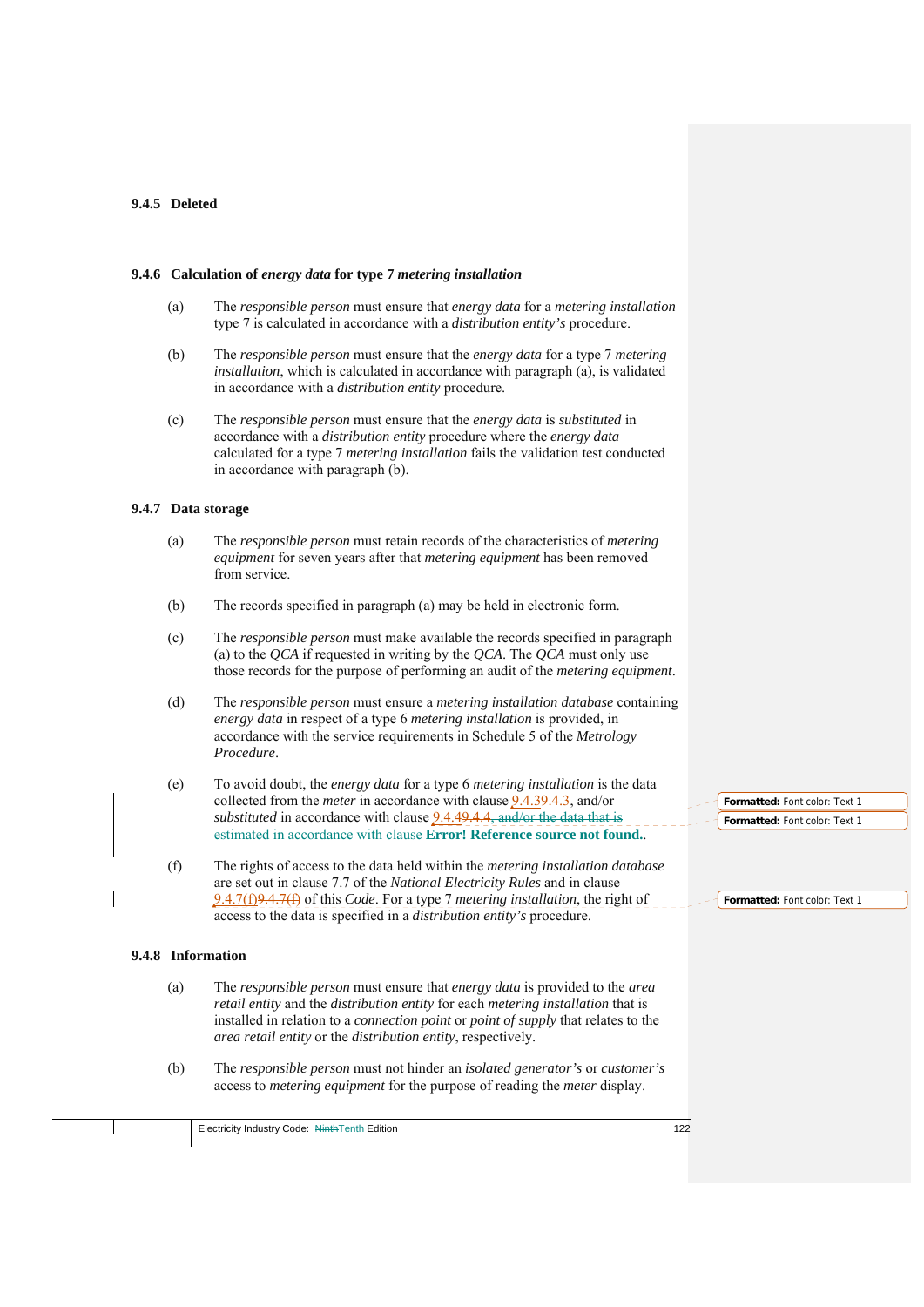- (c) A *customer* of an *area retail entity* may request its *energy data* from that *area retail entity*. With respect to this *energy data*:
	- (i) the *area retail entity* must not unreasonably withhold the *energy data* from the *customer*;
	- (ii) the *area retail entity* must store the *energy data* for a minimum of two years;
	- (iii) the first request for *energy data* by a *customer* for the previous two years will be provided free of charge by the *area retail entity*;
	- (iv) the *area retail entity* may impose a reasonable charge for providing *energy data* on any request from the *customer* if the *customer* has been provided with its *energy data* within the 12 month period prior to the request; and
	- (v) if the request is for *energy data* beyond two years, the *area retail entity* may apply a reasonable charge for providing that data.
- (d) For the purposes of paragraph (a), access to *energy data* must be provided as follows:
	- (i) where *energy data* for a type 1, type 2, type 3, type 4 or type 6 *metering installation* has been collected in accordance with clause 9.4.39.4.3, and validated and *substituted* in accordance with clause 9.4.49.4.4, by 5.00 pm on the second *business day* after that *energy data* has been collected.; or
	- (ii) where *energy data* for a type 1 to 4 or type 6 *metering installation* has been *estimated* in accordance with clause **Error! Reference source not found.**, by 5.00 pm on the second *business day* after that *energy data* has been estimated.

#### **9.4.9 Validation of** *metering installation database*

- (a) The *responsible person* must ensure that a *sampling plan* is established and maintained, in accordance with *Australian Standards* "AS 1199: Sampling Procedures for Inspection by Attributes" or "AS 2490: Sampling Procedures and Charts for Inspection by Variables for Percent Nonconforming" to validate that the data stored in the *metering installation database* for a type 6 *metering installation* is consistent with the data stored in the *meter*.
- (b) The validation test must be conducted at a frequency in accordance with the *sampling plan* described in paragraph (a), which must not be less than once every 12 months.
- (c) If there is an inconsistency between the *energy data* held in a *meter* and the *energy data* held in the *metering installation database*, the *energy data* in the *meter* is to be taken as prima facie evidence of the *energy data* for that *metering point*.

**Formatted:** Font color: Text 1 **Formatted:** Font color: Text 1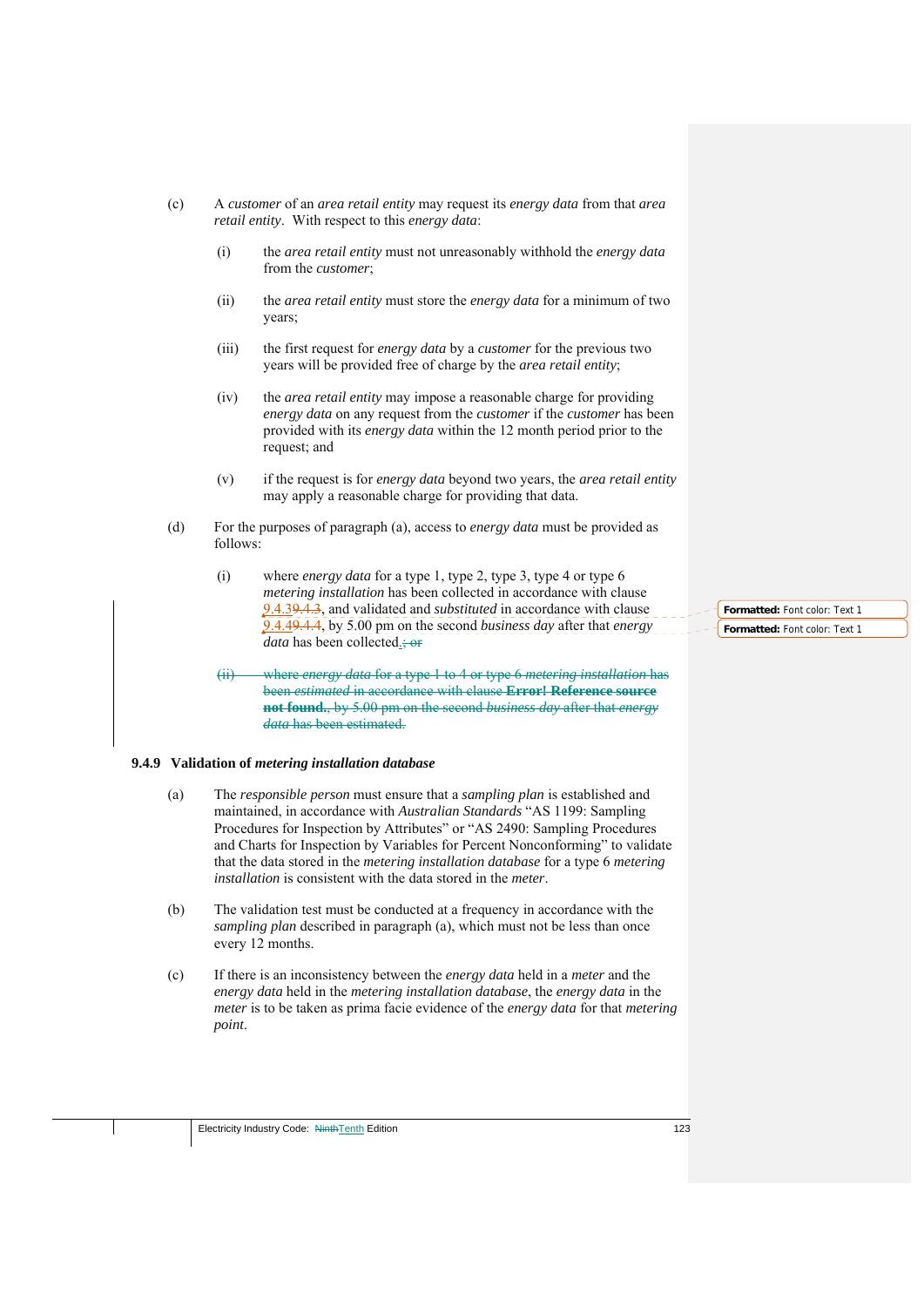(d) Actions in event of non-compliance with accuracy requirements are set out in ID references 3.2 – 3.4 of Schedule 5 of the *Metrology Procedure* for type 6 *metering installations*.

#### **9.4.10 Request for testing of the** *metering installation*

- (a) If requested by a *isolated generator* or the *area retail entity*, the *responsible person* must conduct a test to determine the consistency of data held in the *metering installation database* and data held in the *meter* of a type 6 *metering installation*.
- (b) The *responsible person* must make available the results of the test described in paragraph (a) to the *area retail entity* or the *isolated generator*, as applicable, as soon as practicable.
- (c) Where the test undertaken in accordance with paragraph (a) determines an inconsistency, the *responsible person* must pay the costs of, and associated with, that test.
- (d) Where the test undertaken in accordance with paragraph (a) determines no inconsistency, the *area retail entity* or *isolated generator* who requested the test under paragraph (a) must pay the costs of, and associated with, that test in accordance with clause 7.3.6(e) of the *National Electricity Rules*.
- (e) Where there is a discrepancy between:
	- (i) *energy data* stored in the *meter*; and
	- (ii) *energy data* stored in the *metering installation database* in respect of that *meter*,

the *energy data* stored in the *meter* or *meter/*associated *data logger* is prima facie evidence of the amount of electricity supplied to that *metering point*.

- (f) If requested by an *area retail entity* or *isolated generator*, the *responsible person* must, prior to any test being undertaken in accordance with paragraph (a), provide an estimate of the costs of, or associated with, that test.
- (g) Actions in event of non-compliance with accuracy requirements are set out in ID references 3.2 – 3.4 of Schedule 5 of the *Metrology Procedure* for type 6 *metering installations*.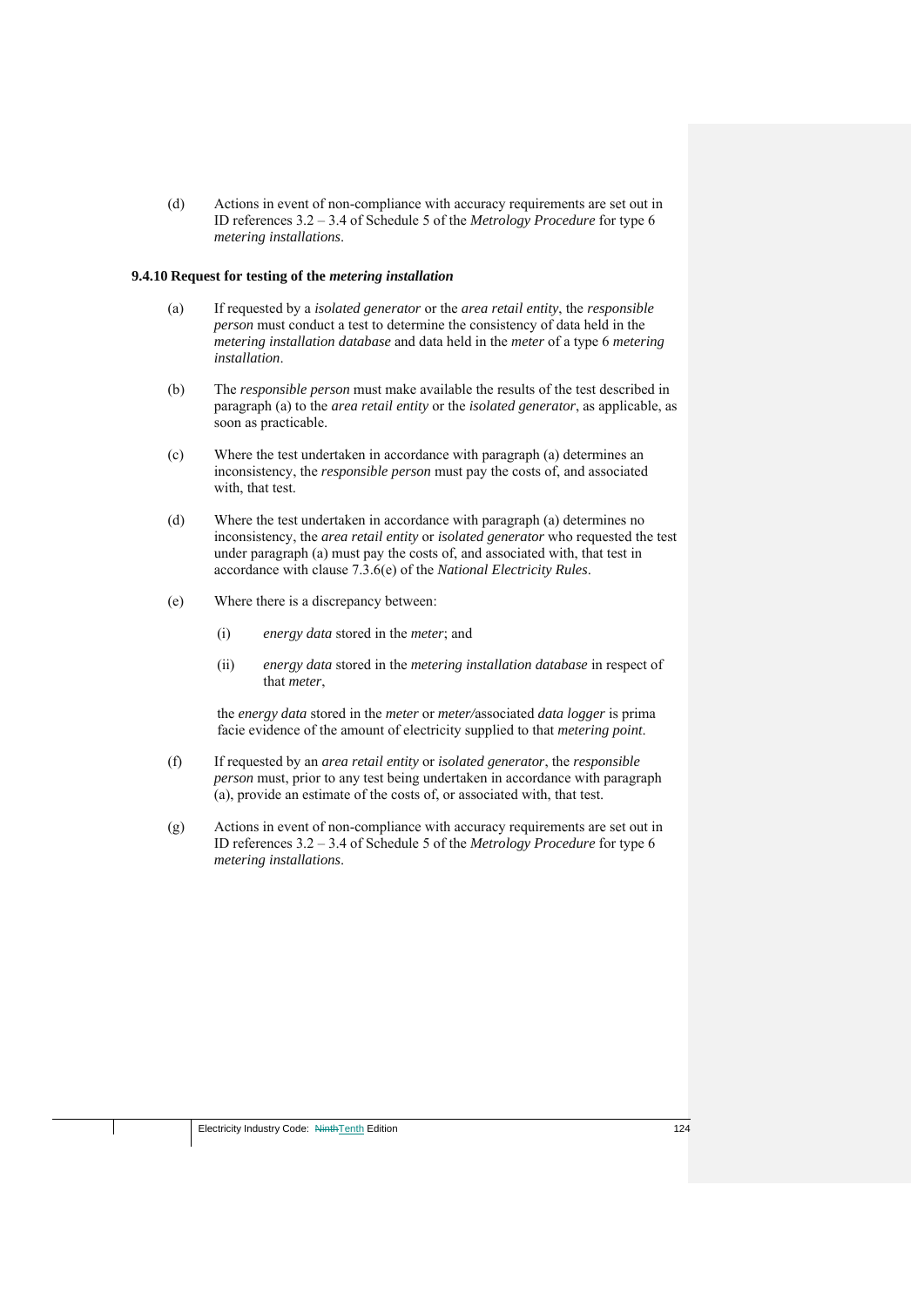# CHAPTER 10: GENERAL

# **10.1 Definitions and interpretation**

#### **10.1.1 Definitions**

*acceptable identification* in relation to:

- (a) a *residential customer*, includes one or more of the following:
	- (i) a driver's licence, a current passport or other form of photographic identification;
	- (ii) a Pensioner Concession Card or other entitlement card issued by the State or Commonwealth Government; and
	- (iii) a birth certificate;
- (b) a *business customer* which is a sole trader or partnership, includes one or more of the forms of identification for a *residential customer* for each of the individuals that conduct the business; and
- (c) a *business customer* which is a body corporate, includes the body corporate's Australian Company Number or Australian Business Number.

*accumulation meter* has the meaning given in the *Metrology Procedure*.

*actual energy data* means the *energy data* that represents an actual measurement of the flow of electricity in a power conductor.

*actual meter reading* has the meaning given in the *Metrology Procedure*.

*AEMO* has the meaning given in the Electricity Act.

*area retail entity* means a *retail entity* whose *retail authority* states a *retail area*.

#### *Australian Standard* means:

- (a) in Chapter 9, the relevant standard published by Standards Australia; and
- (b) for all other chapters, the Australian Standard AS ISO 10002-2006 as amended and updated from time to time.

*bank* means an authorised deposit taking institution within the meaning of the *Banking Act 1959* (Cwlth).

*billing cycle* means the regular recurrent period for which a *customer* receives a bill from a *retail entity*.

*B2B Procedures* means the procedures under the *National Electricity Rules* or as otherwise agreed between the parties, prescribing the content of, the processes for, and the information to be provided to support communications between the *distribution entity* and the *retail entity* relating to a *customer* or supply of electricity to a *customer*.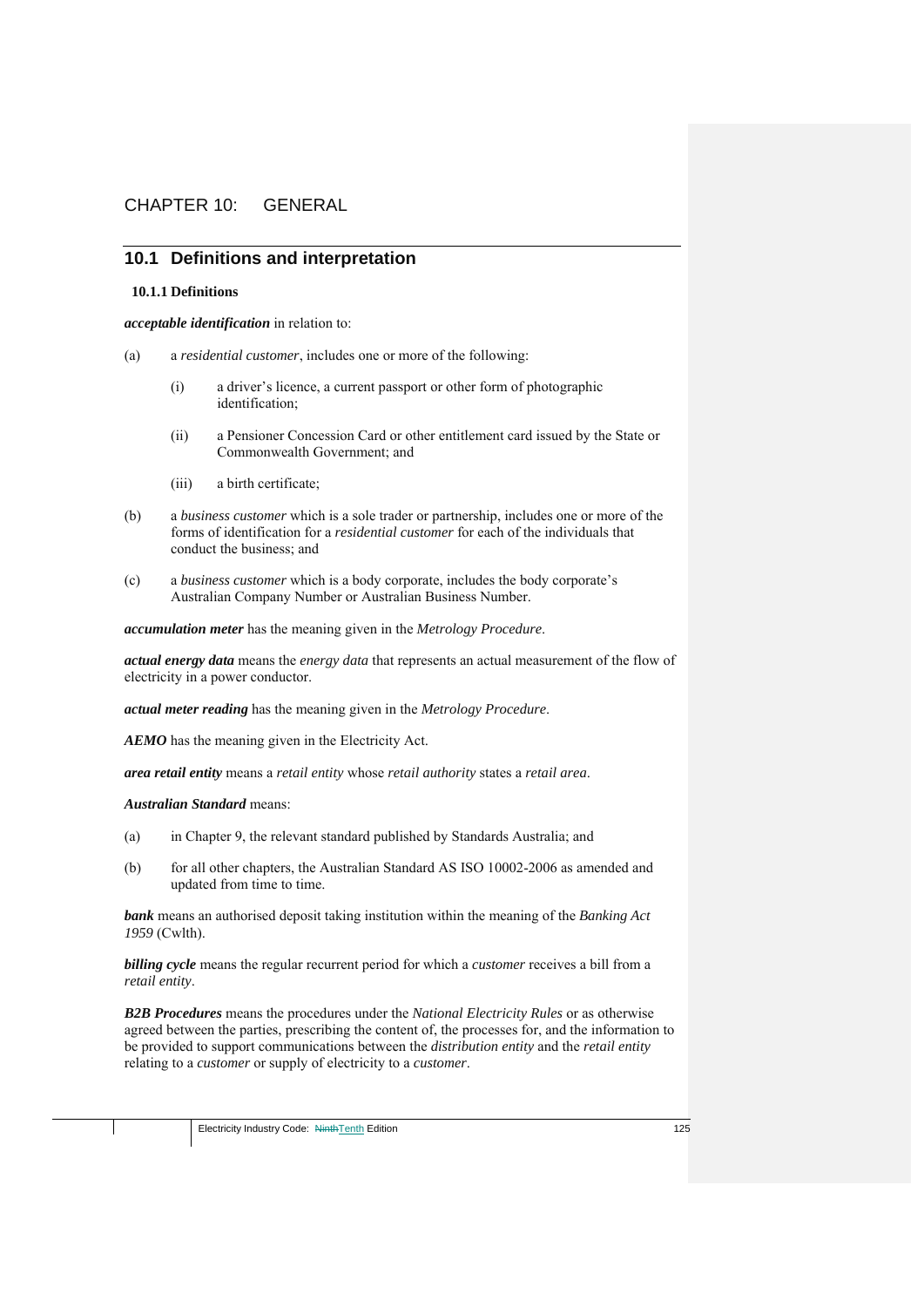*B2B Procedures (service order process)* means the procedure set out in the document "*B2B Procedures* (Service Order Process)" which forms part of the *B2B Procedures* under the *National Electricity Rules* and defines the *standard service order* process and transactions data requirements to be adopted by national electricity market participants.

*business customer* means a *customer* who is not a *residential customer*.

*business day* means a day other than a Saturday, a Sunday or a Queensland wide public holiday (as appointed under the *Holidays Act 1983* (Qld)).

*CAIDI* means the sum of the duration of each *interruption* (measured in minutes) divided by the total number of *interruptions* for that *distribution entity*. This is a measure of the average time (measured in minutes) for electricity supply to be restored to a *customer* when an *interruption* has occurred.

*CAIDI Limits* means the limits calculated as *SAIDI Limits* divided by *SAIFI Limits* for that *distribution entity*. The *CAIDI Limits* set out in clause 3 of Schedule 1 are provided for interpretive purposes only and do not constitute standards which are enforceable against a *distribution entity* by individual *customers*

*card operated meter* means a *meter* that contains *control equipment* that switches on and off in accordance with the amount of credit stored in the *meter*.

*CATS Procedures* means the procedures set out in the document "MSATS Procedures: CATS Procedures part 1 Principles and Obligations", issued by *AEMO* under the *National Electricity Rules*.

*CBD feeder* means a feeder supplying predominantly commercial high-rise buildings, supplied by a predominantly underground *supply network* containing significant interconnection and redundancy when compared to urban areas.

*Code* means this Electricity Industry Code.

*communications link* has the meaning given in the *National Electricity Rules.*

*connection contract* means:

- (a) for the purposes of Chapter 9, the contract (either classified as standard or negotiated) that prescribes the conditions of connection between a *distribution entity* and a *generator* or *customer* (as the case may be) when that party connects to the *distribution entity's supply network*; and
- (b) for all other chapters, means any contract under which a *distribution entity* agrees to provide *customer connection services* to a *customer's premises*.

*connection point* has the meaning given in the *National Electricity Rules*.

*consumption* means, for the purposes of Chapter 9, the annual consumption as determined by a *distribution entity*.

*consumption energy data* has the meaning given in the *Metrology Procedure*.

*contract interest rate* means, for any year, the bank bill swap rate for one year, as reported in the Australian Financial Review Money and Bond Market section on the first Friday of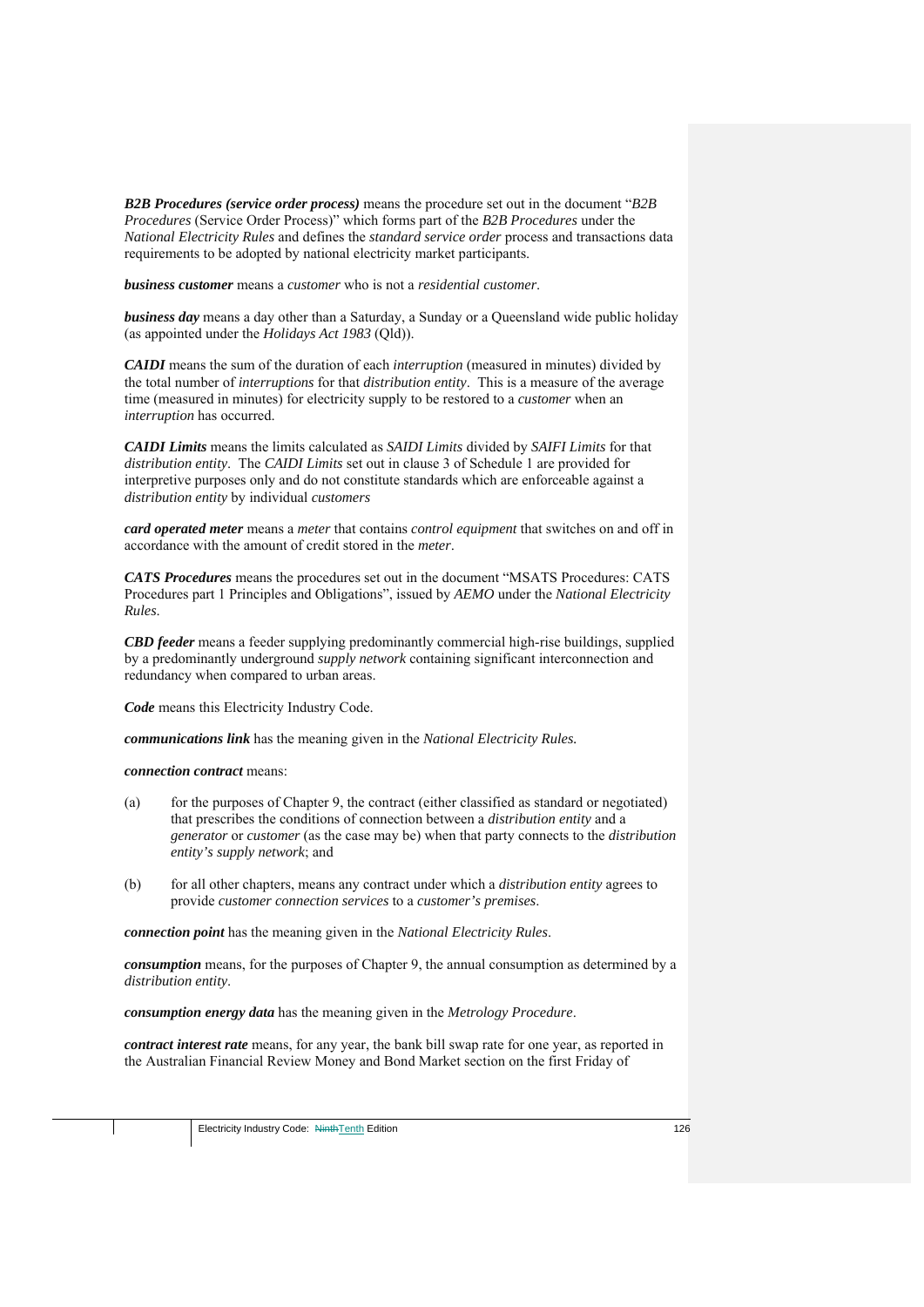| the QCA.  | December of the previous year, less one full percentage point, or such other rate approved by                                                                                                                                                                                                                                                                |                                                                |
|-----------|--------------------------------------------------------------------------------------------------------------------------------------------------------------------------------------------------------------------------------------------------------------------------------------------------------------------------------------------------------------|----------------------------------------------------------------|
|           | <b><i>control equipment</i></b> means the equipment needed to switch a circuit(s) on or off by a device<br>installed or operated by the <i>distribution entity</i> . For example, local or remote timing devices<br>would form part of control equipment. This equipment forms part of a metering installation for<br>the purpose of testing and inspection. |                                                                |
|           | <b>controlled load</b> means those loads that are controlled by means of control equipment, and are<br>separately metered from the remaining load at the connection point. For example, a residential<br>hot water heating circuit will be a controlled load in Queensland and may have a timing device<br>known as the ripple frequency control system.     |                                                                |
|           | co-ordination agreement has the meaning given in the Electricity Act.                                                                                                                                                                                                                                                                                        |                                                                |
|           | credit history information means:                                                                                                                                                                                                                                                                                                                            |                                                                |
| (a)       | providing the <i>retail entity</i> with permission to obtain a credit check of the credit history<br>of the <i>customer</i> ; and                                                                                                                                                                                                                            |                                                                |
| (b)       | any other information that relates to the credit history of the <i>customer</i> that is reasonably<br>required for the <i>retail</i> or <i>distribution entity</i> to assess the ability of the <i>customer</i> to meet<br>its financial obligations under a retail or connection contract.                                                                  |                                                                |
|           | current transformer means a transformer for use with meters or protection devices in which<br>the current in the secondary winding is, within prescribed limits, proportional to and in phase<br>with the current in the primary winding.                                                                                                                    |                                                                |
|           | customer has the meaning given in the Electricity Act.                                                                                                                                                                                                                                                                                                       |                                                                |
|           | <b>Customer Charter</b> means the charter prepared by the <i>distribution entity</i> under clause $3.23.2$ or<br>the <i>retail entity</i> under clause <b>4.54.5</b> .                                                                                                                                                                                       | Formatted: Font color: Text 1<br>Formatted: Font color: Text 1 |
|           | customer connection services has the meaning given in the Electricity Act.                                                                                                                                                                                                                                                                                   |                                                                |
| customer. | customer information means information relating to a specific small customer obtained by a<br>marketer, its employees, agents or contractors through the process of marketing retail contracts<br>to the small customer, and includes information obtained without the consent of the small                                                                  |                                                                |
|           | customer retail services has the meaning given in the Electricity Act.                                                                                                                                                                                                                                                                                       |                                                                |
|           | data logger has the meaning given in the National Electricity Rules                                                                                                                                                                                                                                                                                          |                                                                |
|           | <i>defective</i> or <i>defect</i> means the condition where the <i>metering equipment</i> does not measure or<br>record the flow of electricity to a level of accuracy prescribed in the National Electricity Rules.                                                                                                                                         |                                                                |
|           | <i>disconnection warning</i> means a notice in writing issued in accordance with clause $3.63.6$ or<br>clause 4.184.18.                                                                                                                                                                                                                                      | Formatted: Font color: Text 1<br>Formatted: Font color: Text 1 |
|           | distribution area for a distribution entity is the area specified in its distribution authority as its<br>distribution area.                                                                                                                                                                                                                                 |                                                                |
|           | distribution authority has the meaning given in the Electricity Act.                                                                                                                                                                                                                                                                                         |                                                                |
|           |                                                                                                                                                                                                                                                                                                                                                              |                                                                |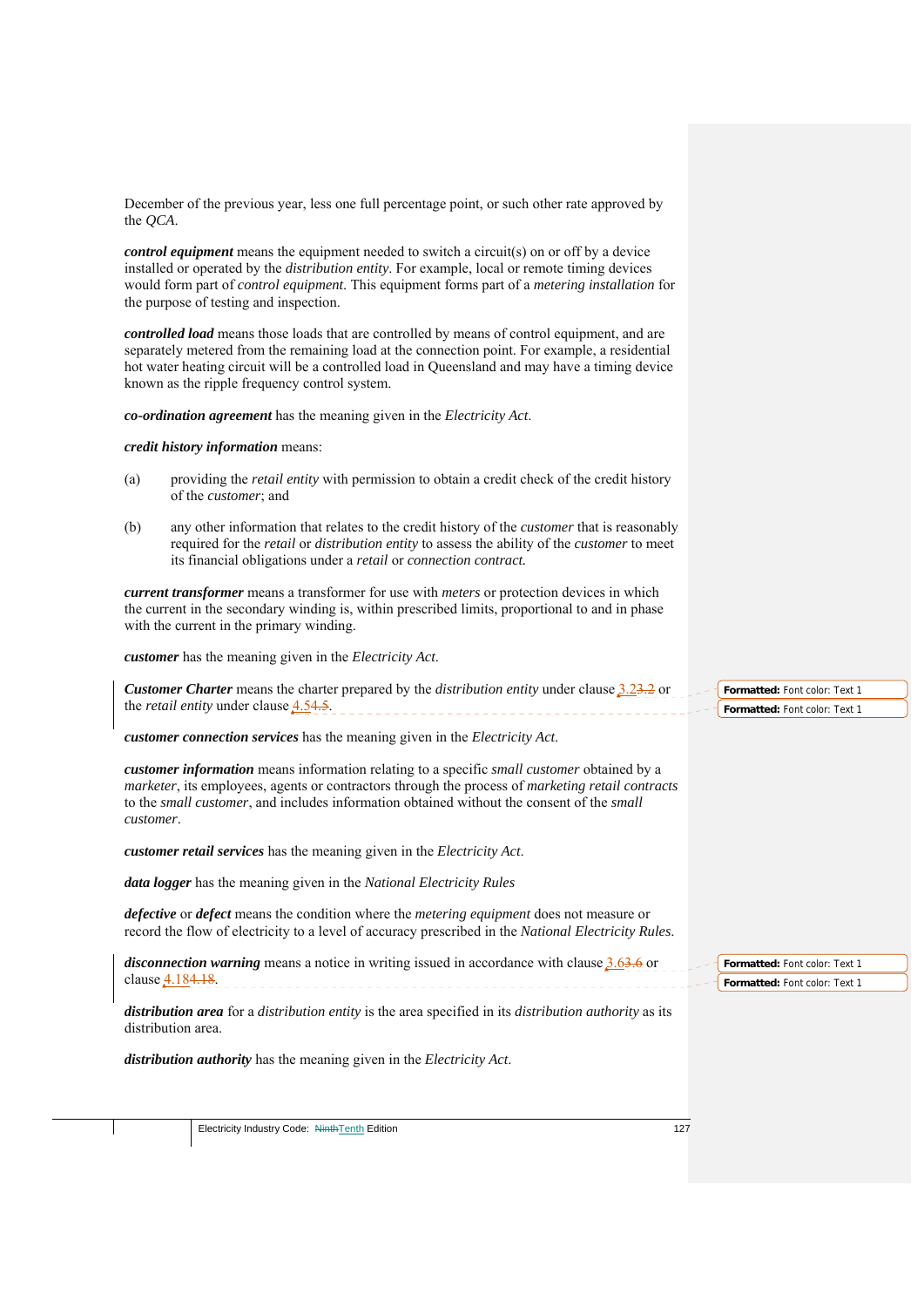*distribution entity* means an entity that holds a *distribution authority*.

*distribution non-network charges* means charges of a *distribution entity* set out in the *distribution entity's* price list that:

- (a) are referable to a specific request by a *small customer* or its *retail entity*; or
- (b) are referable to a requirement under *electricity legislation*,

and do not include *network charges*.

*dual fuel contract* means a single *negotiated retail contract* for the sale of electricity and for the sale and supply of gas by a *retail entity* to a *customer*.

*electrical installation* has the meaning given in the *Electricity Act*.

*Electrical Safety Act* means the *Electrical Safety Act 2002* (Qld).

*Electrical Safety Regulation* means the *Electrical Safety Regulation 2002* (Qld).

*Electricity Act* means the *Electricity Act 1994* (Qld).

*Electricity Connection and Metering Manual, ECMM*, means the document of that title produced by either the *ENERGEX distribution entity* or *Ergon Energy distribution entity*.

*electricity legislation* means the *Electricity Act*, *Electrical Safety Act*, the *Electricity - National Electricity Scheme (Queensland) Act 1997* (Qld) and regulations, standards, codes, protocols and rules made under those Acts.

*Electricity Regulation* means the *Electricity Regulation 2006* (Qld).

*emergency* means an emergency due to the actual or imminent occurrence of an event which in any way endangers or threatens to endanger the safety or health of any person, or normal operation of the *supply network* or *transmission grid*, in the state of Queensland or which destroys or damages, or threatens to destroy or damage, any property in the state of Queensland.

*ENERGEX* means ENERGEX Limited (ACN 078 849 055).

*energy data* has the meaning given in the *Metrology Procedure.*

*energy data services* has the meaning given in the *Metrology Procedure*.

*Energy and Water Ombudsman Queensland* means the Energy and Water Ombudsman Queensland established by the *Energy Ombudsman Act 2006* (Qld).

*Ergon Energy* means Ergon Energy Corporation Limited (ACN 087 646 062).

*Essential Energy* means Essential Energy established under the *Energy Services Corporations Act 1995* (NSW).

*excluded locations* means the locations specified in Schedule 2.

*explicit informed consent* is the consent provided by a *customer* where:

(a) the *customer* provides express conscious agreement;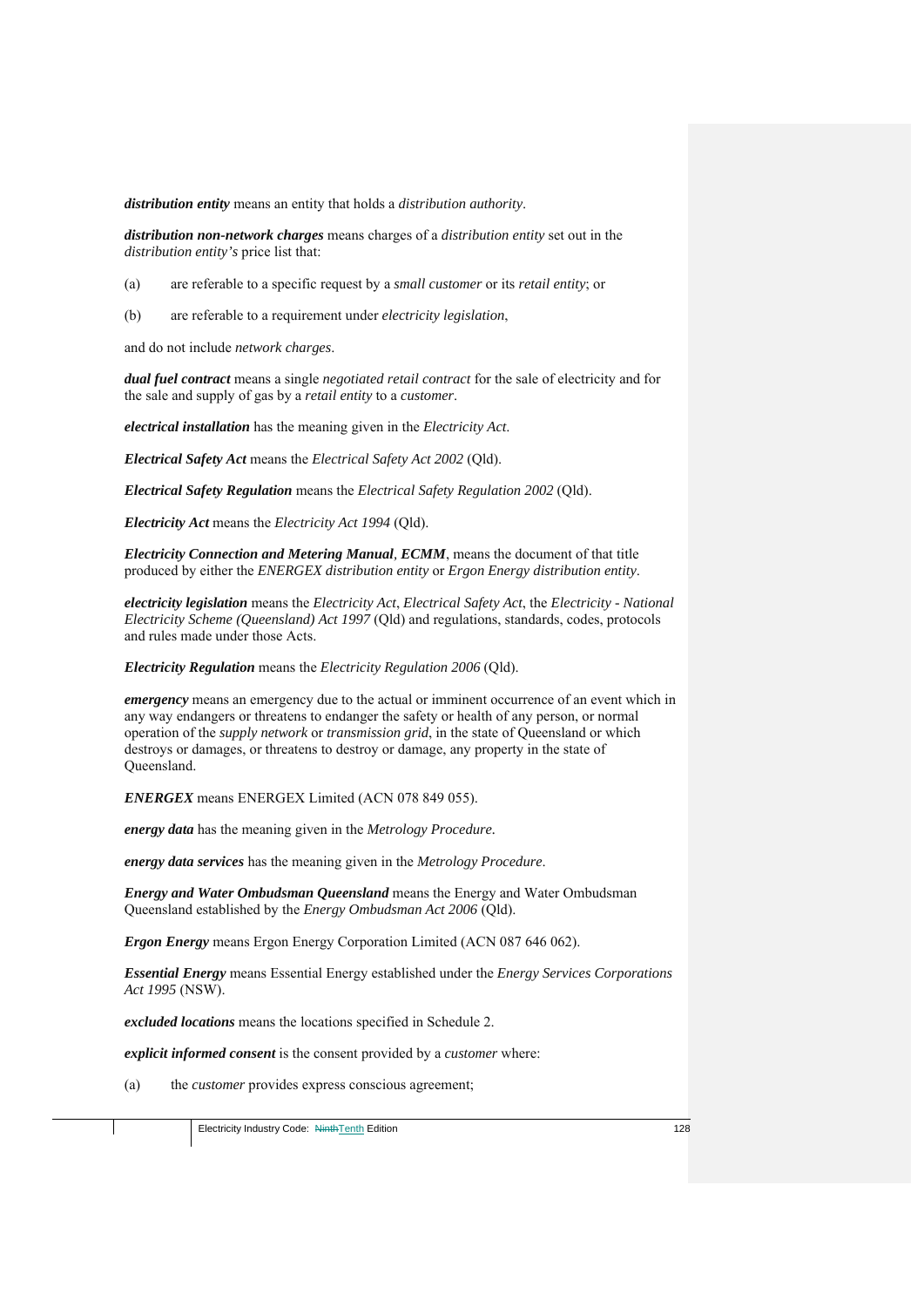| (b)         | the relevant <i>retail entity</i> has fully and adequately disclosed all matters relevant to that<br>customer, including each specific purpose for which the consent will be used; and                                                                                                                                                                                                                              |                               |
|-------------|---------------------------------------------------------------------------------------------------------------------------------------------------------------------------------------------------------------------------------------------------------------------------------------------------------------------------------------------------------------------------------------------------------------------|-------------------------------|
| (c)         | all disclosures referred to in paragraph $(b)(b)$ are truthful and have been provided in<br>plain English.                                                                                                                                                                                                                                                                                                          | Formatted: Font color: Text 1 |
|             | export or exported means the direction of flow of electricity at a connection point or point of<br>supply where that electricity flows from a transmission grid or a supply network into a load, as<br>specified in the National Metering Identifier Procedure published by AEMO.                                                                                                                                   |                               |
|             | Fair Trading Act means the Fair Trading Act 1989 (Qld).                                                                                                                                                                                                                                                                                                                                                             |                               |
|             | feeder type means a CBD feeder, isolated feeder, long rural feeder, short rural feeder or urban<br>feeder as the case may be.                                                                                                                                                                                                                                                                                       |                               |
|             | final meter reading means the last recording of actual energy data for a customer when they<br>vacate an address or change retail entity.                                                                                                                                                                                                                                                                           |                               |
|             | <i>financial year</i> means a year commencing 1 July and ending 30 June.                                                                                                                                                                                                                                                                                                                                            |                               |
|             | financially responsible retail entity has the meaning given in the Electricity Act.                                                                                                                                                                                                                                                                                                                                 |                               |
|             | first-tier means the status of load when the electricity purchased at a connection point directly and<br>in its entirety from the <i>area retail entity</i> from the NEM and which is classified as a <i>first-tier load</i> in<br>accordance with Chapter 2 of the National Electricity Rules.                                                                                                                     |                               |
|             | <i>fixed term</i> means the term specified by a <i>fixed-term contract</i> .                                                                                                                                                                                                                                                                                                                                        |                               |
|             | fixed-term contract means a negotiated retail contract which has start and finish dates set<br>expressly under the terms and conditions of that negotiated retail contract.                                                                                                                                                                                                                                         |                               |
|             | force majeure event means an event outside the control of a retail entity or a small customer.                                                                                                                                                                                                                                                                                                                      |                               |
|             | FRC commencement date means 1 July 2007.                                                                                                                                                                                                                                                                                                                                                                            |                               |
|             | <i>generator</i> means the operator of one or more generating units that produce 50 hertz alternating<br>current at a voltage suitable for connection to the <i>supply network</i> , where the generating units<br>supply electricity to the <i>supply network</i> without providing any electricity internally to an end-<br>user's load (other than a small amount to operate the generating unit, if necessary). |                               |
|             | <b>GSL payment</b> means a guaranteed service level payment to be made in accordance with clause<br>$2.52.5$ for the amounts set out in clause 2.5.10.                                                                                                                                                                                                                                                              | Formatted: Font color: Text 1 |
| $(Cwlth)$ . | GST has the meaning it has in the A New Tax System (Goods and Services Tax) Act 1999                                                                                                                                                                                                                                                                                                                                |                               |
|             | <i>guaranteed service level</i> means a guaranteed service level set out in clause $2.52.5$ .                                                                                                                                                                                                                                                                                                                       | Formatted: Font color: Text 1 |
|             | <b>hot water supply</b> means a hot water supply connected on a controlled supply tariff, for example<br>Tariff 31 or Tariff 33.                                                                                                                                                                                                                                                                                    |                               |
|             | <b>IES</b> generator means an 'inverter energy system' and represents generating units that produce<br>direct current and then convert that direct current to 50 hertz alternating current suitable for<br>synchronising to the power system supplied by the <i>supply network</i> . For example, a solar cell or                                                                                                   |                               |
|             |                                                                                                                                                                                                                                                                                                                                                                                                                     |                               |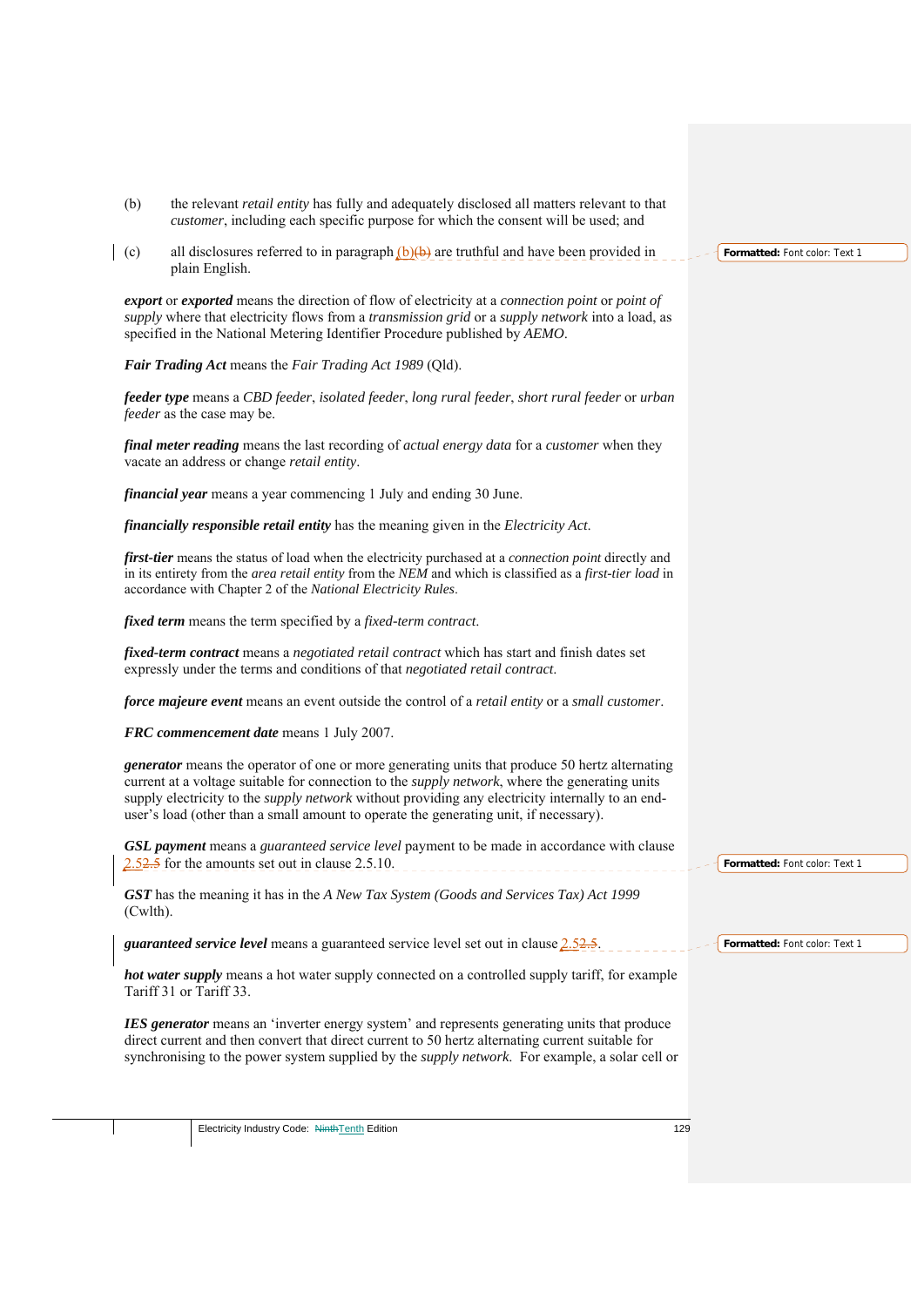|                              | PV generator or fuel cell, where the direct current produced by these devices in passed through<br>an inverter and transformed to 240 volt single phase 50 hertz alternating current.                                                                                                                                                                                                                   |                               |
|------------------------------|---------------------------------------------------------------------------------------------------------------------------------------------------------------------------------------------------------------------------------------------------------------------------------------------------------------------------------------------------------------------------------------------------------|-------------------------------|
|                              | <i>import</i> or <i>imported</i> means the direction of flow of electricity at a <i>connection point</i> or <i>point</i> of<br>supply where that electricity flows from a customer or a generator to a transmission grid or a<br>supply network, as specified in the National Metering Identifier Procedure published by AEMO.                                                                          |                               |
|                              | Information Exchange Committee has the meaning given in the National Electricity Rules.                                                                                                                                                                                                                                                                                                                 |                               |
| his or her <i>premises</i> . | <i>in-situ termination</i> means a termination of a <i>retail contract</i> where the <i>customer</i> is not vacating                                                                                                                                                                                                                                                                                    |                               |
|                              | <i>instalment plan</i> means a plan for a <i>customer</i> to pay to the <i>retail entity</i> , by periodic instalments,<br>all arrears (including any disconnection or reconnection charges) and charges relating to<br>continued usage of electricity but, to avoid doubt, does not include an informal arrangement<br>under which a <i>customer</i> is granted additional time to pay an amount owed. |                               |
|                              | instrument transformer has the meaning given in the Metrology Procedure.                                                                                                                                                                                                                                                                                                                                |                               |
|                              | <i>interruption</i> means any temporary unavailability of electricity supply to a <i>customer</i> associated<br>with an outage of the <i>supply network</i> including outages affecting a single <i>premises</i> , but does<br>not include disconnection.                                                                                                                                               |                               |
|                              | <i>interruption duration GSL</i> has the meaning given in clause $2.5.9(a)(i)2.5.9(a)(i)$ .                                                                                                                                                                                                                                                                                                             | Formatted: Font color: Text 1 |
|                              | <i>interruption frequency GSL</i> has the meaning given in clause $2.5.9(a)(ii)2.5.9(a)(ii)$ .                                                                                                                                                                                                                                                                                                          | Formatted: Font color: Text 1 |
|                              | interval energy data has the meaning given in the Metrology Procedure.                                                                                                                                                                                                                                                                                                                                  |                               |
|                              | <i>interval meter</i> has the meaning given in the Metrology Procedure.                                                                                                                                                                                                                                                                                                                                 |                               |
|                              | isolated feeder means a feeder which is not connected to the national grid, but excludes the Mt<br>Isa-Cloncurry supply network, as that network is defined in the Electricity Act.                                                                                                                                                                                                                     |                               |
| system.                      | Isolated generator means one or more generating units that are connected to an isolated power                                                                                                                                                                                                                                                                                                           |                               |
|                              | Isolated power system means a supply network that does not form part of and is not connected to<br>the <i>national grid</i> and may include an <i>isolated feeder</i> .                                                                                                                                                                                                                                 |                               |
|                              | large customer means any customer who is not a small customer.                                                                                                                                                                                                                                                                                                                                          |                               |
|                              | large market customer has the meaning given the Electricity Act.                                                                                                                                                                                                                                                                                                                                        |                               |
|                              | large non-market customer has the meaning given in the Electricity Act.                                                                                                                                                                                                                                                                                                                                 |                               |
|                              | <b>LARGE NMI</b> means the description given to a <i>connection point</i> where the flow of electricity at<br>the <i>connection point</i> is equal to or greater than 100 <i>MWh</i> per annum.                                                                                                                                                                                                         |                               |
|                              | <i>life support equipment</i> has the meaning set out in clause $4.20.34.20.3$ .                                                                                                                                                                                                                                                                                                                        | Formatted: Font color: Text 1 |
|                              | local holiday means a show holiday or special holiday appointed for a particular district under<br>the Holidays Act 1983 (Qld).                                                                                                                                                                                                                                                                         |                               |
|                              |                                                                                                                                                                                                                                                                                                                                                                                                         |                               |
|                              | Electricity Industry Code: NinthTenth Edition                                                                                                                                                                                                                                                                                                                                                           | 130                           |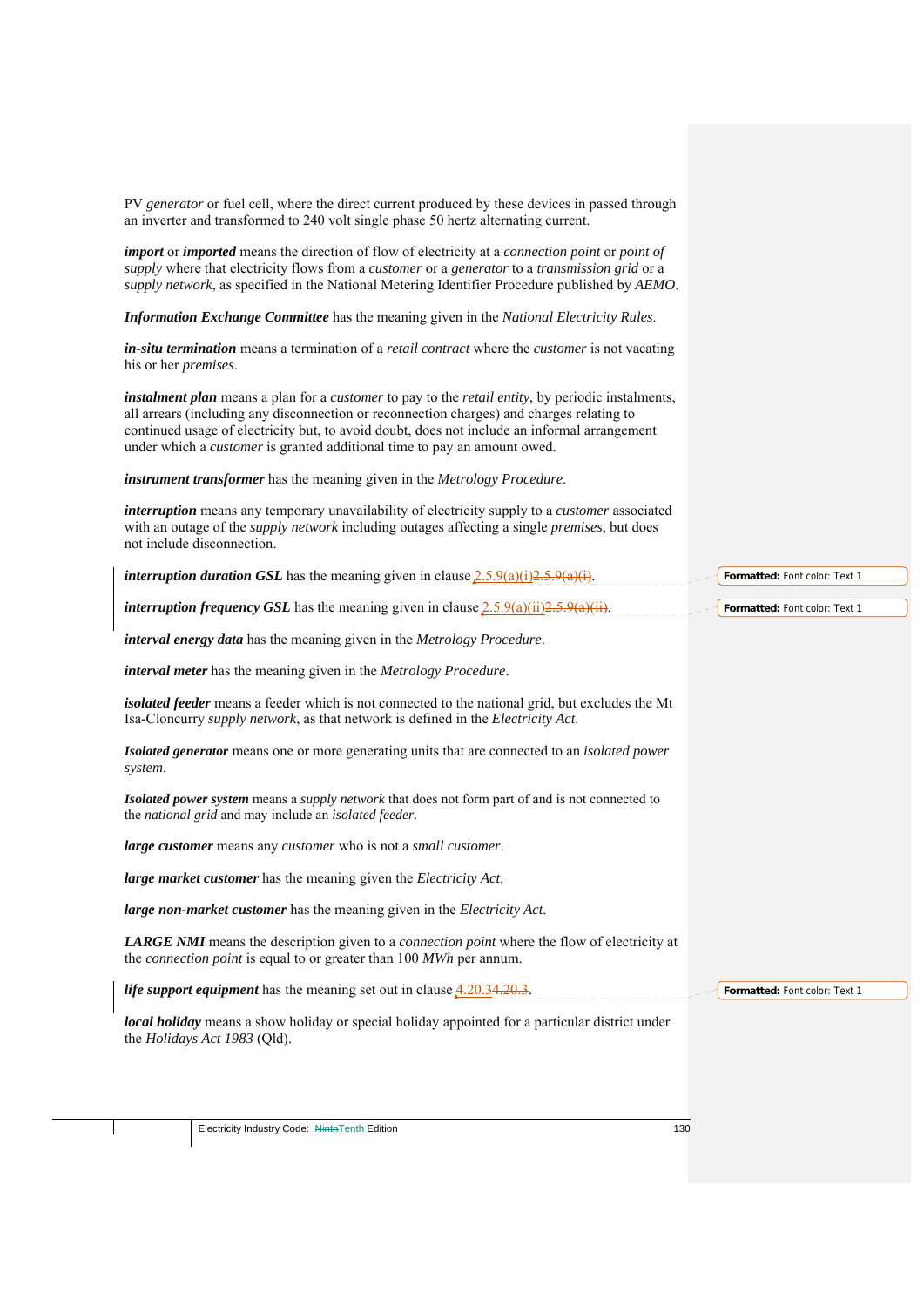*long rural feeder* means a feeder which is not a *CBD feeder*, *urban feeder* or *isolated feeder* with a total feeder route length greater than 200 km.

*major event day* means a day determined under clause 3 of Schedule 1.

*market customer* has the meaning given in the *Electricity Act*.

*market NMI* means a *NMI* for which the *customer* is a *market customer*.

*marketer* means a person who carries on the business of *marketing retail contracts* and includes a *retail entity* and *non-regulated marketer*.

*marketing* includes, but is not limited to, advertising, sales, promotions, market research, public relations, discussions or negotiations by any means in the nature of a personal contact with a *small customer* whether solicited or unsolicited for the purposes of entering into a *retail contract*.

*marketing complaint* means a complaint associated with a *retailer's* actions in seeking to sign up a *small customer* for a market *contract*.

*marketing contact* means a contact made by a *marketer* with a *small customer* for the purposes of *marketing* a *contract*.

*MDP* means either a *Metering Provider* category D or a metering data agent.

*measurement element* has the meaning given in the *Metrology Procedure*.

*meter* has the meaning given in the *National Electricity Rules*.

*metering data* has the meaning given that term in the *National Electricity Rules*.

*metering equipment* means network assets that include the *meter*, *current transformer*, *voltage transformer*, associated wiring and fittings that together convert and display the electricity flowing in a power conductor at a location within the local vicinity of that power conductor.

*metering installation* has the meaning given in the *Metrology Procedure*.

*metering installation database* has the meaning given in the *Metrology Procedure*.

*metering point* has the meaning given in the *National Electricity Rules*.

*Metering Provider* has the meaning given in the *Metrology Procedure*.

*Metrology Procedure* has the meaning given in the *National Electricity Rules.*

*minimalist transitioning approach* means the approach set out in clause 6.86.8.

*minimum service standard* means a service standard set out in clause 2.42.4.

*Minister* means the Minister under the *Electricity Act*.

**Formatted:** Font color: Text 1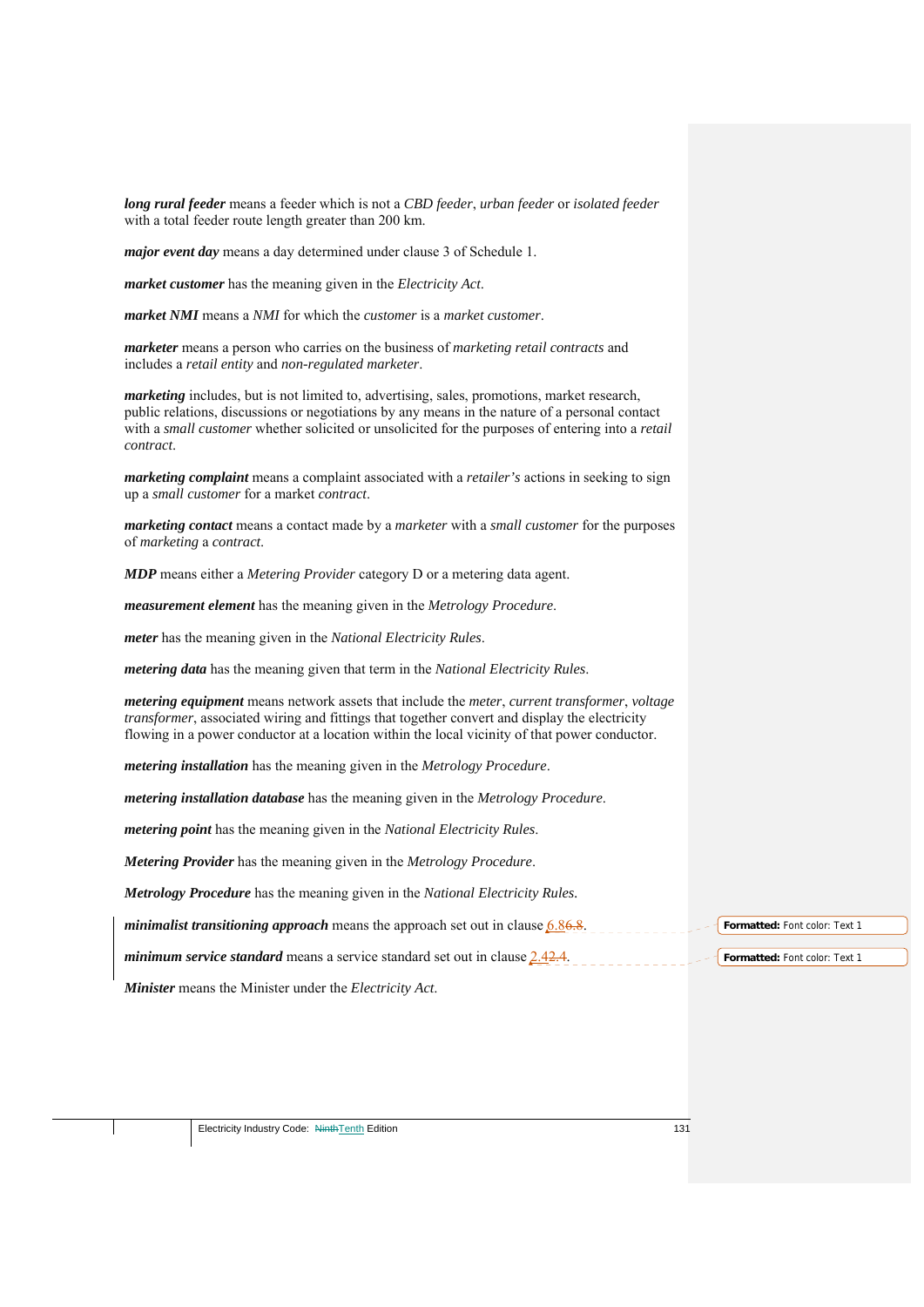| move-in customer means a customer who starts consuming customer retail services from a<br>premises without first applying to a retail entity for the provision of such services. <sup>7</sup>                                                                                                     |                               |
|---------------------------------------------------------------------------------------------------------------------------------------------------------------------------------------------------------------------------------------------------------------------------------------------------|-------------------------------|
| MSATS means the Market Settlement and Transfer Solution operated by AEMO.                                                                                                                                                                                                                         |                               |
| <b>MWh</b> means megawatt hours.                                                                                                                                                                                                                                                                  |                               |
| <b>National Electricity Law</b> has the meaning given in the Electricity - National Scheme<br>(Queensland) Act 1997 (Qld).                                                                                                                                                                        |                               |
| National Electricity Rules means the rules made under the National Electricity Law applied as<br>the law of Queensland.                                                                                                                                                                           |                               |
| national grid has the meaning given in the National Electricity Rules                                                                                                                                                                                                                             |                               |
| Natural Disaster Relief and Recovery Arrangements means Natural Disaster Relief and<br>Recovery Arrangements, administered by the Commonwealth Department of Transport and<br>Regional Services.                                                                                                  |                               |
| negotiated connection contract has the meaning given in the Electricity Act.                                                                                                                                                                                                                      |                               |
| negotiated retail contract has the meaning given in the Electricity Act.                                                                                                                                                                                                                          |                               |
| NEM means the wholesale electricity market operated by AEMO under the National Electricity<br>Rules.                                                                                                                                                                                              |                               |
| <b>NEM settlements</b> means the process operated by AEMO for clearing the financial transactions<br>associated with export and import of wholesale electricity in the national electricity market.                                                                                               |                               |
| network charges has the meaning given in the Electricity Act.                                                                                                                                                                                                                                     |                               |
| <i>network management plan</i> means the plan outlined in clause $2.32.3$ .                                                                                                                                                                                                                       | Formatted: Font color: Text 1 |
| <b>NMI</b> has the meaning given in the National Electricity Rules.                                                                                                                                                                                                                               |                               |
| <b>NMI checksum</b> means a National Metering Identifier Checksum associated with a NMI.                                                                                                                                                                                                          |                               |
| <b>NMI classification code</b> has the meaning given in the CATS Procedures.                                                                                                                                                                                                                      |                               |
| <b>NMI premises</b> has the meaning given in the <i>Electricity Act</i> .                                                                                                                                                                                                                         |                               |
| <b>NMI standing data</b> means the approved data items associated with a NMI that are available to<br>prospective retail entities, as specified in the CATS Procedures.                                                                                                                           |                               |
| non-market customer has the meaning given in the Electricity Act.                                                                                                                                                                                                                                 |                               |
| non-market NMI means a NMI for which the customer is a non-market customer.                                                                                                                                                                                                                       |                               |
| non-regulated marketer means a person who carries on the business of marketing retail<br>contracts for the provision of customer retail services to small customers but does not have an<br>authority issued by the <i>regulator</i> .                                                            |                               |
| 7<br>Under the Electricity Act a small customer is taken to have entered into a standard retail contract under<br>section 51(2) where the <i>customer</i> has not applied for <i>customer retail services</i> under section 48C but the<br>customer's premises are connected to a supply network. |                               |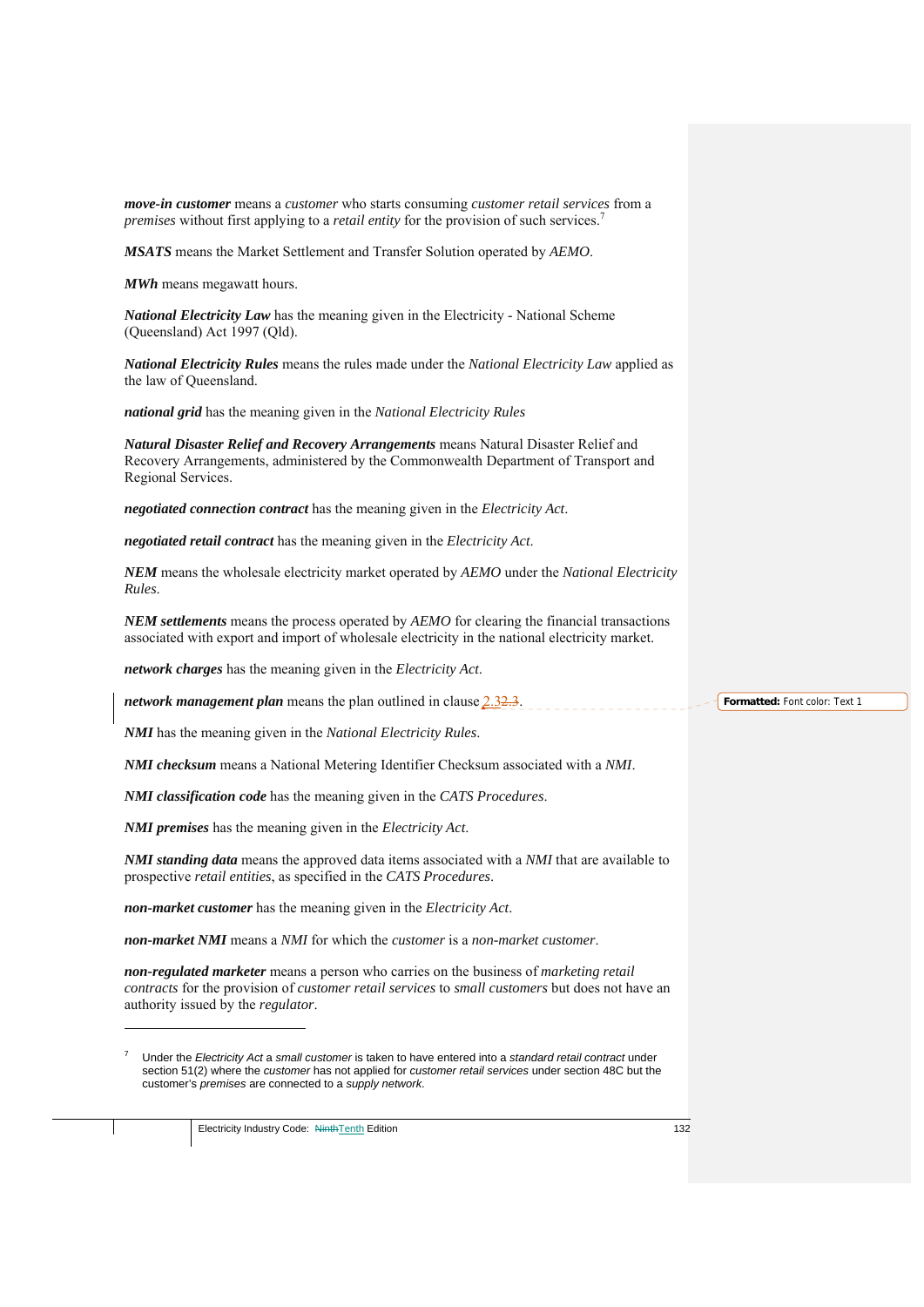| <i>notice period</i> has the meaning given in clause 4.4.54.4.5.                                                                                                                                                                                                                                                                        | Formatted: Font color: Text 1 |
|-----------------------------------------------------------------------------------------------------------------------------------------------------------------------------------------------------------------------------------------------------------------------------------------------------------------------------------------|-------------------------------|
| notified prices has the meaning given in the Electricity Act.                                                                                                                                                                                                                                                                           |                               |
| off peak hot water means hot water which is charged under an off-peak controlled load<br>electricity tariff.                                                                                                                                                                                                                            |                               |
| Origin Energy means Origin Energy Electricity Limited (ACN 071 052 287).                                                                                                                                                                                                                                                                |                               |
| planned interruption means an interruption for which the distribution entity has, or should<br>have, given a notice under clause $2.5.82.5.8$ or for which the <i>distribution entity</i> is excused from<br>giving a notice under this <i>Code</i> , or <i>electricity legislation</i> or contractual arrangements with a<br>customer. | Formatted: Font color: Text 1 |
| <i>point of supply</i> means the point at which supply is established between a <i>distribution entity</i> and<br>a generator or customer as defined in the SAA Wiring Rules (AS 3000).                                                                                                                                                 |                               |
| power system security and reliability standards has the meaning given in the National<br>Electricity Rules.                                                                                                                                                                                                                             |                               |
| <i>premises</i> has the meaning given in the <i>Electricity Act</i> .                                                                                                                                                                                                                                                                   |                               |
| <i>price change</i> includes any change to a tariff rate or charge or type of tariff applying to a <i>small</i><br>customer but excludes any change to distribution non-network charges.                                                                                                                                                |                               |
| <b>QCA</b> has the meaning given in the Electricity Act.                                                                                                                                                                                                                                                                                |                               |
| <i>quarter</i> means a period of three months commencing 1 January, 1 April, 1 July and 1 October<br>as the case may be.                                                                                                                                                                                                                |                               |
| regulator has the meaning given in the Electricity Act.                                                                                                                                                                                                                                                                                 |                               |
| regulatory control period has the meaning given in the National Electricity Rules.                                                                                                                                                                                                                                                      |                               |
| remote acquisition has the meaning given in the National Electricity Rules.                                                                                                                                                                                                                                                             |                               |
| residential customer means a customer who acquires electricity for domestic use.                                                                                                                                                                                                                                                        |                               |
| responsible person has the meaning given under the National Electricity Rules.                                                                                                                                                                                                                                                          |                               |
| retail area has the meaning given in the Electricity Act.                                                                                                                                                                                                                                                                               |                               |
| retail authority has the meaning given in the Electricity Act.                                                                                                                                                                                                                                                                          |                               |
| retail contract means either a standard retail contract or negotiated retail contract.                                                                                                                                                                                                                                                  |                               |
| <i>retail entity</i> means an entity that holds a <i>retail authority</i> and, if a person is providing <i>customer</i><br>retail services as a retailer of last resort, that retailer of last resort.                                                                                                                                  |                               |
| retailer of last resort has the meaning given in the Electricity Regulations.                                                                                                                                                                                                                                                           |                               |
| <b>SAIDI</b> means the sum of the duration of each <i>interruption</i> (measured in minutes) divided by<br>the total number of <i>customers</i> (averaged over the <i>financial year</i> ) of that <i>distribution entity</i> .                                                                                                         |                               |
| <b>SAIDI Limits</b> mean the limits set out in clause 1 of Schedule 1.                                                                                                                                                                                                                                                                  |                               |
|                                                                                                                                                                                                                                                                                                                                         |                               |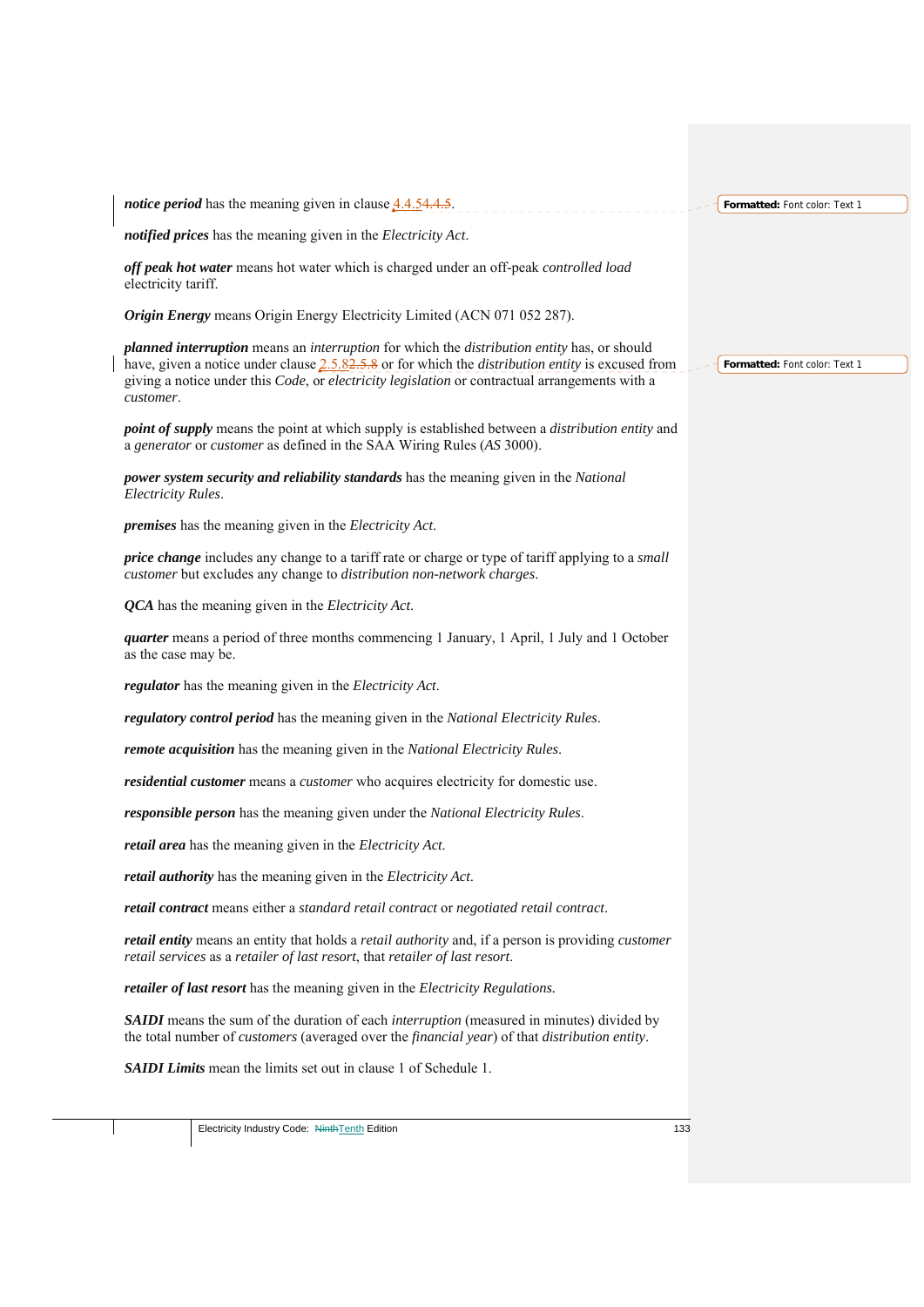*SAIFI* means the total number of *interruptions* divided by the total number of *customers* (averaged over the *financial year*) of that *distribution entity*.

*SAIFI Limits* mean the limits set out in clause 2 of Schedule 1.

*salesperson* means an employee or contractor acting on behalf of a *marketer* in the *marketing* of *retail contracts*, and *salespeople* has a corresponding meaning.

*sampling plan* has the meaning given in the *Metrology Procedure*.

*scheduled meter reading* means the *meter* reading on a cycle that equates to the *customer's billing cycle*, usually monthly or quarterly.

*second-tier* means the status of load when electricity is purchased at a *connection point* in its entirety other than directly from the *area retail entity* or the *NEM* and which is classified as a *second-tier load* in accordance with Chapter 2 of the *National Electricity Rules*.

*security deposit* means an amount of money or other arrangement acceptable to the *retail entity*  as a security against a *customer* defaulting on a bill. To avoid doubt, a *security deposit* does not include an insurance levy whereby a *customer* makes a non-refundable payment that is used to insure against non-payment by that *customer*.

*service order request* mean a request for service raised in accordance with the *B2B Procedures (service order process)* as applicable to Queensland, or as otherwise varied by agreement between the parties in accordance with the *National Electricity Rules*.

*short rural feeder* means a feeder with a total feeder route length less than 200 km, and which is not a *CBD feeder*, *urban feeder* or *isolated feeder*.

*small business customer* means a *customer* who is both a *small customer* and a *business customer*.

*small customer* has the meaning given in the *Electricity Act*.

*SMALL NMI* means the description given to a *connection point* where the flow of electricity at the *connection point* is less than 100 *MWh* per annum.

*small residential customer* means a *customer* who is both a *small customer* and a *residential customer*.

*special meter reading* means an *actual meter reading* that occurs at a time other than the time of a *scheduled meter reading*.

*standard co-ordination agreement* has the meaning given in the *Electricity Act*.

*standard connection contract* has the meaning given in the *Electricity Act*.

*standard retail contract* has the meaning given in the *Electricity Act*.

*standard service order* means a category of service activity as defined in the *B2B Procedures (service order process)* as applicable in Queensland.

*substituted* means the substitution of an *actual meter reading* under the circumstances described in clause 9.4.4(c)9.4.4(c). **Formatted:** Font color: Text 1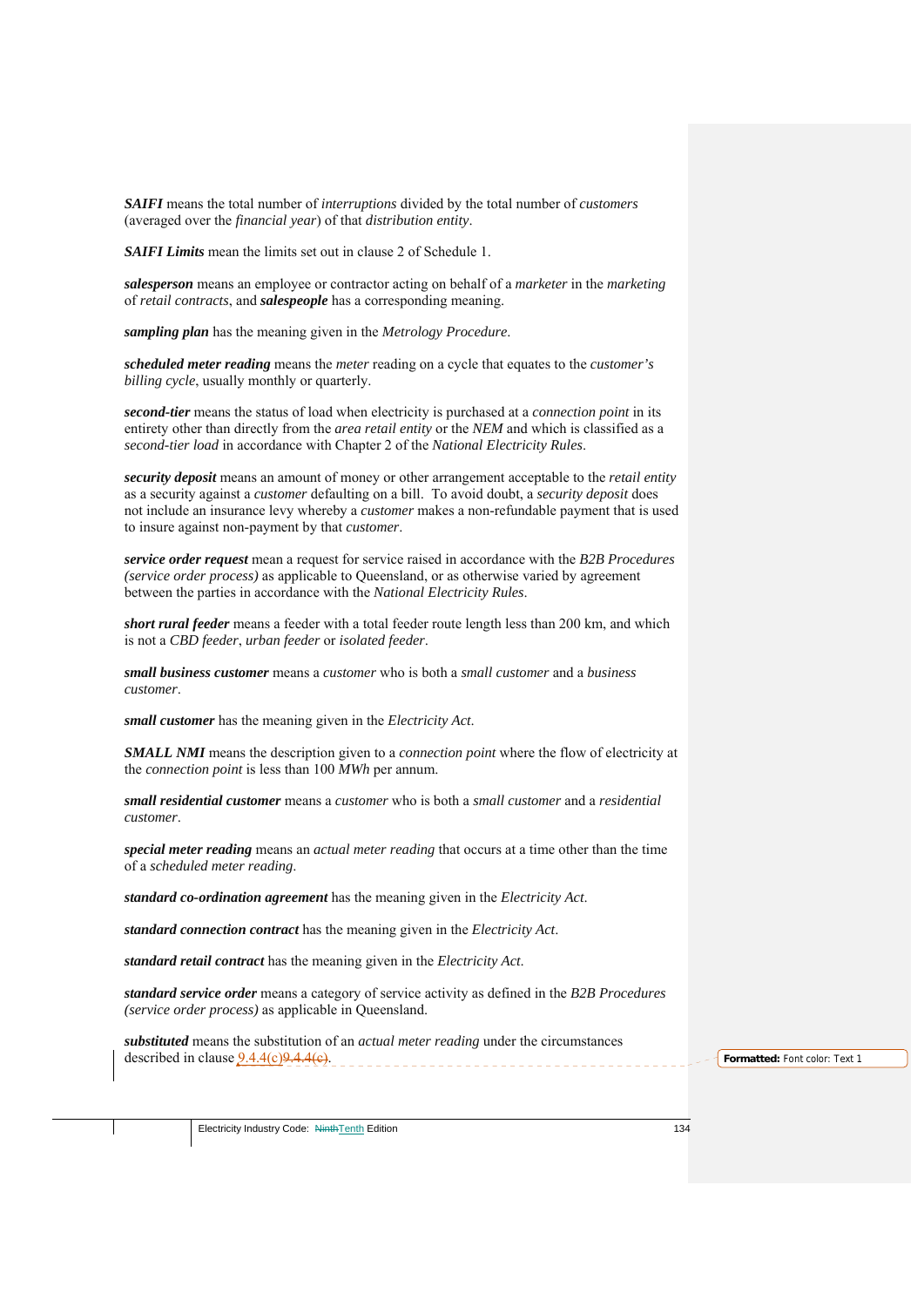| substituted.           | substituted meter reading means a meter reading for which the energy data has been                                                                                                                                                                                                                                                                   |                               |
|------------------------|------------------------------------------------------------------------------------------------------------------------------------------------------------------------------------------------------------------------------------------------------------------------------------------------------------------------------------------------------|-------------------------------|
|                        | summer preparedness plan means the plan outlined under clause $2.22.2$ .                                                                                                                                                                                                                                                                             | Formatted: Font color: Text 1 |
|                        | supply network has the meaning given in the Electricity Act.                                                                                                                                                                                                                                                                                         |                               |
|                        | system operator means a person who AEMO has appointed as an agent under Chapter 4 of the<br>National Electricity Rules and who is registered as a system operator with AEMO under<br>Chapter 2 of the National Electricity Rules.                                                                                                                    |                               |
|                        | <i>termination notice</i> has the meaning given in clause $4.4.14.4.1$ .                                                                                                                                                                                                                                                                             | Formatted: Font color: Text 1 |
|                        | transmission grid has the meaning given in the Electricity Act.                                                                                                                                                                                                                                                                                      |                               |
|                        | <i>unique match</i> means the return of a single set of <i>NMI</i> and <i>NMI</i> Checksum in response to a<br>request made by a <i>retail entity</i> under clause $6.4.1(a)6.4.1(a)$ of this <i>Code</i> .                                                                                                                                          | Formatted: Font color: Text 1 |
| or an isolated feeder. | urban feeder means a feeder with annual actual maximum demand per total feeder route length<br>greater than 0.3 MVA/km and which is not a CBD feeder, short rural feeder, long rural feeder                                                                                                                                                          |                               |
|                        | <i>vacation notice</i> has the meaning given in clause $4.4.24.4.2$ .                                                                                                                                                                                                                                                                                | Formatted: Font color: Text 1 |
|                        | voltage transformer means a transformer for use with meters or protection devices in which<br>voltage across the secondary terminals is, within prescribed limits, proportional to and in phase<br>with the voltage across the primary terminals.<br><i>wholesale market customer</i> is a market customer in the wholesale market as defined in the |                               |
|                        | National Electricity Rules.                                                                                                                                                                                                                                                                                                                          |                               |
|                        | Y Value means the value of the variable 'y' that applies to the type 6 metering installation, as<br>specified in Schedule 3 of the Metrology Procedures.                                                                                                                                                                                             |                               |
| meaning.               | Other grammatical forms of words defined in the dictionary are taken to have a corresponding                                                                                                                                                                                                                                                         |                               |
|                        | 10.1.2 Interpretation                                                                                                                                                                                                                                                                                                                                |                               |
|                        | Unless the contrary intention appears, a reference in this Code to:                                                                                                                                                                                                                                                                                  |                               |
| (a)                    | (headings) headings are for convenience only and do not affect the<br>interpretation of this Code;                                                                                                                                                                                                                                                   |                               |
| (b)                    | (variations or replacement) a document (including this <i>Code</i> ) includes any<br>variation or replacement of it;                                                                                                                                                                                                                                 |                               |
| (c)                    | (clauses, schedules and annexures) a clause, schedule or annexure is a<br>reference to a clause in, or schedule or annexure, to this Code;                                                                                                                                                                                                           |                               |
| (d)                    | (reference to statutes) a statute, ordinance, code or other law includes<br>regulations and other instruments under it and consolidations, amendments, re-<br>enactments or replacements of any of them;                                                                                                                                             |                               |
|                        |                                                                                                                                                                                                                                                                                                                                                      |                               |
|                        | Electricity Industry Code: NinthTenth Edition<br>135                                                                                                                                                                                                                                                                                                 |                               |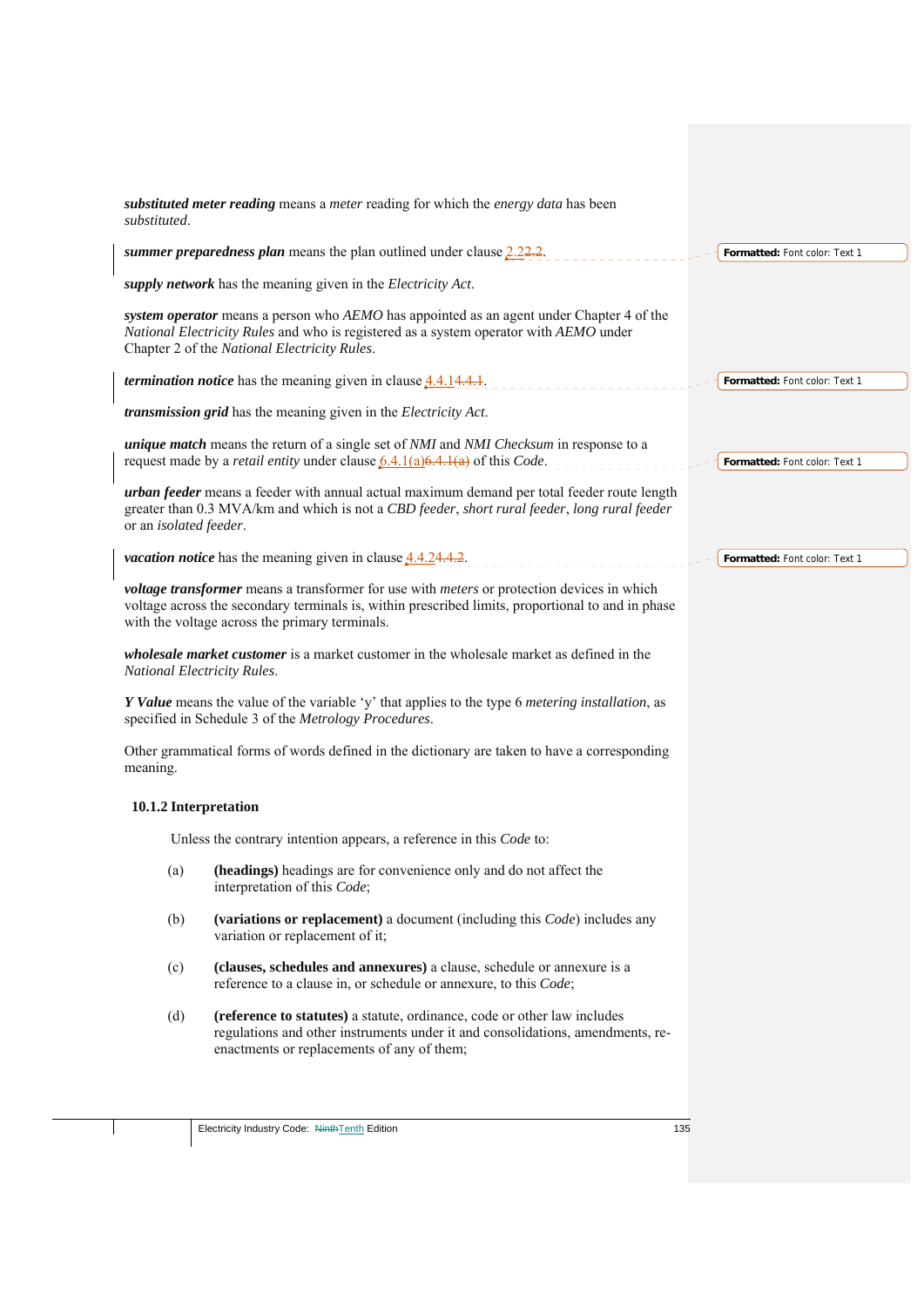- (e) **(law)** law means common law, principles of equity, and laws made by parliament (and laws made by parliament include State, Territory and Commonwealth laws and regulations and other instruments under them, and consolidations, amendments, re-enactments or replacements of any of them);
- (f) **(singular includes plural)** the singular includes the plural and vice versa;
- (g) **(person)** the word "person" includes an individual, a firm, a body corporate, a partnership, a joint venture, an unincorporated body or association, or any government agency;
- (h) **(dollars)** \$ is a reference to the lawful currency of Australia;
- (i) **(calculation of time)** if a period of time dates from a given day or the day of an act or event, it is to be calculated exclusive of that day;
- (j) **(reference to a day)** a day is to be interpreted as the period of time commencing at midnight and ending 24 hours later;
- (k) **(meaning not limited)** the words "include", "including" or "for example" are not used as, nor are they to be interpreted as, words of limitation, and, when introducing an example, do not limit the meaning of the words to which the example relates to that example or examples of a similar kind;
- (l) **(next business day)** if an event under this agreement must occur on a stipulated day which is not a *business day* then the stipulated day will be taken to be the next *business day*;
- (m) **(reference to anything)** anything (including any amount) is a reference to the whole and each part of it; and
- (n) **(footnotes)** footnotes are for reference only and do not affect the interpretation of the *Code*.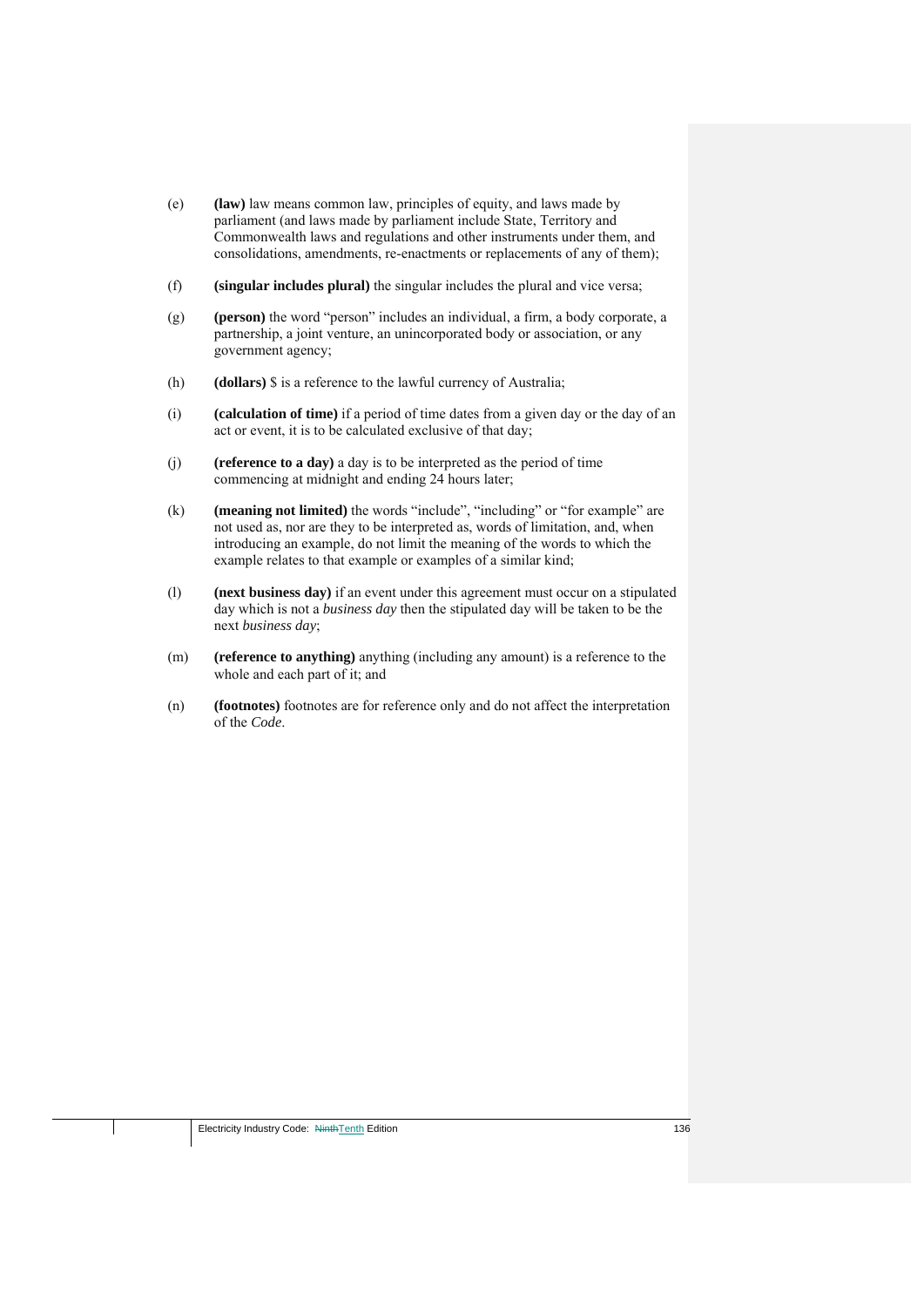# Schedule 1 - Reliability limits

# *1 SAIDI Limits*

# **1.1** *ENERGEX*

| feeder type | 2007/8 | 2008/9 | 2009/10 | 2010/11 | 2011/12 | 2012/13 | 2013/14 | 2014/15 |
|-------------|--------|--------|---------|---------|---------|---------|---------|---------|
| CBD         | 20     | 20     | 20      | 15      | כ ו     | 15      | 15      | 15      |
| urban       | 134    | 122    | 110     | 106     | 102     | 98      | 94      | 90      |
| short rural | 244    | 232    | 220     | 218     | 216     | 214     | 212     | 210     |

## **1.2** *Ergon Energy*

|             | --     |        |         |         |         |         |         |         |
|-------------|--------|--------|---------|---------|---------|---------|---------|---------|
| feeder type | 2007/8 | 2008/9 | 2009/10 | 2010/11 | 2011/12 | 2012/13 | 2013/14 | 2014/15 |
| urban       | 195    | 180    | 150     | 149     | 148     | 147     | 146     | 145     |
| short rural | 550    | 500    | 430     | 424     | 418     | 412     | 406     | 400     |
| long rural  | 1090   | 1040   | 980     | 964     | 948     | 932     | 916     | 900     |

# *2 SAIFI Limits*

## **2.1** *ENERGEX*

| feeder type | 2007/8 | 2008/9 | 2009/10 | 2010/11 | 2011/12   | 2012/13 | 2013/14 | 2014/15 |
|-------------|--------|--------|---------|---------|-----------|---------|---------|---------|
| CBD         | 0.33   | 0.33   | 0.33    | 0.15    | ิ<br>0.15 | 0.15    | 0.15    | 0.15    |
| urban       | 1.54   | 1.43   | 1.32    | 1.26    | 1.22      | .20     | 1.18    | i .16   |
| short rural | 2.63   | 2.56   | 2.50    | 2.46    | 2.42      | 2.38    | 2.34    | 2.30    |

# **2.2** *Ergon Energy*

|             | --     |        |         |         |         |         |         |         |
|-------------|--------|--------|---------|---------|---------|---------|---------|---------|
| feeder type | 2007/8 | 2008/9 | 2009/10 | 2010/11 | 2011/12 | 2012/13 | 2013/14 | 2014/15 |
| urban       | 2.50   | 2.30   | 2.00    | 1.98    | 1.96    | 1.94    | 1.92    | 1.90    |
| short rural | 5.00   | 4.50   | 4.00    | 3.95    | 3.90    | 3.85    | 3.80    | 3.75    |
| long rural  | 8.50   | 7.80   | 7.50    | 7.40    | 7.30    | 7.20    | 7.10    | 7.00    |

# *3 CAIDI Limits (interpretive only)*

## **3.1** *ENERGEX*

| feeder type | 2007/8 | 2008/9 | 2009/10 | 2010/11 | 2011/12 | 2012/13 | 2013/14 | 2014/15 |
|-------------|--------|--------|---------|---------|---------|---------|---------|---------|
| CBD         |        | 61     | 61      | 100     | 100     | 100     | 100     | 100     |
| urban       |        | 85     | 83      | 84      | 84      | 82      | 80      | 78      |
| short rural | 93     | 91     | 88      | 89      | 89      | 90      | 91      | 91      |

## **3.2** *Ergon Energy*

| feeder type | 2007/8 | 2008/9 | 2009/10 | 2010/11 | 2011/12 | 2012/13 | 2013/14 | 2014/15 |
|-------------|--------|--------|---------|---------|---------|---------|---------|---------|
| urban       | 78     | 78     |         | 75      | 76      | 76      | 76      | 76      |
| short rural | 110    | 111    | 108     | 107     | 107     | 107     | 107     | 107     |
| long rural  | 128    | 133    | 131     | 130     | 130     | 129     | 129     | 129     |
|             |        |        |         |         |         |         |         |         |

Note:<br>1

1 CAIDI Limits are shown for interpretative purposes only, being derived from the *minimum service standards* for *SAIDI Limits* and *SAIFI Limits*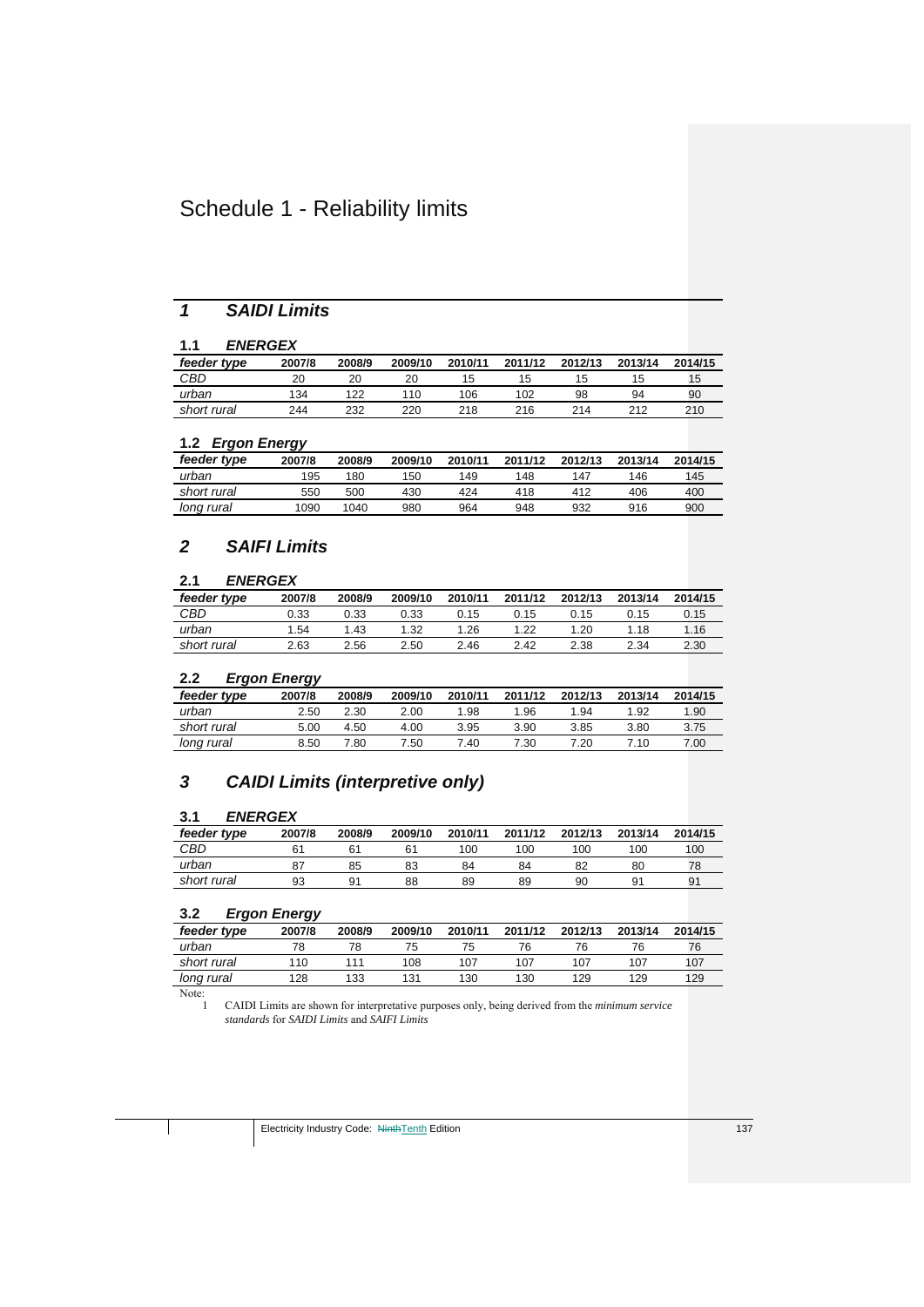# **3 Determination of a** *major event day*

The following material is reprinted with permission from ANSI.Std. 1366- 2003 "*IEEE Guide for Electric Power Distribution Reliability Indices*" Copyright 2003\* by IEEE. The IEEE disclaims any responsibility or liability resulting from the placement and use in the described manner.

#### **3.1 Explanation and Purpose**

The following process ("**Beta Method**") is used to identify *major event days*  which are to be excluded from the *minimum service standards* under clause 2.4.3(c)<del>2.4.3(c)</del>.

Its purpose is to allow major events to be studied separately from daily operation, and in the process, to better reveal trends in daily operation that would be hidden by the large statistical effect of major events.

A *major event day* under the Beta Method is one in which the daily total system (ie, not on a *feeder type* basis) *SAIDI* value ("**daily** *SAIDI* **value**") exceeds a threshold value, T*MED*. The *SAIDI* index is used as the basis of determining whether a day is a *major event day* since it leads to consistent results regardless of utility size and because *SAIDI* is a good indicator of operational and design stress.

In calculating the daily total system *SAIDI*, any *interruption* that spans multiple days is deemed to accrue on the day on which the *interruption* begins. That is, all minutes without supply resulting from an *interruption*  beginning on a *major event day* are deemed to have occurred on the *major event day,* including those minutes without supply occurring on following days*.*

#### **3.2 Determining a** *major event day*

1

The *major event day* identification threshold value T*MED* is calculated at the end of each *financial year* for each *distribution entity* for use during the next *financial year* as follows:

- (a) Collect daily *SAIDI* values for the last five *financial year*s. If fewer than five years of historical data are available, use all available historical data for the lesser period.
- (b) Only those days that have a daily *SAIDI* value will be used to calculate the T*MED* (ie, days that did not have any *interruptions* are not included).
- (c) Take the natural logarithm (In) of each daily *SAIDI* value in the data set.
- (d) Find  $\alpha$  (Alpha), the average of the logarithms (also known as the logaverage) of the data set.

From Std. 1366-2003 "IEEE Guide for Electric Power Distribution Reliability Indices". Copyright 2003 IEEE. All rights reserved.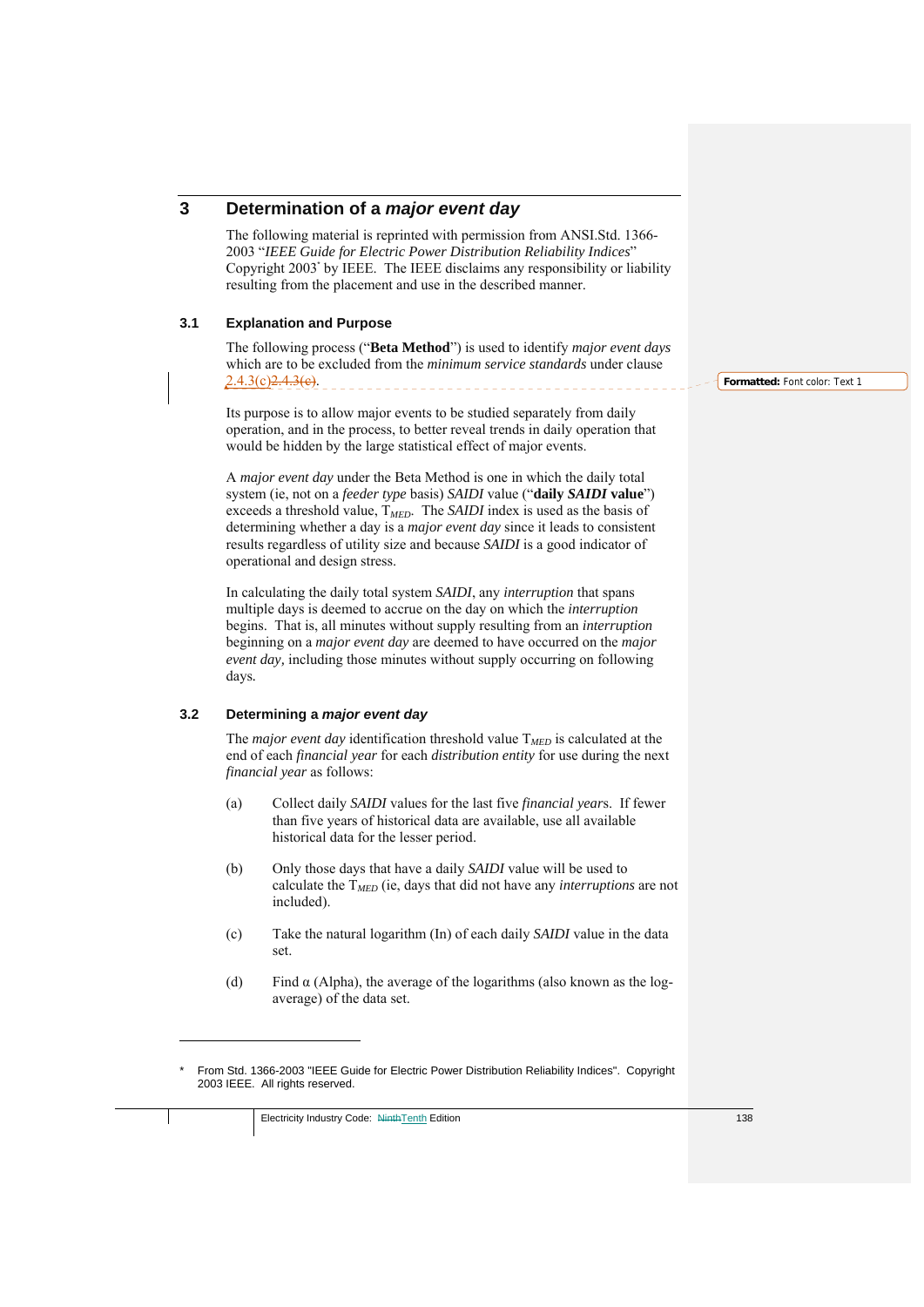- (e) Find β (Beta), the standard deviation of the logarithms (also known as the log-standard deviation) of the data set.
- (f) Complete the *major event day* threshold  $T_{MED}$  using the following equation:

 $T_{MED}$  =  $e^{(\alpha + 2.5 \beta)}$ 

(g) Any day with daily *SAIDI* value greater than the threshold value T*MED* which occurs during the subsequent *financial year* is classified as a *major event day*. \*

#### **3.3 Treatment of a** *major event day*

To avoid doubt, a *major event day*, and all *interruptions* beginning on that day, are excluded from the calculation of a *distribution entity's SAIDI* and *SAIFI* in respect of all of its *feeder types*.

1

<sup>\*</sup> From Std. 1366-2003 "IEEE Guide for Electric Power Distribution Reliability Indices". Copyright 2003 IEEE. All rights reserved.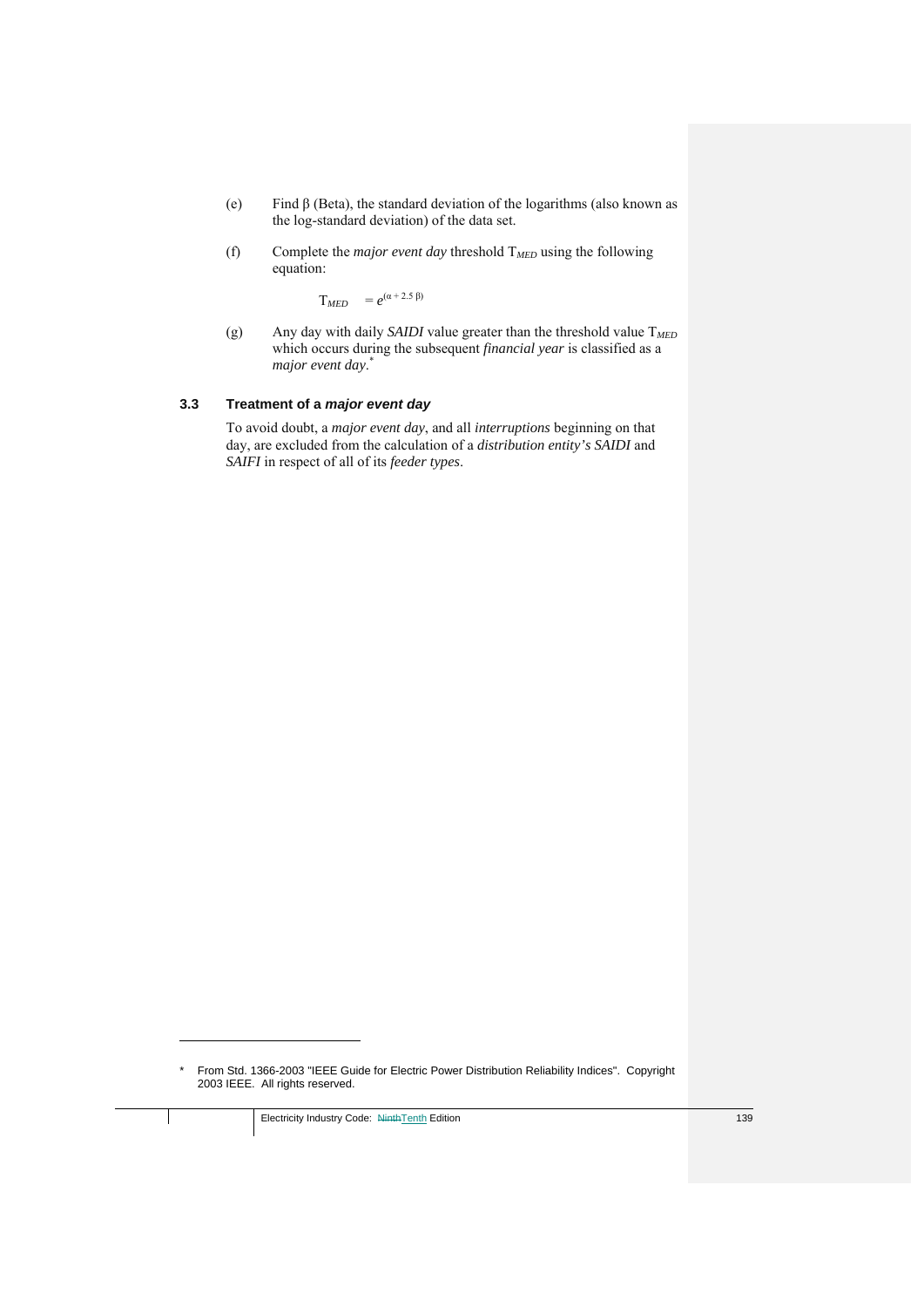# **Electricity Industry Code**

# Schedule 2 - Excluded Locations

| <b>Suburb</b>           | <b>Postcode</b> | <b>Suburb</b>         | Postcod |
|-------------------------|-----------------|-----------------------|---------|
| Amity                   | 4183            | <b>Running Creek</b>  | 4287    |
| Dunwich                 | 4183            | Avoca                 | 4306    |
| Herring Lagoon          | 4183            | Linville              | 4306    |
| North Stradbroke Island | 4183            | Moore                 | 4306    |
| Point Lookout           | 4183            | Mt Stanley            | 4306    |
| Coochiemudlo Island     | 4184            | Cambroon              | 4552    |
| Karragarra Island       | 4184            | <b>Boreen Point</b>   | 4565    |
| Lamb Island             | 4184            | Cooroibah             | 4565    |
| Macleay Island          | 4184            | Cooroibah Heights     | 4565    |
| Russell Island          | 4184            | Cootharaba            | 4565    |
| Beechmont               | 4211            | North Shore           | 4565    |
| Natural Bridge          | 4211            | Ringtail Creek        | 4565    |
| Numinbah                | 4211            | Teewah                | 4565    |
| Numinbah Valley         | 4211            | Anderleigh            | 4570    |
| Austinville             | 4213            | Curra                 | 4570    |
| Springbrook             | 4213            | Goomboorian           | 4570    |
| South Stradbroke Island | 4216            | Kia Ora               | 4570    |
| Pine Creek              | 4275            | Neerdie               | 4570    |
| Witheren                | 4275            | Rossmount             | 4570    |
| Allenview               | 4285            | <b>Toolara Forest</b> | 4570    |
| Woodhill                | 4285            | Wallu                 | 4570    |
| <b>Barney View</b>      | 4287            | Cooloola Cove         | 4580    |
| Mt Lindesay             | 4287            | Tin Can Bay           | 4580    |
| Palen Creek             | 4287            | Rainbow Beach         | 4581    |
| Rathdowney              | 4287            | Inskip                | 4581    |

| Suburb         | <b>Postcode</b> | <b>Suburb</b>         | <b>Postcode</b> |
|----------------|-----------------|-----------------------|-----------------|
|                | 4183            | Running Creek         | 4287            |
|                | 4183            | Avoca                 | 4306            |
| agoon          | 4183            | Linville              | 4306            |
| adbroke Island | 4183            | Moore                 | 4306            |
| kout           | 4183            | Mt Stanley            | 4306            |
| udlo Island    | 4184            | Cambroon              | 4552            |
| a Island       | 4184            | <b>Boreen Point</b>   | 4565            |
| nd             | 4184            | Cooroibah             | 4565            |
| sland          | 4184            | Cooroibah Heights     | 4565            |
| land           | 4184            | Cootharaba            | 4565            |
| ıt             | 4211            | North Shore           | 4565            |
| ridge          | 4211            | Ringtail Creek        | 4565            |
| Ĩ.             | 4211            | Teewah                | 4565            |
| 1 Valley       | 4211            | Anderleigh            | 4570            |
| e              | 4213            | Curra                 | 4570            |
| ok             | 4213            | Goomboorian           | 4570            |
| adbroke Island | 4216            | Kia Ora               | 4570            |
| $\mathbf k$    | 4275            | Neerdie               | 4570            |
|                | 4275            | Rossmount             | 4570            |
| T              | 4285            | <b>Toolara Forest</b> | 4570            |
|                | 4285            | Wallu                 | 4570            |
| iew            | 4287            | Cooloola Cove         | 4580            |
| say            | 4287            | Tin Can Bay           | 4580            |
| ek             | 4287            | Rainbow Beach         | 4581            |
| ev             | 4287            | Inskip                | 4581            |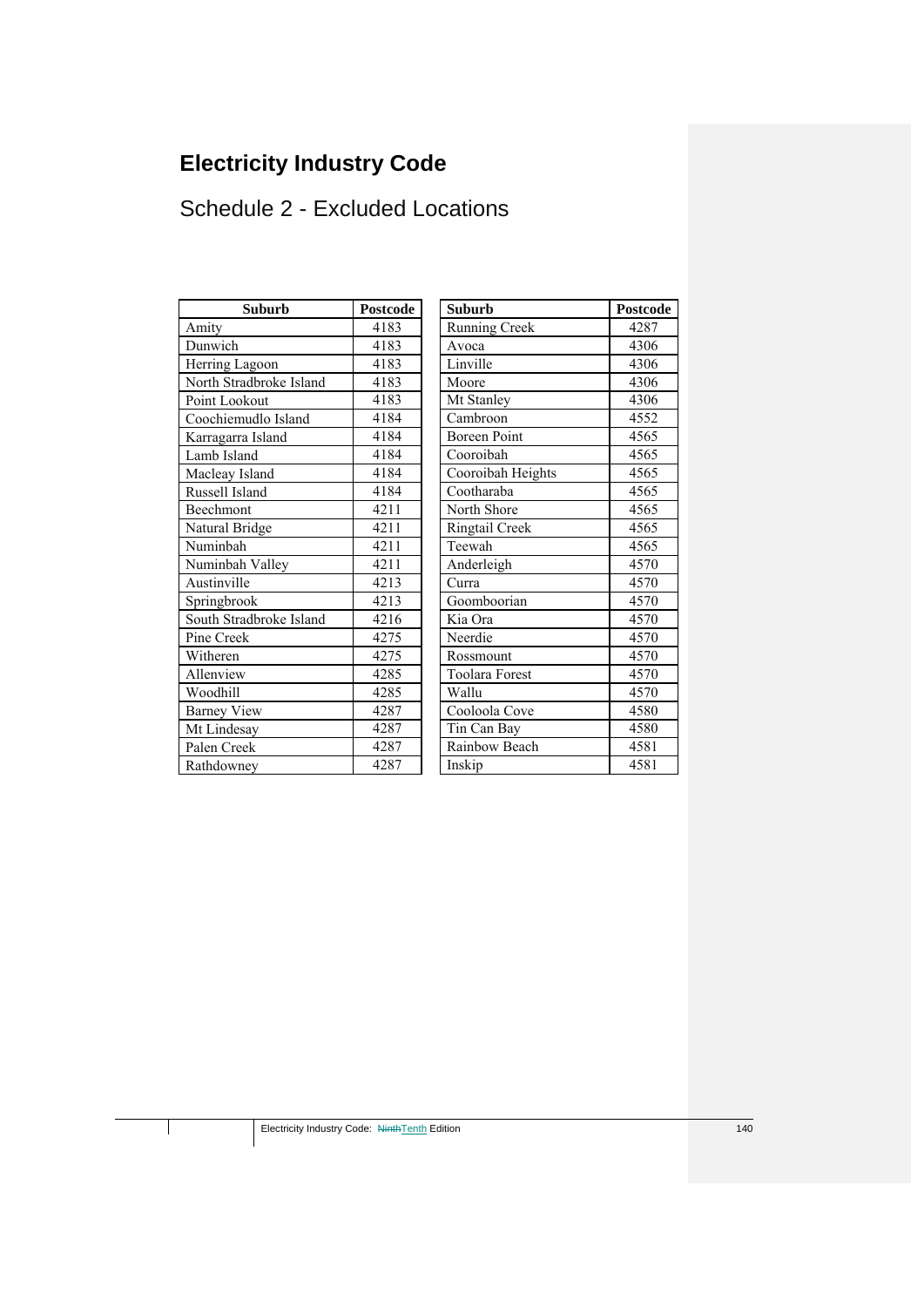# **Electricity Industry Code**

Schedule 3 - Not used

*Consultation note - following table to be deleted.*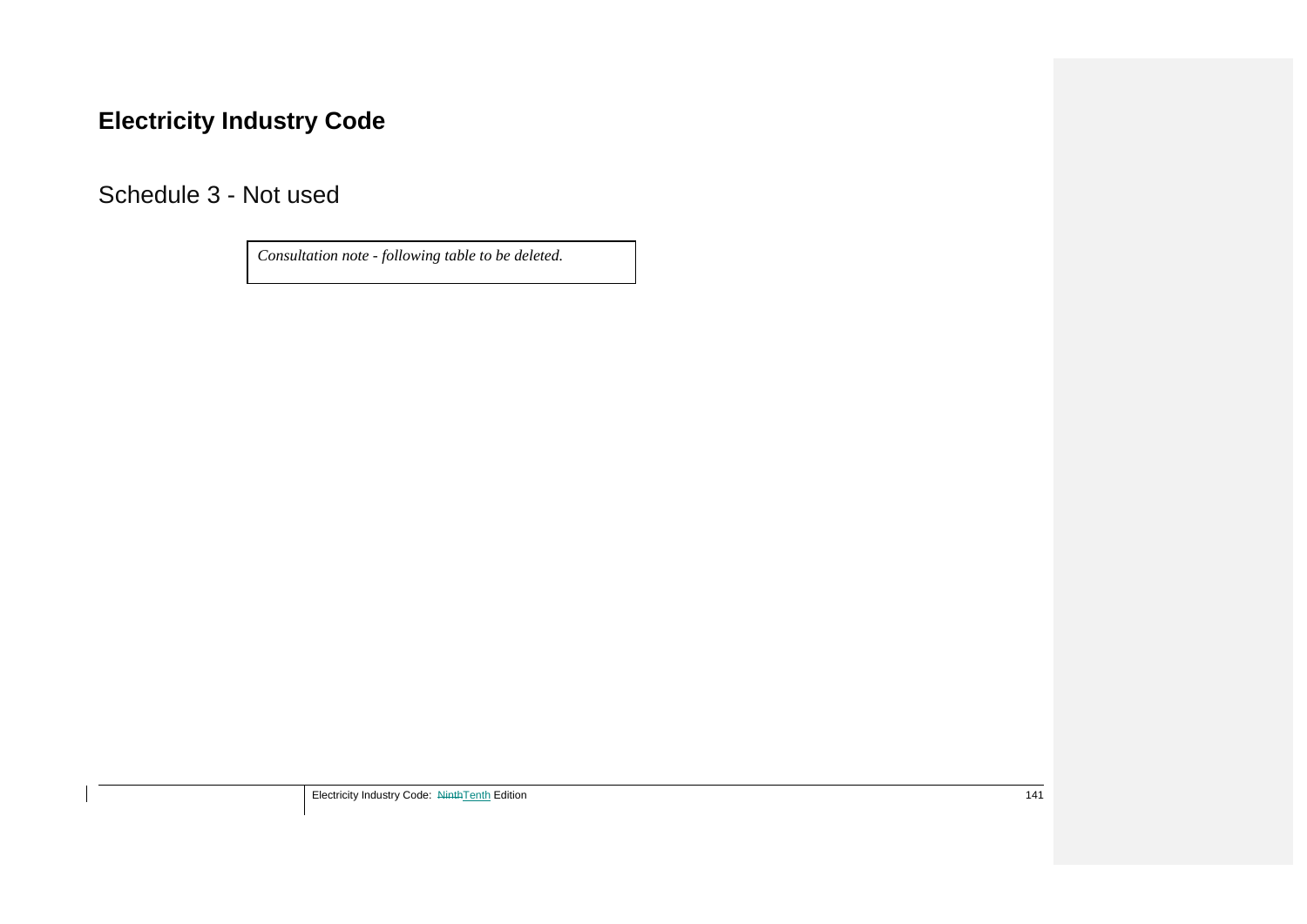| <b>Customer type</b>                          |                                                                                                                                                                                 |                                                                                                                                                                                                                                                                                             | Less than 100MWh pa                                                                                        | Equal to or greater than 100MWh pa                                                                                                                                                                                |  |
|-----------------------------------------------|---------------------------------------------------------------------------------------------------------------------------------------------------------------------------------|---------------------------------------------------------------------------------------------------------------------------------------------------------------------------------------------------------------------------------------------------------------------------------------------|------------------------------------------------------------------------------------------------------------|-------------------------------------------------------------------------------------------------------------------------------------------------------------------------------------------------------------------|--|
|                                               |                                                                                                                                                                                 |                                                                                                                                                                                                                                                                                             | <b>NMI classification: SMALL</b>                                                                           | <b>NMI classification: LARGE</b>                                                                                                                                                                                  |  |
| 1st tier Negotiated<br><b>Retail Contract</b> | Already on<br>Negotiated<br><b>Customer Sale</b><br>term was defined<br>Act 1994 prior to<br>the enactment of<br>the Electricity<br>and Other<br>Legislation<br>2006) at 1/7/07 | Meter type:<br>Meter read as:<br>Contract (as that Meter install code in MSATS<br>in the Electricity Meter data used for wholesale<br>settlement?<br>Meter data used in preparation<br>of NSLP (pre peel-off if<br>Amendment Act applicable) on/after 1/7/07?<br>Is meter data used for CLP | n/a                                                                                                        | Already has remotely read interval meter.<br>Remotely read interval meter read as interval meter.<br>Remotely read interval meter: COMMS1-4<br>No<br>Yes<br>Yes, if meter is registered as controlled load meter. |  |
|                                               | Goes on<br>Negotiated<br>Retail<br>Contract<br>on/after 1/7/07                                                                                                                  | calculation?<br>Meter type:                                                                                                                                                                                                                                                                 | Accumulation meter existing.<br>Manually read interval meter (comms ready) for new &<br>replacement.       | Must install remotely read interval meter.                                                                                                                                                                        |  |
|                                               |                                                                                                                                                                                 | Meter read as:                                                                                                                                                                                                                                                                              | Accumulation meter read as accumulation meter.<br>Manually read interval meter read as accumulation meter. | Remotely read interval meter read as interval meter.                                                                                                                                                              |  |
|                                               |                                                                                                                                                                                 | Meter install code in MSATS                                                                                                                                                                                                                                                                 | <b>Accumulation meter: BASIC</b><br>Interval meter: BASIC                                                  | Remotely read interval meter: COMMS1-4                                                                                                                                                                            |  |
|                                               |                                                                                                                                                                                 | Meter data used for wholesale<br>settlement?                                                                                                                                                                                                                                                | No                                                                                                         | <b>No</b>                                                                                                                                                                                                         |  |
|                                               |                                                                                                                                                                                 | Meter data used in preparation<br>of NSLP (pre peel-off if<br>applicable) on/after 1/7/07?                                                                                                                                                                                                  | <b>No</b>                                                                                                  | Yes                                                                                                                                                                                                               |  |
|                                               |                                                                                                                                                                                 | Is meter data used for CLP<br>calculation?                                                                                                                                                                                                                                                  | Yes, if meter is registered as controlled load meter.                                                      | Yes, if meter is registered as controlled load meter.                                                                                                                                                             |  |

Electricity Industry Code: NinthTenth Edition 142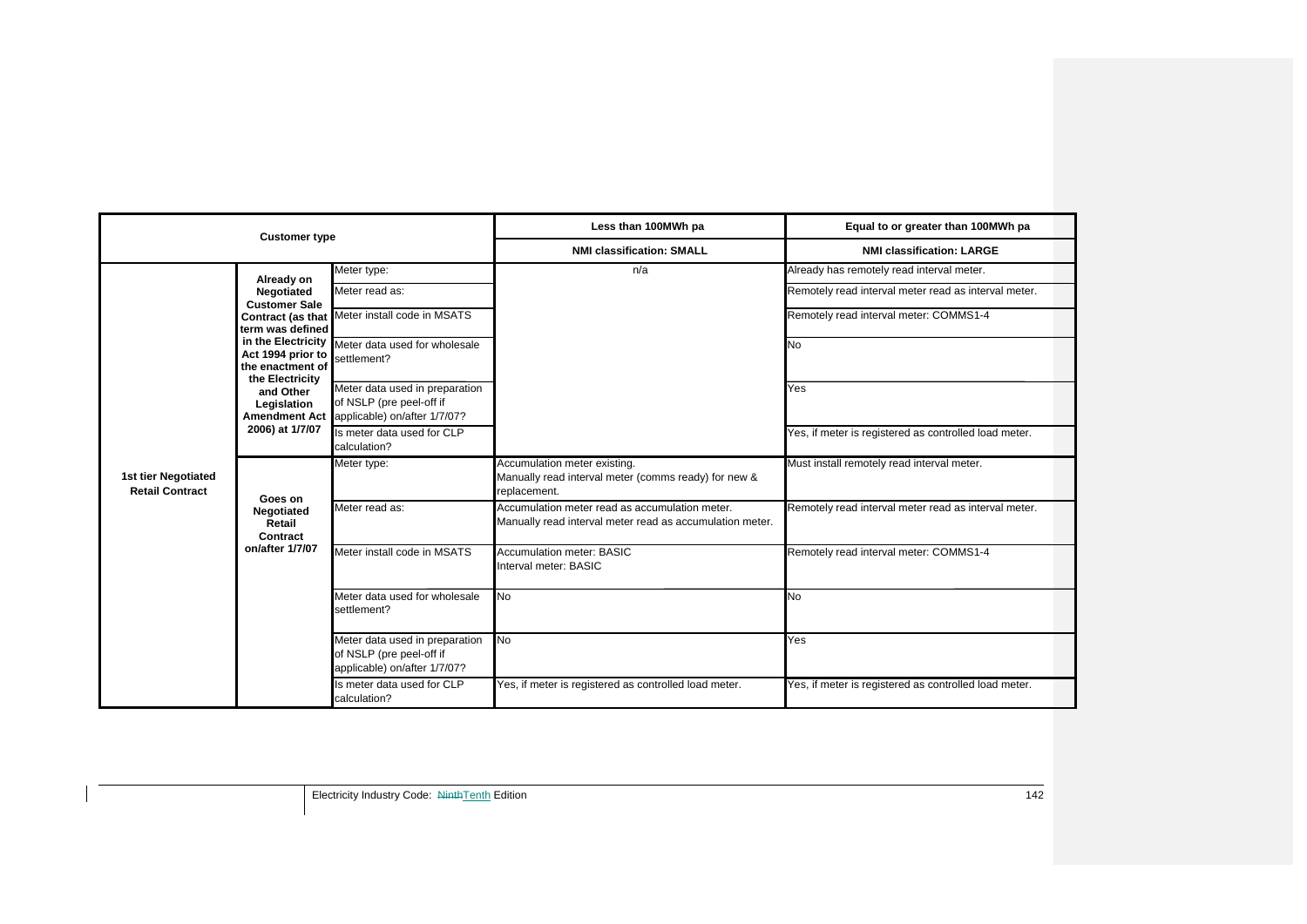| <b>Customer type</b>             |                                               |                                                                                               | Less than 100MWh pa                                                                                           | Equal to or greater than 100MWh pa                    |
|----------------------------------|-----------------------------------------------|-----------------------------------------------------------------------------------------------|---------------------------------------------------------------------------------------------------------------|-------------------------------------------------------|
|                                  |                                               |                                                                                               | <b>NMI classification: SMALL</b>                                                                              | <b>NMI classification: LARGE</b>                      |
| 2nd tier (all contract<br>types) | Already on<br>retail contract<br>at 1/7/07    | Meter type:                                                                                   | n/a                                                                                                           | Already has remotely read interval meter.             |
|                                  |                                               | Meter read as:                                                                                |                                                                                                               | Remotely read interval data                           |
|                                  |                                               | Meter install code in MSATS                                                                   |                                                                                                               | Remotely read interval meter: COMMS1-4                |
|                                  |                                               | Meter data used for wholesale<br>settlement?                                                  |                                                                                                               | Yes                                                   |
|                                  |                                               | Meter data used in preparation<br>of NSLP (pre peel-off if<br>applicable) on/after 1/7/07?    |                                                                                                               | Yes                                                   |
|                                  |                                               | Is meter data used for CLP<br>calculation?                                                    |                                                                                                               | Yes, if meter is registered as controlled load meter. |
|                                  | Goes on retail<br>contract<br>on/after 1/7/07 | Meter type:                                                                                   | Accumulation meter existing.<br>Manually read interval meter (comms ready) for new &<br>replacement.          | Must install remotely read interval meter.            |
|                                  |                                               | Meter read as:                                                                                | Accumulation meter read as accumulation meter.<br>Manually read interval meter read as accumulation<br>meter. | Remotely read interval meter read as interval meter.  |
|                                  |                                               | Meter install code in MSATS                                                                   | Accumulation meter: BASIC<br>Interval meter: BASIC                                                            | Remotely read interval meter: COMMS1-4                |
|                                  |                                               | settlement?                                                                                   | Meter data used for wholesale Yes, profile will be applied if meter is registered as<br><b>BASIC</b>          | Yes                                                   |
|                                  |                                               | Meter data used in preparation No<br>of NSLP (pre peel-off if<br>applicable) on/after 1/7/07? |                                                                                                               | Yes                                                   |
|                                  |                                               | Is meter data used for CLP<br>calculation?                                                    | Yes, if meter is registered as controlled load meter.                                                         | es, if meter is registered as controlled load meter.  |

**Notes**

- "Comms ready' refers to manually read interval meters that are capable of having a communication device added so they can become part of a type 4 metering installation without replacing the meter

- An interval meter, whether manually read or remotely read, once installed, must not be replaced by an accumulation meter.

- A remotely read interval meter may only be converted to a manually read interval meter if the consumption drops below 100MWh per annum.

- Ergon Energy does not have a controlled load peel-off in its distribution area.

**Electricity Industry Code:** NinthTenth Edition 143